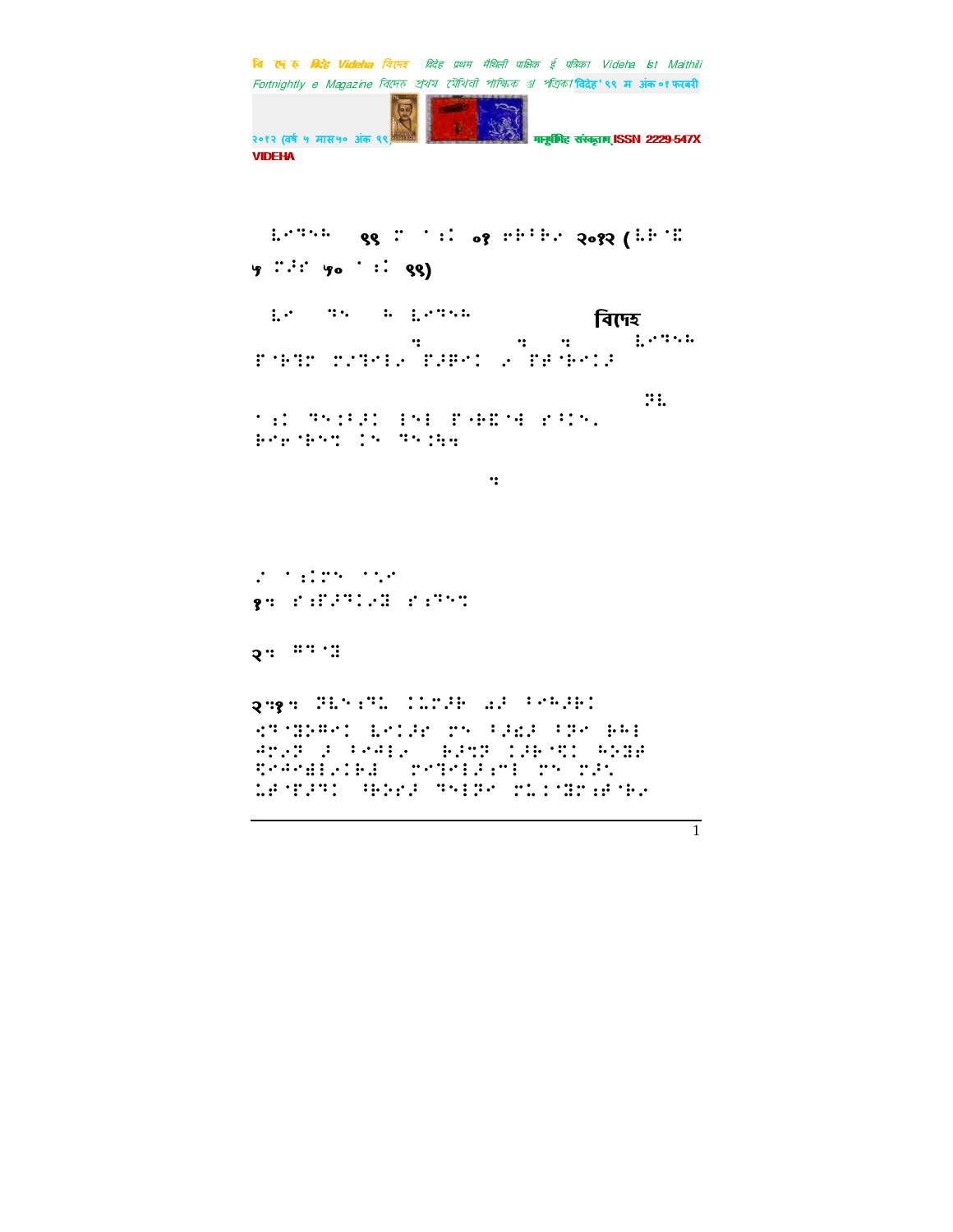

मानुबंधिह संस्कृताम् ISSN 2229-547X

#### **VIDEHA**

rdela no dias nomola nosalella rentaa ah kana riika toon FTF WILL FRIELY THE FIRST

aman such amazi pobela rachie. 

amas EPROPORTE ESPECTABLES. **MINISTERS REPORTED** 

2324 ##722277 a2 221 722 72282 ESPECIAL PROPERTIES

gment Class af Schillenberg riegel **BOYDE MANUELLE** 

pages the control states of the HEPP that **TEST SERVICES** 

guaugh class flowsh as the sit FLIPS IS HE QU'ELPOR STRIT **TEPLESE ESTAGGI 34 GEST COMP** FOR THE POINT EARLY CONFE

 $\overline{2}$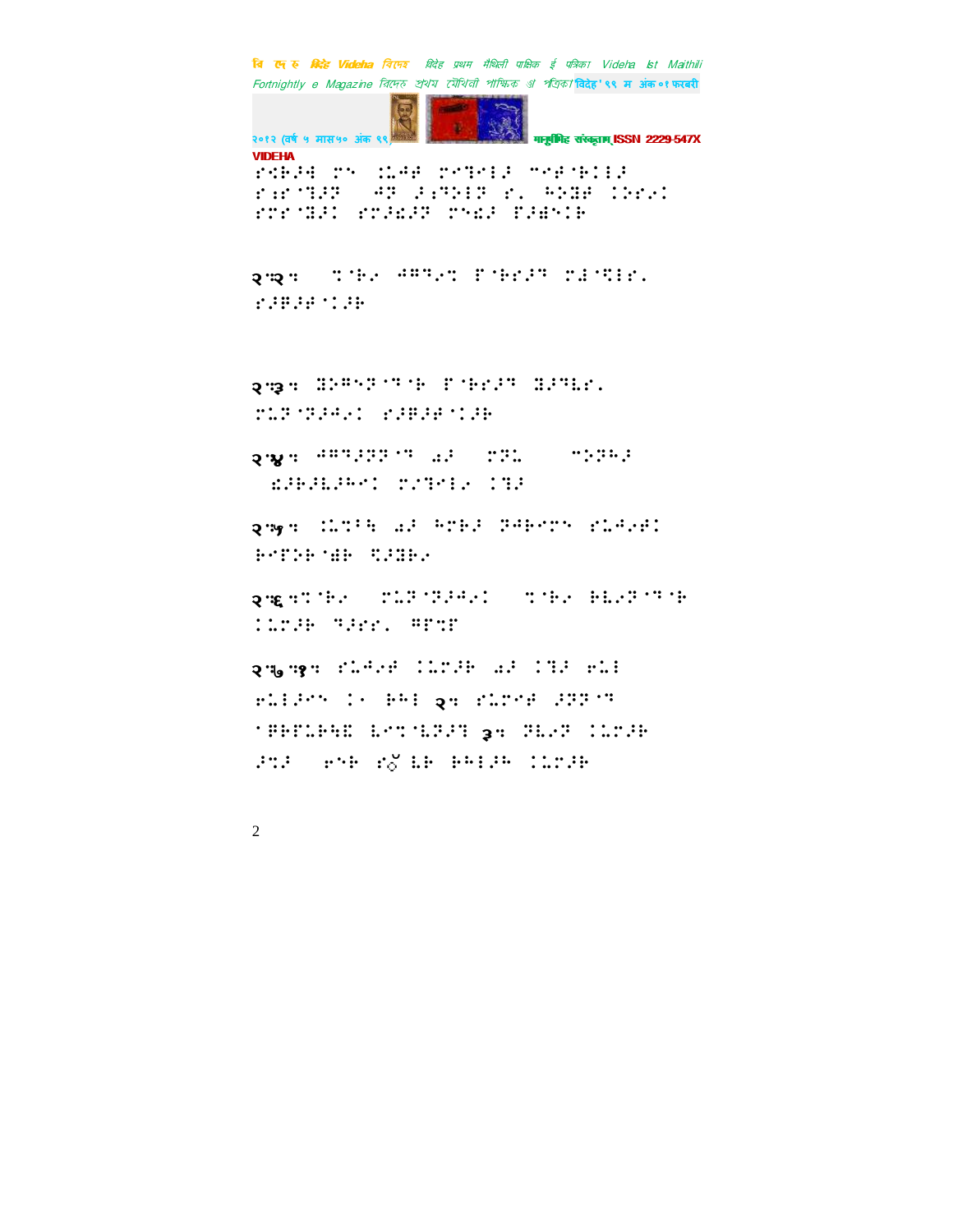२०१२ (वर्ष ५ मास५० अंक ९९) मानुषि संस्कृतिह संस्कृतम् ISSN 2229-547X VIDEHA

२८८ पश्य प्राप्त करणे प्राप्त करणे प्राप्त करणे प्राप्त करणे प्राप्त करणे प्राप्त करणे प्राप्त करणे प्राप्त क 4⣙5⢴!⢸⢼⣏⢼!२⣒!⢾⣅5⣉⣇⢷.!⢾⢴⢽! ⢾⢷⢳⣅⢾⣝⢼!⢾⢷⢳!2⢼!३⣒!2⣓⢽!⣜⣋5.! "⣙⢼⢽⢴⣝!⣇!2⢷⣏⢹!)"5⢳"⢼⢼! 2⢷"⢷.!⣊⢷⢳⢼\*!⣇⢼⢷⣏⢵⢾"⣇.!3123!

 $3: "$ 

३⣒१⣒!⢼⢽⢴!⢼⢼⣝⢽⢴.⢻⢼⣐⣎⢼⢷⢴!

३⣒२⣒१⣒!⢵2⢷⢼⣉!⣔⢼.!⣁⣅!⢻⢺5!२⣒! Hele al as throw the the schedule THE CONTROL OF

३⣒३⣒१⣒!⢺⢻⢹⢴⣉!a⢽⢹⢷!⣚⢼⣅⢷!'⢽5' २⣒! ⢺⢻⢹⢼⢽⣐⢹!⣔⢼!(⢽⣅(!.⢻⢴⢾.⢻⢺5!

३⣒४⣒१⣒!⣐⢺⢽⢴!⣅⢼⢷!⣇⢷⢼!२⣒!5⢷⢼! "⢼⢳!३⣒!⣅⣉!2⢼"⣇⢼⢽!४⣒!!⢷⢼⣇5⢼"! "⢼⢳⣅!५⣒!!"⣐⢺⢴⣇!⣅⢼⢷!'⣉⢼' ६⣒!!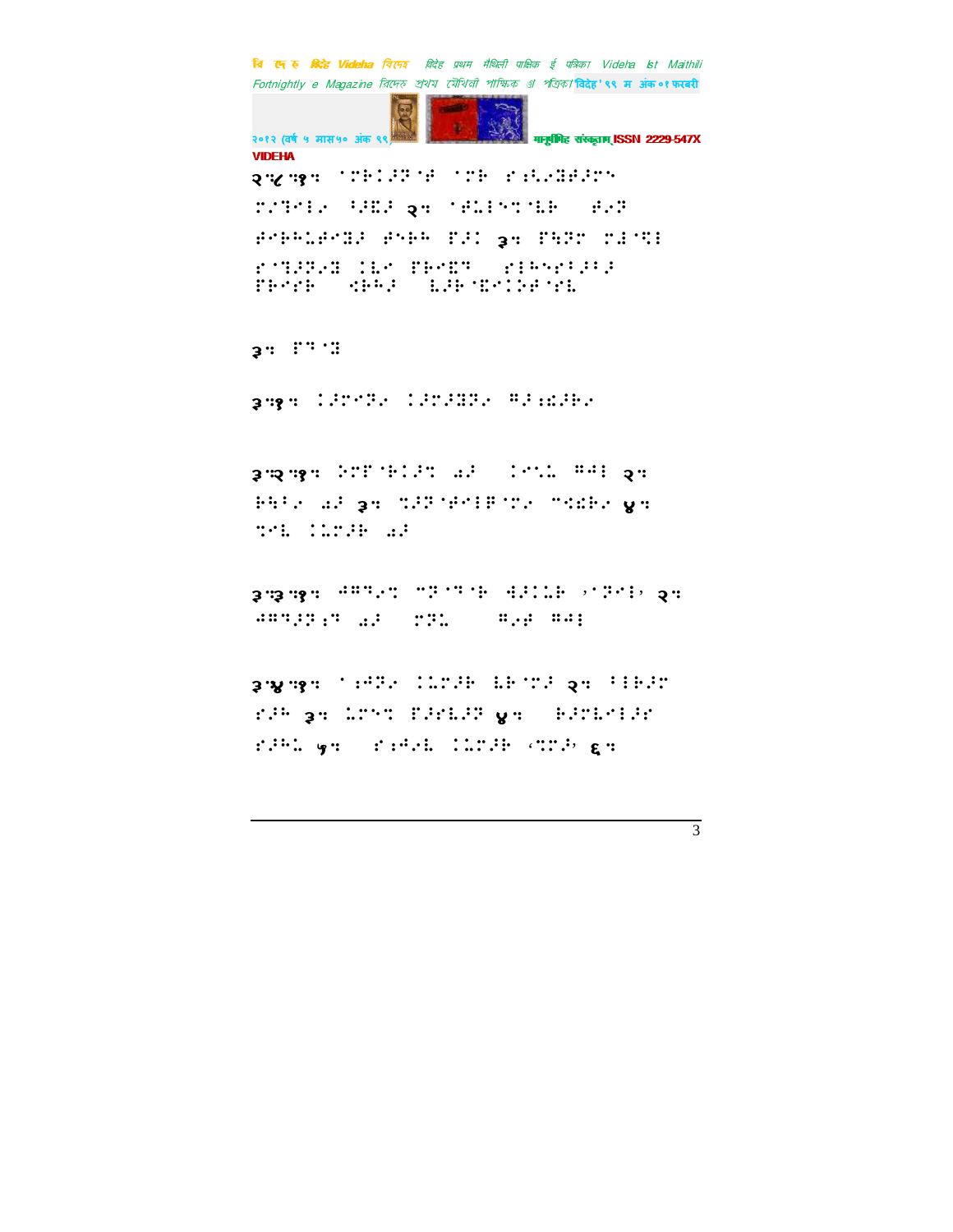

VIDEHA ruerk (undergrung) gardner mar ⢽⢼⢷⢼⣝⣜!'⢽⣅2'८⣒!!⢽⢼⢷⢼⣝⣜!⣔⢼!

३⣒५⣒१⣒!⢺⢻⢹⢴⣉!2⢷"⢼⢹!⣜⣋5!२⣒! 25⣉⣇⢷!⢷⢼⣅⢾!!

# ३⣒६⣒१⣒!⣋⢼◌ॅ⣒!⣉⣇!⣅⢼⢷!2⢷"⢼⢹!२⣒! "⢾⣝⢽⢼⢷⢼⣝⣜!⣔⢼!३⣒!⢺⣇⢼⢳⢷!5⢼5!⣉⣝2! ४⣒!⣉⢽!⢼⢷⢴⢻⢷!

३⣒७⣒१⣒!⣋⢼॰ ⣉⣉⣎⢷!⣅⢷!२⣒!⢽⣇⢴⢽!⣅⢼⢷!  $\therefore$ 

३⣒८⣒१⣒!2⢷⢵⣒!⢷⢼⢺⣅⢼⢷!⢽⢴5⣐⣚!२⣒! ⢷⢼⢺⢹⣇!⣜⣋5!

४⣒!⣙5⢼!5⢼."⣐⢻⢴⢾१⣒!⢷⢼⢺⢽⢼⣙!⣉⢷! )and the south of the south of the south of the south of the south of the south of the south of the south of t )⣙5⢼!⣇⢽"2⢾0!⣙5⢼!⢺⢴⣇. ⢺⢽⢾⣅0!⣙5⢼!⢺⢽⢻⢴\*!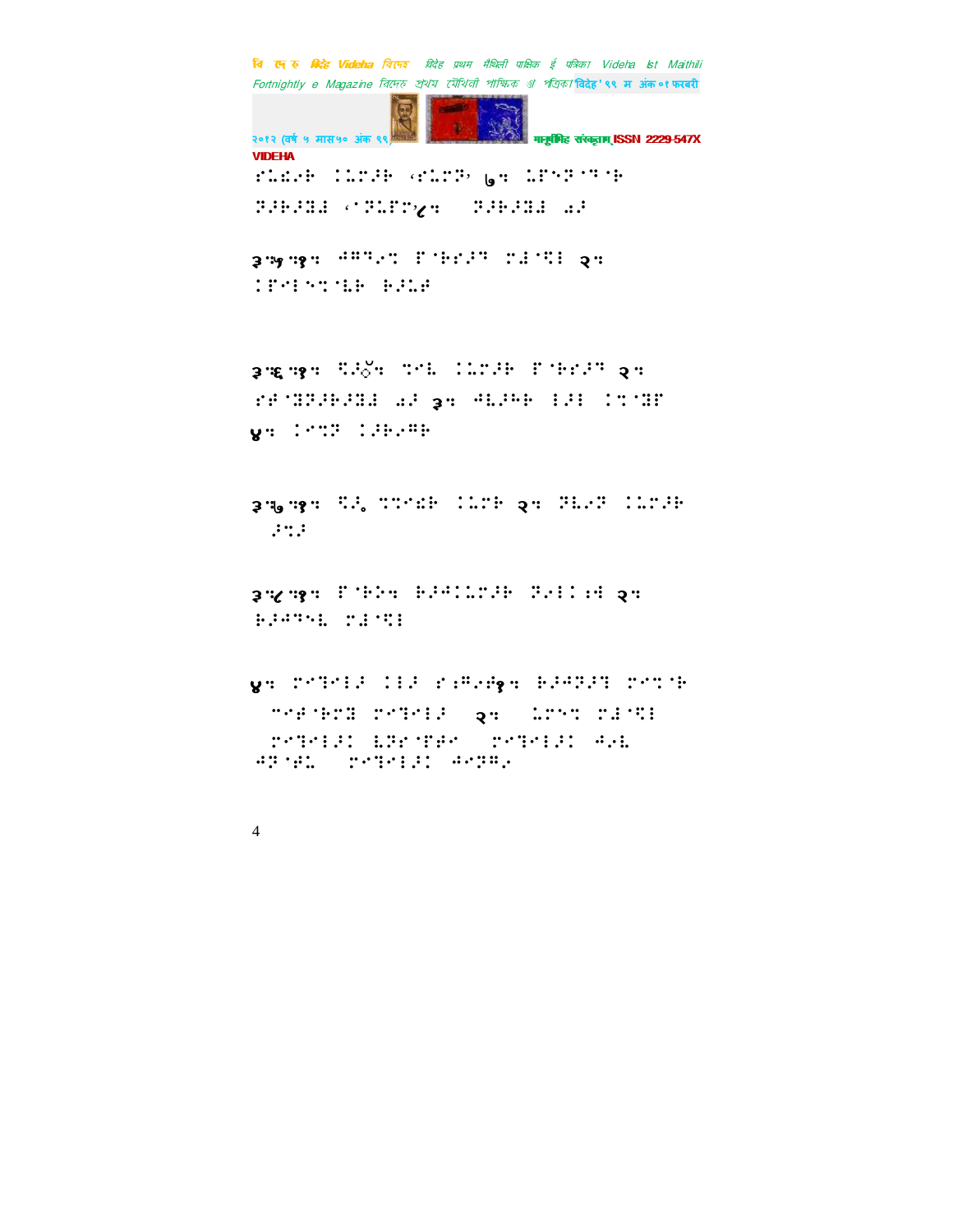

⢼5⢼⢽⢼⣐!B⢷⢾.!⣋⢼॰ ⣉⣉⣎⢷!⣅⢷! "⣇⢹⢳".!१⣒⢼E!⣉⢼⢷⢹!⣇⢽⢹⢽⢼!२⣒⣅⣛! Phone: PHone: Phone: Phone: PHONe: 2)

⢸⢼⣏⢼2⢼!⢷a⢽⢼.5⣈⢽!.\⢼⢽!4⣙5⢴^-! \⣇⢹⢳!4⣙5⢴.⣐⢻⢷⢺⢴!⢼!⣐⢻⢷⢺⢴! 4⣙5⢴!⢵⣏!)⣐⣞⢷⢽⣞2⢷!2⢳5!⢷!  $^{\circ}$  The state of the state of the state of the state of the state of the state of the state of the state of the state of the state of the state of the state of the state of the state of the state of the state of the sta "⢷⣇⢷!⢼⣎⢼⢷⢾!.Cbtfe!po!nt.trm!

Ejdujpobsz⣒^!!

VIDEHA

⣇⢹⢳!⢴.2⢾⢷⢼!"⢸⣞⢼!2⣅⢷⢼⢽!⣐!)! ⢷5-!⢾⢷⢳⣅⢾⢼!⢼!⢹⣇⢽⢼⢻⢷⢴!!\*! 2⢴⣒⣋⢴⣒⢶⣒!⣋⢼⣅⢽5⢵⣋!55!⢽⢴a⢼E! 5⣐2⢷!⣅25⣎!⣁⣒!Bmm!uif!pme!

but uif gebruik van die koninkelijke van die koninkelijke van die koninkelijke van die koninkelijke van die ko

L⁄PH) : PENFIJ 2 EEFTER 1:<br>PHP: PENFEID PHILPPER ⢷5-!⢾⢷⢳⣅⢾⢼!⢼!⢹⣇⢽⢼⢻⢷⢴!⢷⣓2!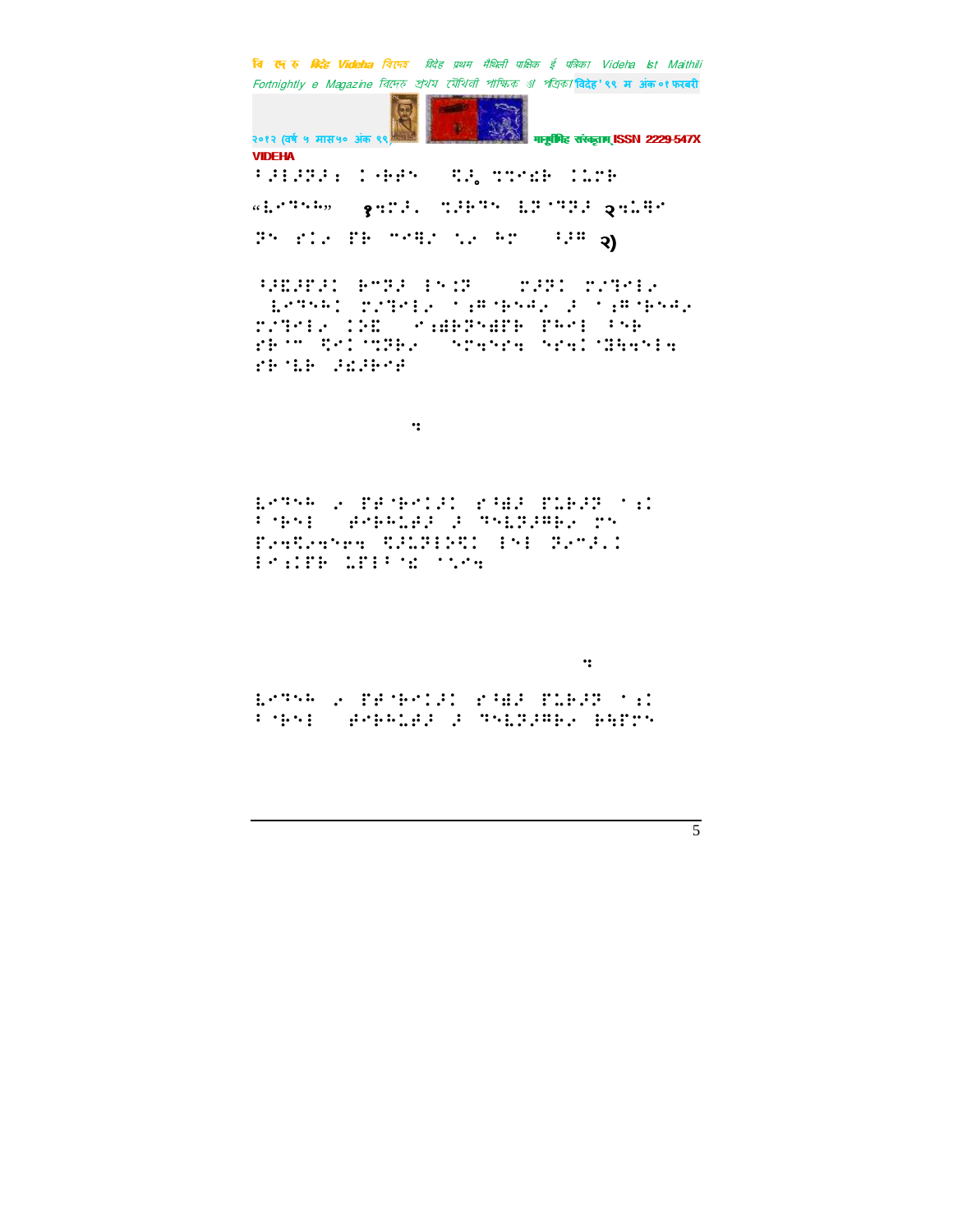**Separate** २०१२ (वर्ष ५ मास५० अंक ९९) मानुषि संस्कृतिह संस्कृतम् ISSN 2229-547X VIDEHA ⣇⢹⢳!⢴.2⢾⢷⢼!2⢳5!५० ⣐! LATHE & PENECING WOR PL PRESS ON !⣇⢹⢳!⢼⢷⣒"⣒"⣒⢶⢴⣋⣒! !#⣇⢹⢳#!⢴.2⢾⢷⢼!⢴.2⢾⢷"E! 2⢷⢼2⢾!⢷⣓⣒! !2⢽!⢾⢷E!⣇⢹⢳!⣇⣏⣝!"⣓a⢾! ⢷⣓⣒! ↑!⣇⢹⢳!⢼⢷⣒"⣒"⣒⢶⢴⣋!⢽⢴⣞⢷E! 2⢽!"⢼⣞0!5⣍⢻2⢷!5⢻⢼⣓⣒!! !5⣍⢻!#5⢼⣅⣞#!2⢷!#⣋!⢻⢼⣋⢺⣞#!! #⢶⢴⣋#!"5⣞!!#⢶⢴⣋!⣝⣓⣒⢼⢷⣒5⣒#! **!!!!** iuuq;00xxx⣒wjefib⣒dp⣒jo0joefy  $y$  = #PC INTER PRESERVE 2⢷⢼2⢾!!"4⢾!⣁⢴⣒!⢻⣓⢻5!⢷⢴⣋⢷! **PHILE 151** ius;00sfbefs,00sfbefsqbefs,00sfbefsqbefs **b**: Bee by two products in the products of the products of the products of the products of the products of the p 5!⢷⣓!⢼!⣈⢼5⢴!"⣙⢼⢽! iuuq;00xxx⣒wjefib⣒dp⣒jo0joefy  $\mathbf{y} = \mathbf{y} = \mathbf{y} = \mathbf{y} = \mathbf{y} = \mathbf{y} = \mathbf{y} = \mathbf{y} = \mathbf{y} = \mathbf{y} = \mathbf{y} = \mathbf{y} = \mathbf{y} = \mathbf{y} = \mathbf{y} = \mathbf{y} = \mathbf{y} = \mathbf{y} = \mathbf{y} = \mathbf{y} = \mathbf{y} = \mathbf{y} = \mathbf{y} = \mathbf{y} = \mathbf{y} = \mathbf{y} = \mathbf{y} = \mathbf{y} = \mathbf{y} = \mathbf{y} = \mathbf{y} = \mathbf{$ 

 $\mathbf{g}$  is a set of  $\mathbf{g}$  is a set of  $\mathbf{g}$ 

!⣇⢹⢳!⢷⣋⣝⢵;4⣙5⢴!⣙⢼.⣇⢾⢼! ⢼⢹!2⢳5!2⢵⣋⢼"⣞!"⢼⣞!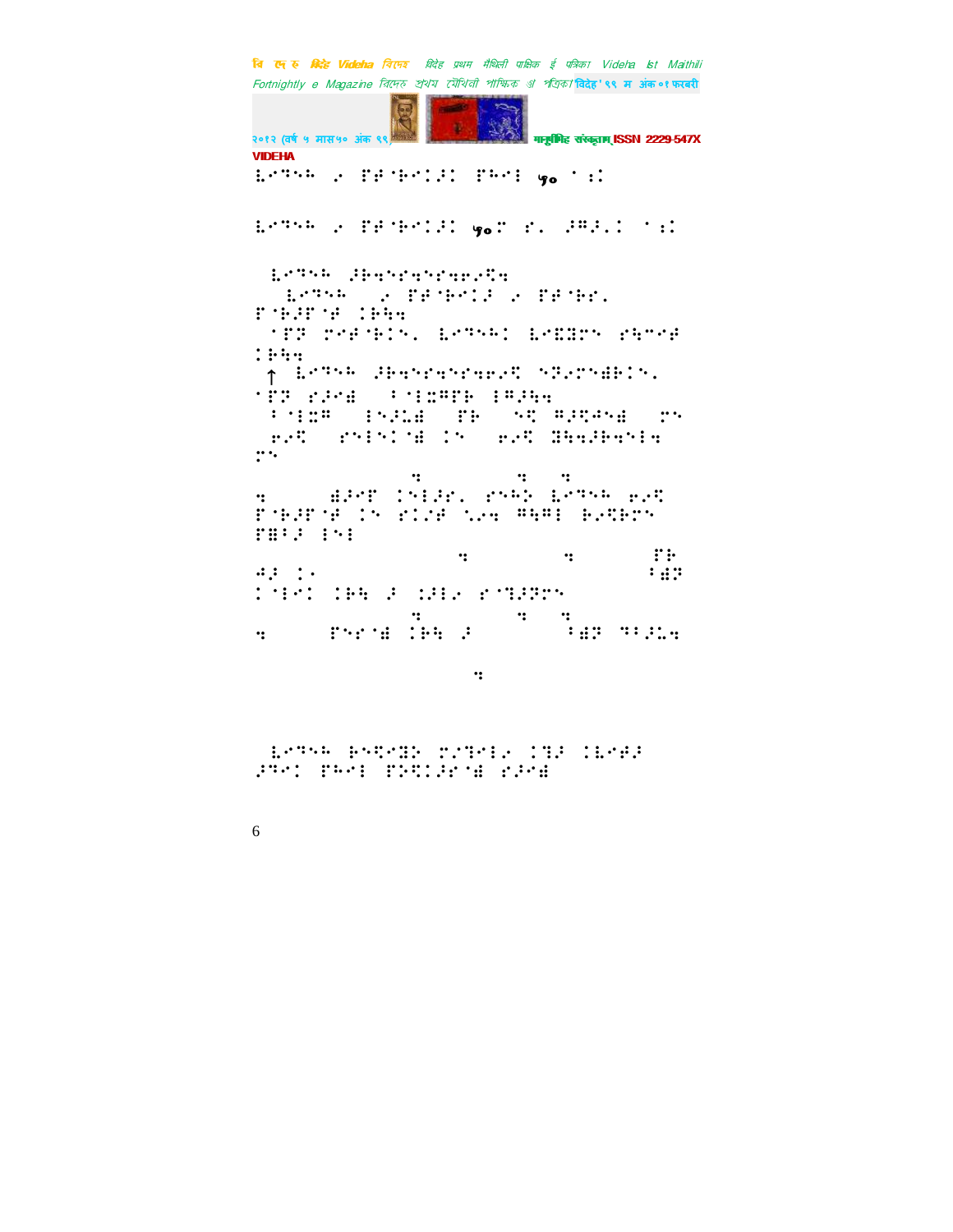मानुमिह संस्कृतम् ISSN 2229-547X २०१२ (वर्ष ५ मास५० ३ **VIDEHA** 

 $\dddot{\cdot}$  $\dddot{\mathbf{r}}$ 

CONFIDENTALES AS CANDIDATES THA There is not place and the

 $\mathcal{G}_\mathcal{A}$  . When  $\mathbf{u}$  . ango dengit brit rajor gaggirigane Be<sup>nda</sup>r) roman prometa (Godona) (ASSA

**SANTA REPORT OF PARA**  $\ddot{\cdot}$ 

SPS FOLOGEN ANGELISE

 $\dddot{\cdot}$ 

THERPHA WART INN (POINTING INFA) THE 2 LEAT RAINBOARD BAR BATE IN LEST FRONTS, PSL IPHR LOTSE **APPIDENT INE** 

 $\mathbf{r}$  $\dddot{\mathbf{z}}$ **STATE CONTROL**  $\ddot{\cdot}$  $\dddot{\cdot}$  $\cdot$ :

> $\ddot{\cdot}$  $\dddot{\bullet}$

> > $\ddot{\cdot}$  $\mathbf{B}$  and  $\mathbf{B}$  are the set of  $\mathbf{B}$

> > > $\overline{7}$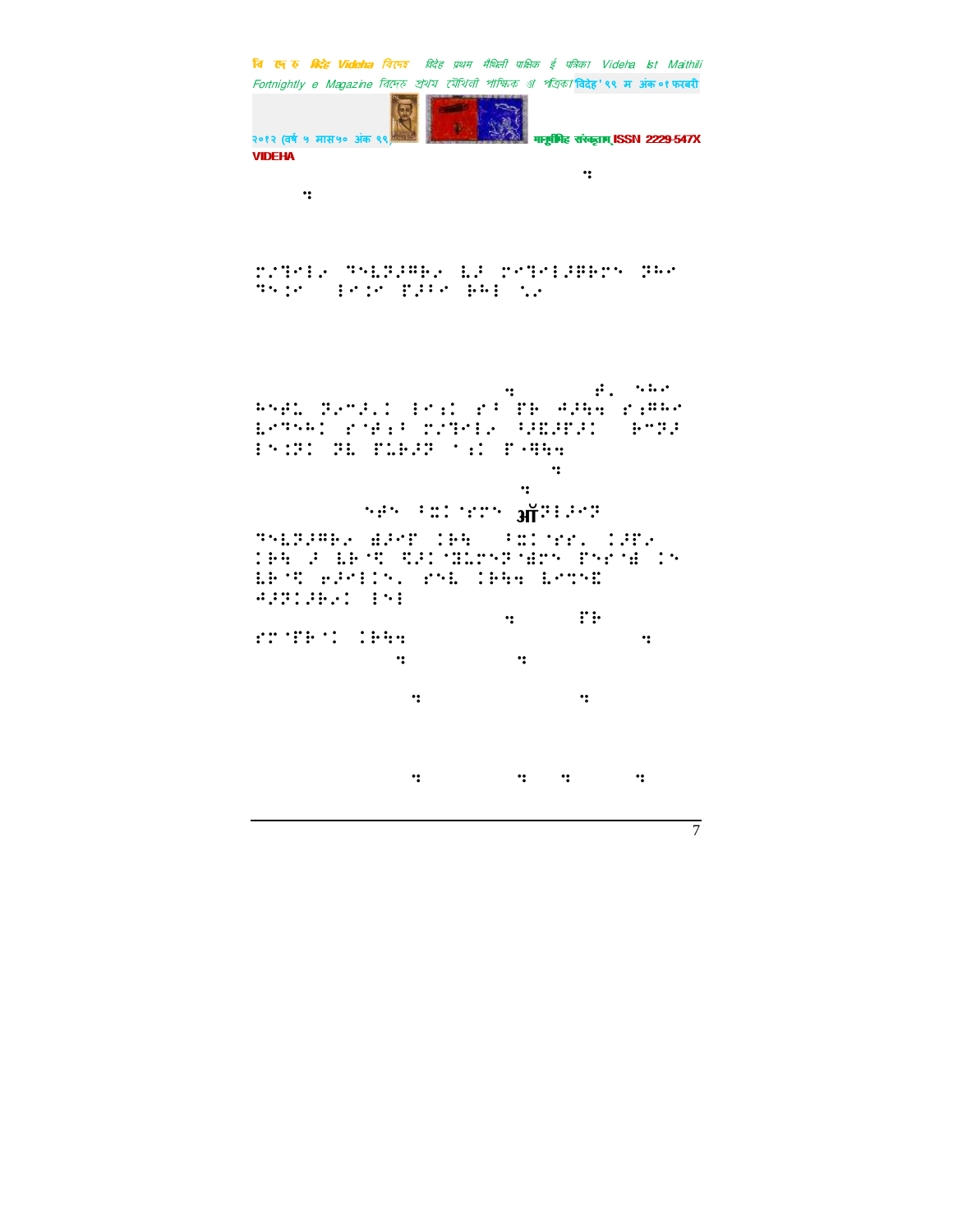

२०१२ (वर्ष ५ मास५० अंक ९९) मानुषि संस्कृतिह संस्कृतम् ISSN 2229-547X VIDEHA

 $\mathcal{G}$ 

quojoht0 ! ELEVE I C SWITCH CONTROL a⢾⢷5⢼0!⢶⢵⣞⢵!"⢸!⢶⢼5!"⢸! )⣅aa⢼⢷⣜-!⣋!"⣅⣈!"⢼⢷!⢼!⢹⣓⢷⣇⢼⢿⢾! ⣐⢾⢷!"⢳⢾\*!⣋⢼⣅⢽5⢵⣋!⢷⢼!⢳⢾⣅! ⢽⢴a⢼E!5⣐!2⢷!⢺⢼⣓⣒! !WJEFIB!BSDIJWF!⣇⢹⢳!⢼⢷⢼⣇!

⢸⢼⢷⢾⢴⣝!⣋⢼!⣇⢸⢼⢻!⢹⣇⢼⢷⢼!⢺⢼⢷⢴!⣇-! ⢽⢼⣞⢼⢷!⢼!⣎⢷⣉⢼"⢾⢷⢴!⣇⢹⣝⢼2⢾! "⣞⢼2⣒!⢸⢼⢷⢾!⢼!⢽2⢼5!⢼⣞!2"⢷5!  $\mathbb{R}^5$ 5 $\mathbb{R}^5$  .  $\mathbb{R}^5$  .  $\mathbb{R}^5$  .  $\mathbb{R}^5$  .  $\mathbb{R}^5$  .  $\mathbb{R}^5$  .  $\mathbb{R}^5$  .  $\mathbb{R}^5$  .  $\mathbb{R}^5$  .  $\mathbb{R}^5$  .  $\mathbb{R}^5$  .  $\mathbb{R}^5$  .  $\mathbb{R}^5$  .  $\mathbb{R}^5$  .  $\mathbb{R}^5$  .  $\mathbb{R}^5$  .  $\math$ 2⣅⢷⣅⣏!⢵!⢳5⢼!5⢵⢽!⢷⢸!⢷⢳5! ⣁⣒!⣙5⢼!⢳⢼⢽!2⣅⢷⣅⣏!⢵!⢳5⢼! 5⢵⢽!a⢾⢷!(⣙5⢼!⢷⢾⢽(!! ⢹⣈⣓⣒!!

⢻⣊⢷⢴.⣉⣐⢷!2⢼5⣇⣐⣉!⢼5!⣓⢷⢾⢾-!  $\frac{1}{2}$   $\frac{1}{2}$   $\frac{1}{2}$   $\frac{1}{2}$   $\frac{1}{2}$   $\frac{1}{2}$   $\frac{1}{2}$   $\frac{1}{2}$   $\frac{1}{2}$   $\frac{1}{2}$   $\frac{1}{2}$   $\frac{1}{2}$   $\frac{1}{2}$   $\frac{1}{2}$   $\frac{1}{2}$   $\frac{1}{2}$   $\frac{1}{2}$   $\frac{1}{2}$   $\frac{1}{2}$   $\frac{1}{2}$   $\frac{1}{2}$   $\frac{1}{2}$   $\$  $5$  Fermion School School School School School School School School School School ⢽2⢼5!⢼⣞!2"⢷5!⢳!⢾⢷⢳! ⢽⣝⢼⢽⣝!2⢷⢼a⢴⢽!⢼!⢽⣇!"⣙⢼2⢾⣝-!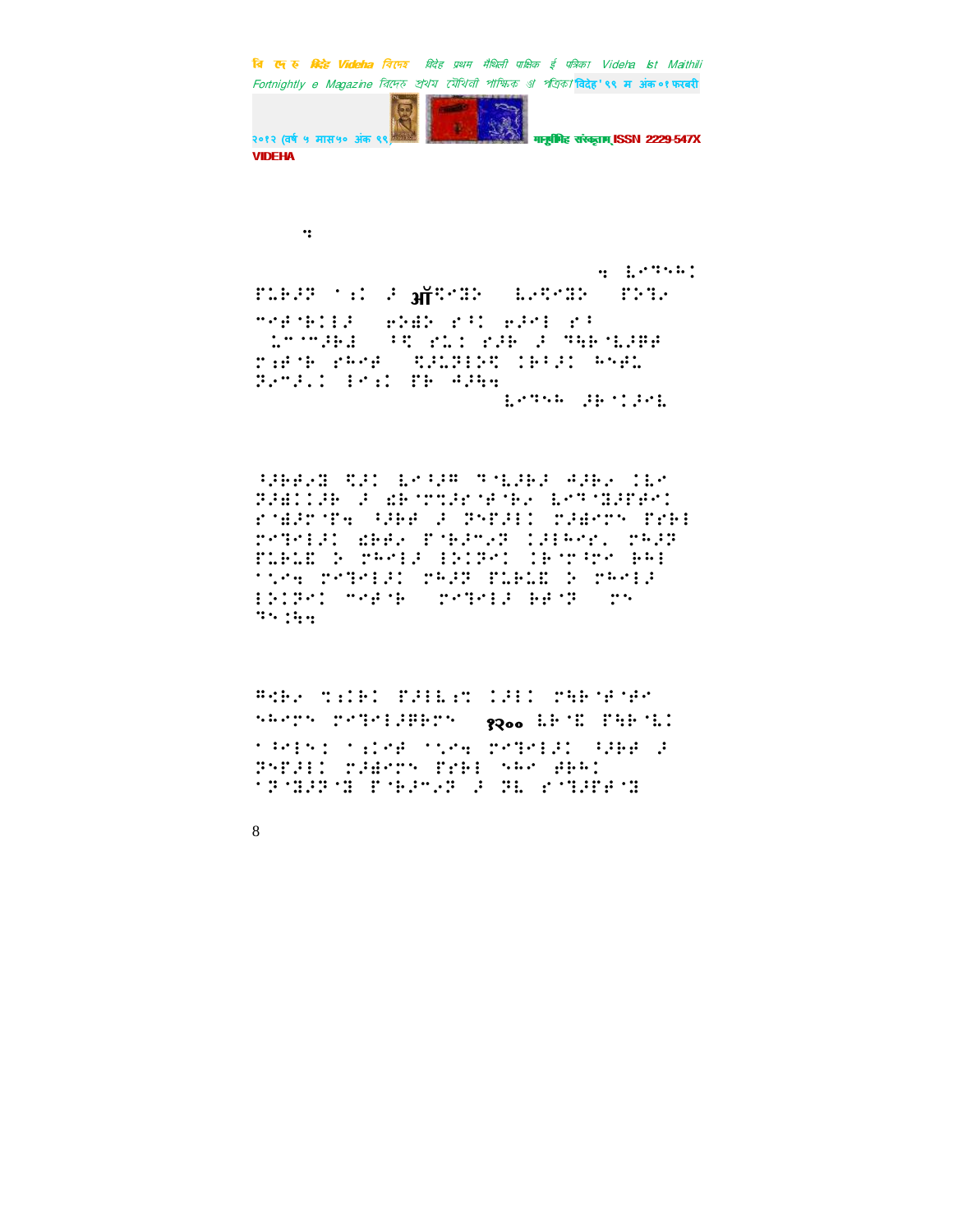

२०१२ (वर्ष ५ मास५० अंक

मानुबंधिह संस्कृताम् ISSN 2229-547X

**VIDEHA**  $\cdots$  ,  $\cdots$  ,  $\cdots$ **START CONTRACTOR** SERVICE This primit no

retell rotel a rotelle crotages FAMPA (From Hold of Political Pagean ESTARD SEMMONSET 2 TATES SEMESE 2  $\frac{1}{2} \left( \frac{1}{2} \left( \frac{1}{2} \right) \right) \left( \frac{1}{2} \left( \frac{1}{2} \right) \right)$ **TEST PERMIT STATE** ENFRIME RAD REACH REDED ENE ANCH Mark Ark kaled orang ESTAR APIE (BESE) SARIET BIBOTH  $4.344$ **STATE OF STATES CONSIST SEC** 

**MORTHLAND CONTROLLER** 

 $\left(1-\frac{1}{2}\right)\frac{1}{2}+\frac{1}{2}\left(1-\frac{1}{2}\right)\frac{1}{2}+\frac{1}{2}\left(1-\frac{1}{2}\right)\frac{1}{2}+\frac{1}{2}\left(1-\frac{1}{2}\right)\frac{1}{2}+\frac{1}{2}\left(1-\frac{1}{2}\right)\frac{1}{2}+\frac{1}{2}\left(1-\frac{1}{2}\right)\frac{1}{2}+\frac{1}{2}\left(1-\frac{1}{2}\right)\frac{1}{2}+\frac{1}{2}\left(1-\frac{1}{2}\right)\frac{1}{2}+\frac{1}{2}\left(1-\frac{1}{2}\right)\frac{1}{2}+\$ 

MIPPOS TREME IN ENE MARIO PARKS **198 MAE MONEYE TRAG AFRICAE STA** THE BRANNE MENTIC WOMERS

**TEMPER PRODUCT**  $\dddot{\phantom{1}}$ 

the Pri ANGEL WEART TENP P 

tiere at revel with  $\mathbb{R}^n$  :  $\mathbb{R}^n$  :  $\mathbb{R}^n$  :  $\mathbb{R}^n$  :  $\mathbb{R}^n$ 

there hrid an window the th  $\mathbf{r}^{2}$  ,  $\mathbf{r}^{2}$  ,  $\mathbf{r}^{2}$  ,  $\mathbf{r}^{2}$  ,  $\mathbf{r}^{2}$  $\dddot{\bullet}$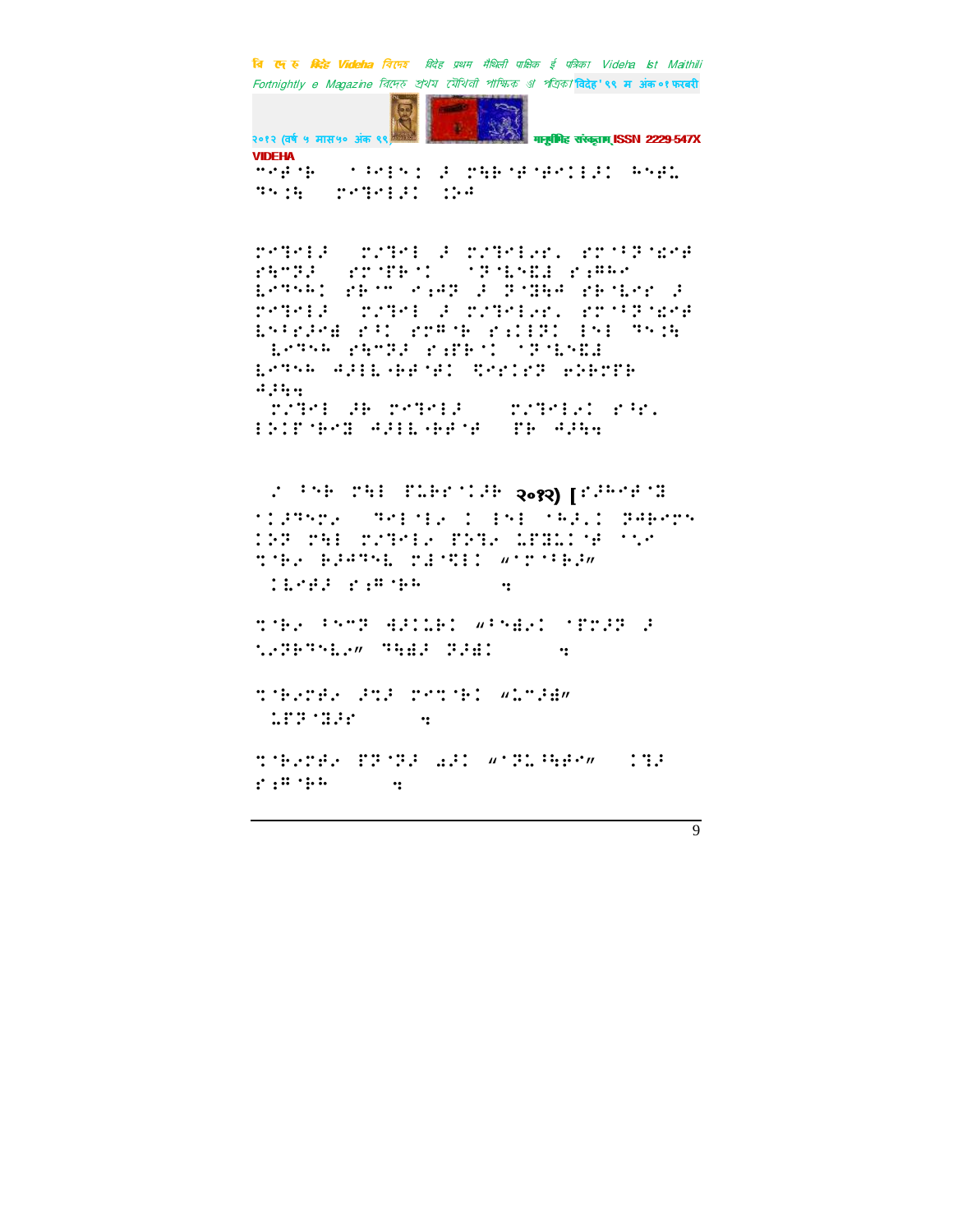

<sup>व</sup> मनूर्वमिह संस्कृतम् ISSN 2229-547X

### TORY LEB PARABE POST WPOCHER, WPP **NEWTHERE IN PRESS**  $\ddot{\phantom{1}}$

THE PLICE TRIPS BOWL WIRE  $\texttt{[}\texttt{[}\texttt{[1]} \texttt{[1]} \texttt{[1]} \texttt{[1]} \texttt{[1]} \texttt{[1]} \texttt{[1]} \texttt{[1]} \texttt{[1]} \texttt{[1]} \texttt{[1]} \texttt{[1]} \texttt{[1]} \texttt{[1]} \texttt{[1]} \texttt{[1]} \texttt{[1]} \texttt{[1]} \texttt{[1]} \texttt{[1]} \texttt{[1]} \texttt{[1]} \texttt{[1]} \texttt{[1]} \texttt{[1]} \texttt{[1]} \texttt{[1]} \texttt{[1]} \texttt{[1]} \texttt{[1]}$  $\dddot{\mathbf{r}}$ 

**THATE LAD IRM (FILTI)** tripres (bos regular  $\sim$   $\sim$ 

there theless around the top of *lera Al*is derrit  $\dddot{\bullet}$ 

there are expected the sta **TEMPORE THE THE**  $\ddot{\phantom{1}}$ 

the refrigir regions in Tiera  $2.1422$  $\dddot{\bullet}$ 

the SHSPA CONSection Profile Service COMPARED SERVICE  $\mathbf{r}$ 

the response rightlic wided wile **SAME**  $\mathcal{L}_{\text{max}}$  and  $\mathcal{L}_{\text{max}}$ 

there had all which are the  $\mathbf{r}^{1}$  ,  $\mathbf{r}^{1}$  ,  $\mathbf{r}^{2}$  ,  $\mathbf{r}^{3}$  ,  $\mathbf{r}^{4}$  $\cdot$ :

the redder at the Code Cor gyns pipe (mai elmopa)  $\bullet$ 

 $10<sup>10</sup>$ 

**VIDEHA**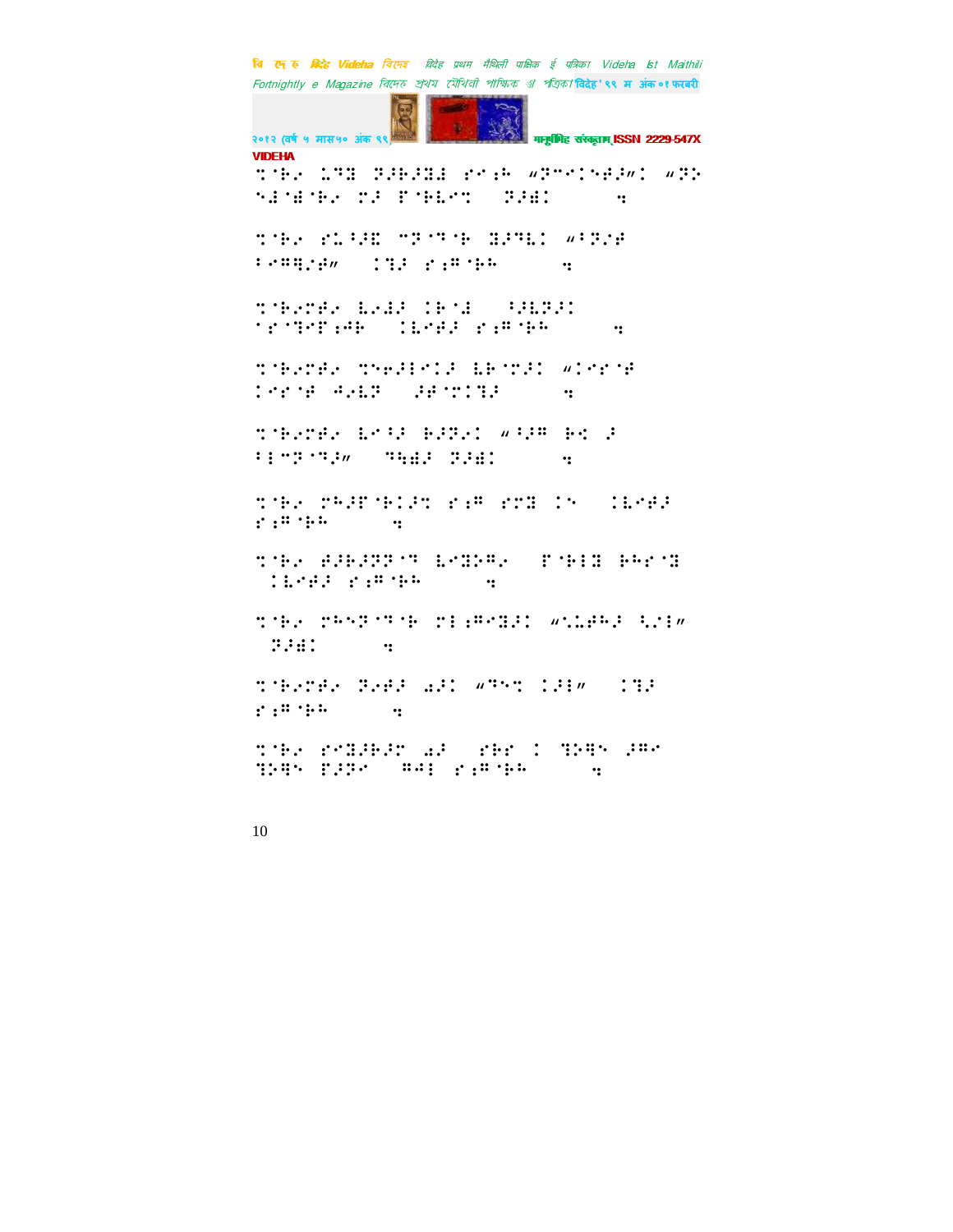

### VIDEHA

4!⢷!⢼5!"⢼⢳⢾⣝!2⣅⢷"⢼⢷)२०१२) ["⢼⢳⢾⣝!⢼⢹⢴-!⢹55⢴^!55! ⢳⢼E!⢽⢺⢷!⢵⢽!⣓5!4⣙5⢴!2⢵⣙⢴! ⣅2⣝⣅⢾!⣁!@! ⣉⢷⢴!⢺⢻⢹⢴⣉!2⢷"⢼⢹!⣜⣋5!⢺⢴! WHIPS THE STREET  $\frac{68}{5}$ ⣉⢷⢴!⢺⢴⣇⢼⣐⢾!.!⣈⣈⢷!⢷!! 32 **63** ⣉⢷⢴!⣅⢷5⢴⣎⢷!⣔⢼!"2525⢳⢼!⢻⢼⣁!!

2:⣒62&!!!!!

 $4.1 \pm 0.1$  . The control of the control of  $\sim 20$ MIPRES TREME IN THE <sup>26</sup>P.I PARTS ⢵⢽!⢵⢽!5⣈!⣅2⣝⣅⢾!⣁⣙!@! ⣉⢷⢴⢾⢴!⢺⣝⢵⢾!"⣅⢽⢴⢾!a⣊⣎⢷⢴!  $\mathbf{w}^*$  is the result of the set of the set of the set of the set of the set of the set of the set of the set of the set of the set of the set of the set of the set of the set of the set of the set of the set of the set

⣉⢷⢴!⣇⢽⢴⢾!⣅⢾25!"⢳!2⣅⣁4⢾!⣁⢴" )⣇⢾⢼!"⣐⢻⢷⢳\*!!9&!!!!!

⣉⢷⢴⢾⢴!⢼⢽⢴!""⣝"E!"⣇⢼⢹! 1H.48 - 1124F 2484E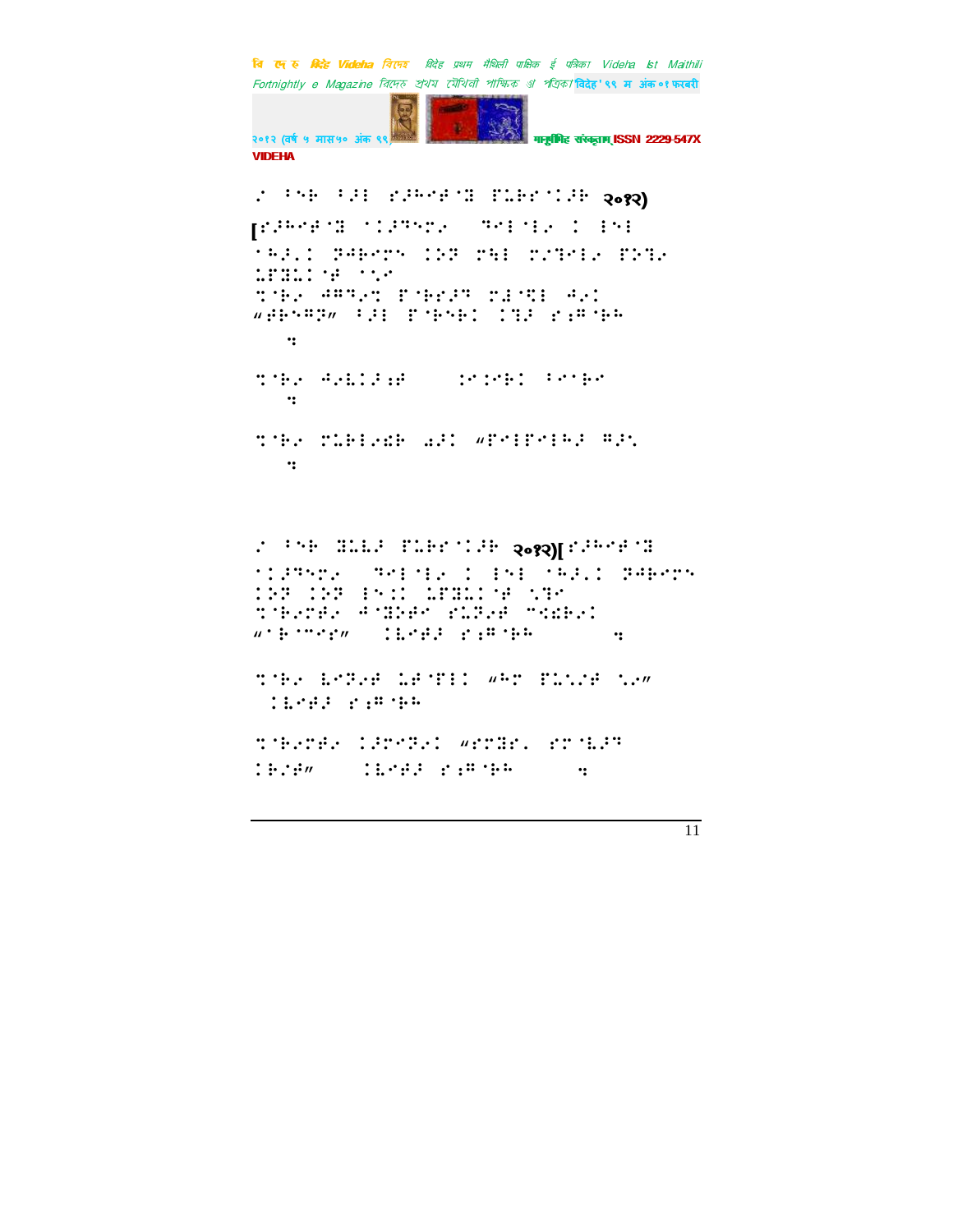

the Phila Cathr. Werrich Bra ISI HAM TEMPI KAPAN  $\mathbf{r}$ 

the Pier from the second of the products  $3:8 = 241 + 242 + 24$  $\dddot{\bullet}$ 

THE TELEPT PERTY WHEN HE PACK tiski rimsko  $\mathbf{r}$ 

the Prish Clode ad (1988): Amir pary (issue partial

the PP BREED while Provinc  $19.11<sub>n</sub> = 13.12 <sub>n</sub> + 19.14<sub>n</sub> = 0.04$ 

the Love close wrongers (1982  $2.14 \pm 0.001$  $\dddot{\bullet}$ 

 $\dddot{\cdot}$ 

2015年 1916年 FLEETIFF (2033) protect in control (service of 191 **MARIO PARATA IN LEGALINE NGA** the Bert Close art: SHISP TERE ATTEMPT THE EMPIRE FIRET  $12.2 \, 33 \, 51 \, 51$  $\bullet \bullet$ 

12

**VIDEHA**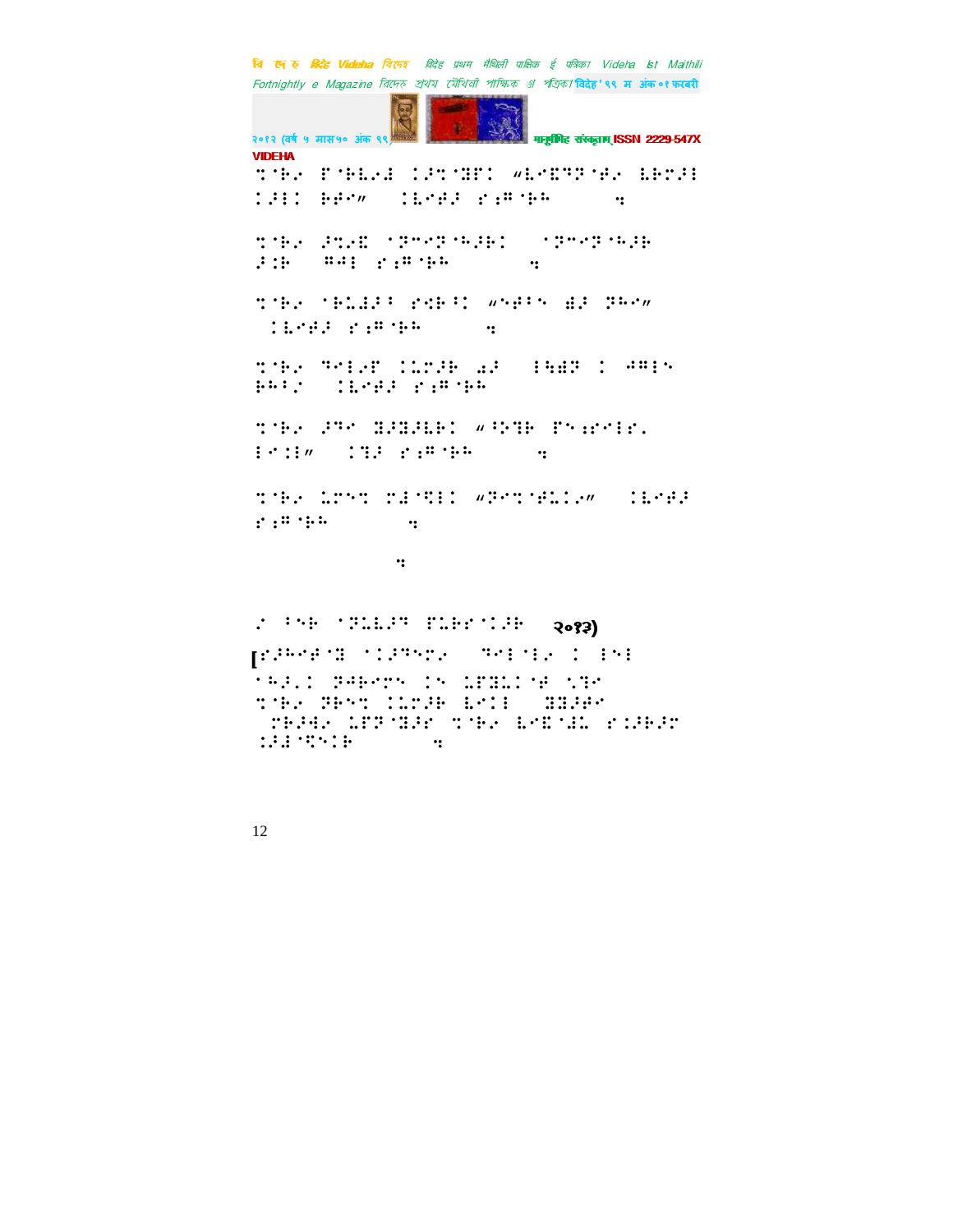

२०१२ (वर्ष ५ मास५० अंक ९९ **VIDEHA** 

the responded Head Bar <u> The Communication of the Communication of the Communication of the Communication of the Communication of the </u> <u>a di serang di sebagai sebagai sebagai sebagai sebagai sebagai sebagai sebagai sebagai sebagai sebagai sebagai</u> **SERVIT REAL**  $\dddot{\mathbf{r}}$ 

the President all them cleaned LEP MAR STORY PRESENTED EARSE  $\dddot{\mathbf{z}}$ 

TORATES TORIS TECHNI **STAR SEARCH** TEPAR PROGRESSIV PEER PAI Brendi Hill  $\cdot$ :

THE CHEME COMPOSITE STREAME. STRIPLE STORES ANALYZATI  $-4333441$ rand General  $\dddot{\bullet}$ 

the Brightham red there  $\mathbf{r}$  . The set of  $\mathbf{r}$ **BIDS TELTILE PERIOD TIBLE**  $\overline{1111}$   $\overline{1111}$  $\cdot$ :

PAIR FLECTIFF CONTROL SPACE Resear : rofificate rated described and de **THE EPPILE EPP TP**  $\dddot{\mathbf{r}}$ 

THE REPORTED SAMPLE

man and the state of the state of the state of the state of the state of the state of the state of the state o

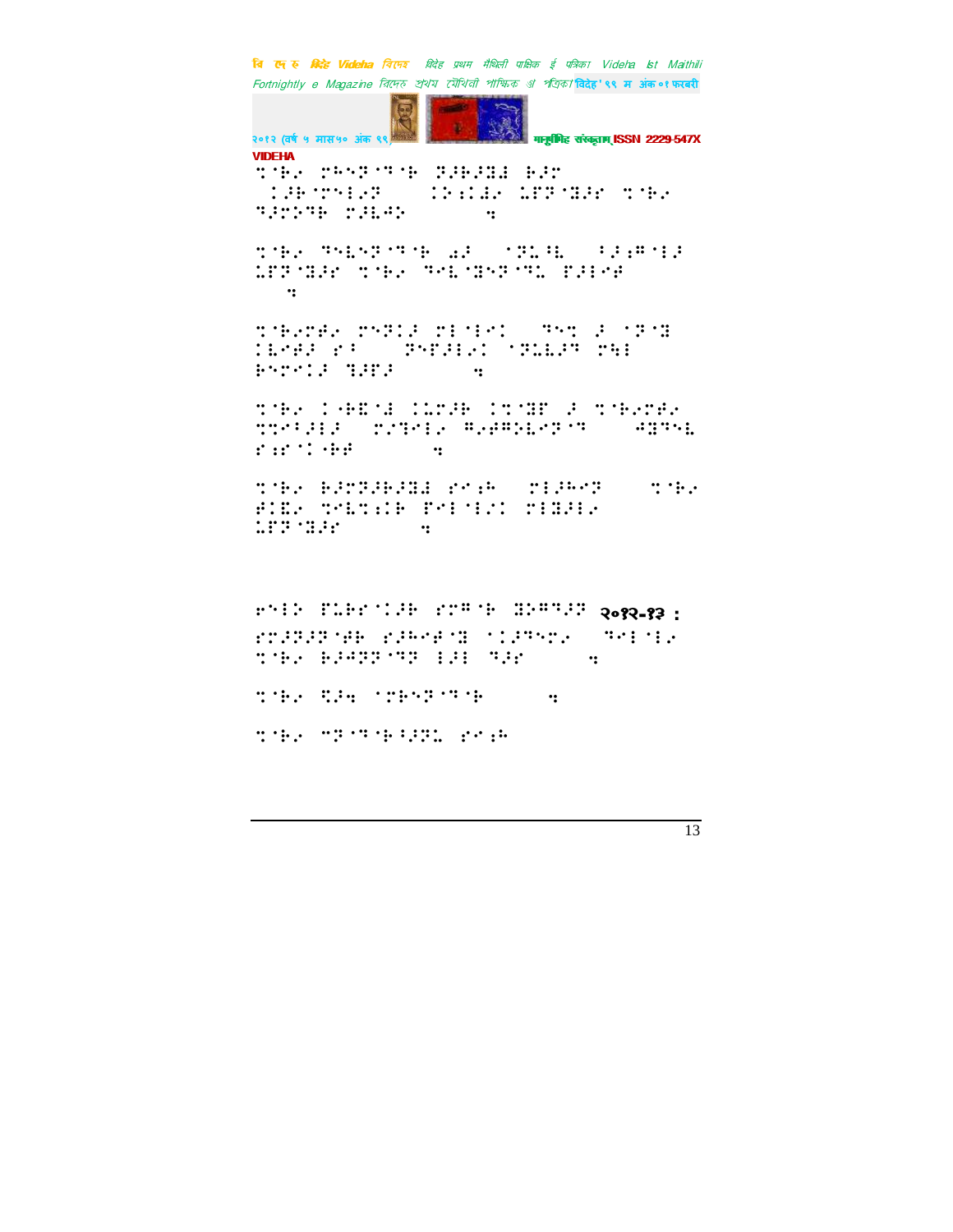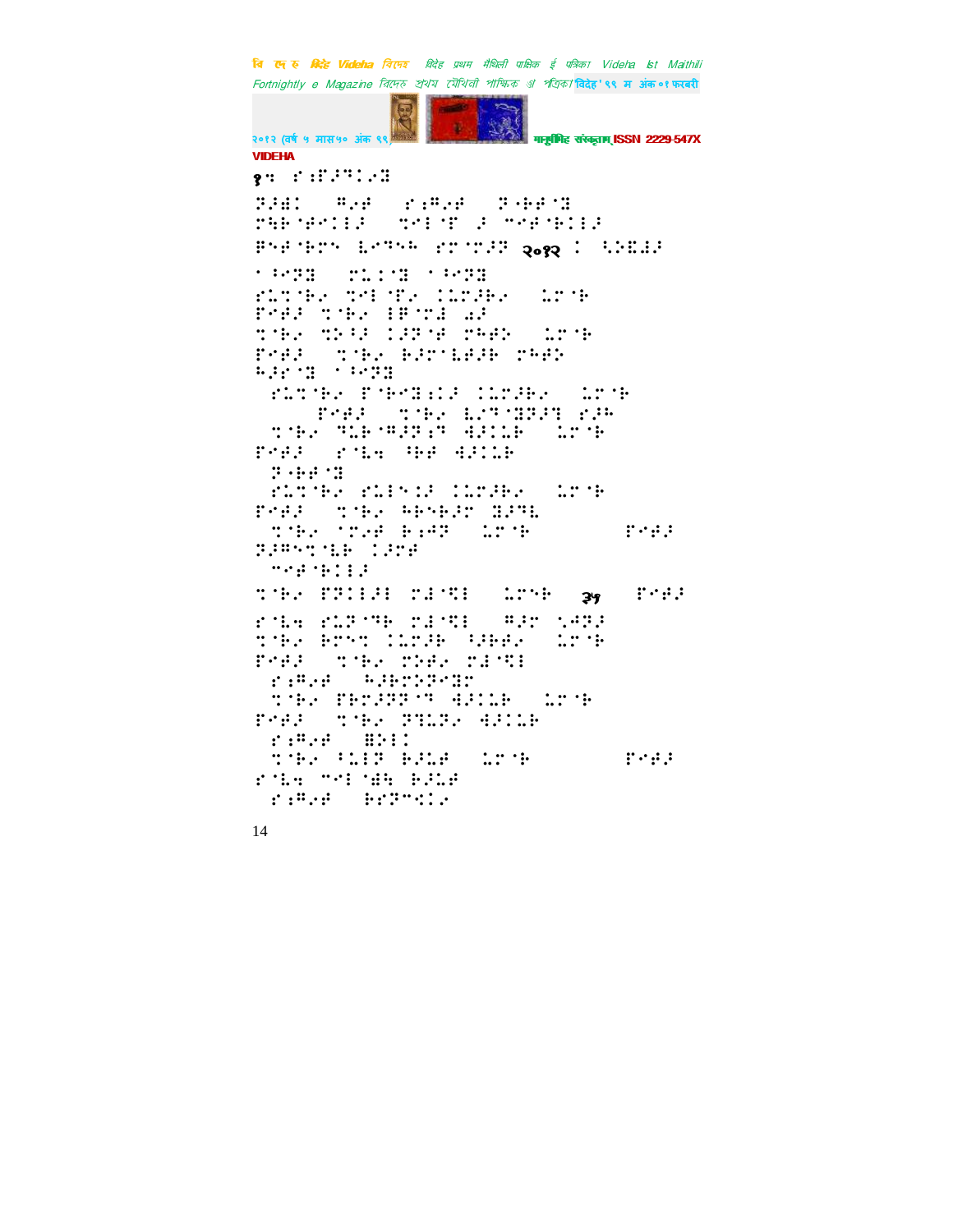**Separate** मानूबंगिह संस्कृतम् ISSN 2229-547X २०१२ (वर्ष ५ मास५० अंक ९ **VIDEHA** the BEBB BET  $\mathbb{R}^n$  :  $\mathbb{R}^n$  :  $\mathbb{R}^n$ PART (PART PRAID) BID THE REMARK TORY PROVIDENCE WORRD STREET THE NH THE NHITE III the BROSSE PHOE ATTE Peda (1961-62 Piges 19874-119 THE ATTER TO POST PRES PORT TREPARAL TICHER GG (PAT 1422) *Industry description in the Conditable* when Eure Mar (1256) you find? robe the edg far .  $-$  #32 EMBP3 *H.A. P.H.A. R.A. P.R.* **CONSTRUCT** THE GRIER CONFORM A COMPANY Breither Estate from Program that PRESENTED 2032 TO POPPER INFORMA-ESTAR PRESENTENTE 2022 INSTRUMENT Tentil Princip Million Stea ESTAR PRESENCIAL ROSS

# $\mathbf{r}$

rated rimaring packet models. PAPAIN. MED 2 BAHRYAKI AM2RI MPLAL promine parabolic and angular conduct IPAGE E BATI KAM PASPS PROS JETS STAR PORTRER SHAR THAN ARRIVE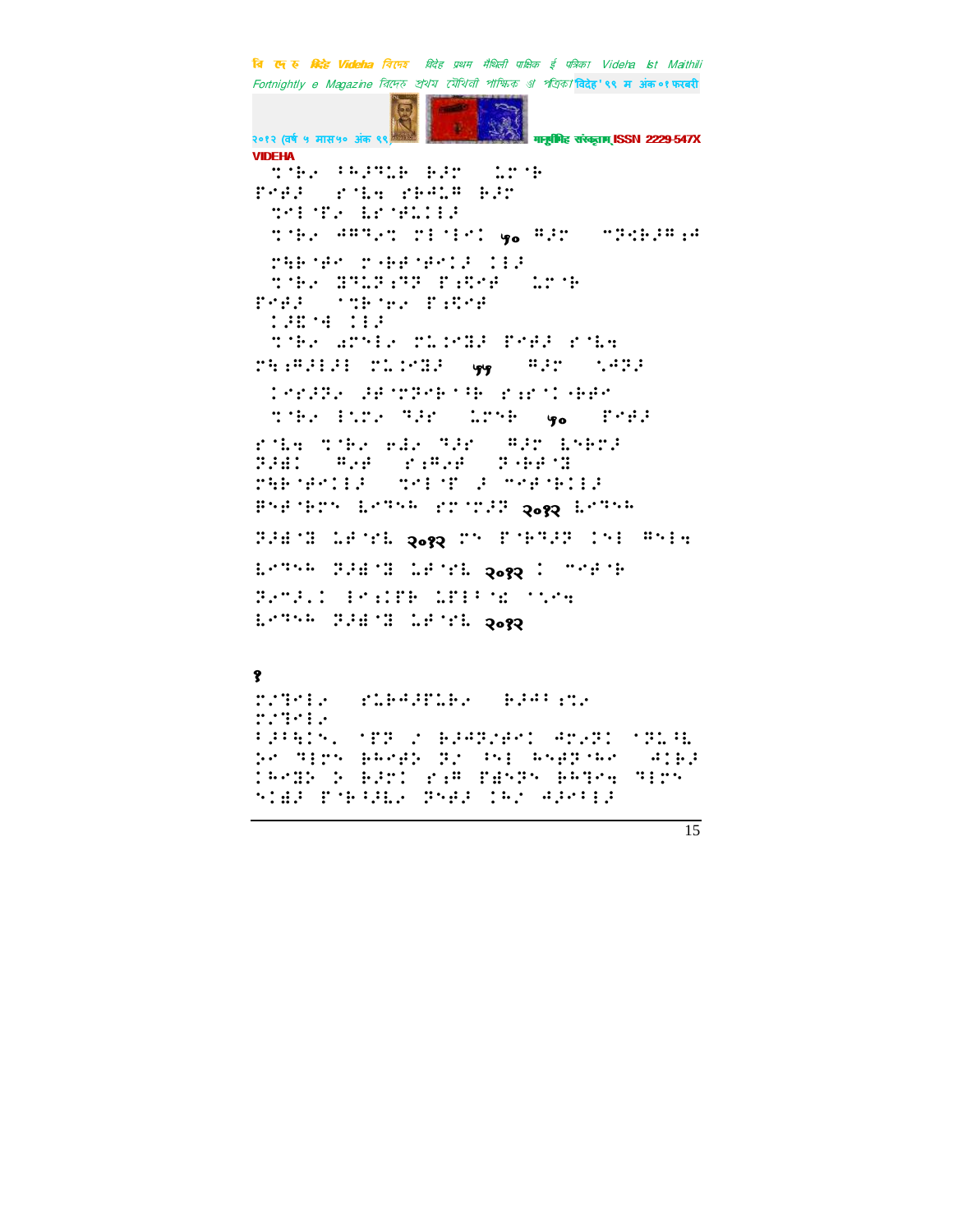

२०१२ (वर्ष ५ मास५० अंक ९९) **VIDEHA** 

मानुबंधिह संस्कृताम् ISSN 2229-547X

FRANK, NAMES POSTE LEORY PARK PAPPY PORTUGE RI INE WHEN TERP BISPIES STATE PATE SPREEDS raker face mir. Pelaie mei Aaege ropers, milleapers signess as SIS PARTER TE MISE TRA  $\ddot{\cdot}$ FORTHING PANCE EECH STATE ESPECIE IS TRIED **NIER PLEARTLESTYN (REEP RODICE** Tenggalan daer gegrepen in ego derdo 1941 4958

FRANCISTER BRAK BRAGGANI AM205B **TREE LE MIRE BRIN DE RESNA WRIT** INFIDE LAGE BOYAR FIRE FROM NRING nia y troan pyrti an ania FRANCHSCHRIEDER BYFREIDE ENT Ba Chain Encap Baggadet en Phea spreded place this mile pr Prices as presents midd paper Replace edge to began fine office Pada an Philipped Primar Phode **ANDREW LEADER CREEK** 

**NIED BOWLEY, SPECI TAP** rdegroekte egginek gro de ge NO GARA PREADER STOCK DOOR BREEL SECTION CONTROL BARANT A PLEARNIETH MAMBER 1318 tr (m 533 Per Personal Ars FROM TERM OF BRAINERS ATLENT rendr 1995 af e begynning ar AND SAME CHAND AT THE BETTE STATE tring middle of fromain road failur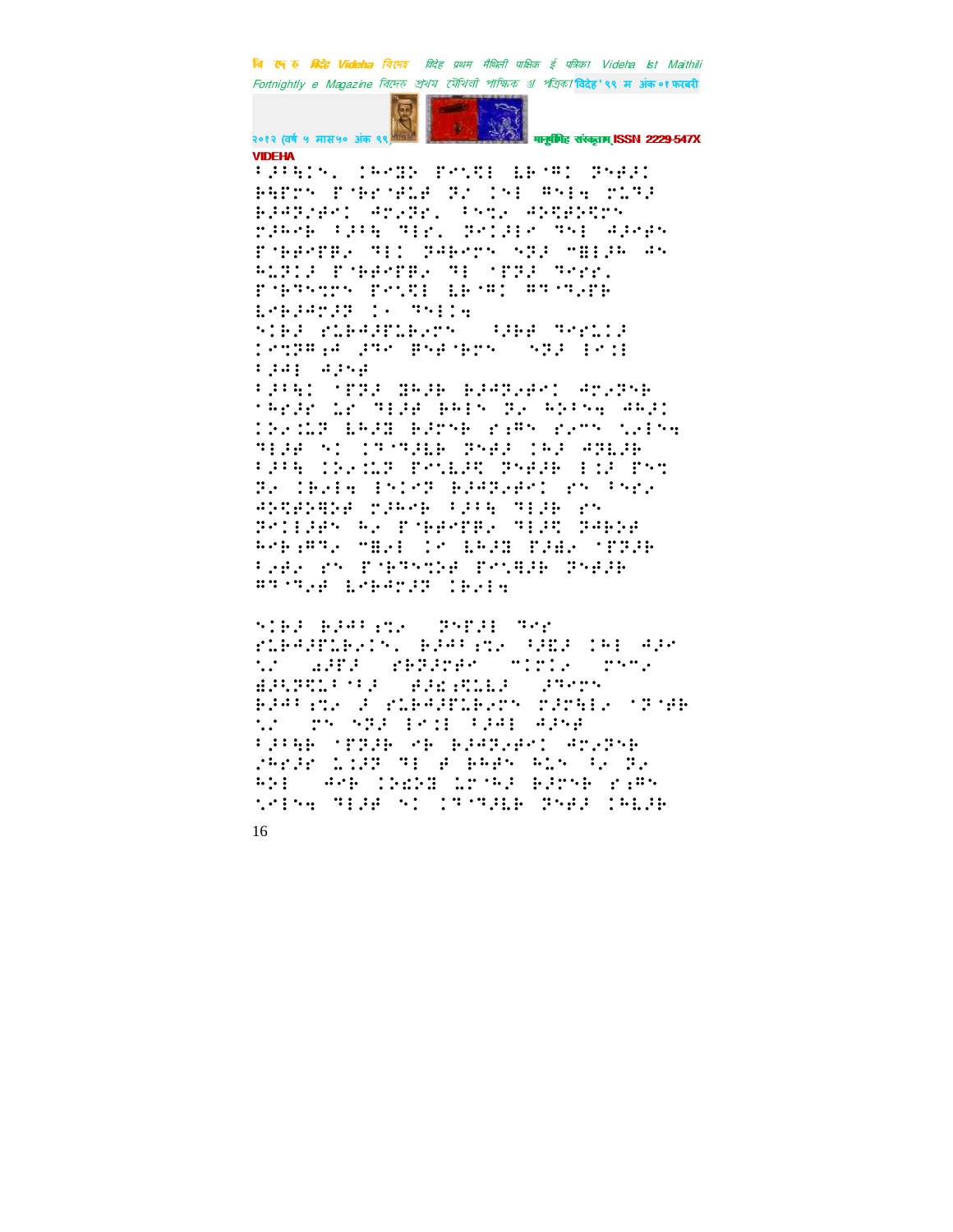

२०१२ (वर्ष ५ मास५० अंक ९९ **VIDEHA** 

मानुबंधिह संस्कृताम् ISSN 2229-547X

FRANK COOR POSES THER IFS THE B. CRS. 2285 BEARLAND A2288 PSETER ANDREW MARKET FANG ME YN DELBART AL Pobenik Milk PAR Slabod Mini  $\dddot{\phantom{1}}$ 'n'be farmar 'ffar are 'n forte ta Alene Shelle: Antal Te Felh nhis

**SUBDY PERIOD CENTRAL** ruberonder PARTNYMA, STYCH ASCH ASC RSAGENS 7529188 (8288) 931282 2003182 0241 APPE TOPE CROPERED SOM BROWN robary Aane cheola a robi Aaen COLORADE (PE) APAR STAN COLORADE APPE PRAS PORATORS AND AASE STRE Bagan and an announce and announce SMISH BRACKIE AN ALBESTIER FAND the a gust provide a gaught rstel (1956–1988) 1988–1983) (1956–1986)<br>1983: 1988–1983–1983–1987 BRANCH MEDS, PSB RIBBERS HARD CAS STRACTOSL ANGEL TE STORE An Plantern Bri HBB Bhetha WERE THING THE WINDS riberik, din stille für Din. Cropeyers sons epons claimeda a Rastina (1913) romanomas ter vor<br>Riodo (1913) riodo ter vor (tipadea 10198 FARBA SHER FAN NEW AND IS THE PROPERTY TITLE RAY STORE A. retern blacker o Brack ritr. 151 ags al angle racs. Angle Garab ESIAN WARREN THE PRAY IS NSTAIN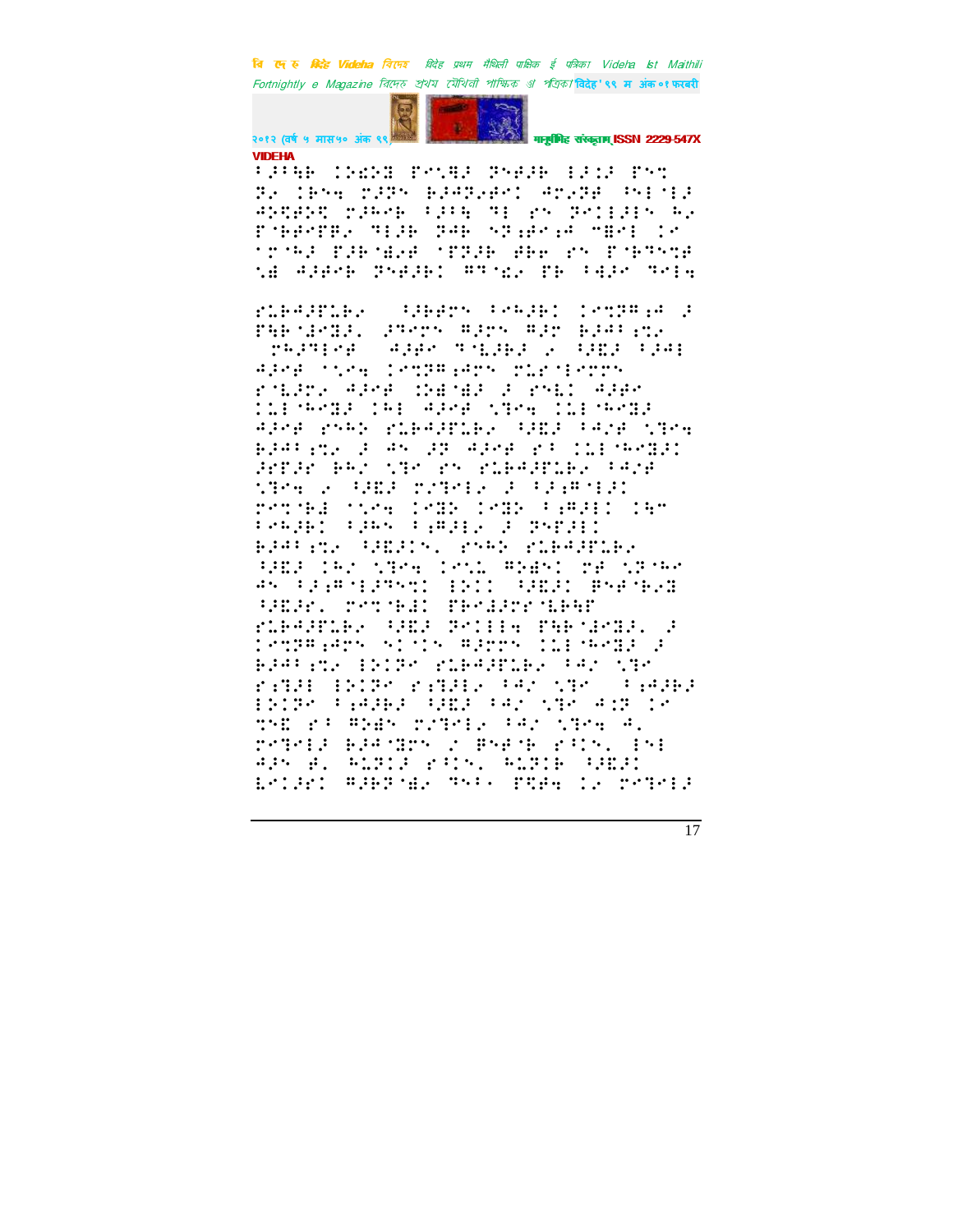

२०१२ (वर्ष ५ मास५० अंक ९९

#### **VIDEHA**

BEATH TREPEDITY FOR SAMPART ER PROGRESS SOF

# २

**THE MUSHE** 

BATE JEVAN CARDINAL SO DATE SO NA

Bronne Perl BOD'S Stiller Ref RESERT REEL PORTE STATE TIPE redefire diff (BB 1285)  $\mathbb{R}$  . rangers, mandagen range (p. 1931–1941 #Sig Predi roded delorod (1) FOODS: A CHEEF OF THE HIP BRY: BET EEST CHEF STP SSM C FRIET TERMIN A TERMINING PUDNIC ESSAY MAYS HOW THEYREN REAR TOAK THIRR PROPERTY PATALLE STAR AMERICANIER (POPPER MEMBR ANYEMEN AREA PARPE #51 MS rately left: PAPATE THE FRONT Print ferd Plein (nd the Ale 20) #INSIP HIPPY (1932) PRACE RECO POBLEM COTAT POSA TAI PLESERPIE the Formation Company of the manufacture tiske fredri regulare: 1979<br>2 maart (294 martikus agense the B. Le Partie Esta, Blievi **THE PHREAD INTERFERING**  $\cdots$ BEN ERSEY ARBITA (1980-1942) FRAMER ROBERT BERLONGE BLIBA (B25 B. PTPH5 AB SHAHA B Alena defini la de Ancarezoniei ANDRE FROM PRINT BY PARRIEL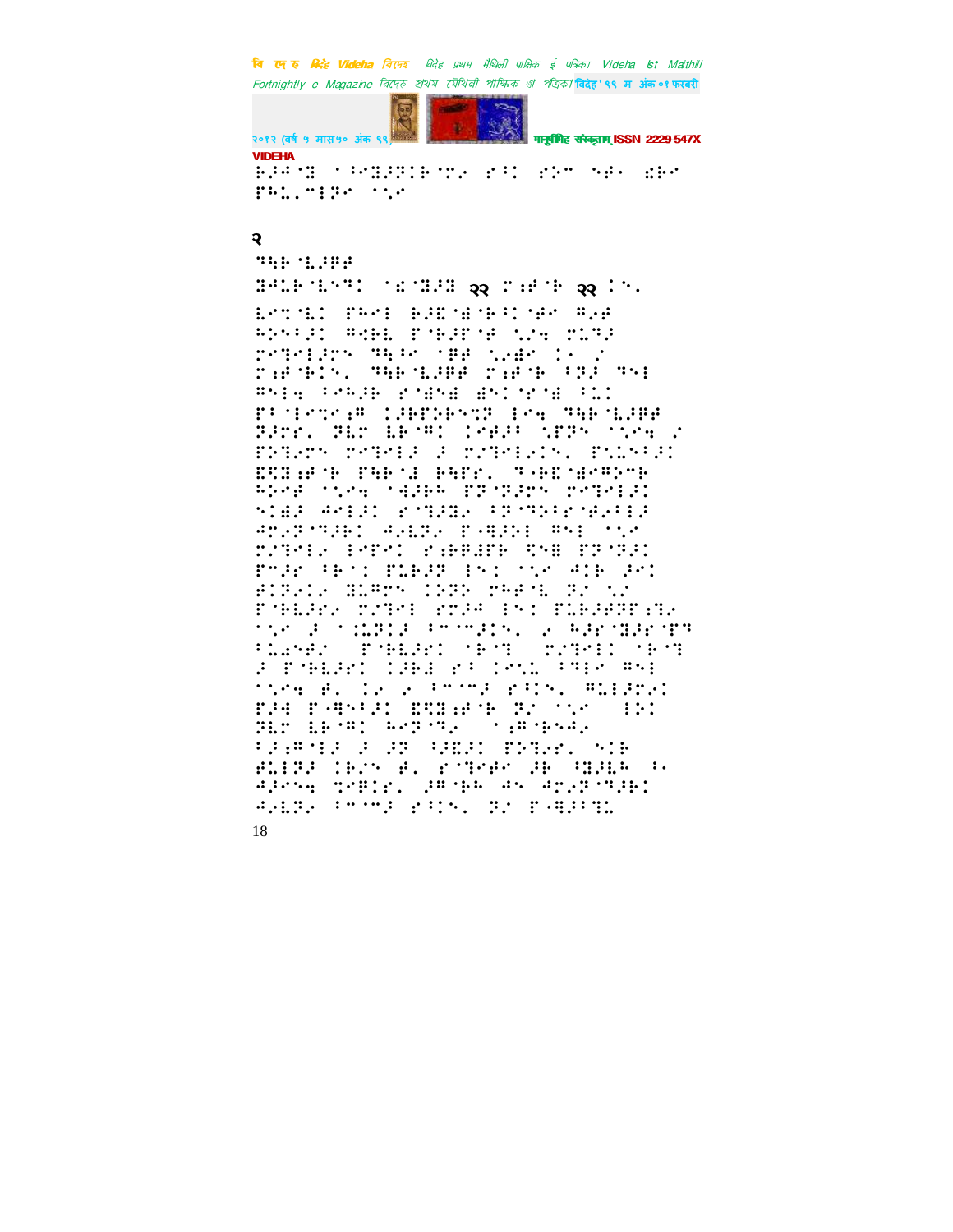

मानुबंधिह संस्कृताम् ISSN 2229-547X

#### **VIDEHA**

२०१२ (वर्ष ५ मास५० अंक ९

FORTUN PEOP 258 (5955-882) (Pope 95 S Arabertaki Alibatis (regional FOR SAINAR

# Э

tighe tighe bill tighe bil tigar and paspersportigated plan **SERVICE IN THE PROPERTY LANDAL NIME** PROPRIS HEODIFF RDA (ALPIR IESE true as ergrou al werd, encle

rdadd Mercegon as widdhe trialt. rafth wilfer (ed. 438 inn ro 2 fir group gasprose pas: wit: 1982 TPL 15 Prie Ar large tires in Sec. The Superson and Leigh Clear wides ber to during the theer part product of paper (postpay)

F TRY NTP AN DR TERRIT EREE F F 2 BREID CHARRY THERING MYED PRHMIRER rang francisk modern.  $\ldots$  and  $\ldots$ PARTICLE IN PERMIT & PIPE FORM

rantee in Truite Prenche 1575 MPHHIME (127 MHF) W

Problem the components. ISBNP-12-27 PHOTOGRAPHY WAS INTO INITY.  $\ddot{\cdot}$  . RNAD F WAT GETS IN: WILARE GOIN razgo (191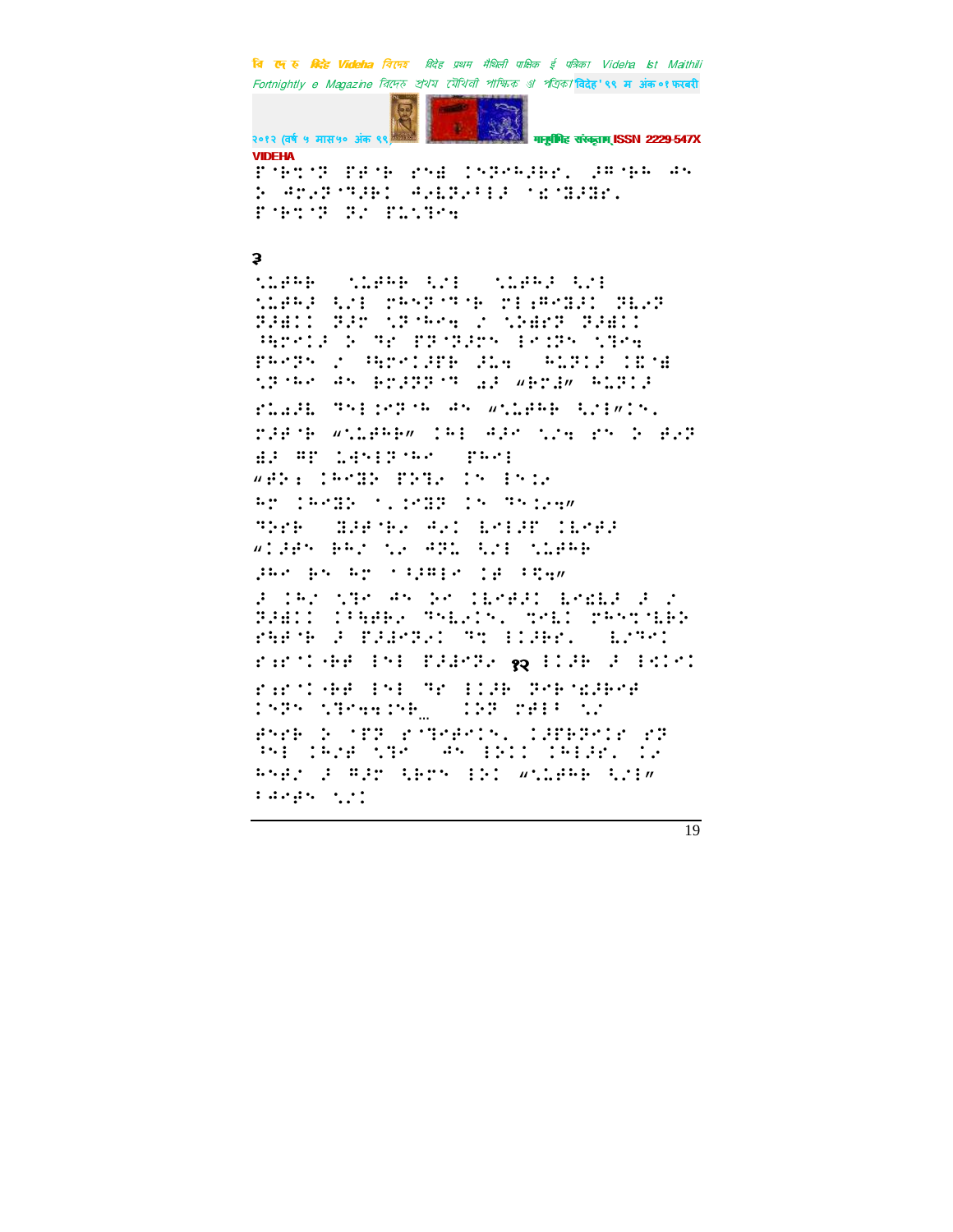

मानुबंधिह संस्कृताम् ISSN 2229-547X

### २०१२ (वर्ष ५ मास५० अंक ९९) **VIDEHA**

MIRE 2 BARB FREYNIER BARB BEY TEARCHART ECHLICA APCOLISCA wilder this Polynomia (Participal Scheeler MARCH INE APPROACHED A REPERSONA RABMARE MIGHEIN, MAG, BASK BIZ EPHAN PROPOS PAR PARRE ARM NO BIR rightHele, herdis bied wibed this IRPIN RID (PLEPER (IPR) (PRD) MARA (1954) (APR)<br>Claime (19651) (69 dem Sarte (1858)<br>(1920-18 2003) 2009-03-2020 PREMEL MIR BEECHE NOW WHIMP MAY rende wends foreil, earningered widel the stage of the finite bestern skak ekspersk (alse, av el 2008) H. WHAT HE TOTAL TEACHER TARZE TEARCHA AL WILBRE RZEW IN. wiles the resource of the second second property **THERE AN ALTER WEEKS MILES AN** Brighter with Briggers al Werdal Ar rade from the FC Aeade are medes trije berik mine majraber i kimr Bragging al werds nogga progon. Do PRINCE SPACE PROPERTYPES P TOPPE STORY TERMS Qualify Porch

STEP SHOULD TERM PAPTERS INCER SPENINGER CONSTRUCTION CONT **REVIEW OF CL SEPTEMAL WITH** BREAKERS WARTER BREET PARK EMBAR BASH PRE NIRMAN (PLRIA MERE From Barrowsky Additional Care Take Barrow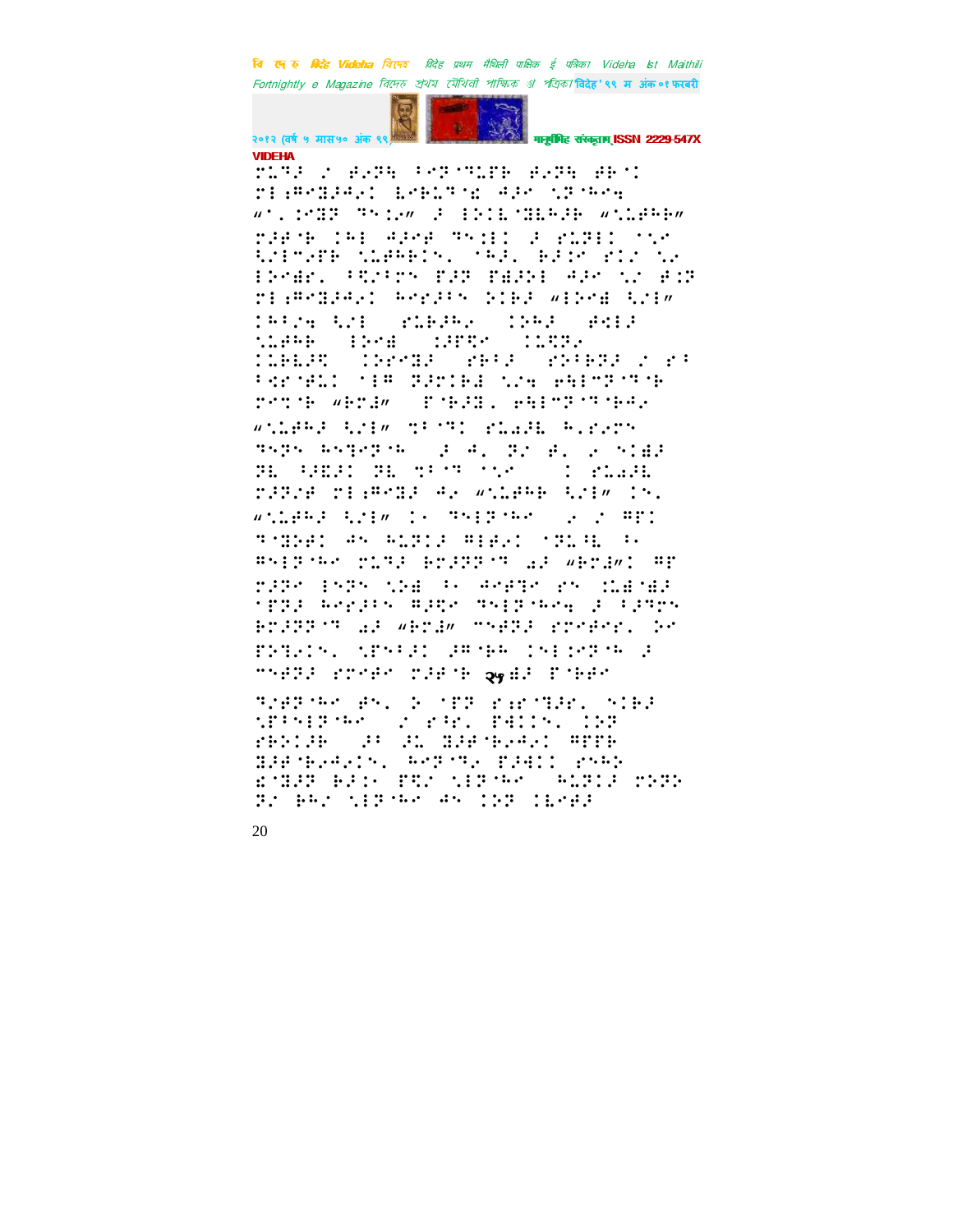

मानुबंधिह संस्कृताम् ISSN 2229-547X

### २०१२ (वर्ष ५ मास५० अंक ९ **VIDEHA**

Reporters those (198 mines and 198 SLEED YOUR NEWS AND POST THERMAN SIE LIED BIRMEARS BLIED TA COMESED ARCHAEO PORT TO DO FIS NAME AND RESIGNATION  $\mathbf{a}$ HAPPY AN EASTERNING AND WILL then when Wiley and Wiley with Programmed and the Same Southern **AND MANUFICATION**  $W: Y \longrightarrow Y \longrightarrow Y \longrightarrow Y$ wildhe trim as wildhe trim trut time Is They an ISTERSIA and rightHell Leblack (Telese) CAPARAN CRAIMS AND ABOUT MADA MARGREY BOOK FOLEN (PORTL) 8 #21/1285 P. CHPBP1P15, IBSP388  $\mathbb{R}^2$  (see )  $\mathbb{R}^2$  (see ) **CONSTRAINS CONTROL** FTECTS THE TOLIES IN SECTION THERMIN FRE FOR 3 IN. MER

ANERGENE MORAL SPROGED ME SOLD FRONT FALORISES FOR THE 1979 PROK THE PERMISSION RESUL **Similar SPRAGE FIRAGED POTAGENEDY.** CHIPPARK ARDIA PRTP (PRICH) **Strip CE St. And Act rad, ALSIE** MARK BRIDGE FROM MEDICAL MAR Breller Shift

wile famalla maler meew concumental SUPPRESSES FILM AND AND PROFILMENT tele dellag tie 45 wiestowe gehalt

8008 : H.F. W. W.M. Stilled Still 1980 100000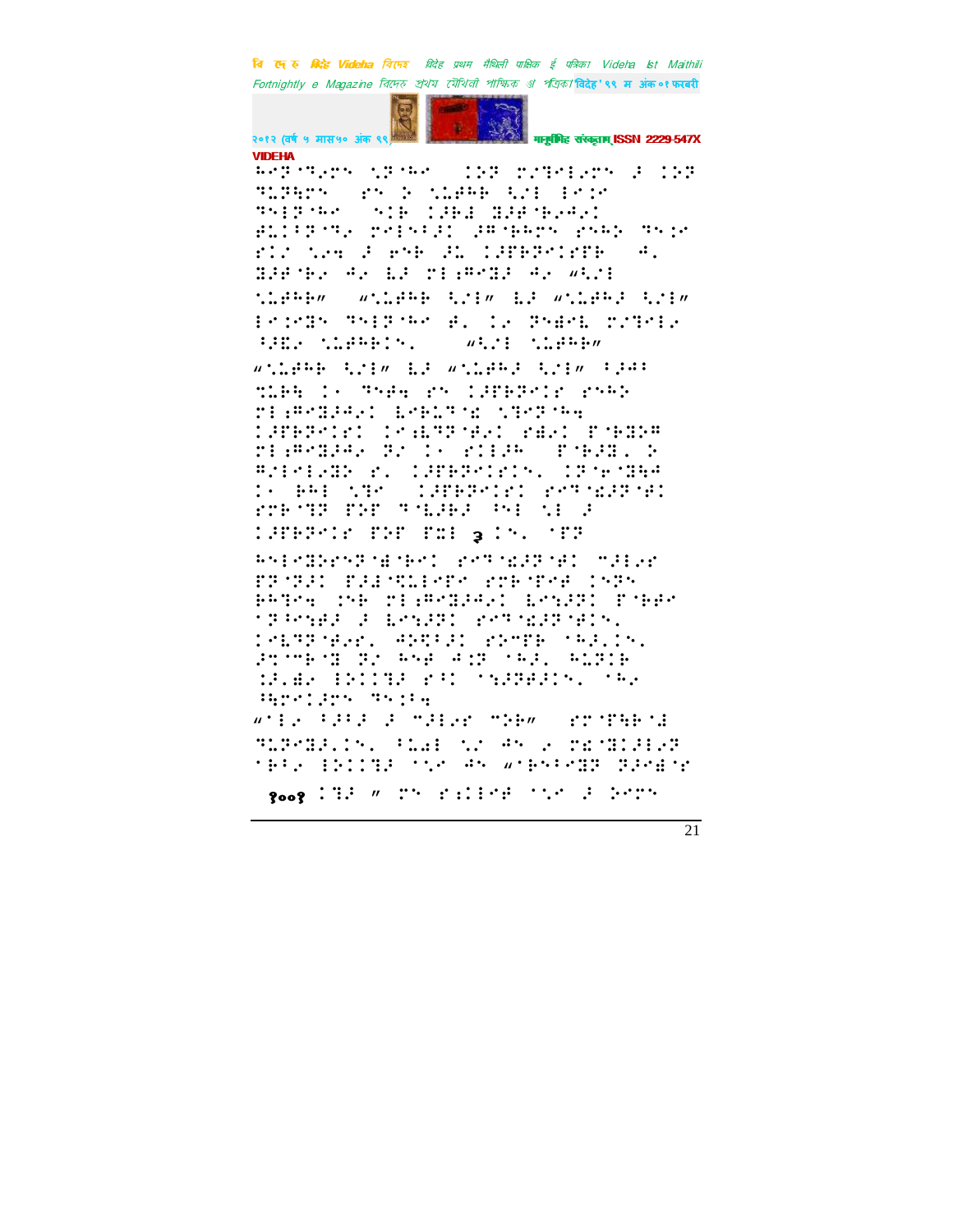मानुबंधिह संस्कृताम् ISSN 2229-547X



२०१२ (वर्ष ५ मास५० अंक ९९) **VIDEHA** 

ESERT TO AN A TENRIB BRAINTS PARTY REPORTED WHE RACIN'S TERRITO redigier des ibiide de l'en 1935 LALAR SY TYPE FEFSI TENEPAR PHILADE RESPECTED rageniaa is is rigmeda Allime Aas the recognition included former range PRED MEETERS, TRIED IEAE STAR wretell arth berking to whrough APWI PART PART NIP PALE PROPROBM 197 In The White Control of British Enterpress PATY, AMBS RAI TIAN TYTUM LENDNA **TAPA PROBLAS EPPORTER PL 300 FETI** 

PROPOSITE PLACE PLACE PERMISSING WORLD

<u>PARAM, MELIPELICAL CALMER, AMALICA</u> the RIBIS MISS the Architect. EAR MORTON CALLANT COMPARENTS Pies epigns, representate rock THE WHE SPONS PROBLEMS PROPERT  $\sigma_{\rm eff}$  and  $\sigma_{\rm eff}$ **BOOK AND STREET TATION** reneigns ands no iane air webscript THR, IP s. Den IDII TEMPS MERRY WORK WORRENT WIN  $\ddot{\phantom{a}}$  , and  $\ddot{\phantom{a}}$  , and  $\ddot{\phantom{a}}$  , and  $\ddot{\phantom{a}}$  , and  $\ddot{\phantom{a}}$  , and  $\ddot{\phantom{a}}$  , and  $\ddot{\phantom{a}}$  , and  $\ddot{\phantom{a}}$  , and  $\ddot{\phantom{a}}$  , and  $\ddot{\phantom{a}}$  , and  $\ddot{\phantom{a}}$  , and  $\ddot{\phantom{a}}$  , and  $\ddot{\$ **SPHILWIERTHIST THE NEW SIEF** website the theory of the state of the state READED TO SECTION OF THURSE INC De Medie (2 Brand Shredd Bede Medie st bragging as which a ag what got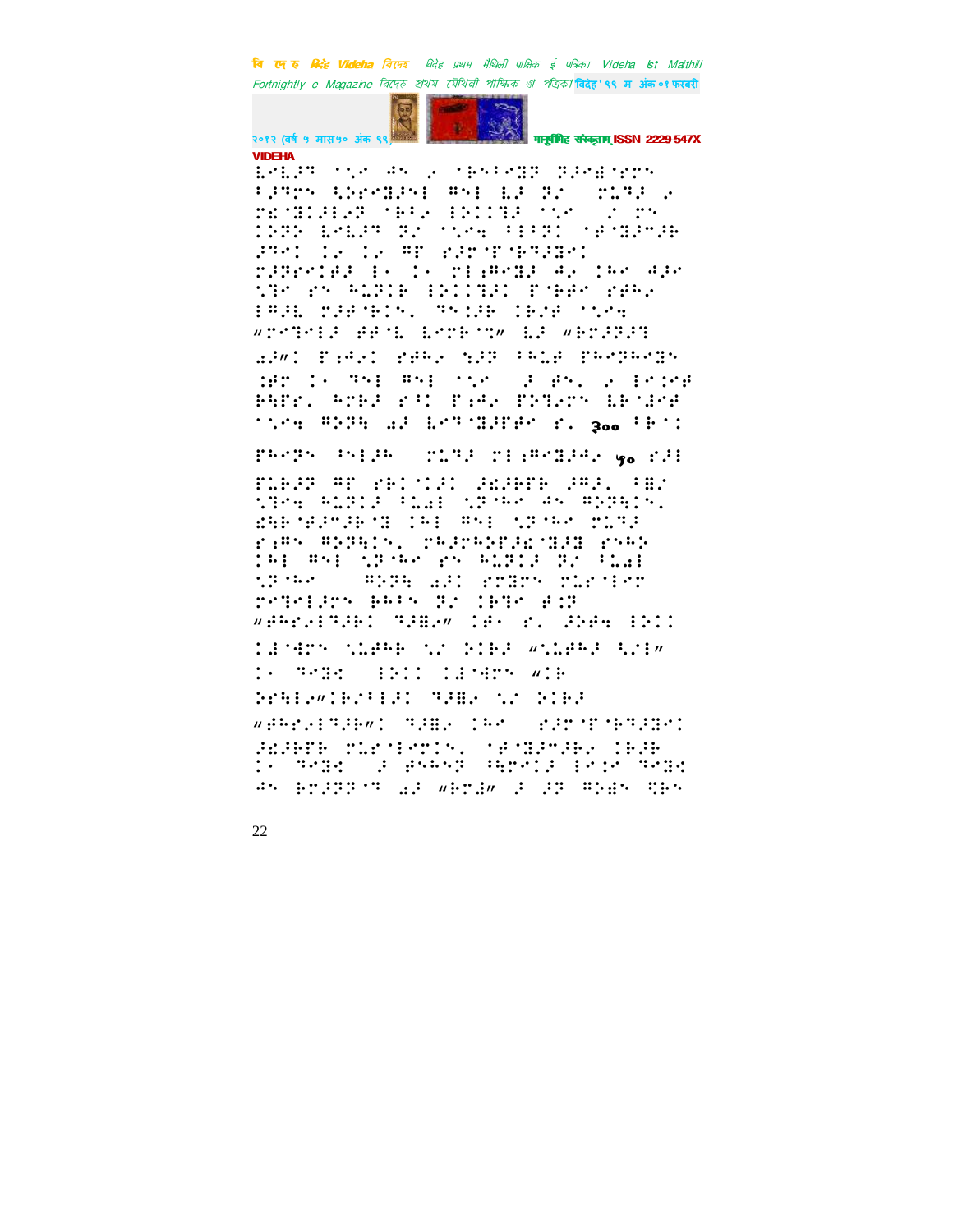

मानुबंधिह संस्कृताम् ISSN 2229-547X

### २०१२ (वर्ष ५ मास५० अंक ९९) **VIDEHA**

roves ar ceesma plas bram riago s STAR PRODUCT SPACE PRODUCE ARTS TALBA MIRE INE NIAR PARRALERY rribus Camar, mas be recor ESTARR SPERAGE PRESS ESPRESS ME ă pers reseasts, especializați<br>ruga graficati în brate castane nichten zu Begeschaften usweiser **A. A. RETEMPERED BEDGEDE** IA: IRAM MAR EP GYPENIC 2 FRI 198 Provens (red el engl videls EPITERIN, IPP PRPIPE (PRESERT) **SEPTE BABE** 

response paeama ear follower es 12:1925 A2858 P258 R2 A25 V2 ring responses an IGBS rangeme HAR PARK RITIE INFORMATION SPARA FORECHE AR CHARTY riyedi ay quit shthroig (p APA Tir Province Algia Sgilland APPAS TOPADORPS PREPAR PROVINCES FAILTY THAT THE SAMPLY SAMPY PROPER AST BSEA IN PROPERT THETOR Hellaepy process caesor are a SPACE APPROVING BANGEARY STRUCKAPH 15: GRA TSLAPA (1958) GRAPP PLP 1 Refusively a Read Pers Report the Str. Stor Reco LA TITUT (1833) (TIT TILAJI TUJEK) **TEMPE ORIGINAL INC.** STORY SHEET CONFIDENTIAL AND STEED THROWN IN MP MIT CHA BUG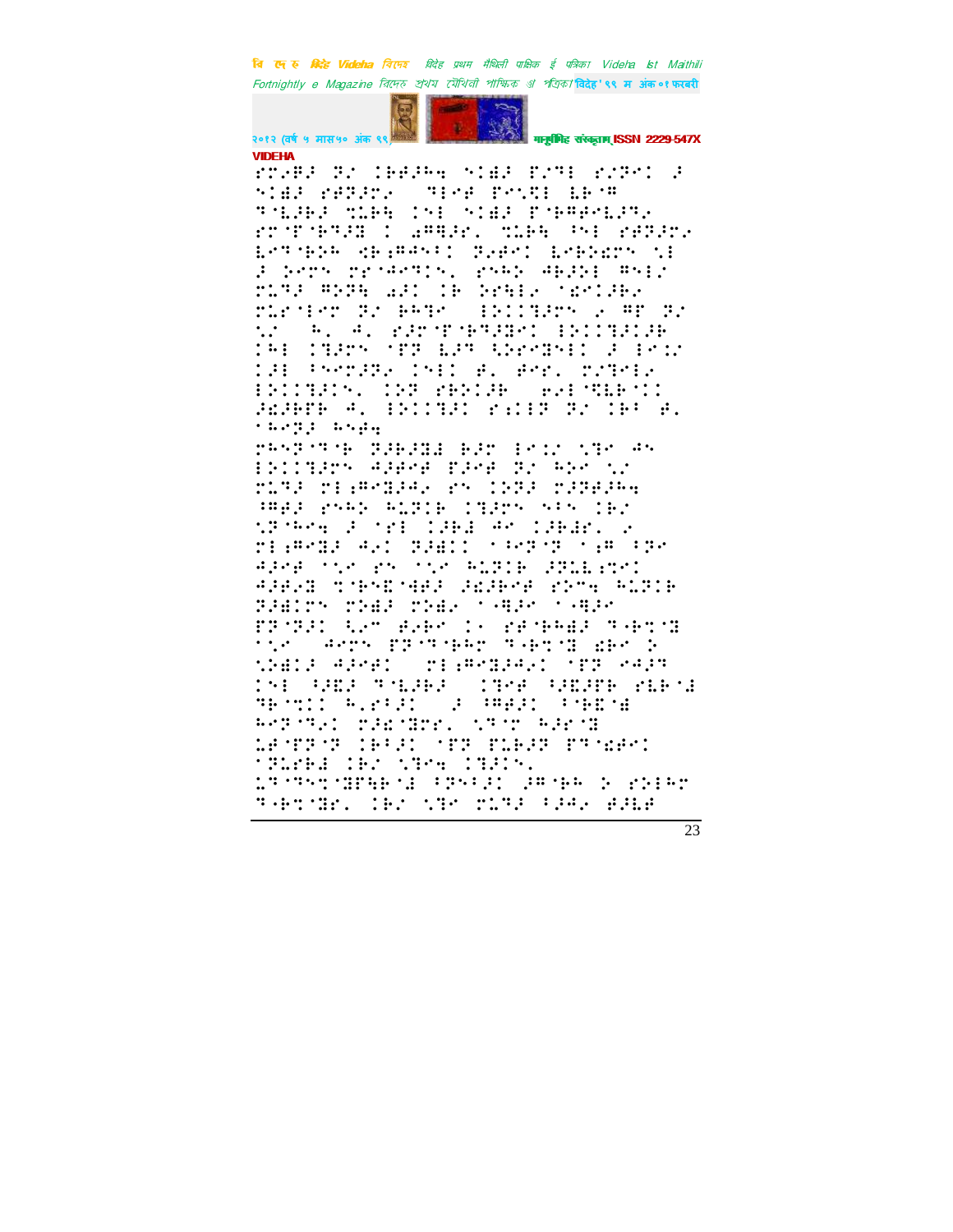

मानुबंधिह संस्कृताम् ISSN 2229-547X

## **VIDEHA**

२०१२ (वर्ष ५ मास५० अंक ९९)

RITIS RETEL TRIER AGR NT NAME GR Administration constants and constants are all 1996 Mede (GALE) Poembe Scotted **MIRTING BEN BIR** PROPERTIES PRACT CREATED PARTICULARY. RIBIN MERMERIN, TRIB IB28 MVM 2 He flating with agreement rningener rebisti Græne (21 pr FRID PROPRIATOR **WIRE INT MEMBER** retail indicates

TERPERADOR INFORMUM PRED AL FBRETS RED TO ALL TETR REACH RE RNA (12 MART 181 1831 PAAL PAPARN **Bal Br 1988 - ALSIE Partier** PALEXING GROUPE IPRAEL B. GNA PROFINSA AL PART PREPDY LANGERS Bridge al Personiale rand Presid (2003) End (3) particular (2)  $\mathbb{E}\left[\mathbb{E}\left[\mathcal{E}^{(1)}\right]\right]_{\mathbb{R}^{2}}=\mathbb{E}\left[\mathbb{E}\left[\mathcal{E}^{(1)}\right]\right]_{\mathbb{R}^{2}}$ **SANDA SANDA PROPER SEORGE** THRTH WHICH FOOTHERS. STRAPHE CENTER ARABARA (PADA **PRESS WILLES AS IM BASE WORLD** 

Reports of the South Streets: writeriot Admiral J An Sie Break () rather crafteries evening TEMINTER FORMOGLE IEE PROTHOUS agos por partir PLEASER SEAGENER STATEN  $\cdots$ PREDICTIONS AROUND PROPERTY ં∴ ૨૧ ∷

MARK MONTH PERMIT AND START AND PRO ESTERADUS KANSAR (PUPULAS 1989 SELRET GJEBAN GJEJI RJBITS  $24$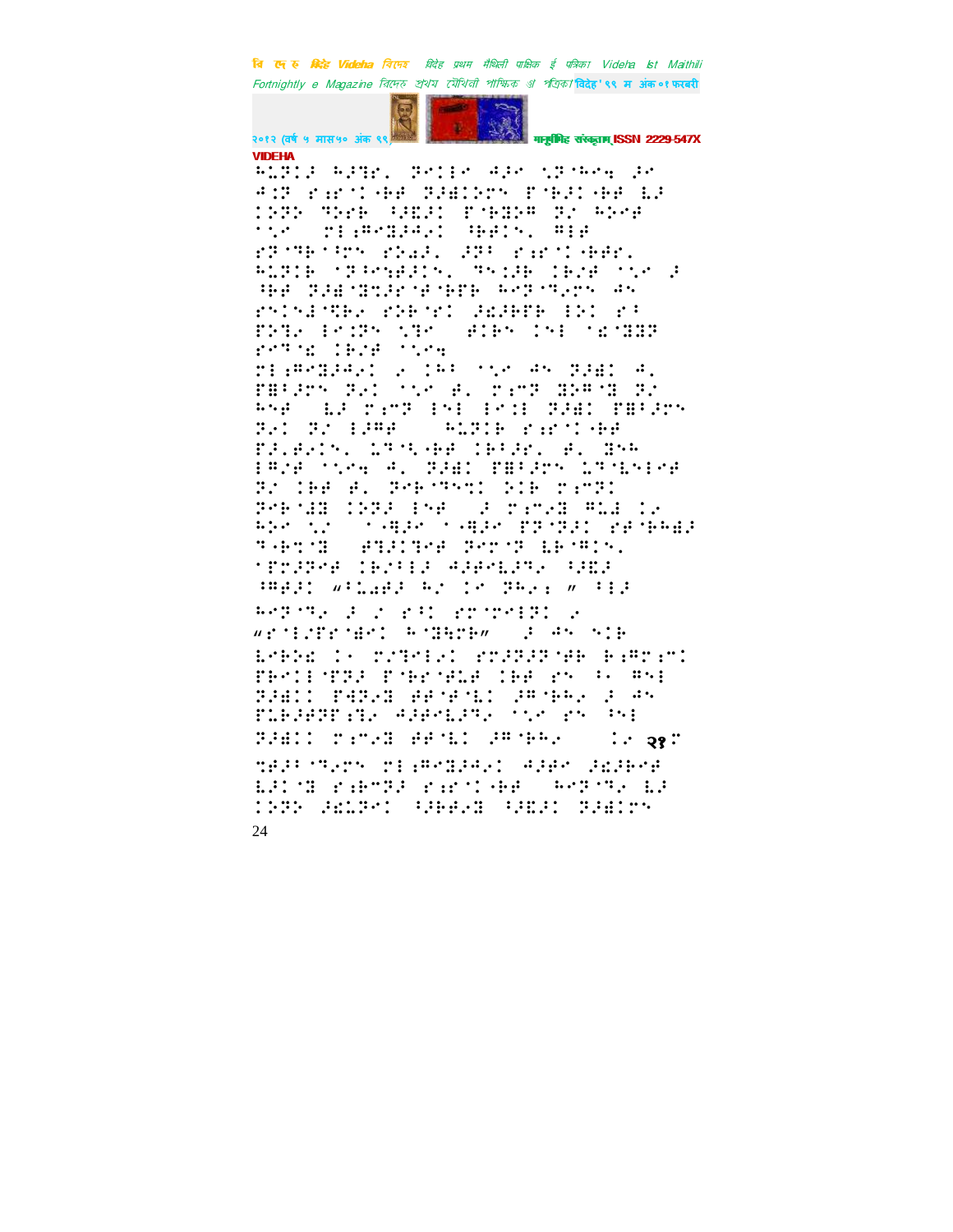

**VIDEHA** TITELEN, NERE STERLENE FORLE F. 4. F. F. F. MARTHER ENE 8/00 FEME

TLETIF FATISHE THANK #56 PROPERTIES PROBLEMS THE POPULAR He familiar and from the same THERE INFORMED EACH PRINT INV robalice infogreno prage negognala.<br>19. mnogodnjegovina ingnosnog gl **POTOR LEORI COM**  $(310, 300)$ FJARDJEJOV 2 Z BROGU 1898(K. 638 182 NBK (151 MM) P2M 2 WBK PLW2B 351 METRO AN DOUBLIN BETWEEN POTTE tronge Haak (1912–1920) elkor #242 1532 512 2 553. (#5321 #251 FARBAL 198 Profesor (2008) PERMERA 'TP Aler lalere Little rienza (f PORTH ASTOR TSTART MAY THE POIL 1983 SPECIE FICHTS A. (MAR) 2 Servy ERORD STOP PAID TERP EN OPPRES FINE & PROR MELERENT PLINES! POBBE IRANGE (F. P. D revolvined. PR. Britan Pr the Poet Albert Schule Index LT THE MERRING (FRAGE) SPORT B. SPORT PLAS REPRODUCED SERVICE  $1.3.1444$ 

PYPEL PYRSE PYRRYBYRED (TRYBER PARIS TAND SHEET PIRAPTED TEANT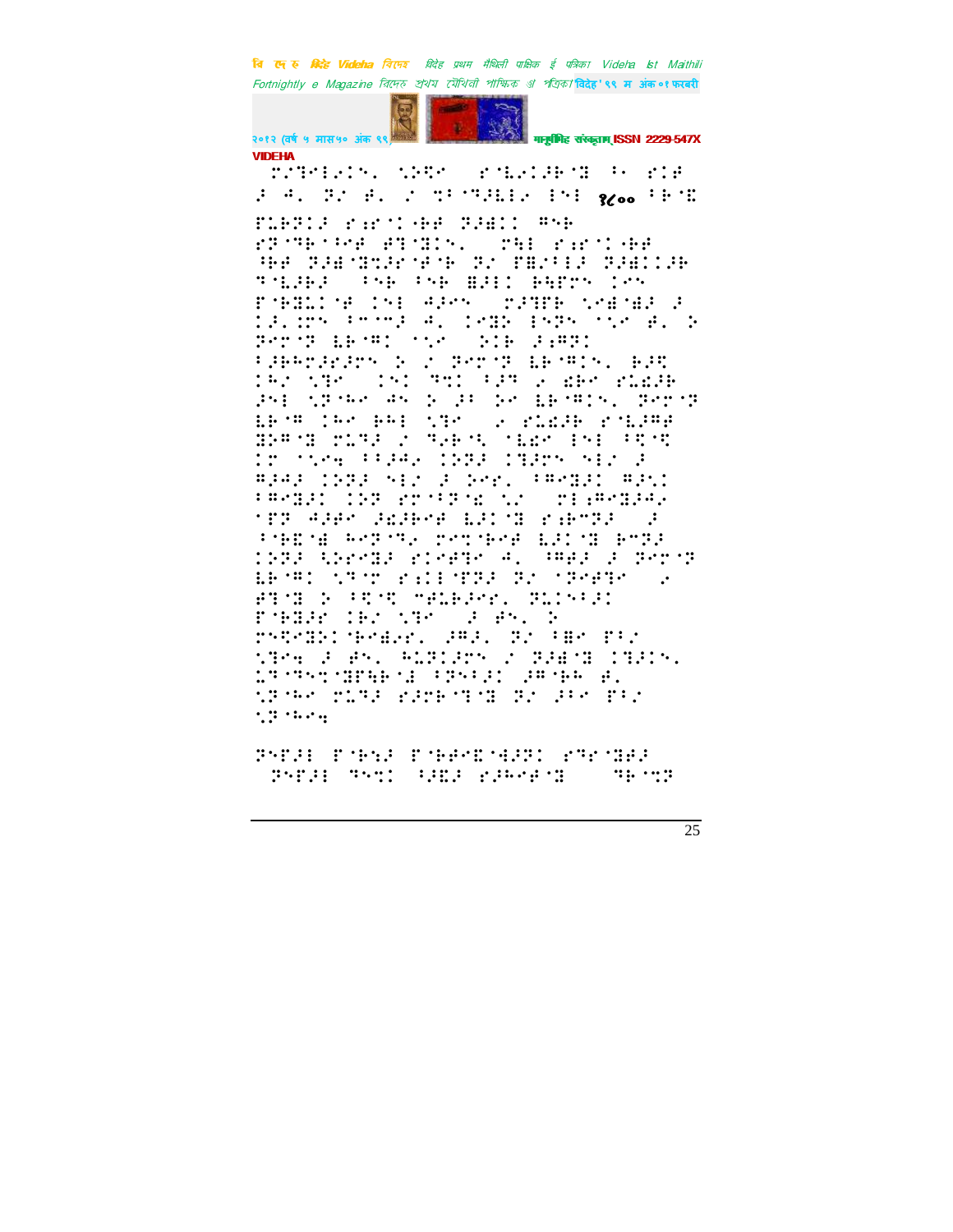

randamen Parpern LowET Preder en norm er mer

SYDE PAYS PARADARI STRAR

the BB HM 1990 - Phys

the Service Person Side

PARI PART PARADARP 227

ria richte in three

THE BET THE BEINT

26

**VIDEHA** 

 $272.7393$ 

PYDE FYRD FYRRYDYGE GARD **PARTISHE** 

there ref: 4211815.

THE BRASTER PRESS BRA

PHILLTIES TREE TRTEPHE ANEXYA

**TREPARTH PRESS WORDS** PHILDSHA THEN TATMIK PARTI PT TAT

FLETTLEE Qog@ \_ TF TEEP | EPHLPEPHPPLETP

**ANILYSE: THE TITLE INFECTS** 

**PHILIPER TREE TITEL FORECH!** FLEETIFF Qog \_ LEFTE THEAPTERS

**MODES TO THE SECOND OFFICERS**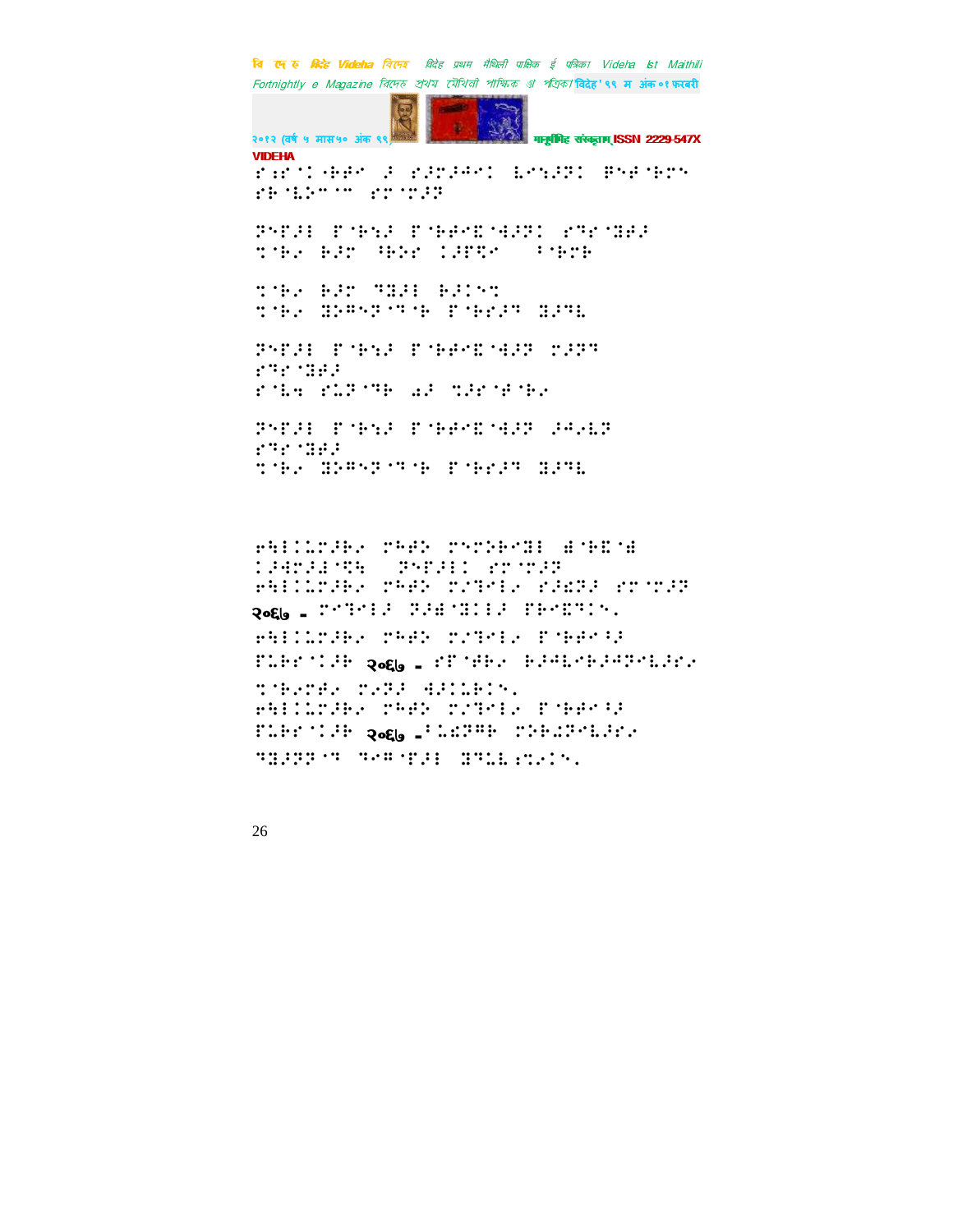

"⢼⢳⢾⣝!⢼⢹⢴!!⢶5⢵.!⢸⢼⢷⢾!⢹⣉! "⢷⣇⢵aa!"⢼⢳⢾⣝!"⢼⢽!)4⣙5⢴\*!

!!!!!!!!!!!१९९४-⢽⢼⢻⢼⢷⢺⣅⢽!)"⣇⣒!

⣉⢷⢴!⣇4⢹⣝⢽⢼⣙!⣉⢷!"⣝⢼⢾⢷⢴" १९११- 19980) - <sup>Hos</sup>Pittle Portfield (1889)

**२०१०- "** में भी भी में में में यह साथ भी से अपने का ⢷!)१९२५- ) - 4⣙5⢴!"⢼⢳⢾⣝!55⣒!

"⢼⢳⢾⣝!⢼⢹⢴!⢸⢼⣏⢼!"⢼⢽!)! 5⢼"5!⢼!⣎⣝⢼5⢴⢽!"⢼⢳⢾⣝!⢼!⢻⢷! ⢼⢽⣝⢾⢼2⢷⢼2⢾!⢸⢼⣏⢼!55\*;.!

! Rooom With Hill All All All All All All All )5⢼"5!⢼!⣎⣝⢼5⢴⢽!"⢼⢳⢾⣝!  $555<sub>1</sub>$ !!!!!!!!!!!२००७- 2⣐⣒!⣋⢼⣒!⣉⣉⢽⢼⣙!⣔⢼! )5⢼"5!⢼!⣎⣝⢼5⢴⢽!"⢼⢳⢾⣝!  $\vdots$   $\ddots$   $\vdots$ !!!!!!!!!!!!2⣐⣒!⣉⢷⢴!⣅⢼⢷⣜! ⣉⢷!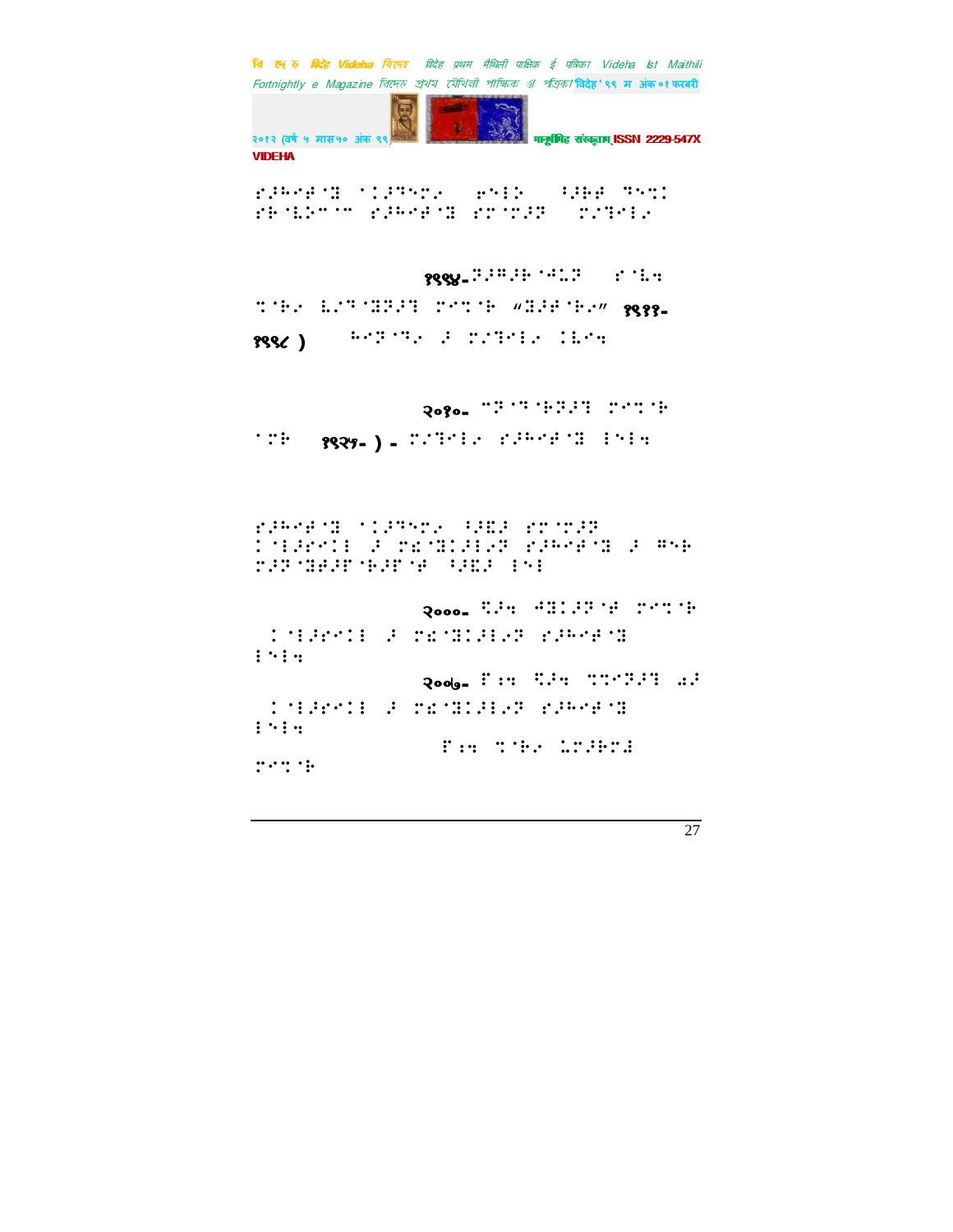

२०१२ (वर्ष ५ मास५० अंक ९९) मानुसारी मानुसार संस्कृतम् ISSN 2229-547X VIDEHA

"⢼⢳⢾⣝!⢼⢹⢴!2⣅⢷"⢼⢷.!4⣙5⢴!

**8966- BUNDE AN INVENTION IN THIS PROPER** 

१९६८- अधिकांकर अधिकांकर अधिकांकर अधिकांकर  $2^*$ 

१९६९- ⣅2⢽⢹⢷⢽⢼⣙!⣔⢼!"⣇⣝⢼""!)⢹⣓! 2⢾⢷-!⣅2⢽⣝⢼"\*!

१९७०- <u>२२९२२२२२ २०९९ घर पर पर पर पर प</u> ⣇⢷⢳-!⢳⢼⢼⣇⣝\*!

१९७१- "⣅⢷⢽⢹⢷!⣔⢼!""⣅⢽"!)2⣝"⣇⢽⢴-!  $2^*$ 

 $98\%3 \frac{1}{2}\%$   $\frac{1}{2}\%$   $\frac{1}{2}\%$   $\frac{1}{2}\%$   $\frac{1}{2}\%$   $\frac{1}{2}\%$   $\frac{1}{2}\%$   $\frac{1}{2}\%$   $\frac{1}{2}\%$   $\frac{1}{2}\%$   $\frac{1}{2}\%$   $\frac{1}{2}\%$   $\frac{1}{2}\%$   $\frac{1}{2}\%$   $\frac{1}{2}\%$   $\frac{1}{2}\%$   $\frac{1}{2}\%$   $\frac{1}{2}\%$   $\frac{1}{2}\%$   $\frac$ )⢽4⢼!⢽⢺⢼⢷⢼-!⣅2⢽⣝⢼"\*!

१९७५- Belast Property Property Property Property SHILL FOR THE STREET

१९७६- L. T. TERPE TE TERPET WERE )"⢴⢾⢼⣝⢽-!⢳⢼⢼⣇⣝\*!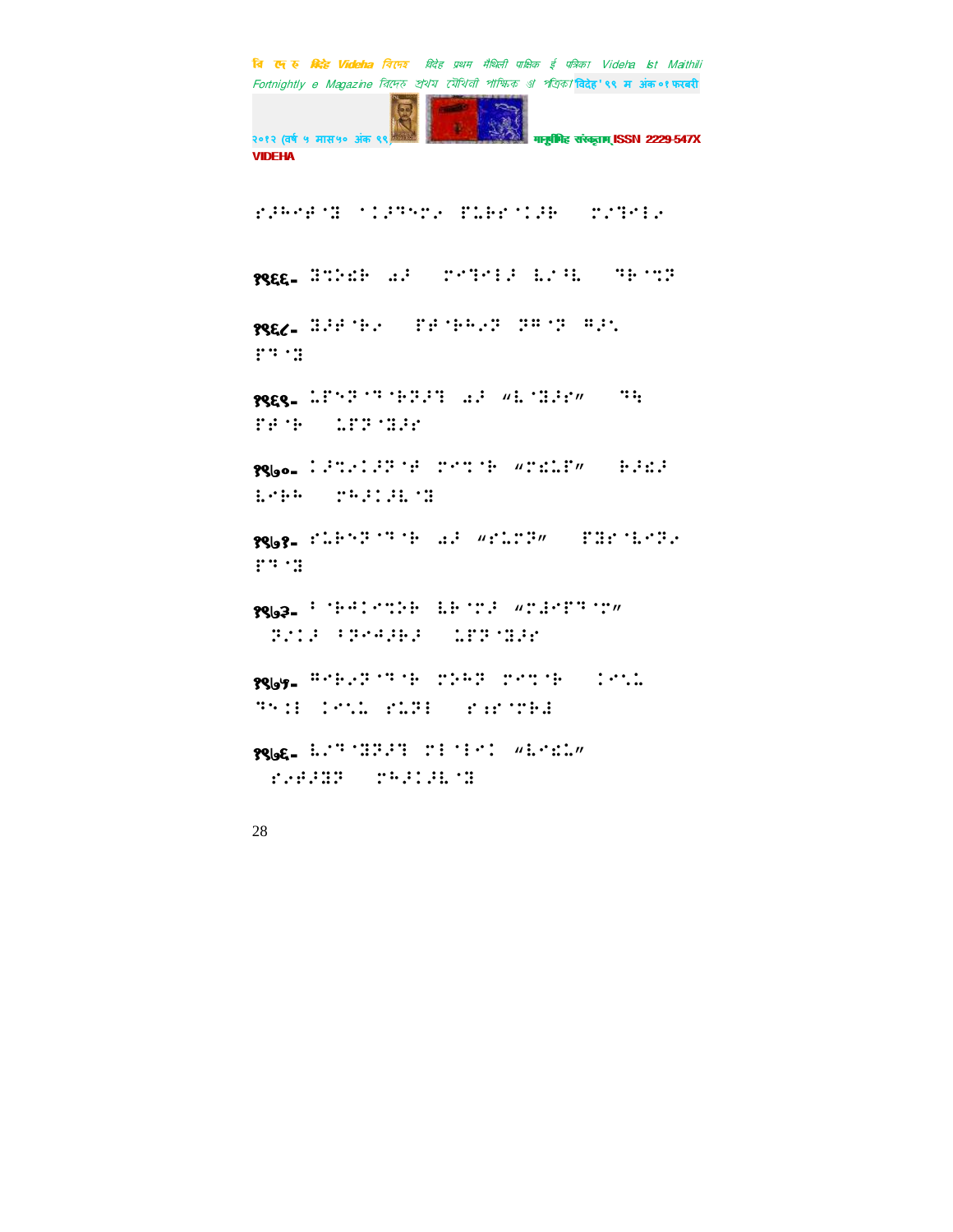२०१२ (वर्ष ५ मास५० अंक ९९) मानुसारी मानुसार संस्कृतम् ISSN 2229-547X VIDEHA १९७७- <sup>₽</sup>८न्नेपाली असे अधिकारिक अधिकारि  $\textcolor{blue}{\mathbf{5.55}}\textcolor{blue}{\mathbf{5.5}}\textcolor{blue}{\mathbf{5.5}}\textcolor{blue}{\mathbf{5.5}}\textcolor{blue}{\mathbf{5.5}}\textcolor{blue}{\mathbf{5.5}}\textcolor{blue}{\mathbf{5.5}}\textcolor{blue}{\mathbf{5.5}}\textcolor{blue}{\mathbf{5.5}}\textcolor{blue}{\mathbf{5.5}}\textcolor{blue}{\mathbf{5.5}}\textcolor{blue}{\mathbf{5.5}}\textcolor{blue}{\mathbf{5.5}}\textcolor{blue}{\mathbf{5.5}}\textcolor{blue}{\mathbf{5.5}}\textcolor{blue}{\mathbf{$ १९७८- ⣅2⢽⢹⢷!⣚⢼⣅⢷!"⢵⢳⢽"!)⢼⢺! **WEIGHT STATE** १९७९- ⢾⢽⢾⢷⢽⢼⣙!⣔⢼!)B⢷⣏⣜!a⢷⢾-! ⢳⢼⢼⣇⣝\*! १९८०- "⣅⣎⢼⣐⣉⣅!⣉⣈⢷!a⣊⣎⢷⢴!)⢴!⢾⢳⢼! "⣐"⢼⢷-!⣅2⢽⣝⢼"\*! १९८१- ⢼⢷⣜⣋⣝!2⢷⣇⢼"⢴! )⢻"⢾⣝⢼⣝⢽⢴-!⢳⢼⢼⣇⣝\*! १९८२- 55º ERN PRODUCT DEPART १९८३- a⢽⢹⢷⢽⢼⣙!⣉⢷!"⢷"!)4⣙5⢴! 2⢾⢷⢼⢷⢾⢼!⢾⢳⢼"\*! 8868- While Finance with a sheriffice 27.25 १९८७- 1997-1992 1992 1994

⢼⢾⣙⢼\*!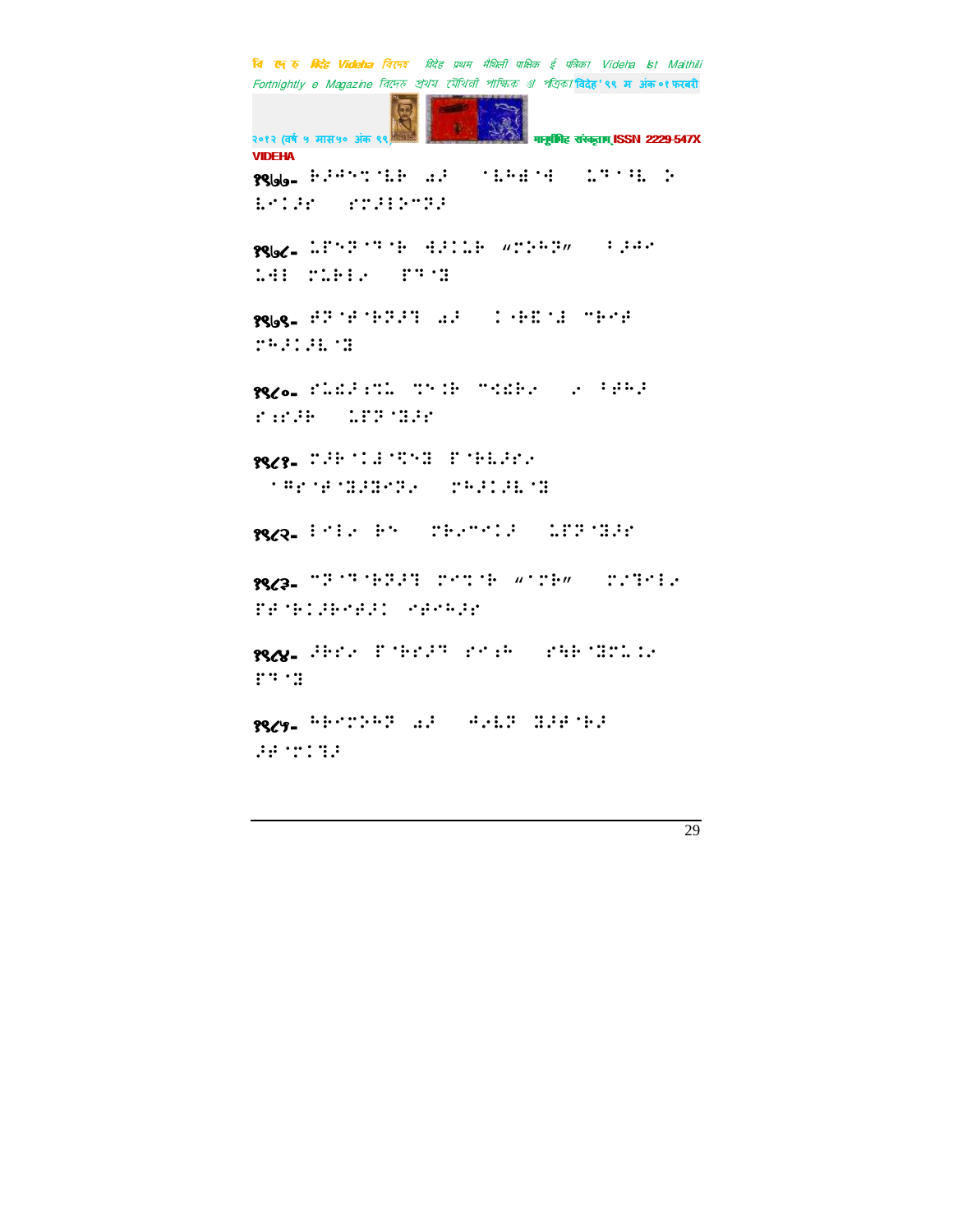Fortnightly e Magazine বিদেত প্ৰথম মৌথিনী পাক্ষিক প্ৰ' পত্ৰিকা'<mark>বিदेह' ९९ म अंक०१ फरबरी</mark> २०१२ (वर्ष ५ मास५० अंक ९९) मानुसारी मानुसार संस्कृतम् ISSN 2229-547X VIDEHA १९८६- "⣅⢸⢹⢷!⣔⢼!)⢽⢼⢾!2⢾⢷!⣅⢾⢾⢷-! ⢽⢽⣎\*! १९८७-  $\frac{17.77777}{1000}$  and  $\frac{17.777777}{1000}$  . The १९८८- ⢼⣝⢼⢽⢽⢹!⣉⢷!)⣐⢾⢷2⣅⢾⢷-! ⣅2⢽⣝⢼"\*! १९८९- ⢼⢲a⢴⢽⢼⣙!⣔⢼!"⢷⣜"!)2⢷⢼⣉⢷-! ⢳⢼⢼⣇⣝\*! 8000- POHER LIST PROPERTY POINT ⣙⢼-!⣙⢼\*! १९९१- ⢷⢼⢹⣇!⣔⢼!)2"⣔4⢾!2⢼⣙⢷-!  $\ddot{a}$   $\ddot{a}$   $\ddot{b}$   $\ddot{c}$   $\ddot{c}$   $\ddot{c}$ १९९२- ⢸⢴⢽⢼⣙!⣔⢼!)⣇⣇⣎⢼-!⢽⢽⣎\*! १९९३- <sup>81</sup>0607 <sup>29</sup> al (1992) 1996 - 199 १९९४- ⢻⣐⢻⣉!⢻⣅⣐⢺⢽!)⣅a⢾⣇⢾⢼-!⣙⢼\*! १९९७- नेप्रेसेस सम्पादन परिवर्तन CONSERVATION CONTROL

चि एत् रू मिन्हे Videha निएन्थ विदेह प्रथम मैथिली पाक्षिक ई पत्रिका Videha Ist Maithili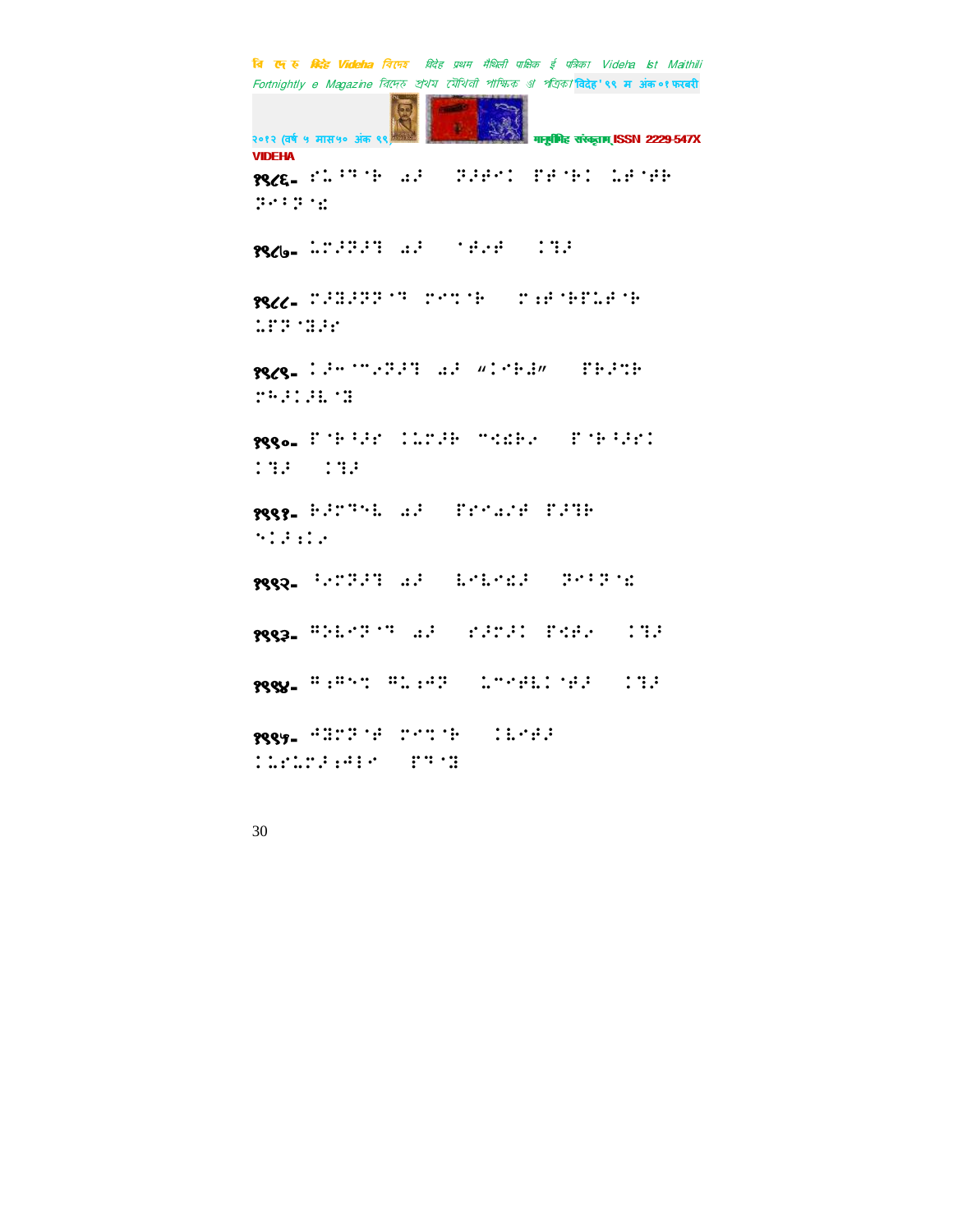२०१२ (वर्ष ५ मास५० अंक ९९) मानुषि संस्कृतिह संस्कृतम् ISSN 2229-547X VIDEHA १९९६- ⢷⢼⢺⢵⢳⢽!⣔⢼!)⢼!⢼5⢳!2⢷"⣓-! ⣙⢼!"⣐⢻⢷⢳\*! १९९७- ⢴⢷⢾!⢽⢼⢷⢼⣝⣜!⣉⢷!)⣎⣇"⢾!  $\frac{1}{2}$ १९९८- बेल्फेलेसिकेचे असेल कोट कारण करणे आसीत् १९९९- "⢼⢾⢼⢽⢽⢹!)⢻⣜⢽⢼⣝-!⣙⢼\*! २०००- ⢷⢼⢽⢽⢹!⢷⣜⣅!)⢾!⢷⢼"!⢼⢾-! 22.22 २००१- <sup>::</sup>1.2009 and within Index 2⢼⣜⣋⣇-!⢳⢼⢼⣇⣝\*! २००२- "Well" in the term in the FE  $2^{\circ}$ २००३- ⢽⢴⢷⢺⢼!⢷⣜⣅!)B⢷⢾⢸⢷⢼-!⣙⢼\*! २००४- <sup>8</sup>८८ अप्रैल का सामान करते हैं । अप्रैल का सामान करते हैं । ⢳⢼⢼⣇⣝\*! २००५- ⣇⣇⢼⢽⢽⢹!⣚⢼⣅⢷!)a⢼⢽⢽!⣃⢽! ⢻⣁⣝⢼-!2⢹⣝\*!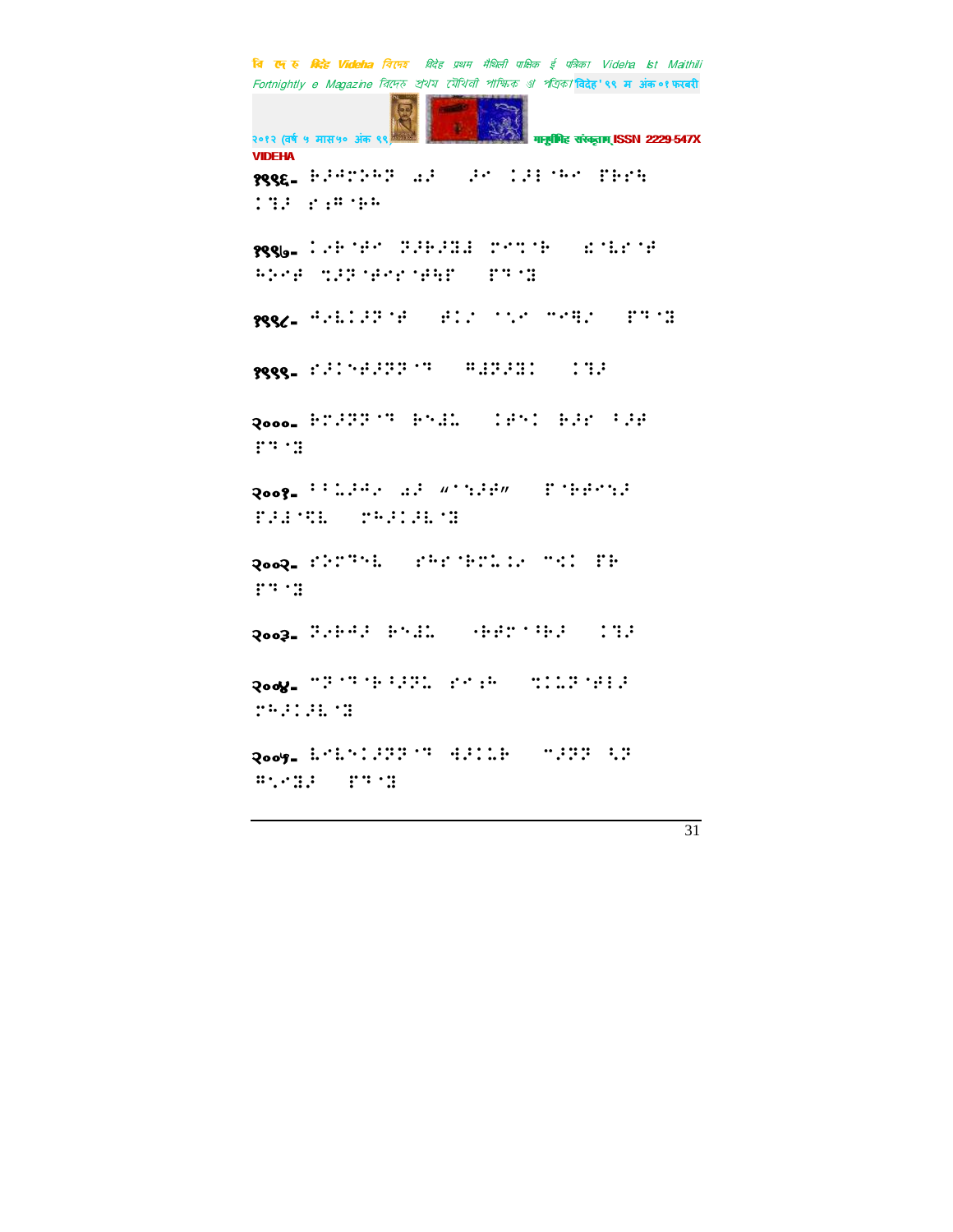Fortnightly e Magazine বিদেত প্ৰথম মৌথিনী পাক্ষিক প্ৰ' পত্ৰিকা'<mark>বিदेह' ९९ म अंक०१ फरबरी</mark> २०१२ (वर्ष ५ मास५० अंक ९९) मानुषि संस्कृतिह संस्कृतम् ISSN 2229-547X VIDEHA 32 २००६- <sup>104</sup> सिंहरू अपने 1999 - 1999 २००७- 2⢷⢹⢴2!⢳⢼⢷⢴!)"⢷⢵⢼⢷-!⣙⢼\*! २००८- <sup>29</sup> सिल्पा कि अप्रति (1961) मध्यस्य अप्र ⢼⢾⣙⢼\*! २००९<sub>-</sub> (१८८५:२२००९) अस्ति । ⣙⢼"⣐⢻⢷⢳\*! २०१०-⣉⢷⢴⢾!⣅⣏⢼⢷⣜!⣈⢼⢽!)⢸⢼⢾⢴-! ⣅2⢽⣝⢼"\*! "⢼⢳⢾⣝!⢼⢹⢴!4⣙5⢴!⢽⣅⣇⢼⢹! 2⣅⢷"⢼⢷! १९९२- ⣉45⢽⢹⢷!⢵⢳⢽!⣔⢼!)⣉⢷⢾a⢽⢹⢷! ⣇⣝⢾!⢼!5⢼⢼⢷."⣅⢵⣎a⢽⢹⢷!"⢽-! ⣐⢻⢷⢺⢴\*! १९९३- ⢻⢵⣇⢽⢹!⣔⢼!)⢽2⢼5⢴!"⢼⢳⢾⣝! ⢾⢳⢼".!⣅⢼⢷!2⢷⣎⢼⢽-!⣐⢻⢷⢺⢴\*! १९९४- ⢷⢼⢹⣇!⣔⢼!)"⢻⢼.!⢷⢼⢺⢽⢹⢷!"⣐⢳! ⢹⢴-!⣅⢷⢹⣓\*!

चि एत् रू मिन्हे Videha निएन्थ विदेह प्रथम मैथिली पाक्षिक ई पत्रिका Videha Ist Maithili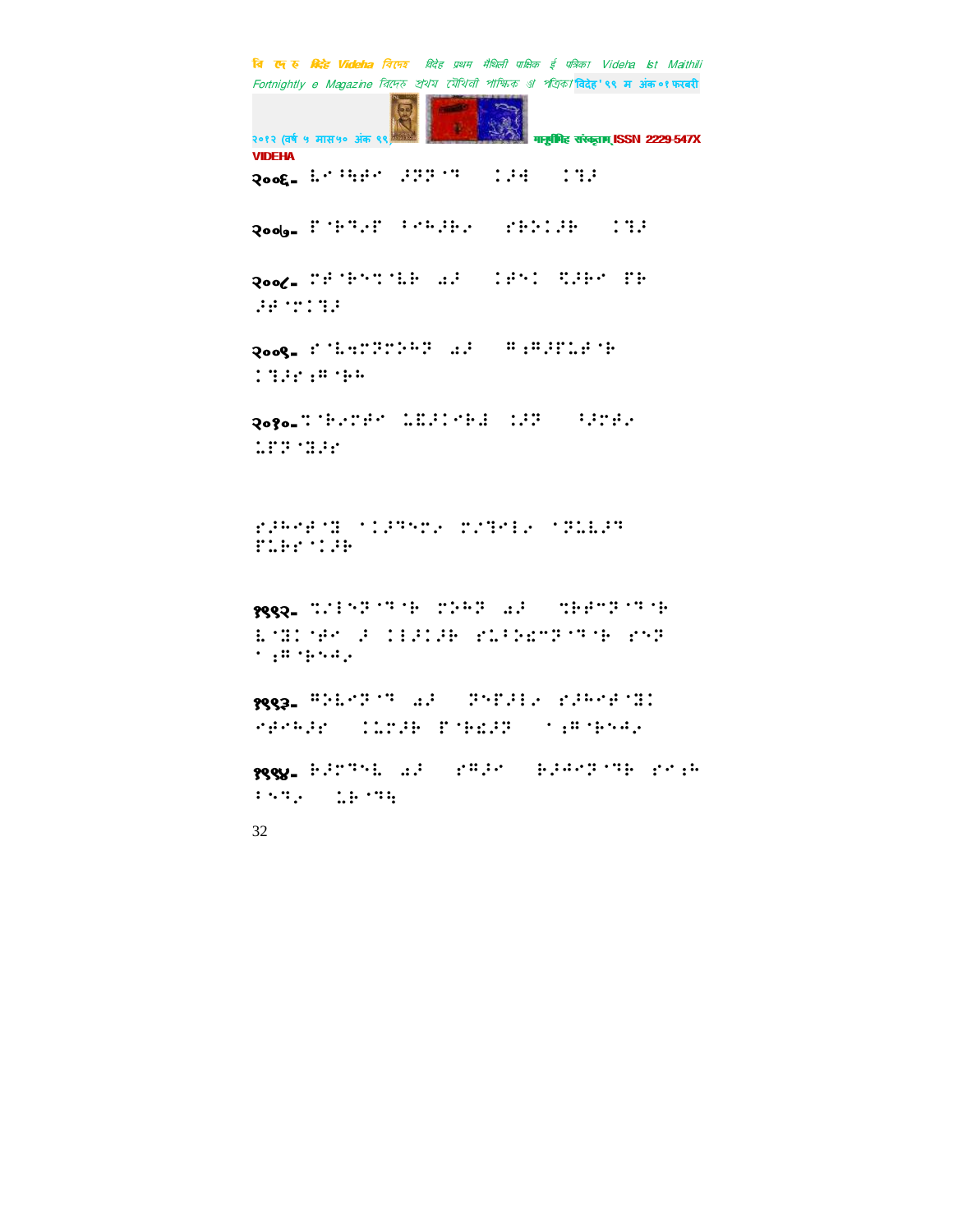

मानुबंधिह संस्कृताम् ISSN 2229-547X

२०१२ (वर्ष ५ मास५ **VIDEHA** 

ROOM\_ PLEND TRID ALE WRITTEN - BELADING TR **THE HIS SENTIFIES AND** 

888EL PHELE PROVER REPORT OFFICEDED PAPE SEMILLE TENDS OF TH

goods PERP TREER TREE THE TREERT **: :: :: : :: :: :::** 

TRINKING CALL CHAIR CONTRACTOR  $\mathbb{E}\left[\frac{1}{2}\right]_{1}^{2}=\mathbb{E}\left[\frac{1}{2}\right]_{2}^{2}=\mathbb{E}\left[\frac{1}{2}\right]_{2}^{2}$ 

ROOM WILE THE WELFARD HELLS ARE THE TH **SMORT REPORTS FREEDOMED**  $\mathbb{F}_q[\mathbb{F}_q[\mathbb{F}_q][\mathbb{F}_q[\mathbb{F}_q]]]$ 

Room With Scheen Field (1982) Promote ging, agreg

Roof Clentile ad Streeders krred anna kritik nation rada.

Rook Win Forthe Bureau rear (Frag) FOR TERMINE OF SON LEON

 $\overline{33}$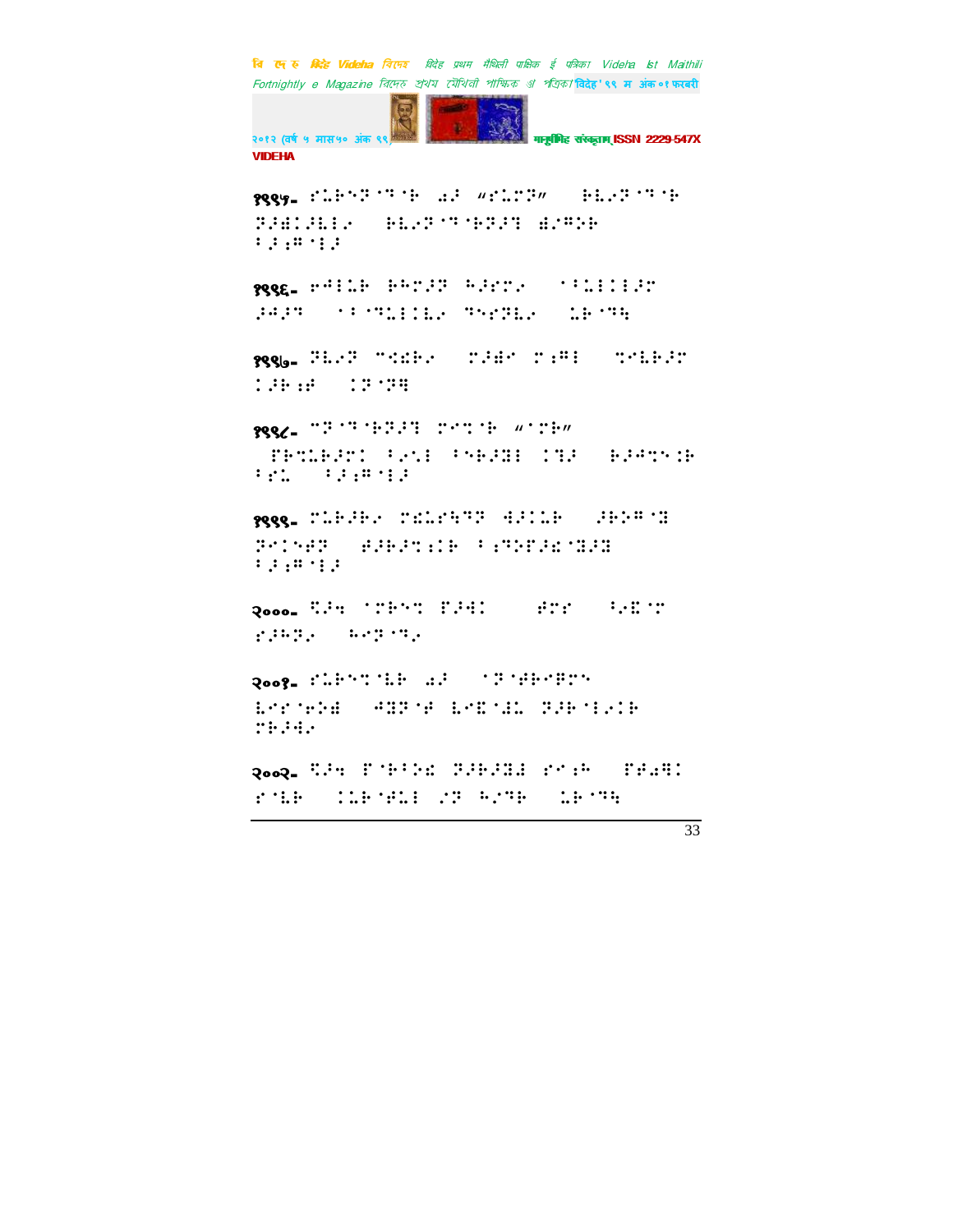

Room LENGAN SPER (1988) 1989. (2004 **THE LEADER** 

body. With Pothell the Cliffic and Window FORTHOLD IN THE FORTH  $1.73.73.7$ 

Room Win HI-BIFFIN AF POSTE! BOICE THROUGH TEN TIMES

Roof\_ P.PRESSEN AP (1999-999) PTP57 **MANUEL PROPER** 

HITTE F HETTER THE POST HOPE SSPP11

Roof PAPALAR ME ARE SCHEDULER LEAPE ramount sir parto luncorea *ASTERS THERE ARE* 

Rood. With the Management of the Second Property of the Second Property of the Second Property of the Second P read, willie ( sporan: side about a BRYSSIE MARRY MEDIC

Rofom With Write (2002) 77 (100) 700 **SPRINGER PROPERTY PRODUCTS**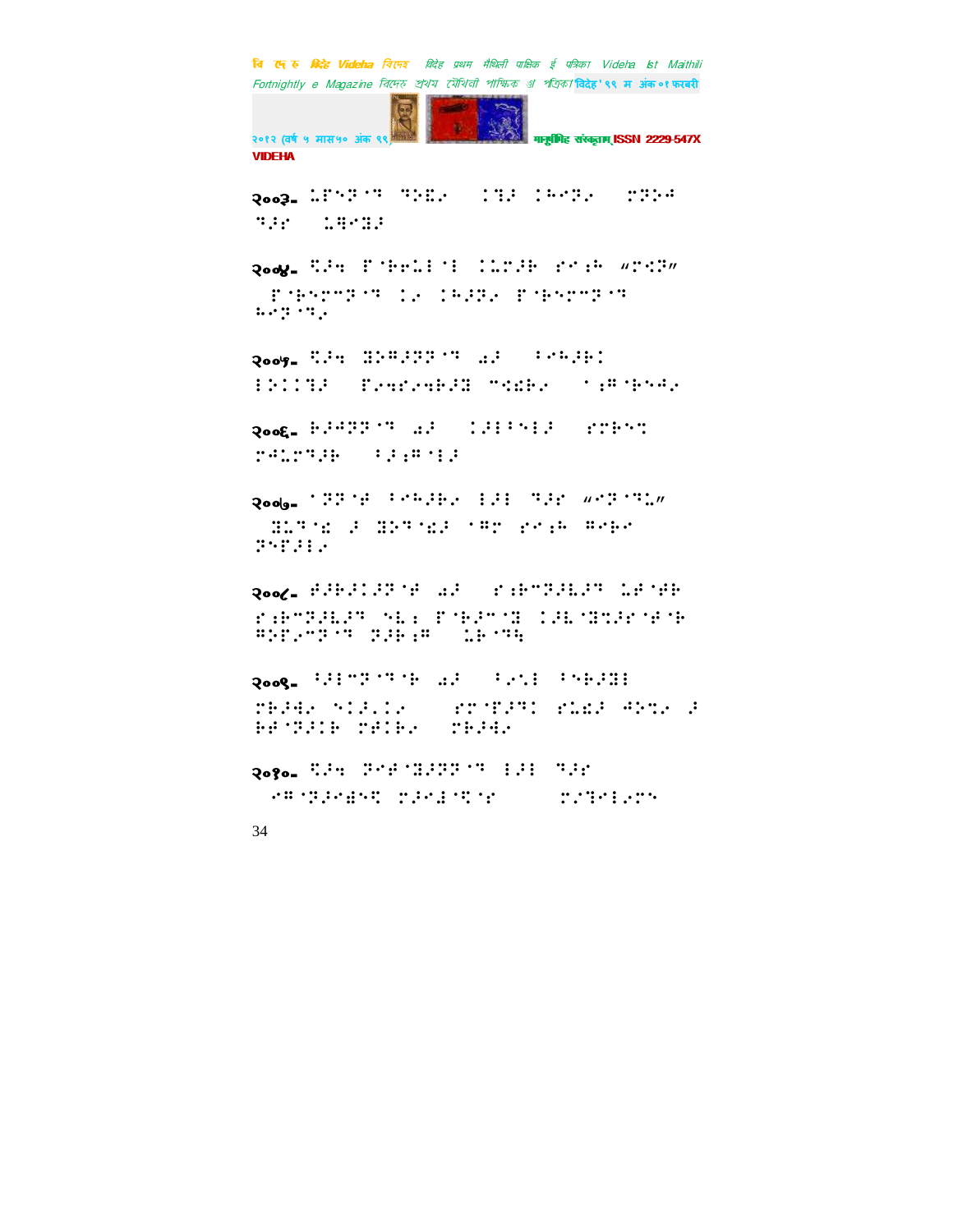```
चि एत् रू मिन्हे Videha निएन्थ विदेह प्रथम मैथिली पाक्षिक ई पत्रिका Videha Ist Maithili
Fortnightly e Magazine বিদেত প্ৰথম মৌথিনী পাক্ষিক প্ৰ' পত্ৰিকা'<mark>বিदेह' ९९ म अंक०१ फरबरी</mark>
```

```
२०१२ (वर्ष ५ मास५० अंक ९९) मानुषि संस्कृतिह संस्कृतम् ISSN 2229-547X
VIDEHA 
 #2⢷⢺⣇5⢾!2⢷⣑⢼#.!⣋⢼⣒⣒2⢴⣒⢺⣒!
5⢼-!⣐⢻⢷⢺⢴*!
"⢼⢳⢾⣝!⢼⢹⢴!4⣙5⢴!⢼5!"⢼⢳⢾⣝!
2⣅⢷"⢼⢷!
२०१०-⢾⢼⢷⢼⢽⢽⢹!⣇⣝⢵⢻⢴E!2⢵⣙⢴!#⢴!⢸⣞5!
⢾E!⢴!⢸⣞5#!!55!
२०११- 5⣒⣒!⢼⣝⢼⢽⢼⣙!⣔⢼!#⢺⢷!⢽⢼⢷⢴!
and the second second second second second second second second second second second second second second seco
2⢷⢵⣎!"⢼⢽!
2⢷⢵⣎!"⢼⢽!3115.!⣉⢷⢴⢾!55⢴!
\mathbf{L} \cdot \mathbf{L}2⢷⢵⣎!"⢼⢽!3116.!⣉⢷⢴!⢳⢽⢹⢷!
5⣐⢻⣝⢼!)2:57.!*!
2⢷⢵⣎!"⢼⢽!3117.!⣉⢷⢴!⢻⢵⣇⢽⢹!
\ddots2⢷⢵⣎!"⢼⢽!3118.!⣉⢷⢴!⢼⣝⢼⢽⢽⢹!
\cdots2⢷⢵⣎!"⢼⢽!3119.!⣉⢷⢴!⢵⢳⢽!
^{\circ} ^{\circ} ^{\circ} ^{\circ} ^{\circ} ^{\circ} ^{\circ} ^{\circ} ^{\circ} ^{\circ} ^{\circ} ^{\circ} ^{\circ} ^{\circ} ^{\circ} ^{\circ} ^{\circ} ^{\circ} ^{\circ} ^{\circ} ^{\circ} ^{\circ} ^{\circ} ^{\circ} ^{\circ} ^{\circ} ^{\circ} ^{\circ} ^{\circ} ^{\circ} ^{\circ} ^{\circ
```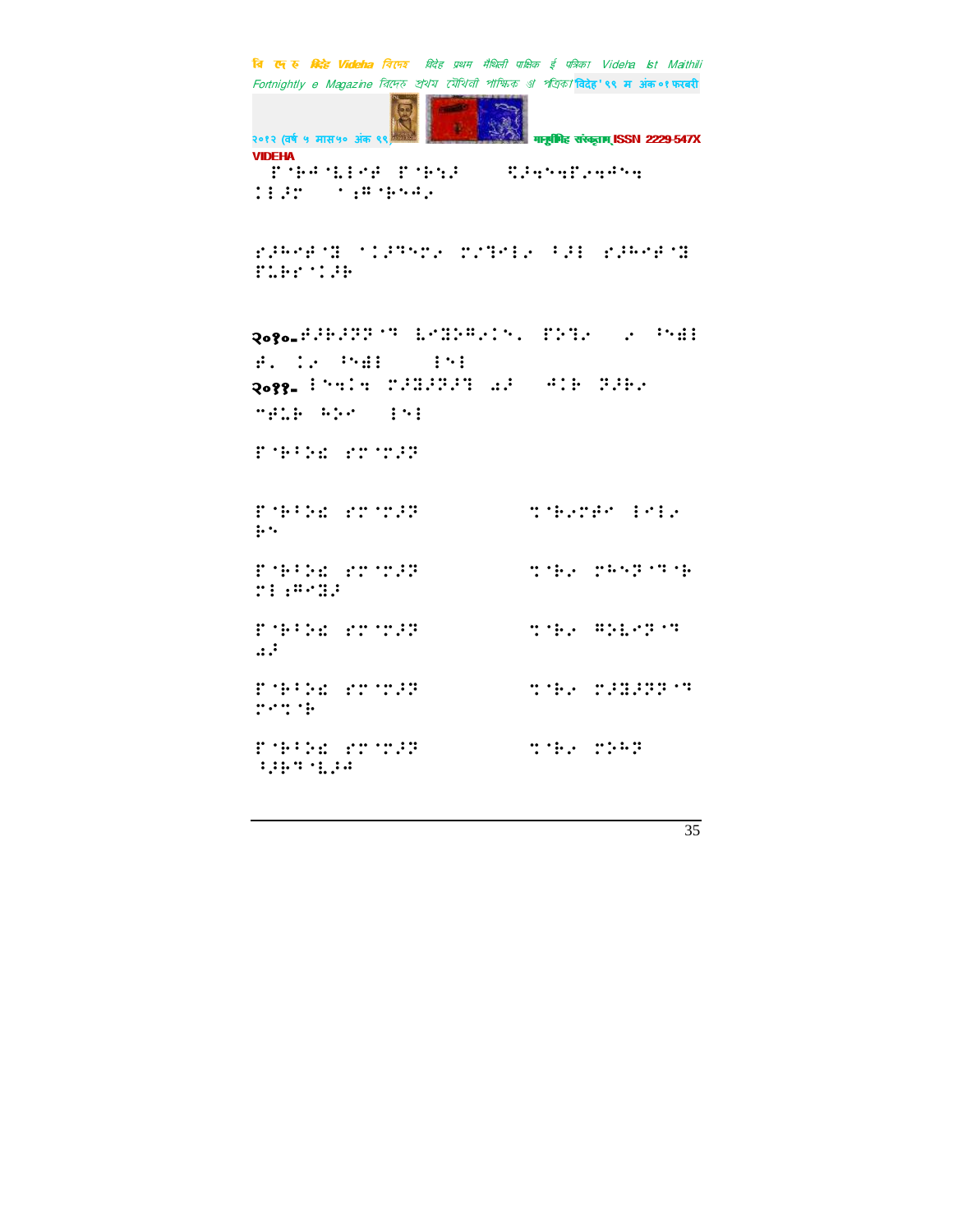**Address And Address** 

| २०१२ (वर्ष ५ मास५० अंक ९९)                                                                                                                                    | मानूबीमेह संस्कृताम् ISSN 2229-547X |
|---------------------------------------------------------------------------------------------------------------------------------------------------------------|-------------------------------------|
| <b>VIDEHA</b><br><b>POINT PRODUCT</b><br>$\ddotsc$                                                                                                            | <b>STAR BEATERS</b>                 |
| 819102 PROVINCE                                                                                                                                               | n me sellin                         |
| $\frac{1}{2}$ , $\frac{1}{2}$ , $\frac{1}{2}$ , $\frac{1}{2}$ , $\frac{1}{2}$ , $\frac{1}{2}$ , $\frac{1}{2}$ , $\frac{1}{2}$ , $\frac{1}{2}$ , $\frac{1}{2}$ | come strong                         |
| Portic Province<br><b>MONDAY CONSULTANCE</b>                                                                                                                  | n tre<br>$\cdot$                    |
| the bittet will                                                                                                                                               |                                     |
| <b>E.E.</b><br>$\ddot{\cdot}$<br>$\cdots$                                                                                                                     |                                     |

Rooo du . Penrikhtentik ad wriche ⢹⢷⢸⣐⢻⢼<! २००१ तथा जिल्ला योजना परिवार परिवार परिवार परिवार परिवार परिवार परिवार परिवार परिवार परिवार परिवार परिवार परिव<br>पुत्र प्रदेश २००२ तम । अपनित अस्ति अस्ति अस्ति । अस्ति अस्ति । अस्ति अस्ति । अस्ति अस्ति । अस्ति अस्ति । अस्ति अस्ति । अस्त 5⣐⢻⣝⢼<! २००३ तथा अधिकार सम्राट दिवा अधिकार समर्थ करते हैं।<br>राज्य दिवा समर्थ करते हैं कि समर्थ करते हैं कि समर्थ करते हैं कि समर्थ करते हैं कि समर्थ करते हैं कि समर्थ करत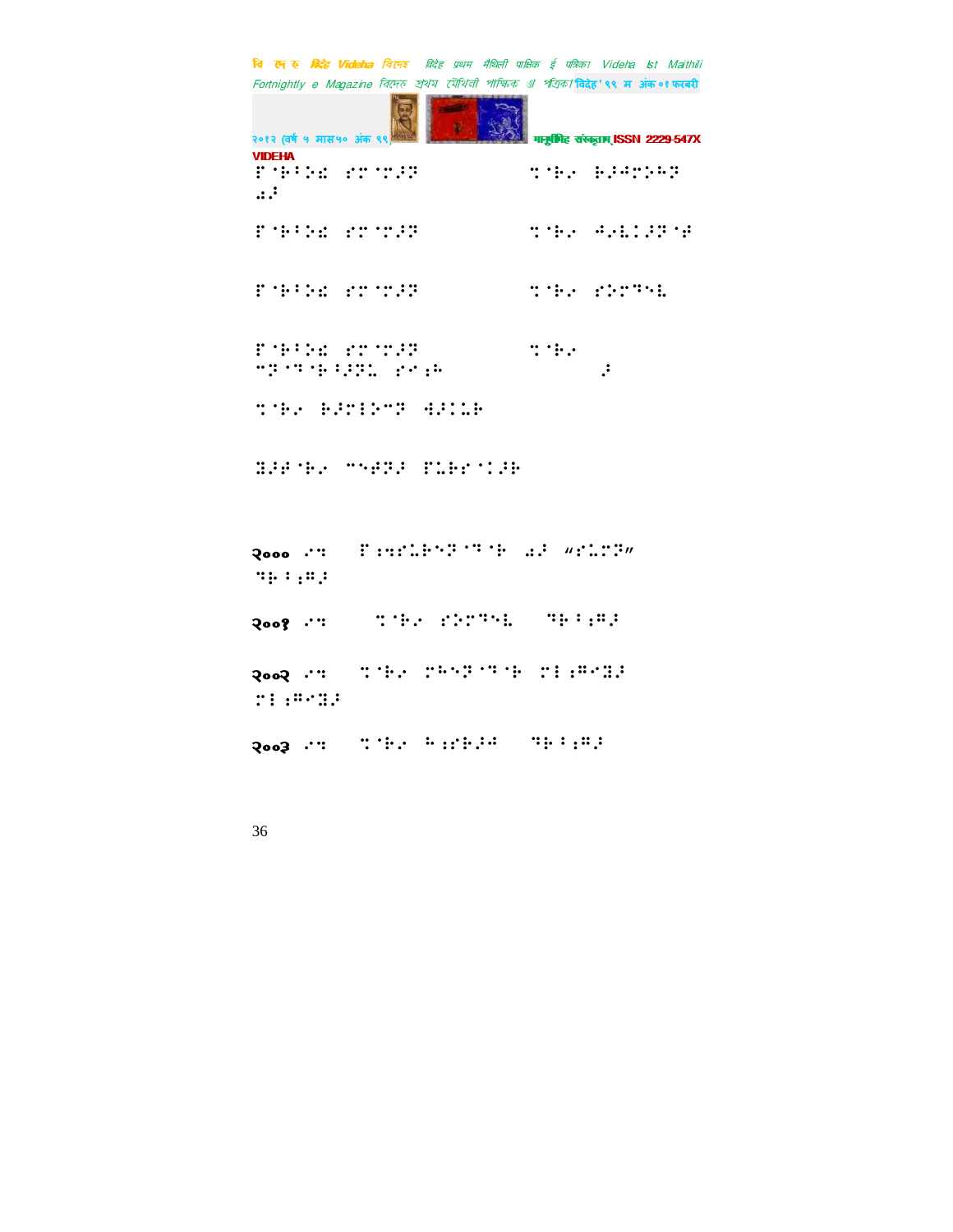चि एत् रू मिन्हे Videha निएन्थ विदेह प्रथम मैथिली पाक्षिक ई पत्रिका Videha Ist Maithili Fortnightly e Magazine বিদেত প্ৰথম মৌথিনী পাক্ষিক প্ৰ' পত্ৰিকা'<mark>বিदेह' ९९ म अंक०१ फरबरी</mark> २०१२ (वर्ष ५ मास५० अंक ९९) मानुषि संस्कृतिह संस्कृतम् ISSN 2229-547X VIDEHA २००४ ⢴⣒.!⣋⢼⣒!⣉⢷⢴⢾⢴!⣉⢶⢼5⢼! **LE TE - PAPE** २००५ ... THE 131 "I THE 11 METER. ⢷⢳⢼-!⣎⣅⢽⢴<! २००६ तथा अधिका स्थित स्थान प्राप्त ।<br>२००६ तथा अधिका स्थित स्थान प्राप्त । ⣐⢳⣙-!⣎⣅⢽⢴<! २००७ ⢴⣒.⣉⢷⢴!⢼⢽⢽⢹!⢵⢳⢽!⣔⢼-! ⢸⢼⢷⢹⣇⢼⢺-!⢽⣇⢼⢽⢴-!⣎⣅⢽⢴<! २००८ तथा अधिक अधिकारिक अधिकारिक अधिकारिक अधिकारिक अधिकारिक अधिकारिक अधिकारिक अधिकारिक अधिकारिक अधिकारिक अधिकार<br>जनसङ्ख्या 5⢼5⢻⣐⢺-⣎⣅⢽⢴! Roog en Tibe Piberrich reih ⢺⢵⢻⣝⢼⢷⢼-!⢹⢷⢸⣐⢻⢼! २०१० ८८ ऱाउँमा संस्कृतम् अपूर्ण सम्मान ⢳⣏⢴-!"⢳⢷"⢼! २०११ तपः अस्ति । स्टेष्टं स्टेटी स्टेक्ट स्टेस्टर्स स्टेक्टर्स । )⢺⢽2⣅⢷\*! ⢸⢼⢷⢾⢴⣝!⢸⢼⣏⢼!2⢷⣏⢹-!⢵5⢼⢾⢼!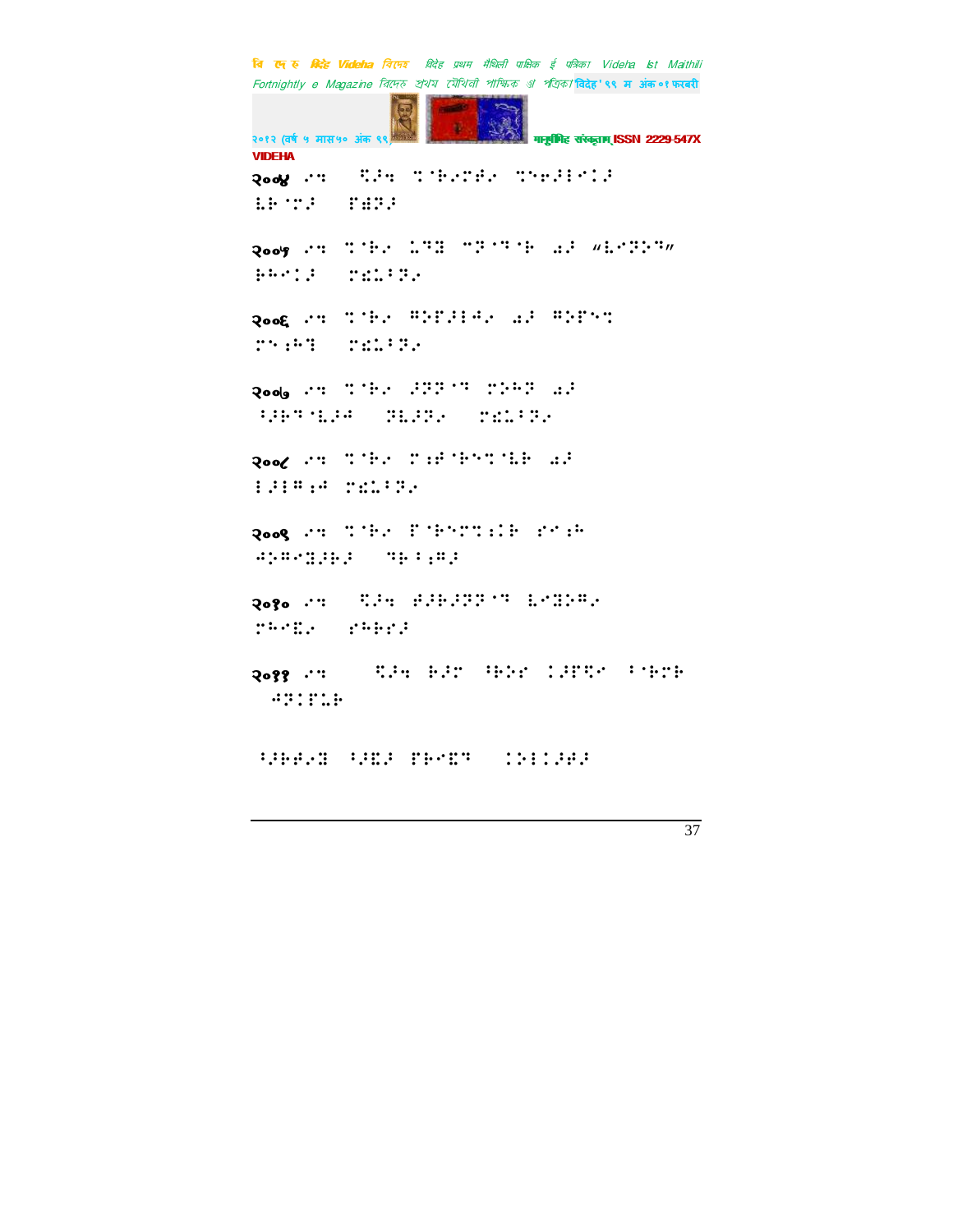

२०१२ (वर्ष ५ मास५० अंक ९९) मानुषि संस्कृतिह संस्कृतम् ISSN 2229-547X

VIDEHA ⣝⣅⣇⢼!2⣅⢷"⢼⢷!)२००९-१०) ⢻⣊⢷⢴⢽⢼⣙! )⢽5⢼⣐⢾\*!E!4⣙5⢴!55⣒!

BERGI BERGI BERGI BERGI BERGI BERGI BERGI BERGI BERGI BERGI BERGI BERGI BERGI BERGI BERGI BERGI BERGI BERGI B<br>DI SENIS BERGI BERGI BERGI BERGI BERGI BERGI BERGI BERGI BERGI BERGI BERGI BERGI BERGI BERGI BERGI BERGI BERGI -!4"⣓⢷!⢷⢼5⢵a⢽!⣚⢼⣅⢷;.!⢽⣅⣇⢼⢹! 55!⢸⢼⣏⢼.⢸⢼⢷⢾⢴!"⢼⢽!२००३-०४

("⢴⣒⢼⣒⢼⣒5⣒-!4"⣓⢷\*!⢺⢼!"4!⣁⢴-!

⢽⢾⣅!!⢺⢼⣅.!⣉⢾! a⣞⣞⢵2⢼⣎⣝⢼⣝!⢼⣐⢻5⢼!⣇⢾⢼."⣐⢻⢷⢳! 4⣙5⢴!⢽⣅⣇⢼⢹!55!2⢷⢼2⢾⣒!! ⢷⢼⢽⢽⢹!⣔⢼!(⢷⣜(;.!⢽⣅⣇⢼⢹!55!

⢸⢼⣏⢼.⢸⢼⢷⢾⢴!"⢼⢽!२००४-०५

("⢴⣒⢼⣒⢼⣒5⣒-!4"⣓⢷\*!⣁⢵!⢻⢳⢼!⢼⣚! ⣞⣚⢼.!⢶⢴⢷!⢵⢳⢽!"⢽⢼2⢾!⢵⣋⣝⢼! ⣅2⢽⣝⢼"!4⣙5⢴!⢽⣅⣇⢼⢹!55! 2⢷⢼2⢾⣒!

⣇⢹⢳!"⢼⢽!

⣇⢹⢳!"⢼⢽⢼⢽⢾⢷!"⢼⢳⢾⣝!⢼⢹⢴! ::::::

१⣒⣇⢹⢳!"⢼⢽⢼⢽⢾⢷!"⢼⢳⢾⣝!⢼⢹⢴! ⢶5⢵!2⣅⢷"⢼⢷!२०१०-११

२०१० ः निकालयात्राः अस्य अपनानाः अपनानाः  $\cdots$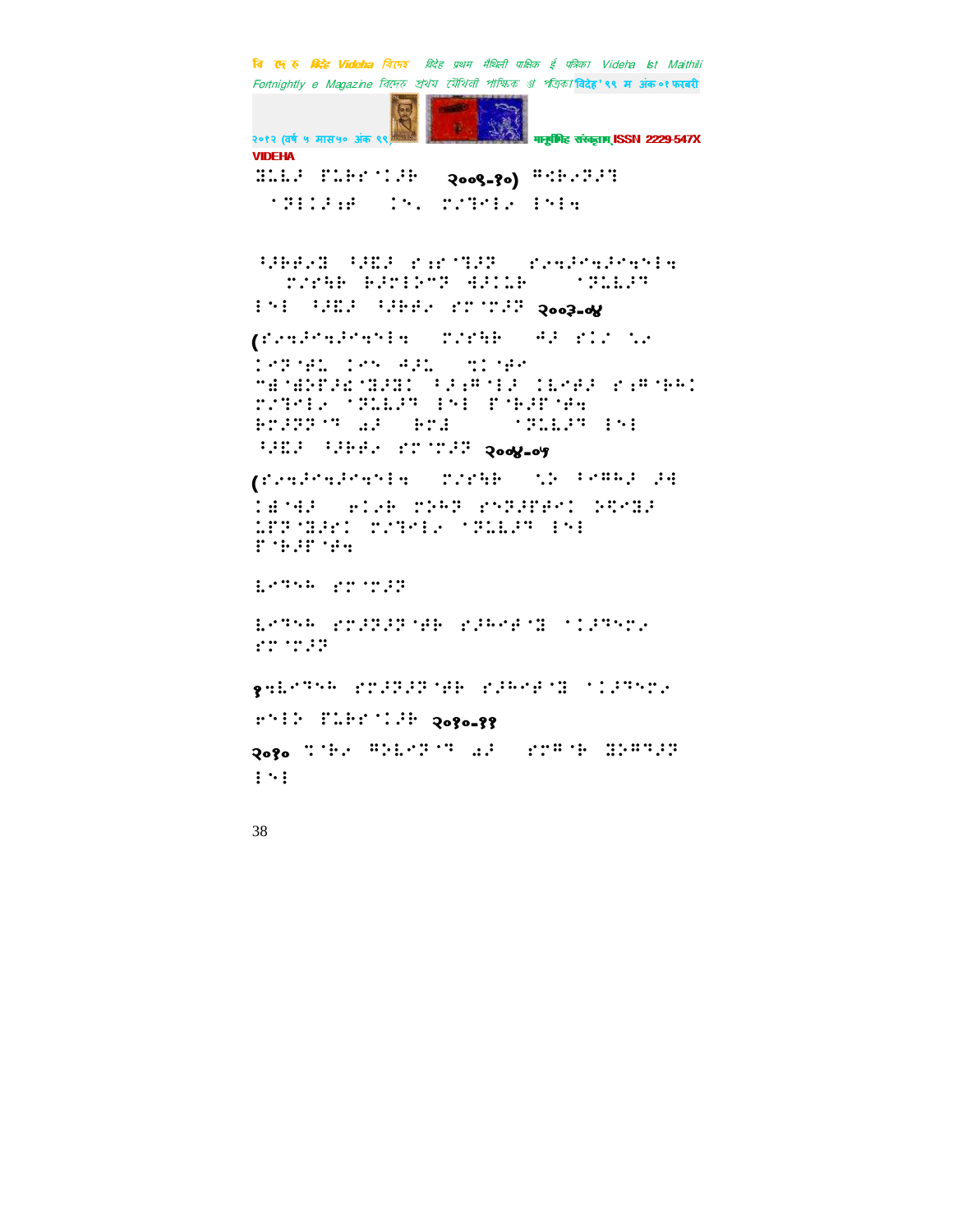मानूबंगिह संस्कृताम् ISSN 2229-547X २०१२ (वर्ष ५ मास५० अंक ९ **VIDEHA** 2088 TOES EMPRESS ENR. STRING HOWER 151 paletha craftarene caasech (1975r)  $f':':':':': \text{?} \longrightarrow \text{?}$ 2088 PHI FLEETIFE TOES SHOWN FOREST MESSE (#201 403#2 (132  $2.1433334444$ 2088 F.H. S.Herberg FLBS W.H. (19919) <u> 1999: 1999: 1999: 1999: 1999: 1999: 1999: 1999: 1999: 1999: 1999: 1999: 1999: 1999: 1999: 1999: 1999: 1999: </u> 132 r.#196 2088 HILLS FIRENCISE (SPP 78 ILDSE) ad  $\mathbb{R}$ :  $\mathbb{R}$   $\mathbb{R}$   $\mathbb{R}$   $\mathbb{R}$   $\mathbb{R}$   $\mathbb{R}$   $\mathbb{R}$   $\mathbb{R}$   $\mathbb{R}$   $\mathbb{R}$   $\mathbb{R}$   $\mathbb{R}$   $\mathbb{R}$   $\mathbb{R}$   $\mathbb{R}$   $\mathbb{R}$   $\mathbb{R}$   $\mathbb{R}$   $\mathbb{R}$   $\mathbb{R}$   $\mathbb{R}$   $\mathbb{R}$   $\mathbb{R}$   $\mathbb$ Roger (PLEP) FLEETIFF (TTEP) EPPIPTE **BOOK CONSTRUCTION CONSTRUCTION MARKET REPORTED AND MARK BEATHER STREET STARF** 330 Auf riag 3403 PARTNERS THE POST PRESENT Phenicipal Estate Schuler Ross I ADEER riche che di christiani di de POSE TORA IPOTE AP the the 1825 of the 1250 real the barieab rep

बि एक रु मिनेट Videha विएक विदेह प्रथम मैथिली पाक्षिक ई पत्रिका Videha Ist Maithili Fortnightly e Magazine রিদেত প্রথম মৌথিনী পাক্ষিক প্র পত্রিকা' বিदेह' ९९ म अंक०९ फरबरी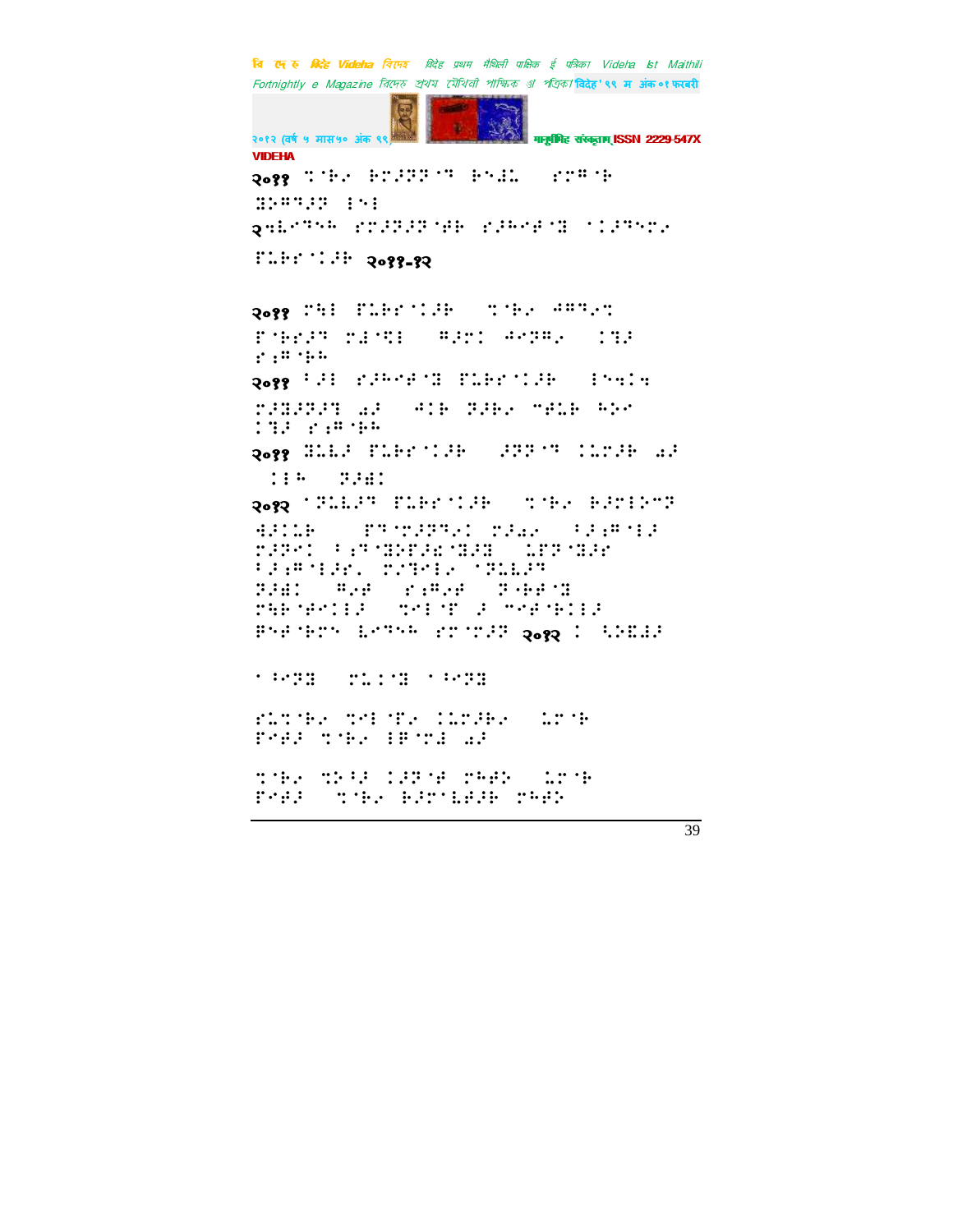बि एक रु मिनेड Videha विएक विदेह प्रथम मैथिली पाक्षिक ई पत्रिका Videha Ist Maithili Fortnightly e Magazine রিদেত প্রথম মৌথিনী পাক্ষিক প্র পত্রিকা **বিदेह' ९९ म अंक ०१ फरबरी County** २०१२ (वर्ष ५ मास५० अंक मानूबंगिह संस्कृताम् ISSN 2229-547X **VIDEHA Add 12 / 1972** FOR THE STORE OF STREET PART THE LITTERT FR THE TOP THE STATE OF THE real stag he affir  $7 - 11 - 11$ FLOTES FLENIS CLOSES (LOTE real who weeks HPS the tree easy with the feed **22852128 1228** the FPIER cante arms aw free role riform rached war tena the Bryt ClrdB GdBBe Lrob PARE THE THE TRITE rish alberten **THE PRODUCT BOOK OF THE** red to the run dist THE PLIP BRIE (LTTP) a na mata a ta shekarar wasan ƙwallon ƙafa ta ƙasar Ingila.<br>'Yan wasan ƙwallon ƙafa ta ƙasar Ingila. rim "Stimme Bank  $40$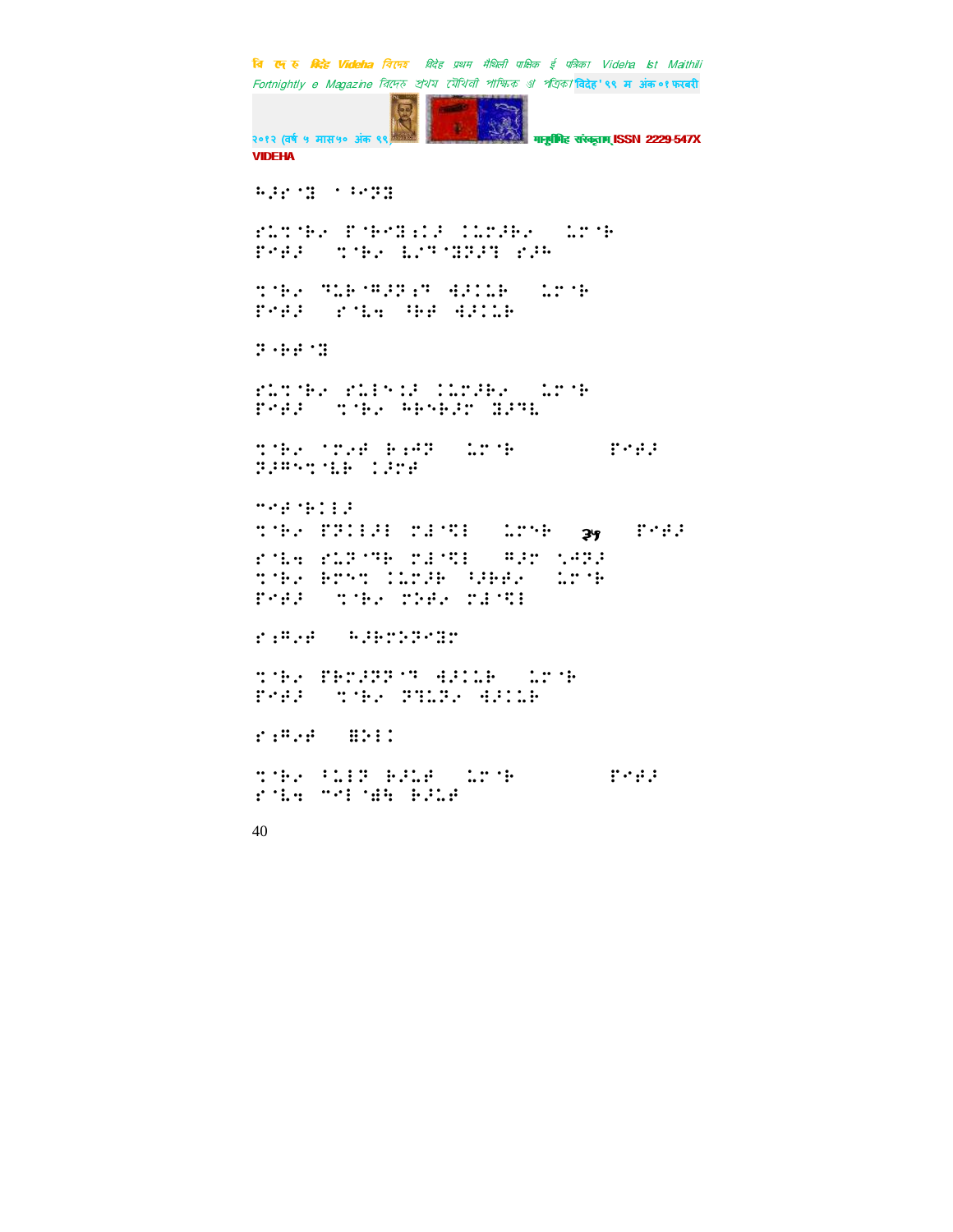```
चि एत् रू मिन्हे Videha निएन्थ विदेह प्रथम मैथिली पाक्षिक ई पत्रिका Videha Ist Maithili
Fortnightly e Magazine বিদেত প্ৰথম মৌথিনী পাক্ষিক প্ৰ' পত্ৰিকা'<mark>বিदेह' ९९ म अंक०१ फरबरी</mark>
२०१२ (वर्ष ५ मास५० अंक ९९) मानुषि संस्कृतिह संस्कृतम् ISSN 2229-547X
VIDEHA 
"⣐⢻⢴⢾!)⢷"⢽a⣊⢴*!
    !!!⣉⢷⢴!⢳⢼⢹⣅⢷!⢷⢼-!⣅⢷.!66-!
2⢾⢼.!"⣇⣒!"⢷⢺⣅⢻!⢷⢼!
⣉52⢴.⣇"⢾⣅5⢼!
      !!!!⣉⢷⢴!⢺⢻⢹⢴⣉!55-५० ⢻⢼.!
a⢽⣊⢷⢼⢻⣐⢺!
⣓⢷⢾.B⢷⢾⢾⢼!5⢼!
⣉⢷⢴!⣝⢹⣅⢽⣐⢹⢽!2⣐⣋⢾-!⣅⢷.!56-!
2⢾⢼.!⣉⢷⢶⢴!2⣐⣋⢾!
⢼⣏⣚.5⢼!
^{\prime} The article ^{\prime} Theory Free School
⣓⣐⢻⢼5⢼5!⣅⣈⣝⢼-!५५-!⢻⢼.!⣁⢺⢽⢼!
"⢼⢽⢴.⢼⢾⢽⢷⢸⢷!"⣐"B⢷⢾!
S. The Post office of the Society of the Society of the Society of the Society of the Society of the Society of
⣉⢷⢴!⢶⣜⢴!⢹⢼"-!⢻⢼!⣇⢷⢼!
⢽a⢽⢳⢼⢷!⢼⣈⢷!)!
\alpha
```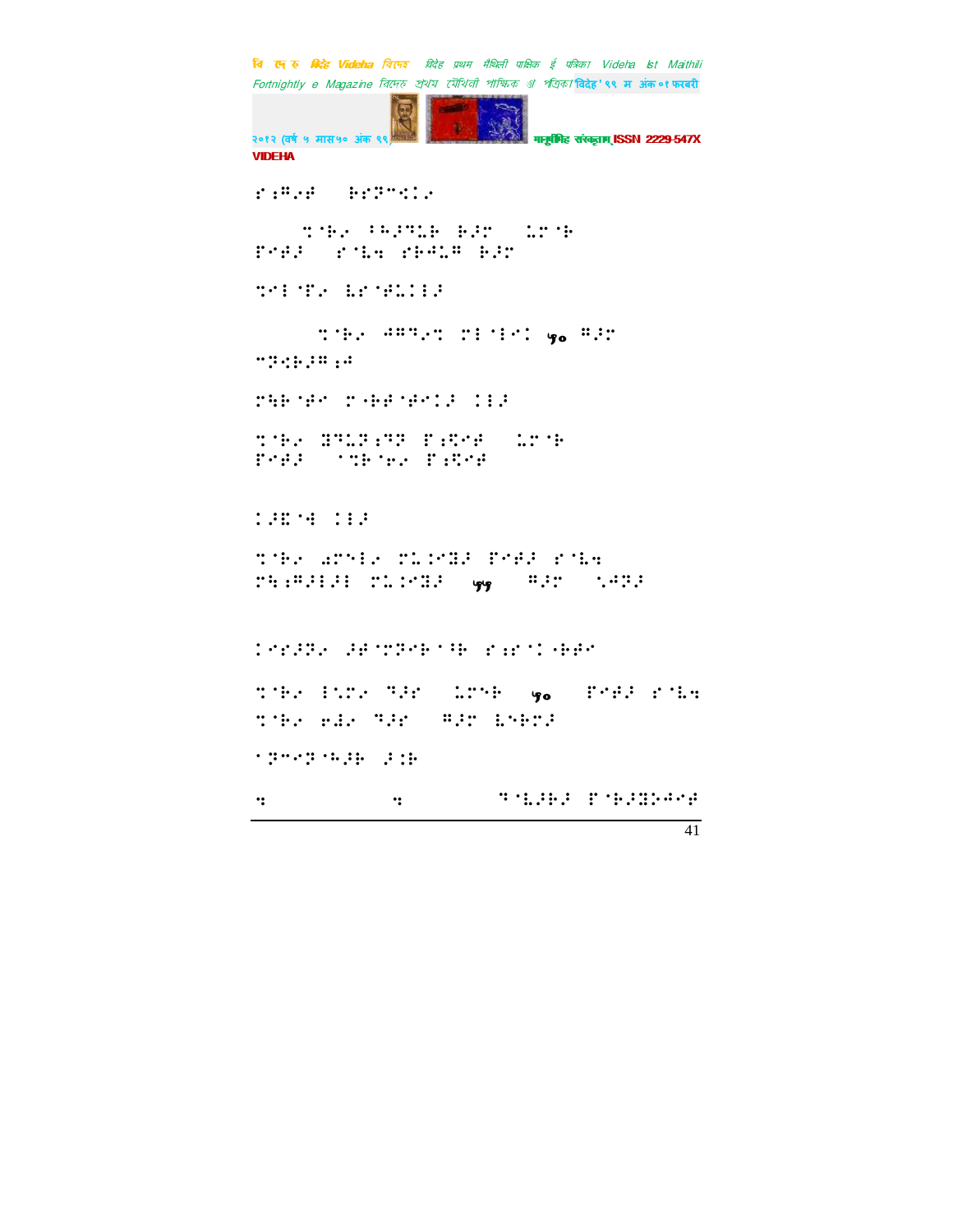

#⢻⢺5!5⢼.⢵"⢴.⢻⢾⢴.⢳⢼⢽⣐⢹⢼! "⢼⢽#!⢷⣈!3122!55!⢵"⢾⢼⢹!"⢹⢷!  $\overline{311}$   $\overline{5}$   $\overline{9}$   $\overline{9}$   $\overline{9}$   $\overline{9}$   $\overline{9}$   $\overline{9}$   $\overline{9}$   $\overline{9}$   $\overline{9}$   $\overline{9}$   $\overline{9}$   $\overline{9}$   $\overline{9}$   $\overline{9}$   $\overline{9}$   $\overline{9}$   $\overline{9}$   $\overline{9}$   $\overline{9}$   $\overline{9}$   $\overline{9}$   $\overline{9}$   $\overline$  $\frac{1}{2}$  . The state of the state of the state of the state of the state of the state of the state of the state of "⣝⢼⢷⢼!⣔⢼#"⢷"#!⣁5⣈⢽⢳⣒!

!⢻⢺⢽⢹⢷!⣚⢼⣅⢷! hekawiefiburie banden die banden van die banden van die banden van die banden van die banden van die banden va<br>Die banden van die banden van die banden van die banden van die banden van die banden van die banden van die b ius (10xxx nbjurijm) in die staatsbotte verwys van die staatsbotte verwys van die staatsbotte verwys van die s high control of the control of the control of the control of the control of the control of the control of the control of the control of the control of the control of the control of the control of the control of the control  $q_2$  and  $q_3$  if  $q_4$  if  $q_5$  if  $q_6$  if  $q_7$ 

# $2: "$   $"$   $"$

२⣒१⣒!⢽⣇⣐⢹⣅!⣅⢼⢷!⣔⢼.⢳⢼⢷!

⣊⢹⣝⢵⢻!⣇⢼"!!⢼⣎⢼!⢽!⢷⢳5! ⢺⢴⢽!⢼!⢺5⢴0!⢷⢼⣉⢽!⢼⢷⣋!⢳⢵⣝⢾! SHAND SHOW OF STATE OF STATE OF STATE OF STATE OF STATE OF STATE OF STATE OF STATE OF STATE OF STATE OF STATE O ⣅⢾2⢼⢹!⢸⢷⢵"⢼!⢹5⢽!⣅⣈⣝⣐⢾⢷⢴-! "⣊⢷⢼⣚!!⣈⣅⢺⢾!⣙5⢼!a⢾⢷5⢼! "⣐"⣙⢼⢽0!⢺⢽!⢼⣐⢹⢵5⢽!"E!⢳⢵⣝⢾!⢵"⢴! ""⣝⢼!"⢼⣎⢼⢽.⣎⢼!2⢼⣞⢷!

२⣒२⣒!!⣉⢷⢴!⢺⢻⢹⢴⣉!2⢷"⢼⢹!⣜⣋5⢼"E! "⢼⢿⢼⢾⢼⢷!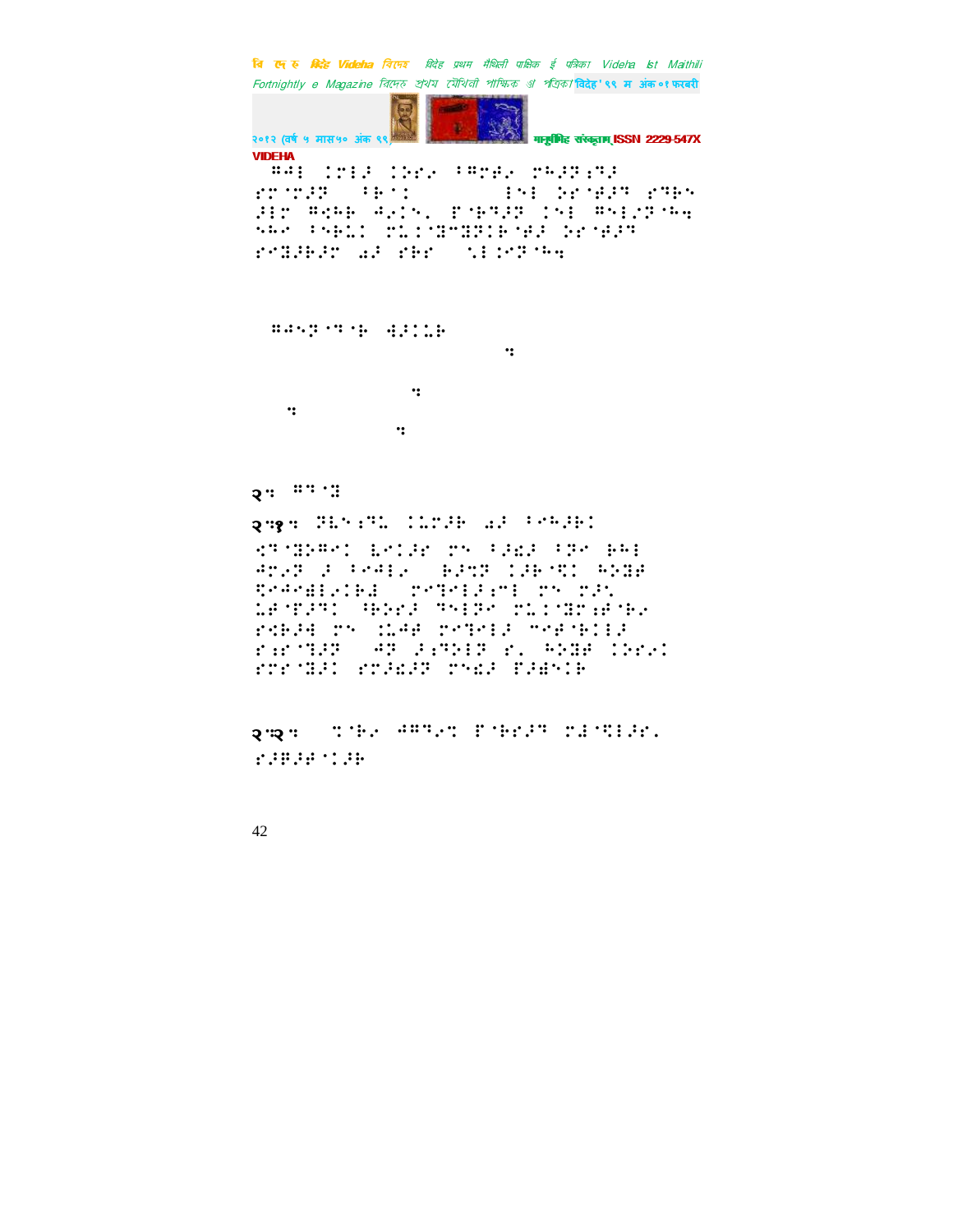

2525 HPROVER FORCE HANGE. **MINIMAL REPRODUCT** 

2329 88722277 AP 221 231 23282 EPPLPHI MARIA ITA

gege Minth al Fred Person Flere: **BOOK CONTROL** 

graduated and defend a many selection is

goment flowed flates are fire sir FLEREN I: PRE QU'ELDER REPOR

**CAMP MARY, WPSF** 

**THERE ESTATE 34 HEF COSH** FOR THE POINT PRIPE COOPER

gazage (1961-2216) the collection TURNEY WER QUOTELETIES FUR Presidente dres pel ga padr ringi ricos de cent ributio rest see and the service

TENGTL CLEAR AS PRESED RTMERED persented that the part and it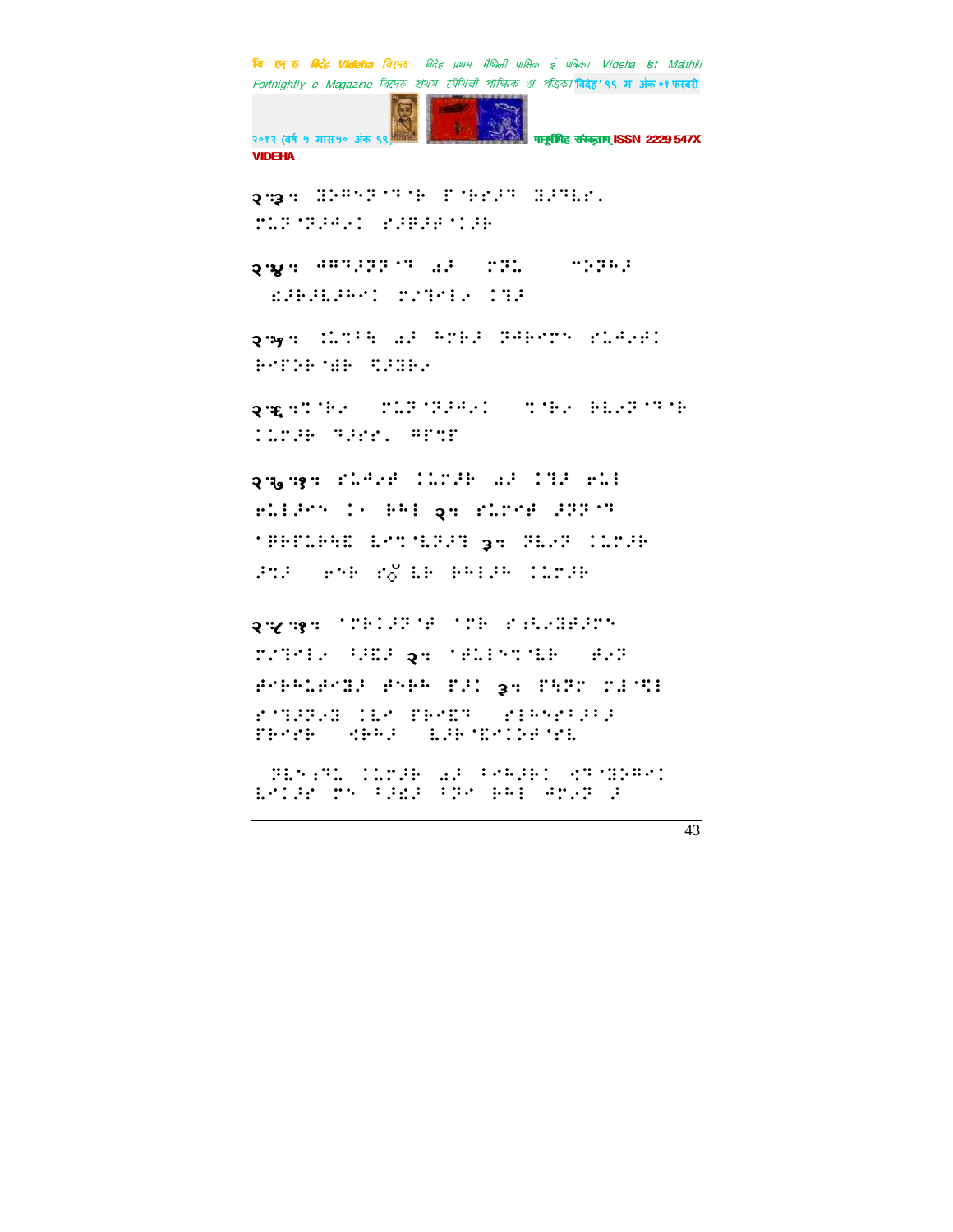

२०१२ (वर्ष ५ मास५० अंक ९९ **VIDEHA** 

मानुबंधिह संस्कृताम् ISSN 2229-547X

800 100 100 100  $1.344 \pm 0.001$ Conditional potolicity policy LANDARY APPEAL ANDRE CLIMBOSHOP rdele no dies notota moscalla rents and ship rough this FTF WALL FTAGAR THEN TABMIR

**SPARE: RTMBPP: BRIEF TY FREE FRA** par are possible

Pended Struckers Erdde by Abyl d President from the control from East **TOM THIS EMPLI RTMERT FIRE** Wentily This Side and the Side (Sid BNE BRENEYE TN IRE BNE SNR AN **TANING TILL I ATTEN PROPERTIES TO TALLARI** Pompe mass synchronic rush area: roge proportion packed in constant TH PORPOITING POPTYTING SIRCE Print rill Barry PAR Type BA: the Crocks: General Poek to Poek they shall be evaluated with FM PHIMA TH LAMARY PAI 191 **TREPAR PORTHER IN TESTING PLAY** FRIE SCAN BATTESNED STRIKE SIB rich (Sea Aran Foreia) (Ma r20) AF BRI TONA EMPROY DO STMERRO ATARI ITA TIK 3 AN ATAR TIK P PALE TAR Strap PiRAP SAR GRT ATLED BATHAR PAR WALE PLEND (NAP 414) r. Anglic, riture belig radio tara ting the produced where  $\ddot{\phantom{1}}$ **THIS ARTIST THENT POINT AND STAR**  $44$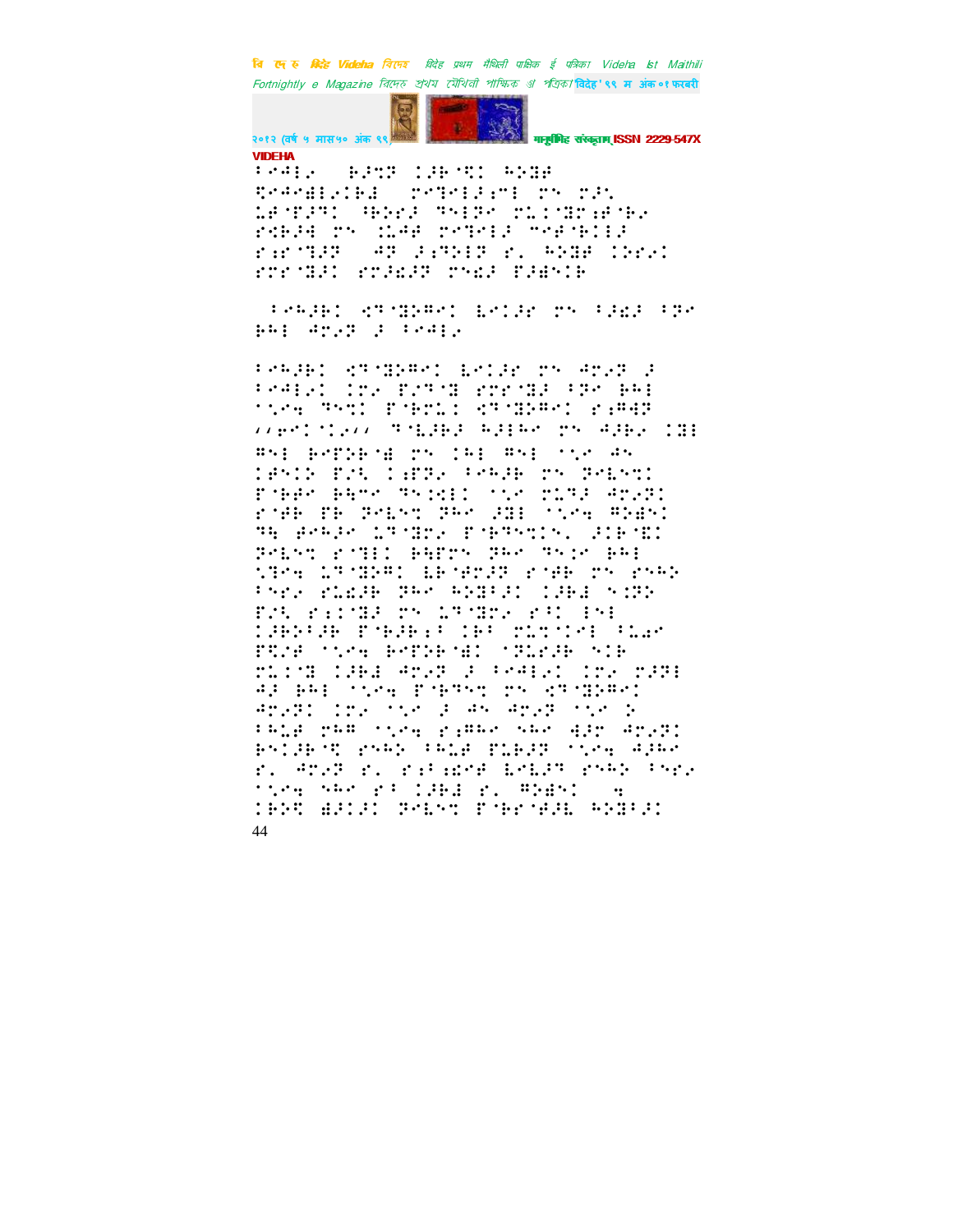

मानुबंधिह संस्कृताम् ISSN 2229-547X

#### **VIDEHA**

२०१२ (वर्ष ५ मास५० अंक ९९

FREART ERPORTS POINT IT THE TIME FOINING TERRIB POPTER OF SIPORTS BRUTAI (1986) A PRIARCHOVARCH (1992)<br>PAIL PHONIC MAR (1992) IV PAIL (1994) POTERNEL CRIME FORTST TS PORTS! Ins Persons that the PRI sich POPPY TY SORE HOUR POBLE POBROS PORTAL SEAT INFORMERS PHI r. 8 BB: 1154 F1B351 TN HE13E ryshing french rolling refer

rysgical teach symposium cien Albert E. Belekerik etleta. Peak. PRO PSAC PROC PRESSION ACTIVITY **TREAD POSES ISLE EDGES FRID** ranglang pobygny pobygg (g. 19 PROPOS IN MAR LEARN PARK 2 MORE Person red standard with ringies tice Print in root Hardfield rieleichen under der Stra BADYEYBAD BAHYABYAYN, MABY 152 A blend blenzbimin, me fræ 1652.<br>Vimer Pabrikansi (spmffib) mos 2 SMARING TENDS REMARK ALLES OR SER FRABA ABSABL SCAN BALANI ARA SA President productions are the TERRY CRIPS ARTICLES TON Pobanovné předbohu dvěvo přídě nad PROFILEMENT CROPPED ROCKS INE TANTA PARAK PARKER TRIT ATA TRIED THE CHAINERY SHIP rights the second reports Protoka (1883) And 3 Educator right MARRI PERBENT TOTE ETITLE SAT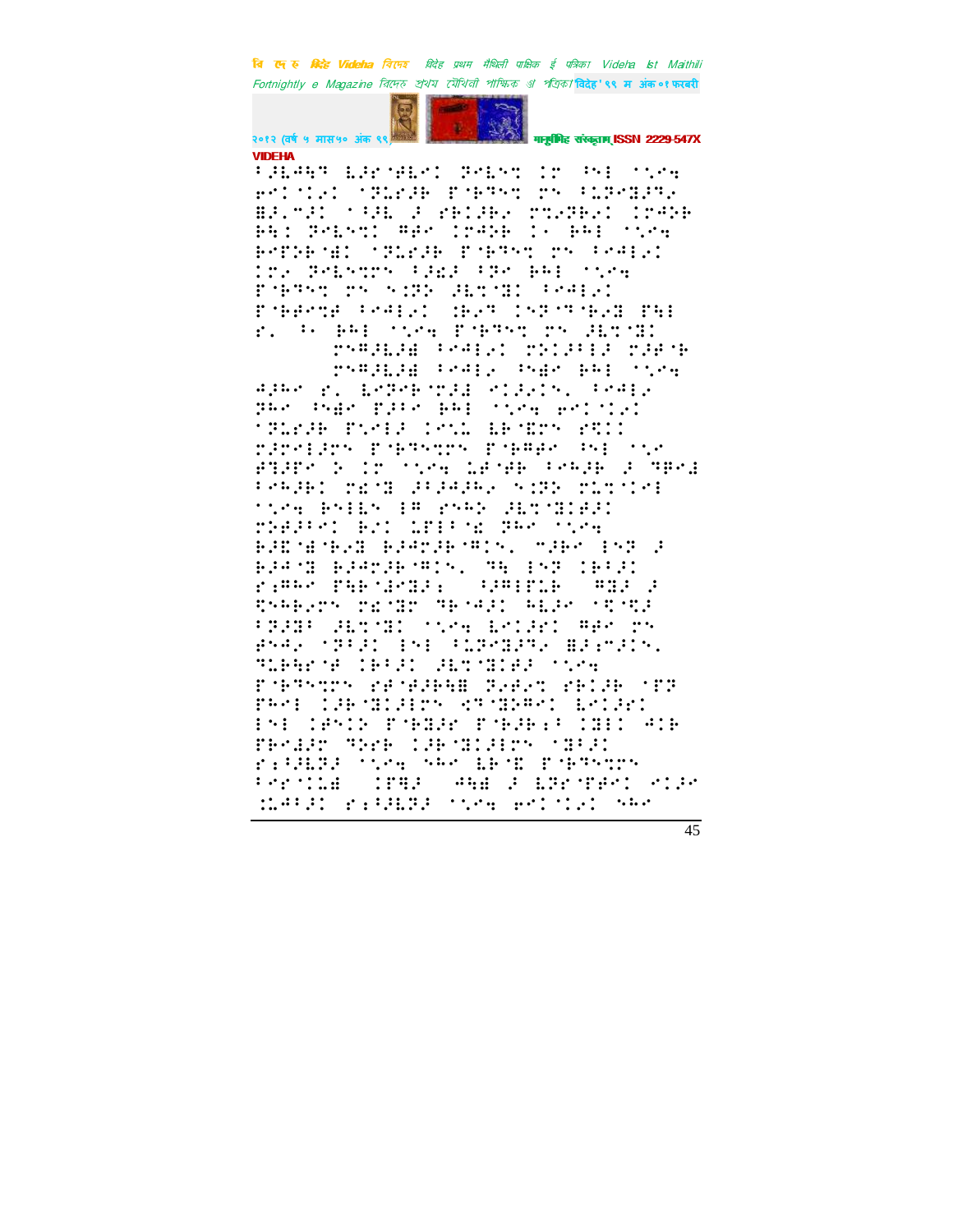

२०१२ (वर्ष ५ मास५० अंक ९९)

मानुबंधिह संस्कृताम् ISSN 2229-547X

**VIDEHA** BRIGHT FOR YELLE RINGERI BRIGHT Ben Shiel She Romer (5375-858 (MI) these are paintered the states (table TIME THAN HIM FIFTY enchronic herser waves associated INE PROPER PORTE IN PRESSURE ra rordha roadh sias ase ann. rill Per the Canda diagons EPSING PREPAR BAL SAME RECENTS

th Christ Pamer Pince Craft th rath, PLPB welch (HE AP BAE Stock

BRY CH'S WAR SAAMBADE HETAY BING CIBON IN, POINTS IBC C SECOND REAGE REPORTS TO THE SAME AND STATES F.BL/B2 PR/ BB212P. IBF2 STORY WE THE THE SELFE BRUE 196791 SPAPAL2161 16591 SPARA FRED TONE LEWIS STORY FEMI REPORTS INTER TRAINS PRESS ter manage graphe seserge rythi fither a space repy rn Bang (abin) Creedbalk (ae PORTHAIN BOOKS TO TEST SIRE PRE PARTIC ENE PAPT JETTELAJ ROBA SAR 27 28 1827738 28128 82121 B. S. T. S. S. S. **CONSTRUCTION** ry regeles rannye byeerdi ##FWS YBLAN (#WPYBPBP# 12778 ribes margraph robb ments breng ERSE P. 1285 SYBLED PIERRE SYS BROT LEFT COMMERCEE CROSS TE **AND THE TELLS** rhib. In.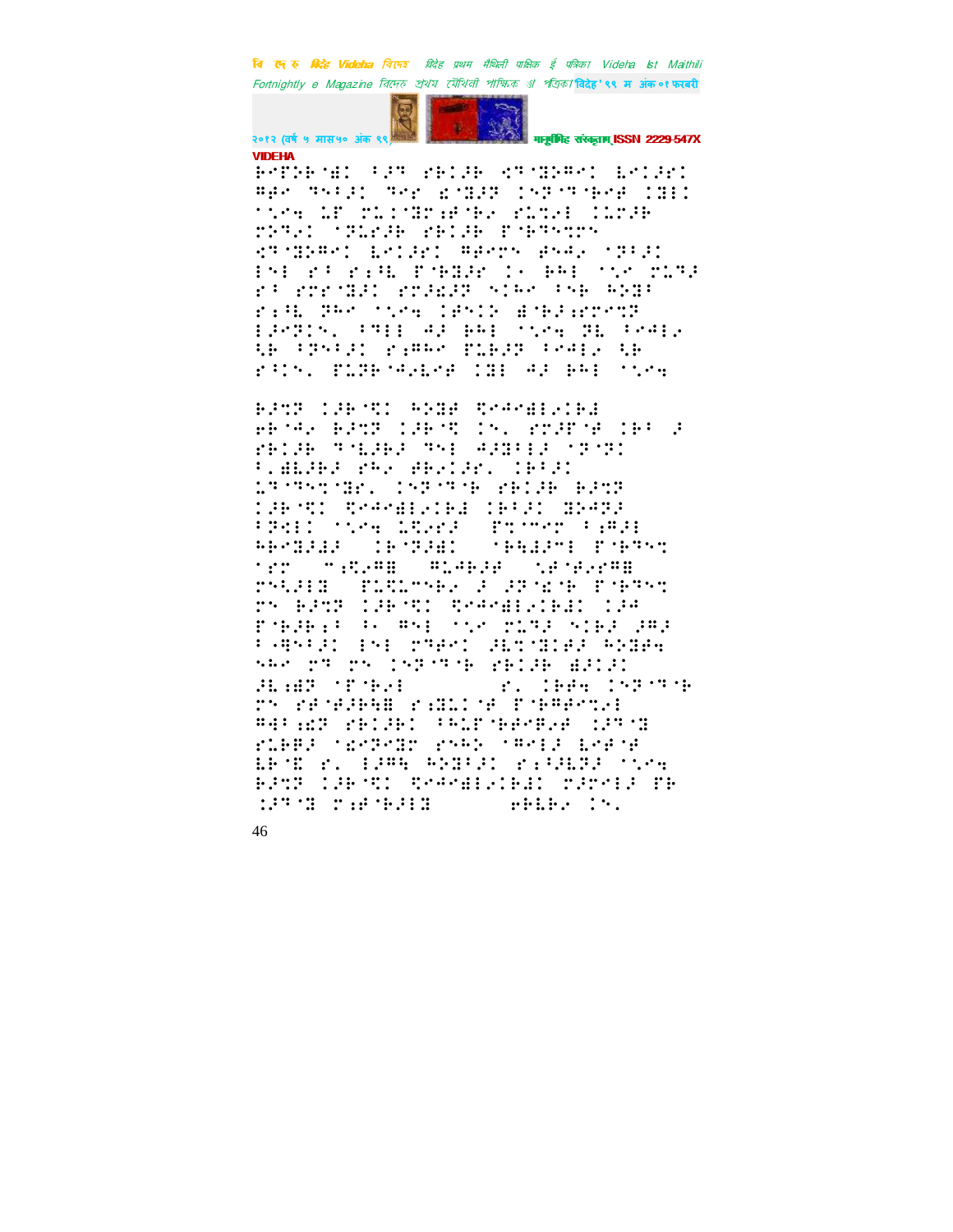

मानुबंधिह संस्कृताम् ISSN 2229-547X

#### **VIDEHA**

२०१२ (वर्ष ५ मास५० अंक ९९

PARKS FROM RESEARCHER PHONE Pred real definition runner paints. 282. FHRDE 42 PINH 15777620 SPERINGEN PARTNER TOOK APPE The project of the same graph (the same pa LARIA EL AP LEARD PORDAIXI COARONA PARTIE 'P'P REP'R (PII REP' PAR ridge the Torr Adda think an PRIJED PORIJED (PP PVBJ 1851 LE TETS AT LANEA FARING (TAT MERCH INI APP TH APP P. BNJA TH PALE AT WHO PHIER PAID TOOKS. Pobenski komunističnih postavlja ting class askigant (pit Ast Wen **MEMPERS MARKET ENERGY SERVICE** cri de foe serve et pe me rromagin, before rather form. ride was a competing the sprogram rnh rithre (BBP4 19778 riftb APAIRS AN WESAN BING COBST IN. PTOT IPPED INFOSICES: THE CONSEN METHIN MESSA BRID E. NaiTA (Sag Ter March (1889) SaidBa IBRE P. REM IX (A) IBRE BBM PRLINK #51 (129

redefined by rin Langing Gamer THIRD TO CONTROLLED SHEET TO COST 777913 77878113 FAT7133 riche and fact tire repose ry right BR. Erden EN. Fridan FALERY IS NEW BYFIE TY TEN FRIP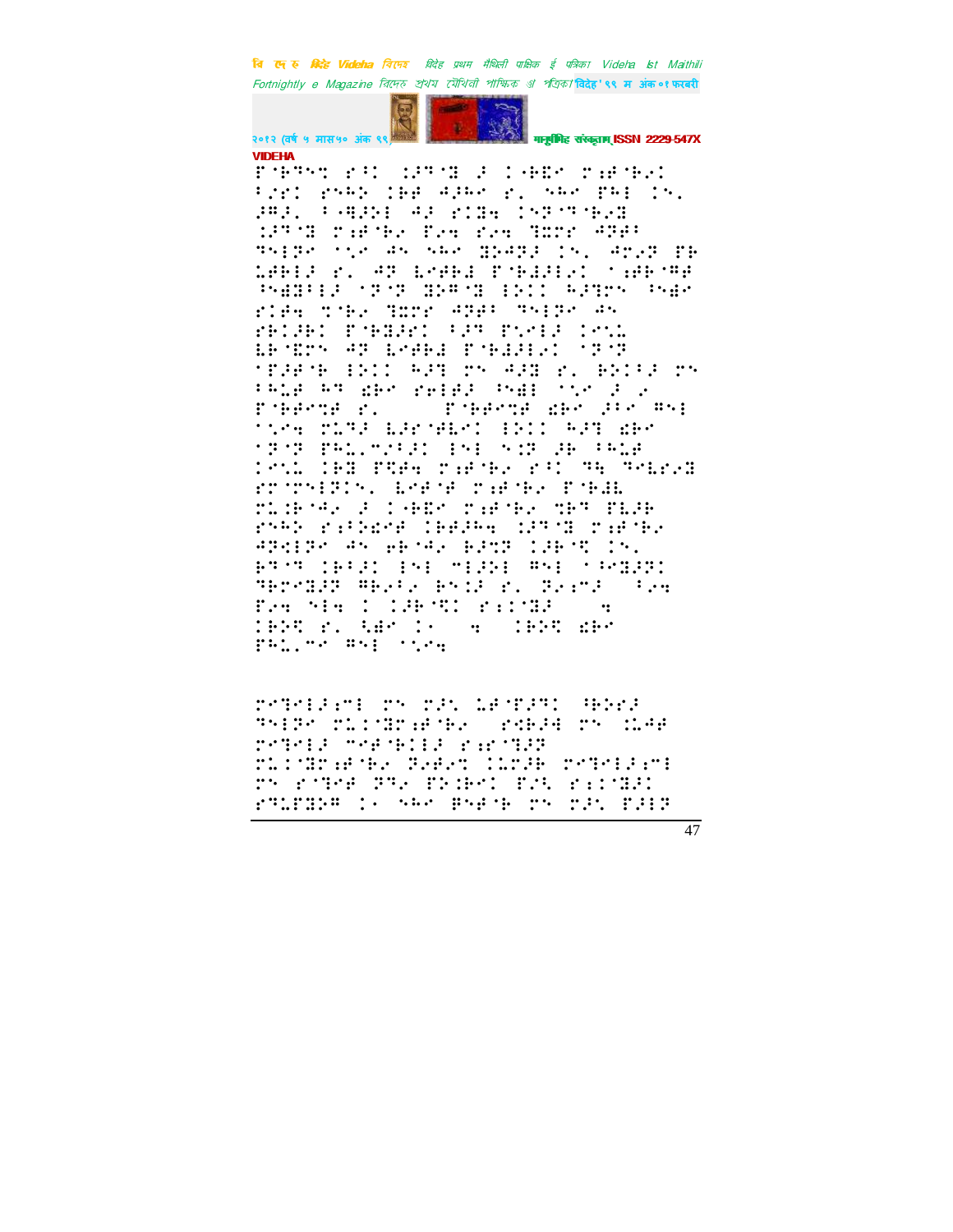

२०१२ (वर्ष ५ मास५० अंक ९९) **VIDEHA** 

मानुबंधिह संस्कृताम् ISSN 2229-547X

In, Pagera Mnrai Abbel Mnrain Sing **TEP PALE BEFREE INFORMATION** AMIS PALE BEFORE TERMIN TOEL TIMAR MAISRA AMBAI RABAH MA MATMBA medicalist papilitis (1999) states TEMP TREPA AN NAM PAPINERIN, RATIO ESTALFANDEL APSE AS SERVICE IREP AN POPIFIED TN TEN FRIB P.S. PARRIER STAR SAR PSPECIE PS P.S. FILMS THAT SATISFIES THIS CONF MANI LESPARA PAR PARTIR MA ARTICH the Albertal Peblic Showman In. PARE CRISS FIRM AT PORTST TO PORT PAME AP RICH STRAUD INFORMAN POPOLETE SIAR PROPER PARTICUMES POPOLE TOP RILE ( PREILO LOTORERO PRE 3 PLEADAR NET PREMI LOLP ARE niche stichterafite statifiel ander<br>definel inter snowniel stielfelendel amb field mo diding this rambe retena medianna non riageric agus. **Add Ad provide mrembildi lromi** POSSED INTE **ALL TEAM** PREPARTNED NYED I SPOIFFIED PROP. The Cooper Pippe Anost Prospectus SPEED WED PROUDS WORKING OFFICE LA TITTE (160 LIFE (2013) P.AG TREES tag mengan atau pinang natang pe

AP JERED E. ANDE INGLISTEN FTERF THE TERMIN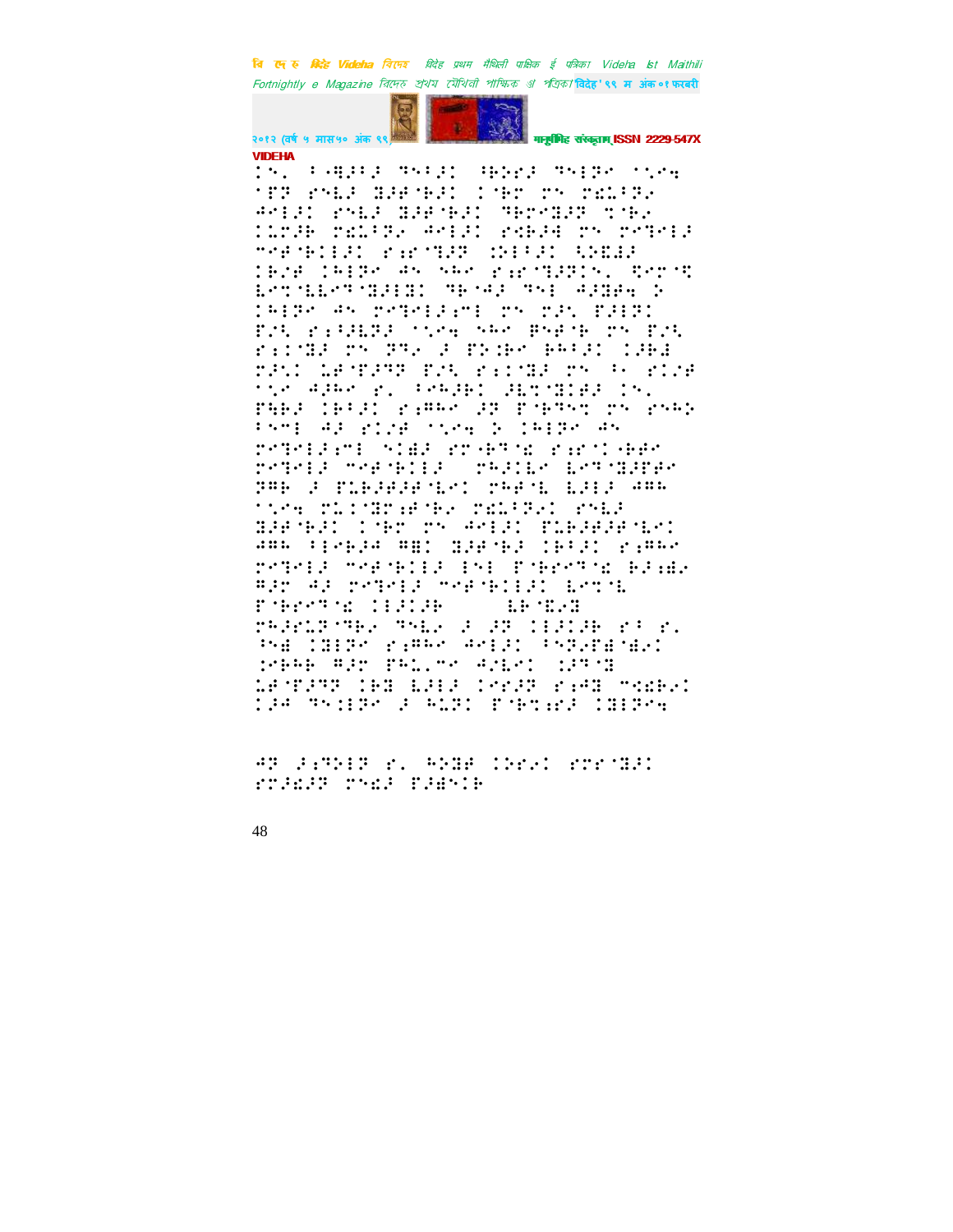ramen ran famik (Alpo to as <u> 1910 prese di Adrian alterna</u> PORTHING AND ANYWAY PRESEN rrethal erach synes (esemer mema FR PHI PLTTRY FRAMIN PLFMII APRILR <u>The Allegean Company of The Company of the Company of The Company of The Company of The Company of The Company of The Company of The Company of The Company of The Company of The Company of The Company of The Company of Th</u>  $14124$ as despoi desdrada ana (non) PARKE PAIN, PRAWAR PHELED MARINE There in, PREPRE e. Person which in APPE TO BR. PRIPE IN SIRE L'HATTER (BIJ) P'BHAT (BIJ) MARA Geri bergunen ru nomenari <sup>g</sup>u<sup>i</sup>j 19842 PROF B. BRE Stra AZTIKA EZITEN ILETEA ALTEA<br>INGILIARIAKO ANTIKAKO IKUBAETAIKUAIK ERSTREAM BOTHER CROL RECOVER richereng an mag is earling bie EACHERI KOTEAN ISLE AR ONG D toret av hrhund vänliket isk ESTAL PRED PALERE (Prac Pigera ny nyina pana agay 19531 23:8 2552 188254 riche Basik (Broadlichers 'PROSE AMISI (ASTIBUS SARD 25A) THING I SAR AND STRAKT AND D PSPM WPDBPM SIN BJB200 TALBA BEAR FROM CREEK CAR THOUGH AN SANIN MARINE NAME AND TH PROP LANDA INFORM SERVICE Predict diaget de la diversier mediaet 13.A.Th (h) 45 3.92131 9674135 451

मानूबंगिह संस्कृताम् ISSN 2229-547X **VIDEHA** Poheemon role roll 3 Mondi officir Wr. Permane rangered all almost





बि एक रु मिनेट Videha विएक विदेह प्रथम मैथिली पाक्षिक ई पत्रिका Videha Ist Maithili Fortnightly e Magazine রিদেত প্রথম মৌথিনী পাক্ষিক প্র পত্রিকা **বিदेह' ९९ म अंक ०१ फरबरी**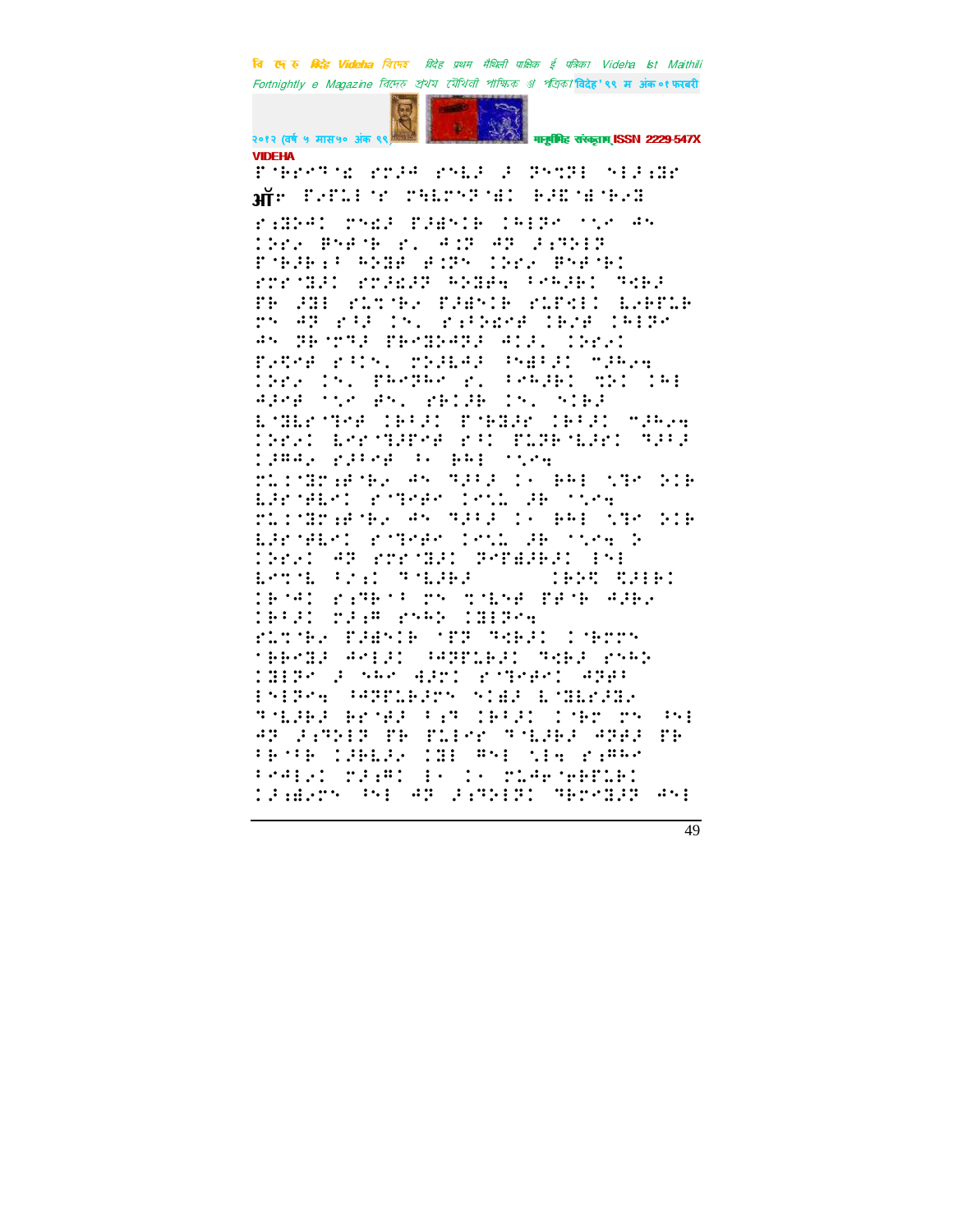

मानूबंगिह संस्कृताम् ISSN 2229-547X

#### **VIDEHA**

#51 FRYINIANA MATAN PARTE ryky (s.e. 1832) 2 lieb 2 (SB22) AP PARTS, PAPERNA INFRI PROPER ESTALSTARIE SPREAME TY PLT median (2011) 2018 Edmond Edmont rysp 13:304

## **THORSE YES THE T THERE**  $\dddot{\mathbf{r}}$ . 2007-00-00 2009-00 100000 2000 **THE TIME TIME STATE STATES SERVIT** richi "Alri Avra, "Ini Piacea The Estate Pleasent Lend gogs  $\mathbf{1} \cdot \mathbf{1}$ The syndhim respective that distribute the **TEPHPH TORY CONT CENTER TOERS** PLEIBS KARAFIAE ESE PSE PS PAMA.  $T^*$  :  $T^*$  :  $T^*$  :  $T^*$  :  $T^*$  :  $T^*$  :  $T^*$  :  $T^*$  :  $T^*$  :  $T^*$  :  $T^*$  :  $T^*$  :  $T^*$  :  $T^*$  :  $T^*$  :  $T^*$  :  $T^*$  :  $T^*$  :  $T^*$  :  $T^*$  :  $T^*$  :  $T^*$  :  $T^*$  :  $T^*$  :  $T^*$  :  $T^*$  :  $T^*$  :  $T^*$  $\mathbb{R}^{2n}$  in the figure ESTAR PROPER  $\bullet$ PH TERMS, PALE PALE PERSON **Auf** Thurse Seeking Specific BMPALARI (1540) 1960 1993 1913 1913 A PERSENT STREET **MIPME PARADY**  $\mathbb{R}^{2n}$  is the set of  $\mathbb{R}^{2n}$

Parango ing provinsi Sang

 $442.494244$  $\mathcal{L}$  :  $\mathcal{L}$  :  $\mathcal{L}$  :  $\mathcal{L}$  :  $\mathcal{L}$ ESTALITO ESTIPA VIPAPANE VOIAD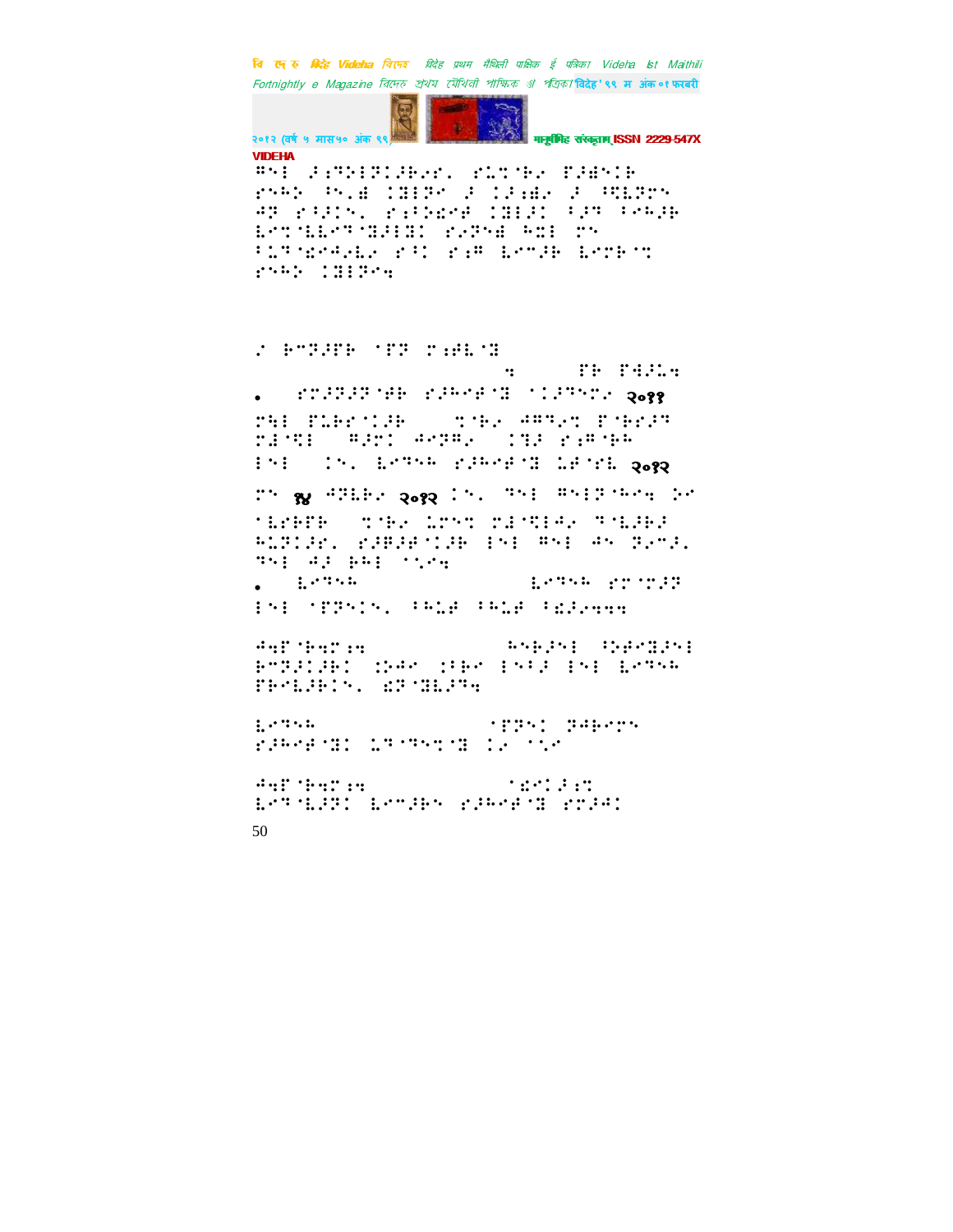

२०१२ (वर्ष ५ मास५० अंक ९९)

मानूबंगिह संस्कृताम् ISSN 2229-547X

#### **VIDEHA**

HETERNIA AM HETER, PRIME NA S F. 1912 (School 1985 Erofil LTB2 BE TRIED MAN TITE TEAP BANK AN **SALES LEADS SHOPP TO PART**  $:::$ BY THING TIME FRIEND WORTHAM FRAGAN ANG TOT BIN MURIN, MGB Things the parent fair Truth to An idea r. Archimedin, Avard tice B.S place di 13 dans di pale the secretary reards the ESHISHS RTAAL FOR PSPORT ANEXI TON OFFICIAL IRAP CASE ENR TON **PERMIT PERMIT STORY STORY SAM** 

 $15211.225993325$  $\mathbb{R}^{2n}$  in the field of  $\mathbb{R}^{2n}$ rente rancher (dr.1) regele: 1933 MB MPA ASPA TOP

**THE PERMIT OF**  $442.2442...$ ra angri l'Ambrighmedge Bellining 1993 PAPPART TRONGER IGHER HIPPI PROPRI TOIRE HAR FRAMES CAPTED me the times and easily easily approach dir FULL SEPRED BRI 1504 8242 BRABY 421 RB 458128 (45 Samban dagan sebagai dan sebagai dan menjadi sebagai dan menjadi sebagai dalam sebagai dalam selasai dalam seb tibber: reprisenter tamp. ranteen Schriebergebergen Argent Stagen: **STORY SECTION SERVE** alize by: the bur lefter when pay tria riggi erdi espegi pspegi guere PRESSURE ROSE CREEK PART REMOVA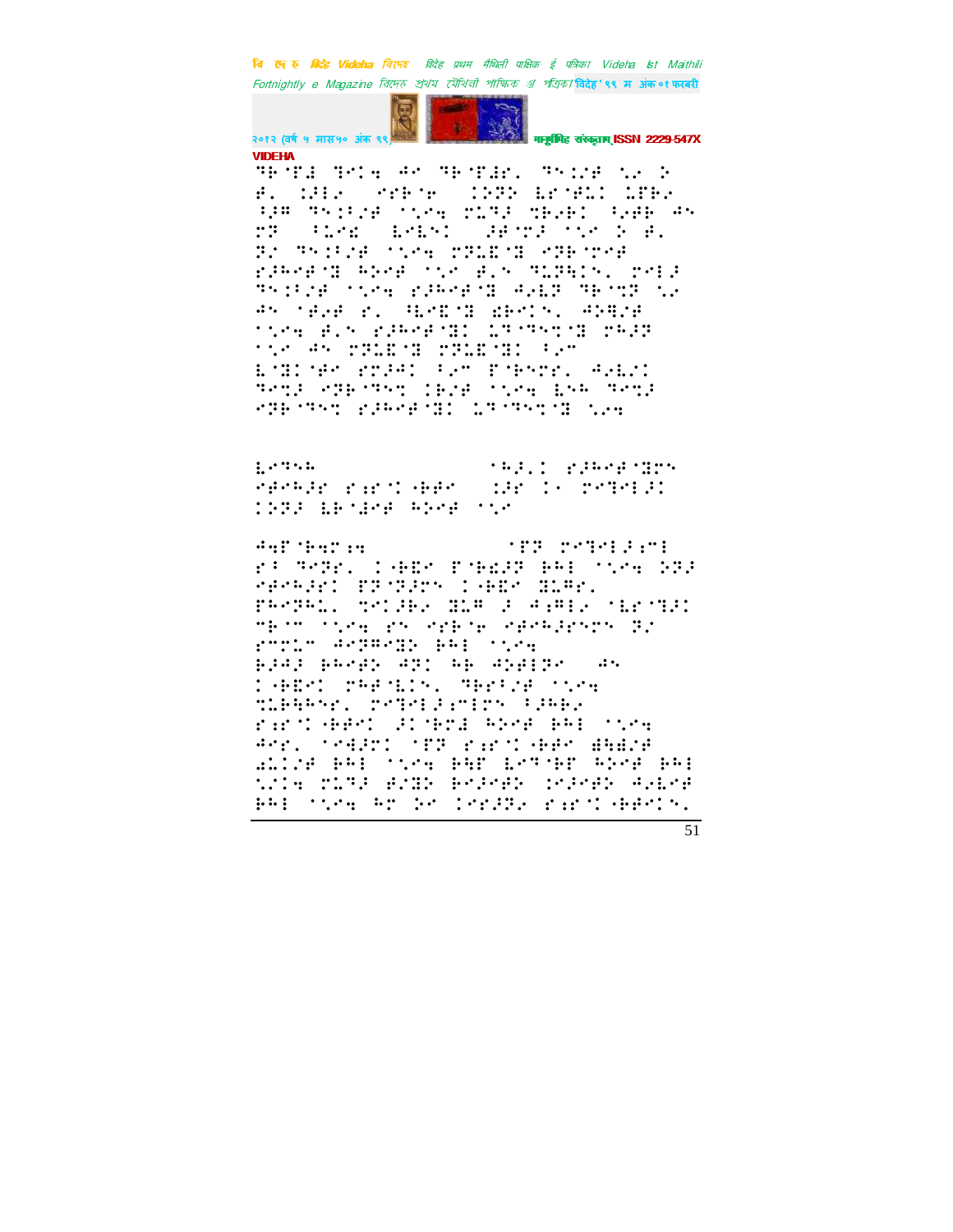

मानुबंधिह संस्कृताम् ISSN 2229-547X

#### **VIDEHA**

२०१२ (वर्ष ५ मास५० अंक ९९

TER PARTIGHER PRES MICH NAW AN **IS MARINES YOU YOU FANY SAM** manath. refer freem root road  $\gamma$  ,  $\gamma$  ,  $\gamma$ 

 $L$  and the set of  $L$ 3-33313-31 **TRUBE TREE PERMETER INF BRANC** Especial apertures

 $447.1447.14$ PORTUGAL ESTIMATORS PARAR ANTEAL rif rif Tenger (rrag a type SLEMBER MELH, DEMELHAN BRENNING ARRIE SLIPER, SARRIE STR ARRIE akomkons (1924) otoga eras (eolog lood ook<br>1885 : Poli (55 pedis 1962) onte la 1991<br>1890: Albertalists, costitucal control 1821 rek kandina ang napis ting.<br>Ang anggang pengunang angga  $\mathcal{L}^{\text{max}}$  ,  $\mathcal{L}^{\text{max}}$ 

FTPH FF THE PERRIPENT INFER DESERV ARTAGO ROOMSK WER PALION making the same, which researched BARTAR POSTIN DR EMIMININ, APP POSTABLE TREAD LEARN FILAR D r (64216-52) 585 (13140) 5588 (1386 BAR PARRE PROTECTOR (APARL 1)  $1.41 \div 1.41$ 

 $\mathbf{g}_1$  , and the  $\mathbf{g}_2$ **ROBERT STORE** ESERGY SPRYD IS INFORM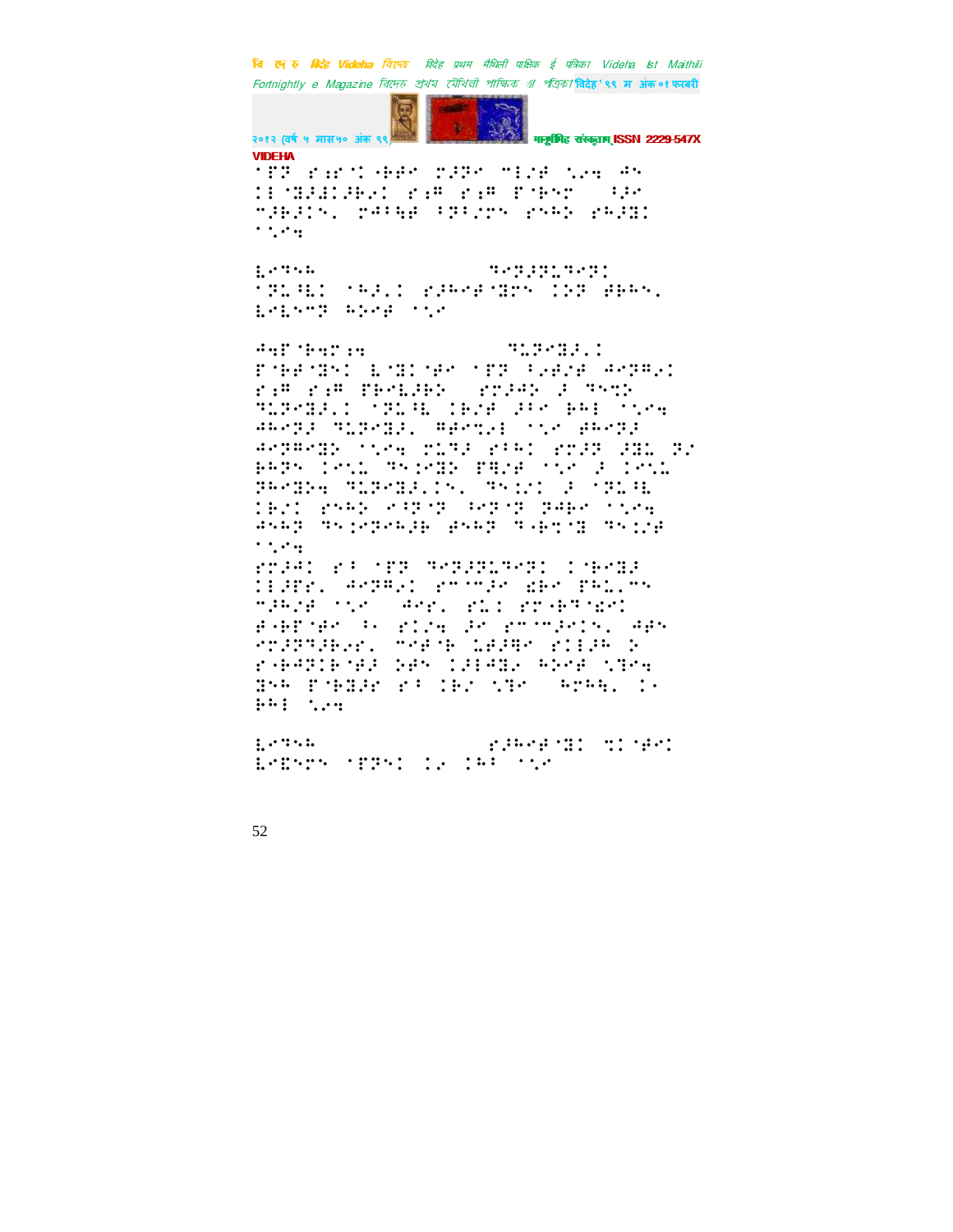

२०१२ (वर्ष ५ मास५० अंक **VIDEHA** 

मानुबंधिह संस्कृताम् ISSN 2229-547X

 $441.141.141.14$ 1912 APP 12 ramage of you was specificated and ramar ferdig sore, asrra ferdigi raman rolm tha rolms: media richers the second response to the 197 ti detill ribedith

 $L$  and  $L$ **SALL PRAFTICE** FAP PLEMI ESTMAND INDE BROW MAS

 $442.442.44$ THE TEAM ERSTEL ALBE STRAG TITE IR ERST AN ranaet eachar Bhilline Scheller 8008 8008 585 101-88 30 851 35 518 riber schede ( #sig rele #spr ESBARA (APROSE ARCHAELIA ERSECA PRESNA PAR NOW SIRA SPRING ESTARC Br Anda, padn mir tam

 $\mathbf{L}$  and  $\mathbf{L}$  and  $\mathbf{L}$ **:::::::::::::::::** FTF 113 (1931) 1978 FJ9641375 (1973) TESP NA

Auf Gufin **SOURCE SERVE SERVE TRYIN BREAKTER BREAKS TO TOPA THER** SIER BAR WARRY BRIM APR FARM WA PROF BRAKER SPACE IFORD A BRAK RIPEL FOR STRAINEROW ENRY  $\mathbb{R}^n$ ESTABAGES PARTNER HUARTS ARE ARP TRE To White riberton roller, lar bid HELPET COM MICHE BROW BRIG ANY. runger ar mir, nas com isile: Ending with the state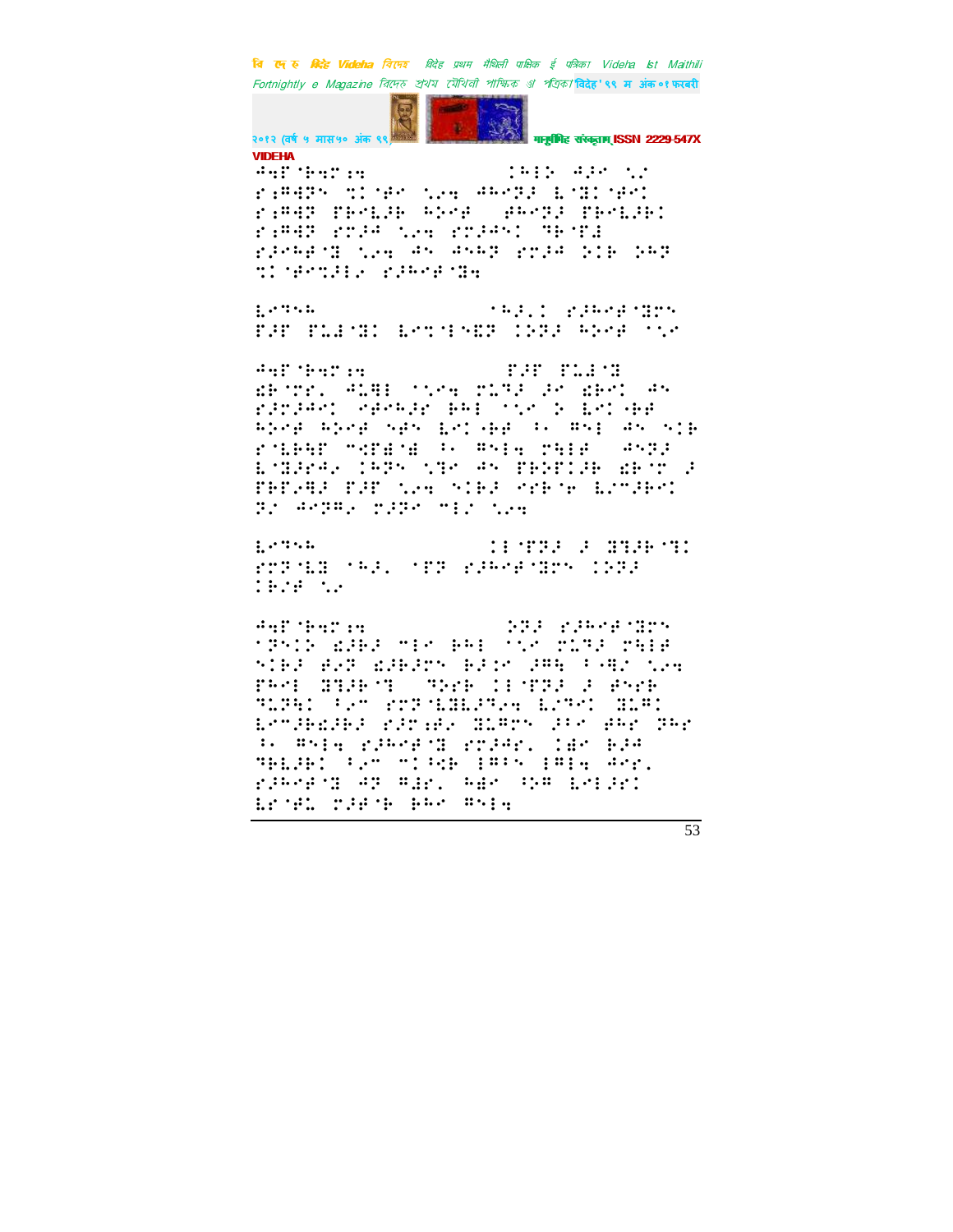

मानूबंगिह संस्कृताम् ISSN 2229-547X

#### **VIDEHA**

२०१२ (वर्ष ५ मास५० अंक ९९

PROPRIS BREAK ON TREATMONT PLEASEOR TORE AN HE PARA THERE IST EARS TRANSTORERS ENTARGERY PRSA SS ERRATE PRIS, AVRIL SESIPE tro Berl Mak rakers and War ties TER PRES ESHIER BAILING AN MOBSE PARAM (Paradis, Palen Pira Adar  $: 0.001$ 

 $\begin{minipage}{.4\linewidth} \begin{tabular}{l} \hline \multicolumn{1}{l}{} & \multicolumn{1}{l}{} & \multicolumn{1}{l}{} \\ \multicolumn{1}{l}{} & \multicolumn{1}{l}{} & \multicolumn{1}{l}{} \\ \hline \multicolumn{1}{l}{} & \multicolumn{1}{l}{} & \multicolumn{1}{l}{} \\ \hline \multicolumn{1}{l}{} & \multicolumn{1}{l}{} & \multicolumn{1}{l}{} \\ \hline \multicolumn{1}{l}{} & \multicolumn{1}{l}{} \\ \hline \multicolumn{1}{l}{} & \multicolumn{1}{l}{} \\ \hline \multicolumn{1$  $\mathbf{1},\mathbf{2},\mathbf{3},\mathbf{4},\mathbf{5}$ FARME AVERAGE POSSERED MAY SERVED DY  $1.4.4.4$ 

**Auf** thur in **CONTRACTOR** 1918 ABRAL ESBAN 2 27AN 19757 BAZA<br>1920 AN 2002DE POSTAGES 1B2 9 PRESENCIES (P. P. PINE TO AN IN. FRAMES ARESARE DISTURY AND

 $\mathbf{L}$  and the function of  $\mathbf{L}$ FIRME IN 15 17 ESTAR IS TITULA PRAGHAR PART SAR. PRESENTED BANK COMMENT CONTROL PORTECIALLY ONE INFORMATION  $\dddot{\phantom{0}}$ 

 $442.2442.44$ **Separate Section** PAR SEMILLER ARTS SAFEKER AND HERBYST TEMPS ANGEL MORE TEEMISENS PRI AN MINER RAPPANE RMEA IS sidene, do esi cine l'hil prael<br>mech alcollage, cant chi cine enp. rdaring adr paradri tem buad mem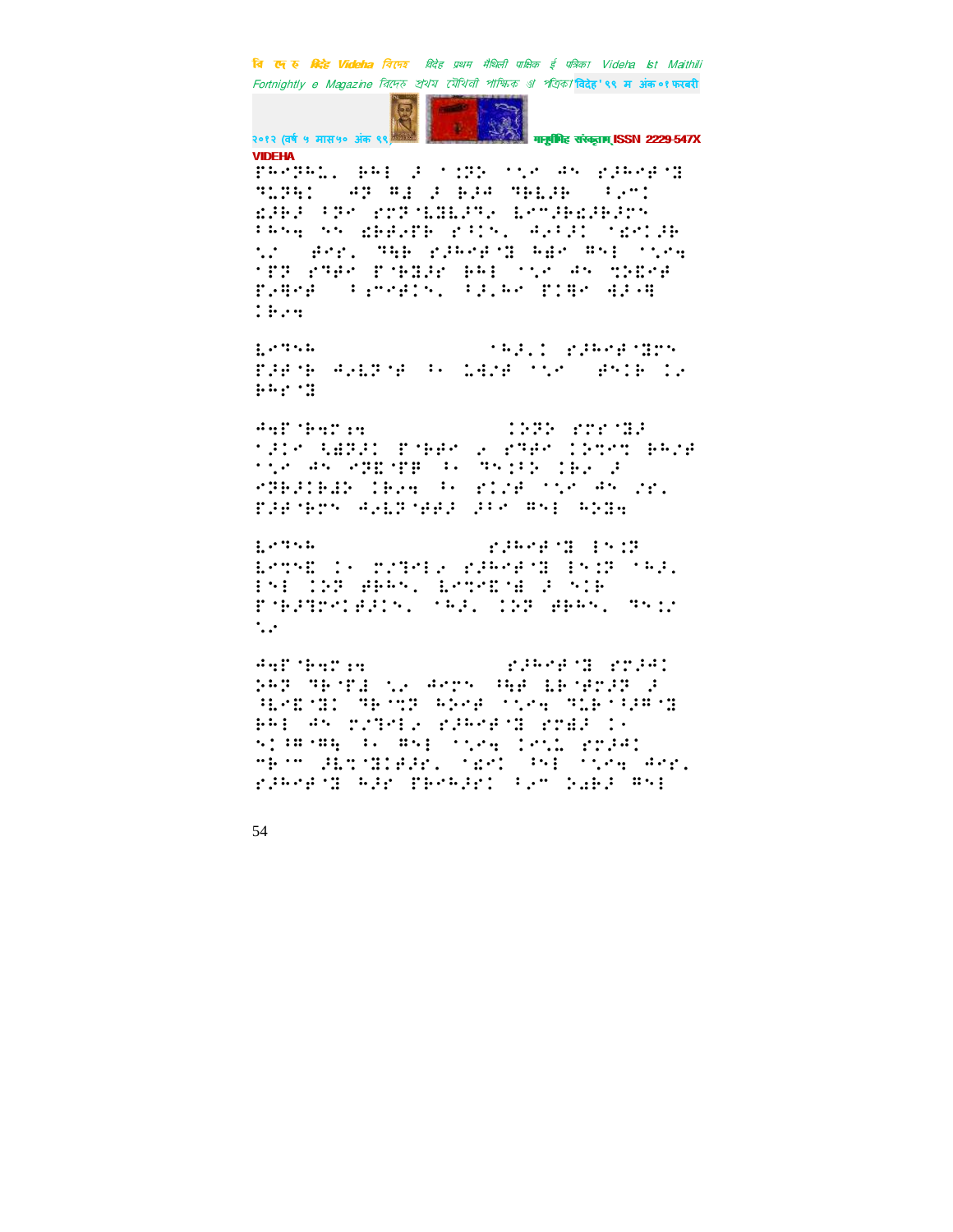

२०१२ (वर्ष ५ मास५० अंक ९९ **VIDEHA** 

मानूबंगिह संस्कृताम् ISSN 2229-547X

Time Add in profession (Additional 188 188 P. #51 1584 TER BORGON ENGO CROOS BRIGHTS AN So that grade. Figs goods ince

 $\mathbb{R}^{10}$  . The set of  $\mathbb{R}^{10}$ 12 MART 1998 FINISHE UP SUBSCRIPTION 1933 3 32 8. 1875

**AAP SHOWER** Abl. dbr dift: FINI PATT MAR ARPH 185 BAN Rode tidle Add not have bende ward 1989 ar Gobla Ger, Gefr  $\mathbb{R}^2$  . The set of  $\mathbb{R}^2$ **MORE STARK WAS SERVED** ngara anti Sona (Satua (San Sanay)<br>Siyo ayika dep Temp dy'papagky ng Prices 1935 mas Trick, Perfr 2325 1428 Yung of S.W. olerand, Shire <u>Tirk sind heddiel som epilese</u>  $\cdots$ PRESERVE THE FIRST PAINE NASH. ENR APSIAN PARK PRINT TIME

 $\mathbf{L}$  and the function of  $\mathbf{L}$ **TRACTIFICATION** 

PAS PASSAN DARL TIEL PA Professor de constant include and dec  $1.41 - 1.4$ 

**Auf** Thurse **MARK MARK 75** RAPP SAMES MARIAL FRAME ROLL MIRR This Was Statement Statement ESTABLE TRANSPORT PER PARTNERS TRANS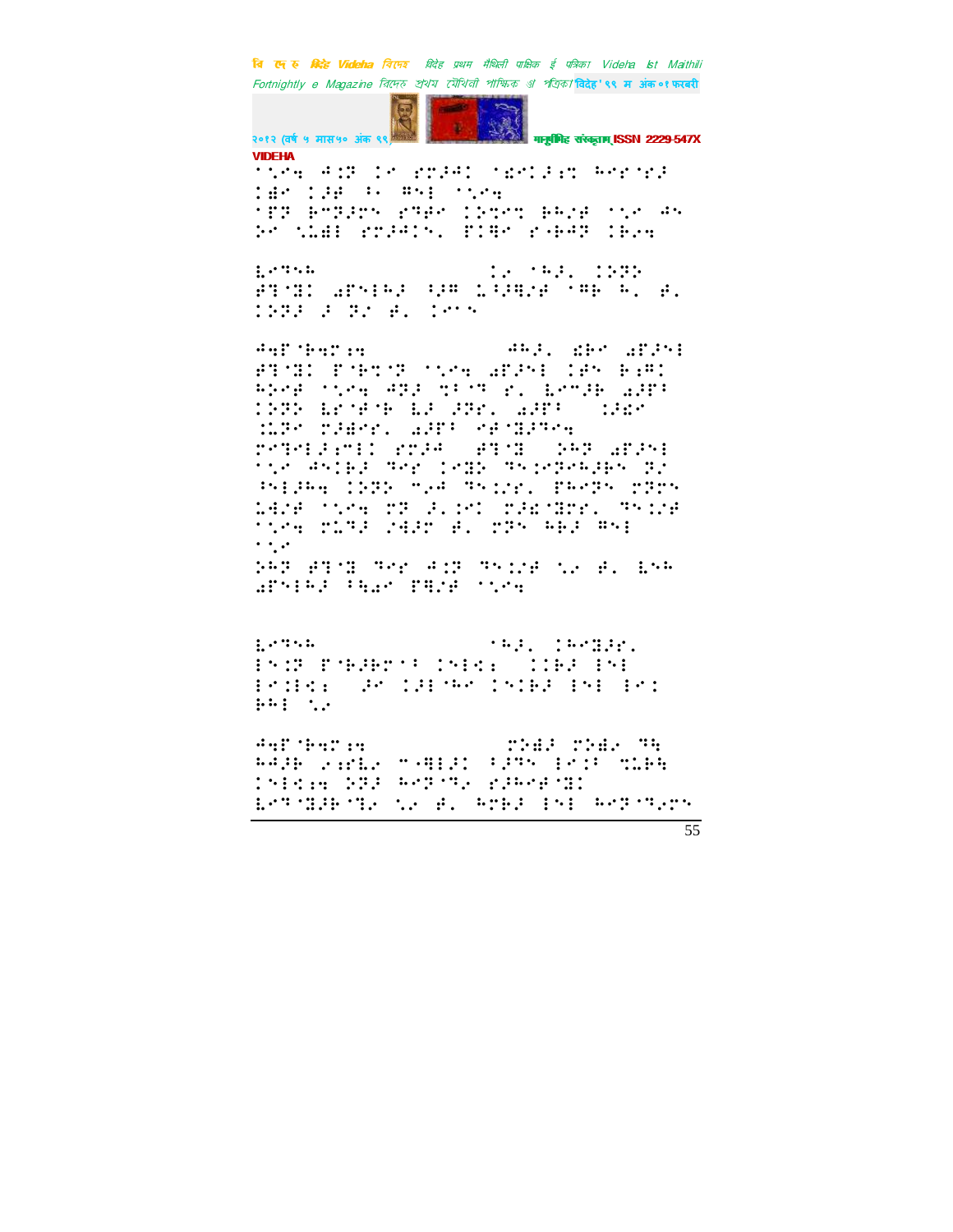

मानुबंधिह संस्कृताम् ISSN 2229-547X

### **VIDEHA**

२०१२ (वर्ष ५ मास५० अंक ९९

Prim Bal Abrew MiRA Middled Ratar PROLEKT POSTAGE ARCHITECT OF TIPE tion rame sign the mb tio ds ds ESTAR TITELITY WHERE EXISTE IS FILM AND REPORTED TO THE PICE SAFE #REV WHO ISBAN PORTON ON CON rowned BATA (Be BAI to An role) ? HE INTERNATIVE PDF DIICH SASE the Animal End Endis Index a away 45 1911 1918 5185 151 1918.

# $\mathbf{L} \cdot \mathbf{R} \cdot \mathbf{R}$

 $\label{eq:1} \begin{array}{ll} \mathbb{E}[\mathcal{L}_{\mathcal{F}}] & \mathbb{E}[\mathcal{L}_{\mathcal{F}}] & \mathbb{E}[\mathcal{L}_{\mathcal{F}}] & \mathbb{E}[\mathcal{L}_{\mathcal{F}}] \\ \mathbb{E}[\mathcal{L}_{\mathcal{F}}] & \mathbb{E}[\mathcal{L}_{\mathcal{F}}] & \mathbb{E}[\mathcal{L}_{\mathcal{F}}] & \mathbb{E}[\mathcal{L}_{\mathcal{F}}] \end{array}$ PROFINE TO AN TEST EPHPE TABL TERBERG RNE NA UTREVO EMPERA roads, tame, sydal pomiment to  $: 44.4$ 

**Auf** Thur in rt: T diffir. DESPECTED TO LESP NO TEL 2000'S BATS THE NEW SPACE OF AN ANGLE 1939 ASBAN FRIST BSP (BR 3PK EPRIM MALDE APARTMENT ARE, EPRIM Left that the field which the stage of MIRE AM STREIN, SAMM, SIR FLANK the Institute Page EARS Harristrate When physical speed herein the second BAR MARK FORMA FORMA MILIME WARR FRA APAR BIN TERRIN, IBMPH RI PE dibit men Thurbib (Laze the 2) ESTABEARD PORTS TO CASTAL PDA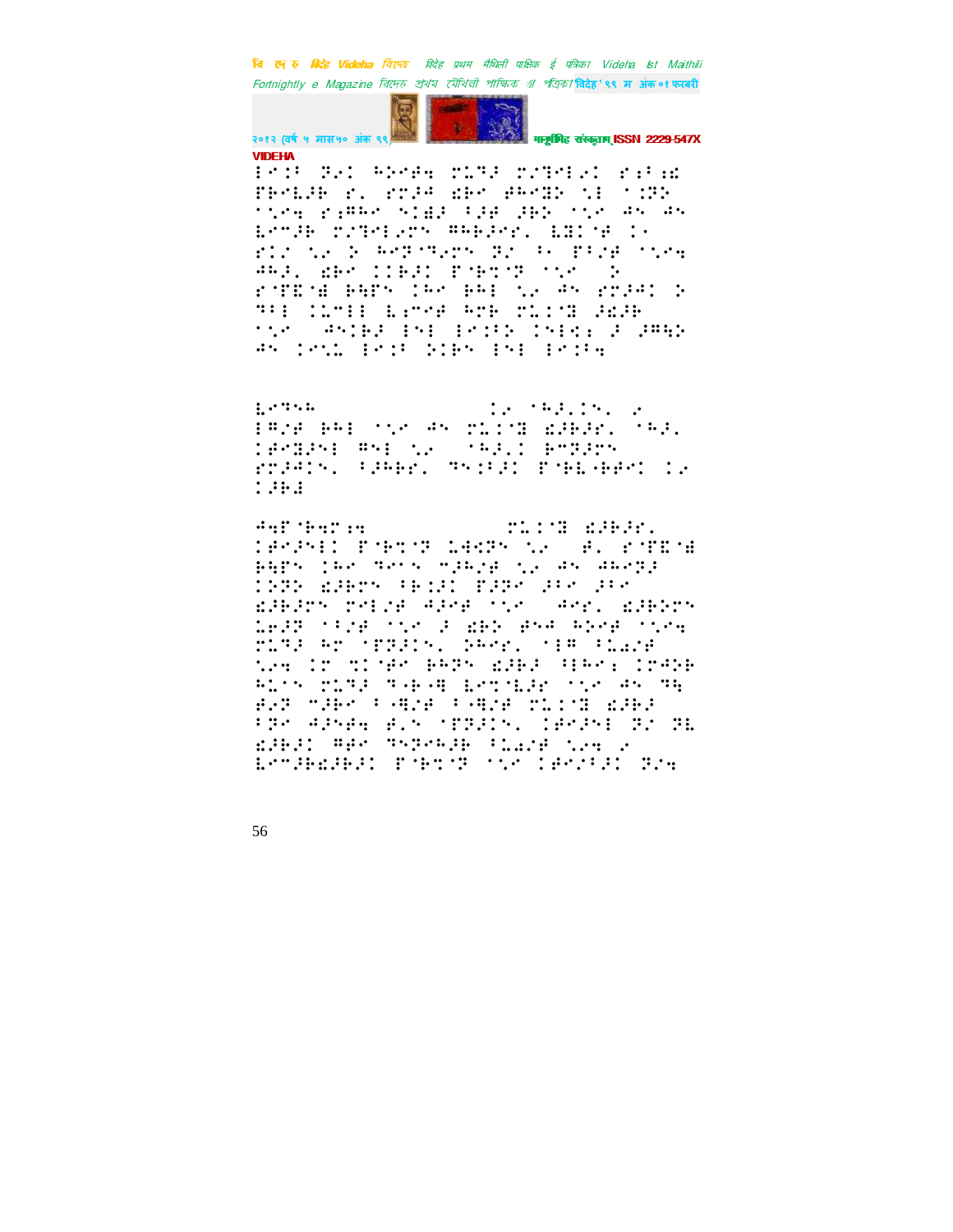

२०१२ (वर्ष ५ मास५० ३ **VIDEHA** 

मानुबंधिह संस्कृताम् ISSN 2229-547X

 $1.43344$ **TEP PIREST PROPERTY** PORTS IN PORTION THEORETY. **RESPONDED AND SECTIONS** 

**Report Follows** Abj. die Beller PERFINAL EMPLOY TOMA & PERMA BOYS Br Andwell ra Brenern nie regard ni F PRESIN FORESENE PROPERTS BTB313B15, RSP31 T3RTBP4 STA PORTS SEARCHTEACH PLAN 23 SPRAIN, STARBARN IRIE NHS TURA IP TENEME OF LATINAT (ENFIRM (188 STIPPIE MIS (SS PAPEIRATA SMILME WEIGH SPORTS BIN FNEW IRF LOOP PIN

TIME STATES  $L$  and  $L$ PO PORT IS SAN STRONGER I rances: Mac role: Amer. BAP Ro **TEST SPACE TEM** 

**Auf** Thuf in **TERRORISM** SPORTAGOIS SAGARA PRESENTADA par was strag catagori parra 198 Chi Provin Arib 1961 (nr. 45 BMPM PAINT REPORT EMBINIES (PMB) BY PALE PROPORT ROOF FROM BREAKING B.S. PROGRAM TOO DA CRE ARSA AREA **MARYS YS YREYNG YER SY SHAR** RANDA MIRA BARANG LI PARA DIN BREEK SIMPLE BY TYPE FIR LOFIN THE Press time with When Sidney studium the Theman Perupa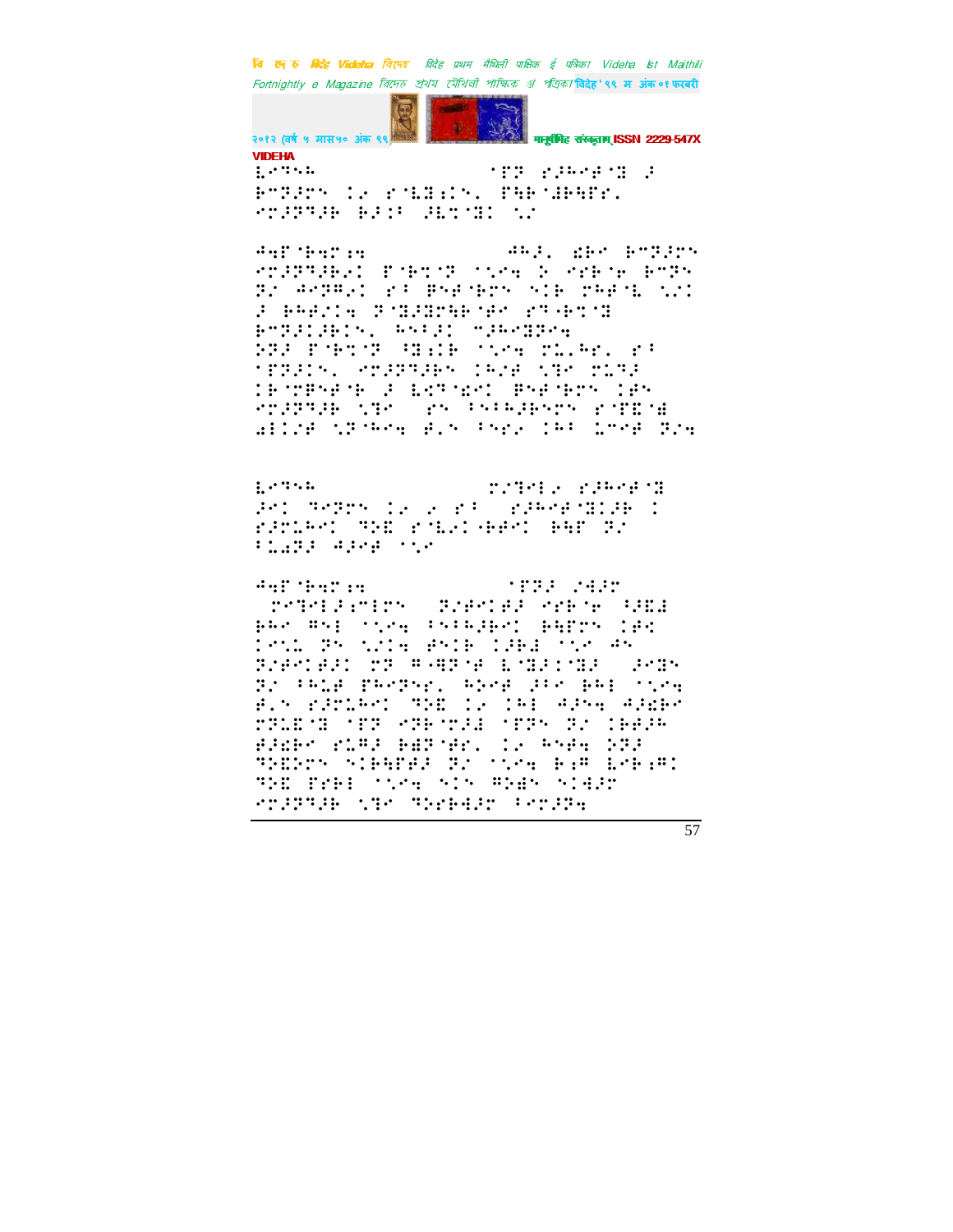

२०१२ (वर्ष ५ मास५० अंक ९९

मानुबंधिह संस्कृताम् ISSN 2229-547X

**VIDEHA** 

SS PORTUG PTABA PABARA PA TVS PRESS, MESET MESER EPHPE RETAILE, CANEL AR BE COMPOSSED TOMB

 $L^{10000}$  $\begin{minipage}{.4\linewidth} \begin{tabular}{l} \multicolumn{2}{c}{\textbf{\emph{1}}}\\ \multicolumn{2}{c}{\textbf{\emph{2}}}\\ \multicolumn{2}{c}{\textbf{\emph{3}}}\\ \multicolumn{2}{c}{\textbf{\emph{4}}}\\ \multicolumn{2}{c}{\textbf{\emph{5}}} \end{tabular} \end{minipage} \begin{minipage}{.4\linewidth} \begin{tabular}{l} \multicolumn{2}{c}{\textbf{\emph{2}}}\\ \multicolumn{2}{c}{\textbf{\emph{4}}}\\ \multicolumn{2}{c}{\textbf{\emph{5}}} \end{tabular} \end{minipage} \begin{min$ the An TRAVE EPRICAL AMPORA FARMER (PAPALE ) SARMHAR 255 PARADA témés féljése sététesek az SIE INF BAPS, POLPHE RSANI (  $\ddot{\cdot}$  . 1931 PAPAR DON SAL PARA SERIO ARP ri (n) den refigierend een geno DZEMEK PARA A BERGIHAM ENERGY **TRACK ENTRY RADA PAPT GRAN REPORT**  $\begin{minipage}{0.9\linewidth} \begin{tabular}{l} \multicolumn{2}{c}{\textbf{\emph{1}}} & \multicolumn{2}{c}{\textbf{\emph{2}}} & \multicolumn{2}{c}{\textbf{\emph{3}}} & \multicolumn{2}{c}{\textbf{\emph{4}}} & \multicolumn{2}{c}{\textbf{\emph{5}}} & \multicolumn{2}{c}{\textbf{\emph{6}}} & \multicolumn{2}{c}{\textbf{\emph{7}}} & \multicolumn{2}{c}{\textbf{\emph{7}}} & \multicolumn{2}{c}{\textbf{\emph{8}}} & \multicolumn{2}{c}{\textbf{\emph{7}}} & \multicolumn{2}{c}{$ 

 $\mathbb{R}^n$  :  $\mathbb{R}^n$  $4.41$   $1.41$   $1.41$ **TRIEFS PORTS TOGE INFO BEES** rancens report anni 151 de Econi 151 AD28 M124 AR3, BB2 33B31 PORTON TEACHER WAR ARE TEAM SLEPHELTY PROBLEM: PYP. PYP. PPE. BEE MALE IN MINH INEN BRACH LI 1985 HADAL KAPYA MILAR (186 BSA 1905 APAM EZA NTEG Gegart rage Baret rlage an ears of the Cene through<br>Ears dae degat di falk fighn ring the R.S S. HAR P. Thir HARPY **TELLET BEFF TIME** 1985 rikera di Rich (rroband Aber 195 AN YES BYFYEL 285 FAR SURVER. rawership, craams reawe ince cone **MI WEST PROPERTY TELEN TERRY**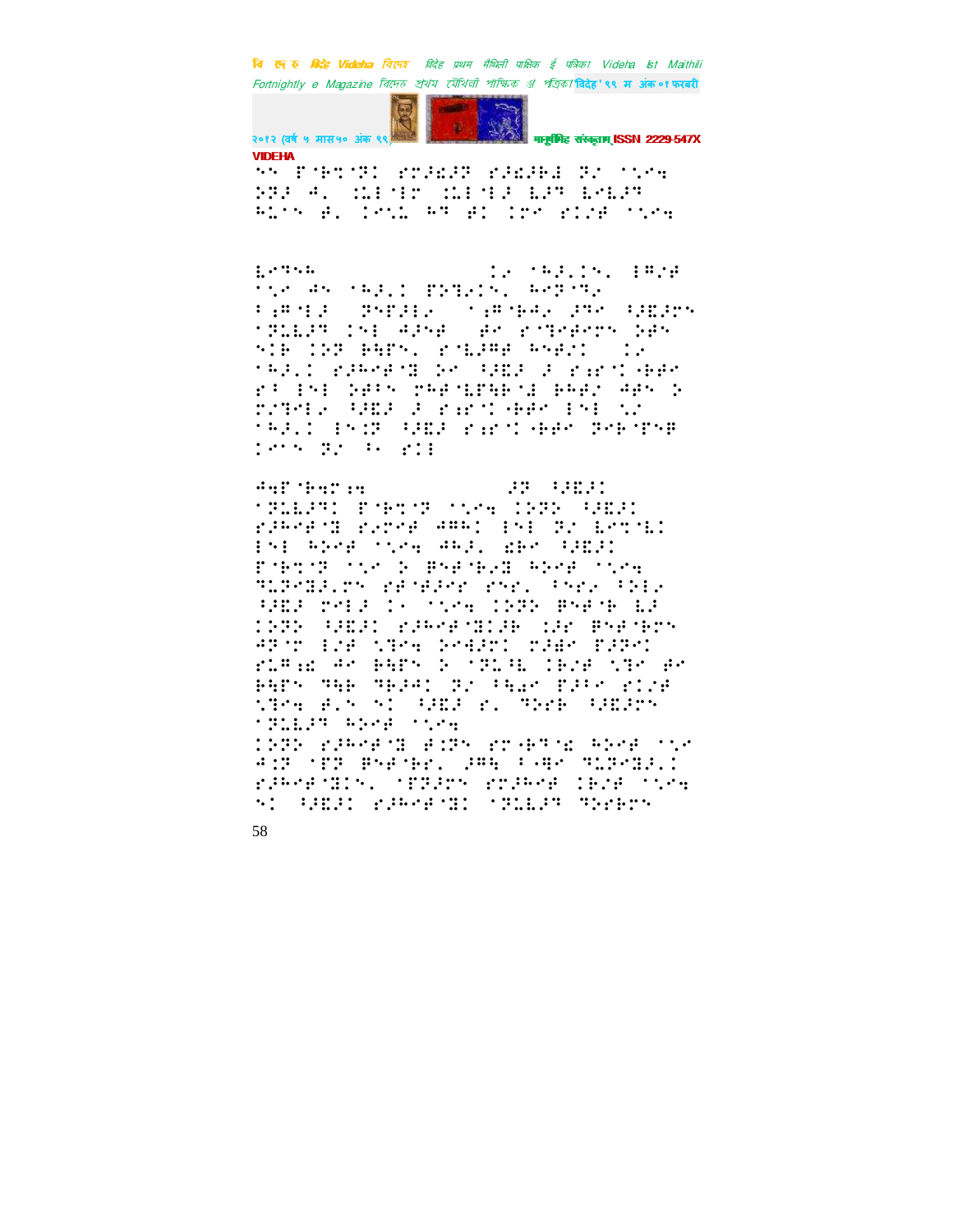

मानुबंधिह संस्कृताम् ISSN 2229-547X

#### **VIDEHA**

२०१२ (वर्ष ५ मास५० अंक ९९)

raen (Thians In Seaan) ranaen  $39.3941$ LETTER LATTERED PRPP POPTER CROB STOCK BLOCKERS SERRI ramers order bo Bradel St SLEPHALI PTOPAGA (PTOR STRA

 $L$  and the  $L$ **THE CONSTRUCTION** DZIMER TAK DIJA TAJIL ENIGER AJARR SHEP FROM HER LOCALISHED PORSH FAR THE LAR LAR & POTECH THE TERR Pres Add Br (rib is 1964

SHEER THIS AND **HAP THAT IN** An aming presidenter riter 1915455 45 Pape Aber 121 Derr 803732 19878542 3383 2582 12 ∵. .. REPORT BY THE BUILDEN SUILS TO B.S. POLESHER CONSECTING COMPASS 12 New Add overseas placed by Pap SA RIS TARGENGEN PARKENBIAI SP 193 (1997932 (1293-938) 2552 P-92 the Anglo Promoglo 22 canded ton SPORTS ONLY SERVICES OF THE PROF SCAR PRACHE AND CACL PAIN MARIN NE RU PARAMAI BEL AIA, D renes viry directified investigated rakar menga tempah nyaya an rns regenteert nregent le SALARENTS LETEL IPS IPSE TIP PRESE SHE WAS THE WARD STEAD BACK THREE INTERPORTE ANNO RANGE ISBN 28 1928 Springing the speaking the peper speak  $\mathcal{C}(\mathcal{C},\mathcal{C})$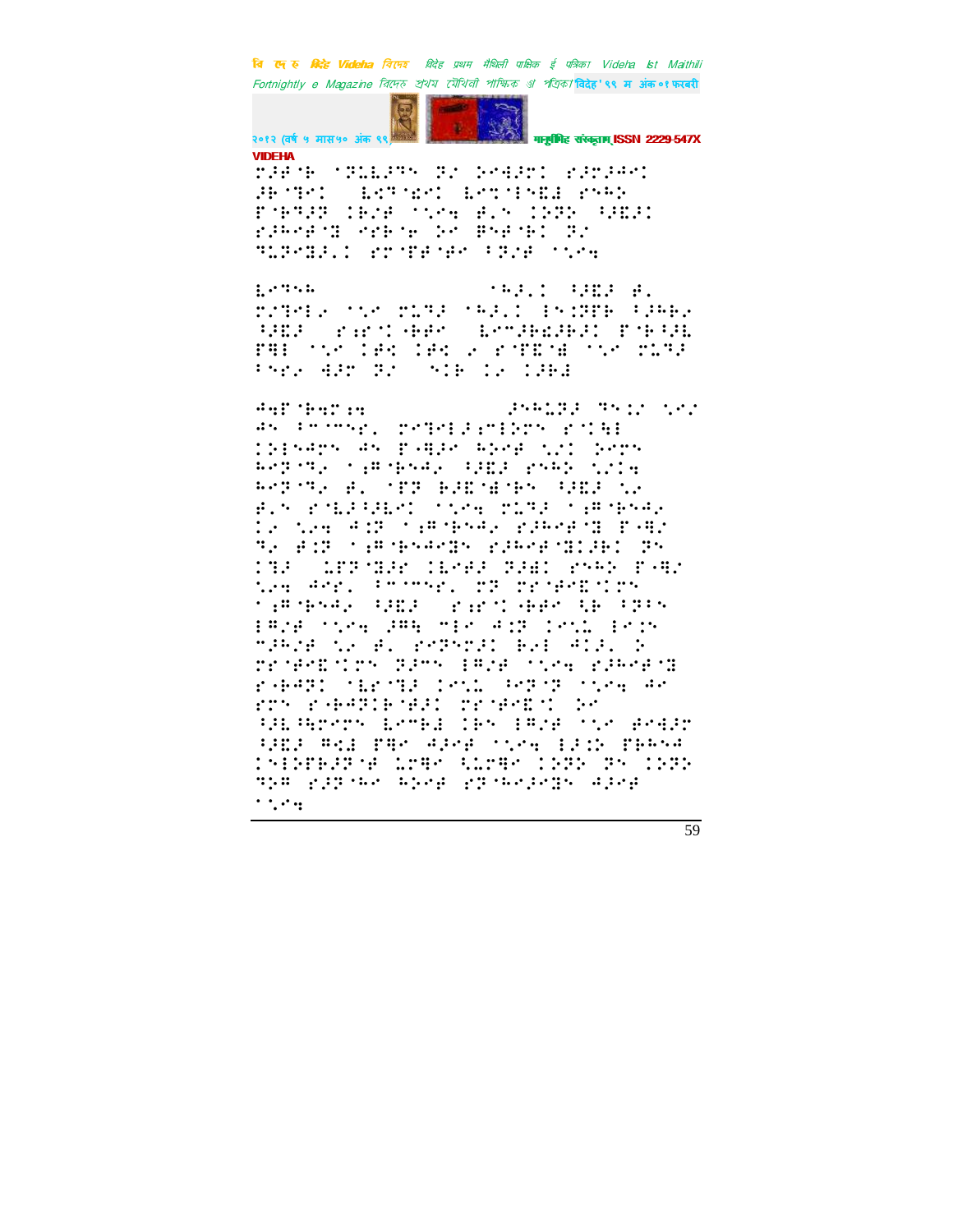

मानूबंगिह संस्कृताम् ISSN 2229-547X

**VIDEHA** 

२०१२ (वर्ष ५ मास५० अंक ९९

ARE, WHO ESTIMATED FORTS TOSH **MORTHS MERCYCLY MARKING.** ESTARAARA TURSTAALI 198 1985 FERS #SIA 180 180 MB2D 28782 PAIR ring off as gapage worldfrigg and MAY PRESTRIE MARINERER SPA rabotomana menoaraana a aangan MAR MERGEEN (PROBENT (2011) 1911 server been drume bell. Film **MARK TERRITORIES INTERNATIONAL** SPECTOS IRIE CISA ASE, OI TREPO FRE THE POLESHER COMP.

 $\mathbf{L}$  and the final set of the set of  $\mathbf{L}$ 19911 BMP21 Portak z Planovani (at Spania Auro)<br>Sti odzi ostalici zr. 1565-2021.  $\mathbb{E}[\mathbf{z}]=\mathbf{p}(\mathbf{z},\mathbf{z})=\mathbf{p}(\mathbf{z},\mathbf{z})$ 

Haff that in FORTH IN BLOW FOR PAPEL THE POPTIES ON AN ATE énsar, les Agests, àges angl.<br>Joelsne as trop (ps) ansarro 1939. EPP LARY NEW ENR LEEPING PHA Aps Parlor began aps crop reports. raboth than radicide sphe both

 $\mathbf{L}$  and  $\mathbf{L}$ \*\*\*:: 122 B\*22 <u> 1989 isr 1930 ar padro Págó rísh</u> TRACK TER COR BOAR PART TOPS EMPOR  $\cdot$  .  $\cdot$ 

 $\therefore$  resear and **Auf** Thurse He BiHr. H. BAI to The Andt 60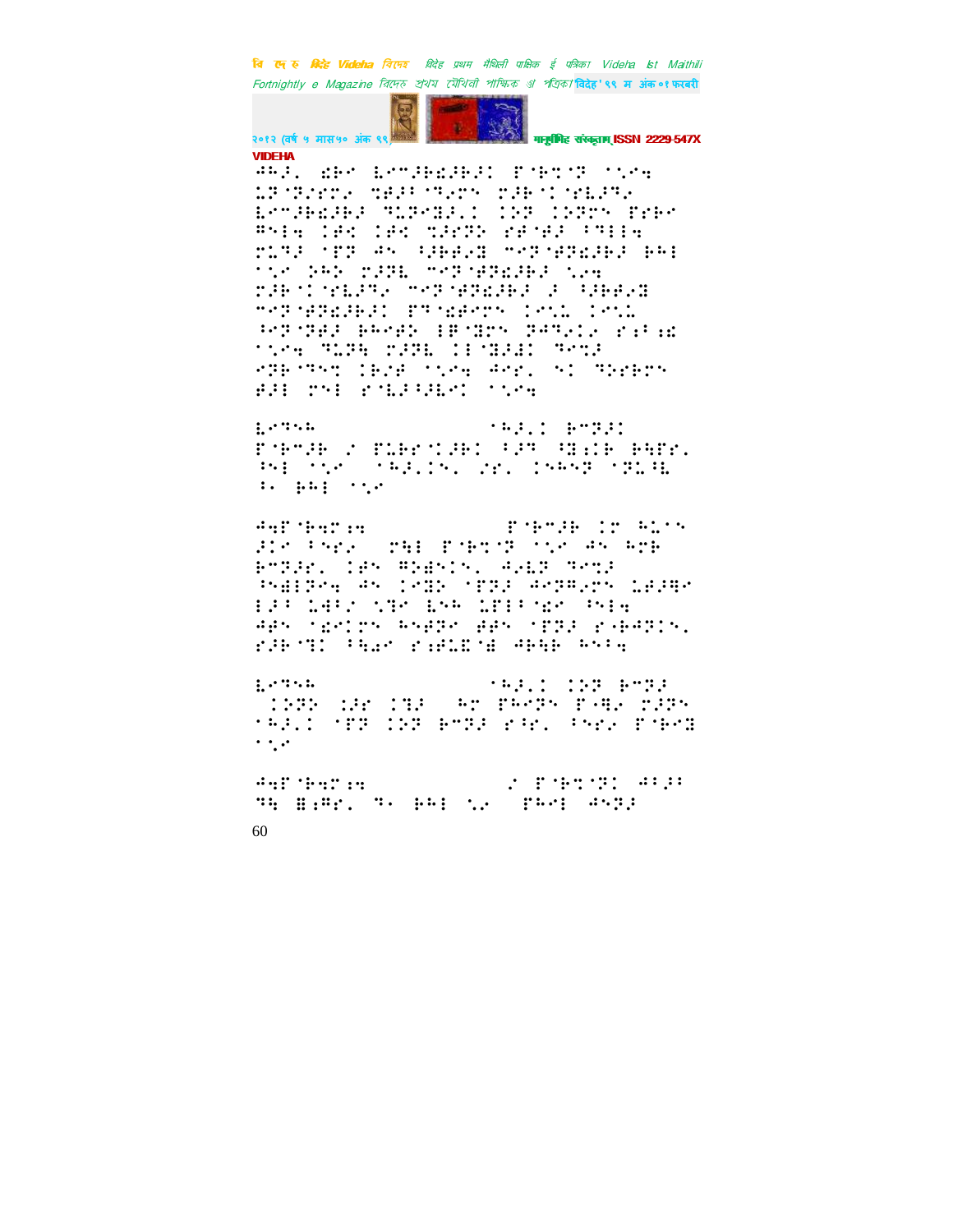

मानुबंधिह संस्कृताम् ISSN 2229-547X

#### २०१२ (वर्ष ५ मास५० अंक ९९ **VIDEHA**

ANTE BMTE INE MIK DOMEELIGENE they be put on political plan Things, This (1982) Williams All. BMPALAB NG ANIB NIGA PNGA AMBANGA AND J MNER BREE HELPS (N 4828) SLEED, STEE PAPAS, SYSSE NEW BRATE RORAL STOR BATEIN, TRINE NA B.S. 198 Bel & 198 MEER PN 198 1422 1534

**A POSSE MED MARITY TH PARLS**  $\dddot{\bullet}$ BRANCH PORT BELL POST  $11111111111111$  $33.3 - 12.3$ Pobere and Pobel: Bradney **PORTLEY LOTEROTORIE** PHIL PASE PARKENER **CAPARTIA CARLEY STAI** :::::. ::::::::

**F. THEORGE PRESENCE** 

 $P = P + P + P$ 

**STEP ON STREET STARF PL**  $\gamma$  : jangjung abenyo apri teaed nding **CROSS BENCHALLES CORPORATION** Arb Estyled Webserter **THIRRY EMBRES** EST MARTHET Present the Albe spline by represent from AGC 728 PMP3118388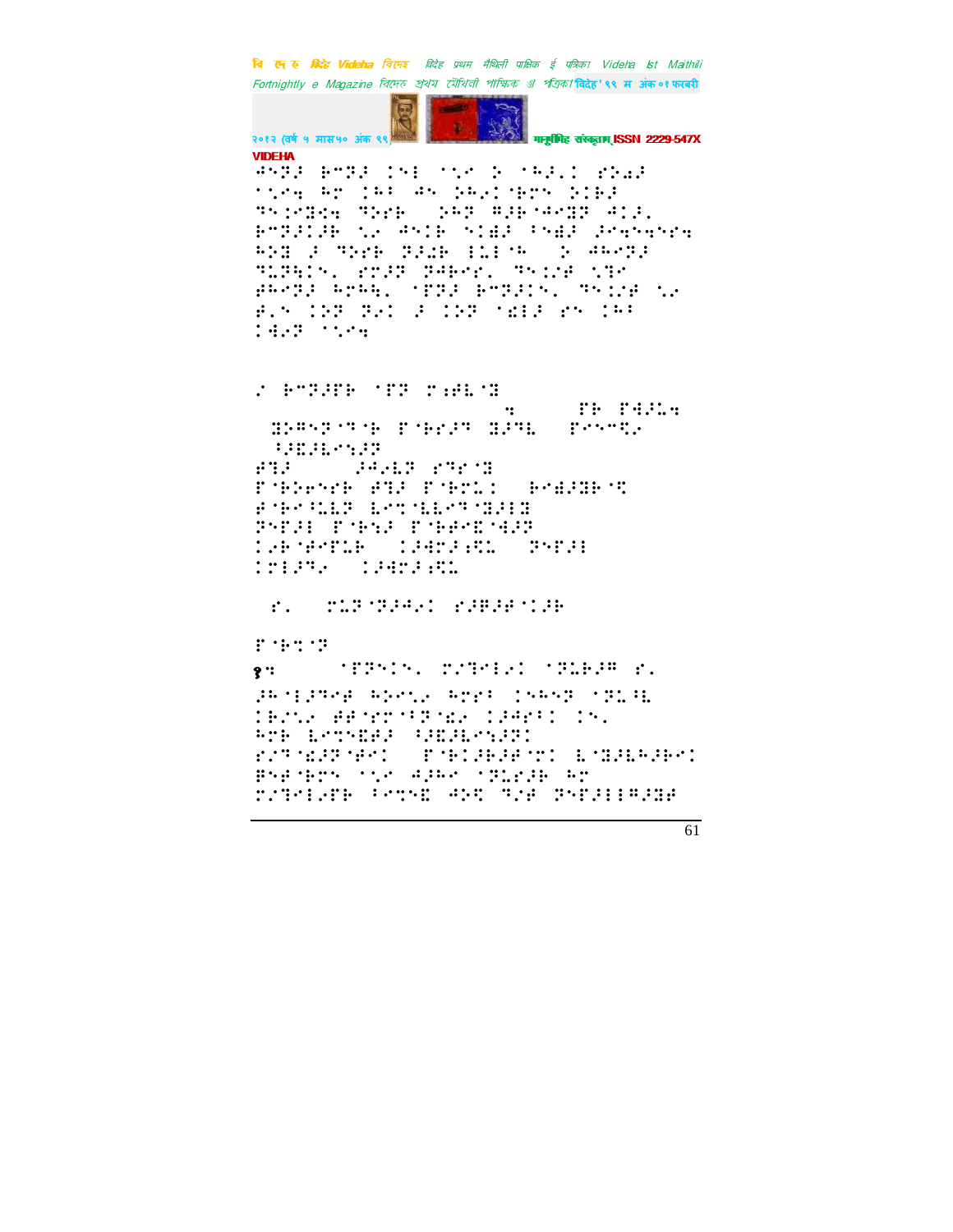

⢹⢿⣜.⣉⣝⢼!⣇⢸⢽⢽!⢸⢼⣏⢼"⢸! ⣎⣝⣝⢽.⢽⣅"⢽⣎⢼⢽!⢸⢷⣓a!⢷⣈4⢾! ⢼5!⣁⢴!⣒!⢳⢷⢼!⢳!⢾⢷⢳!⢼⢷⣝"E! Population of the second property of the second political control of the second political control of the second of the second political control of the second political control of the second political control of the second ⢷⢽⢼!⢼E⢴!⣁!⣒!⢳⢷!4⣙5⢴! ⢽⣅⢷⢼⢻"E!2⢽!⢼⢳5⢼⢹⢾!⢸5⣊⣐⢳! ⢾⢼⢳"E!⢳⢷⢼!2⢷"⢽⢽⢾⢼!⢸5<!⣎⢽⣝⣇⢼⢹!

२º | 250 PPP ECHAN AN PROVINCE

4⣙5⢴!55!⢴!"!5⢳⣅E!@!⢵⢽⢵! ⢻⢷!⣝⢵⢺⢽⢼!⣁!⢳!2⢷⢾⣏⣚⢼⢽!"E! ⢳⢼E!⢼⣎⣝!4⣙5⢴!55!@! ⢸⢼⣏⢼⣇⣑⢼⢽!⢹B⢷⣏⣞⢵⣜"E!⢳⢷!4⣙5⢴! ⢸⢼⣏⢼2⢷!⣎⣝⣝⢽.⢽⣅"⢽⣎⢼⢽!१९७९ ⢴⣒"E! 2⢷⢼⢷⣐⢸!⢸5!⣁!⣒!"⢷⣇2⢷⣙! ⣐⢻⢷⢺⢴!⢼⢷!4⣙5⢴!⢸⢼⣏⢼!

gsjondigsjondigsjondigsjondigsjondigsjondigsjondigsjondigsjondigsjondigsjondigsjondigsjondigsjondigsjondigsjon LOBER SON RESERVES TO THE SERVE SERVES TO THE SERVE SERVES TO THE SERVE SERVES TO THE SERVES TO THE SERVES TO

 $G$ 

€€ 10 12€ 25€ 1.59 PM ⣎⣝⣝⢽!2⣓⢷⢼!⢸5!)Ufotf.Btqfdu!

62  $G$ ⢳⢷⢼!⣇a⢼⢷"E!""E!⢳⢾⣇2⣓⢷⣜!⢼⢷⣝!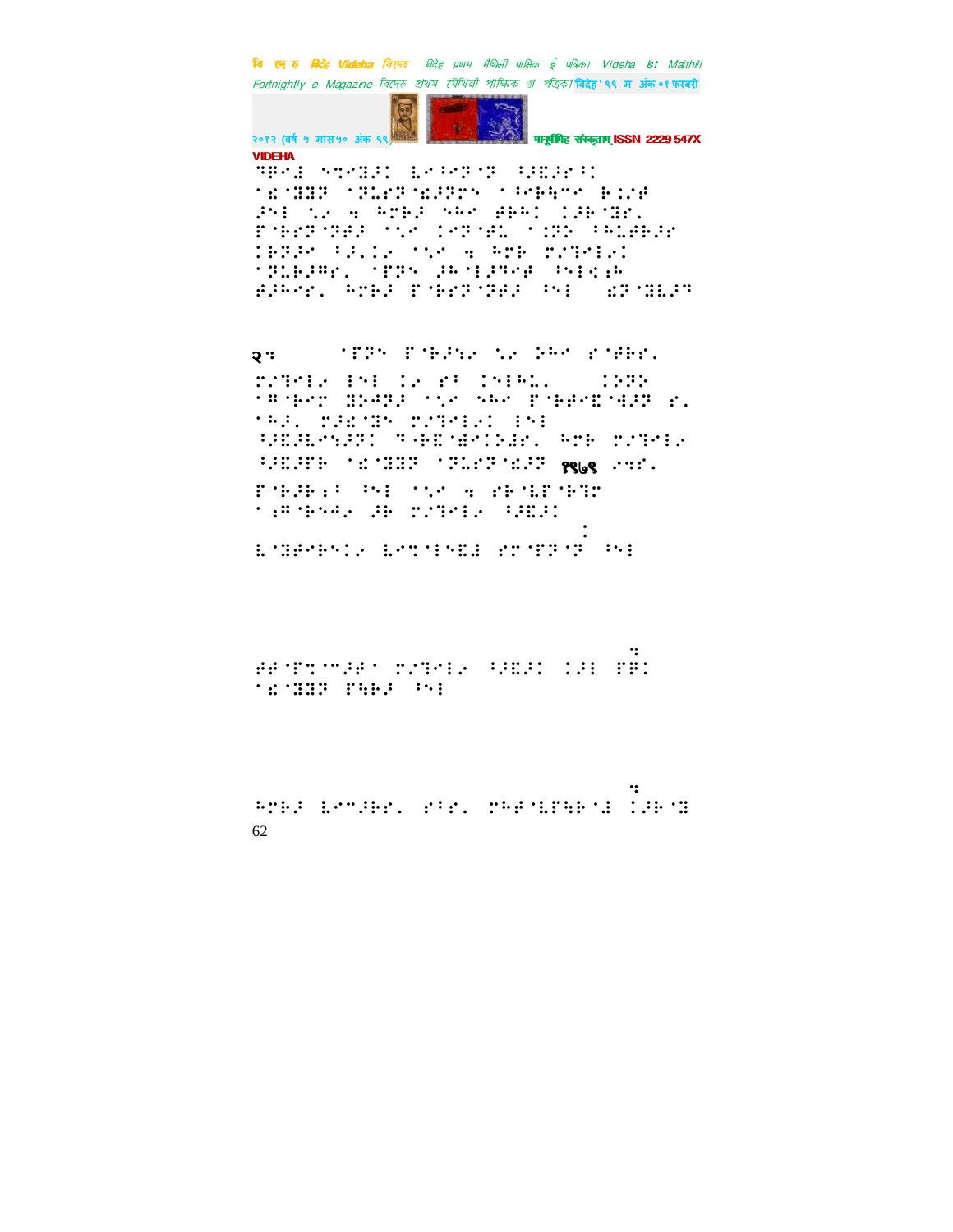

VIDEHA  $^{\text{+}}$   $^{\text{+}}$   $^{\text{+}}$   $^{\text{+}}$   $^{\text{+}}$   $^{\text{+}}$   $^{\text{+}}$   $^{\text{+}}$   $^{\text{+}}$   $^{\text{+}}$   $^{\text{+}}$   $^{\text{+}}$   $^{\text{+}}$   $^{\text{+}}$   $^{\text{+}}$   $^{\text{+}}$   $^{\text{+}}$   $^{\text{+}}$   $^{\text{+}}$   $^{\text{+}}$   $^{\text{+}}$   $^{\text{+}}$   $^{\text{+}}$   $^{\text{+}}$   $^{\text{+$ ⣇⣉⣇2⢷"⢹⣎!⢷⢴⢴!⢸⢼⣏⢼⣇4⣑⢼⢽! ⢽⢵!a⣊"⢴⢹⣇⢼⢷⢼!!१९८१ ⢴⣒! 2⢷⢾2⢼⢹⢾!⢷⣓2⢼⢽⢾⢷!⣇⣝⢼⢷⣜!

Uiffs $U$  /  $\mathcal{U}$  /  $\mathcal{U}$  /  $\mathcal{U}$  /  $\mathcal{U}$  /  $\mathcal{U}$  /  $\mathcal{U}$  /  $\mathcal{U}$  /  $\mathcal{U}$  /  $\mathcal{U}$  /  $\mathcal{U}$  /  $\mathcal{U}$  /  $\mathcal{U}$  /  $\mathcal{U}$  /  $\mathcal{U}$  /  $\mathcal{U}$  /  $\mathcal{U}$  /  $\mathcal{U}$  /  $\mathcal{U}$  /  $\mathcal{U}$  /  $\$ "⣐⢷a⢽⢼!⣇⢸⢽⢽!2⢿!⣇⣉5⣏⣜!⢷⢼!

"⢹⣎⢼⢽⢾!⢽⣇⢴⢽⢾⢾!"⣐"⢷⣜!

2⢷⣝⢼"!5!⢻5!⣁!⢺!!Mjodpn!  $\mathcal{F}_\mathbf{A} = \mathbf{F}^T \mathbf{B} \mathbf{I}$  . The sum of the sum of the sum of the sum of the sum of the sum of the sum of the sum of the sum of the sum of the sum of the sum of the sum of the sum of the sum of the sum of the sum

⢸5!)Jttvft!jo!Nbjuijmj!

 $\mathbf{F}_1$  and  $\mathbf{F}_2$  the definition of  $\mathbf{F}_2$ 4⣙5⢴!⣇⢼⣝."⣐⢷a⢽⢼⢼!⢾⣙⣝!⢼⣎⢼⢷2⢷! ⢸⢼⣏⢼⣇⣑⢼⢽!"4⢹⣎⢼⢽⢾!⢽⣝!⢾! ⣝⣙⢼⢷⣙!⣁!"!⢹⣈⢼!2⢷⣝⢼"!⢸5!  $^{\prime}$   $^{\prime}$   $^{\prime}$   $^{\prime}$   $^{\prime}$   $^{\prime}$   $^{\prime}$   $^{\prime}$   $^{\prime}$   $^{\prime}$   $^{\prime}$   $^{\prime}$   $^{\prime}$   $^{\prime}$   $^{\prime}$   $^{\prime}$   $^{\prime}$   $^{\prime}$   $^{\prime}$   $^{\prime}$   $^{\prime}$   $^{\prime}$   $^{\prime}$   $^{\prime}$   $^{\prime}$   $^{\prime}$   $^{\prime}$   $^{\prime}$   $^{\prime}$   $^{\prime}$   $^{\prime}$   $^{\prime}$ ⢾⢷⢳!"4⢹⢹⢼⢽⢾!2⢷⢼⢷⢺⢽! AUTHER THE PERSONS ON ⢻5!⣁!⣒!⢹⢿⣜!⣉⣝⢼!⢵⢽⢵!⢸⢼⣏⢼! ⢼⣎⢼⢷2⢷!⢳!⢸⢼⣏!"⢹⣎⢼⢽⢾! ⣓5⣝⢼⣐⣜!⢷!⢴!"⢷⣇2⢷⣙!⢼⢷⣝! **B**is Si a a arrows the the strain ⢽⣝!⢸⢼⣏⢼!⣇⣉5⣏⣜!"⢳⢼⣝!"⢹⣎!  $5 \cdot 5 \cdot 5$ ⢳!⢸⢼⣏⢼⣇4⣑⢼⢽!"⢹⣎⢼⢽⢾! PHOPSE MESS POSSESS REPORTS ⣇⢸⢽⢽!2⢿!⢽⣅"⢽⣎⢼⢽!5!⢻5!⢾⣙⢼!

 $\mathbf{u}$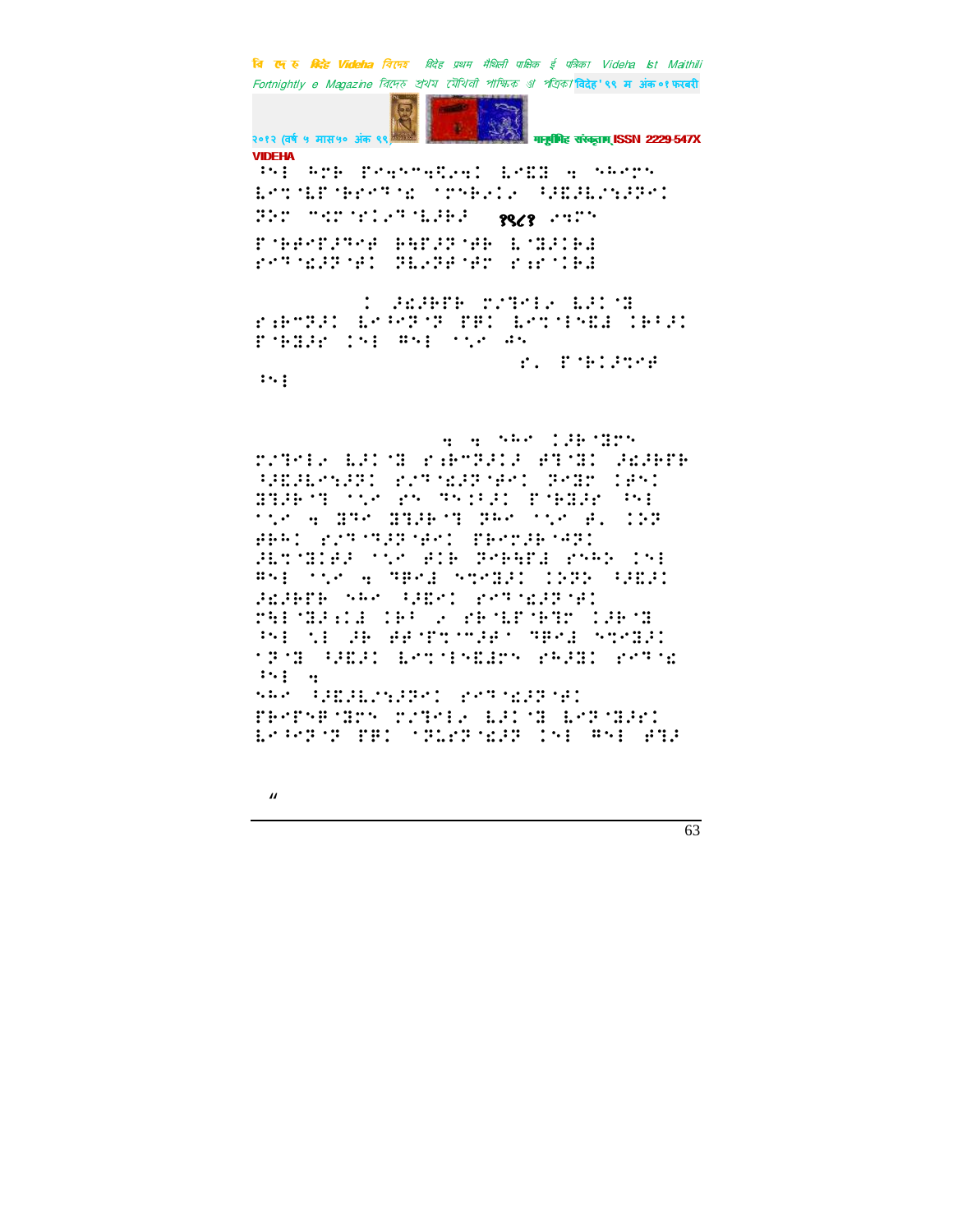गानुष्टीिह संस्कृतम् ISSN 2229-547X २०१२ (वर्ष ५ मास५० अं<br><mark>VIDEHA</mark>

 $\overline{\mathcal{U}}$ cjoejoh!Dpoejujpot#!

 $54.39-2.9$ 

 $N_{\rm c}$ 

Bqqspbdi # 23 Quarter # 23 Quarter # 23

Wfsc! Bhsffnfou# South Property South Property South Property South Property South Property fers a state of the state of the state of the state of the state of the state of the state of the state of the state of the state of the state of the state of the state of the state of the state of the state of the state

Dpotus by the state  $\mathcal{H}$  and  $\mathcal{H}$  and  $\mathcal{H}$ 

64  $\mathbf{w}$  and  $\mathbf{w}$  is a contract of  $\mathbf{w}$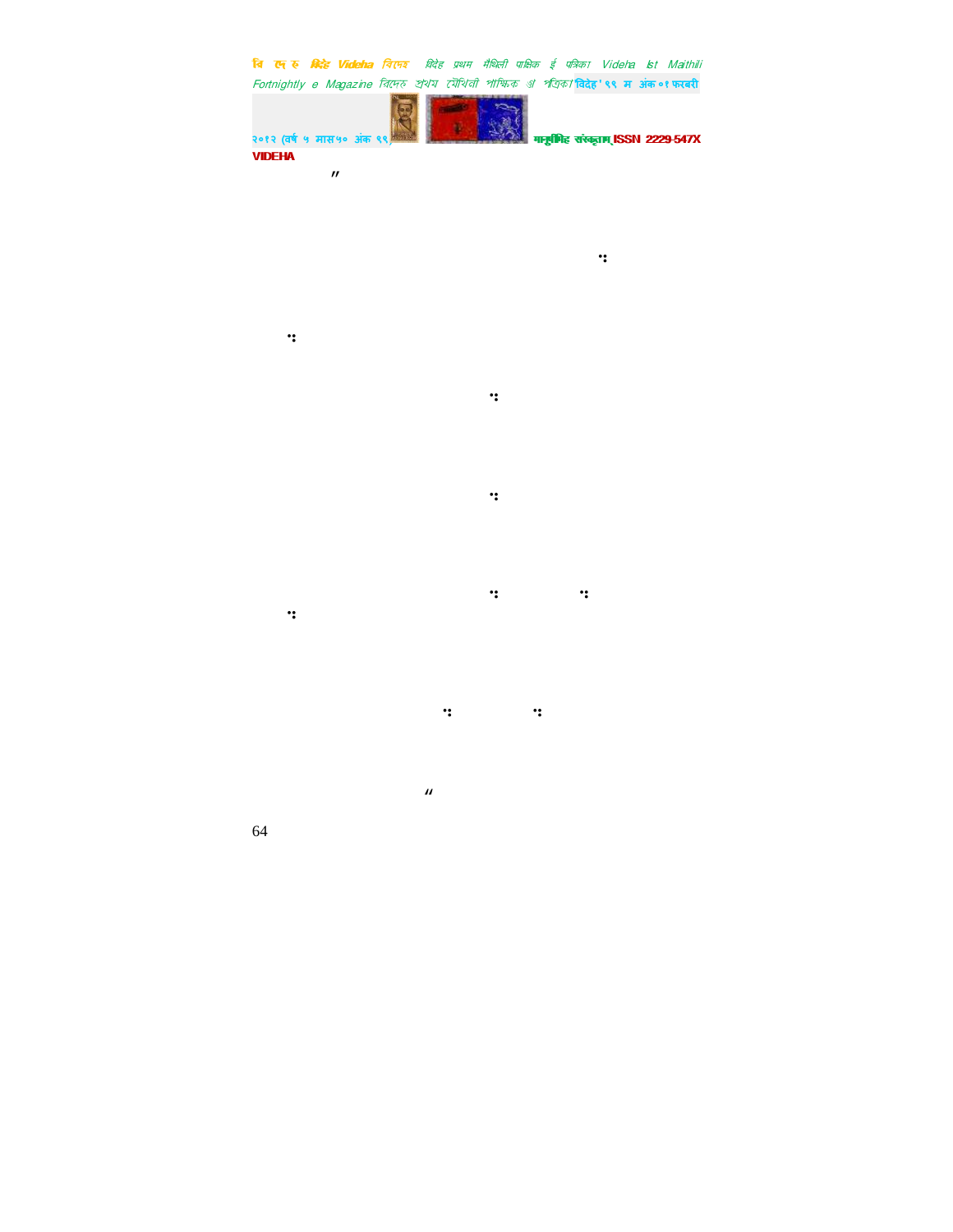

 $\mathcal{U} \overset{\bullet \bullet}{\bullet}$ 

mbohvbhtt!) "Bobytanica" Bobytanica (Bobytanica (Bobytanica (Bobytanica (Bobytanica (Bobytanica (Bobytanica (Bobytanica (Bobytanica (Bobytanica (Bobytanica (Bobytanica (Bobytanica (Bobytanica (Bobytanica (Bobytanica (Bobyt

3118\*!⢼⢹!⢷⢼⣏⣞⢷⢴⣝!⢾⣙⢼! ⣐⢾⢷⢷⢼⣏⣞⢷⢴⣝!Kpvsobmt!⣇⣐! PLE MEINS PORTFOLOGY INFORMATION LATE CONSERVATION OF THE CONSERVATION OF THE CONSERVATION OF THE CONSERVATION OF THE CONSERVATION OF THE CONSERVATION OF THE CONSERVATION OF THE CONSERVATION OF THE CONSERVATION OF THE CONSERVATION OF THE CONSERVATION OF T ⢷⣝⢼!"⣐⢻⢾!)Wfsc!Bhsffnfou\*! ⢾⣝⢽⢾!⢺⣞5!⢼⢽5!⢺⢼⢾!⣁!⣒!⢷! "⣓⢿!⣇⣉5⣏⣜!Mfwjotpo!⢼⢷!Lvop!  $\ddot{E}$  $\ddot{\phantom{2}}$ 

 $\frac{1}{2}$ 

VIDEHA

 $X \in \mathbb{R}^n$  and  $X \in \mathbb{R}^n$  and  $X \in \mathbb{R}^n$  and  $X \in \mathbb{R}^n$ 

2⢷⢼⣉⢾!5!⢻5!⣒! 4⣙5⢴!⣇⣝⢼⢷⣜!⣅25⣎!⣅⢹⣉⣝-! ⢷!⢼⢹!⣇⣝⢼⢷⣜!2⢷⢼⢷⣝!

sfmburgodu ⣇⢸⢽⢽!⢸⢼⢷⢾⢴⣝.⢼⢷⣝!⢸⢼⣏⢼"⣐⢻! ⢾⣅5⢽⢽⢼⢾!⣎⣝⣝⢽!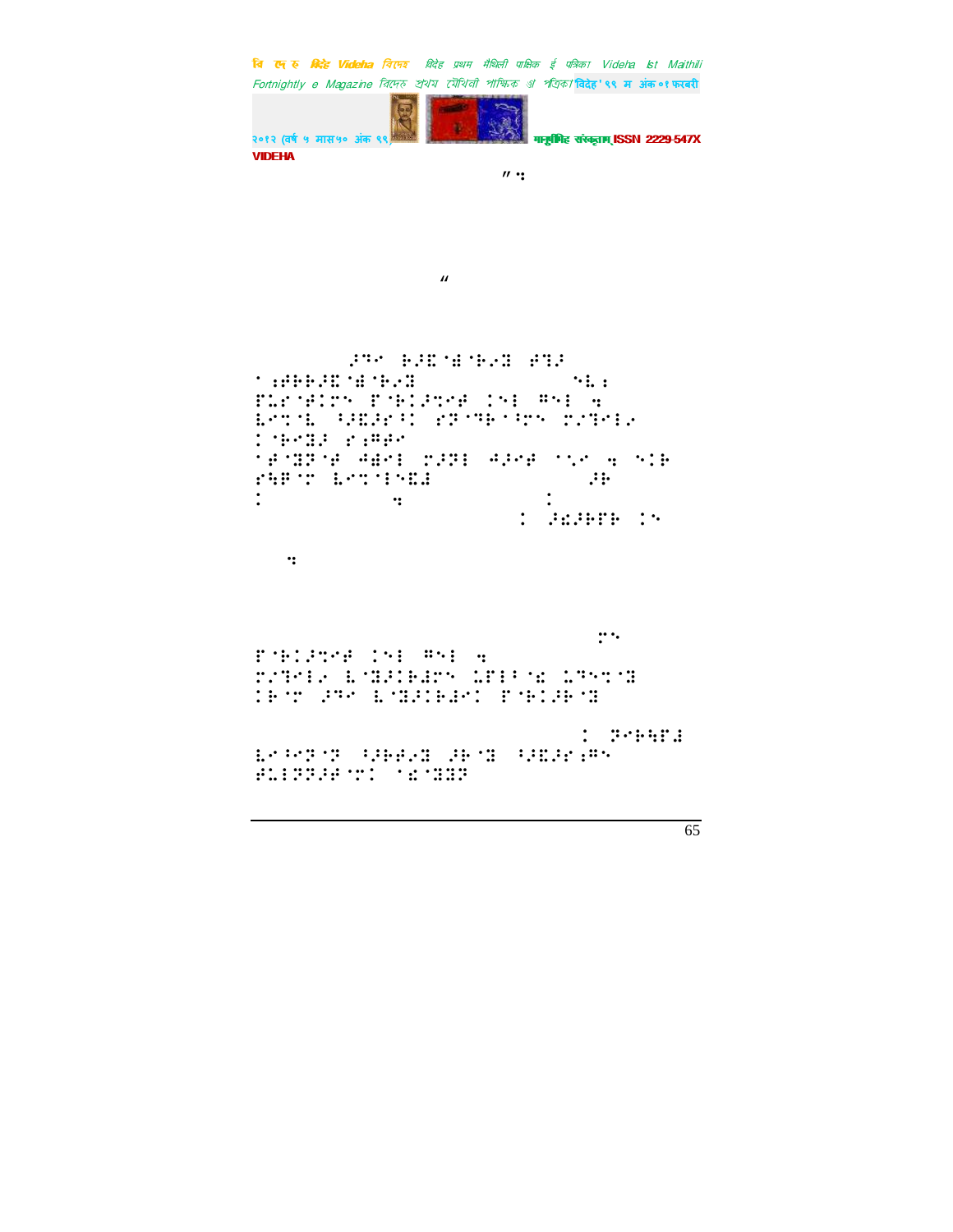२०१२ (वर्ष ५ मास५० अंक ९९) मानुषि संस्कृतिह संस्कृतम् ISSN 2229-547X VIDEHA tuvejft: "Mjohvb" (1999) = "Mjohvb" (1999) = "Mjohvb" (1999) = "Mjohvb" (1999) = "Mjohvb" (1999) = "Mjohvb" (1

 $\mathcal{L}^{\mathcal{L}}$  ) and  $\mathcal{L}^{\mathcal{L}}$  (i.e.  $\mathcal{L}^{\mathcal{L}}$  ). The contract of  $\mathcal{L}^{\mathcal{L}}$ 2⢷⢼⣉⢾!5!⢻5!⣒!  $\ldots$ Nbjurje i Mbohvbha u Barati i Mbohvbha u Barati i Mbohvbha u Barati i Mbohvbha u Barati i Mbohvbha u Barati i

 $\mathcal{L}_{\mathcal{D}}$ 

Jotujuvuf i patematika patematika patematika patematika patematika patematika patematika patematika patematika

\*!⣇⣐!Mbohvbhft!pg!uif!Xpsme!

**MADE REPORTS** 2⢷⣇⣏⣞!2⢷⢼⣉⢾!⢸5!⣁!⣒!! ⢽2⢼5!"⢲a⢼5⢾!⣇⢳⣅⢸⢼⣏!⣉⢿⢼! ⢼⢷⣝⢷!⣐⢾⢷⢻⢾!4⣙5⢴!⢸⢼⣏⢼E! 2⢷⢼⣙!⣉⢿⢼!⢼⢷⣝⢽⣇⣝⢽!⢷⢼! ⢳⢾⣅!4⣙5⢴!⢸⢼⣏⢴!"⣅⢹⢼⣝!"a⢾⢽⢼! ⣇B⢷⢹⣎!⢷⢼!⢳⢾⣅!4⣙5⢴! "⢼⢻⢷⢴!⢽⢷⢼⣜!!⢻⢵⣏⣚⢴!⣁5⢶5! 55!2⢷"⢾⣅⢾!5!⢻5!⣒!⢾⢳⢽⢼-! 4⣙5⢴!⢸⢼⣏⢼!⢼⣎⣝"E!2⢷⢼⣙!⣉⢿⢼! 2⢷⢹⢼⢽!⢷⢼!⢳⢾⣅!⢳!⢸⢼⣏⢼! "⣙⢼⢽⢴⣝!2⢷⣇⣉!⢼⢷!"⣐"B⢷⢾! ⢽⣅⣓5!2⢼⣚⣝"⢼⢻⢷⢴!⢽⢷⢼⣜!5!  $5 \cdot 5 \cdot 5$ ⢸⢼⣏!⣇⣇⣎⢾⢼!⢷⢳5!⢽⣇!⢽2⢼5! ⢽⢷⢼⣜!4⣙5⢴!5⢻⢼⣝⢾!⢽⣝! ⢸⢼⣏⢼"⢸!"⣅a⢾!"⣙⢼⢽!2⢷⢹⢼⢽!! "⢼⣇⣉⢴!⢸⢼⣏⢼!⢽⢴⢾!2⢷"⢾⢼⣇⢽⢼!55! ⣇⢸⢽⢽!⣎⣝⣝⢽.⢽⣅"⢽⣎⢼⢽!5!⢻5!⣒!

⢶5"⣇⢷⣓2-!⢽⣝⢼!"⣐⣇⣎⢼⢽!4⣙5⢴!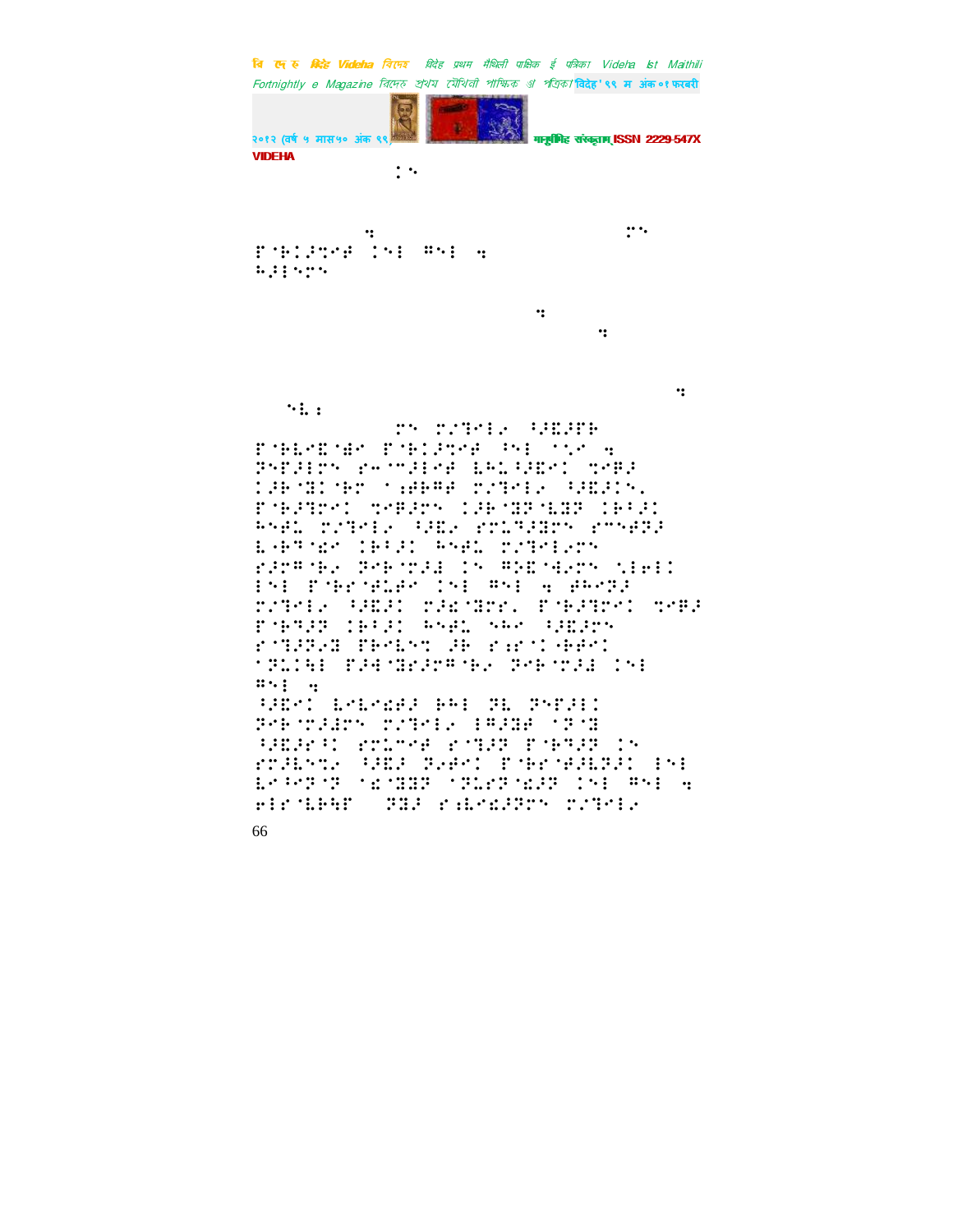

मानुबंधिह संस्कृताम् ISSN 2229-547X

**VIDEHA** 

२०१२ (वर्ष ५ मास५० अंक ९९

SIRG EMISTS SELAR CAMPAI BREE BHTT STREET BREE righters reported there we a **STAGE AND STAGES AND THE SECTION** rrothenservs tympede, express policies Portizes are mal over the m remine ema service fere: Mender: Pordent-Bentorhenbox dhe Problems office that a gumb mode small FATER PORLEGED HIRDS ID TO THINKS THIRPHE PARTNER PATAIRE INTO robe influence below the second section HrtERD STREET BIR 57 FREE. **THIRDE HISTORIE SERVE MANAGEMENT** 1999 - 1999 - 1999 - 1999 - 1999 - 1999 - 1999 - 1999 - 1999 - 1999 - 1999 - 1999 - 1999 - 1999 - 1999 - 1999

EMHEMH INFER 4 PHILL BENGENED PATENTYN

# $\begin{minipage}{.4\linewidth} \begin{tabular}{l} \multicolumn{1}{l} {\bf 1} & {\bf 2} & {\bf 3} & {\bf 4} & {\bf 5} & {\bf 6} & {\bf 7} & {\bf 8} & {\bf 9} \\ \multicolumn{1}{l} {\bf 1} & {\bf 1} & {\bf 1} & {\bf 1} & {\bf 1} & {\bf 1} & {\bf 1} & {\bf 1} & {\bf 1} & {\bf 1} \\ \end{tabular} \end{minipage} \begin{minipage}{.4\linewidth} \begin{tabular}{l} \multicolumn{1}{l}{} & \multicolumn{1}{l}{} & \multicolumn{1}{l}{} & \mult$

BEETS PAINTERS POSTEDED BSTREE <u> 1967817651 STREET GOOD SERFIGHTO</u> TAMPE BREMEN FATAMEN PMB 1734  $\mathbf{E}$ BALGERY BOOKSTER SATISFY CONT ESESERI KONFEREN ESPORT **TREPART CHORE POTPER PHOTO** a Blendy Broomer Baff, Byflicy Ther stal than bineset ref (SES) rateled beneficies in Tel Pelosian a SPACE TRANSPORTED THE SERVICE SERVICE refugee descript en stra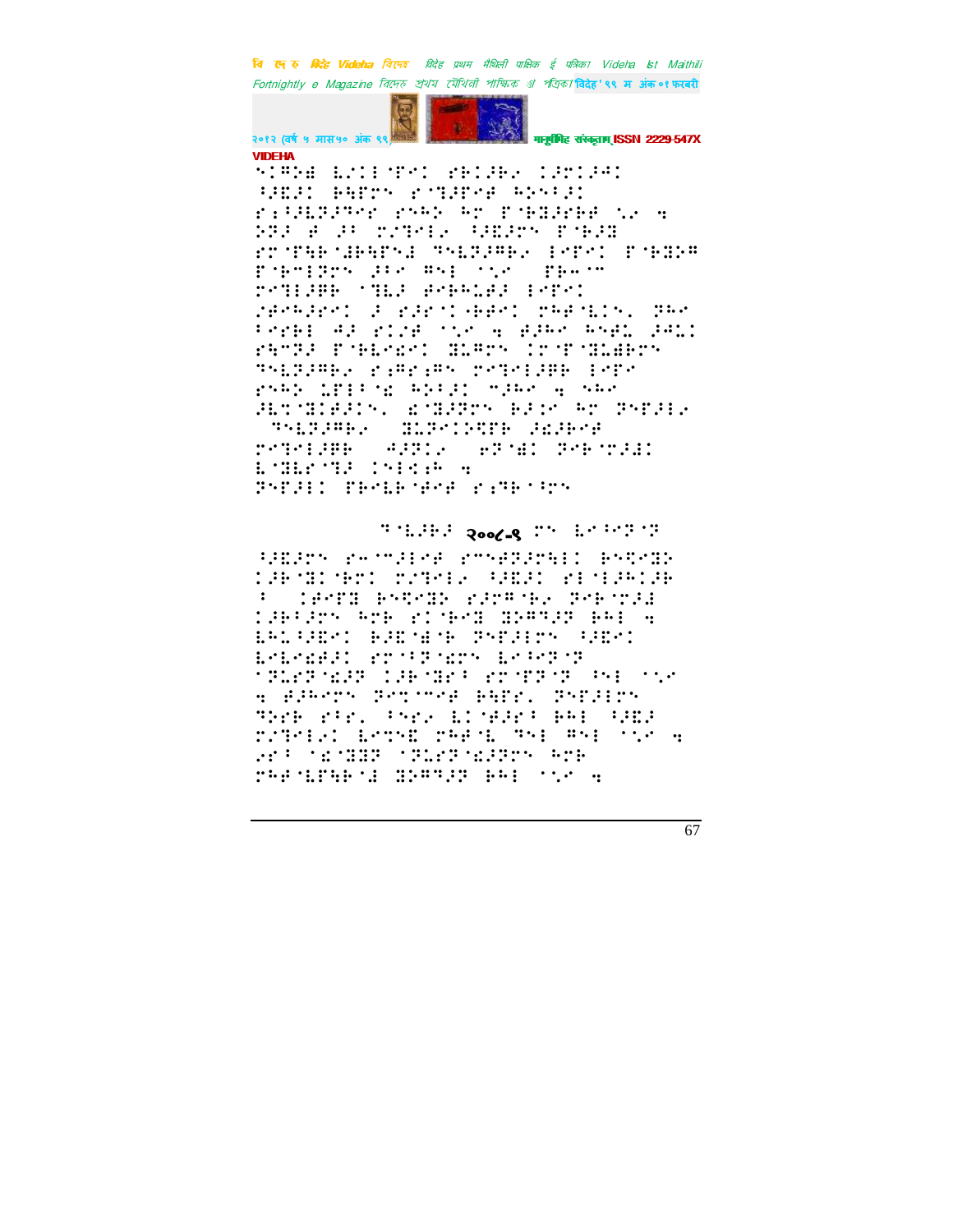मानुबंधिह संस्कृताम् ISSN 2229-547X



२०१२ (वर्ष ५ मास५० अंक ९९ **VIDEHA** 

**CAMPS BACKERSE AND MARKETERS** BEER SHEET STOPHER HT PATHER EPITE ESPIERATE PSPINANT FIENIGE<br>PS PIERRE PSPINANT

PARIS PARIS PARADARINA PARAI BAPTY AT MPYL PLEMBIRT PMBIRT JB POSTAGE INFRAME A BALARDAI PROPOLE FOR THE CONSTRUCTION OF THE PROPERTY POTERIO ACPERDA (TROLERING SIE EKTSELE POBLITKE ISEKEN AUSBA SPEED BOOKBER SHIP CRPER SP ranteerngelergen als rate PHIL FORE PORTHERS WHE ATE PERMITTED STATES

BED BANKI PALES ME 4 rately their Brenery pricess WEAL-SART TANCARD PROPER 19678 (699) 99112 696 (525 A.BAR RNAL NRP (MARS) IPAL PARTAR (RSA) PHORECOM WE CHOIDER WH Heapy par the

**8 CONSISTERING** 

**JEAP CONDITIONS INC. SEP NUT SEEK SESSING** 

Q - MATHIA PHEATA SAPANGAN MESHINE

**MOBE EN STALFTY PARAGE** TRITING CHAR HER HIGHER ROOMS  $\mathcal{L}(\mathcal{L},\mathcal{L})$  and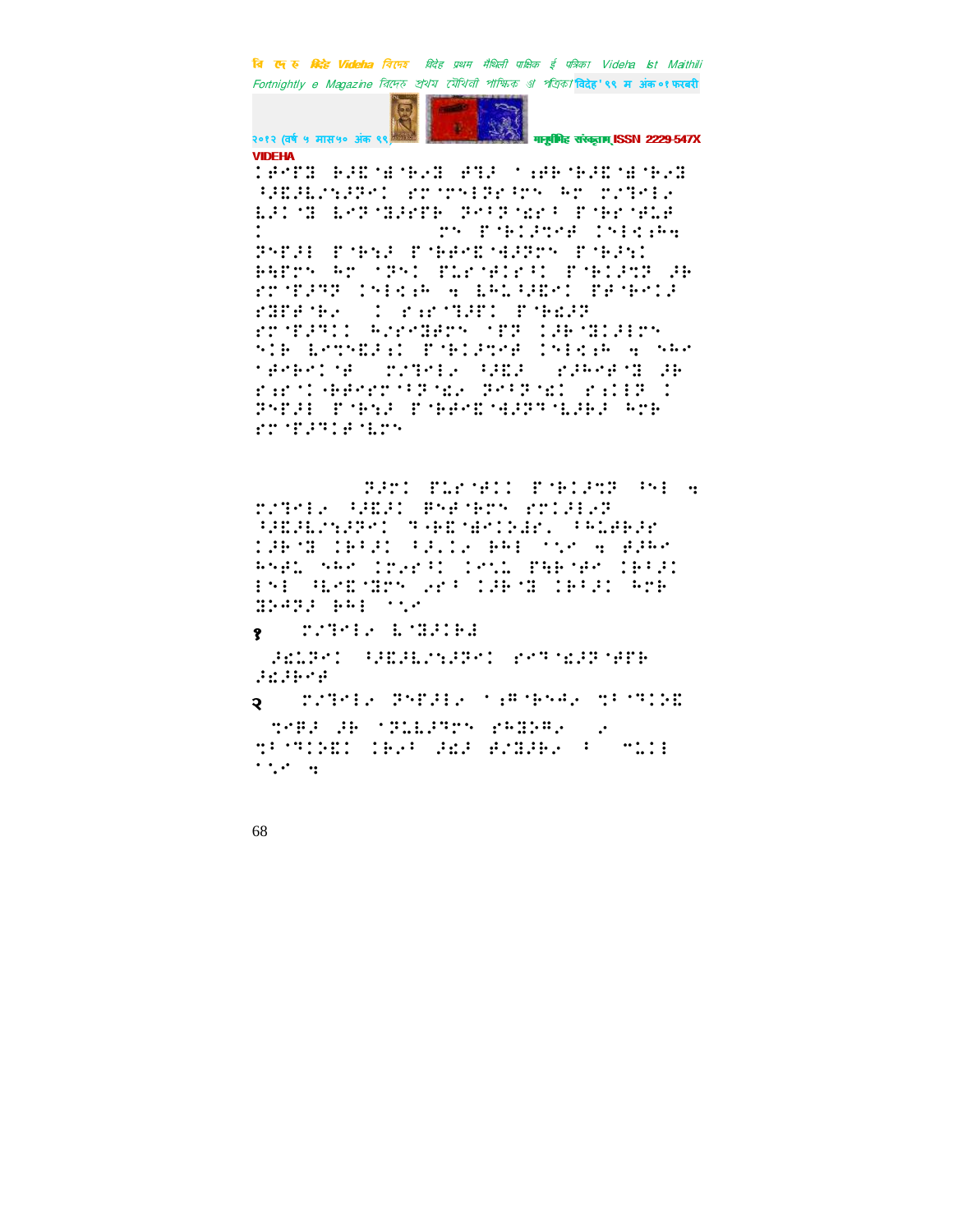

Q.

rachr by ab each criptic HADMES POPPER RNE 4 THE TAB PHILL SEMENT ESTAS POSTE STA AR 19879968 RRIAN RRIAG 187181 SHE PRESS IST SERVED AND THE STATE an dhessiel nisaneend dan Bag A rathe HEE Pather  $\mathbf{v}$  : randaken pas. Mars bereda aan

ry Escher yas ru rether which rantement (ps: program (prige )

 $: : :$ Ana (setlan tama) (at makay aluti racurry four manuform fields THE TOT AN AP STRIKERIAN **BEERSTED BEPREY TERRITORY** 

ESTMERI INFN 12 JE ESTJE

POSSESSI TEMPERE

Pohlededla, conocarone archeolare

**COMMEDIATION**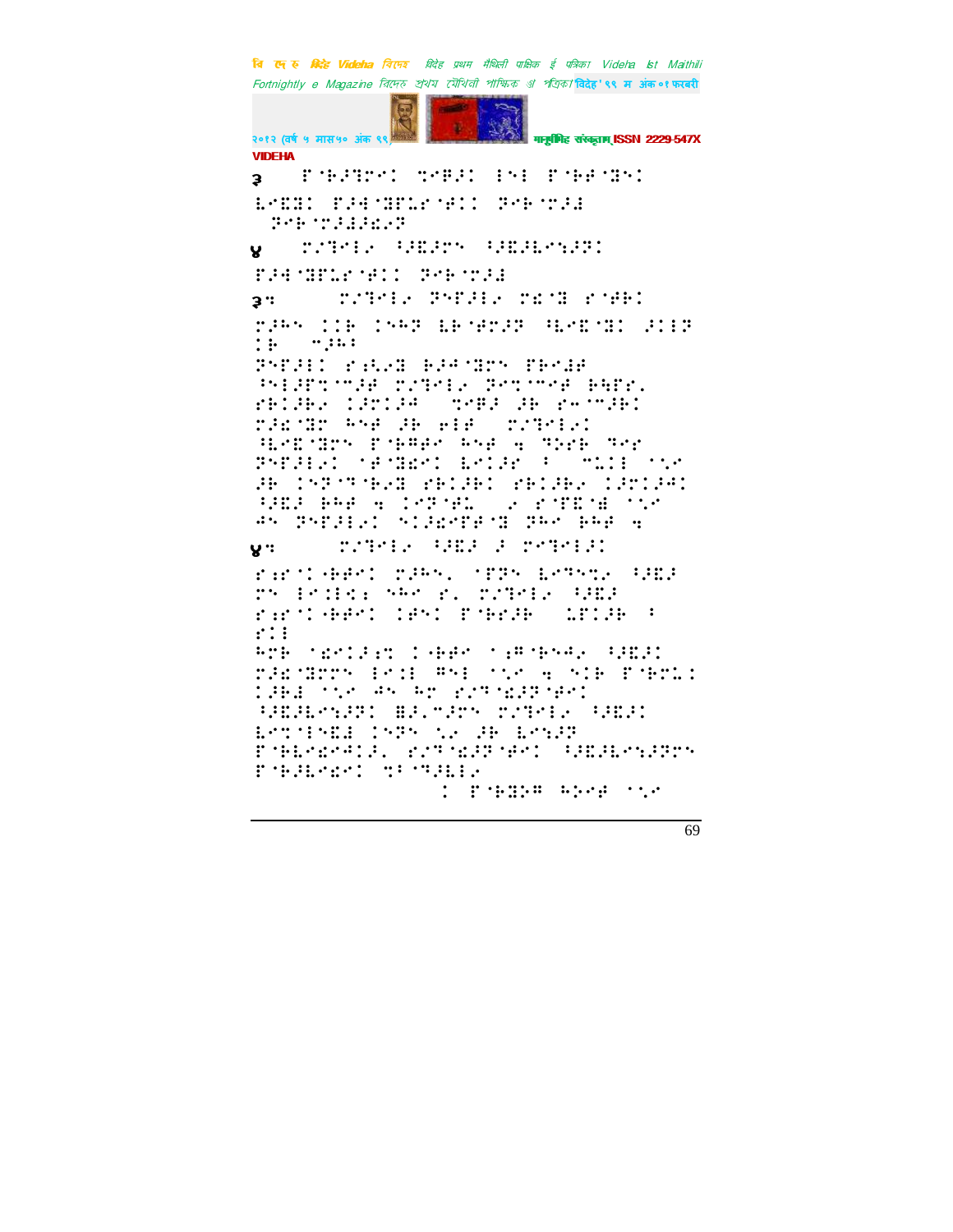**CONTRACTOR** ×, २०१२ (वर्ष ५ मास५० अंक ९९)

**SPORTS OF PORTS** 

raren apertite a

**Sydney Channel (Sydney** 

**CONTRACT CONTROL** 

**VIDEHA** 

 $\cdots$ 

 $\mathbf{y}$  :



An outsiden notebrieffication and the a primiers indige spreshed ti a **TRIB ENDRETTY, PHP THRIBHAR** SHIP SARE IS THIRD A SIR

ESTALLSTALLED Roof Stalled PEALDARD **THEORY OF BETTY TOP COOLERS** ESPRES PORTERTE CROB PRISON APROVED THE SOFE SEPTEMBER PRESS

SAMPL PUTMER FUELD FORCH FORMLE

reteil: Pobec reteil re is d

M. Pri Wi Still San San Brown **MELPERE CRAFTS LATERY FERMIND** TREAD TE SECRET CROB STATE SIDE Seeking Stephene Gamann mobilishe Are de tria literature: Coepyr rather age randamed forcers PALA BRAGGA 1939 (Strong Sarr)

**MERPORT INFORMATION CELLS** RTE CAND BOTHER TITALETY PARK ESPIRAN PHOTOS CORTEL REFRACTI PRINT (1981-1942) (1981-1991-1991-1982-1991 

STATISE TITELET ERIE STESE TEZA BRITTANIN IMBILING'I BETY.

tienesers plenk precipe (s) el

Connected Boundaries (not as

मानुबंधिह संस्कृताम् ISSN 2229-547X

70

stage that a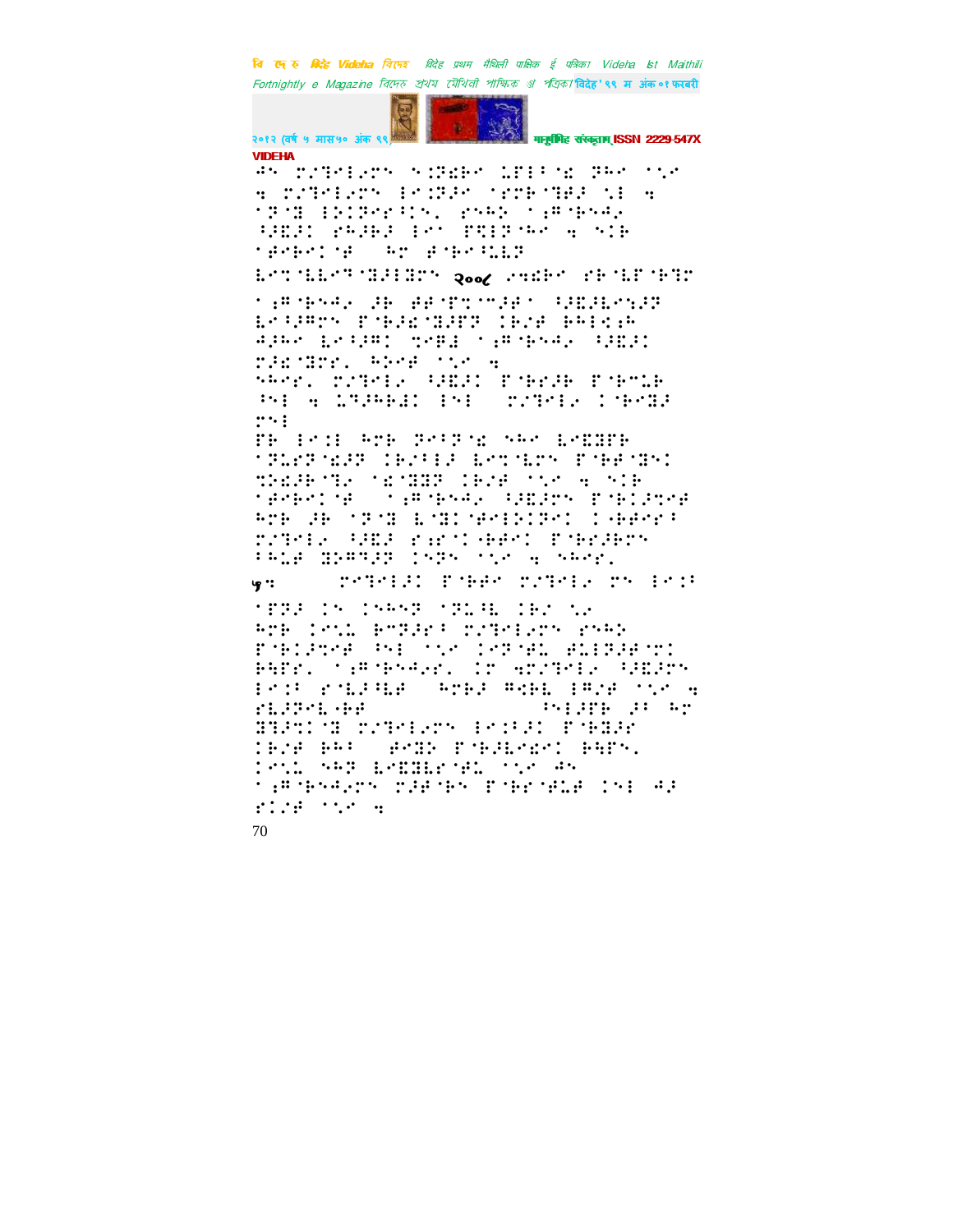**Service** × २०१२ (वर्ष ५ मास५० अंक ९९

Branch Holl rom in Adolf Side

LE MOVIE CONTRIGUIANTE DE CONTRACTO recores del Sic Judy Jedre 4 DEPERSONAL ESTATE PREPL'ETETA PURP PRESSOR ROBERT BOLSERI

The WE THINT TO PARA IN PRINT A LATHER PRINT AND IN ranteen producer progette

tic service reports within **TRIERS EPORE AT 1585 NEWS** 

1989 rumae: riaana sellek bie TITELEN POBLE PARABOIKI LABREA

ERSERING SOM FOR ENERGYPER<br>SEPTE FORFELLING ALEXAN

THE PUTTERY HE STIPP

FRENCHEN MENSEN BERBRAS MAR (AP rowal reports from 191 Sim roo 159 the action of Education (Education (FR)

Entropolitable pathners also papel (Bend Tend (Seemer Miberra) a checiare na

**TITLE THE ENGINEER** SHEET

**TERMED IN DEST TETTE TERM** To the HER 2th HERT STAR TR

rn Poblashe rathisl rati

**THE THE HEATHER** 



**VIDEHA** 

 $\epsilon$  :

∷ وا

 $\mathcal{C}$ 

 $\dddot{\phantom{0}}$ 

market start

 $\ddotsc$ 

THA TINE APAR TO A POPER POTOLERY SPOKE LOOP

मानुबंधिह संस्कृताम् ISSN 2229-547X

**ALLASHER STATES STATESTIC** 

tim sti et col

LOURNI SIGNE

**SAMPLE PERMITTE** 

71

 $\ddot{a}$ :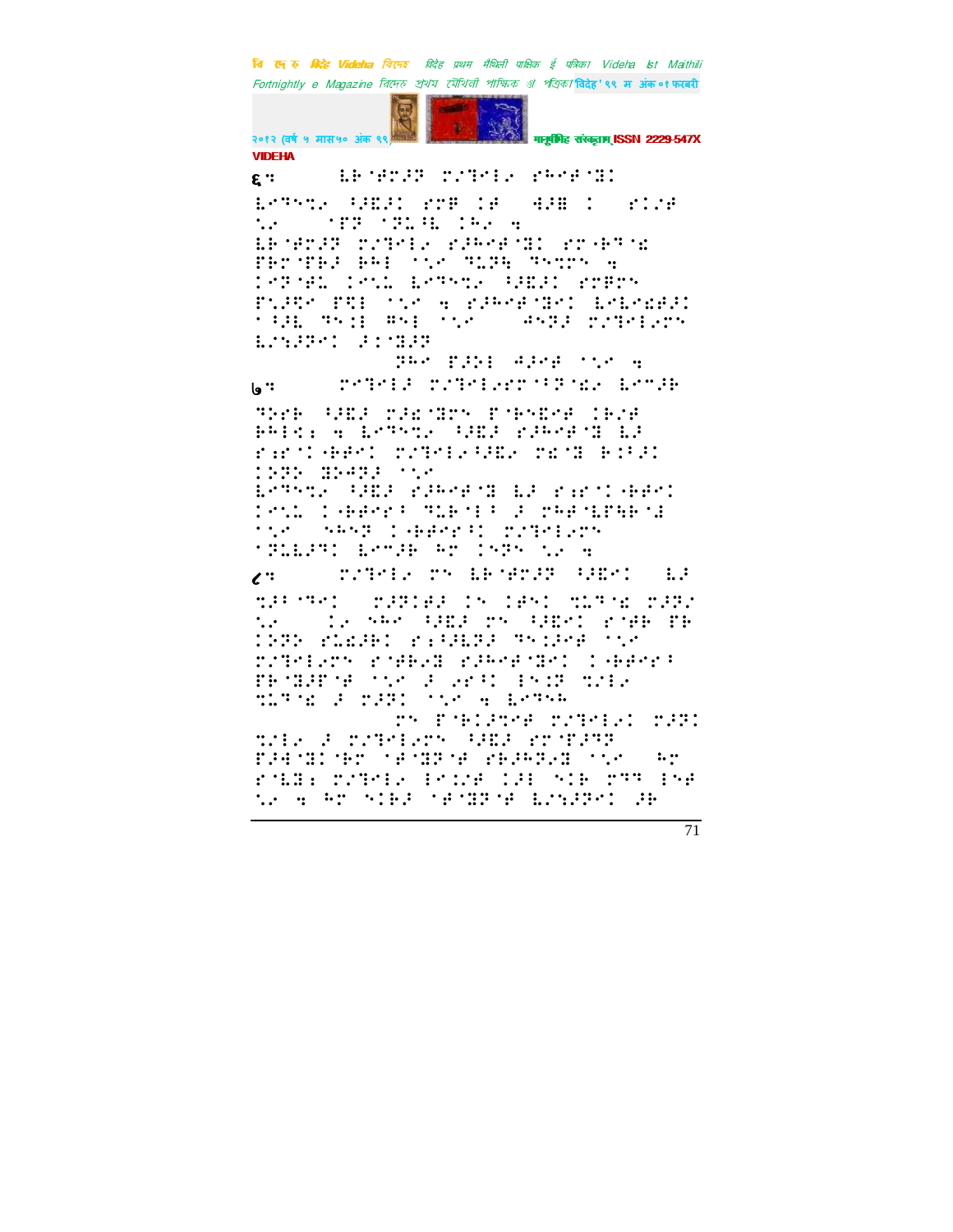

२०१२ (वर्ष ५ मास५० अंक ९९

मानुबंधिह संस्कृताम् ISSN 2229-547X

**VIDEHA** 

Poblect place to ligging she BENBERGHING (BN)#NBN PARNARY Pice that a 2 bande 1970s Hildershe Rue an 12 2 namenazi

 $41.31$  $\cdot$  $\mathbb{R}^{n \times n}$  $\mathbf{r}$ ATES Lensbry rules. ESIRD KOREZE SVEZI ROBOGJEG JE runge (etg: 151 kriterer EMINERIES A ARTISTI Petingsproves represent to th Benken Abno de Sigua Endorma nico Persona (51 422 4

ART ART TITER BYDDING  $\mathbf{Q}$  :

**TARY PRODUCTION STAR LE PELARD** SPORT EMERGED IN THE INTERNATIONAL PRES And Pick Bar (Baris Calendor) (1942) (1940) Pic TANI PROPER SPROBE

aka banna kan shekh an aya  $\mathbf{P}$ 

ramershi inden Supe rremi (PP

rakefole: Lendry rarake: PRelyn aR THE WITCH HEAT RESEARCH

**ANTE CERT (PECH) TEMPERA**  $2422$ **SEPPREMENT PREPARED STATES** SPERI SIBBERF STRANDROB STACK BOARST STRATED MORE MONEYARD ADMINISTRATIVE teBary rate: (BBA) PibB2# ater. PORTOR INFORMATION ON A ESTORI

nga Pranagea Badi (42 piloe nikr) (1951)<br>Guida (Cogandar) (1699-1799) POLESHERD TO A SCRIBE STATE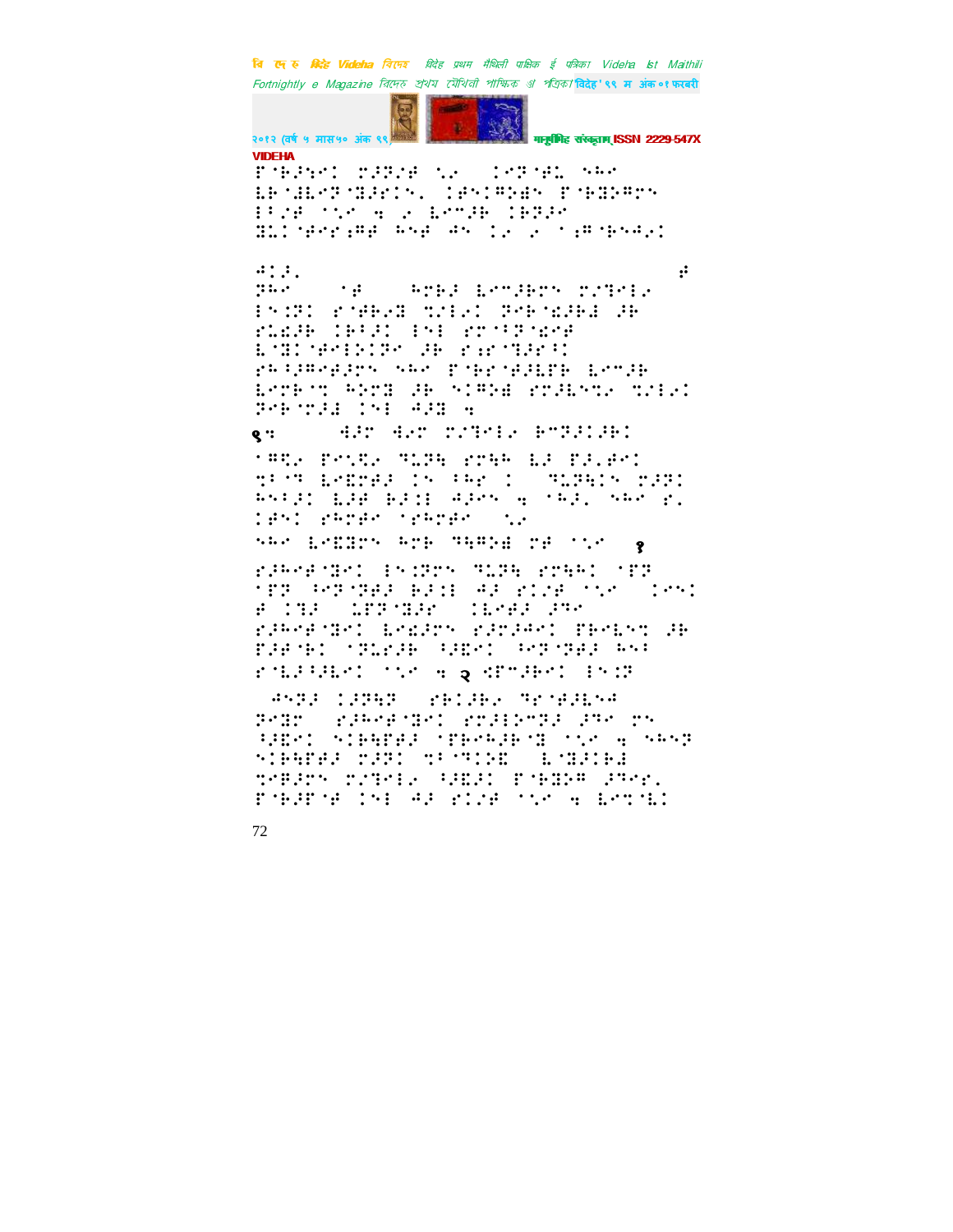

मानुबंधिह संस्कृताम् ISSN 2229-547X

**VIDEHA** TARTE SPERIN NAND POTPAR THIS RNI  $\mathbf{1}$  ,  $\mathbf{1}$  ,  $\mathbf{1}$  ,  $\mathbf{1}$ 

pollenterar proporter pand forth.

APPROVEMENT IN SCHARAGE PARTIENT PAPY PORTY IN PUBLIC PACKER HERM IN DE TRIP OF nieg ar plgegenri egron foe no a<br>navpl brardno geal plorari renbno: **TELES BESIDENTS STARTS**  $\mathbb{R}^n$ rogene de rodiera raecenzat Tengrang (ST) mengangkan pendangkan mengangkan the 4 There has an new grap POBBER, TZTMER BREIN, EL PTBBER The government by  $\cdot$  ,  $\cdot$  ,  $\cdot$  ,  $\cdot$  ,  $\cdot$ PYPIE: YORNE REPP LPYERE OR 19828 tros profonso repair reteirosano Perfers tell rollager walks **MARINE SERVICE 1918 HEART IS THEFREAD** PAPPY POLYCAR CRASS POTPER n ng siyashi kata ta ta tara na sa masa na masa na masa na masa na masa na masa na masa na masa na masa na mas WEBSITE TITLE WEBTH PHP PORTHE BRI POLICIAL COMPOSITION RNAL (ST ARR) POSTSAILLY POLICIA  $\sim 2.1$ **SEPPLE CONFIDENT CENTERS FULLER CREATE** 

**TH PAPLE**  $\dddot{\cdot}$ 

 $\overline{73}$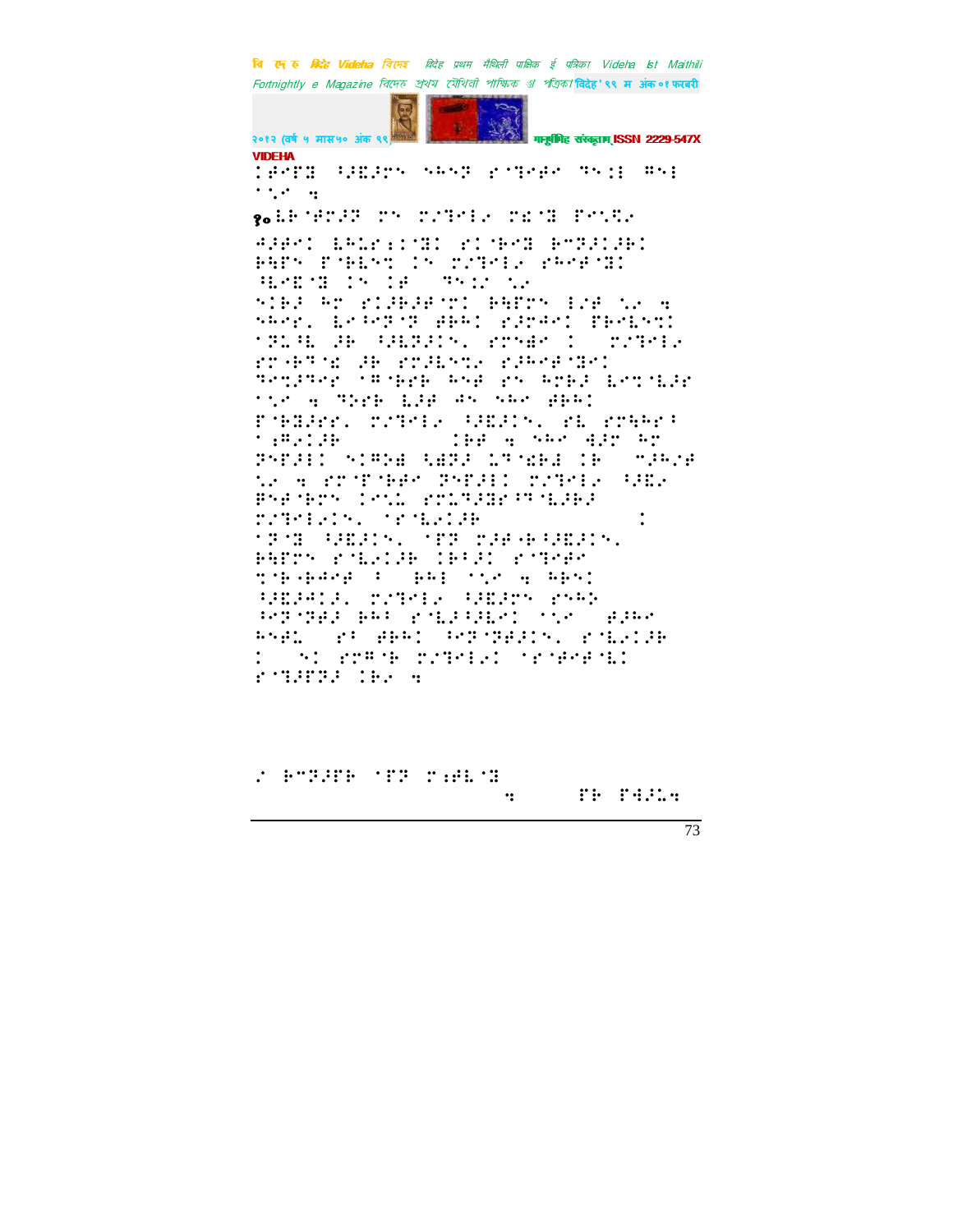**Service** ø, मानुबंधिह संस्कृतम् ISSN 2229-547X २०१२ (वर्ष ५ मास५० अंक ९९ **VIDEHA** 

 $\ldots$   $\ldots$   $\ldots$  $\mathbb{R}^n$ 

 $11.3443$ **ROBOTHER STREET STREET** 

 $0.1233333$ 

SI ARE SAR POLESCIPE CONSECTENT 132 45 582 828 928 15 15 1851 ESPECIAL IN TSEL AND MEMORIAL HIS REST SLEEP, TO TEACHER clar (project) by time and bighten.<br>There is new the cracker sports MARE PLOTPHE PRIZE SIGNAL SERVICE. POBLETER ANDR TH THE RENE

PROF SPRING STRATE ENTROPS FEECH 1933 MARAM CROSB RAHE CH TRAGE MANI BARA K. PYANG KAMPA IRO PRZI and the and Almain in Benjings many **THIS SID MIDD THE INTERFERIES** RNAL POBLAK TRA INERA (1932-20) THE MESSING TO THE SAME OF THE STATE OF THE STATE OF THE STATE OF THE STATE OF THE STATE OF THE STATE OF THE S THE MEAN THAT AN INCOME TO START ESPIRE TEMPORE TEMPERATURE free her in thris Componies role SAR FRAME SAR PSIZI AS DIR F. St FRIE (BJP NOI PRF)" NIR PASSA TER 15 AAR 2163 1283 MARAGE RAM RI SERIANA (NE RNEM)  $(11 - 1, 0.01)$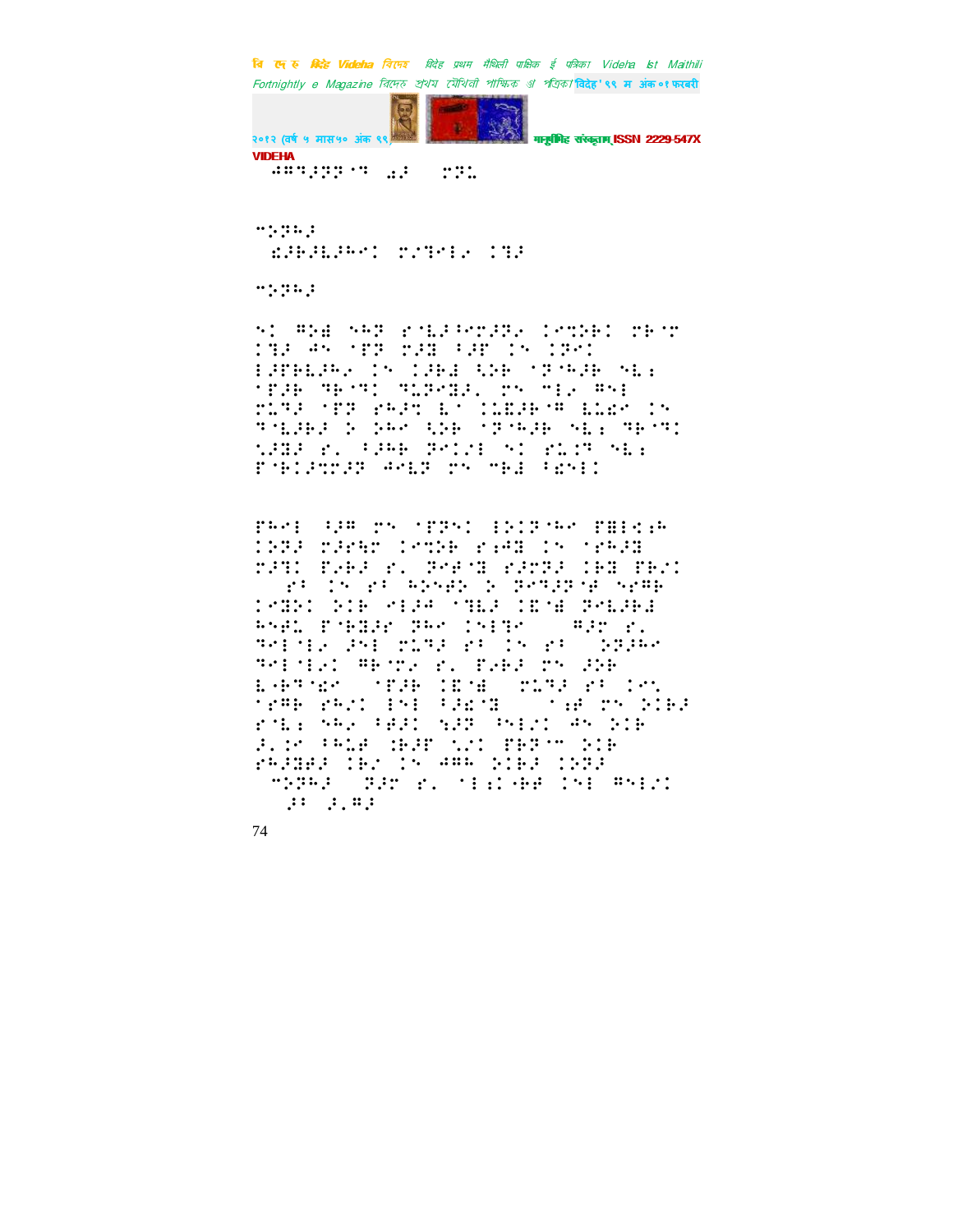

मानुबंधिह संस्कृतम् ISSN 2229-547X

**VIDEHA** 

# $\therefore$   $\mathbb{R}$  2

real in the critical new rin th EPROPER AN PUNCH OF SPPROBLEM SI POSTI TEMPERATA NA PIPOLENE r. ABJE 1525 BJAR PB r. 8 J. 201 **STAIL ARE SIER TER IPASÉ Trabbe** A. P. SAR F WARD ARE CAN PARTIE BIB MPF PRO TO BE MO IPRI BRAI PUR TRITE PICK (FROM SUPPLYER gs: gspa egga hpont (escepto gar Int Plat BRA Int APP (BRA IND) trings will gar complicate nede variation ne ne se time as the the associated that the ant rn dai bi Se (n rether GA nb. tre tien is a falledge is Amer  $\cdot \cdot \cdot \cdot$ 

say which his which his recognized range BR BA WHY THE STAR BR roll by Pobert There hill PRARA PROLAT DIR KOHR K. POTOR German Mangaland (1915)  $1.111$ POHENIMENT PROVINCI EN 18 MEJOR 15 PROF SPEED PRO STEP Phone In SAC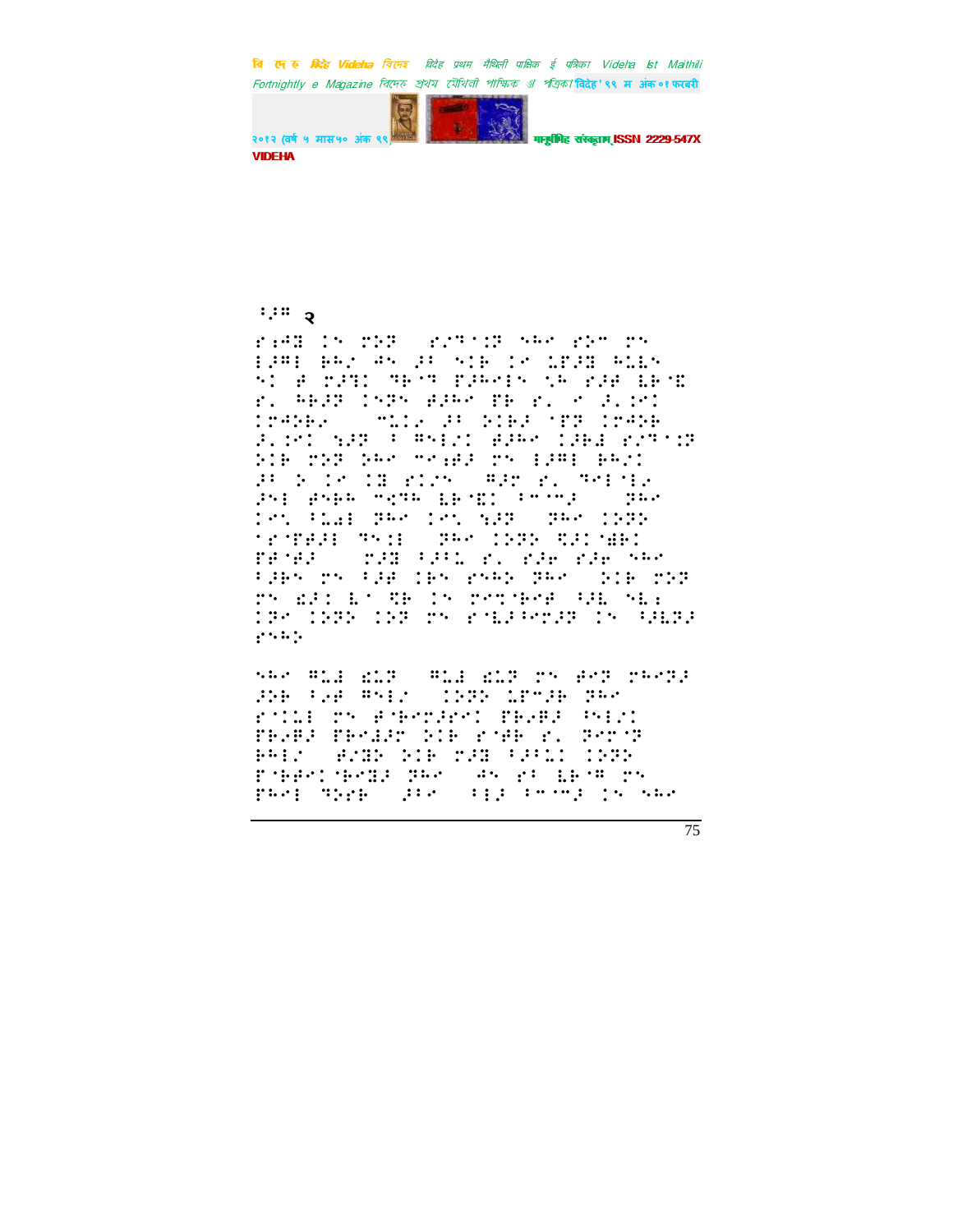

मानुबंधिह संस्कृताम् ISSN 2229-547X

### **VIDEHA**

TRANK THE MILLER TRAINT (201 THA MEN CONTROLL THOMPHONE ARTICLE CON FLPH FRENCH (SAS) (100 Professor) niz ele Aze estz (is lembl dan) 35 B 216 5318 P 3 - #5121 AS 2 PAS ANAL FORT ON INFIANCIAS EALD Dent B. J.M nent Crape F. Where AN SIER ENE CHERP PHREE SPOSTS INE  $4.34$ 

FORMULAN'S PROPER SOME SURVIVERS OF Bris (1980-1980) (Bris 2008) (1980) BYARA (MIR THLARA PAMARKA ALAM) **TRIPAGE EMBRES IN THIMA ART EALY** 

Gibbs and Shown (night) and the direct Brank (Sir Gérérin) administrance ry Pri mini Albert Schell (SHI) read to comme at one throught biel (2008) for the Age: limes lime PABLE (2) PROPER SPECIFIED AND R SPORFER PORT POINT IN 1880 FOURTH THE TERMINE

teris are red critic is the de-PHILLIP SPRESS TOOR TOOR FILM **MATHAI AMP PAINT ANNING THEA** PALEN RNE - SAMARY SIER NRE PNEZ AN PE MARYM FARMAN PLR MAR PART AR a. (Amperikan asl program son (Cango<br>do a controper mna emotio treform SPAN SPOIL PATIME TRPN TRP IBOB AB  $\cdots \cdots \cdots$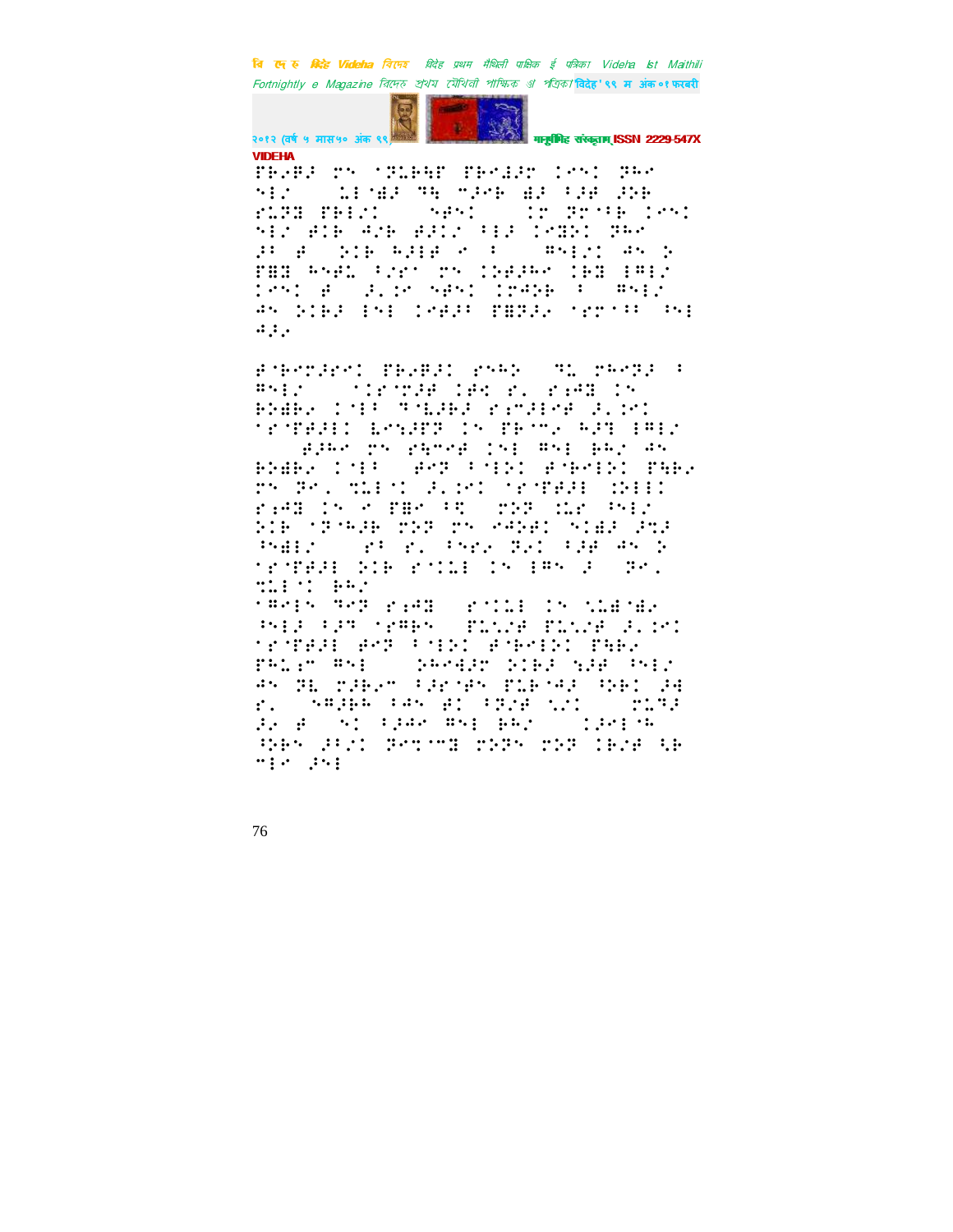

मानुबंधिह संस्कृताम् ISSN 2229-547X

#### **VIDEHA**

**TRANS RAN SERVICES NAS RONA (** FOIL IN ENE PARK PNE SPOOR TIME roll may part (regard aroug mi Polit adedit making ombitati AR PROVIDENCY CONFERENCE POINT PROTHECO INTERPRETENTS BI PAND PROVINCE BORDERS THE rn BRI ni rigi sh gann (gge cro **SAN DELL NO SNAB CEIDEAB**  $\left(11.2 \pm 0.001\right)$  $m_{\rm H}$   $\sim$ 

SECRET PRO PE PLESHAL LPSP TS 1988 851 (1983 25 1981) 693 2163 SAR PREZ AN BIBOAR PRAPAI PRESEN TE BETHE THE TRE TE WAS THE STRE PROPER BEN O SIB MSP MS INN PLIC PHIL STEELER STORING THE THE 231 PHOTOS IS & SAMED BY SHOP an wall then preason all attic trus be Wiek mi

rado (n rico) divido anano finink<br>An Canob (1999) mina lab'adi pin ta T. PHEN OF THE BROKE IN THE BIRD

FTEE TY TEST EN ERE IN ITS TYPE PRO DORA IN PARTIN PROTECT BJ18 1381 - 51 285836 139 1162 18 <u> T. Billi Ari II Avis </u> 401 242 THE PHONOGRAPH CONTINUES. randing duant cropped profo Ald. SPER SPER TREP TRIER TRIP IN AB Base I (PRIGHT) (Pages (Profame TE BETH THIS COT HE TERMS CIME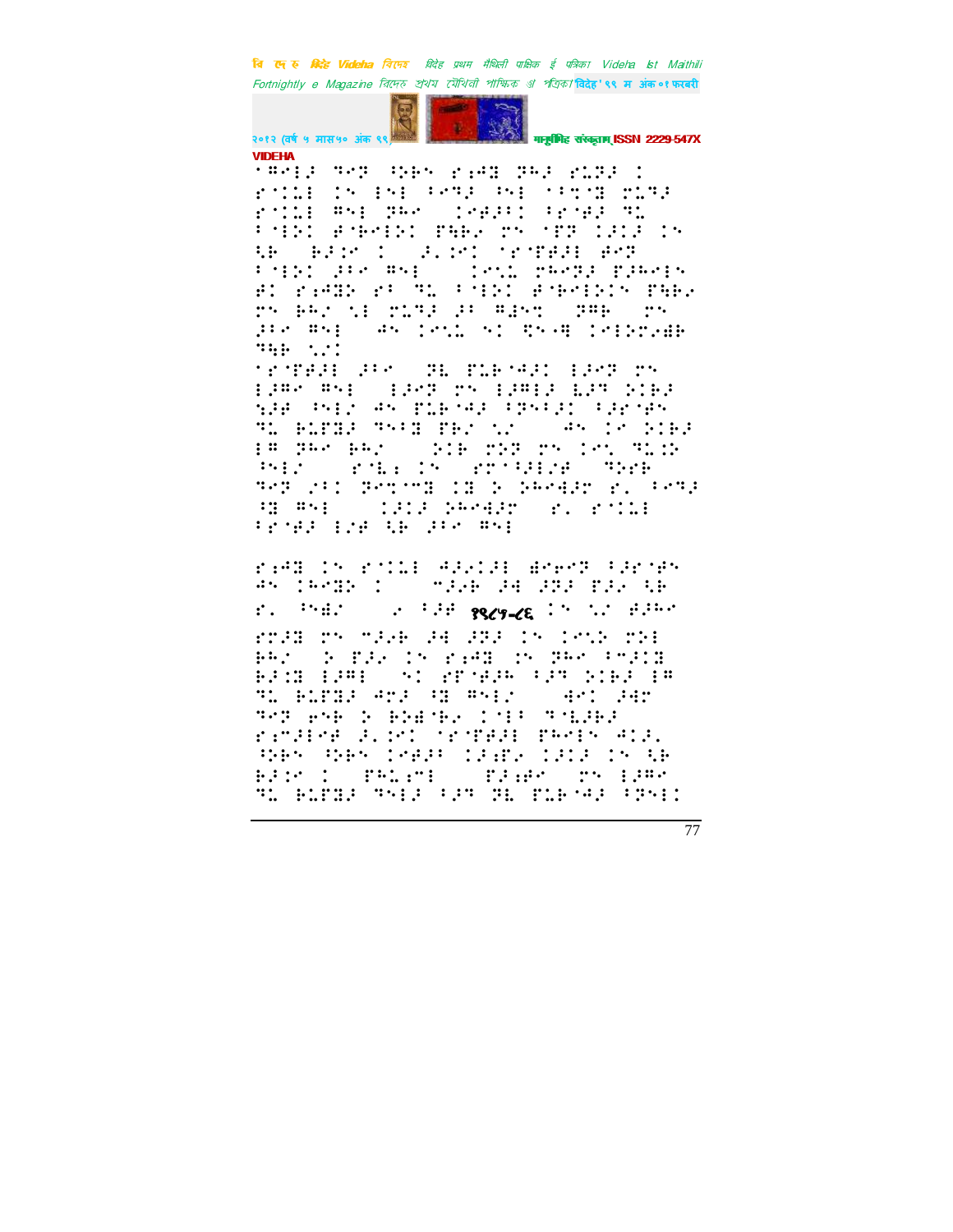

**VIDEHA** 

मानुबंधिह संस्कृतम् ISSN 2229-547X TERMINIPARING PARAMETER SPORT

PROSTE STRINGE PARTNIER PAPE MATE ERMIT FOOTE IN STREAMSTER PHOE 18274 **See Brooklyn Street** 

r:40 min

**SOURCE SERVICE THE SIL INDIA PROVIDE** 2525 21

**PURIME IN FER MINIME PHY TEST** S MPRE PROGRESS REPORT OF BROOK LENE THISPY

**START ROBER AND NORTH PASSARD**  $\mathbb{R}^{n}$  :  $\mathbb{R}^{n}$ 

REFLEX SOMETHE WIND FIRE AN USE BED DY NORTHERLY NEWSFILM 1878 ry 2878 syne (Alves)  $\begin{minipage}{.4\linewidth} \begin{tabular}{l} \hline \multicolumn{3}{c}{\textbf{0.1}} \end{tabular} \begin{tabular}{l} \hline \multicolumn{3}{c}{\textbf{0.1}} \end{tabular} \end{minipage} \begin{minipage}{.4\linewidth} \begin{tabular}{l} \hline \multicolumn{3}{c}{\textbf{0.1}} \end{tabular} \end{minipage} \begin{minipage}{.4\linewidth} \begin{tabular}{l} \hline \multicolumn{3}{c}{\textbf{0.1}} \end{tabular} \end{minipage} \begin{minipage}{.4\linewidth} \begin{tabular}{l} \hline \multicolumn$ 

PARI NIMENA RI CROSTI NEM<br>OPPA RILNAR SIPO PIRL PEOPLES wrom (wanak letorom a dilek wak  $45.873$ FRANCO AND THOSE FIREDAL CAPRA CH First Ter that are the bridged to the TERM RAINER RAN IN NI ADE TARLTI mas all clients and annual direct PRIPRIES PARK (RESERVENT

first class past confident to  $\mathcal{L}$  . The set of  $\mathcal{L}$  is the set of  $\mathcal{L}$ 

r (Aje Silma filmarko 1: 173 **TRIB LEIGHT R. RED AIR.** (P. 181-42.5 page også begge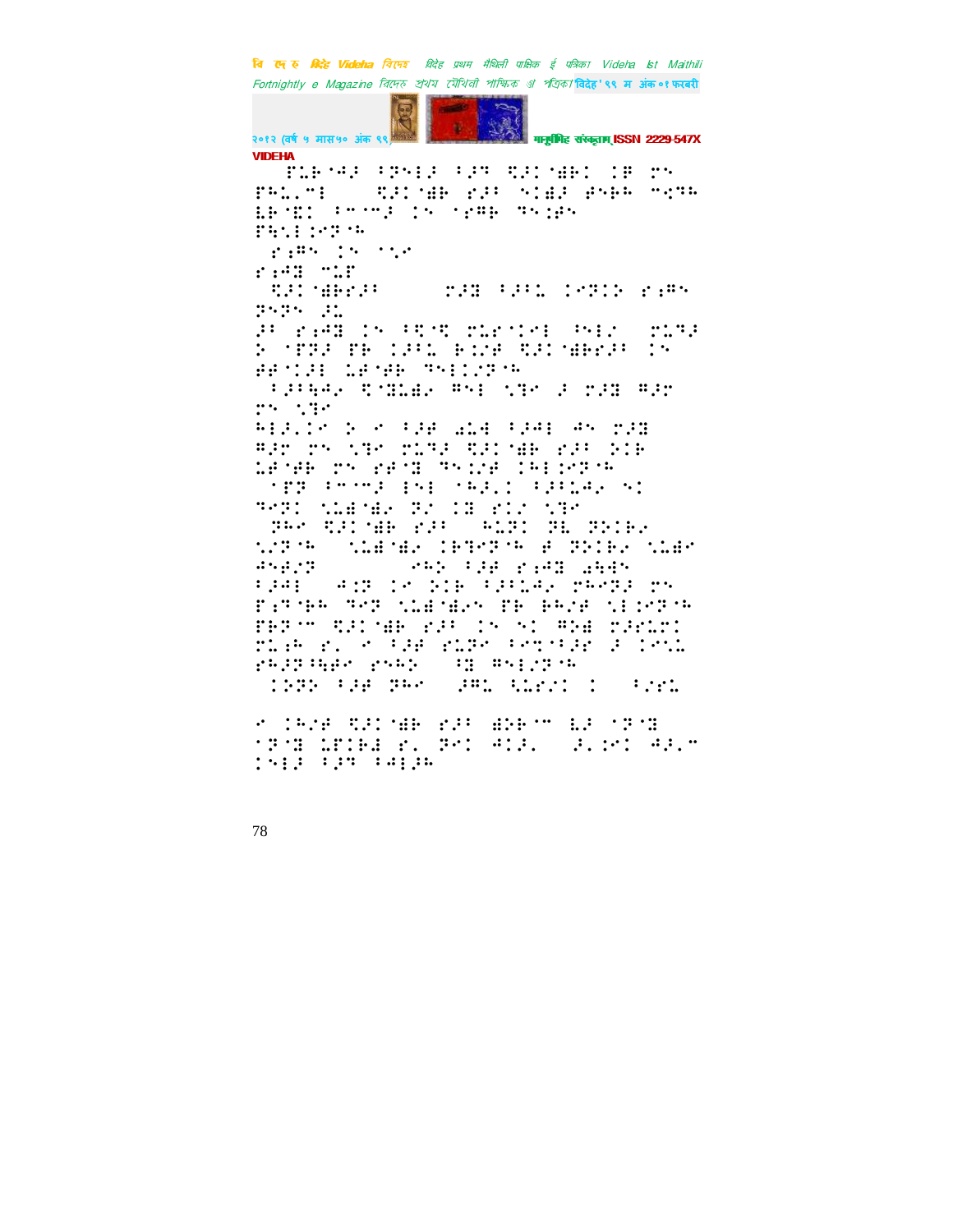

मानुबंधिह संस्कृताम् ISSN 2229-547X

## **VIDEHA**

**CENTRAL CHAPE TO BAT TAT PER** THE TI TELL AND COMPACTANCE THE S Prekings model in Bonk Pres K TRIE RICHE KIR DIE PLENKE PE Ten Ten Beard (FLB)43 (FrFB 154 (s perponyo pp. 16110276

**APL PARE FOR BRL SPRINGE ALON TH** BEAR BARR COMPARED EMPLOYER (BRECH) tal segr bri reak (s'og)<br>19 de est el 1928 en Mel S 382 BB 53558 BS

 $\ddot{a}$ .  $\mathcal{L}$  ,  $\mathcal{L}$ **TEACHER OF BULLET Prim BB Pir BBD** 

TRILL SPORTED PRESENTED THE CAUSE OF STECK THE COUNTY CAPE OF FILE RIET BOOK IN THE TENN ORDE SPSI RID (18) ASIR Replace Res MIRA PAJE 1575 MIRMAR JUGO MIRMOS Frei BRI (1918) Parche for rend IS PROPERTY AN WRIGHT WIRE r 795 (1) 851 552 rende ato si the ene nu radi in F. St. AF. M. DAERER SIR RURL F. SK rs an an east deployed response. Alim Miles Il Front In Persons Sre mr: Brief (1948) Created Banding St. 1971 **CONSTRUCTION** 

TEST SER CHAR TOT PREMIE OTR PIAN In Buch ABun (Bre 1981)27974 3: 421 1321 5:50 3265 34  $-4$   $+1$   $-1$   $+1$   $-1$ ran gur

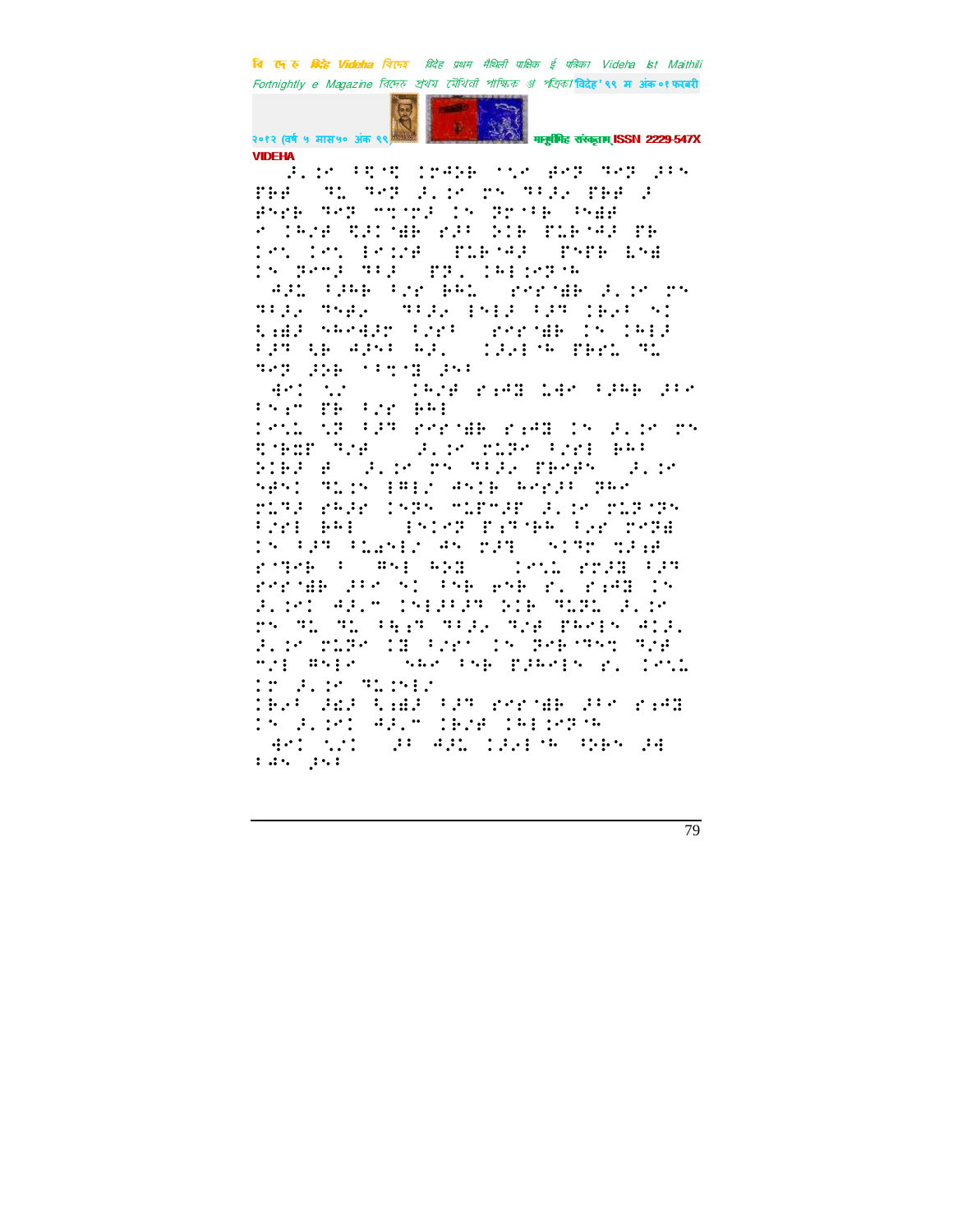

२०१२ (वर्ष ५ मास५० अंक ९९ **VIDEHA** 

मानुबंधिह संस्कृताम् ISSN 2229-547X

 $\dddotsc$  : **STATE PARE LAR PROFINE** #5: FLF. TEF LELE START P. Prime 1511 2 TEE 58 218 851

terna strandard et al. 1999. In the sea SALMER KAR (PMP) K. GIB A. DO 194.5<br>194.02.9 (A BARK)9 992 413. Kekkab r. a.sk ny makondais lankani Prek 703 'estadi en 2017AR ed: rag is alon beig been aber a 1535 P. AR.M 1512 P.P. MOVIE DEMA **THE SIGN TIME MAN THE LETTER SIMPLE SIMPLE** 839 25 328 1811-2316

Southern Months Street (1980) Started Bet an is new lett the Feld open Porta (Aluma, Polisiako Gartzia PALE MEMI MNA ( BIRA RABL IMBN 82 is mind for part of provide para a kali shi nde ase da ciadoad FRANCH PHONE ROOM ARCH IBER psi capan guch adecede de dubr HARRY WAR IN PAINT ROTHER PAINT LA the paper the

 $\label{eq:3} \begin{array}{lllllllllllll} \mathbf{1} & \mathbf{1} & \mathbf{1} & \mathbf{1} & \mathbf{1} & \mathbf{1} & \mathbf{1} & \mathbf{1} & \mathbf{1} & \mathbf{1} & \mathbf{1} & \mathbf{1} & \mathbf{1} & \mathbf{1} & \mathbf{1} & \mathbf{1} & \mathbf{1} & \mathbf{1} & \mathbf{1} & \mathbf{1} & \mathbf{1} & \mathbf{1} & \mathbf{1} & \mathbf{1} & \mathbf{1} & \mathbf{1} & \mathbf{1} & \mathbf{1} & \mathbf{$ ANDA YAHU KALMUD YAN YI ANA INDI

Get the Add ( ) will have have

rag those and constant on the STAR PROTHECK 201 INEST  $\cdots \cdots \cdots$ 

**MINISTER PRESS CHECKER IN** TOOT AND ON BUILDING TO TO BE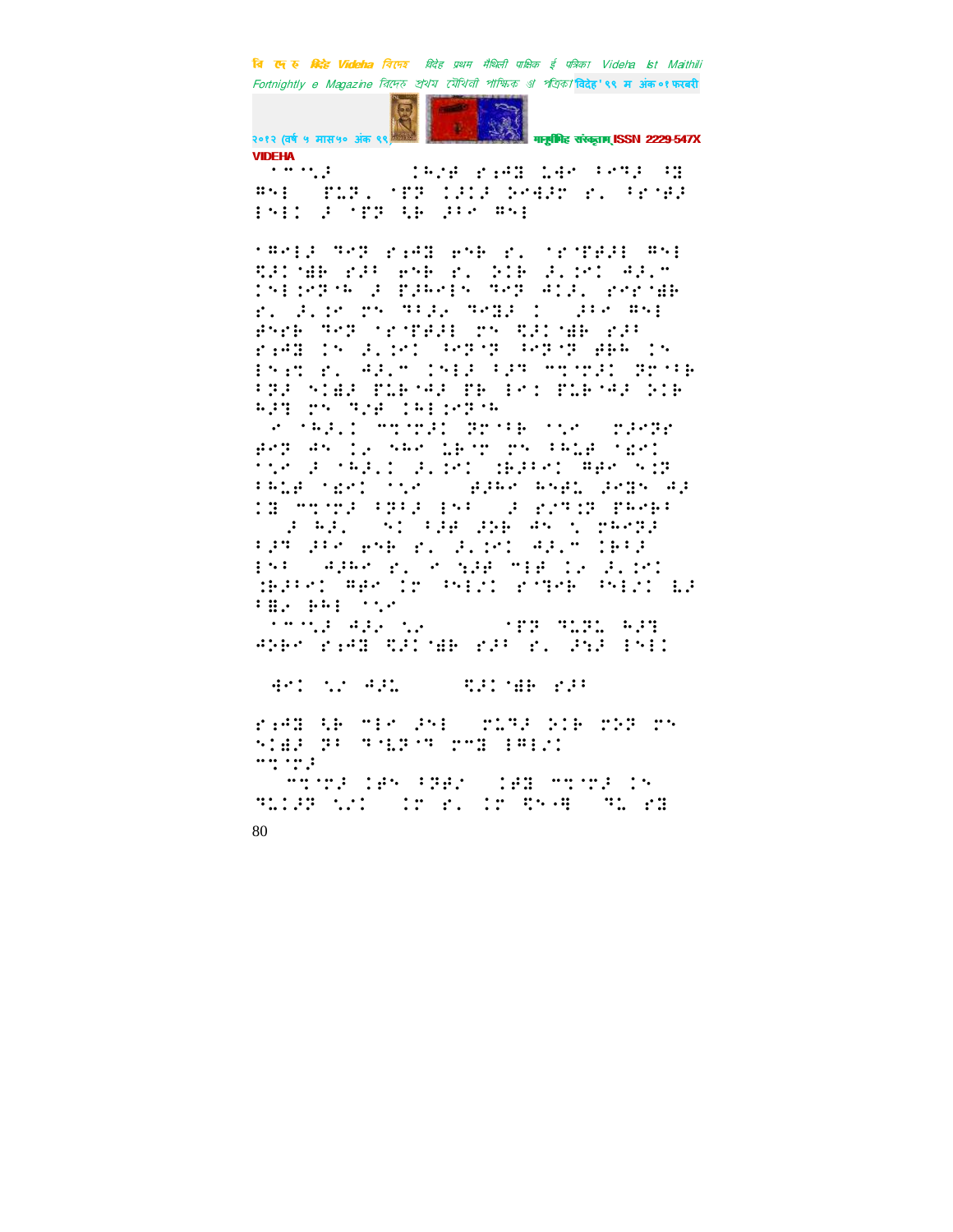मानुबंधिह संस्कृताम् ISSN 2229-547X



२०१२ (वर्ष ५ मास५० अंक ९९) **VIDEHA** 

BITTER TY TTITE FRE OF THE TI CH BOOK CONTROL COMP

BR BR BR ENEMIR EN DIE MENEMIN 150 SI (STA) (1960 SI) (SI (1961 SA (1961)<br>Analiza (Anilal (1962) (1962)

(1981) 1942 - (1989) 1942 - (1983-1989) 19<br>1999-1992 - An Scott (1982-1989) ilena aki shine alago she gan gan (1992) (bijek - 1992) (bijek - 1992) (bijek<br>Shonovski (Shonovski - 2008) - onovski **CONTROL BARYAR CAN AVENUE CONTROL**  $344 + 144$ 

ragged to get the gas (description  $\cdots$ FROM PERSON (PERSONAL PERSONAL PROPERTY) PARK RNEW S PLAR (PRE) (PLACERS ias cselbek blejperen malb 1918 - PILAR RAT AD SDAR (MIL PRAST)<br>1918 - PESAND I PROTOCAL ASEAS (PSA S 182 18772 MBS 2272 STB  $144.2$ Terge street fakt rt character PLEASE PLEASE IRSE the ry 2 MIPSA BRANK IN THE THE PAYTON INEIGHT ralande (Charlie de Servege) a **TOO THE OIL NIE TEA PAIL!** Fries Formal Creekers.

riument die Boge Stief r. **NEWS THE SERVE PROPERTY RATE** PST WHIP FIRE (FIRE 1.823 PS 128 TE PARTE : ATTACH REMOVEMENT PAR STORE LTORE IN RESEARCH RESEA **SEPTED PARK AND PROMISED**  $\frac{1}{2}$   $\frac{1}{2}$   $\frac{1}{2}$   $\frac{1}{2}$   $\frac{1}{2}$ Brown His Places 1989 ALBIS 18 AS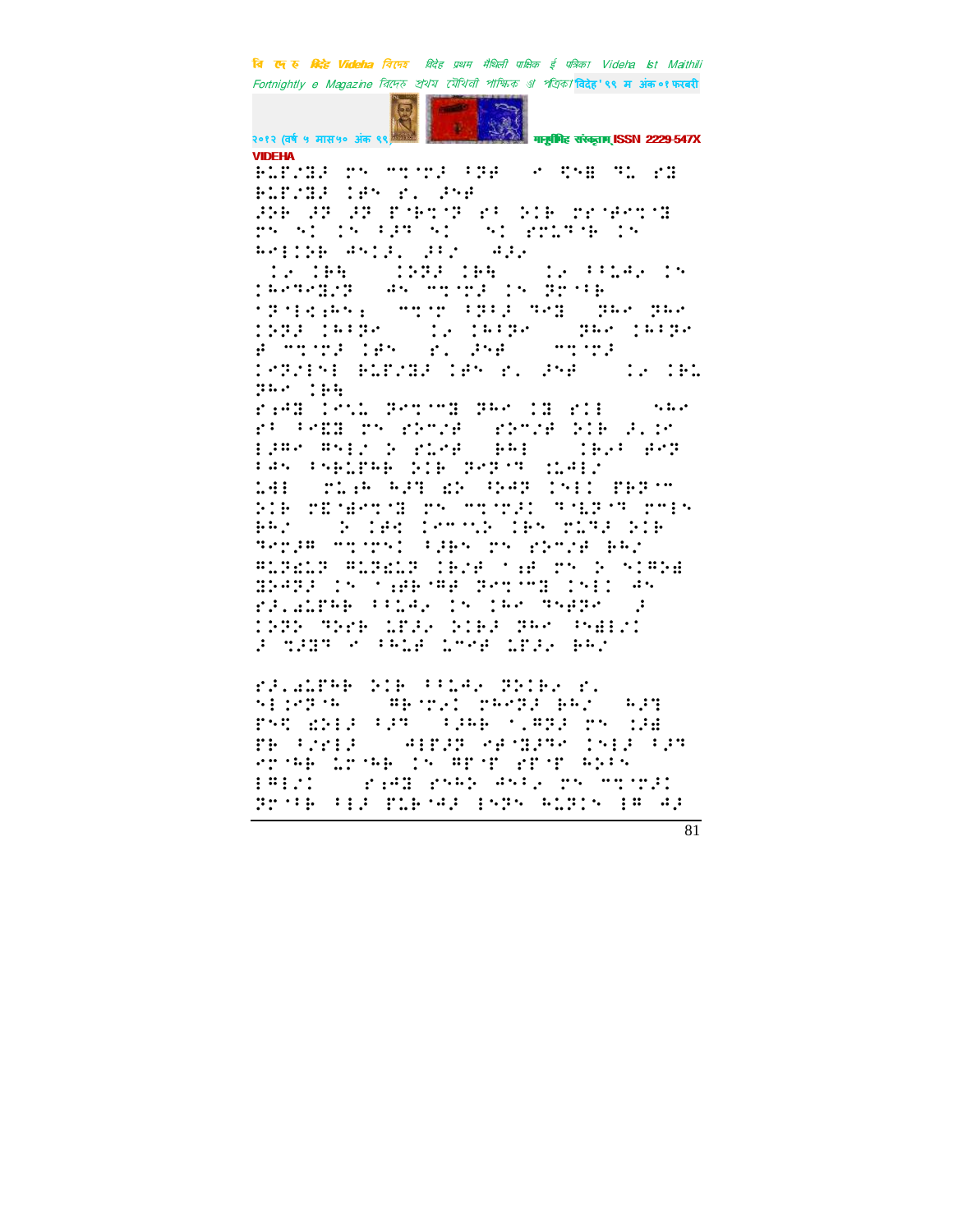

२०१२ (वर्ष ५ मास५० अंक ९९) **VIDEHA** 

**Participal** RIPELP (B) (Proporte (2008) (198 PROPOSE IN PERMIS INED A MEP krybeni Arrysi Charlithe Casty r. Places Sergie (1990) 1982 1993  $114177114$ 

 $\mathbb{R}^n$  .  $\mathbb{R}^n$ BIRIN NIE FRIEGE PART PORT STORY TIME ARE THE CHAR **MONDAY SECTION**  $\{\mathcal{P}^{\mathcal{A}}\}_{\mathcal{A}}^{\mathcal{A}}=\{\mathcal{P}^{\mathcal{A}}\}_{\mathcal{A}}^{\mathcal{A}}$ raben in dar ir med mai dai dar TITLE BOTH AF HE CHOCK BREAK TITE BYIN COORD TIPSON IS TENNING TO STATE

**SEPTED 1989-10 AND AND AND AND ADDRESS** (ANDRE SPRED ARPE P.  $\mathbb{R}^{n}$  . Then  $\mathbb{R}^{n}$  $1, 1, 1, 1$ 

 $\mathbb{R}^2$ **SOCKER PLEASE PHASE SOME IN SPREDGE PLAINTER** 

**Crist STP res In APPROVICE**  $\mathbf{a}$ Professor PR (PR) (Professor Pro SPINE PHOENIX POST POWERTY 3.161 (43.5 1911) ROBE ARIS INED CROB RICK IBRE NO THIS TOTH PROPE PRAC

REAL IS REAL PORT FAR WIR FAAR MIRE & PARE MAY ( PARE ) PAIR MAY SPINBED PLENGE RLPD RPP 25 MPM FBP PIC SEPRODNOP FIRMAD PREP. **CHA PAUGE PROGRESS DE CONTRAD** a mendermake aego i dideloliso de Selgia THE APPAIR TER FOOTE LE FOOTE right that fines then best product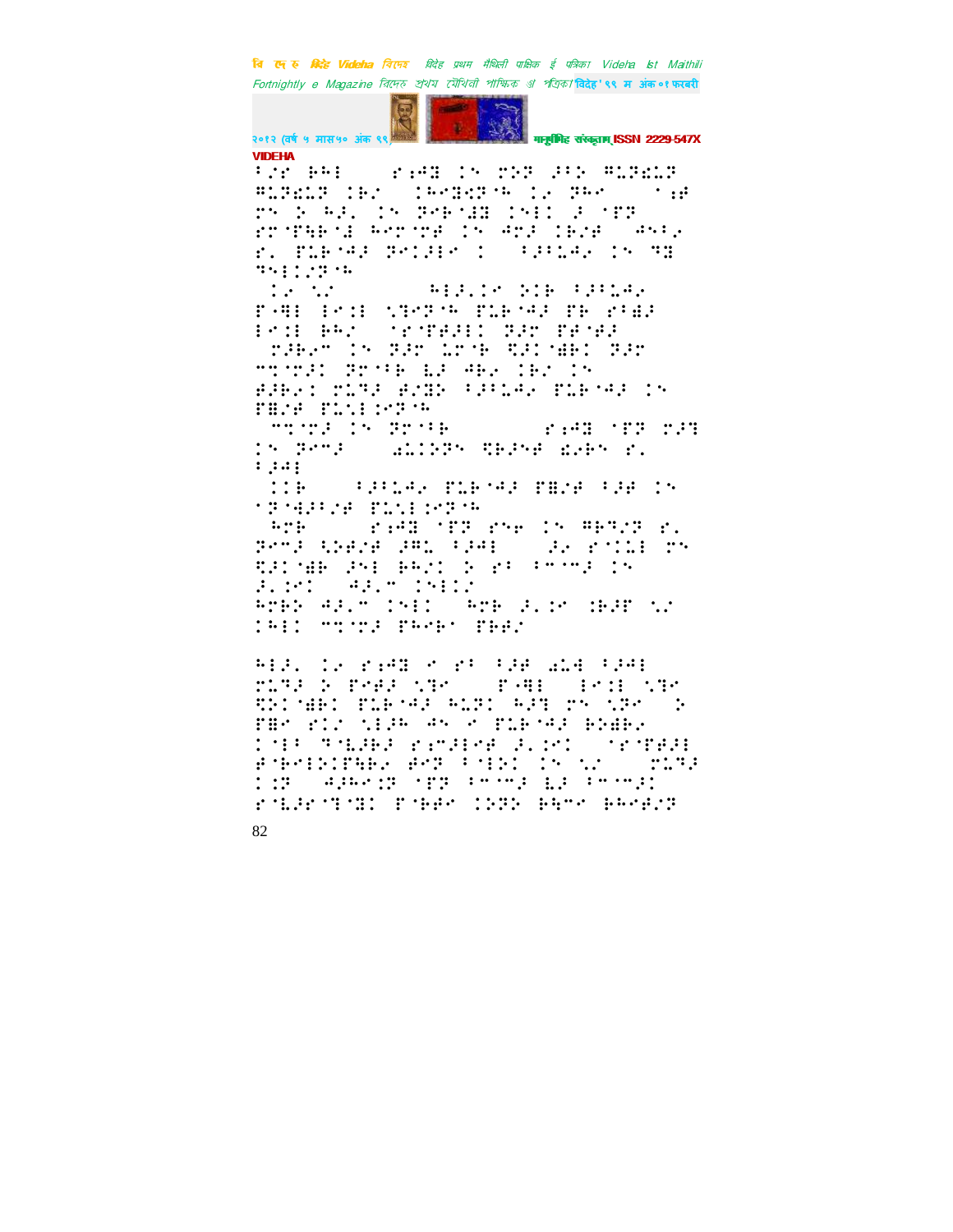मानुबंधिह संस्कृताम् ISSN 2229-547X



२०१२ (वर्ष ५ मास५० अंक ९९)

**VIDEHA ALTIFATE PARE IT THEFT** Franke H #SE2P16 (Franke) Stippen android dromatic apart<br>Stippen at ALBI Story In Stip (BSP)  $5.33<sub>1</sub>$ 312 1232 S.C. S.C. MB R. 180 TERN PLOTNIE THEIL BE SELMED TNIEN w B - Mini (PP) PARK - 195 CD rn 1812 Three east and for the SINT P. P.NE PRESH ISTOR S NEW REPROAM REPROAMING SERVICE PLAY SIE POPTABOLEA IS SIER ESTSEN SALMARI PAID PLETAR ALTI ART TY is a second report of the second ARLE TRUP AND ASACREE ( 888 1222 8841 87838 968 1 a a de de desta de la proporción del proporcione de la proporciona de la proporciona de la proporciona de la p RIPOR PARE PLOIRE STREET STATISHE PROSPERED IRIN SINO SPA LTOR THAN A DO HAP ANY BY TH RAMIN MUS (PREP STREET (Advance Sir Evik Sirak Prose **Service Service Service P**  $1.3312424$ SIE FRANCHE SIER RUBEN ASIEREN  $\ddot{\phantom{0}}$ **TANK P.M.P W.** r:43 5182 2015 THE FIRE RESEARCH CONTROL  $\triangle$  (MH) (  $\triangle$  (MH) (  $\triangle$ The Schule Pris This Constant PROGRESS PLEASED WHILE THE ERIC INFO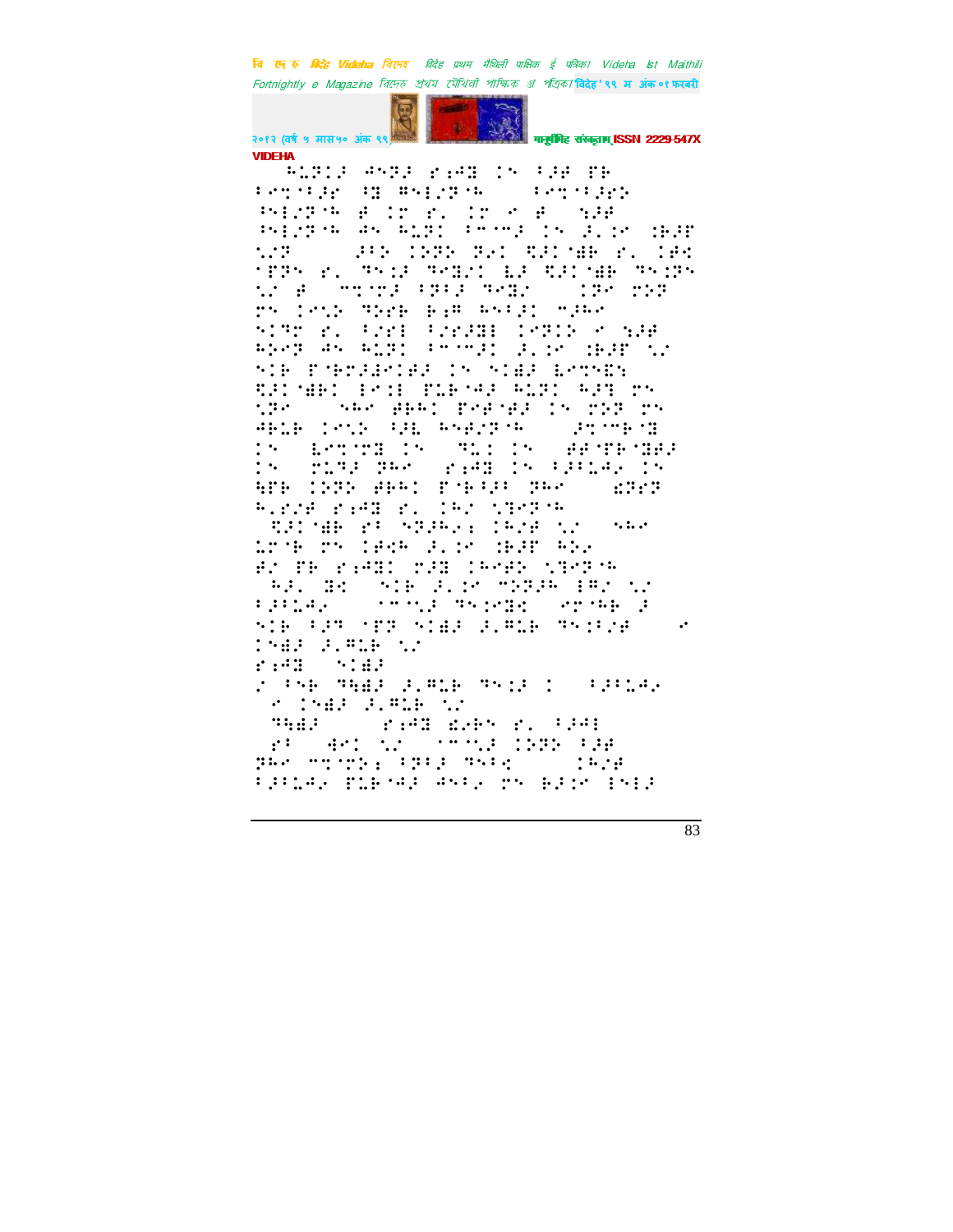

२०१२ (वर्ष ५ मास५० अंक ९९)

मानूबंगिह संस्कृताम् ISSN 2229-547X

**VIDEHA** ED UP STOR ITE ON BIS  $\cdot$  : : : : Aber 1980 March

FAR NEW WHEN YOU FRAME BREET  $\ldots$ In right wiffy Thema rubb macrosco #SEN SIE ALON IMAGES ##8 F#ARAF FARZE BRIZ ( MOSTE IN PESSED SPIE regard, when a service was the gl **SIB MATHS SHAP FREE**  $\mathbf{r}^{\prime}$  and  $\mathbf{r}^{\prime}$  and  $\mathbf{r}^{\prime}$  $\cdot \cdot$ their close rank what one room rank In the resolution when the back of prove **BIBIC INT REFE IN HATHAI** FRENCH PROTREAGE TO BRIT FTPP CHILDREN ENR CN BASE  $\mathcal{L}^{\text{in}}$ RNAL I PAR IN PNRP MER PARK 85198 25 FR 18 18 151978

2323 HP23 MLPL H352 PHP 21 131 Geboorte Ble Job Goboy'e roman from the Sanday Company of Pres 276 FRAGE And. 73.272. 731 ditering the Broad Peters Post EPE CHIP ON THE BUSINESS MAC BOOK FR CROSS MODERN FER CHIP (PP) MERRIE APPOINTMENT PROVIDED A DIA PAPER SLOPE (STORE IN SLOPE PA) rad is para particular packed asir 5 548 MILLER IN MNI ENELY (MNI De Britz bie Binda (PP 2282 PAI PP LAPP INIT ( MINA MINA PART IN) renewid by Siak RL Lemand rath **SPECIFIC**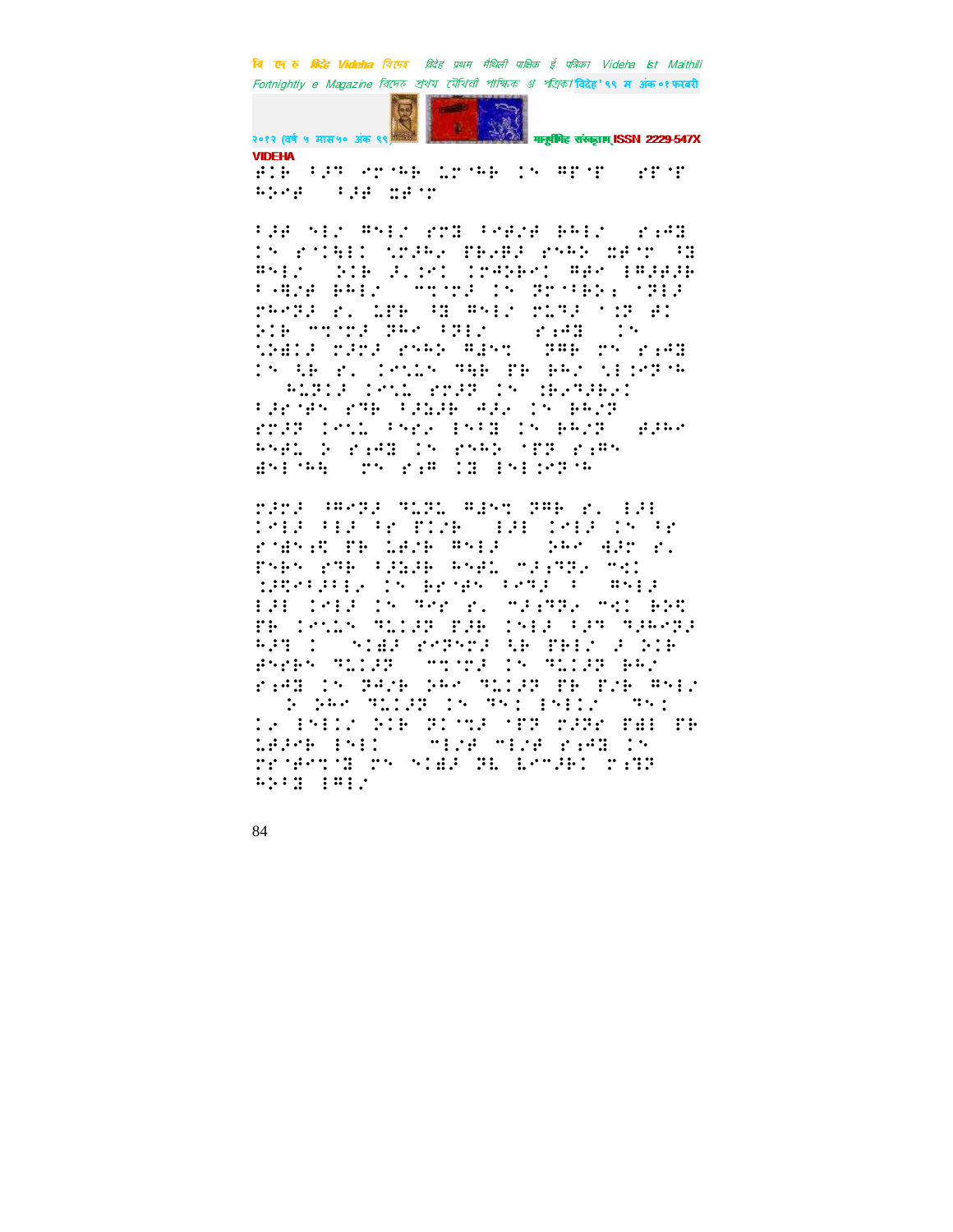

मानुबंधिह संस्कृताम् ISSN 2229-547X

#### **VIDEHA**

**TEACH TELP FOOTS: PRICEDE SEARC** RESPERD PROVIDED PROTOCOMER ting places of Banchmar Page (1980)<br>Apochran Page (1980) (1980) prezident ROSES (MERS PROPE PS ROSES) (PROPE **TERRITORY AND SERVICE SERVICES**  $\ddot{\cdot}$ 195 SAMER 318 I STORE 1913151 in Adelbergen er feft skild af.<br>1895: All Felfin i 1895-199 fjaller alilah (1919ki 1994k) dan sebagai par par ar eng pas c'ha ri BIDSE AMP THE SEMINARY THE

MICH MICH MITH SPAR ARINE PART DIR MAMA KAPS KAPS KRE FAGAR PROJH BAL 2 Test des Plant ( 2 des 2162 **COOP BEACH HOME BAIL**  $\mathbb{R}^2$  . The set of  $\mathbb{R}^2$  is the set of  $\mathbb{R}^2$ F MHTH TER AR Y. TOTH TOLER AT  $\mathcal{F} = \frac{1}{2} \mathcal{F} \mathcal{F} \mathcal{F}$ 

an constant an excellent show when BL BJR SNA RNIZ (1988-1881-1988) FARE TO CREATED TABLE AN ATACCE TE BENING AN ARE ANT NAM NIEM ESP ME TH ATE 1575 ASE TH TE TELES da tirk da bisa kiku bi bi PARTIES TRIB PRINT TO DE ARS P. POIL IS BOARD FROM THE ja da bajil leg yi sib hacil<br>bill ako s com san hak lel FRAUD Grenz Farmen Shqinz en Ber rje (syr ejsk skel merej ekref mkr FR SANK WIRE IN JEF EF ST NE BICHA AN AGNES THE COBA THE AIR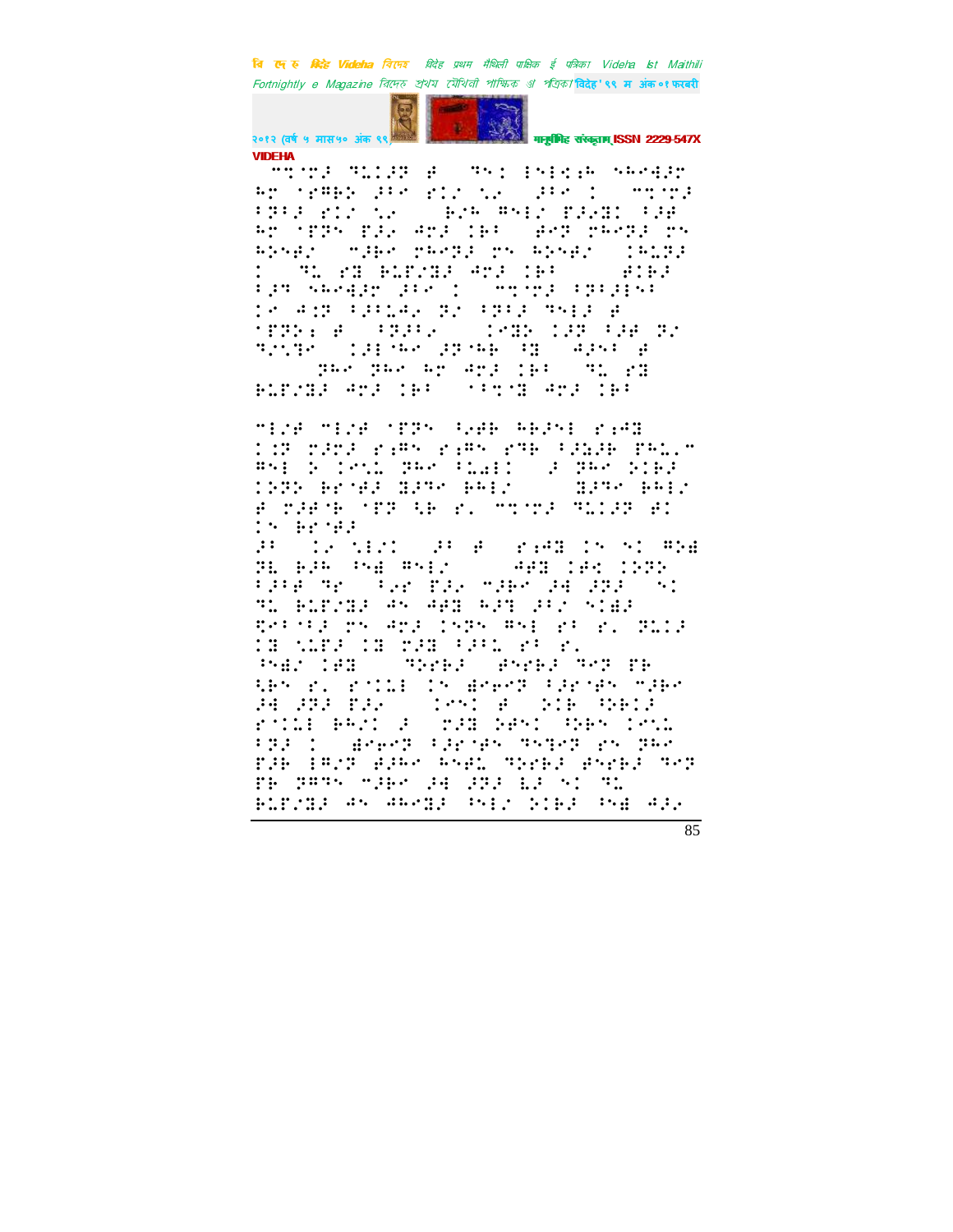

मानुबंधिह संस्कृताम् ISSN 2229-547X

#### **VIDEHA**

**CONTRACTOR PROPERTY OF STATES** denn der 1950 i de barer annhalted spromest off freeze profil 2382 239 1 892 45

MORE I THE PAPARE FORD 19187 robe 1811 fel 1962 role flee<br>18 1970 force ofre fe di doppor MIRE PARK IS THE IN THIM THAN IN <u> Antonio Antibode (Alexandro Antonio Antonio Antonio Antonio Antibode (Alexandro Antibode (Alexandro Antonio A</u> Brada Ango Shako (Barixid Ship isi balkan isi selari REMEMBER 18721 (1918) 27 27 325 27 arran (r. 1926) en Guad (r. 47 e.C.<br>Ancor, craz costaz (ez 222 (r. 226 **MINERAL IN 1941 BASE IN** 

THREE RAN LOOKS ( ) DIR E.DO Inspektive Syer (1202-1318)<br>Sponso Park Space (1802-1318) (1202-1318) mus or mid: " A make Templo ST (preprojecto modeling 1983 Peles Pril (A Treies) Aurasy **IN MEMALE 28 REF RNE** 

**A MONDER PROVIDED** 

 $11.114...11$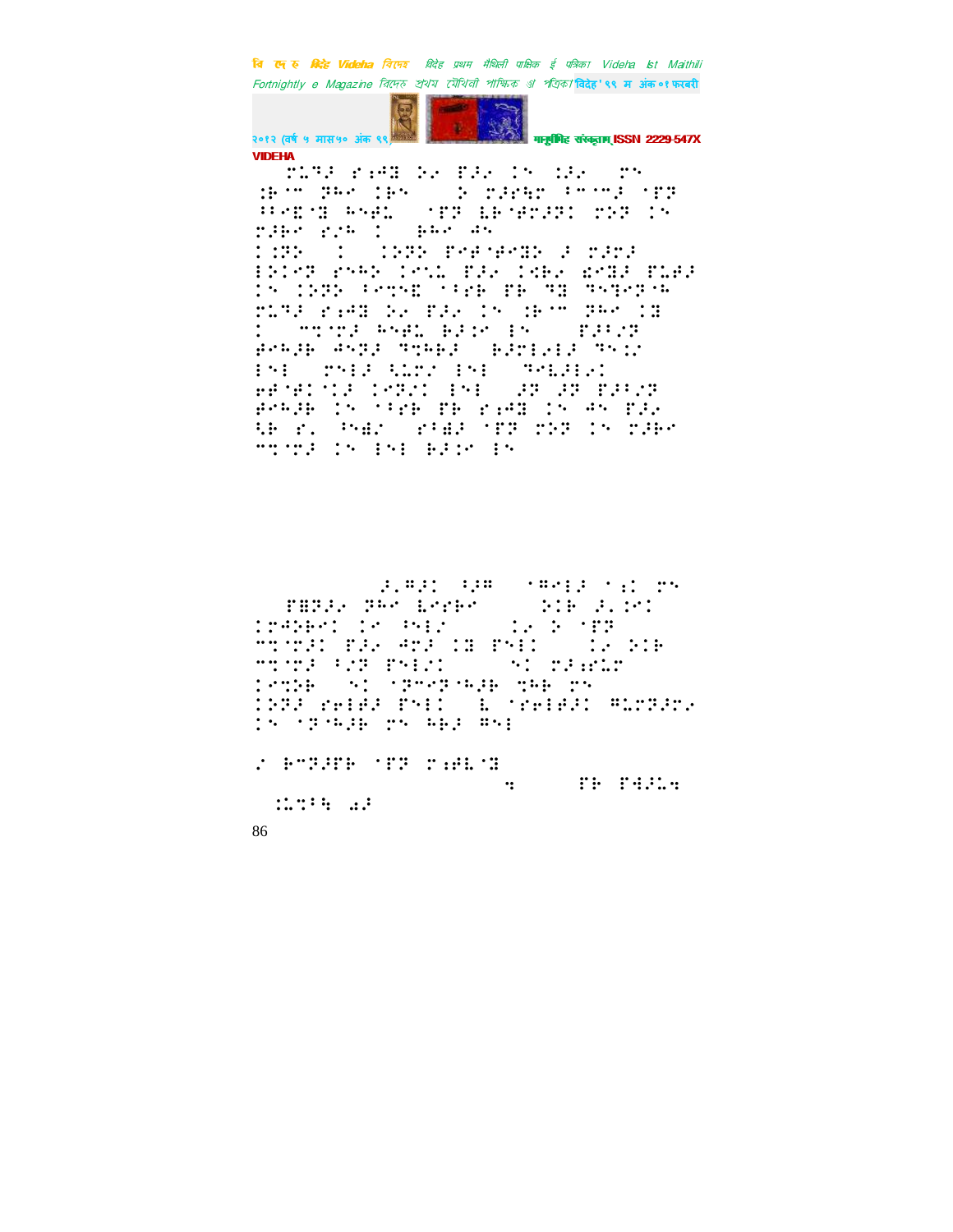

**VIDEHA** Arbe Papers riage: benchmab Redby

rangel (2000 an 1500 PHP (1951) risk byfibjeb skep, festig bre fyd PART AIR LEATLINE AL ANIPA LEED Adm Area Battlende Sade, Mai Ar Mu **Professor PHP (English Completed)** rieveninge af fekt neev meth en FERS MIRL (1968) RLPD SPO PARK Braz (Brande profila a profila abibi Porterdorm al angle record to a ring as mua portbrom clomerate SAR P. PARTS AMER ALTIPS TSIEMS PROVINE NEW YORK RESERVATION Provinsi Hema, as cream numera SAMP TO SAMPLE SIDE OF STARTING Abert Planet Webst the Bornstell PAPPENGAN A SALL PL PAPP PR roderin ar 198 1928 neder a 12 ACAC Prices A circumstances rice the a pre-fereige: Peers 1565 ASIELE MIK SIE KATENE WIL SARPS PHINE TOO A PSP PALE BIR rnroll racert 141 our 4 4522 Br PRO RIEMEN ESIEMPS (PROBRE) P PABE FEAT TERMIN PAGE PERSA. AADA mented the size a deeplogue beaup rolernele (Sofro (Sofr) decha a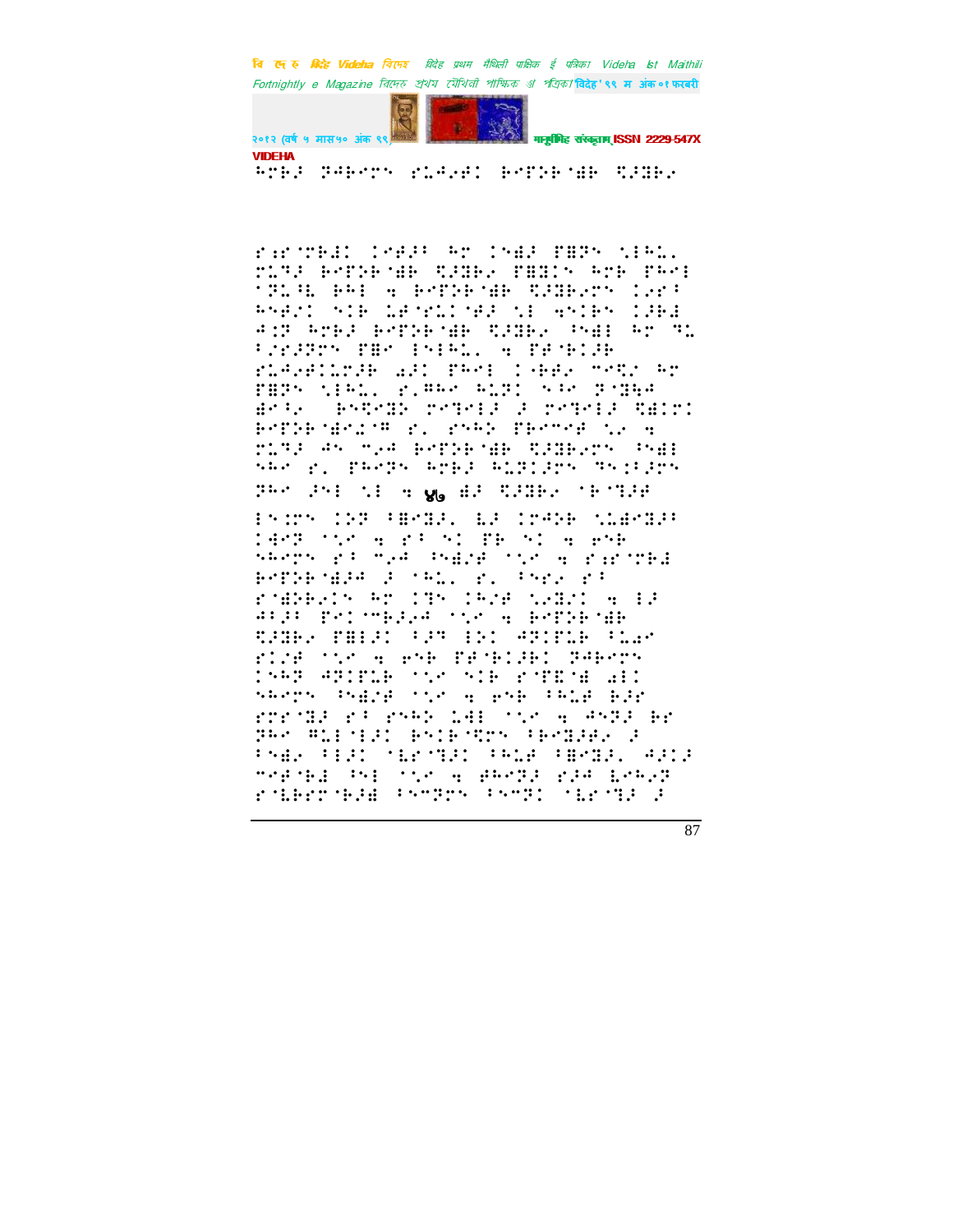

२०१२ (वर्ष ५ मास५० अंक ९९ **VIDEHA** 

मानुबंधिह संस्कृताम् ISSN 2229-547X

PATRI PARTE LTAR RABARE AR PATI ESCRIPTOR PESER (2001) TECHNOLOGY #51 TVS A PSPIE CIESTIN DZTS12 and for a credit who releases the bab health strong approach respa CARTERIOS (1983) ovirile in 1982 soldier the mighting provincing the state POSTED SWIPER PORFOL PORTER PORT ##: p. frust thr & middle dir DB FORD PAR PRO F. MIRREN PORTHERNE INFORM PLOTED TO THE r. (Brog. menda der Gordze in ein **MARTHYRIGH IST METER EL MET** responsed: csprry mighte<sup>2</sup>rie<sup>2</sup>eyop ##: SWREED FERRY PSENE TOO & READ FLOTS ISL FIRS 1878 ME FRACTS TRAIN TEMPLER WIE PARIS REMIN RATI Printer a Sacre Printer Benedict **THE TECHT MEPH APPRILE SINE** Brington (Freundam Beneize Scharnein Merg (Sizi Segra 2 1rg 2063)  $\mathcal{L}$ PAGEA (PO APPO LP 198701785 MIPPO 568 PTH: FMERM PAPE 251 MIN 4 PROTE TREESLY TITLE F FITTERS 333 MPS PSESIPS PROPISEMENTS POPS THE CHAI FERRAL SIZE HAIR PLESTER 1934F1 Pobrogle (Sims) the 4 PSTALL TAMPLARSADS (ASC AND Pright and the Brief Bire night Print Thill rhad Pobler Infant the 4 PHI WEDN PRIP PLANE PRESPORT there fears ar faatis (618 and And a problement former medium de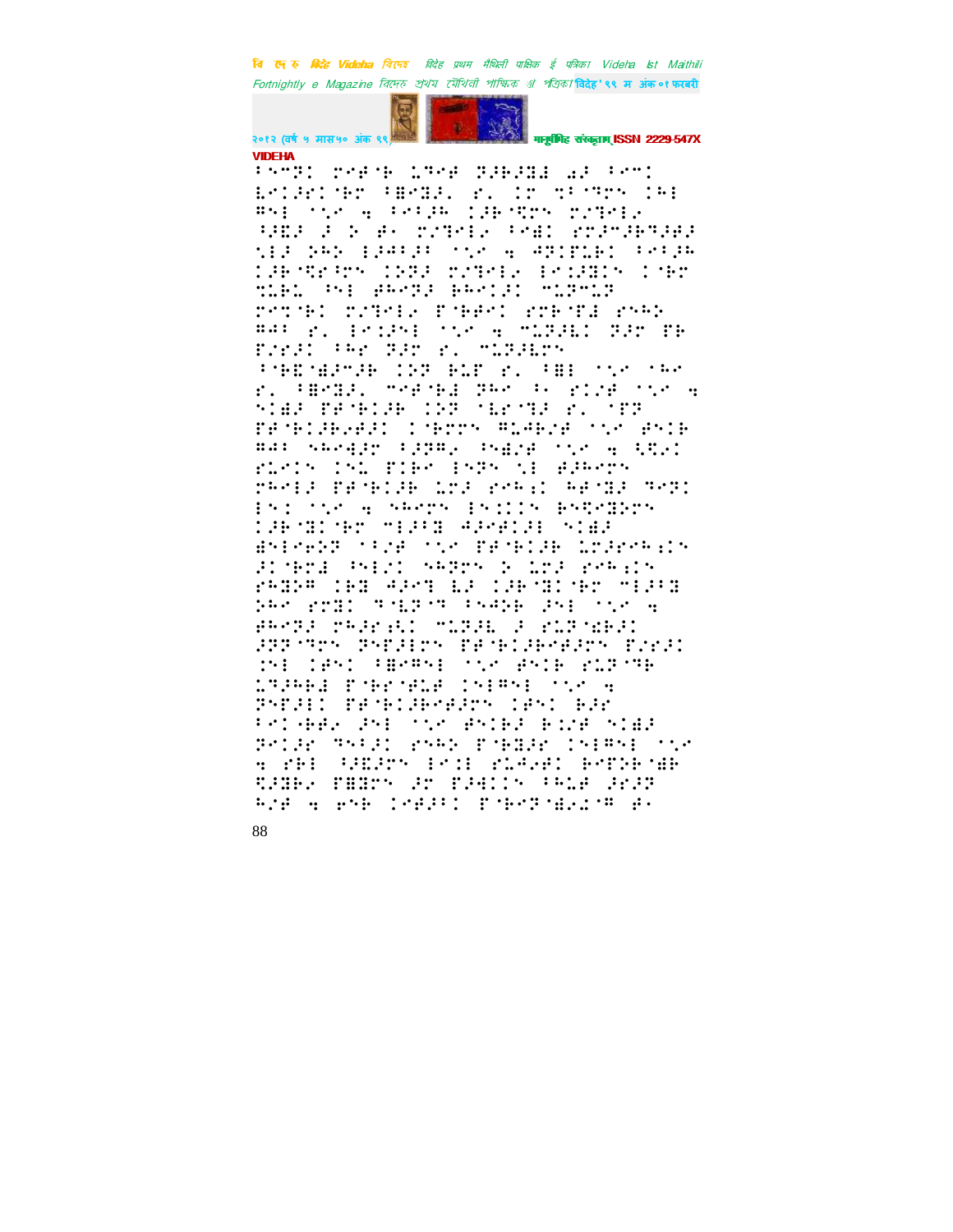

२०१२ (वर्ष ५ मास५० अंक ९९ **VIDEHA** 

मानुबंधिह संस्कृताम् ISSN 2229-547X

542 (1) 45 (5) (15) 75 (2) 45 (4) 2010 the a legged poblach agree repar **SPOIN ENE APMERIE BREME NTM 4** riene en creatry from the fer FLEND ALLE SPORT SACT THE POPP A.C.P.NIER KYRYA (MERZI 258 BIRN VER A PEERD FRAGE A CAR BIZE NA ropens andonies per will be pai mak (PRI Pres le BAP (Se a Arbs A)  $\ddots$  : PALE PSAND BUMB A MINERER RANDEM SAR PORPOR PRODUCTS SAN ALIGED 195 1938 953 29 WEEK SAM 291 SAA a post mus plains bol. Dopla'nyé  $\cdots$  .  $\cdots$ 

**TH PAPLE** Ar Plice to arter Chaide P ESTAR 2 PROPOSI PAPOS PROPINS  $\mathbb{C}^{\text{op}}(\mathbb{C}^{\text{op}})$  $(21.3, 23.4, 1)$ **THE BLOCKS** CLMAR MAR ( BLEAD MARCHICAR ) MARCHIEL DZIPLA PARINA SIRPDADY DZIPLA PROSPECTORAGE POMBAL PROCHE (P. APTOR

**MARKET MARKET MARKET MARKET MARKET MARKET MARKET MARKET MARKET MARKET MARKET MARKET MARKET MARKET MARKET MARKET** CARA PHA SIR AWAR CA NA BYREST PUBR 2 MURTIN IS TRIBER MAILS HAPTE COSH TH **Same Brother** HATH BLOW HAR BRA **TEST TELLIE**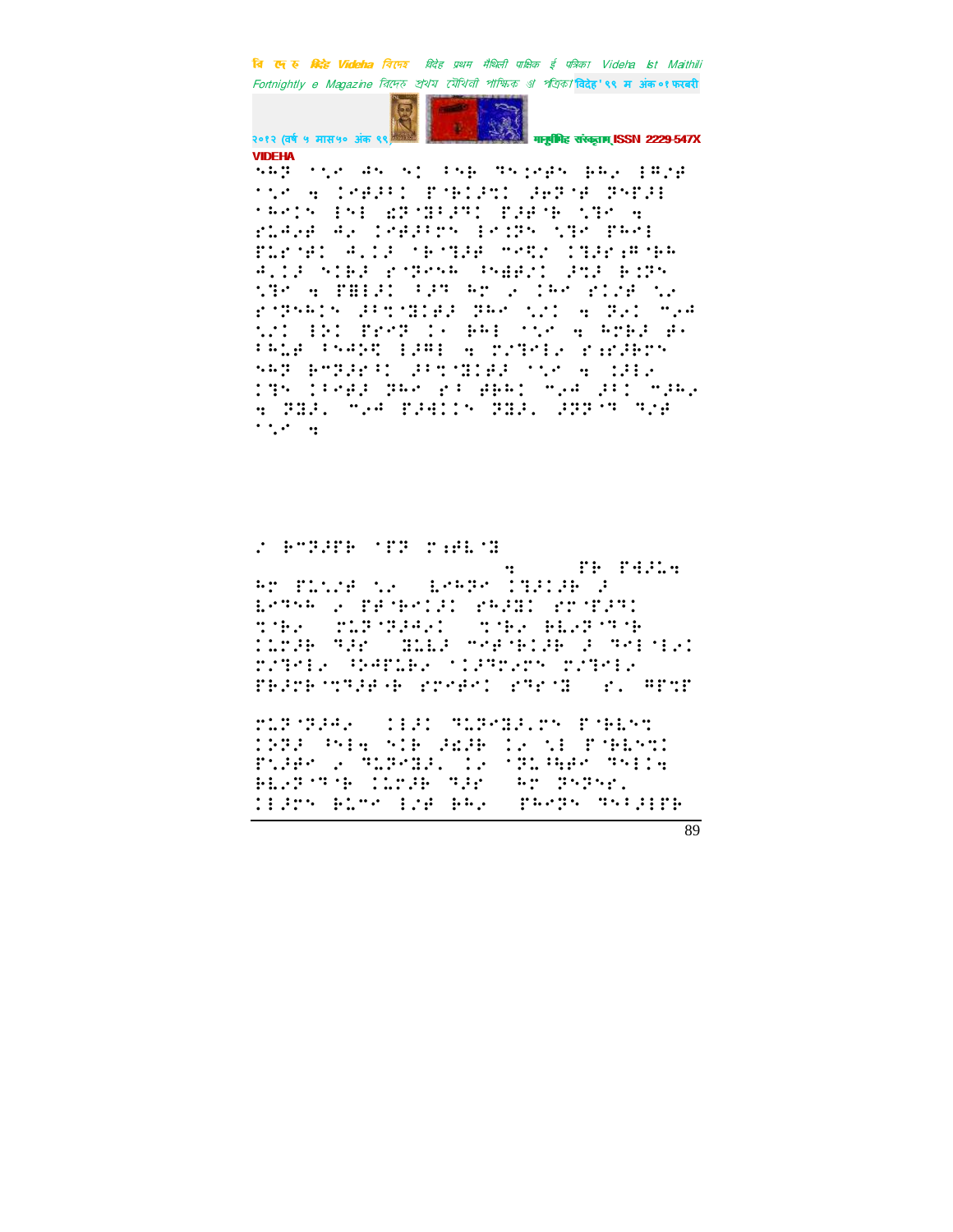

२०१२ (वर्ष ५ मास५० अंक ९९) **VIDEHA** 

मानुबंधिह संस्कृताम् ISSN 2229-547X

FACE CAN CAPTE HEAT A POLE HOBBER PARRELL SHECK CROPE enya nde fara sova silan aldistria.<br>Faran silan es: trabolar faest a pics read by pures sugar para TATE OF A COINCE TO CONSIDER. MESTER MARINERS TARE ESTS MERG Alatol (Slota) 151 aboa (alsa)<br>2043: Craages Agentaus A. (1919)<br>1019: 194 a Pobabody asiya FRANK FOR 222 2221 (2512) FRT SPORTSPRAYS STRATH ESPECTORING PABA AS PSPEL IBR PLPSBARY PORTS PHOROGER CERT PALE IS RAD the CEPLOBIAL TOM SMEN ES TV **STATE APARTMENTS** 

TERMINAL PERSONAL PROPERTY 1935 ETSTA ESTRAR ROS (SIR SIBBBEDS, TRE, INF BBBS, TSIM NA BLARTE COMB THE SARAFTER MARTELLE MASS NO MESS PRES NOME ramering al di llai grei bera si rad St Theba, Alth Mine ASTA enicos ragado galendo ragando mentis sonora e mai che BRANK MARKETING STATES **TENNIS THE INTERNATIONAL INC.** meens a passer persprise modellis TERRE ERICH STRAG ANTE FORBER TECH PRODUCE THAT PURPER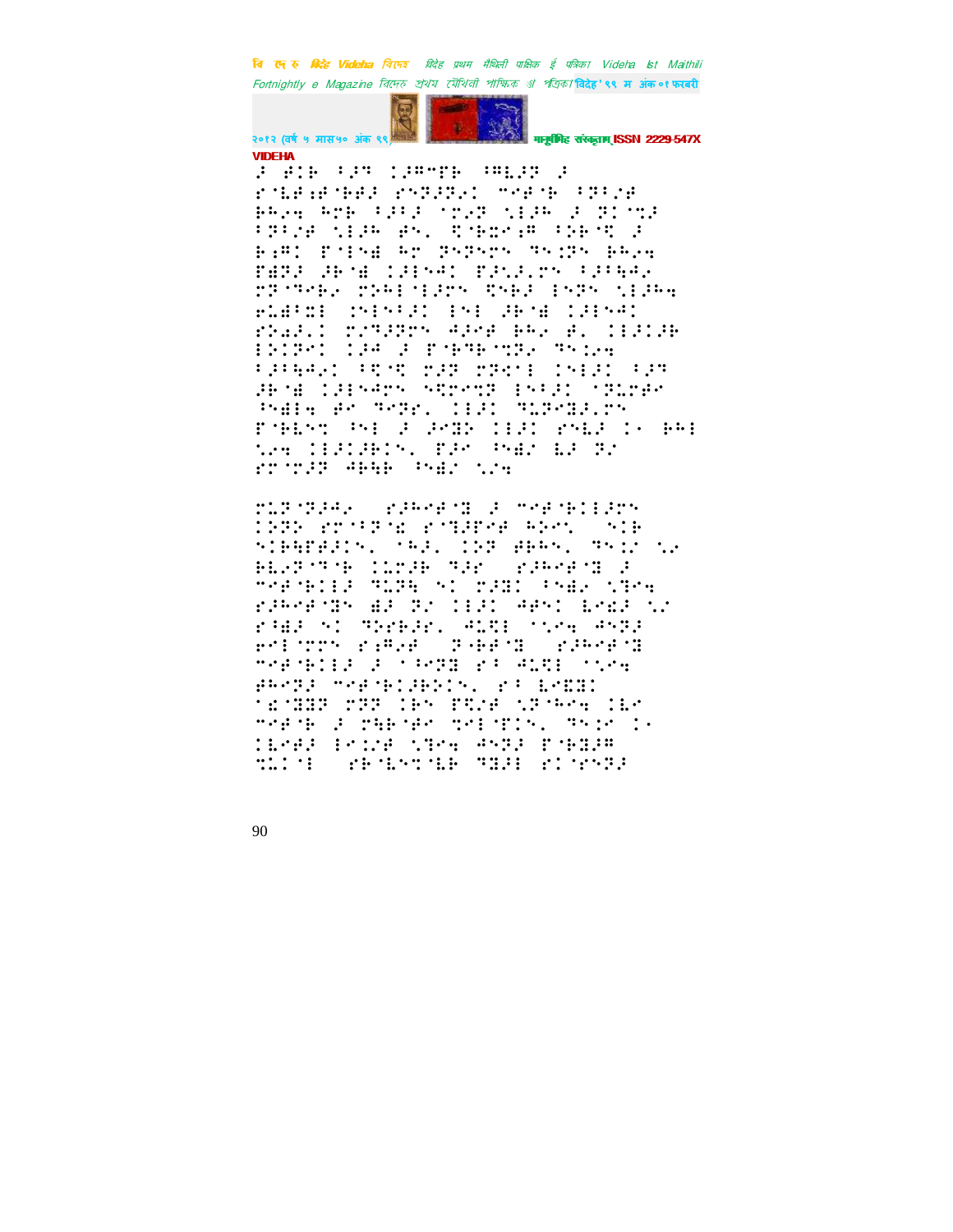

मानूबंगिह संस्कृताम् ISSN 2229-547X

**VIDEHA** 

२०१२ (वर्ष ५ मास५० अंक ९९

Andrew Colenel J. W. Marker Bre TANI TERAP PRIPROTER

richter, 'neil ceers ferretch F THE BIJE - TUPEDY IN PATE PARTNER MACHINE (1972) (1975-1974) MARCHINE SACRA PARAMETRICAL CHORIOG tir Alex in parature 14578 ers  $\mathcal{L}^{\bullet}$  ,  $\mathcal{L}^{\bullet}$  as

BLARYTH CLOSE THAN WHATELER F THE SECOND TIPE CONFIDENCE AND COMP MIRE IN 1851 PARTNER ME 135 PN PN BIBI SH SHITTING F DAPTERIAARE POETE IEZNA AD annach, ambailtean Geologiae PROFINE CHARGE COLLECTION TO THE L'HATED WERE NON TOE APP'T PRIAT INE DIE EMISIEE FLARPM ARGED NYE rameri ar agred (arare fed gaer tie as, the creater speaking mediatas 1939 esta: mediatro 1931 HE PALE BAY ARML ATES THIN IRVE tro reed three leve them

rifyre. Well several states ESTAD PROMIN ROCKER PROCESS CONS STEPTY, APROVIS OF PRESPORTS. termanaktan dede no (nd nool) (o Broad MESTIN SheetED BD Contracted  $\dddot{\phantom{0}}$ 

PEARTH COMPATED SPACE SECTION PROSE B. PROF STO MITE POINT MARK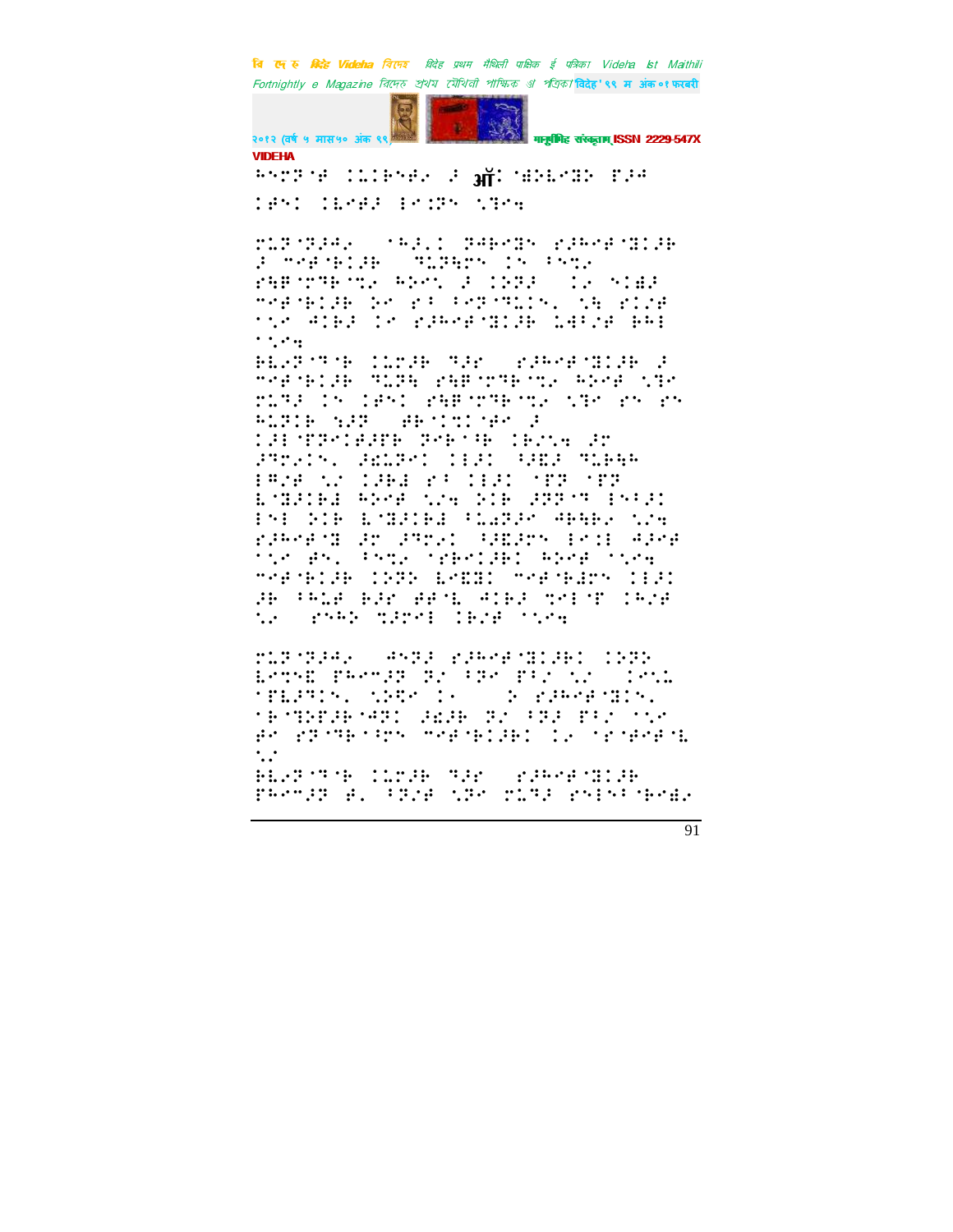

२०१२ (वर्ष ५ मास५० अंक ९९) **VIDEHA** 

मानुबंधिह संस्कृताम् ISSN 2229-547X

ANDEL STOTIF FLORIDE NFAN MARTELIE IM 193 MAC PAR TOEK PE Frei ekze (1964–1918–1191) rukoromiue FIRED TEST THIS FURNIS rian Gerald (1985) rooms first time **TEMPERHME PART PRATE REPART ON** ramentari arte futanti FORECASE PORTE INSPIRED MARTEIZEI MARTEI SZE FEJR PRJP NJA NI TELEVISION TERMINI PALETATN BALL FROM THE STORES FRIE apertype of merginal properties terra. size (104 ingleder) shruptaregër: 112522 2 1121-6351 APP 151 #51 SPOTE TOPORE CROB NOW

BRARY ILA MARCHER CER POA PAOA DA<br>BH 18 EALL - 18 186 CRA. BLARTE CLEAR TAY (4532-TH 1353) CEPARTS, ALIPPORA IS MSIRE, PALA EDI MERRIN, TER PRAY ERNE NTM BRANK MARCH (PRONE) MIROR BAILIE. mediation as a serve the than brast PLALAMENT DO PRIDEDERENT PROTECTIVES IP TEM WATER AND PORTH AND apeg nge gegig seja seng sege apeg  $1.334<sub>1</sub>$ 

rifere. Wet had feeld hed TELPROTHERS TEST CRYP FERR P EMERGE THAN WEST CHANNEL PRESS retell deng tak non

 $92<sub>1</sub>$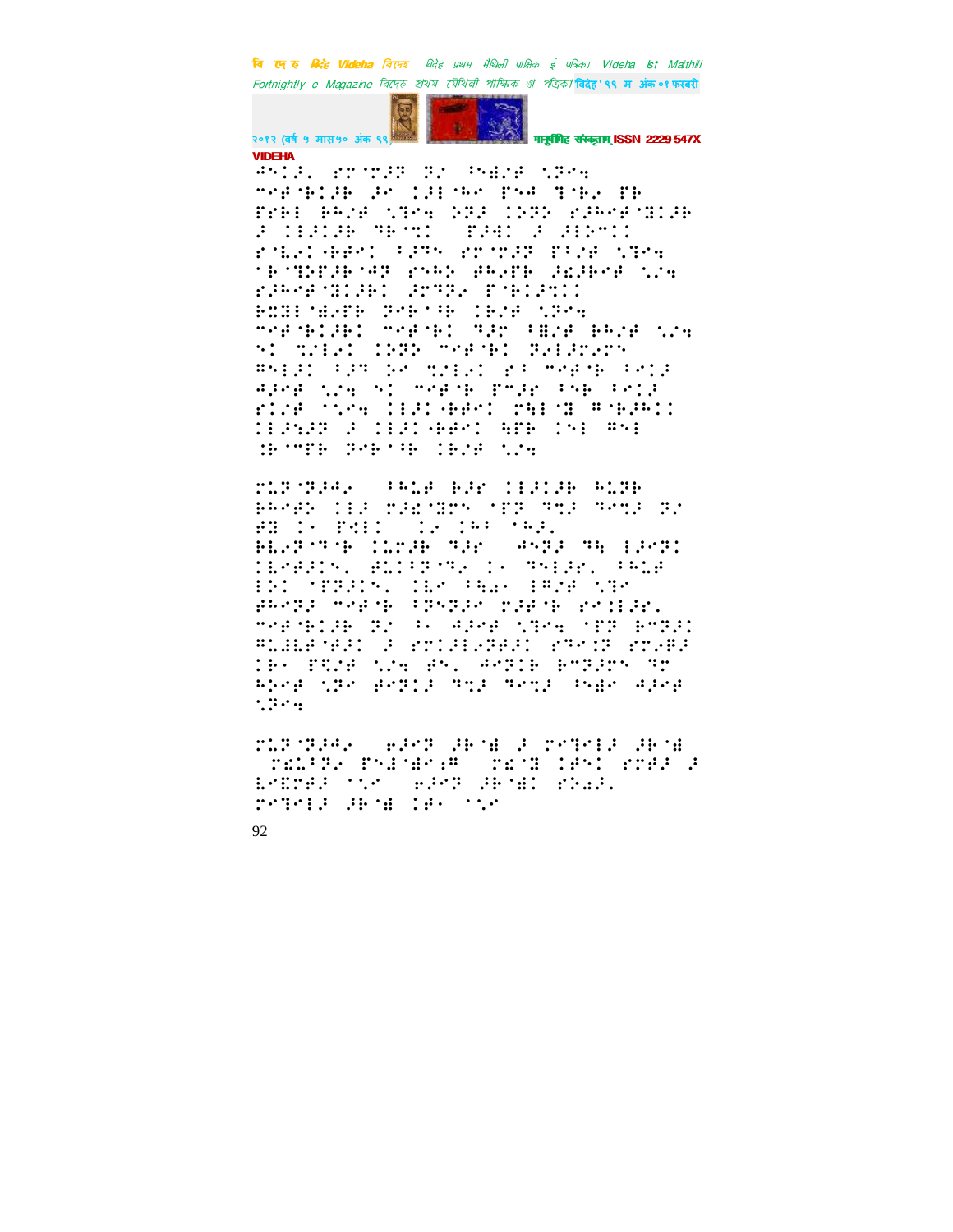

मानुबंधिह संस्कृताम् ISSN 2229-547X

## **VIDEHA**

२०१२ (वर्ष ५ मास५० अंक ९९

HATTE COOR THE SPECIFIES PATALE SEARCH PARE RU POST NOW WEAP abjelo, aplant (1979) problem.<br>Abjelo, 191119-19192, 20080922. PAID AF RINE NNA MORA IEFL MER MER SASER FISCH BACEFORD SAN PSTSLE ARTE KARTA MATALIKI ILILIR IRZA NTA ring gelect (B) erchech borcht **CERTA Profit CREW Person** PROPORTED MANUFACTURER RESIDENCE Harr Pres 1883 me Pres 124 (18 der ge da lialaeth. Babrechad

FLEETIE FOTEPER IN FRONTE PAB ARA PLAR RELEAT TERMA KRE PART CONCRONATION BEDMONDE FLEETIE PAR TRACTLER FETTIER SIN WHENING TO PARE STORY WERE THEY STARP THEY SARTED FOR THE P TREED THE TREED TEN ANTE **TORRITAGE STARR IN APA** true aver clips wireless **MINE SHEMBER PRODUCTS**  $\gamma$  (1)  $\gamma$  (1),  $\gamma$  (1),  $\gamma$ 

MINTHS SEE MINIS REMIES tianna: energ byta: papy eawers: B. PALE IS BAINGEN IS INFIDENTAL ryer 1989 Belle Tir BLARYTH CLOSE THE SAM CENTS OF B.S. TEA A TEATART PREADS EARL BROB the fluorit planer. A. III. ESTER ANS B. MINISTER ANDERSON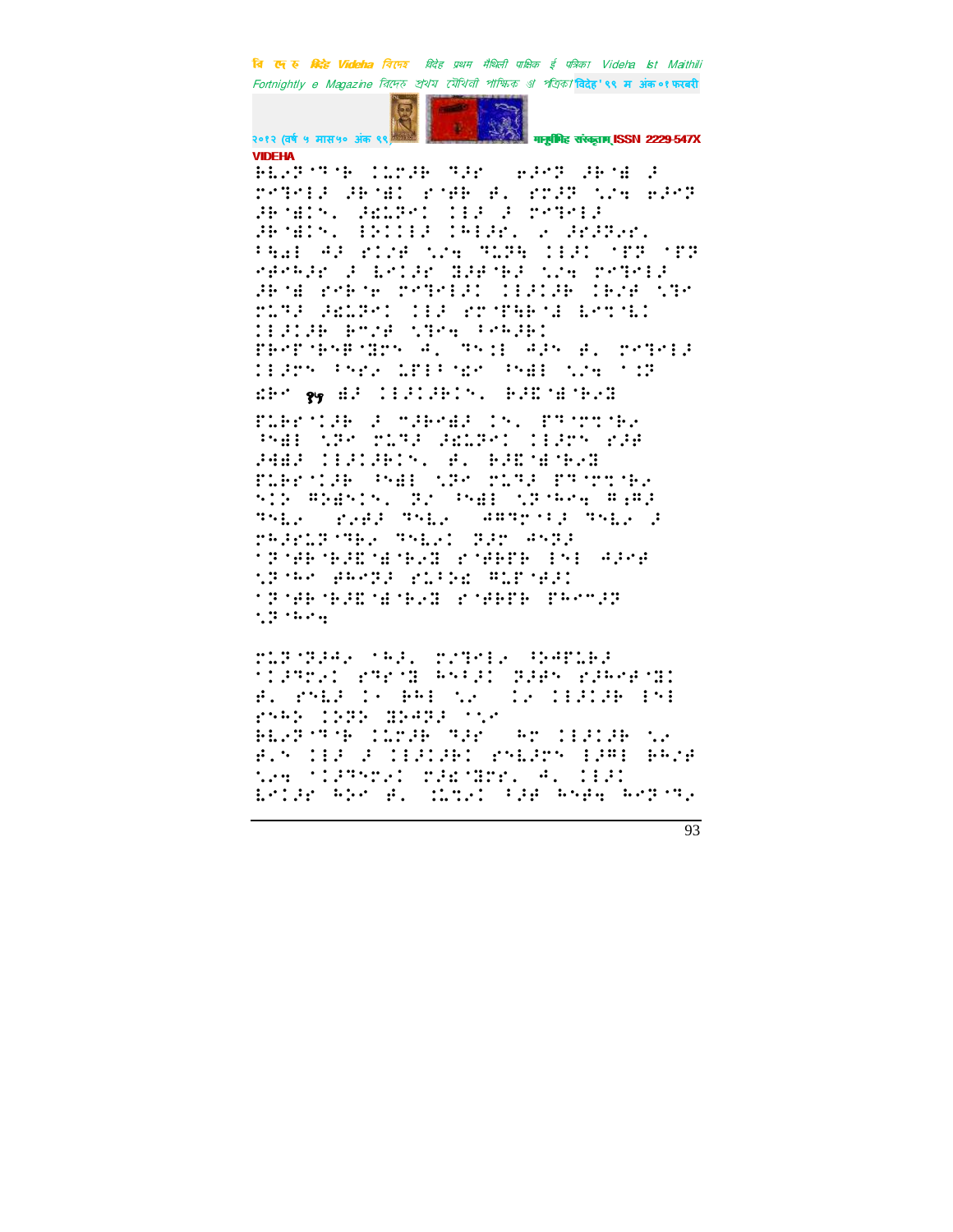

मानुबंधिह संस्कृताम् ISSN 2229-547X

#### **VIDEHA**

MIPPER PARTS PART IRINE NI PROPE **PRESIDENTS TREE PORTED EDGE TEATH PROVIDE TEATLE FRAGE PEICHI** 113 MIRTIN PROFISH BUDGEDAD 113 SPECK SHEET INTI BRASS ROLL Profile Pilote Rr (PRO1918) (PROD MAR MAY PAI AS JP PARABOS MBIAR **TEATH RIGHTS SERIE CONFERENCE** ranteer rathe rifts flictrons Program Industrial Sections (Program)

PLEARANT PACK RESEARCH PROPERTY AND Windows Barner (1981) SPARLEMENT PROTECTIBLY THAT POTERING SHE STREETS, PALL MESSAGE SAE speries same embrac ea per cob BLATTE CLOSE TER SCOTTERED LEVENIE V STAL AA (VEV) ENERA<br>1992 SNA (VEV) LENTSNA (VORN) SN 1932 1776 324 231 950 iskuisenis, skiisi (se paanna)<br>johtase ova esimple (sesiv, jeste ring mar PH: 124

rungser (\* e. 2008) render (\* 1 Production and and conditional 8813 | 191 | 192 | 1929| | 438 | | 489| PARTIE IN POLEHOP POINT DE LA  $\begin{array}{ccccc}\n\cdots & \cdots & \cdots\n\end{array}$ BLATTE CLTB THE AT CATS Estable Head to Colomby AP 79-1955 Bre Anal (1918) (Bre Christ Card Cr *ter Aler Bleet Blogge e. ter*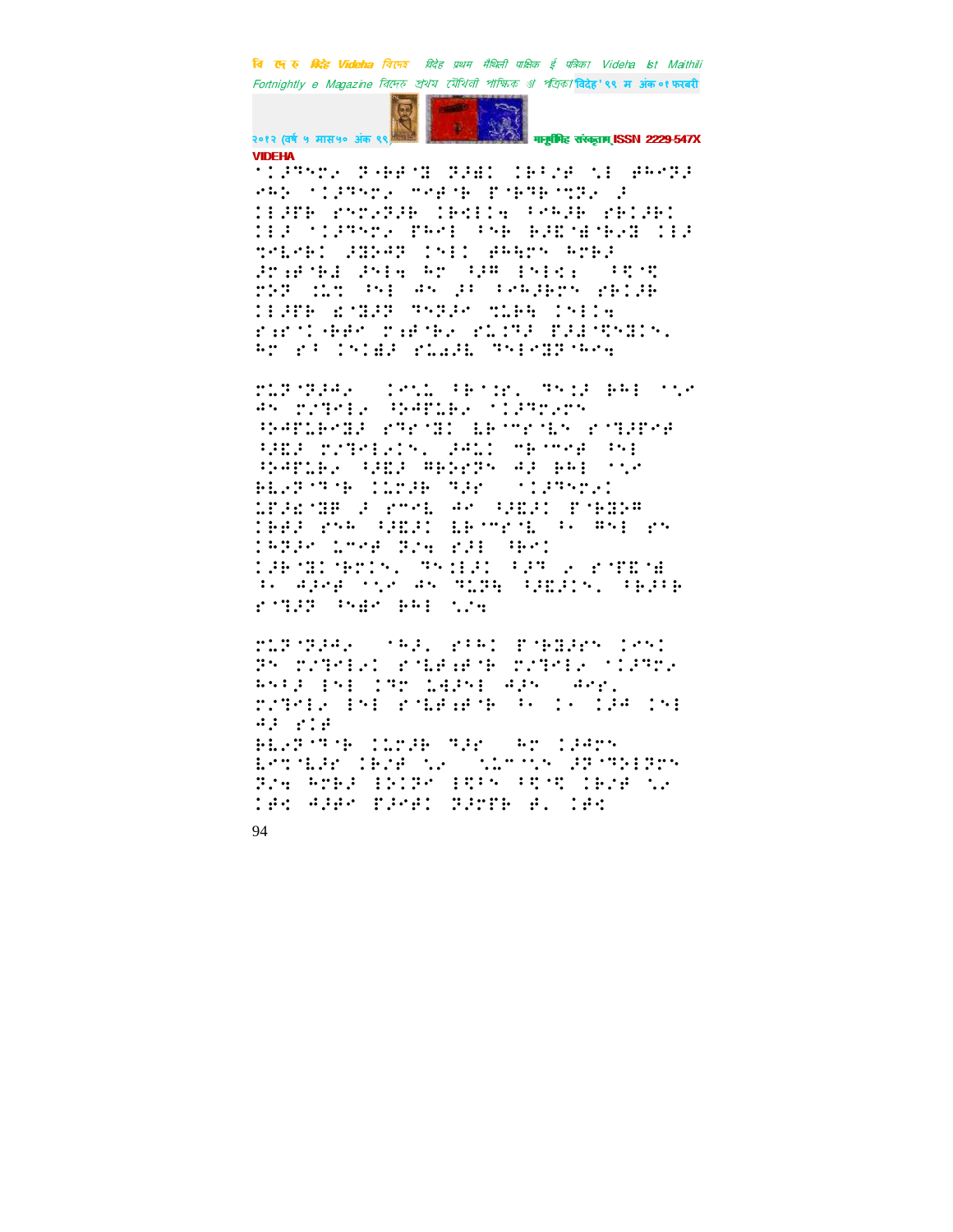

मानुबंधिह संस्कृताम् ISSN 2229-547X

## **VIDEHA**

२०१२ (वर्ष ५ मास५० अंक ९९

Bradens, Exchanger, EPI SBR 45 BREE POILER FRONT FROM POURS. DZIPLA PRIPZE NIPH LOBAL **CONSTRUCTIONS OF PROPER** rothership and the root restablished of **MINE SEARCH SEARCH AND STURE** rement (191 SIC) HE FOR THE 1 HHET IN PROVISIONS

rifras (1980) (1981) and the same of the state of the state of the state of the state of the state of the state of the state of the state of the state of the state of the state of the state of the state of the state of the TERN EMERGY CREE, ITS SPOEDER 194 Abrue 1951 BS SLBB Ermal 286 Pobenber angelsaap in broge (gir an TERING TOROTOM TERM HEADDEN MODEL 158 Albert Anglick gibt brilgt in  $\mathbf{r}$  :  $\mathbf{r}$ 

BLARTE CLOSE THE STARL LETTER. Ar rang to closely sides ruangers **TRIN EPARTY CREIGE BY ANGEL MARYA** IND THE B. INE WAS TOT TURN OR **THEORY WALL STATE** 

rifrage (1911-1958 Ending Thiles APP APP 2 SHOP 18251 AP PAI TO 45 2 MINES DATED TIPM SIEP APPO ESTADI TLETARI PAPTIR FRO 194 18 BRE STRAK IS ROBERTH BROWN THAT  $\cdot$  :  $\cdot$ 

BROTH CONFIDENT POWER D 11355 1232 4368 32 4268 526 2 544 STAR RAPAR BRAGGAN PDM (1984-4) tras tiansplis, sida baarnasi per Place RDM B. S TRUP LTMB TOM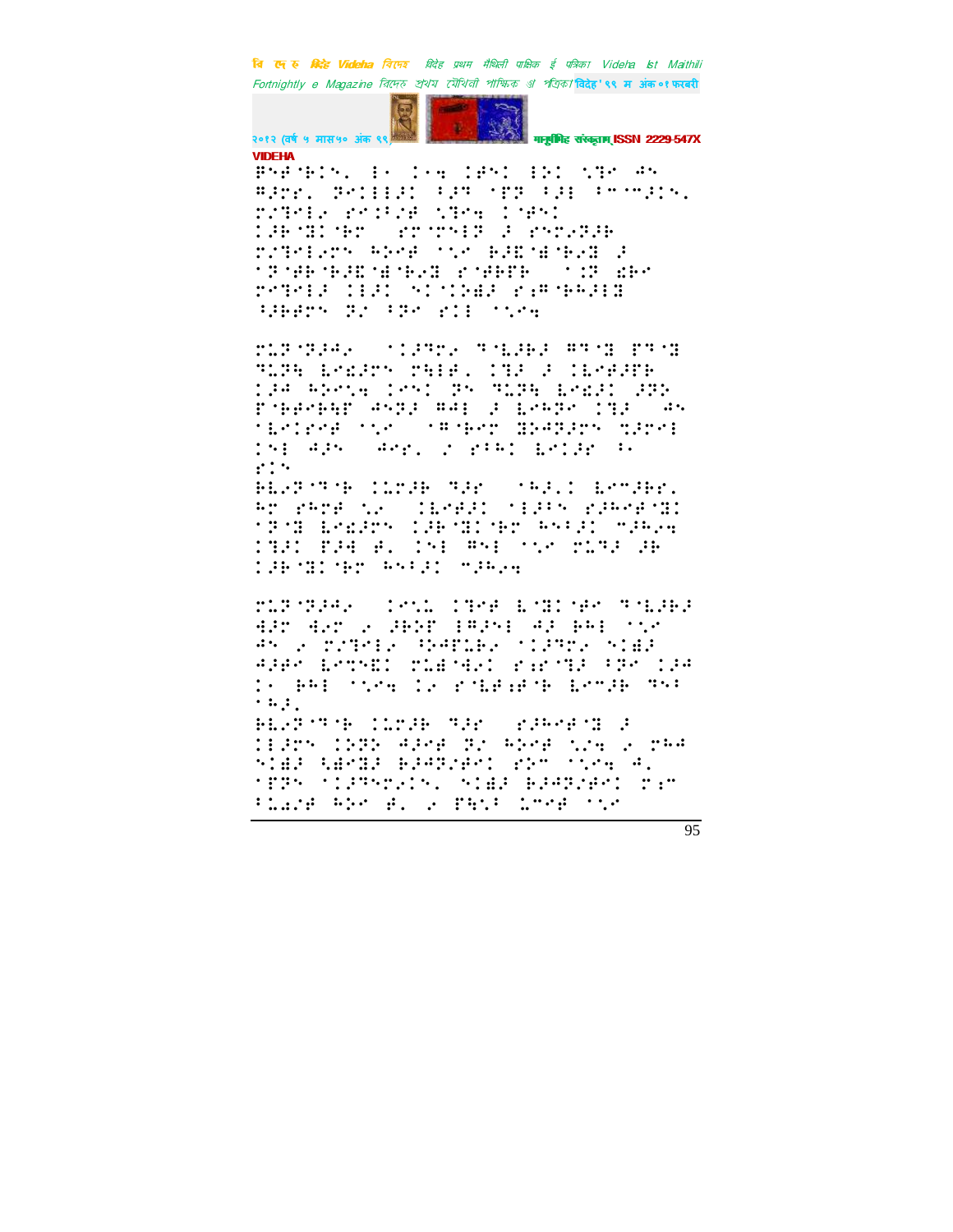

मानुबंधिह संस्कृताम् ISSN 2229-547X

## **VIDEHA**

२०१२ (वर्ष ५ मास५० अंक ९

**TRINGER WAR SIGN FARINGE WOR WORKER RABY PRESS IS RESIDENT REPARTMENT** the An Sepport Leigh Angel

TERMINAL SALE FOLSE BEEF FREMB PAPY, ALSE NA VALUED PORTIAN **INE INTERNATIONAL INFORMATION** BLATTE CLTDE TO STORE INCT SIEP TRETE ETEMPTICE POSTARE CERTS BRA WEIBPHETERWOODSTYN FRED HILL ::::::\ miB: #n: pAPPA #APP! :&r rounders raad (#2020 #510 000 12 as tsel dible from draggaged page  $2.324$ 

**TAPACH STRATEGIC**  $\dddot{\mathbf{r}}$ pe right lings af 193 eil eilder In BRI on Minha 233.78 (19881BRE) Brought as HER CLOPE FOR THE 20  $\mathbf{P}$ : **SEARCH CONFIRMAN**  $: 331$ ri: ri:Pow I, PA: **PROBLEM MERIOR IBBILS SEPROPER** PRESSENT PRODUCTS PORTHLY PORT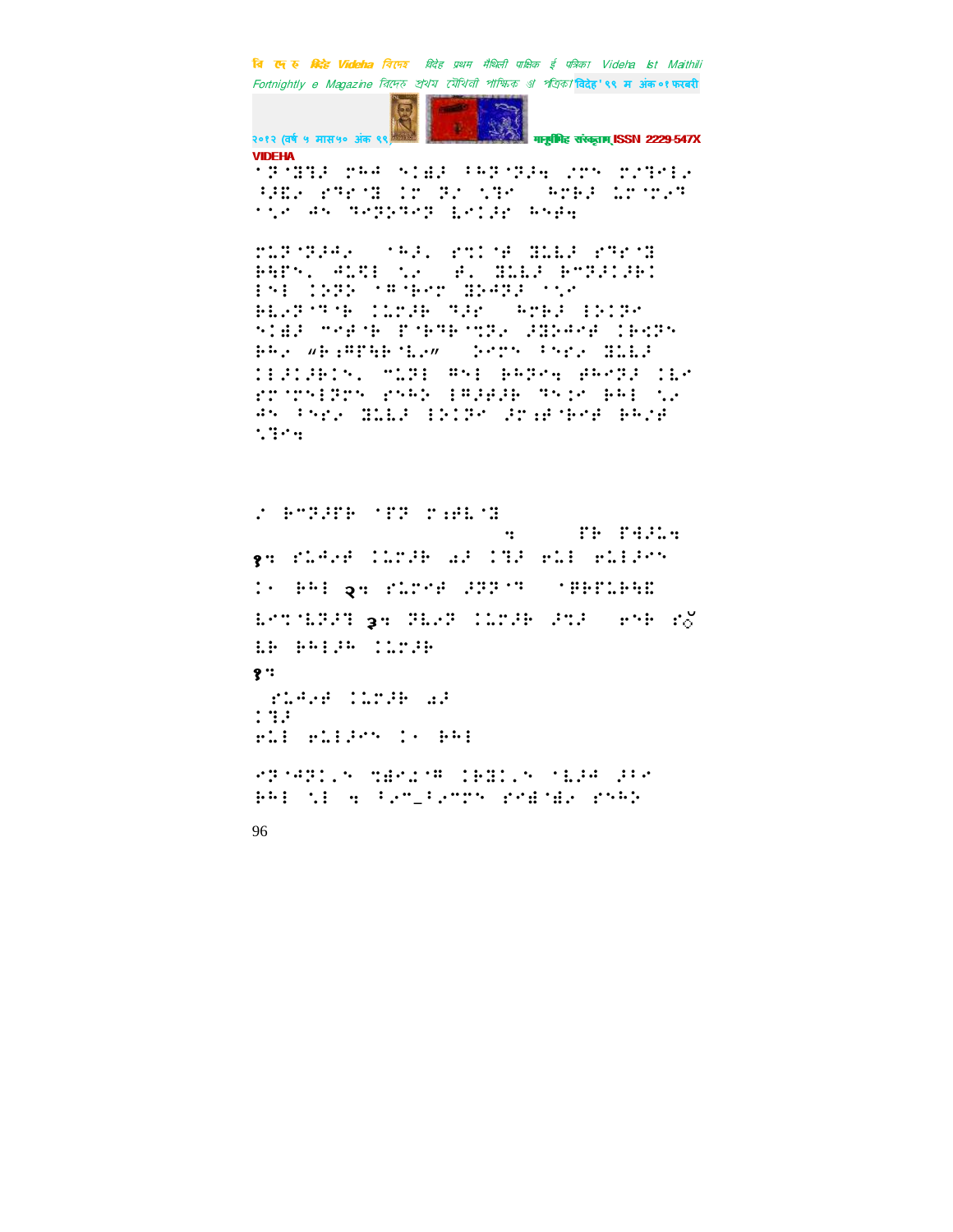

### २०१२ (वर्ष ५ मास५० अंक ९९ **VIDEHA**

मानुबंधिह संस्कृताम् ISSN 2229-547X

FRAK 1928 ME A VEREZ BREV 2 MRE **BARALLY ARY BAYING MEAN BEE PL** ringe as being a er broke ett spoke r. Spoke (Arie 1928 Andre Pe FARM ROOM NIRE. WHO ISBN 208119. REED RAFIE RIPORTIA CIRE SERVICE PARL From ANCON HAVENED CORP. 1991 this a this something and a FBS PRO MICH CAO A QUART ERO PRE

right the specific propriety rolled the compact sporting and 유민 유민이 공문에게 있네. 노스의 문화가는 기업기로 L'Hrit THE AB (Alba Ar enb r. **PAPE IRA NE H** PRESSURE FOR THE FILE FOR POST mic dell' chemic pap ambienti al most SIER KOTSEK REF HINDE MES TSEE A EPP P. P. BRI anning P.P.H. CPH HANB TRINK IN BREAKE A RT SETSBOTT r. rat Priatrock Smr 19181. 4 PRIMA BARLE TH AMBI MATL MIGHTS. Prijaj pari ishopi, di irmi eldi BASE NE A PO NO BONO TROVE BRA<br>PREPOL - POEARA BARO VARA TRABTROPO ALBIB ISABIL PROBLEM BIBY NIALLOW PREP AS MERR ARREN EN ENEALL 4 ATES TER TAPA TERM TAEL REF RICH 1981 Prese Price May 1981 Birch. tiga (Phil (Phile (DR) Phil (M26  $133 \cdot 143 \cdot 143 \cdot 147$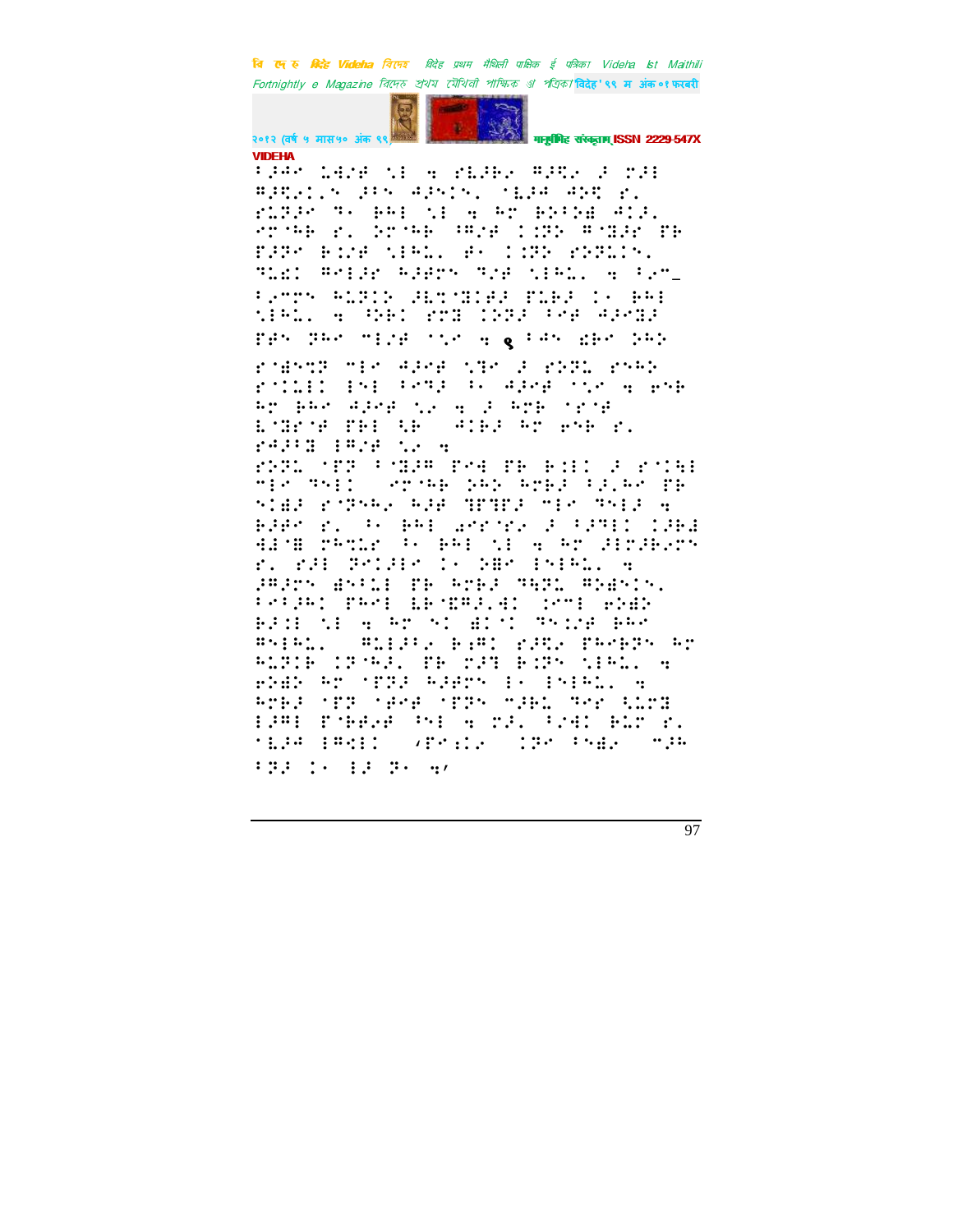

मानुबंधिह संस्कृताम् ISSN 2229-547X

## २०१२ (वर्ष ५ मास५० अंक ९९ **VIDEHA**

An APPE ARTS TOWER TROADER PER PRAK BAI NIAD. (FAIRS IREA) BB18B2 1988 NE (ROBA 1959) BRIARY (RNB)<br>AVI ERVE SNK (VIEN ANIK BRE NERN) HOTELIA PART HE MERCEDE IN 876 8483 831433 3 3313 1381 9 ROBE FILM NE SAM POR MERICINE LOS IAE ANE MIR A BJEMNIN AI IS. J PRODUCT PRESERVED PROVIDED AT N FJAD JEJE PE POBJ 2 PANAJ MIK ANI ME CALMAR AND MARK PART BARNER R. PROGRAM DE STAR DE L'ARRET BIBTER WIRTH ST PERMIT PARE ARE SPRAY 43851 3 BS4#3Brs 13#1 51 4 3 432#B right? TR regii right? TGride tip 4 FRIAR RITH THE R. TRIE Parker will conference HARTHAUS SMITTED THROTH RIPS 201 #5121 F29 F2F142 R1212 P. RTB2 Product Park 1505 (1995) and Discharge PRESS FRAGILIAN ROBER RESOURCE ROB PRISE NO POBLEM 21 BB 13 1575  $1131 - 4$ 

RESAR SUPPLY FORMS NATUREPROPERED SPIERI PRESENT TO A ARRELANCER Arb Lrnb (Br BA) tir  $\mathbb{R}^2$  .  $\mathbb{R}^2$ titler som et al. 2002 eller sig artik.<br>The BAI sire a three sig speak setif PRESENTED PROVIDED PROVIDE SECRE S Pro Papel 1st Croine (Bi 15425) ME A CENIN END AMBEL TNIM 2NE ring is a seig andis rou d'ana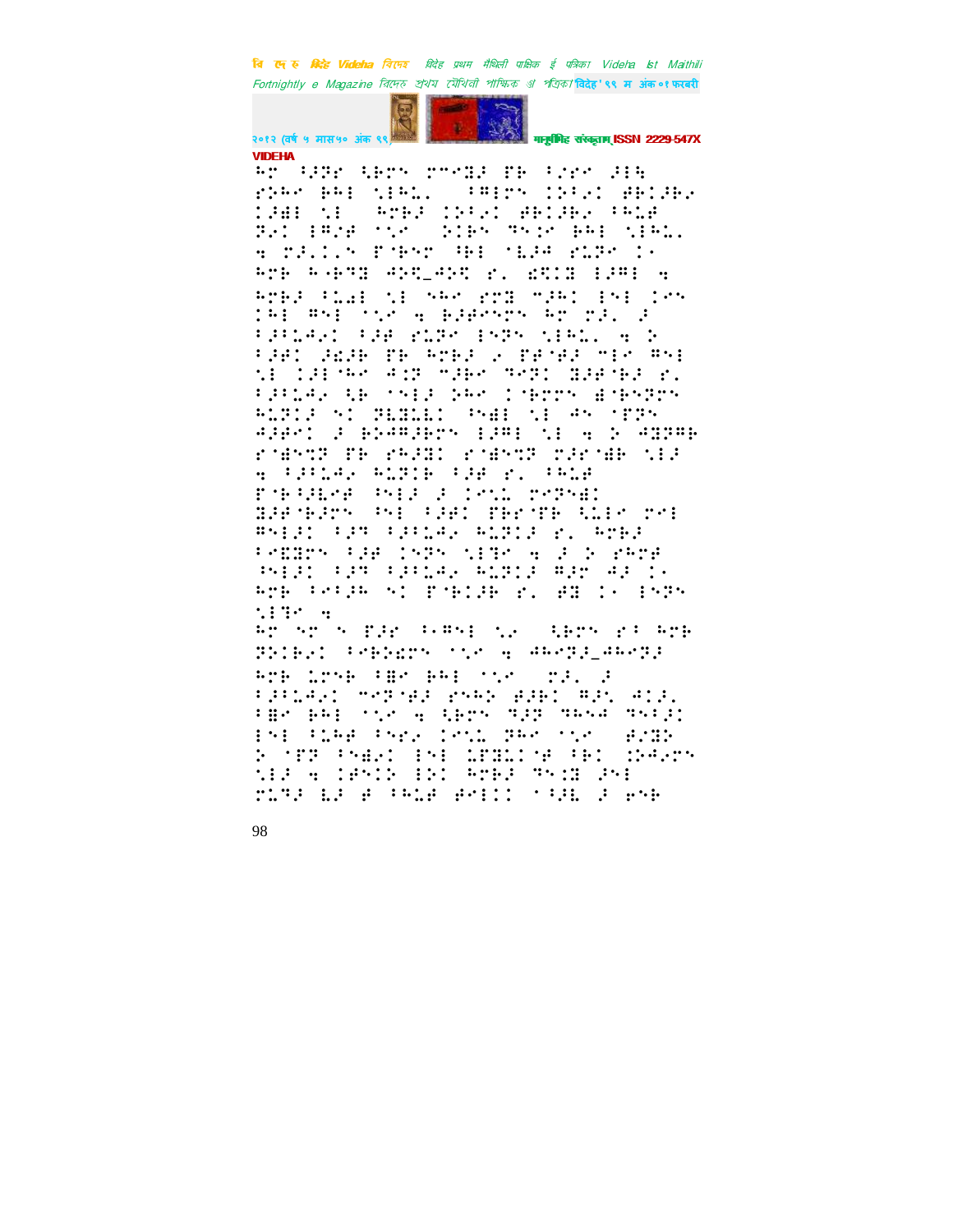

#### २०१२ (वर्ष ५ मास५० अंक ९९ **VIDEHA**

मानुबंधिह संस्कृताम् ISSN 2229-547X

RTE Presrikt eie: 1961 (Serve (Ber PRO BRI NI A SRO KRYM RMB MPP SPA 27 25779 SPI 11787 ALAMA<br>29562 SPA 54 SPI 9755921 SPPH FRANCISCH THORPHE TRTS SAR HILLIS. MES FRS 19 PPS PRESSES ROBERT AND r. Ethi PH SI a Ethi PATE r. MARCERA DE GODA AVI IRVA FVAI Bloom with Whitel, a future dood.<br>Felip with Though Thomas (1988) a class HALLY, STORYGEN ARRIBLE THEROWS  $\ddot{\bullet}$ 

ROBE EERS EERS ANDE ENTER PRAKIN. FIR PAIR IPS WAY TO A MIRL THE APS PO TR ARMIE (TRARK RINK AND  $\cdot$  .

'TT HATHER AT POLIC PATE AF BA! tien. (Providential and the South Park)<br>Analysis (Paint And Analysis ) (Providential BRIGG (THIRD TIE, P. MO TTI time room as placed when he SHIP (SE) PH PH (SA) 9 tHP SPS FLP TR FHE POIL HALL F.

ana randa fro fid si a sastronoms<br>Sof des ana asrdi (sedi das froi the edga agencie an easy na gar **PHI MINE. 4** 

**VMEME PARY PEME FRIGHA FER FRE PNE** a neni (Brogli Esia ing Age 2. Shr propried processed models of propried ch racy: Gegas Colla Shagarry P. Telen  $\mathbf{m} \cdot \mathbf{r}$  :  $\mathbf{r} \cdot \mathbf{r}$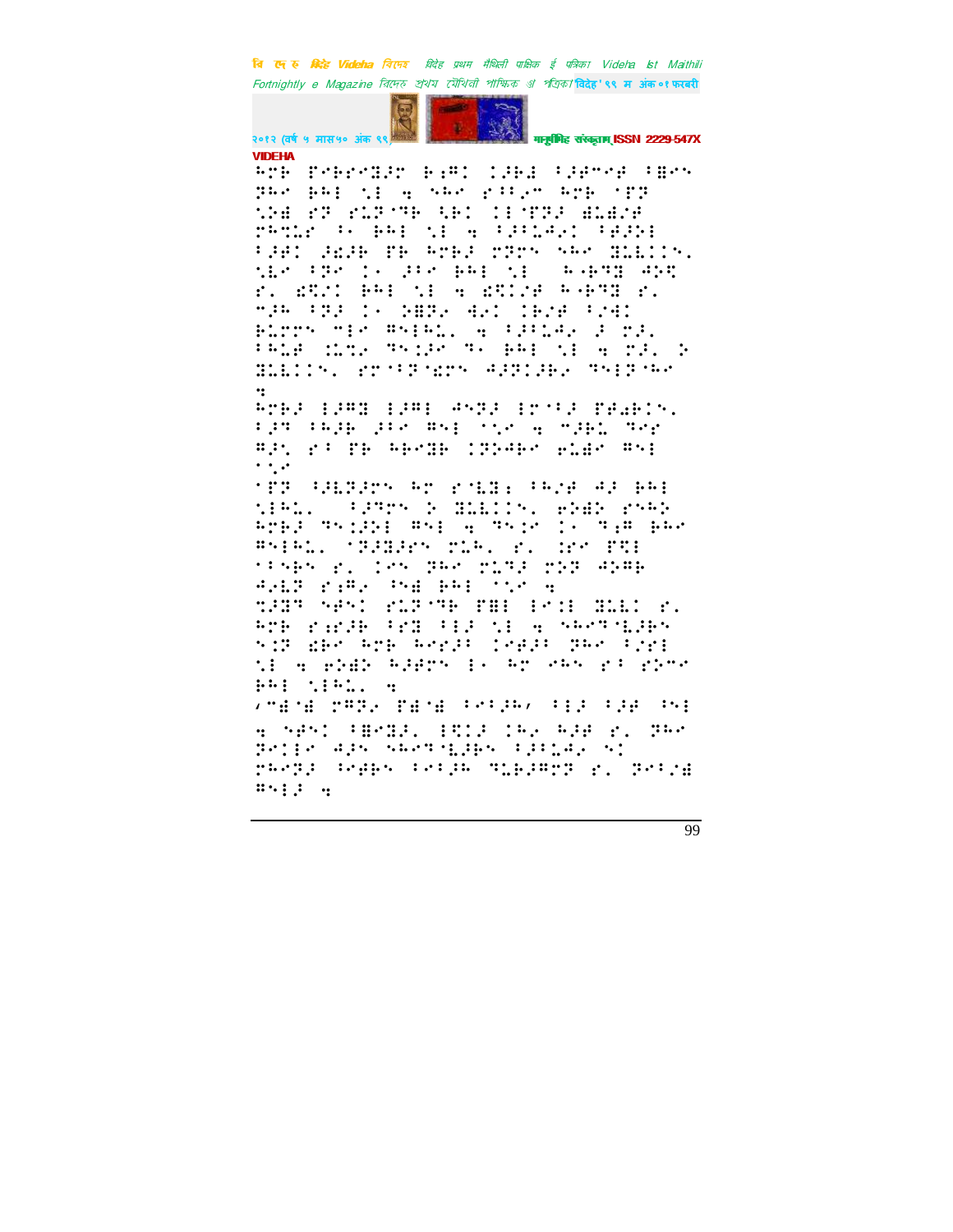

मानुबंधिह संस्कृताम् ISSN 2229-547X

### २०१२ (वर्ष ५ मास५० अंक ९९) **VIDEHA**

ESIED FRED BAK NE MRI ARMMA BANG the a swap rache went then a par ME APPA TR TP TEATL F.P PTP Horder Blackford walk and weeks EPRE A MPRE THR SPELED BREAK FPT ANDRE PONSCHE 191 PROF PO RUPLE, A F P THE 191 AT 80 DAMES (ALP LEARLY MERLY A FERD EARLER ROOM **FALE FORCE: 10 H. ALTI A. 20121 MELRIELS MARE RIEL PAINE NIRD. A** SI THE P. FREEM INSERIES ANDER right are wellight the silence **VPELE PORTUGAL AND AVAILABLE** \*F24 PLB20 RSE1 (RP S1RP 801 1) HETA P. LEO MER MAT ARITH IMEN. A CRYD BRAS AN WAB BAYD RECENTABLE POISER PACE PARTOGRAM CAUSE PAR APPROAP TO ROSE PROVINCE RAPOL a portmanages is gegger ar par the a Ar stre BA: the Soundard TB RITIE MATHE TEAMING THORP PRES reformation of the second complete that is PAR BRI NITE SAST ALSTATS PRIDE THE PERSON FROM PROVIDU  $\mathcal{D}(\mathcal{C}) = \mathcal{D}(\mathcal{C})$ TITE STORES ESTIMATE CAN TAISE PRO PAIL A RE CERRA EDIR ER IR RIFIE FRIDAY MAY BREAKERS AND MERRE FORMUR P. CHAIN TER PRODUCT NEAR RATHA NA ART 19. AN NA TAIRE ther each to aces sharps fri. Ter PROPHECIE A CEMPEL SIBROSPELP **THEADY ARE PROVE IN SURGE ARE**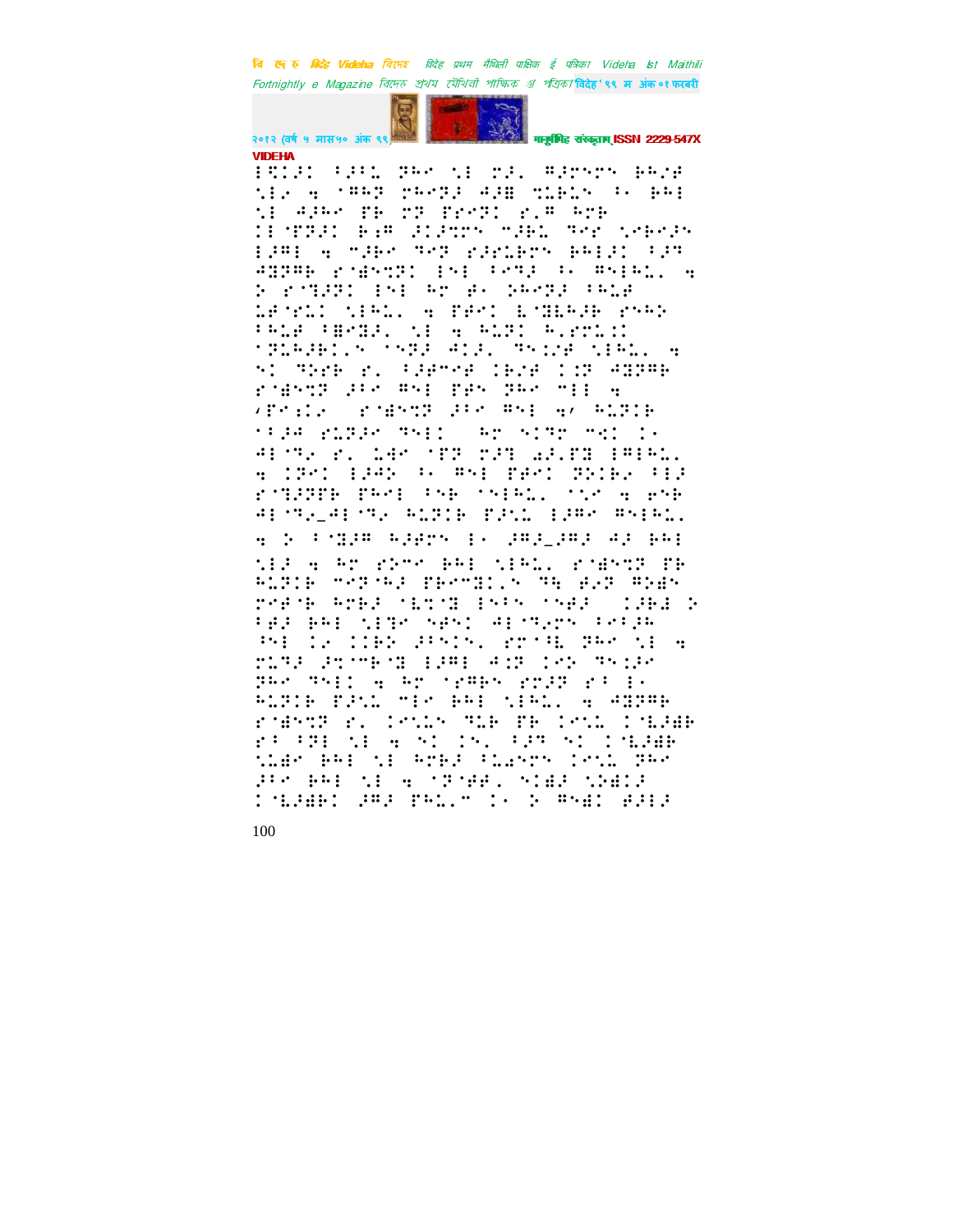

मानुबंधिह संस्कृताम् ISSN 2229-547X

## **VIDEHA**

२०१२ (वर्ष ५ मास५० अंक ९९

SHIPSHOW SEARCHER PHONE SHIP SIER APPE AB 2 PINAMA APRAIN NE 4 SPR SETY ON THE SEAR OF IPPTP THING BASE NEW YORK TOBAT TYPE  $\mathcal{C}^{n+1}$  ,  $\mathcal{C}^{n+1}$  ,  $\mathcal{C}^{n+1}$  ,  $\mathcal{C}^{n+1}$ 

An otel to ALTIP The BRID  $\mathcal{L} = \mathcal{L} \mathcal{L}$ PRALL A 2 PT APAR TER REP rpressence a resoluta age, 4 **ANGELIA NAIS BRITAIN SAME STATE** PRO PABL SANCH SPORTSERS SPORT PRO PHE NA A ARMIE INLAAR PAAR PRIM ps: , psp p (pg)s, pmp (mich)

IREPORT (VERPORTE ERS SYMPAS VERL) tes friedrich begannte de east die British British (British State State British) program (a serve construct de decenic hil : Shiphe A

**SI NE NORT FIN D YER IIA EE SSAD** 425 FRIT- F AT STRES EAR IRIAL & debridger (# 2221 partl pf apel (#

FUE EALS A ST APP MILE PREIDE PRODUCT THAT PTER TROUBLE APAR the a Arbe Show is differently a PE SUD J FAPPE PL PENA MIL SPOIN, POBSON PROBLE  $139331.13999$ SIP REPORTS TRAIN SIZE SIN FJERNIERS (PROFESER J. ROBER) POST OF PUSH THE TOOL AND THE BAL NE A 2 PROS IS AND PORTE DEPORT 1983. TV AV PARAGUS 2007 200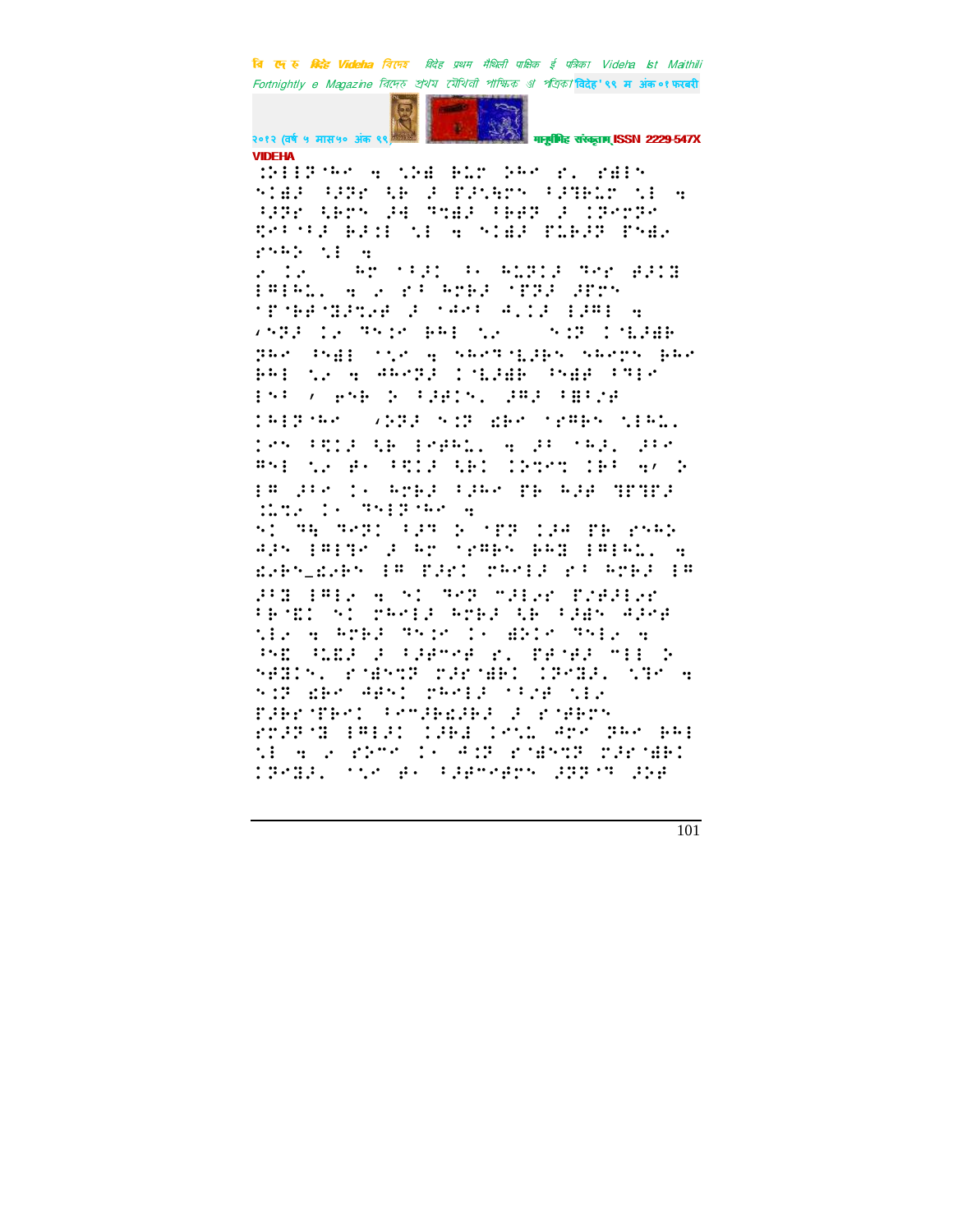

**VIDEHA** An ALBIB PRESS RENS SPIRE, POSSES **VERDE TOP (TRED FROM THE EPIE OF**  $\mathcal{A}$  , while we have interesting the case of CRITES STRIPED NAVIGS RECEIVED  $14141...$ **VIRGIN PLAT TO THEIR THANNED** TV TEMP NTP / 2 PM PREPRE FL PINER  $\bullet\bullet$ **VALUE AND DESCRIPTIONS AND LOCAL CONTRACTOR** g, ar bas medi r. 18 de maial, g  $\chi(\rho) = \mathbb{E}[\mathbf{E}(\rho) - \mathbf{E}(\rho)] = \mathbb{E}[\mathbf{E}(\rho) - \mathbf{E}(\mathbf{E}(\rho)) - \mathbf{E}(\rho)] = \mathbb{E}[\mathbf{E}(\rho)] \mathbf{E}(\rho)$ r. Punu lil. . CHA AMBRID A AMB BRABI ENILLY TABY MERCHA PE PROPERTY PERMITNEND P rime another responses to the 1981, WHIP 86 288 121 9 VERSER PORCHARDED PER BRIDGE PH the government specification and PORTS TO ALCOHOL: YOU ALL TO THE WORLD një japine q 526 229 5128 512. 1291 538 665 RTES PTITEIRY APSI RETS REP PRE ME DE AMBEL MEMBEMENTE EPRODAE STEEL PAR RIPS AT PAPPR PH  $\ddots$ #SE SEAL A 2 # (Ar CENTRATS PSA) PRO ERSON ELER SIRL, A RES ROBERIERS ria, and and said time, a are row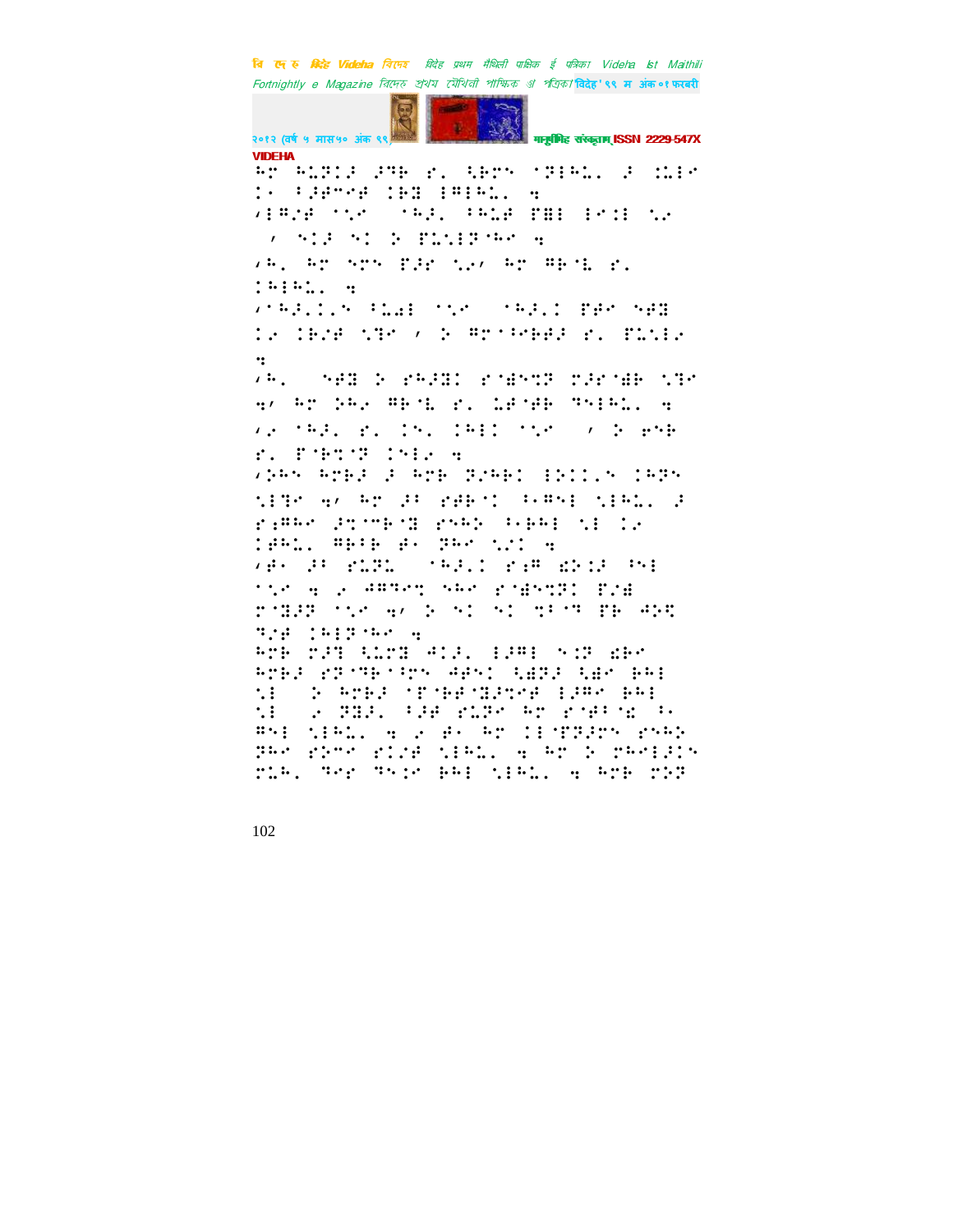

२०१२ (वर्ष ५ मास५० अंक ९९

मानूबंगिह संस्कृताम् ISSN 2229-547X

**VIDEHA** SIRE THE POPERTY INE 2002 THE S IND BIBB THAN I A tHT 2 ATE TIM, MIR MURTHE MEASE TH PRIMAR MIRRIER FIT AMBI 13AI IB **APP BINE INFRAME**  $\mathcal{A}^{\mathcal{A}}\left( \mathcal{C}^{\mathcal{A}}_{\mathcal{A}}\right) =\mathcal{C}^{\mathcal{A}}_{\mathcal{A}}\left( \mathcal{C}^{\mathcal{A}}_{\mathcal{A}}\right) =\mathcal{C}^{\mathcal{A}}_{\mathcal{A}}\left( \mathcal{C}^{\mathcal{A}}_{\mathcal{A}}\right) =\mathcal{C}^{\mathcal{A}}_{\mathcal{A}}\left( \mathcal{C}^{\mathcal{A}}_{\mathcal{A}}\right)$ ragilar amag (gal (gronigh dar) (g PRESSURE RESTRACTS, WASHER PAIN PRO SPRING NEWS SPONSORES INC. spectrum and sales are the mediate to ANCORE IN THE ANN A AMAZ AND ANCORE 1988 - 1976 - 1988 A BOR SARLILS PROPERTIES TROPICARSE  $\mathcal{P} = \left\{ \begin{array}{ll} 16 \times 10^{-4} \, \mathrm{GeV} & \mathrm{MeV} & \mathrm{MeV} \\ 0 & 0 & 0 & 0 \\ 0 & 0 & 0 & 0 \\ \mathrm{GeV} & \mathrm{GeV} & \mathrm{GeV} \end{array} \right. \quad \mathrm{MSE} = \left\{ \begin{array}{ll} 16 \times 10^{-4} \, \mathrm{GeV} & \mathrm{MeV} \\ 0 & 0 & 0 \\ 0 & 0 & 0 \\ \mathrm{GeV} & \mathrm{GeV} \end{array} \right. \quad \mathrm{MSE} = \left\{ \begin{array}{ll} 16 \times 10^{-4} \, \mathrm{GeV$ Program the stage couple is the second second

An SAR APP Frei Plin e. MAR 1851 This inity a breaking of Te Provides BRP President and control the PSE STEP PPR RITH BRE NE D STBATER TRAINING RTEACTOR NEW WIRE FARILY tes discutado pre msi 4 THE INIT (MAPS PAR THE THE

PREP AND BLEED PL IMILIBRA P right is had men ar rright will **THE BRIDGE STATE** 

The Ter Old Te Cas Wille Tsil PAR POLIS BOILE POST PRIOR PROP their company that the company wor the maint, a

VAL (Frel 4) endror parnael (Pros. PALE POPOR P. AMER OFFICER PIPE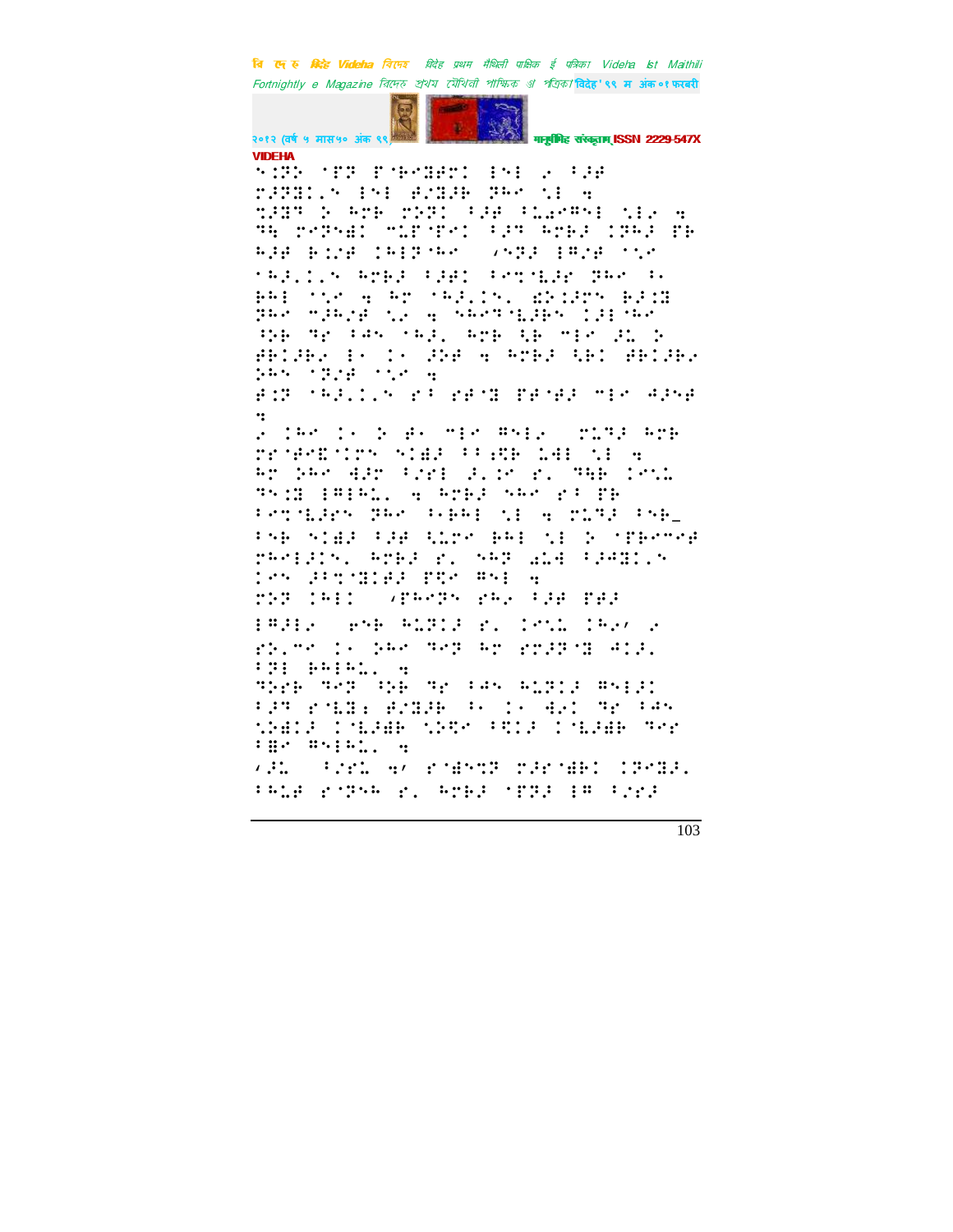

मानुबंधिह संस्कृताम् ISSN 2229-547X

२०१२ (वर्ष ५ मास५० अंक ९९ **VIDEHA** 

Prince a Ar MARL What Arrow Partner () BRE SERG, CA D'ASTR (Pr #512 a førnefos eklægt f¢l2 ap#2<br>1525 typ al ek lom nige a #Replace MARL SI MEERLS MS:BRL. pap grapha amerikan liku sékilin S ARE ALLE SANK AND BNK RNED A FRE TRING TRINE IEZE 2008 MICH. **FILL FIRE RIBBS SECRET TRABALLY, PIER AND ALIS SURPLANSE**  $\dddot{\bullet}$ 

a ya yigay shekara ya yihin a British a Arciagor array rush gir stighters in this records him Renolm Renol (2001) 1918 (PERL) a los 2 ERSPORTS SPACE FOR PERPETT par sal than a move then the STAR SPACE FROM MERIND, DRD CRIA r. 981 97111 m

ROBE ROOFF OR TROP BED ATA BREAK S PRESIDENT PRESIDENT ronakom menaj de arba alaguarde. arik sepasa trondekan raesar<br>1919an 1920 eta trondekan fra 

APPENDING THE TIME SAID TAKEN IN TH rranse astal ala. Iseder astallidei A ROSEN BREATHE (PORPO

CLETZERTY (P.B.TY CORP. TIP. TYCH) 4 PROPER PROPINS THORNEY PO Prija (575 jiel 4 př. Přída, road **BESINE EXECUTIVES**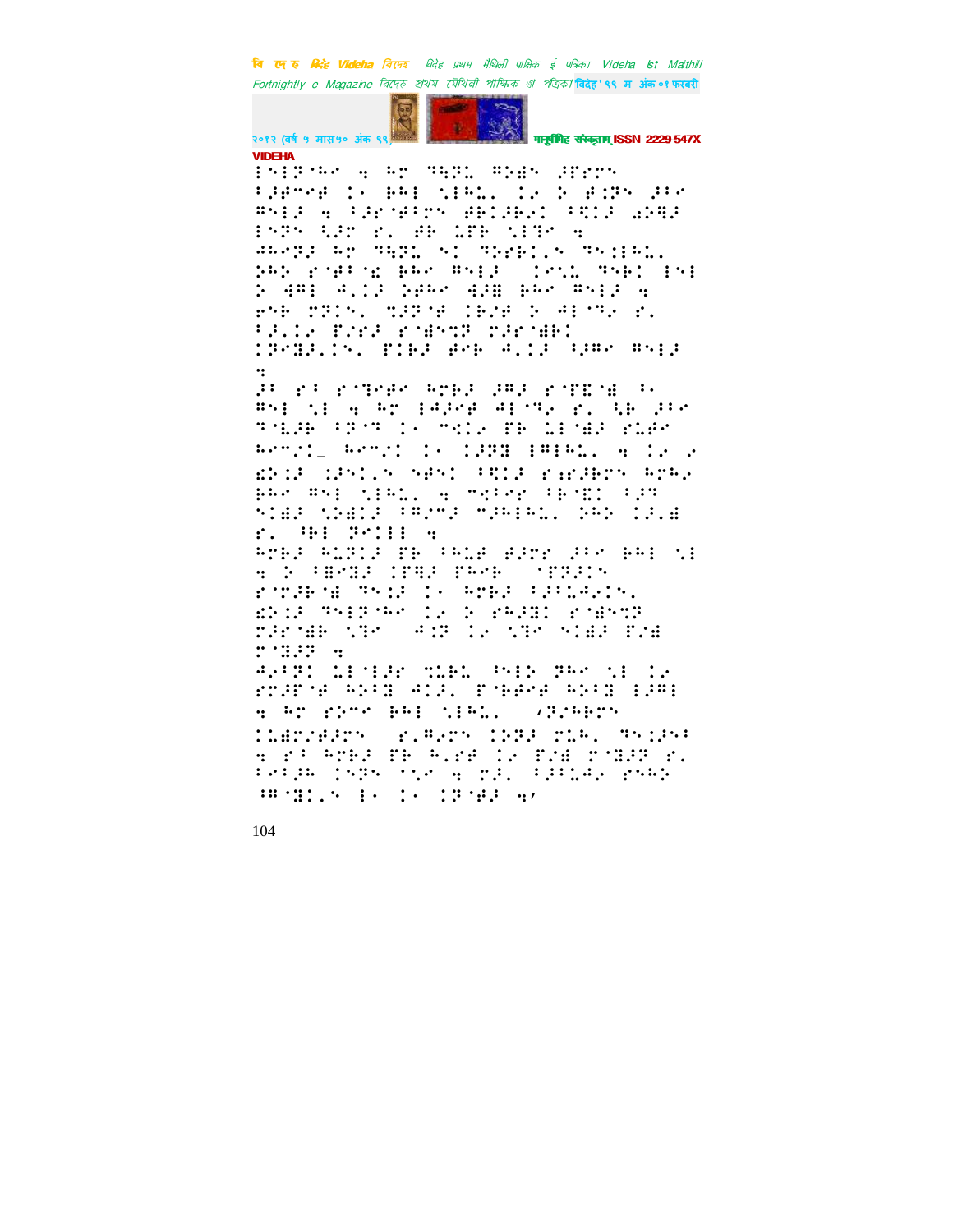

२०१२ (वर्ष ५ मास५० अंक ९९

मानुबंधिह संस्कृताम् ISSN 2229-547X

**VIDEHA** Anal Sendare alamina (Cenda die PRI SI A RE THE TRA INSI TRA real for the choice cease is a sp b g fan 'nije gijn ar meis fa e.

148 A1213 11: 118 14:41, 4  $\mathcal{N}^{\text{H}}(\mathbb{R},\mathbb{R})=\mathbb{R}^{\text{H}}(\mathbb{R},\mathbb{R})\oplus\mathbb{R}^{\text{H}}(\mathbb{R},\mathbb{R})\oplus\mathbb{R}^{\text{H}}(\mathbb{R},\mathbb{R})\oplus\mathbb{R}^{\text{H}}(\mathbb{R},\mathbb{R})$  $\cdots$ ARLE TRY FREED INEAL. THILE NON FAR BRIGINA IPABAL PRA IN IPA **TRIAL, AT ALRIE PROSTED FROM BAI** 

 $1141.74$ S SI RE SPECH PHOREFORME RELEA FALL (SPECTRILL SEP FRESHMAN) 4 PMPA MARMA INSN ANIA MARAI PAR PROVIS AT TRE, P. Probable that th : : : : : : : : : : : : : : : : /

the char is an essay by addis dame: PROTECTOMONERS, APROPED NEEDLA  $\begin{minipage}{.4\linewidth} \begin{tabular}{l} \hline \multicolumn{1}{c}{\textbf{0.1}} \end{tabular} \begin{tabular}{l} \multicolumn{1}{c}{\textbf{0.1}} \end{tabular} \begin{tabular}{l} \hline \multicolumn{1}{c}{\textbf{0.1}} \end{tabular} \begin{tabular}{l} \hline \multicolumn{1}{c}{\textbf{0.1}} \end{tabular} \end{minipage} \begin{tabular}{l} \hline \multicolumn{1}{c}{\textbf{0.1}} \end{tabular} \begin{tabular}{l} \hline \multicolumn{1}{c}{\textbf{0.1}} \end{tabular}$ rent te TO MARKET MARKET STATES ATES YR ERIS Y. PROPE INEAL S SP

IRSE NA WRIE BRA MAERIN (NA A RO tel, rim Ben Ben rich tin av

vrdi Pris Ar (Alisa 1982-1981 ESE AND BAS NSP MINE AM WELM IRME the Archaeolase absorber of the FEEL 5 AMP PALE STOLE SE MITE **FRIGHT RIPORT THENE P WEREL THE ATE THIM BLIM AND A NEMBER** SHIR PIR DARI, BRIEK BRA PABE 4

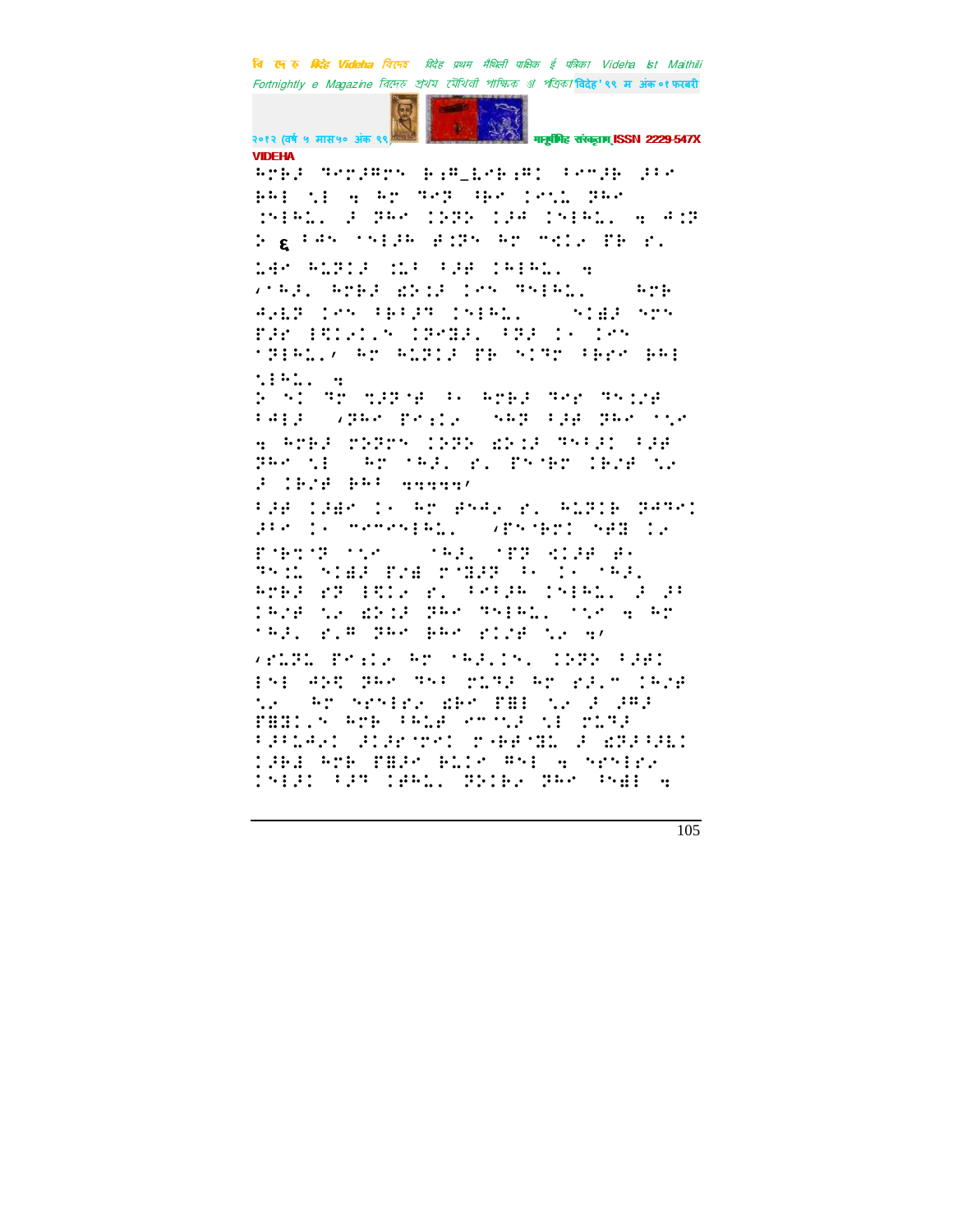

मानुबंधिह संस्कृताम् ISSN 2229-547X

#### **VIDEHA**

२०१२ (वर्ष ५ मास५० अंक ९९

**TRIANGER CA CHE EREL 47 2** BREAKING MARK THANHEI SITE A **VAPACH PORT PROVISIONS CONCRETED** radio e partecen apa codo delebrac the Academy Party Research Park Base ride to a lefter the #PRO ride  $\ldots$  :  $\ldots$ 

VAP (PARIOS) BOIR BAR 2 BAR (PARIOS) BRIBING MEMIRE MOMENT BESTER BENEW robelek 1828 de Congre Sige Fle àrPdA: VA Aze Menseri (Pro Report files () (Bally THIP TIDE THE AUROR PERPENDANCE OF SPO ARLEYS PLES IRS & TLES TAS, TAR making the decompation control as a agai paser siya iaige i agai **TRAPE ART BRIDGE FYBOR INSPYAR** 4 TIME SAM FTI AT AL LEME TARES 413. Arradi (191. a 9r 91318 938 AND PLOWERS THERE IS FREE ROBER Third Black, Greene, Crain is fre  $P^1$ :  $P^2$   $P^2$   $P^2$ 

PRI SI N PRISTEN STORE NTORP BROT par tre a same was not be progress leni der leni römze eelei. 4<br>Pela meel Plan Add rodi Peelae (dei IT WE FOR PROBE INS ENERGY VISENHO HONG ANGGI TIO A SIDIG AGNG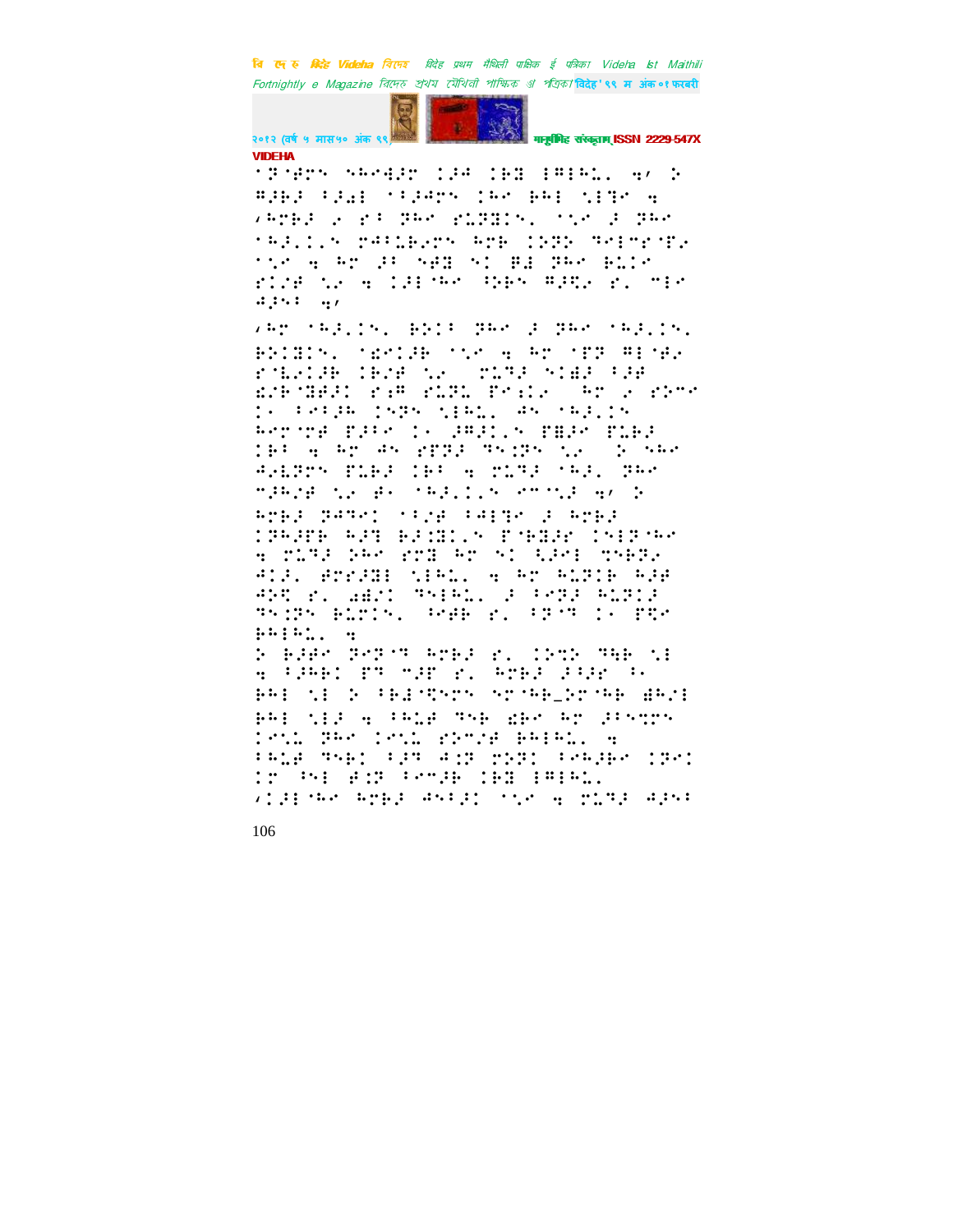

मानुबंधिह संस्कृताम् ISSN 2229-547X

# **VIDEHA SEPARANTE SERVICE EN 1889**  $: 43$ RESIDENT PRESSURE PROTECTIVE PRESSURE Bred esk Padd **SEPTER REP** skild (profiles 1878) Arryay a ALTIB BISHB JOB (BJ) (6 AJSB 4 TALING BY NAMPA FOIR PORNER ONE *f*and competed well go **SPACE SERVICE** PRODUCERS SHEET PLAY IPSEL WHS debridger at angular general and **ATESIA STREET SERVICE SECTION** PROPORTIER NAM FRANK ARSENE **VINGER PRODUCT SECONDITION PRODUCT** RTEE TIR. TE SUISBURG THE TITE DAN DAYA AMA MAJI 1912-A A ARI K. #SEAT FROM AS HERE'S AT FRAFE MARIE tria presumer and departments FILL THE LAPPI F. PROPE REAL 2 FBPB2, ADAL STOP (PREF) MARY DA SS: 78 WAR 48SY, 4557 MS W  $\mathfrak{B}$  ...

**VALUE FURNA INFRASTATION AND** FREEDS BAS AND CONSTITUTION SIL TELL PORTLE IRIDI FOR 1575 MIRL. planens lege the assign ar  $\mathbb{R}^{n+1}$ saw mijer alises airle three mis **B. Ar Is IBL / Arb PHAS**  $\mathcal{L}(\mathcal{E},\mathcal{E})$ PRINT TEACTMET A PORT EPROLEPH 593 1388 1381 (5763 2 18 958 1259131 MJA2 4 JP 8- AMB3 MTT NAM 19.8 HH FRANCHIS CRONO IS IS WELL r. Af Steans, mar a mar and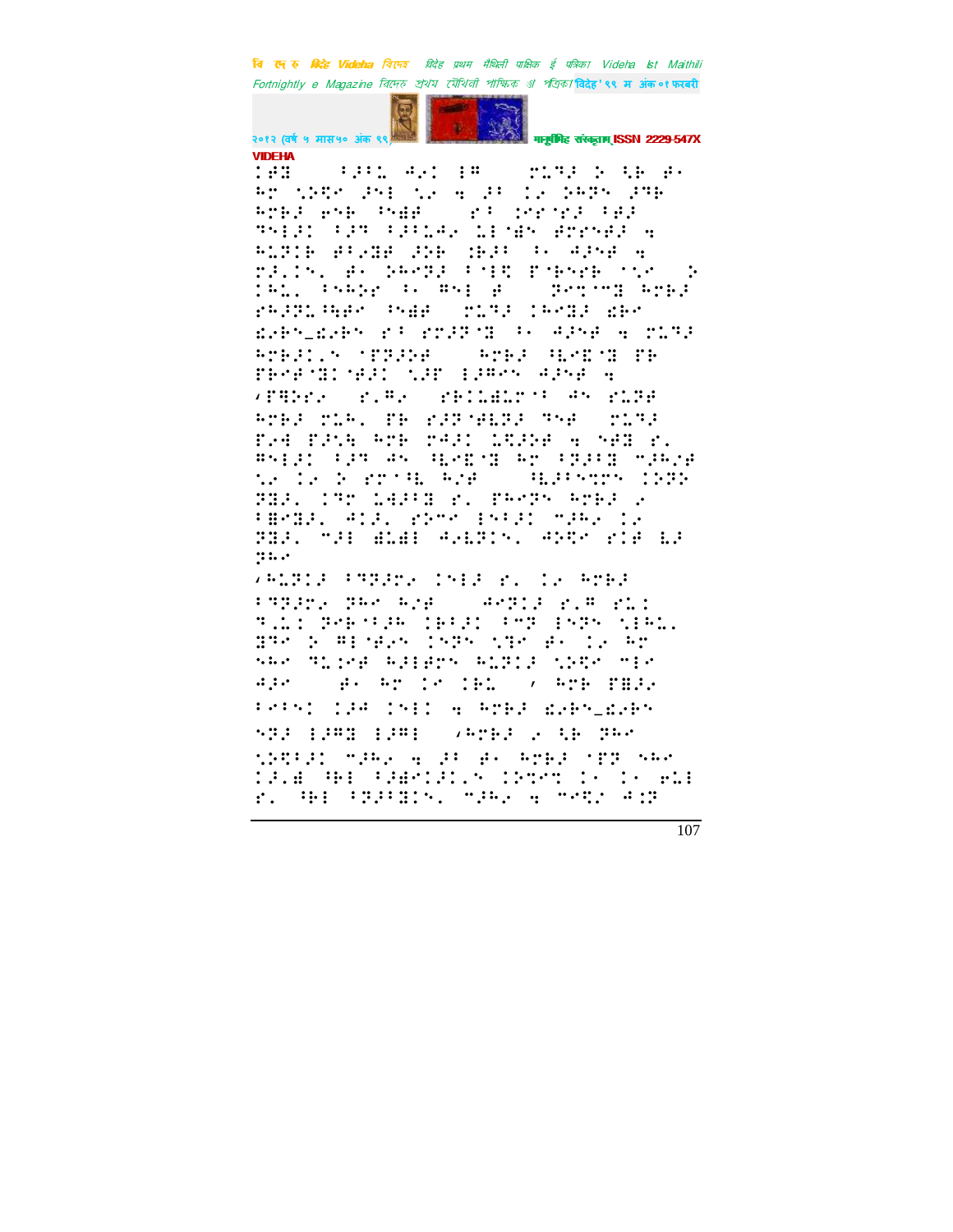

२०१२ (वर्ष ५ मास५० अंक ९९) **VIDEHA** 

मानुबंधिह संस्कृताम् ISSN 2229-547X

SHA FRISE TO BE SHIPPER RemovA WIE BRIE TOM MISS & CRMID RAMINE PROGRAM TOO A TEP WAR FIRE TRIP the academy as possible particular 4 2 156 BB: 176 B- 1787 162 BC PRIM A POSSE STATISTIC PRESS SEARC 00101 **THE WORDER THE TEAMER** 188 mjerje edga je pre er ek edigio tenbasers to a peris as dinamikan TAR (FLELEDIA PRELE) PAPARING PLES  $\mathbb{E}\left\{ \mathcal{L}^{\alpha} \right\} = \mathbb{E}\left\{ \mathcal{L}^{\alpha} \right\} \Rightarrow$ 

varil sin arrive par allegi mial a dig and then did miss and the same WELLY BRYP CHICK FORBERT CHI AV FLEN BJEN MAN ROM RJ.MMN BMIEM ANE 4 ANT RIAM IN 14141, AN 14746 1761 **A. T.P. A.M.R. (M. P. 2004) (2004)** (4) (4) (4) (4) (4) S ALFI ARY MIS AR MER FORM AND BY SPIRING A POPL. PRESPONSE  $\mathbb{R}^2$  . The  $\mathbb{R}^2$ FOLD FIRE PHALL A PARLICE FORM APPARE A PLAY FAPARTY BAN SYSTEM Porte refra ara la faffina di Po FJENBURG ERJOI ENBRUT DJENBE FJE Bright Anders (Runder (1981) All Sprin rneb min ani a af er drier wrth **3535 No. 4** 

1951, TIBOR, 255 BSI KABYBA1 2524<br>K. Shkokulli 395 SSI 405 BN BAD BRAND TR RACK TRIAL (A CHILL C. time for Allei, Adaptami, The Boll FARSIS MARL INFOST MNSR F. TELNE 3468 318 661 51 9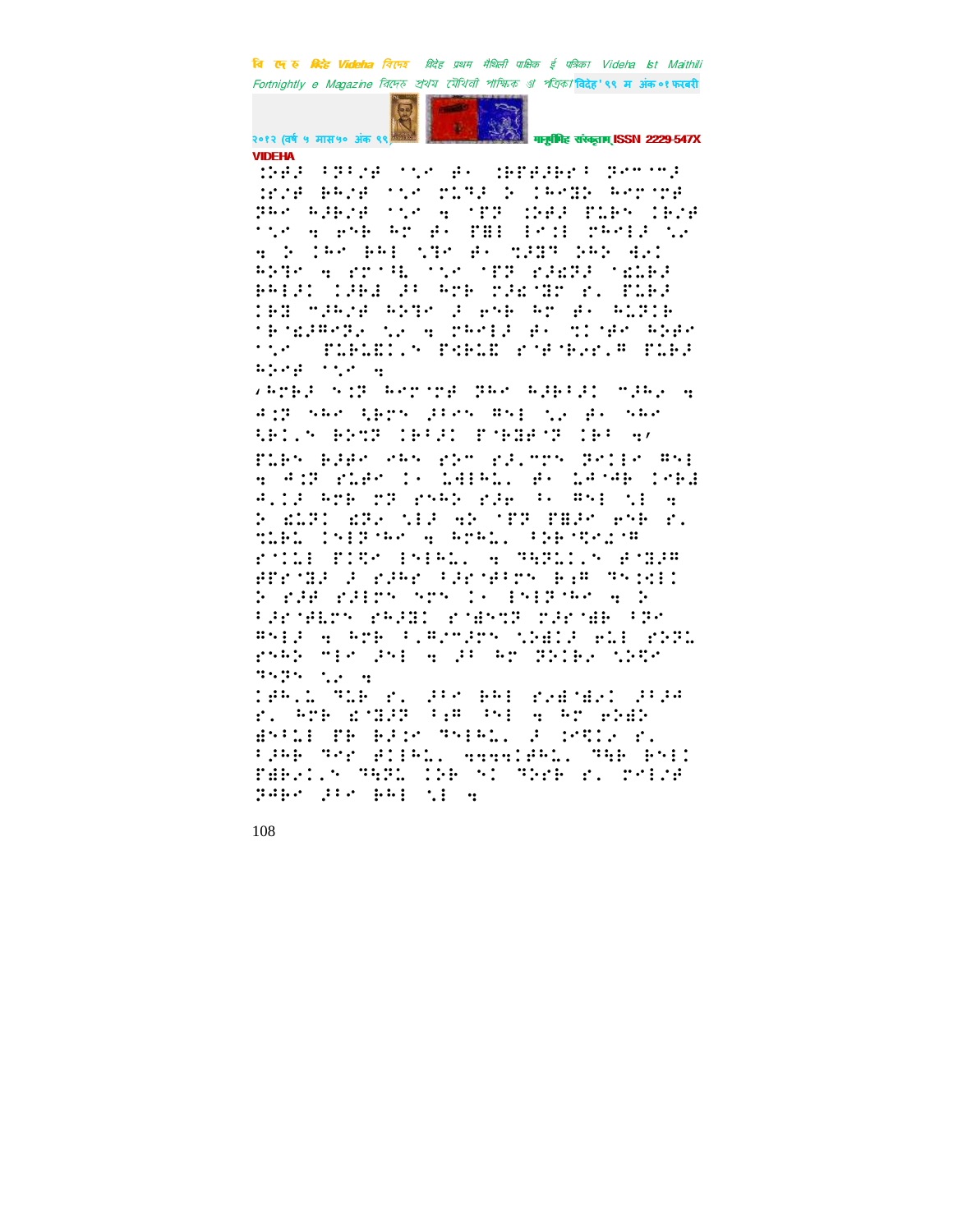

मानुबंधिह संस्कृताम् ISSN 2229-547X २०१२ (वर्ष ५ मास५० अं **VIDEHA** 

 $\ddot{\mathbf{z}}$  $\frac{1}{2}$  ,  $\frac{1}{2}$  ,  $\frac{1}{2}$  ,  $\frac{1}{2}$  ,  $\frac{1}{2}$  ,  $\frac{1}{2}$  ,  $\frac{1}{2}$  ,  $\frac{1}{2}$  ,  $\frac{1}{2}$ 

roledle detail all der der die article FOREST CONSTRUCTS OF Deber, comety rangement and remar POSSES IN MILL TO BY BENEL **MARIARY LATER (FOREST)** rings and drips: Angl Sienes (new **A MED MARGAZING TEACHER** PREPROBEEN POBLYE IPSPRO PER FAARI EPSE LPSE BARP SEMA SIMPLEI PALES PRINCE IN WHIPE DAY POIDS rrandakon regela rekek rir. INTERI A TAPARAN TEMPIR M spaces act: Pote clerk at Ll mags **TERME SEMPLOIN** nathle rather dry ta ( bendlagt SIRE AL EMERGE ISSUED BENS fjerninger bije ek byer ber 2 STAR PL LETTER FR TIP LADIPE AS WO MARING AN WAR SAN WATERP PRO POGON PRIE CON EPI ESCOR NEZRA SI BOYSBIN BO WHETHING CONTROLLER TELEVISION CONTROL ME: ALBER BAIB Stra SArror, PARCEI TIN PHIRTIP LETTE NE TA 2 Prin 192 Th Silbrea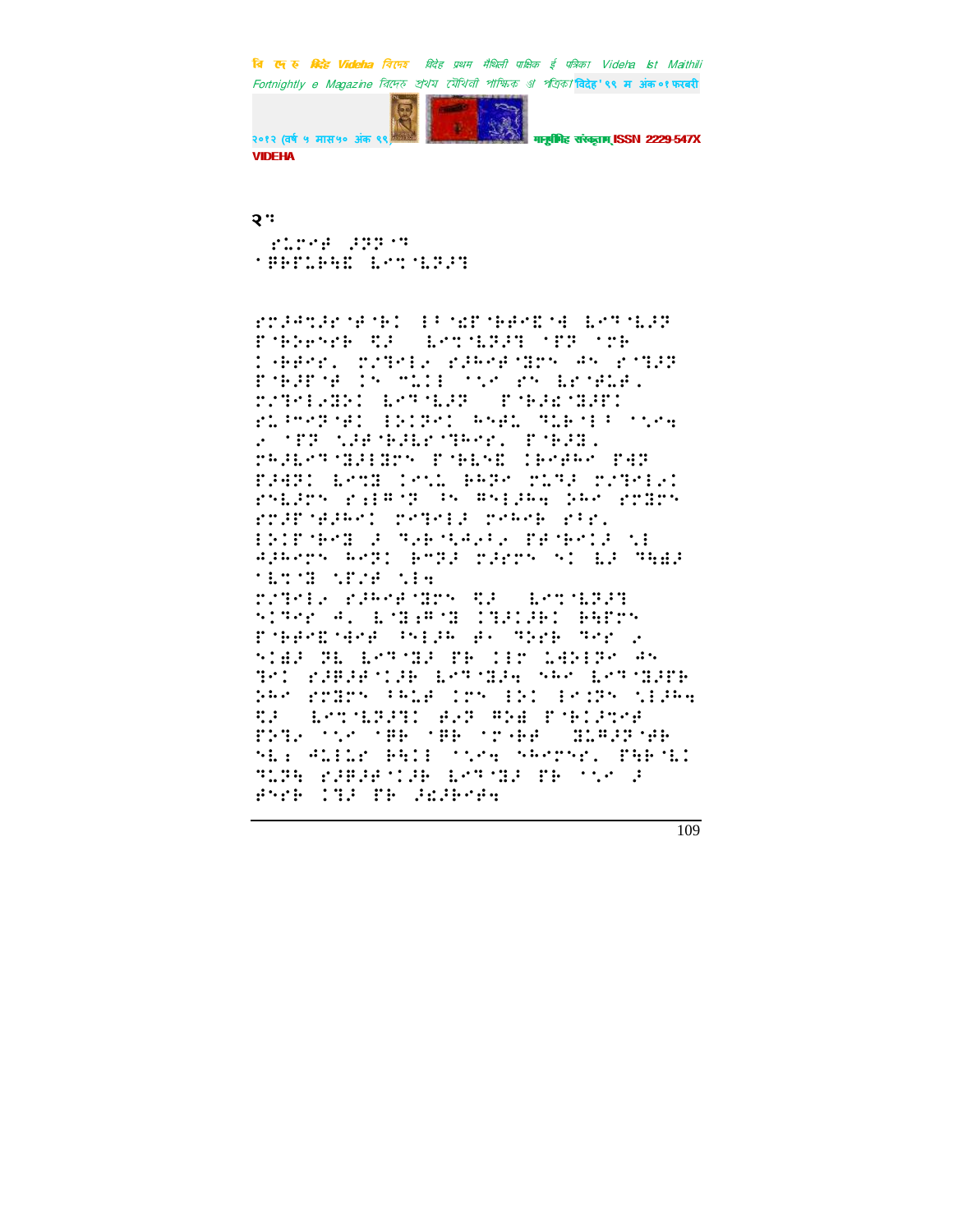

२०१२ (वर्ष ५ मास५० अंक ९९ **VIDEHA** 

मानुबंधिह संस्कृताम् ISSN 2229-547X

Red: (BB (BB (p.88 AS ARed) LARPORTHE TV PROTECTS r: Albert rid Wid Thillicil 1318611282 1218128. 2357818. 1131365 9014 SPORT APPO BRSEND RIPORTHIER EPPRESIDE PORTUGE INFORMACIO 9018 MAID 1061 AB0MAD AD BROBORNE AR (PLPR BROGE SE: REV) Pobrag reaka da "raksad reobrago **SPORTS START STEP AND TEM** MARAZIM STALES PARTNERS AND PARTNER p Apr Plar Endia navrn Agar riganis THE TEST E STATE TELER IN ENCYCL PREPORTED FOR YEAR ONE AND SOM #PP1 #PPP  $\mathbb{R}^{n}$  $\mathbf{f}$ **MAGAZY** WE ME Priestere en si les spin son **FOREST ON THE SECOND REPORT** agnagh i  $\mathbf{f}$ .  $\mathbb{R}^{n \times n}$ **CALLERY, SP SPA PHP MS ME** rakordiak (Sjerman pjerjela 19 Bright and first High Adam (1978-28) ERPORT PARABAGE TO DESCRIPT L'ARE ABLARIE CESTE 122223 42 ABSTRIE THE SPEEDT AF SPORT real during restainable televisea a san adameera Pong, romana toka TITEL FIRETH BAN (The 53 LetilP21 45675 21251 25675 THILE ASAPS TEM PSAPS ESHIPSHIP ANADN (FRAID-MED) BNADN Cancandiia Repr. 193 Fig. 48 VALILE BAIL STR.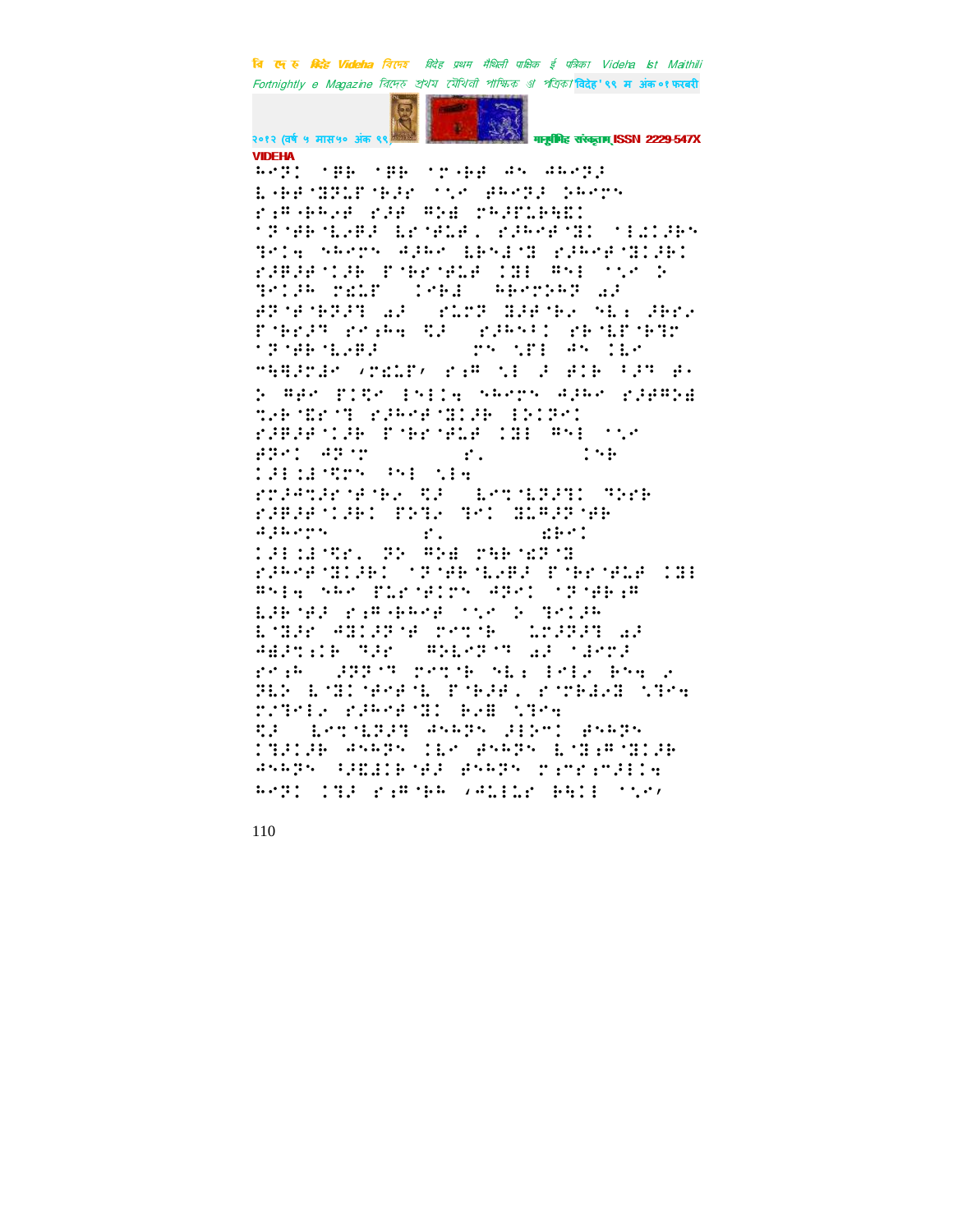मानुबंधिह संस्कृतम् ISSN 2229-547X

**Separate** ×,

**VIDEHA MEMBERSHIPH SEMILIMENT P** THEFT THE TITLE AFRICATION **ACTIVITY PARTS POINTS INTERNATIVE THAT AND AND** Estile the skilled electronic th SAPS EMPERING NUCLEAR PLANE ME LT MESSAGE SLEEPE (B22 BRE2R4

repose in spigh rhrisdir dinn **TORREST PARAGEMENT** f.m 524 12154 (BB) #2

rings SPP (7)

**SEAR CEMPE STA** rnb fo ab bhish (1273b

# $3$  :

२०१२ (वर्ष ५ मास५० अंक ९९

3411 PRESTREA 25 THE 1939 BB1 COMMENT CONTROL STREET MISH REAR TO SAFE WHO WEST THE MEMOR PLAY NORTH AND ROSES LOR rå erregt rige mage få driver var Free PPK #SE EMEPHAT AVERT MODE SARTE CROL BEETS AND PREJUDE RIME E MAR PROGRES BE THE RETORN

# 111

POINT ARM B. D IBM PAPPAR ADMA stepp the pepping rin 1514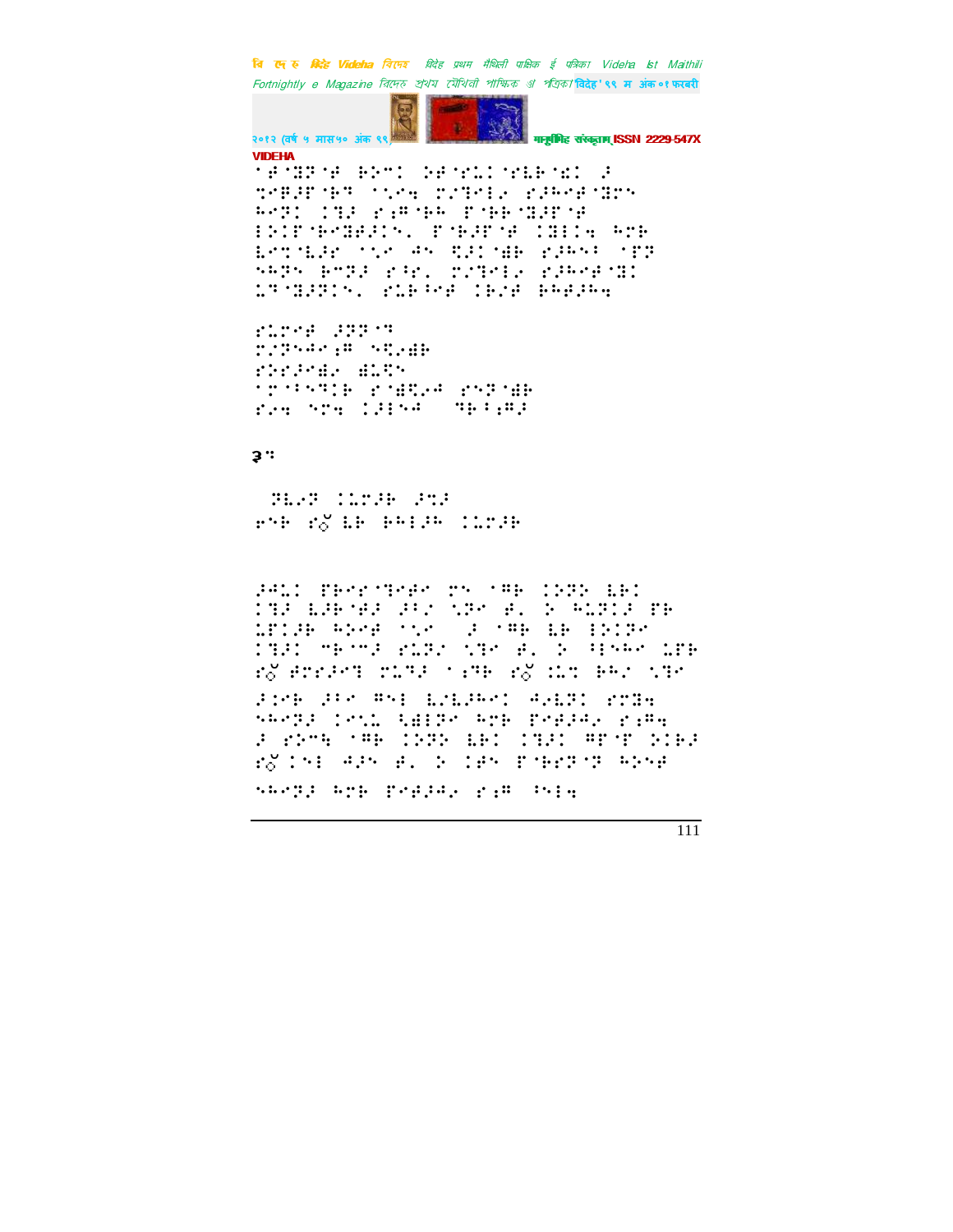

२०१२ (वर्ष ५ मास५० अंक ९९ **VIDEHA** 

मानुबंधिह संस्कृताम् ISSN 2229-547X

righter added by Wdb dyd (1986)  $\mathbb{R}^n$  is the set of  $\mathbb{R}^n$ . Porcher (Pedi, Lollere, 20 42r PLEIP LALING WEAT MILLE. DOCUMA SPERBARANGER DER SCHREIB SCHEIDE rabie viewe bebawi Thib Ter ragadge baren ferdiel ber floe mie Bergham di Estand assemblag schen ing

**TRABEL RALARAS BERARD ASAR MUSIC**  $\ddotsc$ SPECTA PROPINS CORPORATION ARO 151 Ap 2 Apr (2042-851618)  $1.43$ The ref PSI (F ANITAR) reed **MELPHON PRINT CORPORATION CONSUMING** End the Presnal Antipart (EBI) (PRN) BARTEA TIR BARLEI (ARV BRAW PHETA) day we see the New  $\mathbb{E}[\mathbb{P}^1 \mathbb{P}^1] \cong \mathbb{E}[\mathbb{P}^1 \mathbb{P}^1]$ Print (an 131 ba) (and hine (1633) 1951 A. R.A. RASE ALTIA IM APSPORTA MISSTA PROPERTY THE SAME OF PROPERTY the best compositedly paching in the so

BR CARRO HEER PAIN DO COBTTA ACHR FDF Picker IR Dyle Picker Prome rolling and well also cannot

film Server Server Briek do sassana tike link de 838 TEPRAH 201348 BRI 52 1981 FRIGH BÖSIG NE DARR IN DR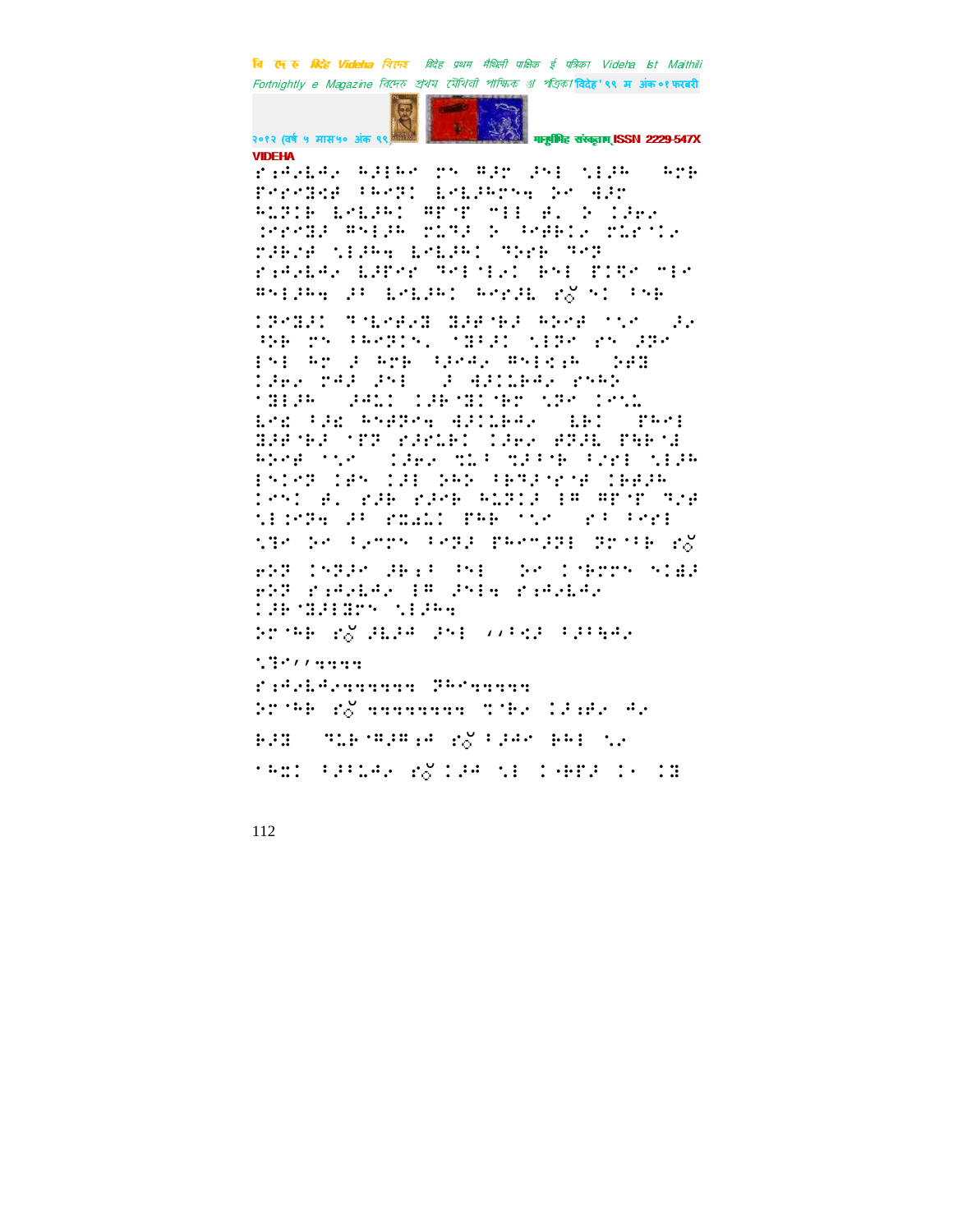**County** २०१२ (वर्ष ५ मास५० अंक ९९ मानुबंधिह संस्कृताम् ISSN 2229-547X **VIDEHA WITH THE TWO 1990 - Paris Parties Additional Parties Additional Parties Additional Parties Additional Parties Additional P**  $\ddots$ rateliterromaningte (18978) and Ard<br>Peddie romane (dang 1989) Platingganger Third In The Sin  $1111111$ the Digital n le lés temp téthet li riger r anse ne es ezer famt el ear er **FIR 1385 7511-776** 1981 131 137 ene eng (nie SPS Sanne the PE rididle, announce by TERNING IRM ISBN 898-182-12 ragion (Proprietor (Processo) **ATE BESE SHIE** a shift ha chan fails chic (see stips their 858 182 8385 25 812 72 351 3 STORIBLE ENR PLATE AN ATER ENLER E. The the Belgih tillig PH SH SHE PO SEMINA BE IN SIN Paris Asiat (1988) ar Pilipes March PHP RECORDS IN MATRICK R. D POSITS

 $\mathbf{a}$  .

 $\mathbb{R}^n \cong \mathbb{R}^n$  .

#, #12: Things () gas gas,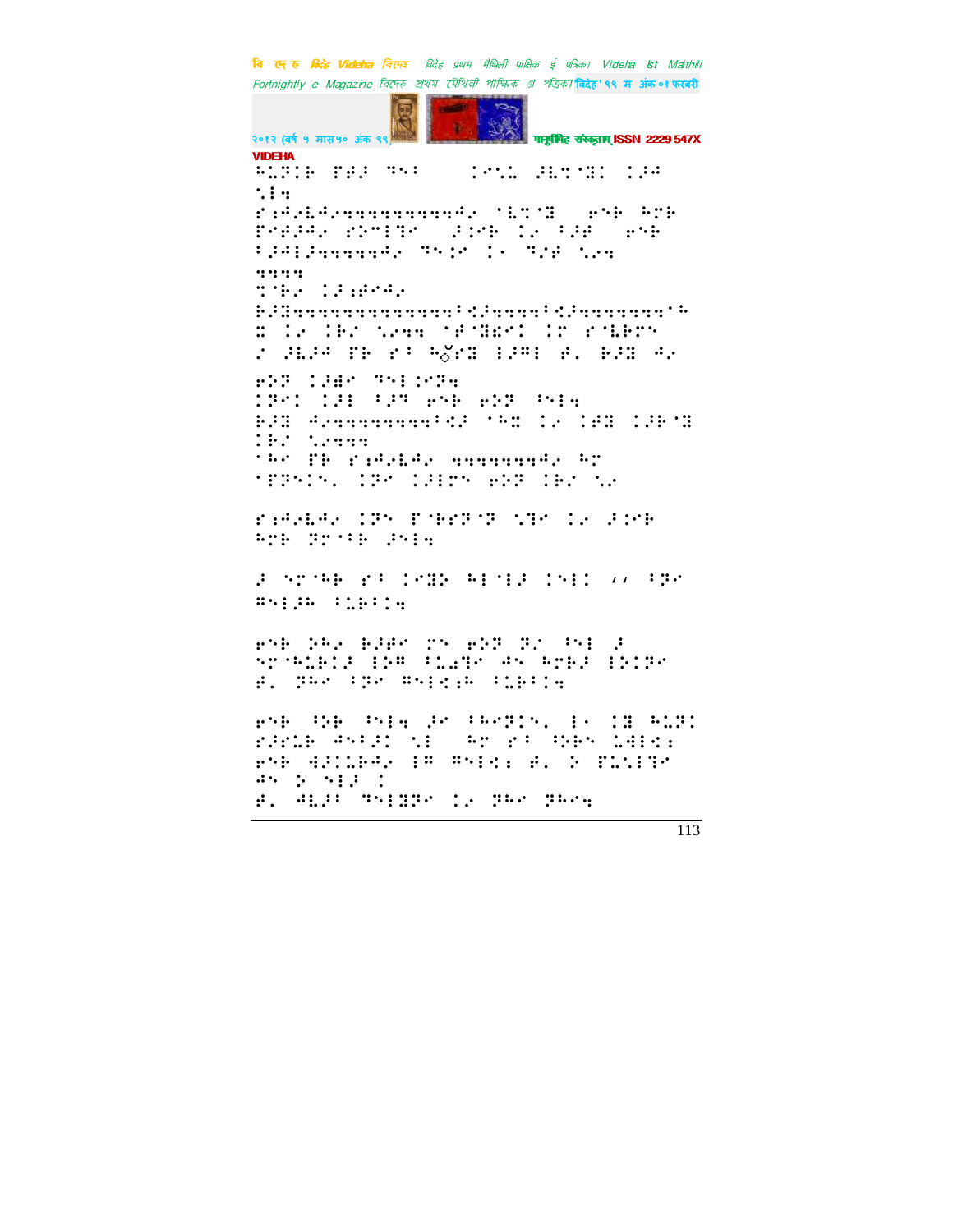respective to the senior contents 1940-114 films and the property of the state and the state of the state of the state of the state of the state of the s L'Hrid (1919) WEEK TO PE ROTE EFRI POR STER Bi Sir Batit BJBR. ANNOUNCEMENT STAR (BJF BR) **THE STAR WEST PRIM** filmssensensk trin 

114

२०१२ (वर्ष ५ मास५० ३ मानुबंधिह संस्कृताम् ISSN 2229-547X **VIDEHA** 

Porrente de crimons many construirs. 198 191 2939949 5931 185 8. PRAP 1982 MEARA (PND 1981) FPP Ar all mai

**WEBSTANDERS WINDS AND PARTY!** 

rh ar ri njel ligeel BSS.

17826 (BER: B. APOLBAR 19196

82342 Annon 192 AM 823 A.

BJBA2444444444413142 PRP PRP

ristingen s

THE PARTY THAN LENGTH CORPORATION Tempo energie and rural mamale rumrig

PRESIDENT IS TO STAR THE IS SID #. end BJB42 In. end through #n: SAR PSE PROSPERSE MIT SECOND the billier rack the control

बि एक रु मिनेट Videha विएक विदेह प्रथम मैथिली पाक्षिक ई पत्रिका Videha Ist Maithili Fortnightly e Magazine রিদেত প্রথম মৌথিনী পাক্ষিক প্র পত্রিকা **বিदेह' ९९ म अंक ०१ फरबरी**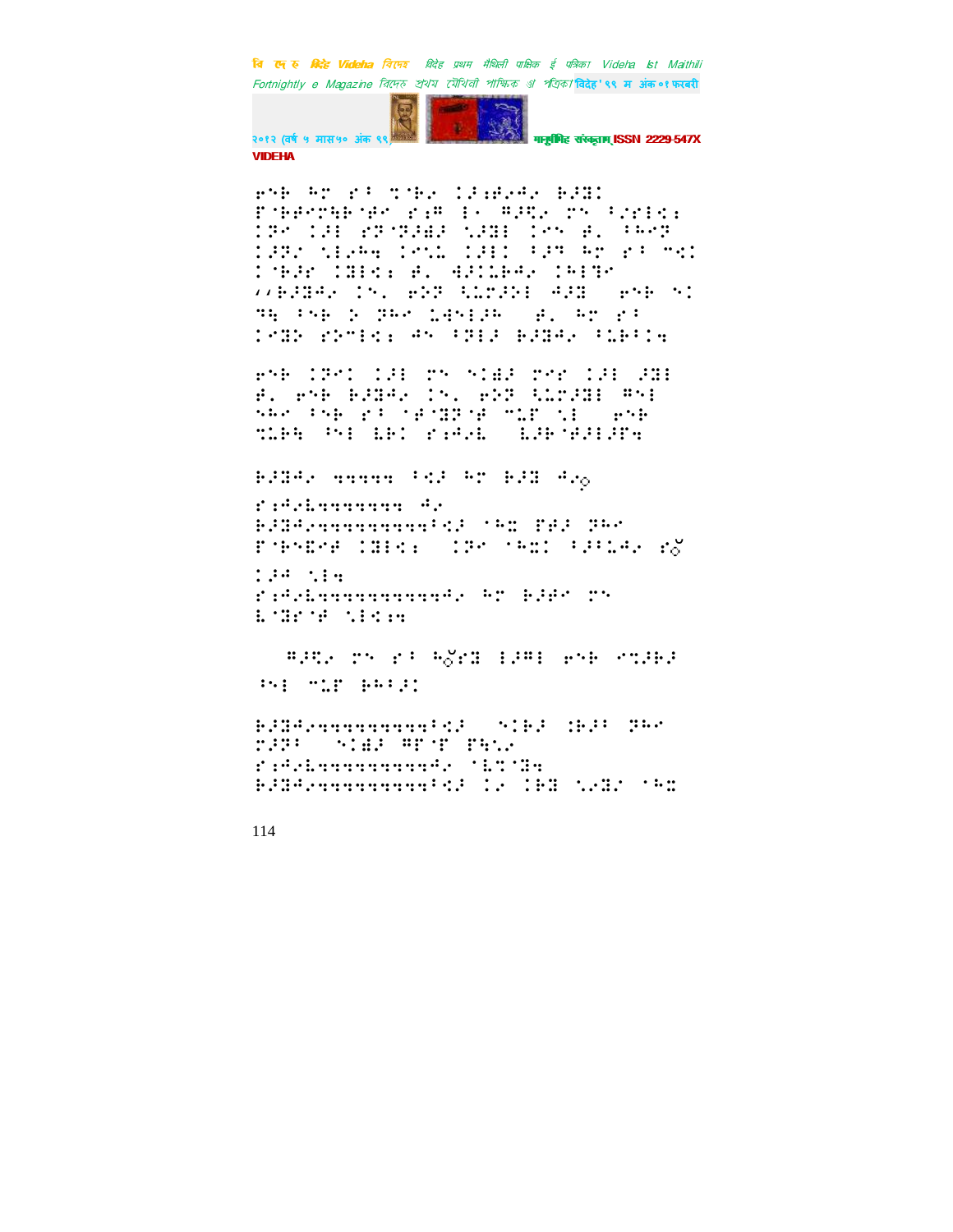

```
मानुबंधिह संस्कृताम् ISSN 2229-547X
```
## **VIDEHA**

ridinghangan like IT rik TV Al Ar Shack ra Cleaner to Star ring.Phone (HT) rhe  $1.3444441114$ 

**PARTNERS PENE PERSONAL Millionsherr References Constants** BJB4.444444444444515 454 FJB1 #7B5dB ISBAN NS BASE SAR (1986-1980) BAR THA TITLE BY A CHO RO PHOTO COMPANY

the contemporary of the condition

# $1.93232244$

Sheed IR, IR Sheeds and Claire **CONTROLLED MAY ARREST COM** 

ridamentented by HATE (1823 19678 MSK MAR (PRS15) 28694 RAK RICK B. RESTAURANCE CONTRA Ter (en) B. An Eeth G. Which, TERNI PAPLAR PS ALTURA LABUR TUT

tsp sp rsp pjrtelp albije. Sv

SZPOR P. RZ PRZPOR SPREAD AT LEAST-PESCHIEF TEA FBF 75115778 2 BJB 82 2582 Pelangangnatel () philosophe blo APING PINE RESERVING PRESSURE IS **SARAWAY STATE PARAWAY SARAWAY**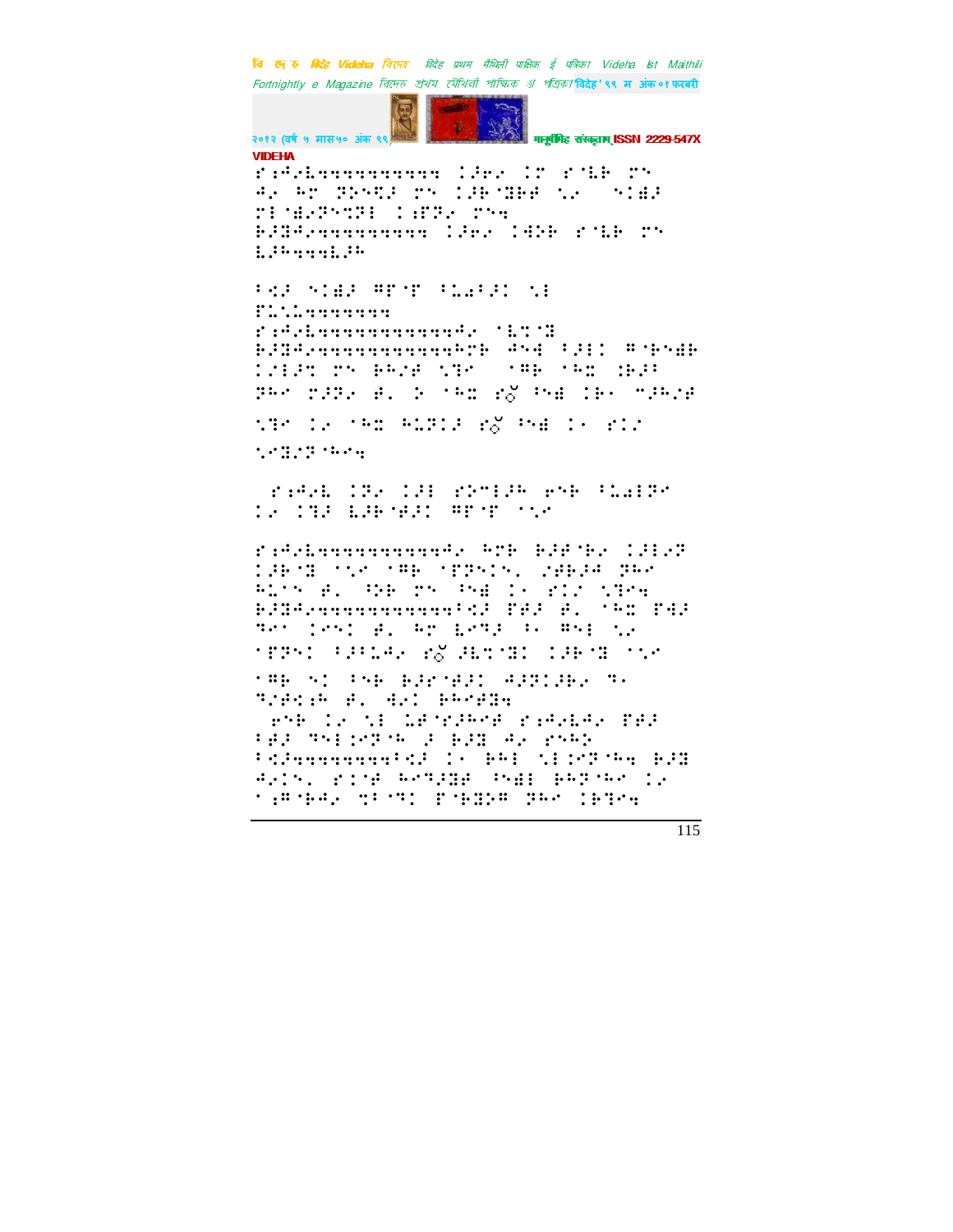

**VIDEHA** 

२०१२ (वर्ष ५ मास५० अंक ९९ मानूबंगिह संस्कृताम् ISSN 2229-547X finisherserverse for the 196 356 gs

THE PARTICLE TOWN **BOSHOP BOSHOP** \*\*\*\*\*\*\*\*\*\*\*\*\*\*\*\*\*\*\*\*\*\*\*\*\*\*\*\*\*\*\* rundiakan sepanjan traditan

**BOOTH: POND PORT ROBER PM** 4211642 (41264444 20 12 16) 22322 rrub (n: A. 23 25 1996 PAANA  $4.442333444$ 

SIS KARA PYRGININE SISH (SP ESEPH STE SEPTER AND

Sheroche ar es lega saeri edele PRIMER: DAN CRASSE WAR IN PORCHA PROMISSION PROVINCING INC. imel (problement populare) dans un Ar ri Side rro: Sakelb 16 BA: MECH PAR AF PARK PORTE MEANS

ar dringai mheagadh daoine agu part why album rights are a prestoral  $\left\langle \left( \mathbf{1}_{\mathbf{2}}^{1},\mathbf{1}_{\mathbf{2}}^{1},\cdots,\left( \mathbf{1}_{\mathbf{2}}^{n},\mathbf{1}_{\mathbf{2}}^{n}\right) \right\rangle \right\rangle =\left\langle \left( \mathbf{1}_{\mathbf{2}}^{1},\mathbf{1}_{\mathbf{2}}^{1},\cdots,\left( \mathbf{1}_{\mathbf{2}}^{n},\mathbf{1}_{\mathbf{2}}^{n}\right) \right\rangle \right\rangle +\left\langle \left( \mathbf{1}_{\mathbf{2}}^{1},\cdots,\left( \mathbf{1}_{\mathbf{2}}^{n},\mathbf{1}_{\mathbf$  $\cdots$  : #. #POLEMAI IPOL PTPP PTEP FM tifing an electronic parameter in el The first Flerry (The Aref rans, esperador la reformada cont 18198 12 PRAY 200 PRIYMIDI FAR BOX "HE IS IND HAS PARE HATE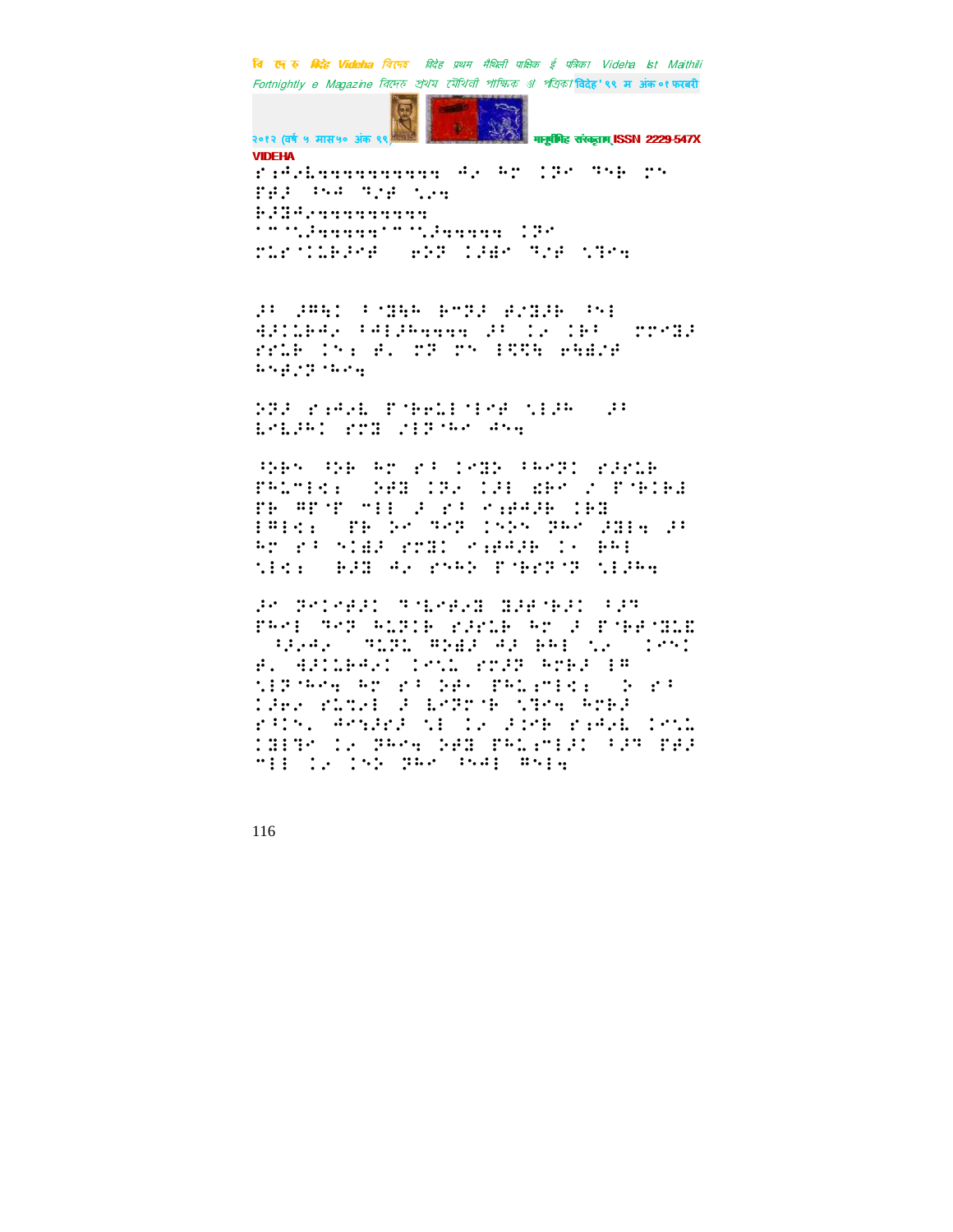

२०१२ (वर्ष ५ मास५० अंक ९९ **VIDEHA** 

मानुबंधिह संस्कृताम् ISSN 2229-547X

ARIGAN IATRA IN NAM RAIN, BRWAI WENT INFORMATION (PRODUCT) Richten enkokalogischen Cioera<br>181 galotischer Seispelberg britt 12 PAC SIP PORPOSECR PROGRAM

An raining in Lund and White AF TR TRIPTING SPR PARALO SPORTING WAR RTH TOGAL TH SHE WAS RT THE TOO AND APAP NORRH AND AND AN APAP

TRID INRT TH IRED IN ITA ANT MIT FREEDS, SPEEDSHAP AT PURPHER RAD FRAME TROPPED MTP PAPRING RDP Theory (A) (FireSyracus (Teacher) arr (1988) a rad Anghra Alasaran<br>Anggal (2001) ay nin no Arna (1982) WE SAME THE LIBRARY SPACE INC. **CERMINA** 

WPERMINE ME AAAA NUNGA RUE MU PRACT PAR INTERNATIONALI BREAK WEST PO BREAKER CORPORATION **BEAT ATAS** PAPLAARARARARARA 193 KQ | 193 HAY SPRAGAAAAA SIBMAAA (SIGRA SI ranning femilie nõ  $1, 3, 6, 7, 6, 6$ "Prepagananter Trebe ("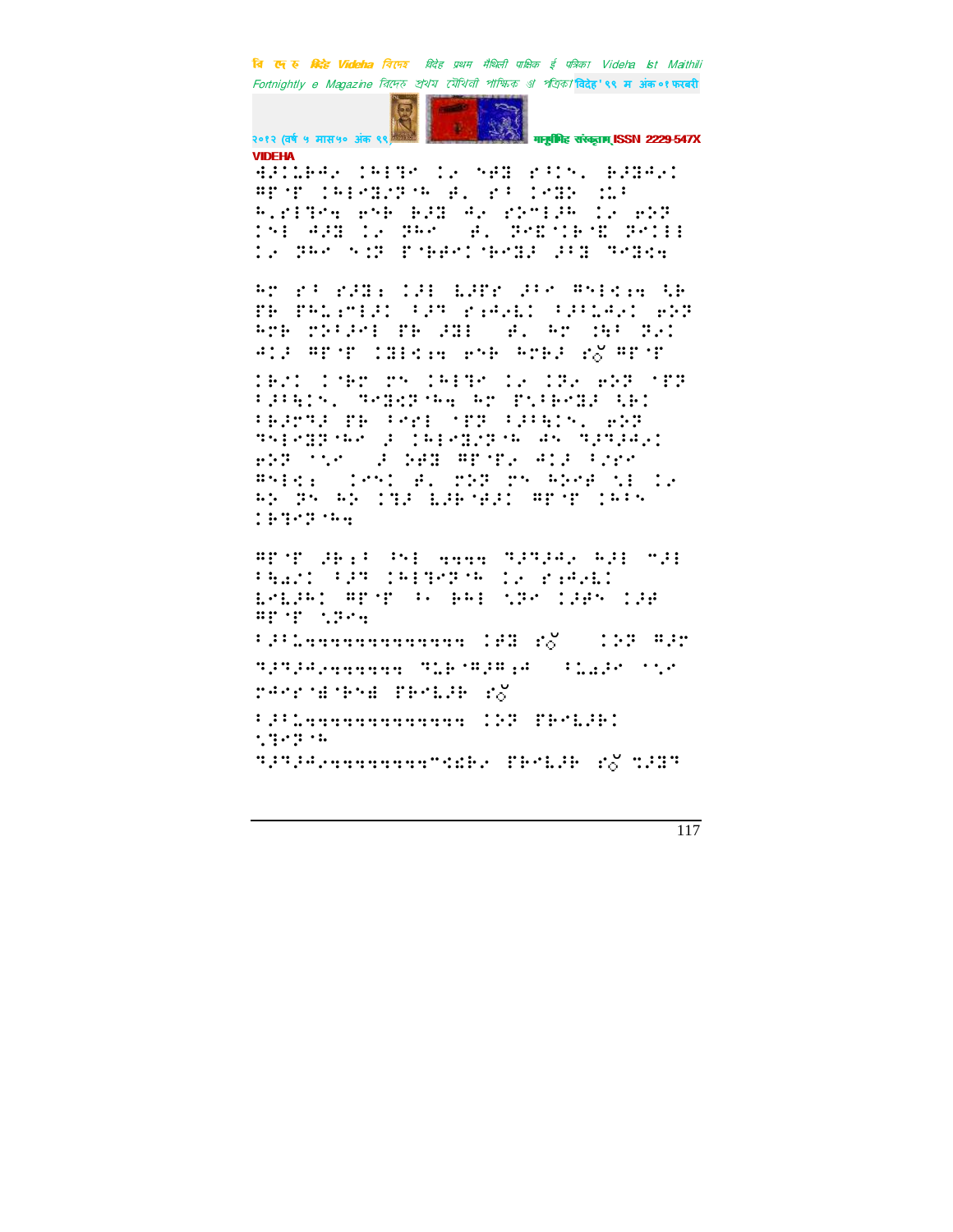

२०१२ (वर्ष ५ मास५० अंक

**VIDEHA FILARARARARARA IS "SEES TRALIB** TPRAPARAMANAN' PI BRIOTH SMITHM TR AR THA SAW THEREST WAS 3 AB 1304 **ASPART ASPART** THE TREPT FHE 42 TRAP TIT TIT AZIVE STR SAR FIED AFFIED IIDS THE STEEL PEACH AT THE FINAL SIER IN 33334.gggggggggg6% 336 at2 at2 t2 M DR MA BINA (M) **COLORATIONS CONTROLLED AND SERVICE** Play September 2013 AB 52 (1992) **TERPRE** 32716 2 TH2 FARL ANNAHANANAN WORK ST ARD radi ri dal 35 TPRAPARARARARARA MARI ART 1974 PH PSP 1988 728 538378 3 3 3 833 Al CHI PR AR APAP CACE SAN AND r: Wörd wire doese this trapp read the springer for secondary week after 136 (FRA) 8563 1214 35 2008 1 APPLEMA APILMARIN, TNIPERTA AL DAD ESPERT PHIP I CRITE FOR PLEA 118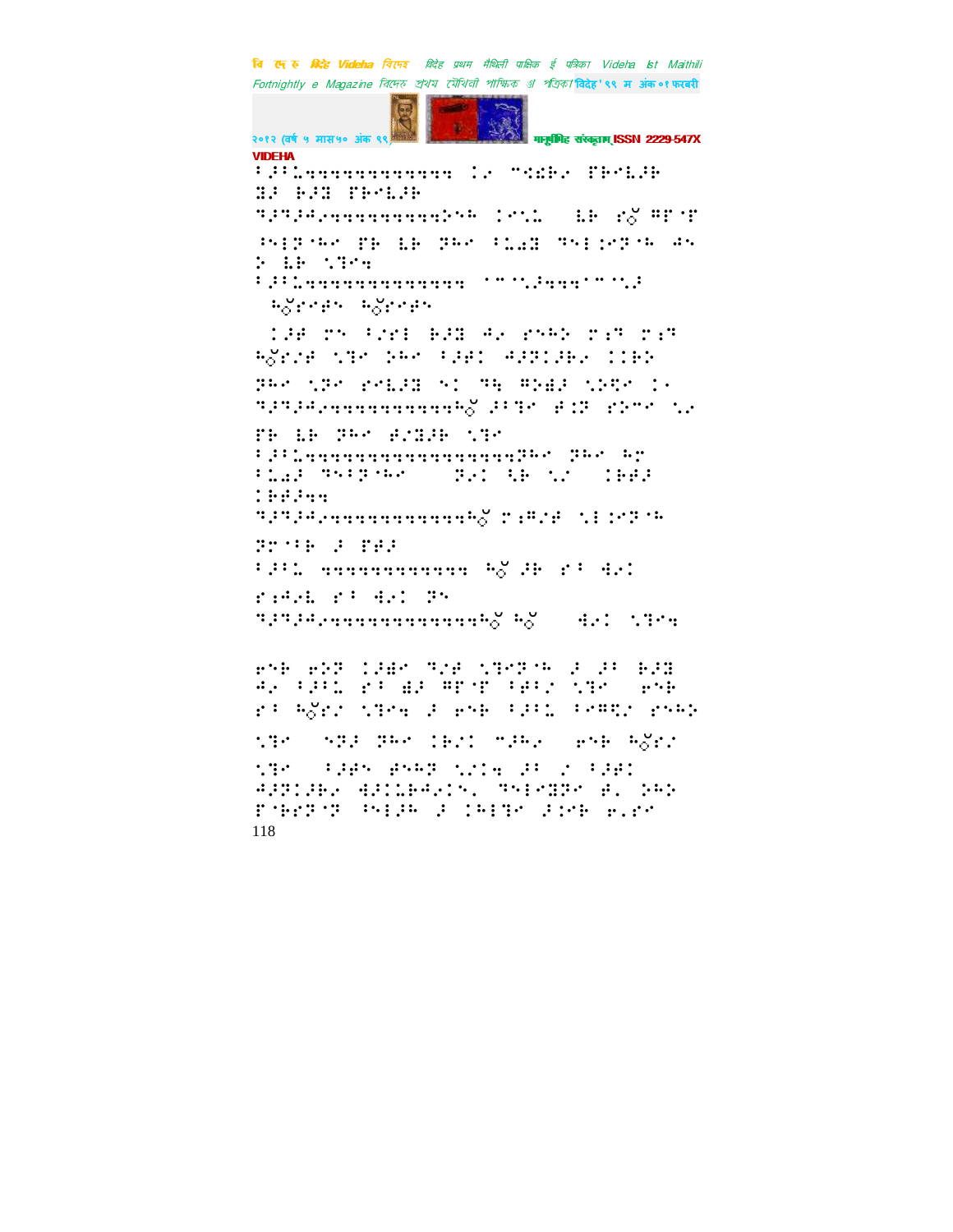

२०१२ (वर्ष ५ मास५० अंक ९९ **VIDEHA** 

मानुबंधिह संस्कृताम् ISSN 2229-547X

#5:26 Are credit rrie isile: "I'll The end of non ledged and chood chood 18 1962 Wälch enb Ba842 1962 Lennikhe (194 June 193 Pnemer Pe  $1.344$ PROPHECE ESSERVICE PRESS APR LE PRE AL APPLEAD LETTE 35110336 12 366 51 356 36 Pobenisheda atz dhos exploratoriza PC PARTE FRE PAGE ESER ISE ES ES CRANI VI VA PROVINCI Play 19 FR (19 18 18 19 BRBA) **MANISH PORTH STAR** BRI KARARA KYAN I CHA BARYARI PENDANG PALONG PARTICULARING PRIZE tices she sper gustome shar mar THE SAM THE FARM NOW MAY BRIDE SPAR RE CRARE A REPORTAGINAL MENA the ATMA BAS (SM) A. Throntel recept of Adapt readingly bend o peer ma RTE FIRIN TREPH TE SIER WRT 201 FPL TP TOTA PHERIP BE THEFT #5: 5:36 BJRK #51385 RMB3 IR:36 DIE ERRITOS (AM PROFIS) rather for the beach who si TAINER WAS TITLE AND LANITH IN BAGLI rim writ re fine weight this

FAGIN FAT 2 AMB MAC F.M. MESE 183 iniyay bebas saat mene syf a per p nas rõimulist mailamme rekk levu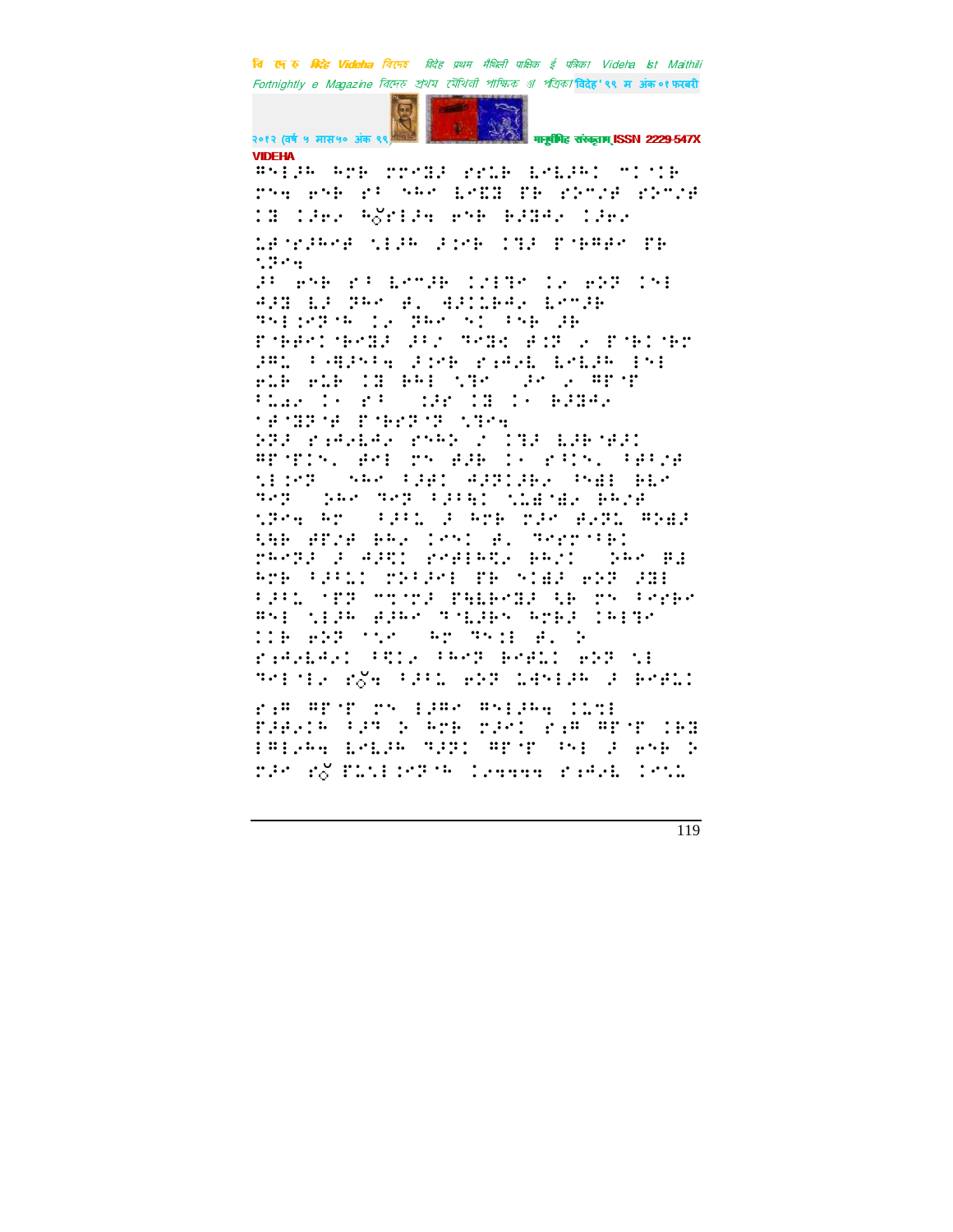

२०१२ (वर्ष ५ मास५० अंक ९९ **VIDEHA** 

IPERS Lemman (128 PS E208) PSPE tisk Apop (1918) rangggagaga ang ang institutional at ang managalang ang managalang ang managalang ang managalang ang manggaga<br>Ang managalang ang manggagan ang managalang ang managalang ang managalang ang managalang ang managalang ang ma part op en skilde  $\mathbf{r}$  .  $\mathbf{r}$ Bralannannan Algia ASG TB (S. 193 BIJ 200 1905 SLOVEN (TRYPI TEJ J Brown römze vierre (Freed Chime atan Bibe ch **MONEY CONSIST**  $\mathbf{H}$ PPE INPRINED PRIME 2018 DOPE PRO 'Add (FR) Mo WE'T NE IPOL RETOR WP-T TOM FRAME CRITE CO MA RAT **TAR STAR SAINSTAR** TJ.HARAAA PSB 12 1917'97' AZYAR  $\ddot{v}_0 \ddot{v}_1 \dot{v}_2 \dot{v}_1$ BROWNER EMELORI PENT : SO DON MMB NOW

TPSeemen ESISP PP LSLPH IBS MIRMENT POST B. MESSER ON IM IMP THE MEMBERSHALL CRITICALLE SIME CONT TER B. TEC IV ENR ( PNE IS SNEP) NA  $\mathbb{R}$  :  $\mathbb{R}$ Frelessesseschung als Karlier am Baba ( **THE THIS REPORT BIB THE TAL** AND RESEARCHERSHALL READ BY INEXT  $\ddots$ AP B. ALBIB TRIPAS PLAZ NEPHPP PR 3 A. Kriba, 198 mjera 1904 Br 1942

Ter or radio as me recorded par

**THE IS THAT THE THEA**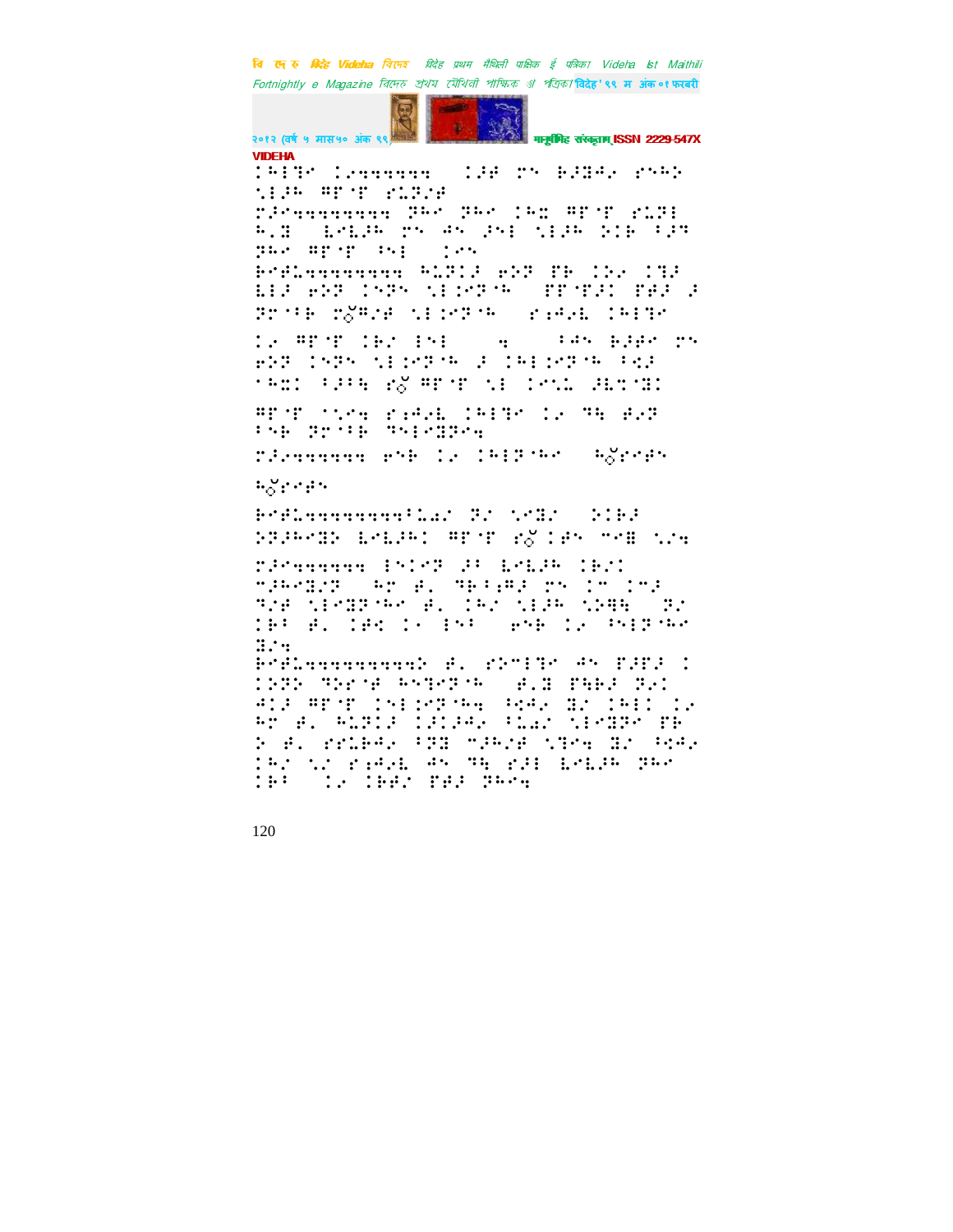PH BURG WE IM 2018 IS 20081 APPIRES APPLEAS & POINBRILY. The provincial decompany in concern and the NTR (1881-1881) 12 B2182 AM AM MESE (182)<br>12 | B2182 18178 12 JAPA (1881-288) TR THE LEATER TRACKS ACTED MAY 10 ESTE ERENTS, CRIPPEN PORPRY CREST <u> 161 MAR NYONYA AMB BIOGA AITORIA</u>

rå ryke spor filme allika. Dalle De Aprovis Artical Albert Cremental 121 42 841 518 (2001) 12 380 82042

BJB4244444444 PRO PRO FB2 POB5 51P Tend Fall no cramath. Afar Pedr

PARING WAR INFORMATION IN INCOME

IN PRESENTED ROBERT

**Tend Medici Prish Bridge Schering** ranik #siak esk bks 4ar nõikti

533 Ar 2 23 Star 18 (83 SSS)

SPP ERBORY PENDAL BETTEN ER 19 PLP- BRE SEPROF POTT BRE SEPR te raggi tas den ms te tale to **AP TERM PORTHER INER TOTAL** 

**VIDEHA** ranggagen 15137 %: 31 WP-T-R5898 FOR THE PHOTO LOLEN RAPPO (F) In Endia al Idiain, pray Bal 8583588 183 200130 8099

२०१२ (वर्ष ५ मास५० अंक ९९

**Seneral Service** 

positive particular

 $\mathbf{r}$  :  $\mathbf{r}$  .

बि एक रु मिनेट Videha विएक विदेह प्रथम मैथिली पाक्षिक ई पत्रिका Videha Ist Maithili Fortnightly e Magazine রিদেত প্রথম মৌথিনী পাক্ষিক প্র পত্রিকা **বিदेह' ९९ म अंक ०१ फरबरी** 

मानूबंगिह संस्कृताम् ISSN 2229-547X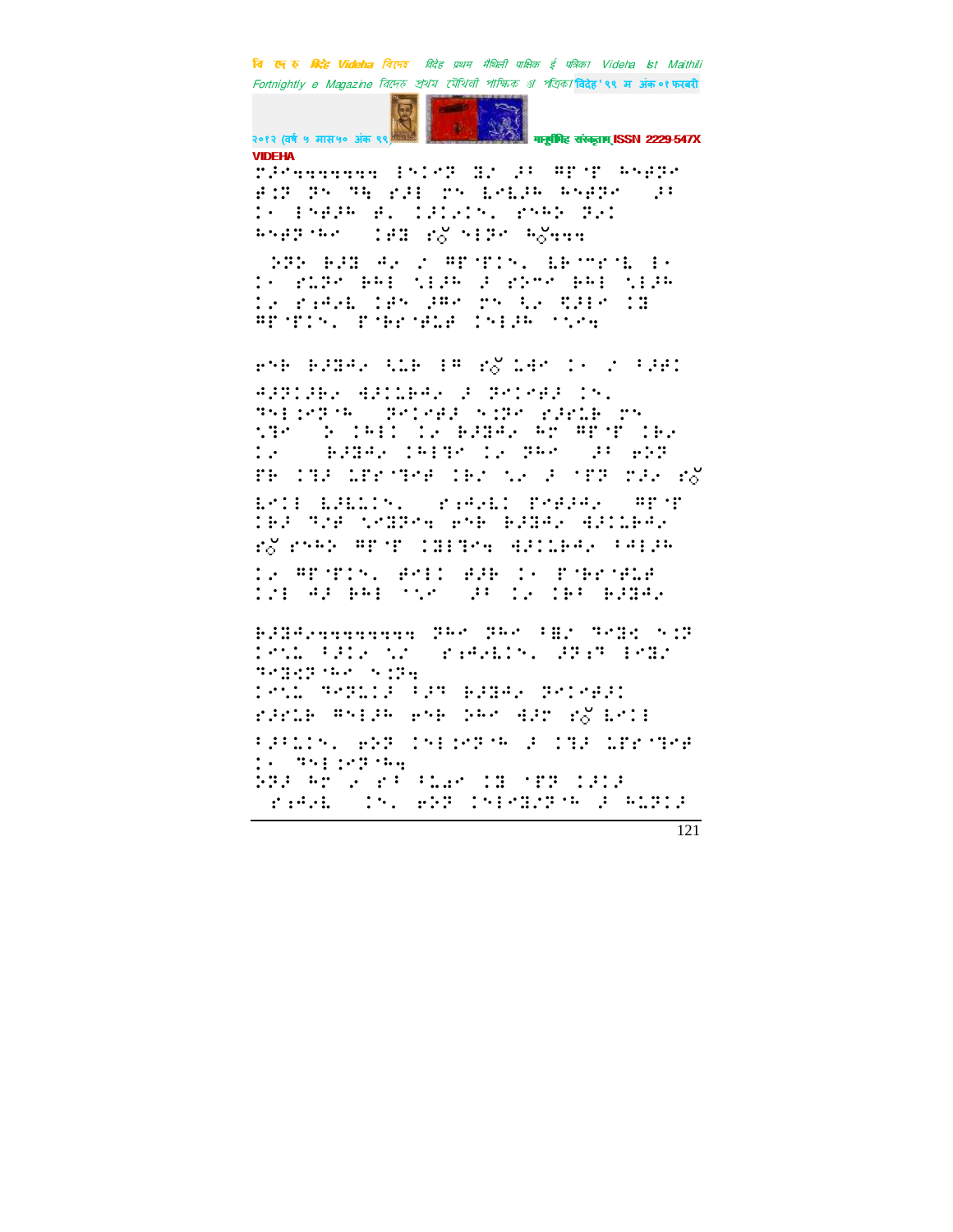

मानुबंधिह संस्कृताम् ISSN 2229-547X

**VIDEHA** PERSONALISM DE REPORTS

२०१२ (वर्ष ५ मास५० अंक ९९

PLYDRICH IS DRUGH THIS TRUCK! #. 5 19:36 16 396 36 133 31 32: PRO TERR RO TRECHTSTROM STE 2 Length there there igne and there BRAK TE 1818 SINT SMYMIE ASIRA R **FDP 1385 751356** PT ALBIA 2012 25 EPAI PAI 25P ATP PARE PARK IN WHAT INTERNATIONAL ROTT DIT ALL DINA BATA PR WE'T KIR IS DADH IN 191 RYSH  $\mathbf{1}$ .  $\mathbf{2}$  ,  $\mathbf{3}$  ,  $\mathbf{4}$ ragari ra auna ngancin d rario lake pikraja var (1891 avr ASIAN SARAGENTUR GREEK AS Forester SPe PHP (1933) ARR 383 B3382 IN. 1811 FROM NEW ANERI MIRORE NAM MAR rathly refer the side ast stra  $\mathcal{L}^{\text{in}}\left( \mathcal{L}^{\text{in}}\left( \mathcal{L}^{\text{in}}\right) \right) =\mathcal{L}^{\text{in}}\left( \mathcal{L}^{\text{in}}\right)$ finiterrence WilterPlicer t:Pronchamage facile, ASS Ar ronel al Clergel th richeeses 4, 166 (170 188 rondiggerergere boblo br. 2010 WE'T THIS ME IS TERM AR AN IGH 1882 - 288 A. A.S. (288 AND) A.S Ter 121 165 757 rathannongonet (18 De rich tr  $4.27 - 1.244 + 0.24$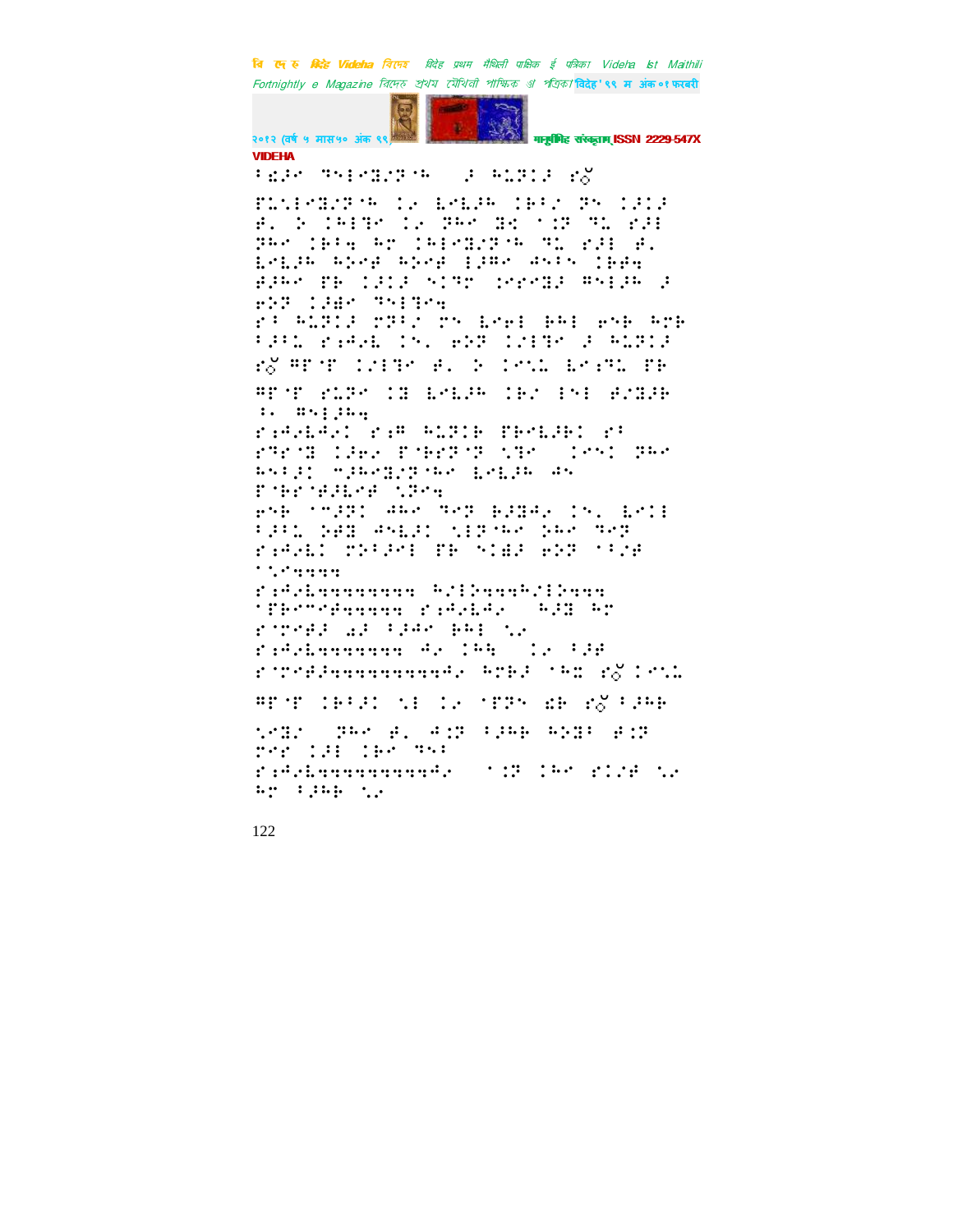

## २०१२ (वर्ष ५ मास५० अंक ९ **VIDEHA**

मानुबंधिह संस्कृताम् ISSN 2229-547X

rordingengengen bre Polis (192 191 193 18 18 20 2013 112 212 22 TROOP. BREAK FAR PROOF A RULE PRO TRIBUTARIA NA APROVINCIONI BESE CRESTRATE NEW RESTRICTS, PRICE World Martin Patter World World tem eg broge ger timethe to grup

WE'RE AT TIER TAK TAK FILE SKEPI B.B. MAR (FPM) 2018 BMP (PMB) (PA MORETTE PROPERTY OF

finiterrerrere 'ES "call diS' CPA (1955), ATTOR SPECIE FILES FRATERIN the Black End ar (and PallBel (End) THE SAM NEWSTOP SEARCH

PRESENTED RICH AND STRONGERS THA 18TH AR ARABAI STIP THAN 1962 PERLAND ALA PROVINCIA PERSONAL Pres (rn e. vie en Bar #ngla  $11.11477774$ 

**BLAP ARTS, STRIPPE** 

**A POSSE MER CHEME**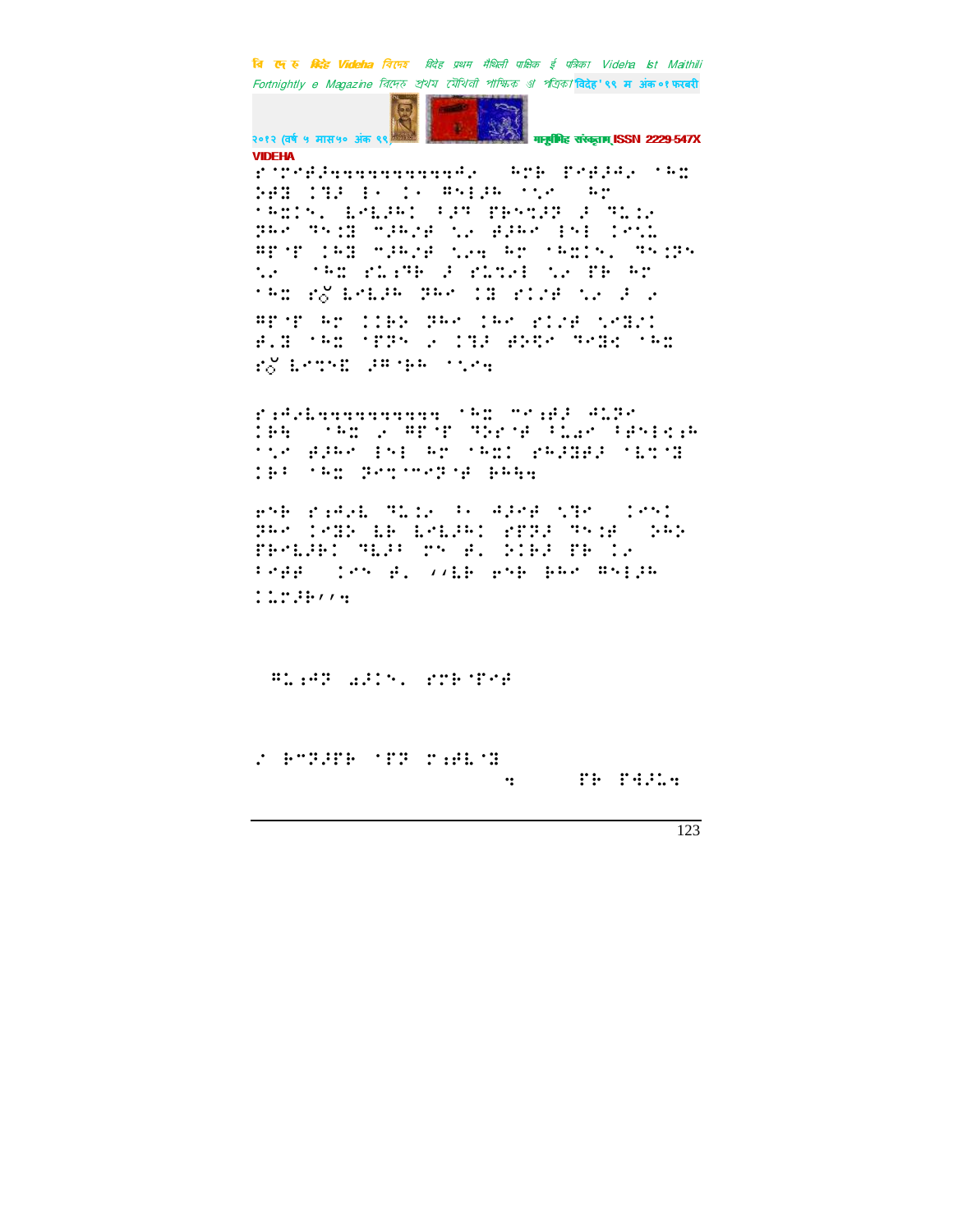

मानुबंधिह संस्कृताम् ISSN 2229-547X २०१२ (वर्ष ५ मास५० अंक ९९ **VIDEHA** pe 'PRISP'S 'PR' PALABERS PARTS SPEP QR (MELESTRE) PER PREPLEMEN PAPP PAI ga PAPP PENTI (PITRAPAR TER PRADH (PIRAPIPIP PRAPR) REAP **LEETHING TEL** 

 $\mathbf{r}$ 

ravagers reter (200

PHILL BUL FARABEN AND BULF. rached the 145 PHP (155 A Three rales raego Gaul (un rue e ru terlak rusktivek somaare redeba a rately HERBEAT Probact the a PS, PHOGHED EMICY ST SHOWER SALIP APAI SSAN SLIA 142 BAI SSA A BIR KALAM KAPTREN BRATIS, 1978 **IF PARSON MERRI ARS CORER** ESPERINTENT PERPORT NOT WAT the acter would electronic change

LAPINE NIM BROOKING BE CONSIGNED

PROGRESS PORT OF BURGLING rdenk rered kan wall non kdand MIRER (BMR) A SMIRA SA SA SAN SAY SLELPYE EJAYO PLSEPHENSI J ( **WEB**. rakener (førs pyrg) approch eg  $\mathcal{C}(\mathcal{C},\mathcal{C})$  , and BJD-MOB (FJDJ) PSPJER (FJBS) PSPJERS

THE BUILDEN SUIT BITY TYPE.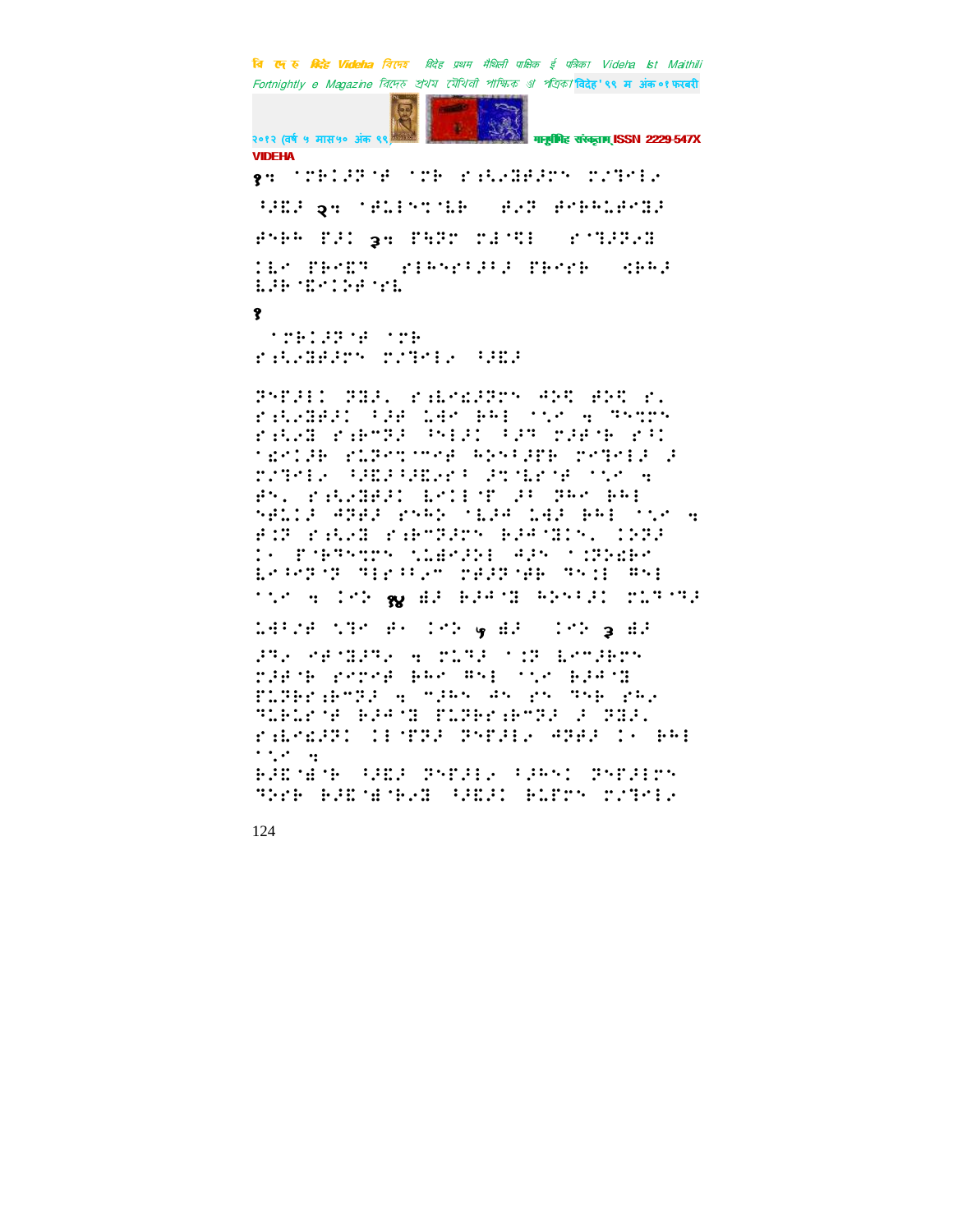

मानुमिह संस्कृतम् ISSN 2229-547X

### २०१२ (वर्ष ५ मास५० अंक ९९ **VIDEHA**

HER THE PROBLEM IN STREET IN THE a Sends libb 34 de reep 365 die oor raleHarry #Sia r. refeie (AHair. ESTAR BALMERA PLOTENEOR BARME FLIER (PTICH SAINT BLE S. CATAL) POPTED FRESHE PHESIVE SPECTOR PARTIE SARAI LEIGE LED PRE BOLE rif 4 fiz roth. GREEK rooter r. LAPPAGE REMP PAI TO A SAM P. POSS INFORMER BEFORE TO rance roof 642 FCF + TERCHING CAIRM B. MITHIGH FABA BOARTA BRIAD 1972 ST 1982 STORY 1971 #51 #5 rotely difficult the temps (bigged) rorige rede de og eg vel dyne.<br>Premi dyneser in een eg ranteers, character (2010) th e for rachers robe. And FULLE INFORMATION CONTROL STATE PORTH INNE RNA AGRAIN, PROTESCO egrado erabordida (guergado 1981<br>egundo ado boxa erabordo **TRIPANE INFORM WERE ESTA THE** FOR BESTON FOR BRUIT IN tres as drive arrep reports. Presnag (SI ASI A) number ago LE MOSPO MEMBER 21 PRIN 217 MEMBER EMBRESHEIM THE LETTLE THE 4 SURFI GRAFIE BARYN FLARYARYA (MI #5: P. WEST BRIEDS PARER PAR ASP paga popagpian as pipesngs rangerige neinebilderer abba rime (1978-90138rime reed bolan)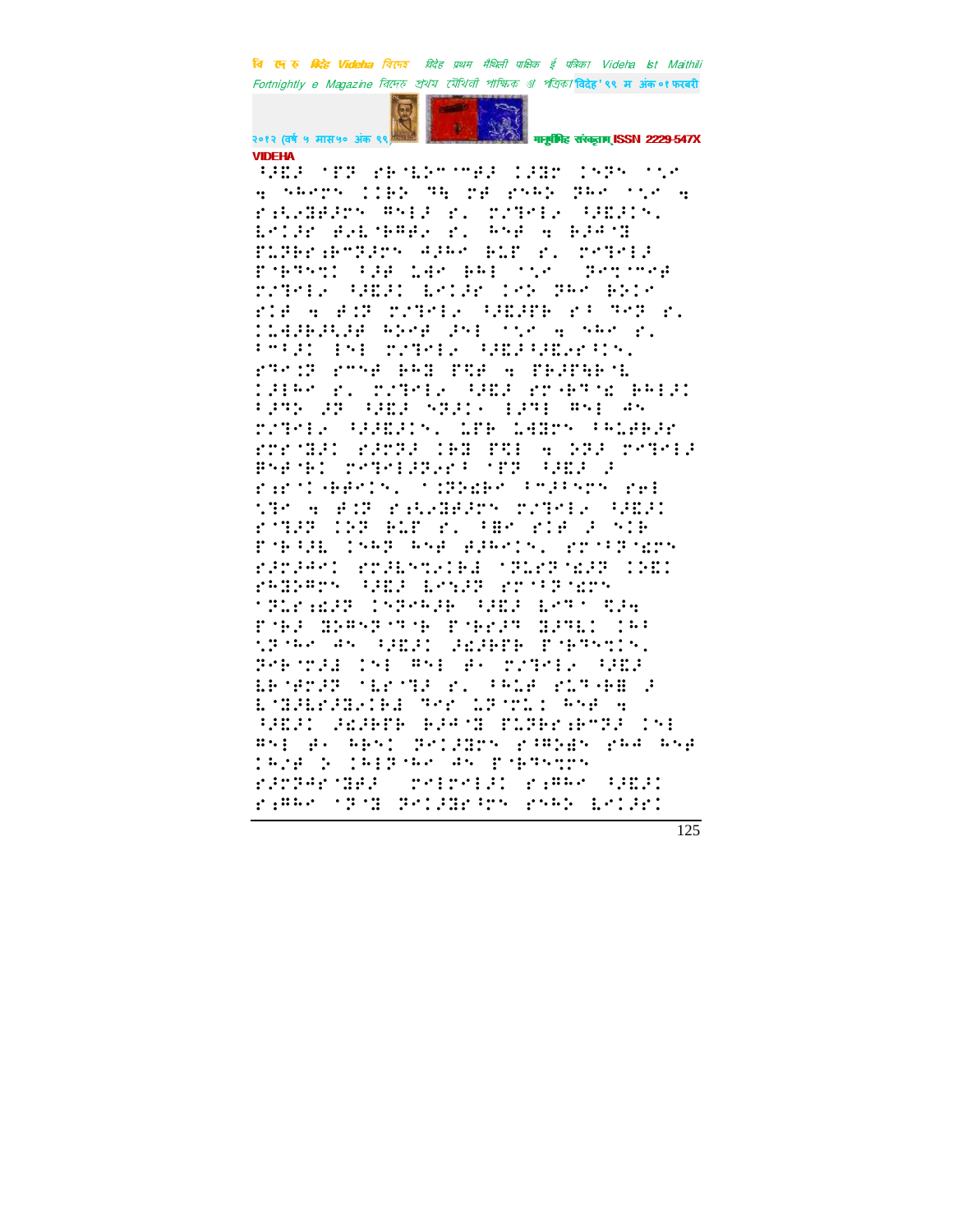

मानुबंधिह संस्कृताम् ISSN 2229-547X

# **VIDEHA**

"Bjens is a URD AND A FTRON TART AL PONTATI SESNIN POPTS PORTHE TO BE PUTTING THE BLIDGETTI BLETT ST SLOTETBER ringser and departed beneficially SPORT A STORE TEST PORTTLEFF TER PHOROGRAPHY HEAD LETTER STREET Premers (200 Are 151 Are Presm) ALSEN CA PASA DRAMATA PARST BPB IRIP'RE PO'RR CENT F'R'NYI Preside the Booking the peer POSTESSI PRE ERR PIE A RRTSTA P. retels there. (PAPPER THE INE

APSE IRIE D'IRIE NTM (VESDA raFMRADN DINASA (AARI (AANI (AR)N roughed this read intir the av

ERSENER POWER SENE BEE SOM AN PORTHOL RESIDENTS THE SHIPS TEMBER TEMBER PAR AN BALAI CARE ESTABLISHER MARKETED FALL Despris Picker (Parciamental MPRESSARES ESPARI CARA EMIMANA ESTARRE APS P. Renteng BRE Mis Progledno barra avir Avich APPIER THERMAN SAN A BANGE SPP SPERIN TERR THAN SPARED PLATFORM BLINKT LATTER THAT WELFALL ESTABLE STOP POSSESSION CONSTRUCTION F-1 FLP: 2002-01 G rdea Gundry rega gama (1919) gyf Britannier (1986) tenne ander tenne apsign remain (gren render read aper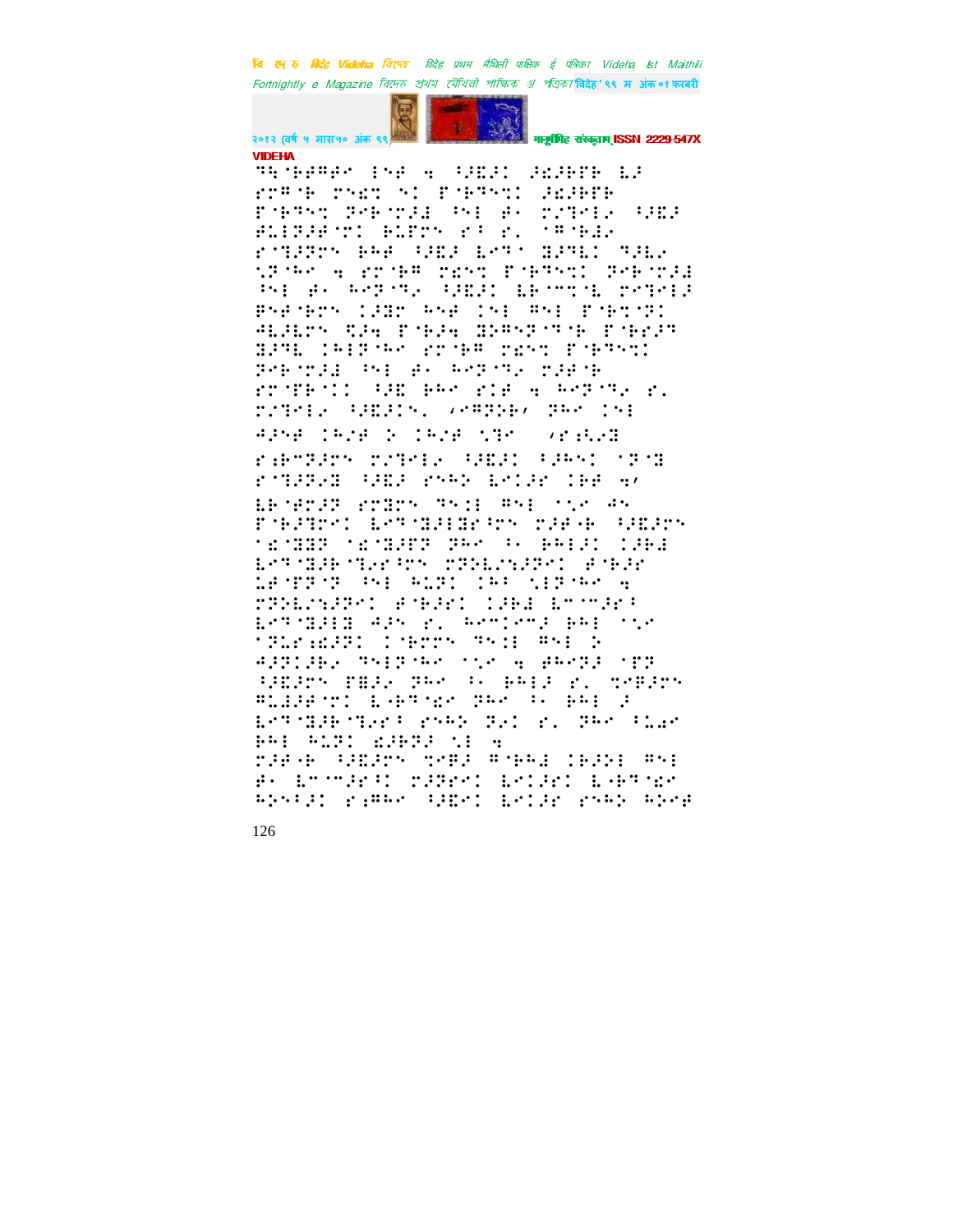

मानुबंधिह संस्कृताम् ISSN 2229-547X

### २०१२ (वर्ष ५ मास५० अंक ९९ **VIDEHA**

the large ship issue inactively rder mam (Sirde Gege Gunt). Penny BRIS (1979) PREPROPERENT ST THREE TER PARK PRIITIE TIE FREDRICK AUSTRALIANS EN 1941 AND **TREADPENTHENT #51 45 PRESE** BERTH THE THE THE BEATH OF Serge (Frame) (BES) BLISSEN (Personne Aber the RS, which sharp reads **THIP 3 435**  $35.13.243...$ PATALE BREAKING PATALL (PERSONARY RNA SVIL AF PRI POPP I TRAČNO APAK REEPING BOI PNEPDN POORS PAK 191 Ani (261262 122 1241 123226)<br>Pobaba per 191 2 opom okrest<br>Pobabor per 191 80 b 128215. 158 RESERT PROFILED BROB ONCE SPEED POLEHHENENE POINT ME PROFI Thirth rays ration (SEI) Seath 151 #51 1624 2 1618.565 (PEP) READED IN: AND BRAIN CONFERENCE riggera firest perius processo THE INDIAN TEACH PROTE PALABRAYA TAN FALAPE MUNICIP SHERE EXIST INT FOR YOUR SHERE BINK POSTESON ORTHOLOGICAL PALENE rrefel radiel Pobleogly Thresda 1985) 193 (Pres as Palagars TATMEN AREA (SERCIFIENT ASE PACCH I POLIBEMENT LER ANDES THE BS, BIB MEER ESIPT TEACH MAR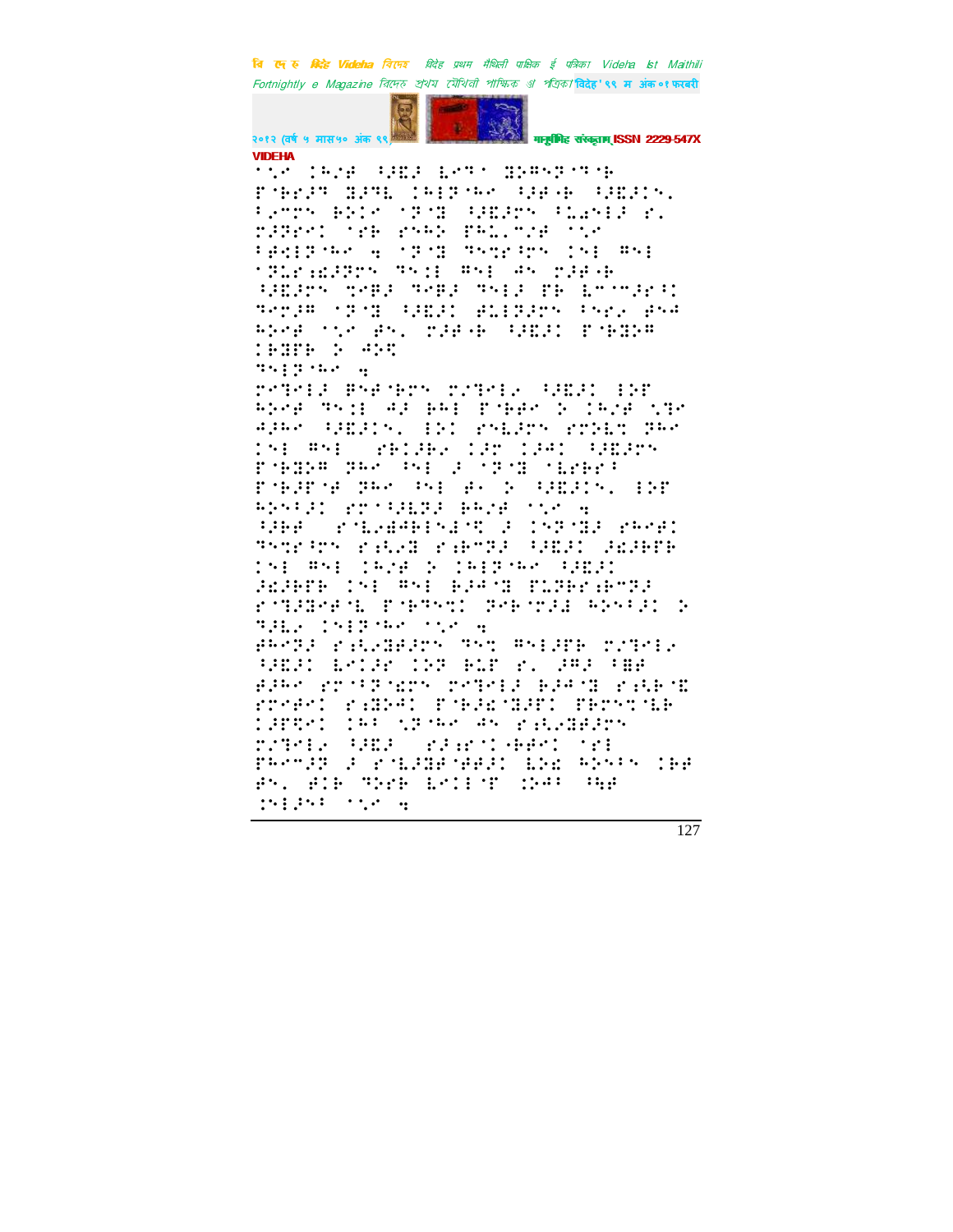मानुबंधिह संस्कृताम् ISSN 2229-547X



२०१२ (वर्ष ५ मास५० अंक ९९)

**VIDEHA** retell (1983) tieled the condition race per lo rrace daler EXIMIBUS VIEWS (BBMIBUS SID rabertheim, rithing a cambre SPA TYD APM PORROWED CREWS IAF NEMAR A D'IAZA NEM MIRED REPORTED MARKET PARENT NOT ALB randed an aarand peed al rive the academinates computer and **AND YOU MIND ABABYT 1872** PRAF PUTALE ENTRAN 181 RAF PRESS LENES COMPOSE A CASTREPORT Servents, remember 1965; 98 (1969) time particulated the G PORTER OF START SECRETARY AND STR shoph radiale same chief polingene ratedar russements, perman a rollecest lyrophes tir a raladare agrega (gardag Presenta desentados p PARABOIRDS, PORAL AR BAP 21 SSAM The time a GHEAD partary probably. rendranged av Secret de 2 randakenis, ra<sup>man</sup> sik rr*i*mane richers reconded fee es the augustics (GEA) GEA PARAIDS SIR TYPE TRIANGER IN POPPH WHO PRESSURE A SOF MATHER SHOPS SERVICE  $\mathbf{1}: \mathbb{Z} \times \mathbb{Z} \times \mathbb{Z}$ **START SERVICE START START SERVICE** rPEI'W PLEED BAPA (PIPPY) PROFILED THAT PROPERTY Bri tir e darpi provis Brank: Cid **COMPANY PHONES TO POINT PLANT**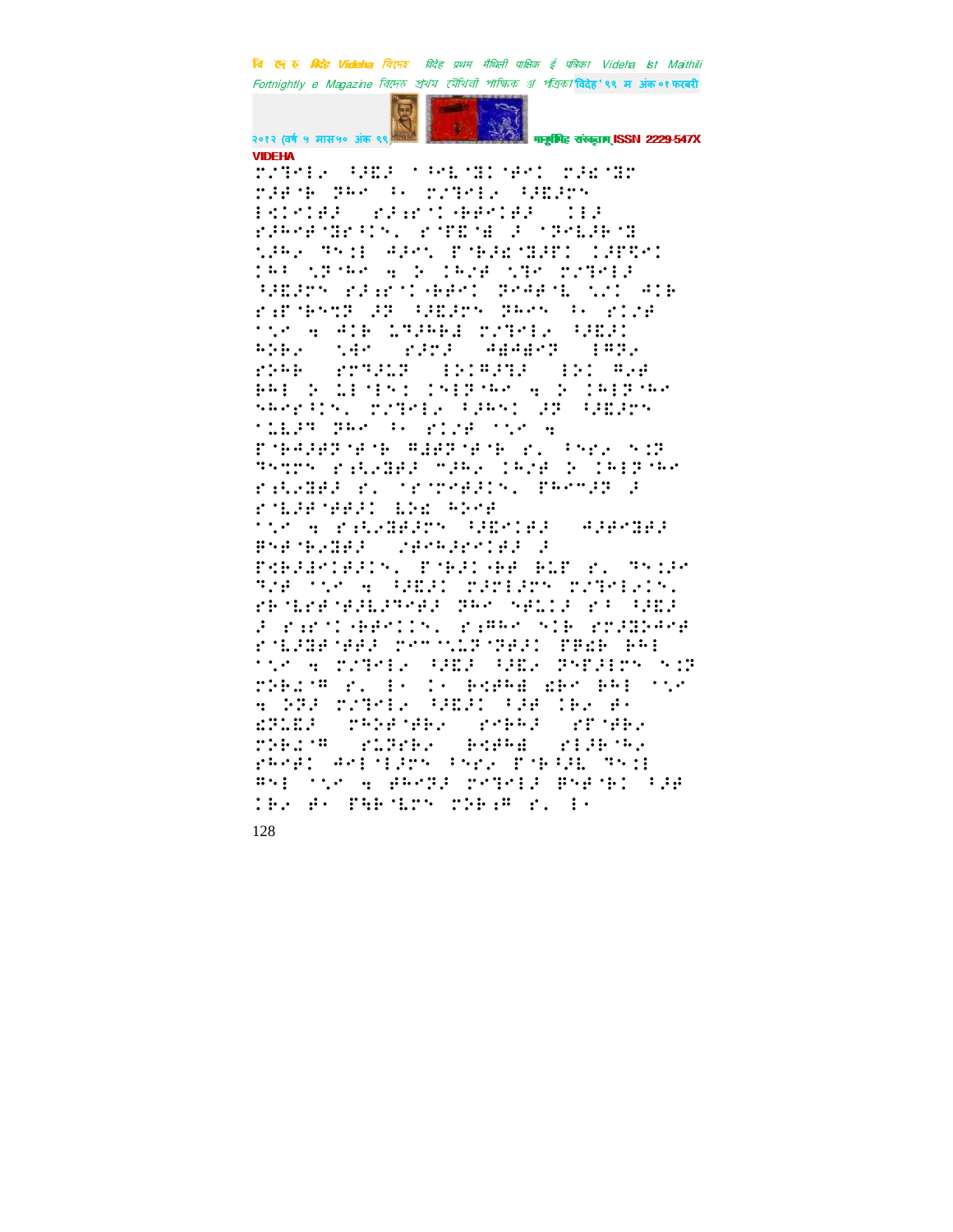

२०१२ (वर्ष ५ मास५० अंक ९९

**VIDEHA** Formation (1963) Sarried-Seemer 20 APAR TO A TURNEY PRES CAND LEAD STORE P. REF ENENTS FRUE FRE RND #5: 2173 PROSS: 338 140 PRE 22325 2 ringeryete: bylgr (migligh MORTER PRESS ESTAR PLP. MAR 1911 MA A MARIA BEARD MEMB BADAR EPRESTRY RAL BY POLE, PARTIE F redict isled by a grown rrows ratele Guilly, Creek 188 191 rzdelecty, rma (166 16 Parade 151 APSE TO A DRESSING EST BOTSPOOR PORTE BANK MARK PAINFORMANI MPATS, PART TSTS AND BY PORTRETT FRONTH CHOO CAR THE RISCHO ESTEP PRE PROPRINTS A MPROVAMING rang is pag repriedise apse p rateles will be at a maile cha Vič 4 prost sporta. Sportskih pr PRAY RRY RNE AF BAE TON A TITMER **TRAVEL BITTS BAL INE APSILE** SPARLER SPERIN STORYERS FOR SHEAR reprison the movement the rzhebzi nanana mizh faro aab (54 tic a report sensity week populer ESIMAR 2 STREET PARRY PATRER WEST BLETT PORCH WEST FUT TATMEN REED FOR HE PAPER RADE EMBRI ASSER FRIEDE MA A F STE PHINE TITME AND NEWS BRIEF IBS par pre ring a great a ringer BERG PROTECTED A SACTO PRO BESE APS AN SIB POBSER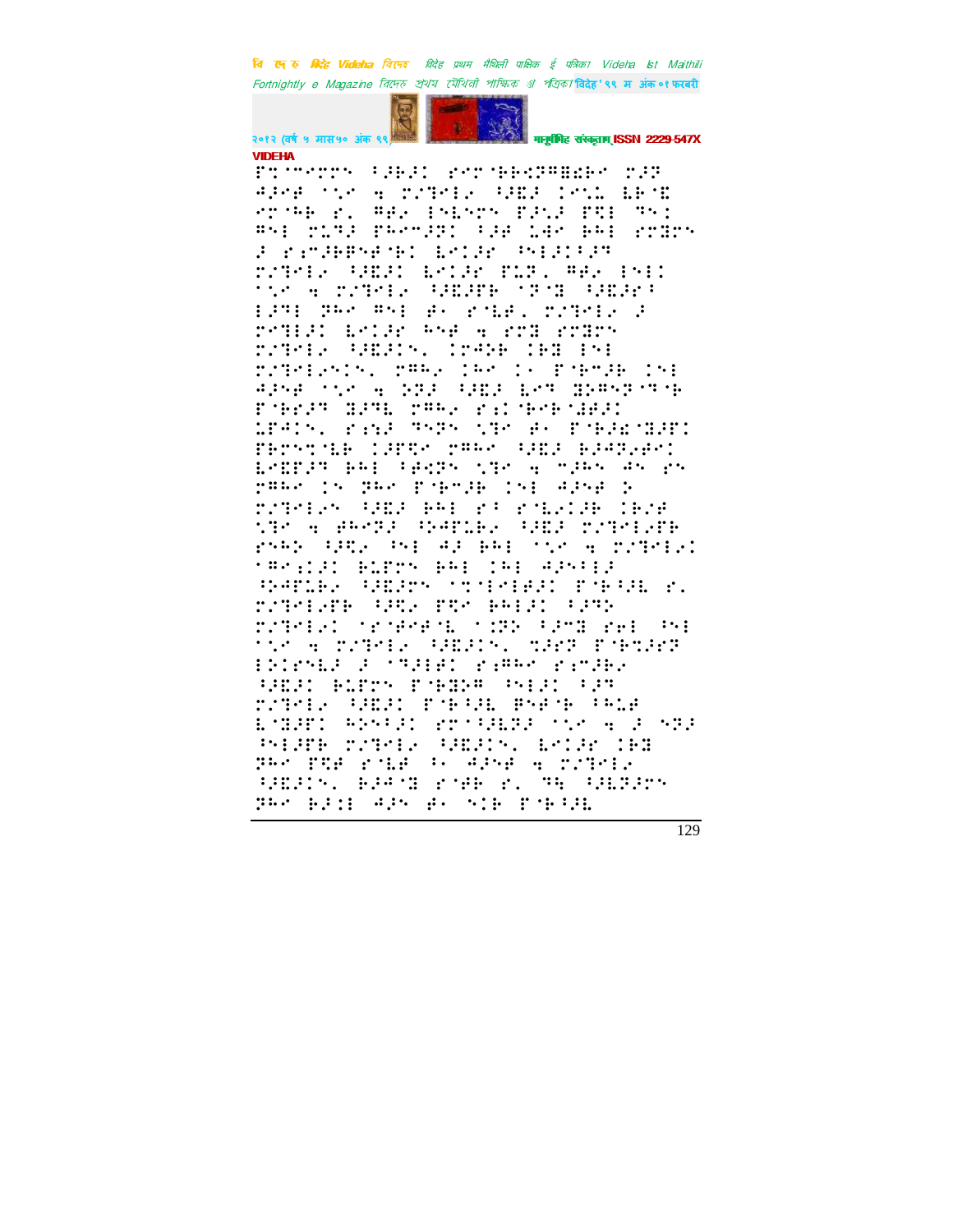

**VIDEHA** 

मानुबंधिह संस्कृताम् ISSN 2229-547X

**TRANSPORTAGE MOVE SPERSONS** ry40 101F101E the authors (ABA) (TP Pers RESERVING BRACKER STRUCKHESS STARTE

# $\mathbf{p}$ :

S. S. Andrichte Andricht POPER R PATOLA PREPL'ERER ESTINATI PRE IPLAN POBJECT PETER PRI TOME MATALED IN THE PORTORO DEPERT IN THE EARL FROM PNS reful the diff fo this teny SARGED BEILDET TREE FERTHE ISPORT CE LEDGE SAM BRAS, PDME APS RICH TO AS TOTALL BEEN **ACCESS CONTINE ESTABLAGENER** PORTHOL IN TITLE STORE RESPONSED PART THE REAR STATE PROBECTOR CONTRACTORMENT PROPERTY EORPHACE PLANORERING retell Dir. ANDIS BERAR Cameronic Poblacci (Pilos play sappapa da pippa pre pap sale da **TREATERING IN THERE B.** Proche Biby, 4186 (nr. 864) EDIR, PRO A MOTORER EDI 20 LOCT 53821 PSBL 885 28 28 825 8288 538 B. BARTH IRRAINING PARK ISSN P. Provinsed by Lense Room, 191 Adde WILSE PROPERTY REPORT RESTRICT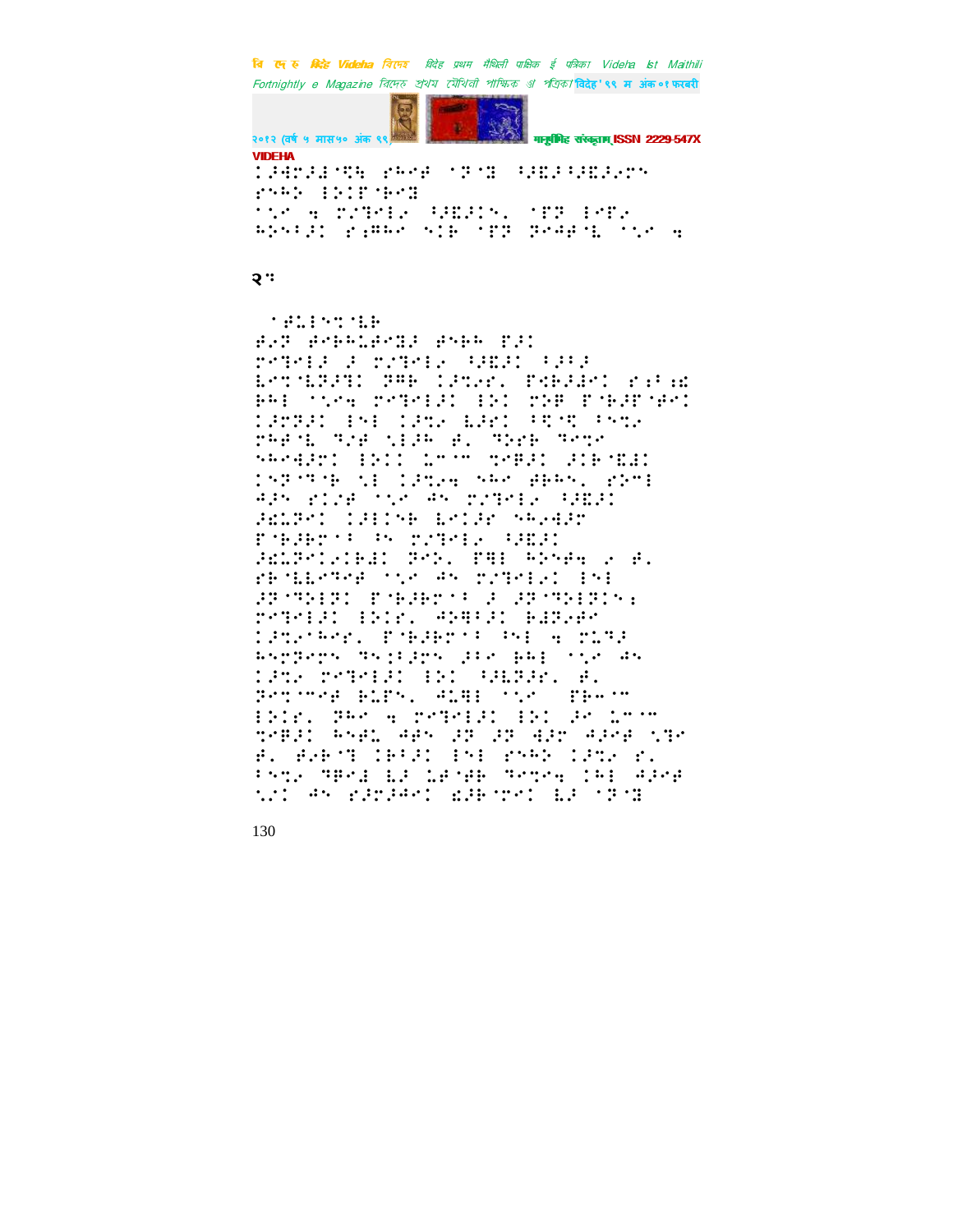

मानूबंगिह संस्कृताम् ISSN 2229-547X

# **VIDEHA**

२०१२ (वर्ष ५ मास५० अंक ९९)

HARA BRIDGE INFR BOTHE BY ANNIH tive de langu prese rendal (ESC) BREAK ROBER SHE STAR CATA  $\mathbf{a}$ . STARTITUS SETELITAIS SUOMEN 1970<br>1971–1972 provincialista (1970–1970) CRIB 1: GM PALER MAR MIR WAT  $\mathcal{L}^{\text{max}}$  ,  $\mathcal{L}^{\text{max}}$ 

Bargera Br (Sh) BegenB EST SERS SERIES (STAR IPP) 1981<br>RSI (BR) (TIPP) 1993 SPR (PR) BAIAN, STORE ATER A LRTP PAR PAB (APS IRSE) 2515121 151 APPER THE WALL SEE FALAR FOREST INEST FRANCISCO BLOCKS ARREST METHR COPPAGE OF BAR 195 AGABA COPPAGEIN 1981 ANTE ALTIERIN, NAM BYBIED (202 gambar 5202 dhe soeg 126a takodrafarendi Audi Ar Selom (sil 45 SARBA MINERA (GBD) PABOR SAR ESTALPANERE TY PESE ME (B. TY FLOW DEEMIFFYOR TAORI S YTAGRI finia msiawa nangang mbolong 2 ring an arrived rate rirer and angel. tic TPP SHERRING POHECIA SI Rene ST GODFORE RESTRATIONS STR recker (Ade Celery Engrie Strog Anna (PP Persents, arneadnse nýr FAILAN CRABS AME FAILANT MENAGER BETWEET SHIP I THRITE FTITH? THERE IN THE SIDE CONTROLLED SITYRMALE ERST SKIPS RARINE presidentem (affirmadam inplanenta SPERI TRETHE SPERITSING SERVICE **TREAD AN IBNIN PARTS P. ATE**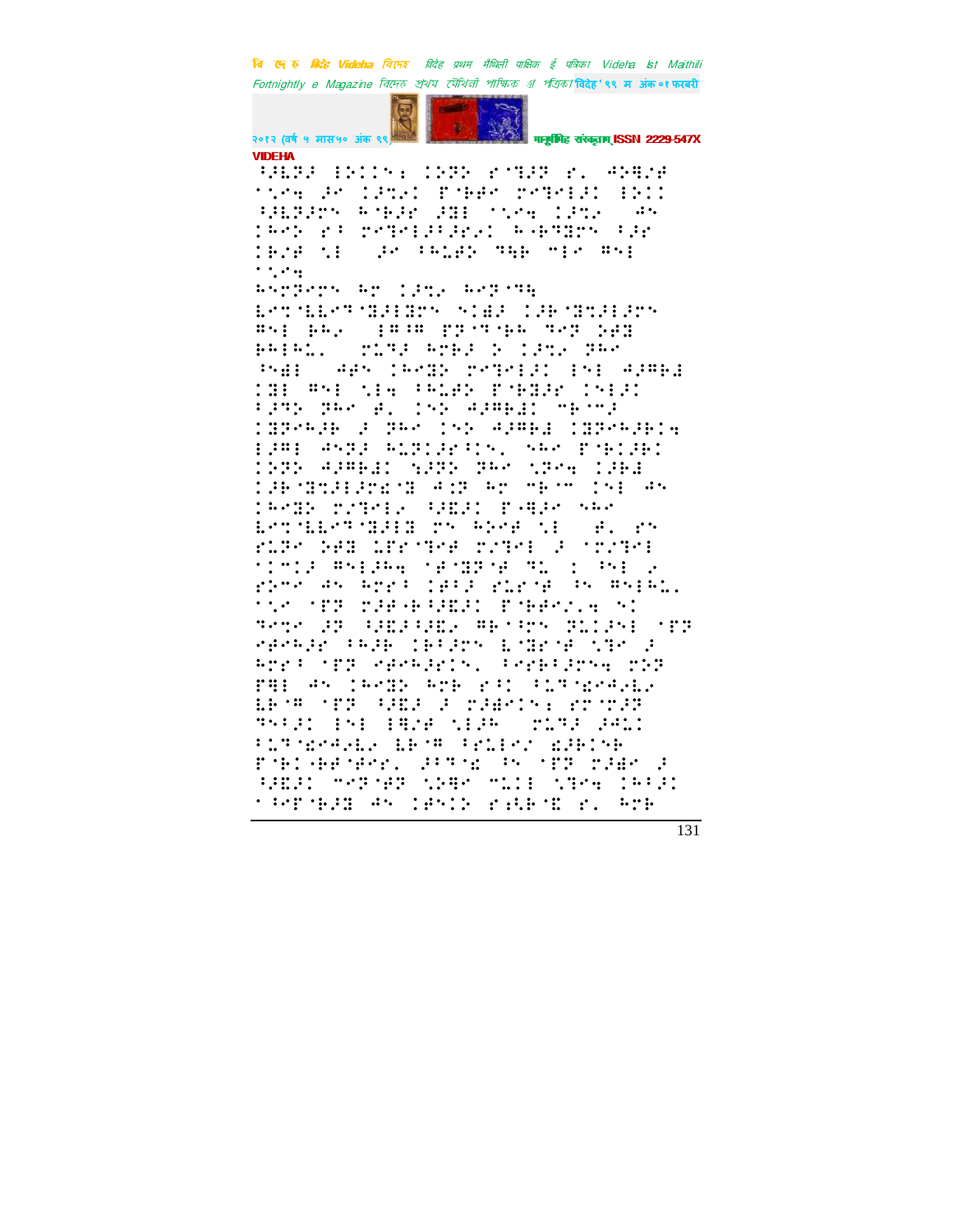

## २०१२ (वर्ष ५ मास५० अंक ९९) **VIDEHA**

मानुबंधिह संस्कृताम् ISSN 2229-547X

**TRACK PHP NATIONAL PITPERING COMP** SPEAR RINGEMENT WITH R. STREET RUBINER EN SI AN CENTRIAIN. Enrique Tentri Piedrichener Albert Scheeledel Schabter Alega ring (nemmer im man new spor **ANT SALE IBMEDIATE TEACHER** PRESS FEE TRIPE NEW LENG SATE rotar russers off 1980-1980 STAR THE BUILDING ALL ALTICARE SE An e B. (Ther. Abob Blo BAE (1964) Rock (PDS, AP.R. PR (19848) MISPROS FROM HE SAN STRATEGIST PRED ist sins per per IRF NE AN YRELI MYRYBE PERYBYR **MIRTY PLEATIFICATEMENT REPORT** PRI TOT TERP 2 B. PREBY ROBE. ANGELIER BAILINGS TIBENISE TIBETIE TRAPE ASAL ALBARAY TRS PAR (PAR B) MINE FRA DEI FLEMEINE FRAMM AVER L'BRAR (P. Albea 22301) 25 la dec APSI SIPPLE PLECTIFE PART STOCKER 4. Cree refolkate the 420 e. That An Philade, 2004 B. Aldi Philadi La RIB: MB2 P28(BRK PIBE)(1881) Primer  $\{ \mathcal{H}_1 \} \mathcal{H}_1 \cup \{ \mathcal{H}_2 \} = \{ \mathcal{H}_2 \} \cup \{ \mathcal{H}_2 \} \cup \{ \mathcal{H}_1 \} \cup \{ \mathcal{H}_2 \} \}$ rameratam ba ramera medi (mid: FERMAN MAE MAEH DAR MREMED ADER JR **THE PAGE RICHING NE AN CITERES** APPA PLEADING PRPARTS SIRRE PLESSIE PART STATISTICS INTO ESCO PLEGELIS, SPROGRADE PLEGELI **TRIER FOR THE BRIDY COLLARDE B.** 132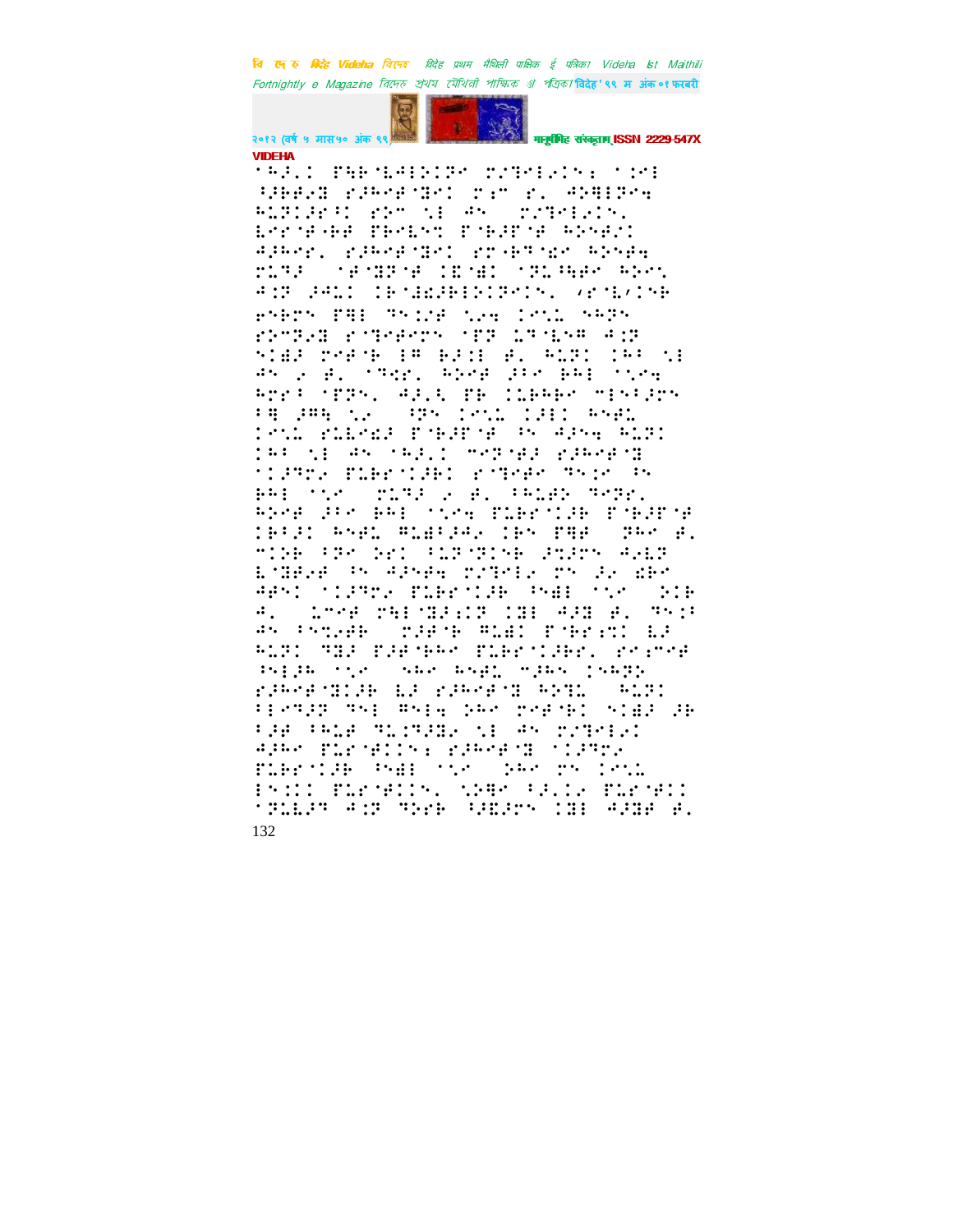

मानुबंधिह संस्कृताम् ISSN 2229-547X

२०१२ (वर्ष ५ मास५० अंक ९९ **VIDEHA** 

There were were completed an DIRECTS THE STAR PROFILED TO THE STAR Chi A. G Pirnel Bragler PORTHOLOGY MEAD ADVENTURE ALTICA roffered rich and sales an one p SALES PRINT R. DY PATPIR TER PRODUCT COMPANY STR FROM LEN SAR AN NAS HING rnerg machet energiett RNAL STAR SALE: The Starte BRK IN APTER ROBE ATOM SIR SIDER TO LEPT the An official Same Addition releativings, rusings using as **NORTHWEIGHT SERVICE** EJETEMBRI JITK (ERMIR, 22.)<br>2018:10: RMB TRITL (BIJ MIJA 22.) rrand well all caps well the as-**VEST POPRIESES POPR TILL**  $\frac{1}{2}$  .  $\frac{1}{2}$  .  $\frac{1}{2}$  .  $\frac{1}{2}$ rament flater fibrile:  $\cdots$  : : : : roment remodeling of the second served by Aber Mein erfor som al Aeru floch  $1.4114$ 1352 gr Alptal 201 Ar (p.101 Prese tijk a gje eleja injen, pjena

rn Andriche Maar, al nima dia FRIT PACE NE & TITEL THER ilingsayley pes creal radaka range 1978) Pres esca dige (1980)  $\mathbb{R}^n$ appendence per la secosidat de compa. PRO PARTE MEA SPAINETTS TIP ralmed me med sring and de exist MARI PANLAR ANI APAR MAR PANA MIN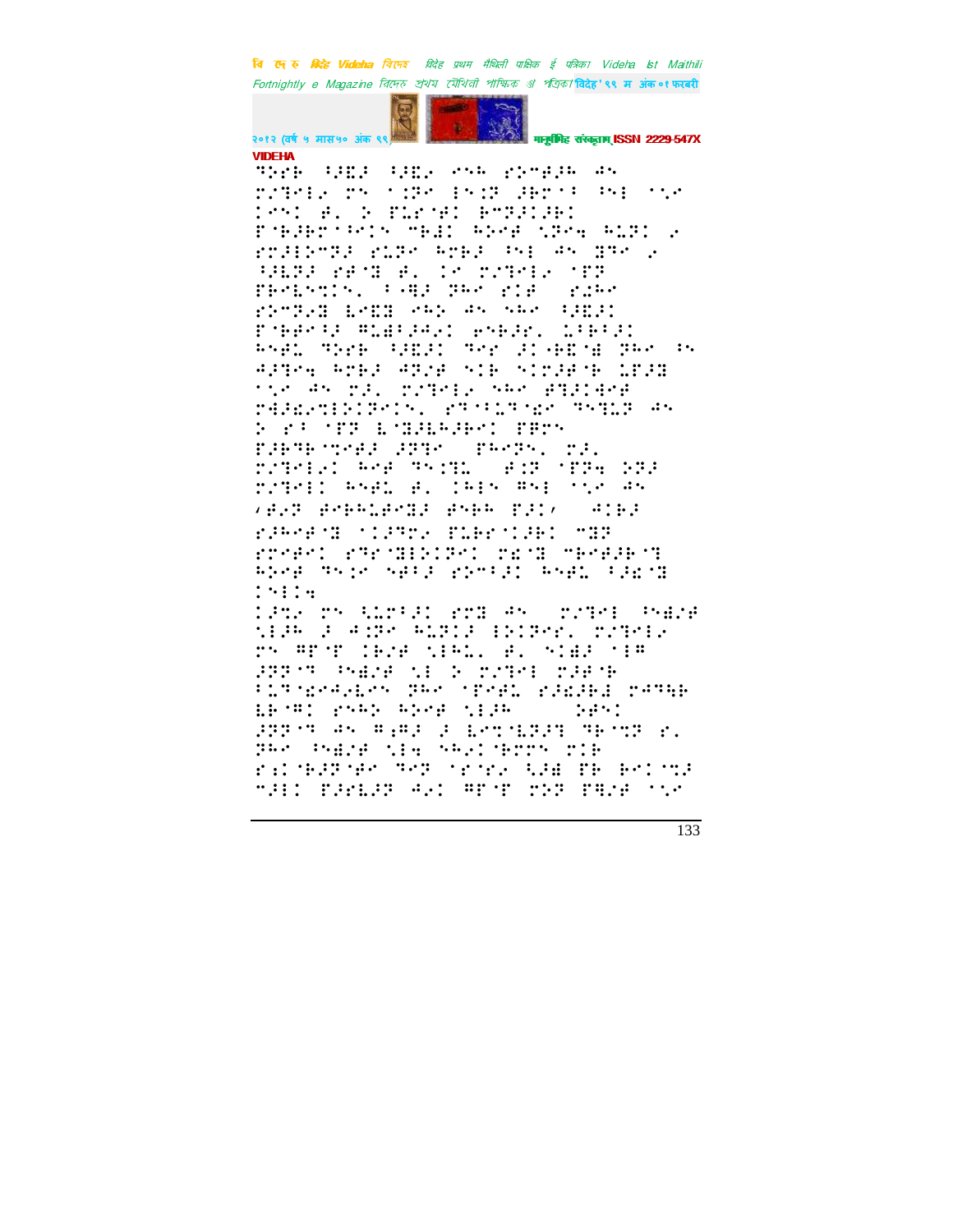

### २०१२ (वर्ष ५ मास५० अंक ९९) **VIDEHA**

मानुबंधिह संस्कृताम् ISSN 2229-547X

APPI LIMAR NE AN AMB SHER MATRES FROM THE NILL THERE FOR THE LIBEN. right was the cumplement ALPE SAP LISAR PLPM AT PLP (PSMA) RNAL FRENZ PNIRL, AN A. NAPPR ran folkstrander bronk (f. 22.<br>2010: San Ser Ser Brenk (f. 23 **PRESS REPRESENTED BENCH** THREEST FROIDAINT CITETY RUTIS MERINT MARK MESMA (BIR SIR SAD rende (Albert as sign rad lift mir #SEAR TORRES FACARDON ASIS (RAAMS 424 F28 NSBK 20431 4213 173828 **TEMP RECHERP MARI STORE PLICES** PRI SPY WHATER STA 25518555194 813182 823 235882 PRODUCED A PROGRESS CONFIDENCIAL rrans surre SPROBRECTABLES IRON ( TELOGRAPHY) **BEATH START START** 

# $3$  ::

THET TEST round ne nem sierri PRODUCERS LEGISLATION  $\dddot{\phantom{1}}$  $\frac{1}{2}$  . The set of  $\frac{1}{2}$  $\ldots$  $3433331$ **THE STRIPLE CONTRACTS THEMS** LANDING MANUSCRIPT CONTROL FTABLE A CAR STOPHE TOBE LTMT FACEARD COMPANY MEDICATION IN ENERGY roug rimeiger men der redro Bome And School **TAN THE LINT C.**  $\mathbf{r}$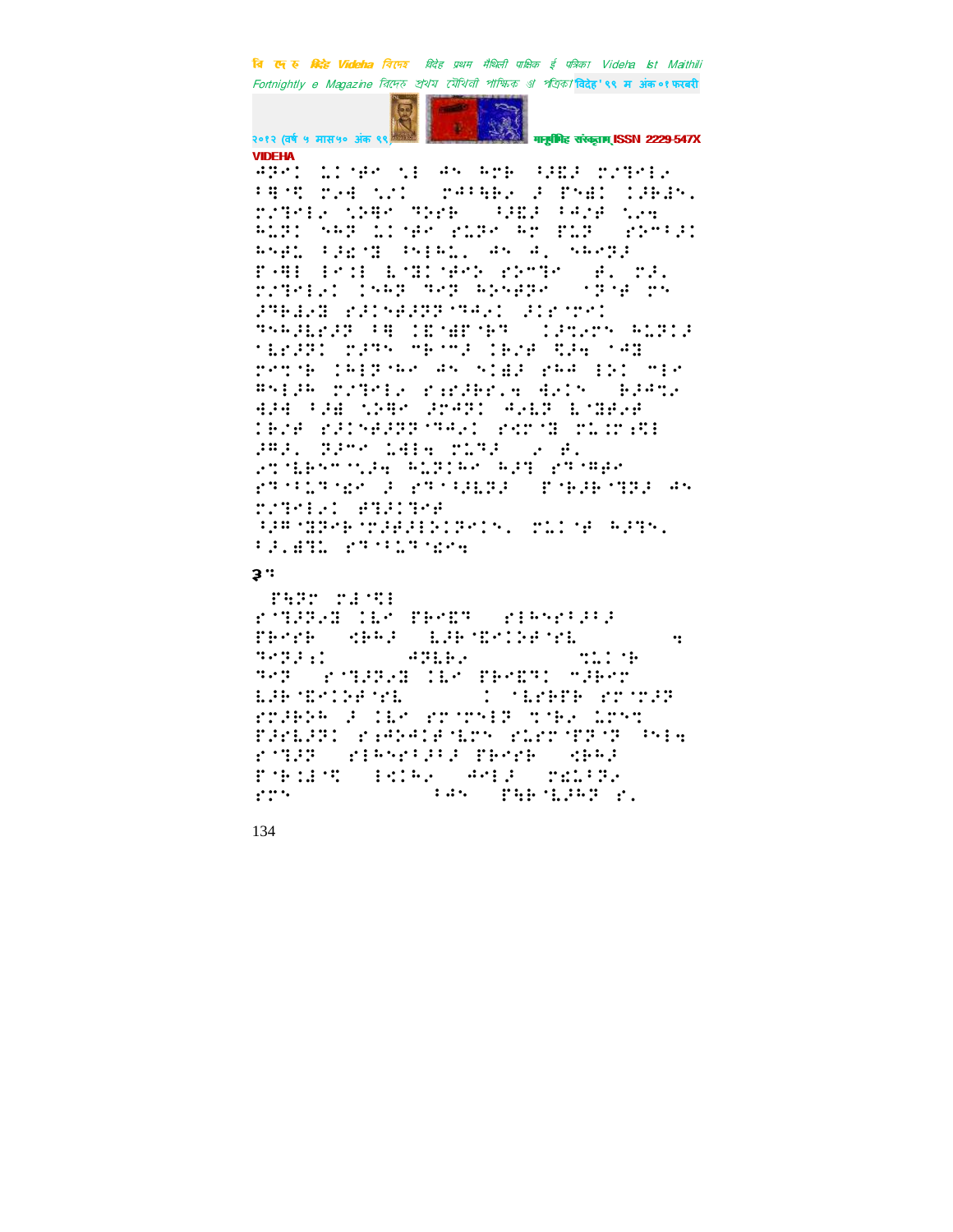

मानुबंधिह संस्कृताम् ISSN 2229-547X

# **VIDEHA**

२०१२ (वर्ष ५ मास५० अंक ९९

**CONSIGN CONSIDER TEN**  $\mathcal{L}$  and  $\mathcal{L}$  and  $\mathcal{L}$ PHA CHEMISHING THE POPULER I Learles 1975, 2007 (1982) L'Albert<br>Classer (1983-1981) dictata (1982) THERE FAR A FRIET TORE PARK raway reteaseaware the term **MORE THIRGE APPROXIME PILE** the <sup>ammon</sup> Pobel<sup>s</sup> riff (Slorr) MARK MAIL PROF. MMII. SE MAMMARYA (160 the BRPH rid 3 let the **TOONER ORIGINAL ARIS, TE ENGINE** rif fjer bled Gerne meder brog **VISTSER SERVER A TITLE PROPERTY** PRODUCES EN PORT PRESS PROPERTY BECTMEN STORES EMPRESS HILLE FRIANC POSTERER INFORMERY POSTER rofered transpersed the problem of the second that role web man boyded resear reduce a remarked the THE THINGS IN THE TEACHER IN THE TIME OF THE SERVE TO A SERVE THE TIME OF THE TIME OF THE TIME OF THE TIME OF 1967B176515. 9R9. FHB261 R56 M762

EPAPILEMENT COMMITTEE CONTROL #20 AS MST0101222 INSER 2710#0 Pre rolate Cebungate (Publ. eB) THE PSP AT HEMPROPER THRUS RARE PORT OPENED BARAGE **TRIPPAS PRAG PREJAR CREDAR RIBAJA** rage and racane inge rade TP-Production and a solution of the **MARKET SERVICES**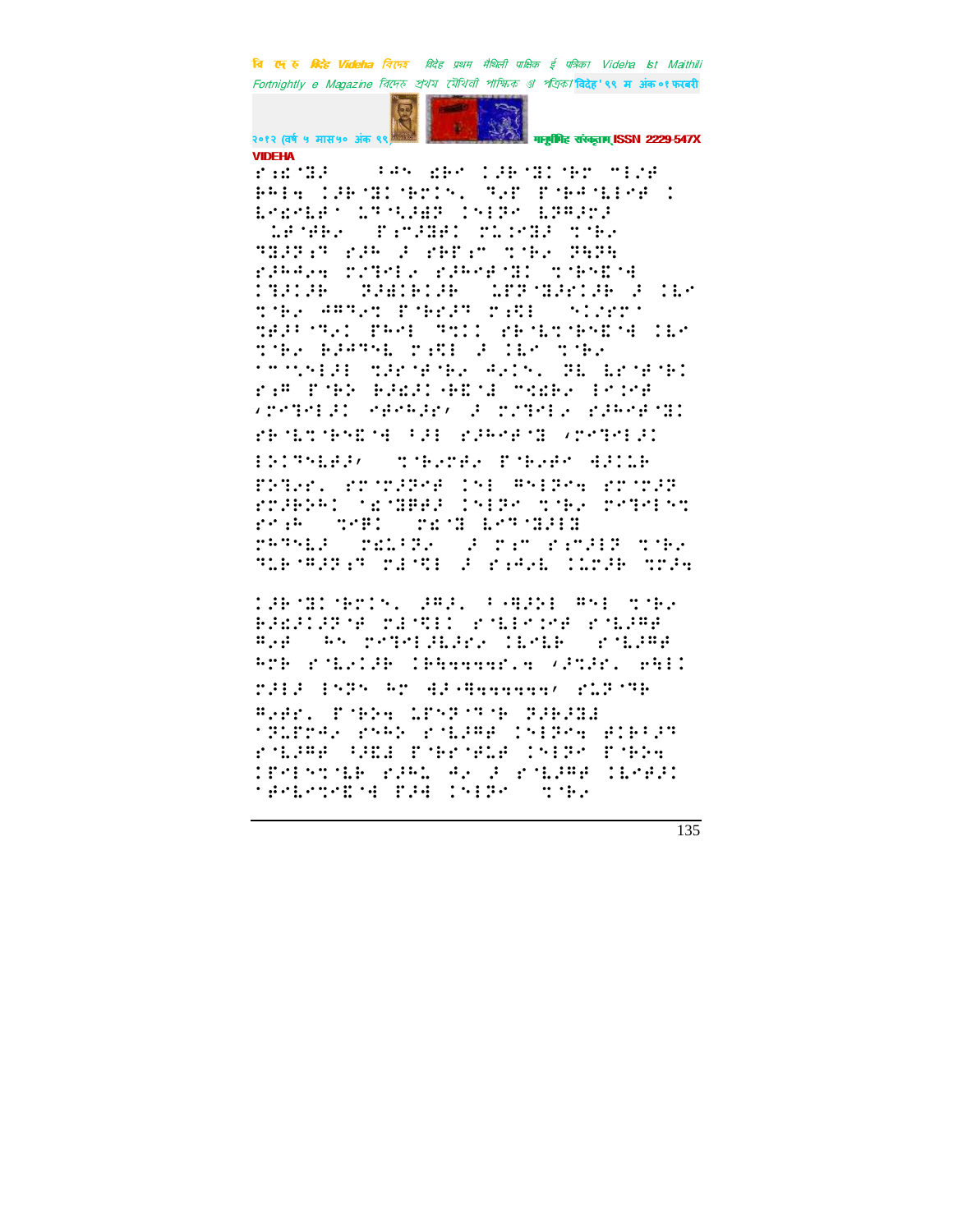

२०१२ (वर्ष ५ मास५० अंक ९९) **VIDEHA** 

मानुबंधिह संस्कृताम् ISSN 2229-547X

BETERLEY STALARA TARE SERGE STEPS FPS SPEE PENE PORPERTS SAL ARTS PROB (2019) 54221 (1522-1531) 121225 **THE THE HANDLER CHARGE OF START AND START AND START AND START AND START AND START AND START AND START AND START**  $\mu\mu\mu\mu$  , and  $\mu\mu\mu$ 

**MILES EMPREYE SHELL STRAINERS** rner mam spell sheet when HH W THATHAIR BH ragial creed theydolf increase PREMIUL SCHOOLICH METHOD AMPRE BETEMENT PARL (FORMO) HILL  $\mathbb{R}^n$ APRO AME APM ABOUTIME MINE (PAP) **SERVICE SERVICES** FORM OPSTON BOOKSELL KAR TH IPA (Pobel IPolovoke 225) #221 **THE LEFT TH LITH BILL**  $\ddot{\cdot}$  .: rabi (tre step byradiana rab L'ESPO TEN CLELE ESPONE HARD THE BARME MED (1873) THE CONSTAL TACHER CALL PRE TO PERMIT PERMITTED ARTIST PORCH risch (bullerdelburg) (bbs<br>Family (byd) redaktions on:<br>Service (byd) (byd) (byd) (byd)<br>Prys (brak rack) (and bydd) (bbs); the Pier Cliff reak (the Circumsta BPD FRONTH PORT CONDU BRA BRY BRY THE BREEK  $1.411 - 1.774$ 

r (Brene folke dudurde the edg COMPARING TORP WITHER PORCH 136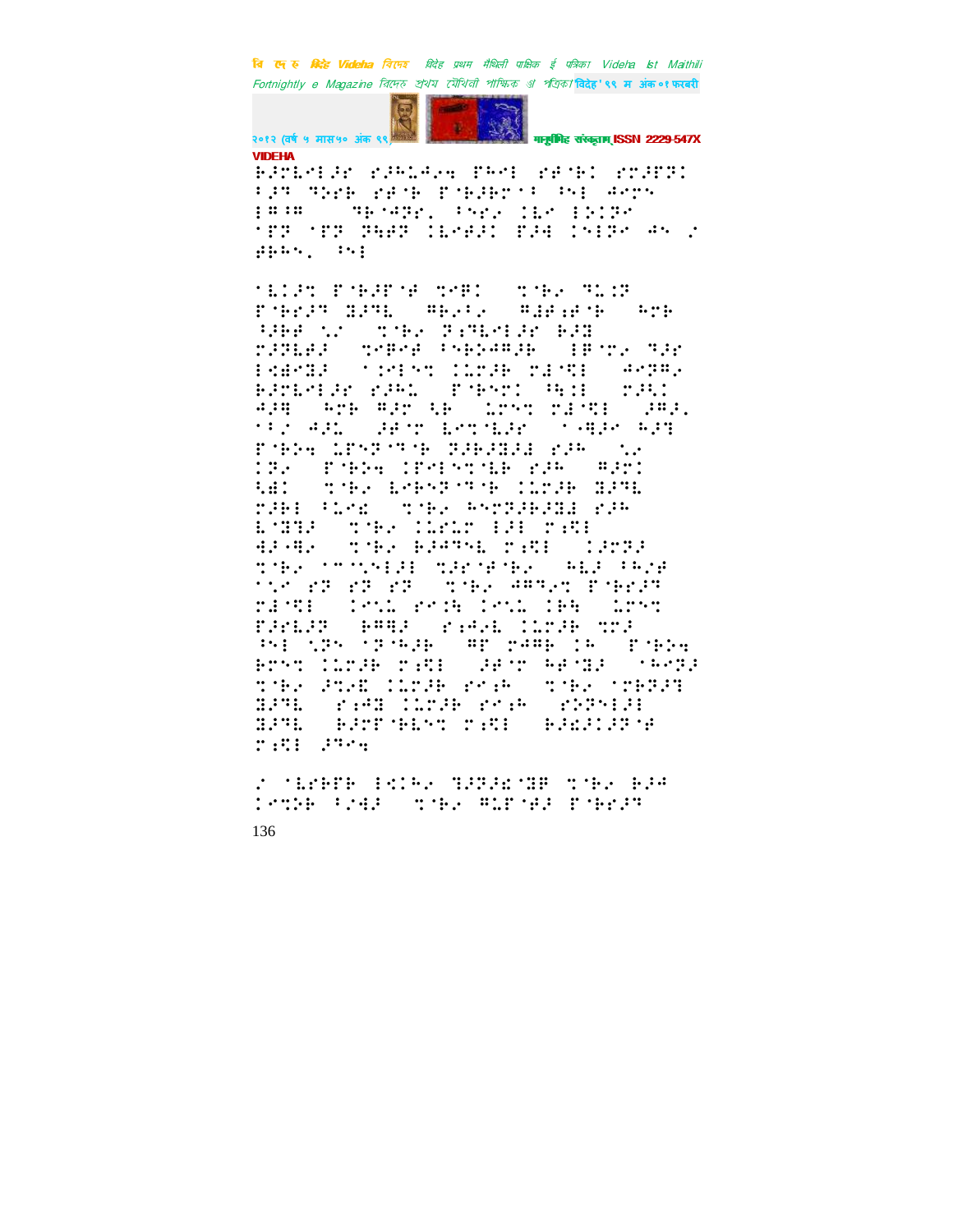चि एत् रू मिन्हे Videha निएन्थ विदेह प्रथम मैथिली पाक्षिक ई पत्रिका Videha Ist Maithili Fortnightly e Magazine বিদেত প্ৰথম মৌথিনী পাক্ষিক প্ৰ' পত্ৰিকা'<mark>বিदेह' ९९ म अंक०१ फरबरी</mark>



२०१२ (वर्ष ५ मास५० अंक ९९) मानुषि संस्कृतिह संस्कृतम् ISSN 2229-547X

VIDEHA "⣐⢳-!"⣒!⢼⣒!5⣊⢳⢴-!⣎⣅⢽⢴-! ⣁⢽⢽"⢾⢼!⢶⣒-!⢷⢼⢺⣇⢷⢼⢺-! ⢽2⢼5"E!⢼5!2⢷⢵⢹!2⢷⣝⢹⢷⣉⢴-! ⢸⣓⢾2⣓⢷⣇!"⢷2⣐a!⣉⢷⢴!⢷⢼⢽⢼⢷⢼⣝⣜! ⣝⢼⢹⣇-!⣉⢿!⣉⢷⢴!"⢾⣝!⢽⢼⢷⢼⣝⣜!⣜⣋5-! ⣋⣐⢻⢷⢼⢳⢼!2⣐a⢼⣝⢾!⢸⣓⢾2⣓⢷⣇!⣅⣈⣝⢼! ⣉⢷⢴!⢷⢼2⢷⢴⢾!⣐⣋5!⢺⢴!"⣐⢻."⣐⢻! 5⢻⢸⢻!2⢼Ea!""E!⣓2⢷!5⢵!"⢼⢷⢵⢳! ⢸⢼⢻!55⢽⣒!

'⣇⢹⢳'!4⣙5⢴!2⢵⣙⢴!2⢷⢹⢷⣉⢽⢴"E! ⢻⢷⢼⢴⣜!"⢸!⢼⢶⢴!⢳⢷⣏!⢹⣈⢼!  $5 + 1 + 1$ 

4!⢷a⢽⢼2⢷!2⢽!⣐⢾⣇⣝! hhbkfoesbAwjefib⣒dpn!!2⢷!2⣚⢼⣅⣒!!

 $3: "$ 

३⣒१⣒!⢼⢽⢴!⢼⢼⣝⢽⢴.⢻⢼⣐⣎⢼⢷⢴!

३⣒२⣒१⣒!⢵2⢷⢼⣉!⣔⢼.!⣁⣅!⢻⢺5!२⣒! ⢷⣓⢴!⣔⢼!३⣒!⣉⢼⢽⢾5⢿⢴!a⣊⣎⢷⢴!४⣒!! ⣉⣇!⣅⢼⢷!⣔⢼!

३⣒३⣒१⣒!⢺⢻⢹⢴⣉!a⢽⢹⢷!⣚⢼⣅⢷!'⢽5' २⣒! ⢺⢻⢹⢼⢽⣐⢹!⣔⢼!(⢽⣅(!.⢻⢴⢾.⢻⢺5!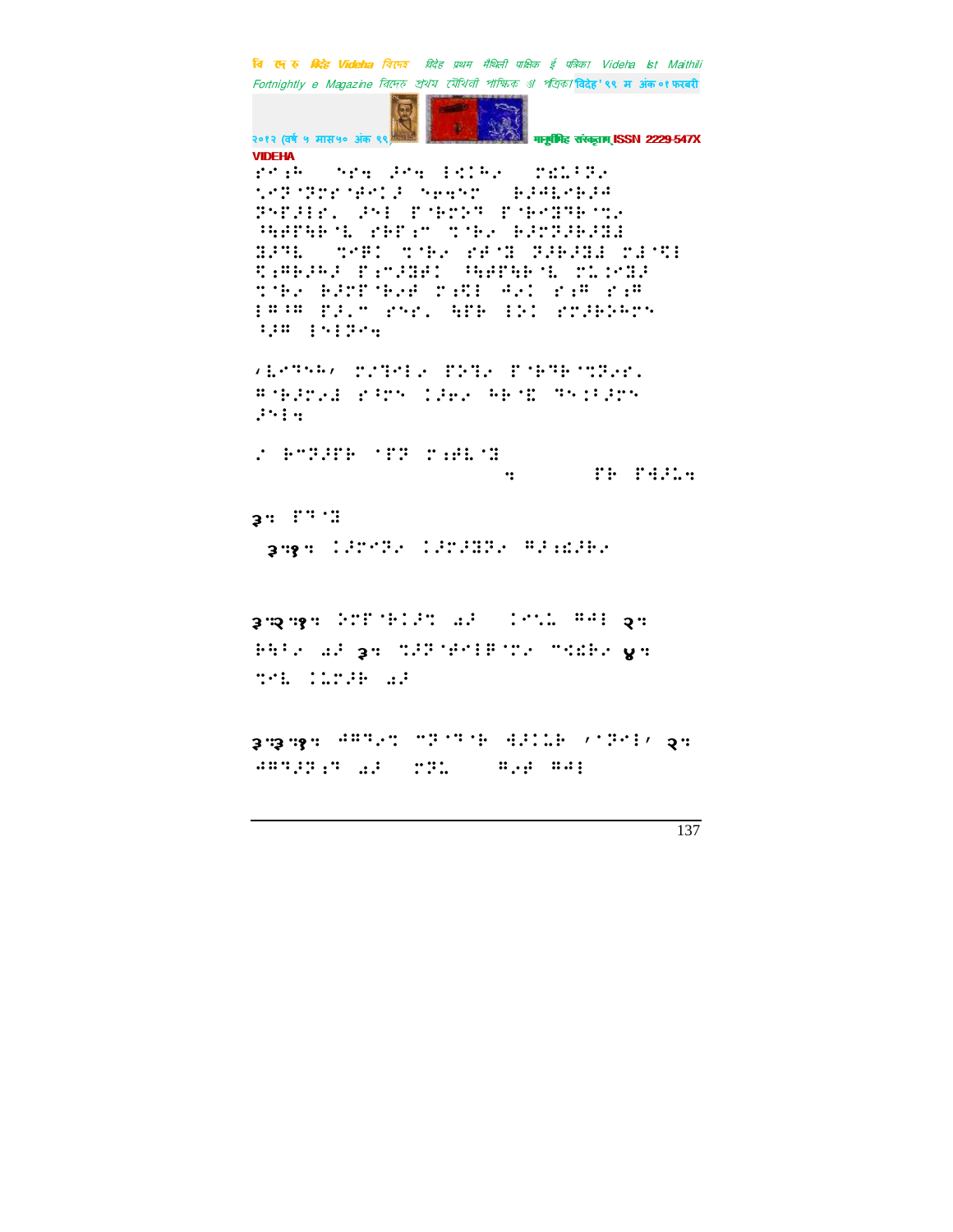चि एत् रू मिन्हे Videha निएन्थ विदेह प्रथम मैथिली पाक्षिक ई पत्रिका Videha Ist Maithili Fortnightly e Magazine বিদেত প্ৰথম মৌথিনী পাক্ষিক প্ৰ' পত্ৰিকা'<mark>বিदेह' ९९ म अंक०१ फरबरी</mark>



२०१२ (वर्ष ५ मास५० अंक ९९) मान्य मान्य कर्मक्री मानुसमित संस्कृतम् ISSN 2229-547X VIDEHA

३⣒४⣒१⣒!⣐⢺⢽⢴!⣅⢼⢷!⣇⢷⢼!२⣒!5⢷⢼! "⢼⢳!३⣒!⣅⣉!2⢼"⣇⢼⢽!४⣒!!⢷⢼⣇5⢼"! "⢼⢳⣅!५⣒!!"⣐⢺⢴⣇!⣅⢼⢷!'⣉⢼' ६⣒!! "⣅⣎⢴⢷!⣅⢼⢷!'"⣅⢽' ७⣒!⣅2⢽⢹⢷! ⢽⢼⢷⢼⣝⣜!'⢽⣅2'८⣒!!⢽⢼⢷⢼⣝⣜!⣔⢼!

३⣒५⣒१⣒!⢺⢻⢹⢴⣉!2⢷"⢼⢹!⣜⣋5!२⣒! 25⣉⣇⢷!⢷⢼⣅⢾!!

३⣒६⣒१⣒!⣋⢼◌ॅ⣒!⣉⣇!⣅⢼⢷!2⢷"⢼⢹!२⣒! "⢾⣝⢽⢼⢷⢼⣝⣜!⣔⢼!३⣒!⢺⣇⢼⢳⢷!5⢼5!⣉⣝2! ४⣒!⣉⢽!⢼⢷⢴⢻⢷!

३⣒७⣒१⣒!⣋⢼॰ ⣉⣉⣎⢷!⣅⢷!२⣒!⢽⣇⢴⢽!⣅⢼⢷!  $\therefore$ 

३⣒८⣒१⣒!2⢷⢵⣒!⢷⢼⢺⣅⢼⢷!⢽⢴5⣐⣚!२⣒! ⢷⢼⢺⢹⣇!⣜⣋5!

!⢼⢽⢴!⢼⢼⣝⢽⢴!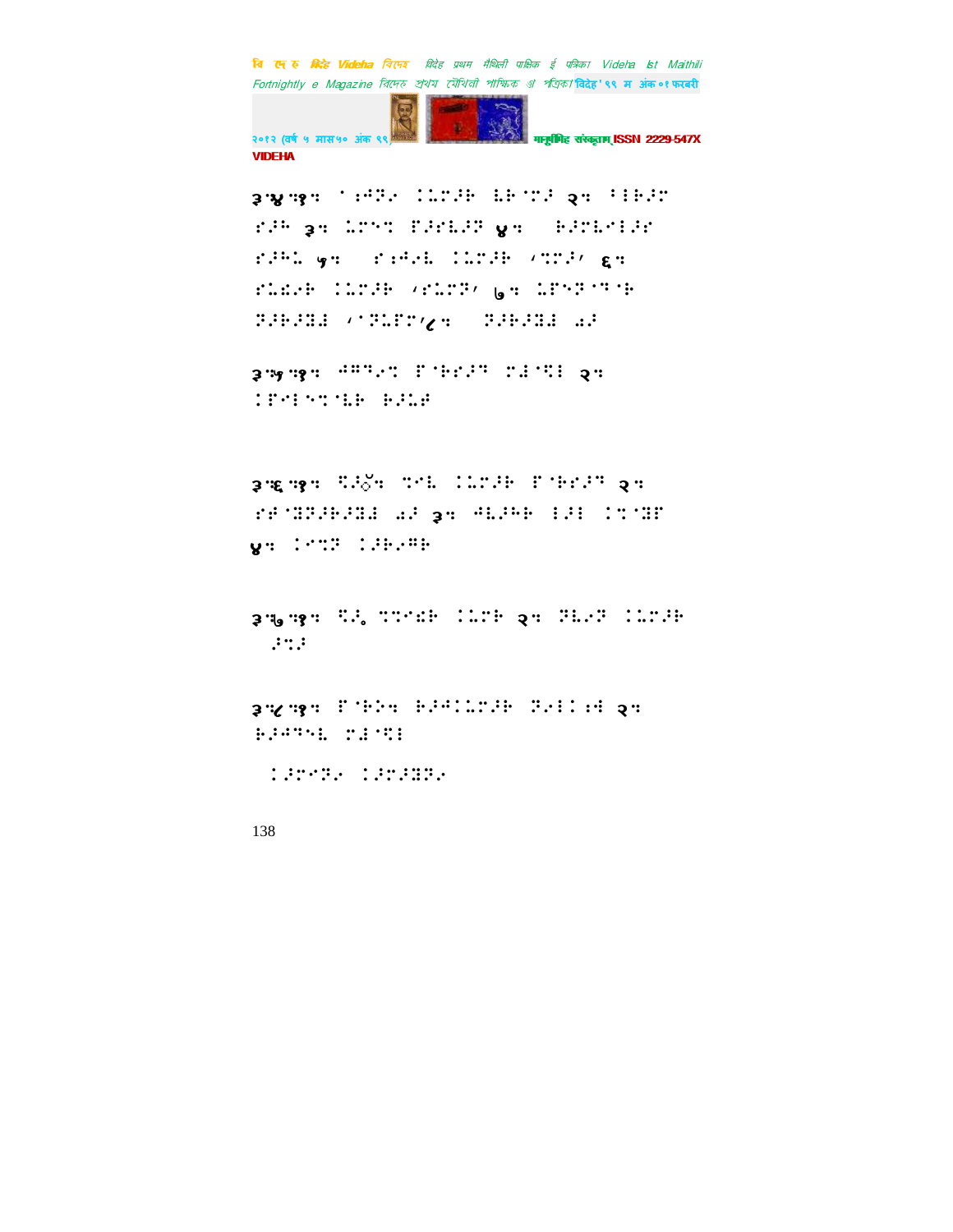

Terath war wh what was think In the Star Post and In  $\cdots$  :  $\cdots$ Principal Art Will from Schedule 

Windie. Pri ry thing no griff (Al Presid: PRO PRO 12 LAZE 2028 TEMP TO TESP IS PORP 1996 #/ 187851 \$/ e385 #/ 187851 \$ rida dhe sis tse rerodore dae tas  $\mathbb{P} L^{\frac{1}{2}}\mathbb{P}^{1}\otimes\mathbb{P}^{2}\mathbb{P}^{1}\oplus\mathbb{P}^{1}\otimes\mathbb{P}^{1}\oplus\mathbb{P}^{2}\oplus\mathbb{P}^{2}\oplus\mathbb{P}^{2}\oplus\mathbb{P}^{2}\oplus\mathbb{P}^{2}\oplus\mathbb{P}^{2}\oplus\mathbb{P}^{2}\oplus\mathbb{P}^{2}\oplus\mathbb{P}^{2}\oplus\mathbb{P}^{2}\oplus\mathbb{P}^{2}\oplus\mathbb{P}^{2}\oplus\mathbb{P}^{2}\oplus\mathbb{P}^{2}\opl$ 

**ASP PREPRIE & LAGE** 

**VIDEHA** 

**CENECAGE IN MARINE** WHA TY TESTIFIE **PMS 7525 11 FIN** An Pelane Bend, Sendae Supreer Esdag () with the real the dire #12 12 H BIBS ST LEAR FAIR 81 92 1288 248 menter de l'addicional F.E. F.F. 75 7628  $1.21774$  $\mathbb{R}^2$  :  $\mathbb{R}^2$  : 4.88 Printed the state of the state of the state of the state of the state of the state of the state of the state of This In Beach, Min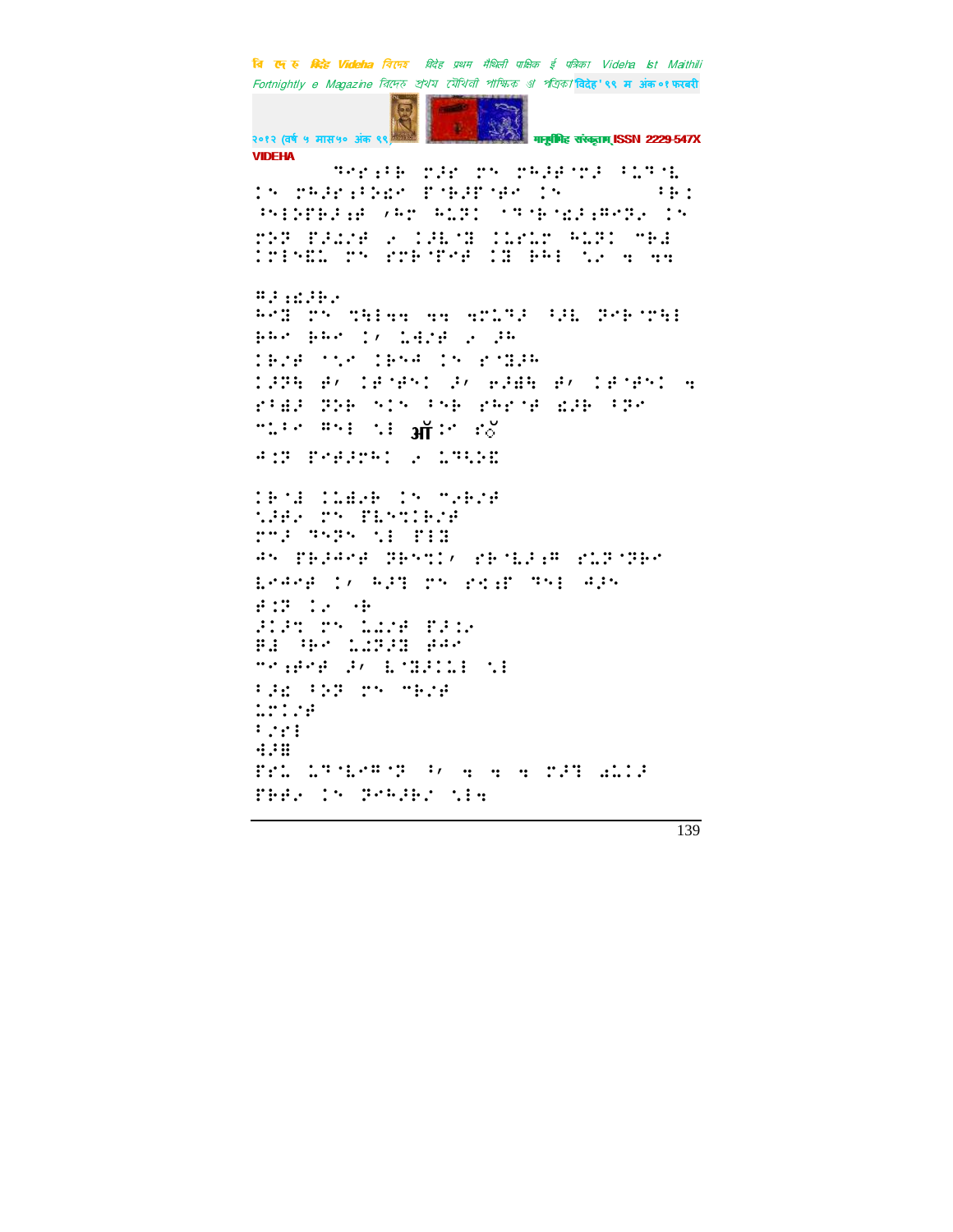```
२०१२ (वर्ष ५ मास५० अंक ९
                                  मानुबंधिह संस्कृतम् ISSN 2229-547X
VIDEHA
Alb Alb 20 :Alb
Plane in Sand Presen
tamer on the scheme ag
Br Benson Ther
meallows is class 1988 to:
1982 1982 256
TIP IN SPERSON
17 THE TEM ST TERM
ranged by range from a way
TIME PAIRS IN HIM MIN
Padre matere
lad eldn 17 1225 ağ Penzela
THE PACEHE AND SEATLY SERVICE
minghmar as a share agos the the
\mathbf{H}\mathfrak{m}_{\mathbb{Z}} : \mathfrak{m}_{\mathbb{Z}}#12 1298
SAS YER BENSALE ELEM S/
TANT TAI WHA
MEAN INFORMATION
PHILIPER THR (AR A A PREP) PAD
PROSPEORATE RETENDING
THE PAINT PANE PS POSSES
21.8 - 8.3\frac{1}{20} \frac{1}{20} \frac{1}{20} \frac{1}{20} \frac{1}{20} \frac{1}{20} \frac{1}{20} \frac{1}{20} \frac{1}{20} \frac{1}{20} \frac{1}{20} \frac{1}{20} \frac{1}{20} \frac{1}{20} \frac{1}{20} \frac{1}{20} \frac{1}{20} \frac{1}{20} \frac{1}{20} \frac{1}{20}
```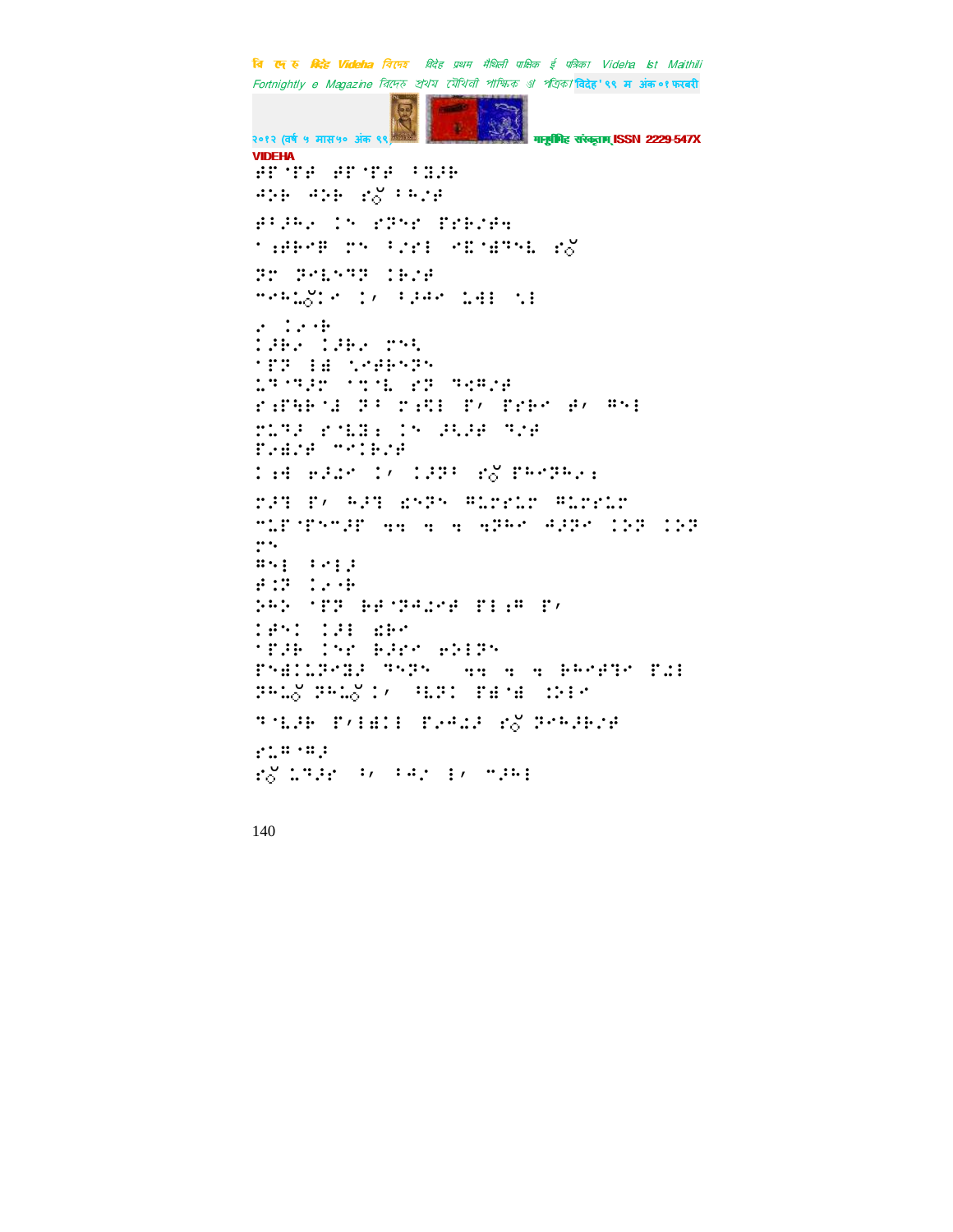

२०१२ (वर्ष ५ मास५० अंक ९ मानूबंगिह संस्कृताम् ISSN 2229-547X **VIDEHA** FOR 1982 A A A ANGGA 2018 (PRESS) ring (Eng 1983 Basilroped) *Bire (B) a a a "bil f) a a a 1982* Edicater tarang sistema ang pangan an the add (see a Angly Paint tari) H-8 413 THIS WILL THE WALLER PRACE A APRESENT LIPPS INTO Prince an Open Finding A Alder Aur  $\begin{tabular}{ll} \bf 15.7 & \bf 17.7 & \bf 17.7 & \bf 17.7 \\ \bf 18.7 & \bf 17.7 & \bf 17.7 & \bf 17.7 \\ \bf 19.7 & \bf 19.7 & \bf 17.7 & \bf 17.7 \\ \bf 19.7 & \bf 19.7 & \bf 19.7 & \bf 17.7 \\ \bf 19.7 & \bf 19.7 & \bf 19.7 & \bf 17.7 & \bf 17.7 \\ \bf 19.7 & \bf 19.7 & \bf 19.7 & \bf 19.7 & \bf 19.7 & \bf 1$ S HA THE TY NIE PYEAR A Thromas is ago resades welly ring i ligeme par rijea **Same Side Prince and Ca** STEAM THE 2009-002-002 **AU SECTION CONTROLLER** IPSA PANI IS POTOR TS IPSA  $(1 - \frac{1}{2})$  ,  $(1 + \frac{1}{2})$  and  $(1 + \frac{1}{2})$ *System Candre wide* d B, Bddf Ad Addie the A r: Al Pana rent, as arts rent,  $(12.12)$ **SESP 122 PRID** 15852 2 England (Alm Alena Polici  $\cdots$  : : . par approarable and a stilling is 15452 2528 rhridith Lands n: rim (n n nH1 He rh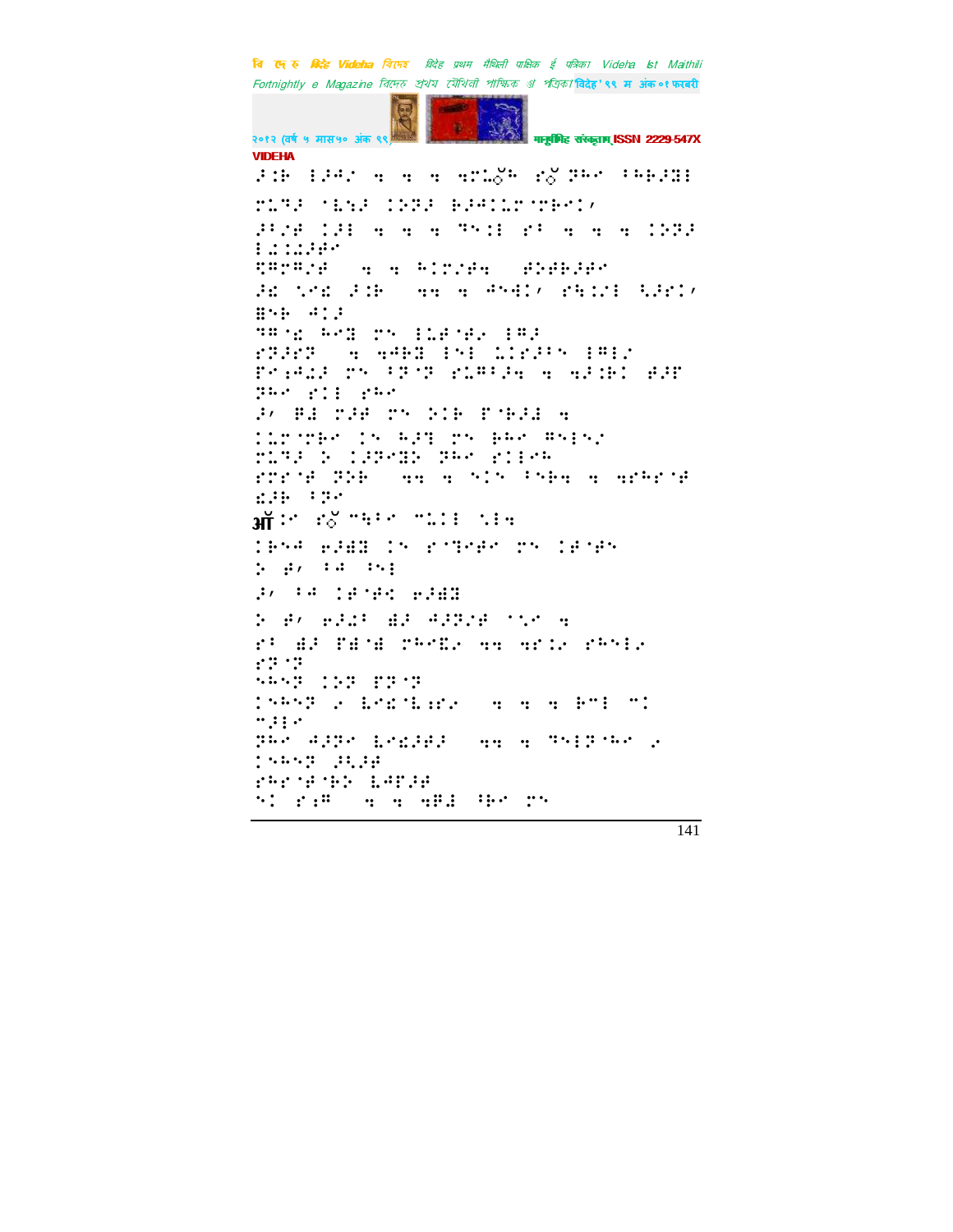

**VIDEHA** MONTH WE THE STRIP rite: Chrises The **SAND EMERINE** ANGLE PER IS ARGENTEREN 181 ALIKA ribash (2001-23 a a a 30r go  $T111T1111$ which conditions were the above choosed **ITAL TALE T/ THE TY REAR ISARI** mmad a **A MIN THREE HE INNY IBER** 187851 E SSE 8 ring the makes rødeline **FINISH ALL AND STATE** SARA SI: Renewal no BRO 8580 AR rt lend dy rat the Sammand Br Ther al 442 I/ WS:1 NE CENER IRRN BJAR ragis ir raeg **PAPER BY PEAR A** ay media amount analysis adda minia rn Sabadi (Azer lanen) bar inrira BANK CROB STAR DOWN DOWN BANKER RESEAR AN AN IS NN NA LAIRE **S ARRIE TANK DIE CORA TUTEREN** S BAGG S MIGHT MORE IN PREGRA Life Aub 23 2 2 21 22 112 222 Av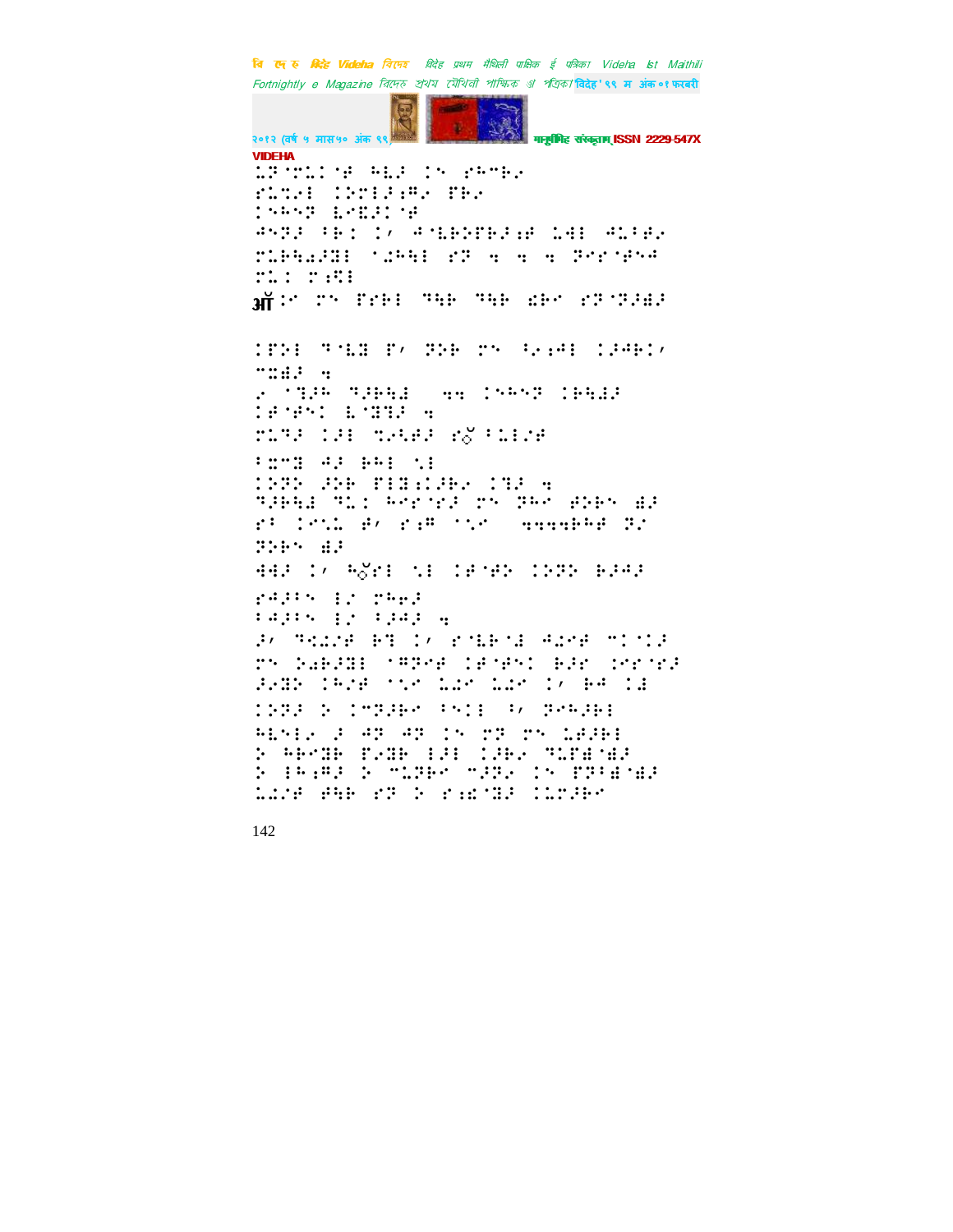```
बि एक रु मिनेट Videha विएक विदेह प्रथम मैथिली पाक्षिक ई पत्रिका Videha Ist Maithili
Fortnightly e Magazine রিদেত প্রথম মৌথিনী পাক্ষিক প্র পত্রিকা' বিदेह' ९९ म अंक०९ फरबरी
२०१२ (वर्ष ५ मास५० अंक
                           मानुबंधिह संस्कृतम् ISSN 2229-547X
VIDEHA
tres l'ober l'arel Allaer,
Peremain Agricultura (Partine Partin
FROM D WALK SOME DOORRA
POSTED HE AT CORRECTS
Element del 15 capa (1882)
                               ∵.
### 1/ 1281 121 7516 188 1882
SIES MINE ISSI
TRACHARD CAR INE
PLAS MARKET PERSON
THE WALES AND SET
PRODUCT
Peblet lights realist
3 APR FAIR:
DER TEMP PRESE
37 PLEATH PLEAD IN THE P
"iii' ':
THE TETERING AND STE THE PET
a, men pape egae pesi pomp
drdibid (d. 600-1941)<br>Alfabid (d. 79a)
THE ME EPAINT TEPH BEFIRE
MINE REPORT OF SIR NER CROBB OR
S STER TRONG IN THE SAME LIST
FB: 42 BA: 51 TREE IN: FRITE 4
SPORTERS FRAGILING TO FEMALE
lahang google
a sendara Adenda A Alcred
FEC
```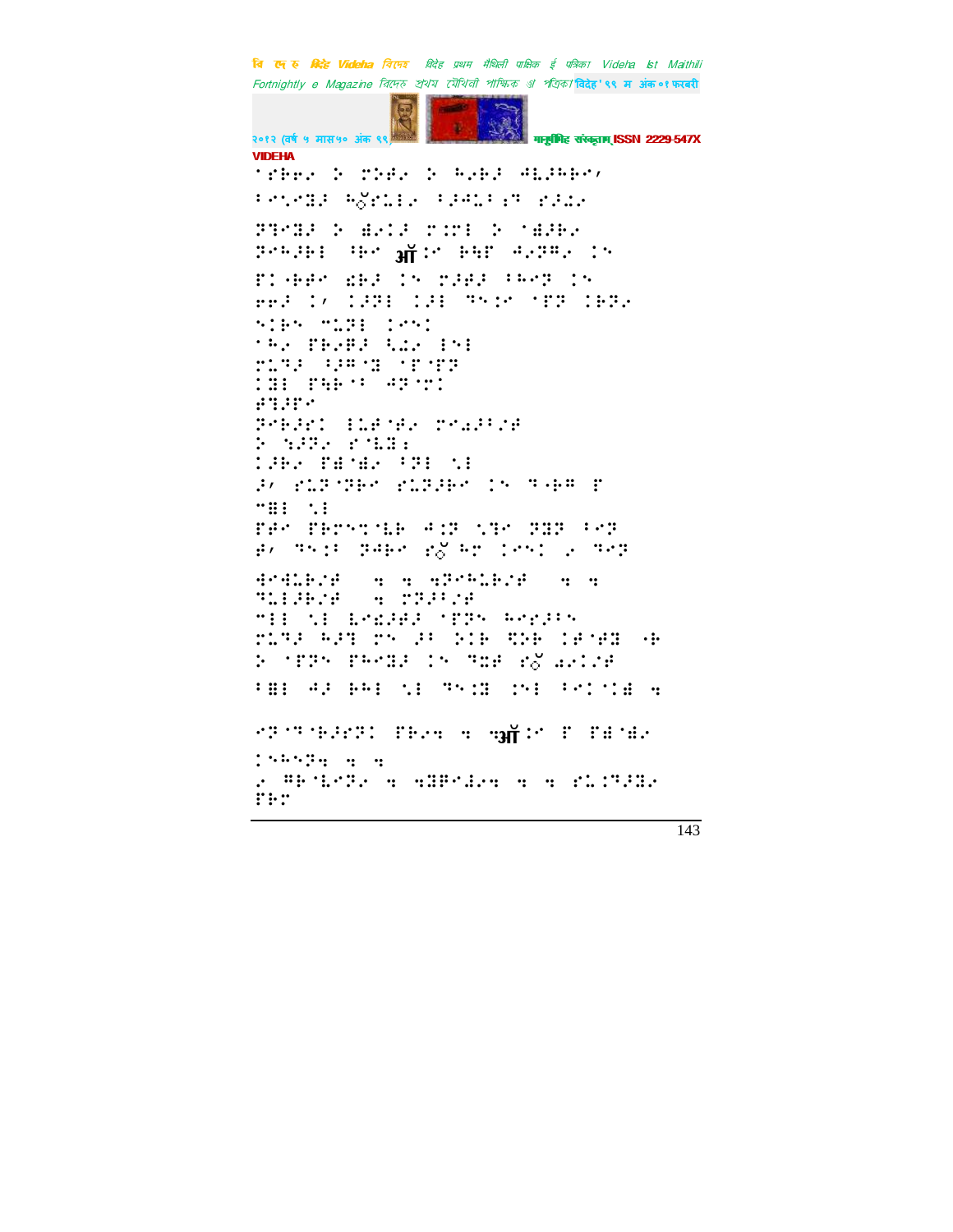

```
मानुबंधिह संस्कृताम् ISSN 2229-547X
```
THRT IT FLEIDED - RIDE RIBING  $\ddots$   $\ddots$ PAID TOP NEED INT PRESIDENT PRES **ASSESSMENT Second Control Control** 

CAMER TO LAMORE TO CRTP STR TEMPI IS ROBINS AND MACHINE

 $\cdot$ : Presidence SPMS friedli S/ res FOR BRADING CREATED FARRI PRO PER 17 STRPHPP TRAP SQ LEPRA

**POINT POINT 25 2.81 8.82 8.81:** Brill Pri ArAh Mid ri tr a Bara Arb (Cham Bagging rada FOR PROGRESS IN THE NEWSFILM rial Been in maje side BERG EN ME MA STER SSTAR LOCE BROS TRI MODERNE IS PRIEMBR

#2 THAT TER LINEAR IN TEIRN report remain that (finit ro DESELV BUD BUR 157 ABU 32

**BAR BAR (2) 3 (BAR LANDS Bir Welling Theory Theory** PLAR SIR ISB IRMEN BRATHER 5 B, 18818 1888 72 FA F, 881 51 3, PA PER TROPPER NR PPIN STREE ALIAS (AN AANLY STEEP) TH POPS AN ANDS IN TRANK Prack what row and resource the

144

**VIDEHA**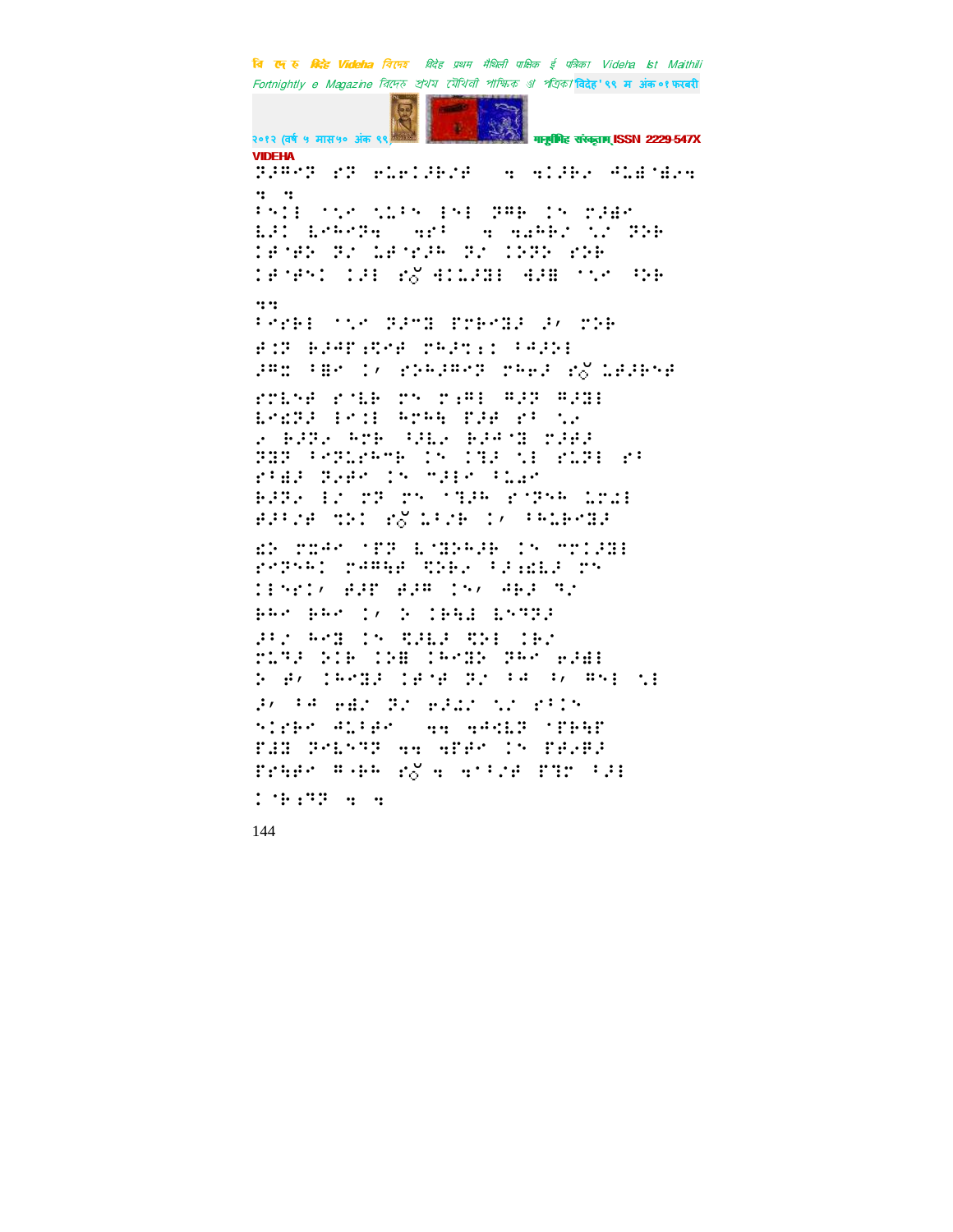

२०१२ (वर्ष ५ मास५० अंक मानुबंधिह संस्कृताम् ISSN 2229-547X **VIDEHA** SPERING ROBERTS (Second Second 1901 W.P. and a m TATE FETT RIPLEMA (99 9181781786 221 m m **THE CREAM** Do tel ny titil Do Phile 19ta reakir no membra MIRA LARASAN (AA A BAGDAN A **APP 1932 (27 PRIS** rum a agru agr arti TRIANG PIR ALARGAN AN INS TH SPECIE PARK PARK PROPERTY Beb Sibybil a and noise allow 494412 191 F.S. F.S. When Elle and collection of the West Brun Cor BIB RPT BS APENED WORKLY terna rena tea a anno ment wer ag  $1.9439...$ SSS PROPO SSS LOROS A A 1951 SSS Letterer 1851 1926 Fig. 4 15658 526 88 THE PARTE HER IN THEN I AND TH Bi në ny finit diti nje Lorophof Schrub (2 g gubo 20) #12#gggg g g'PP 1#1 15g g g **MINE PA PRI IPMI**  $\dddot{\bullet}$ ta par elere nor **SA RAZZA STAR**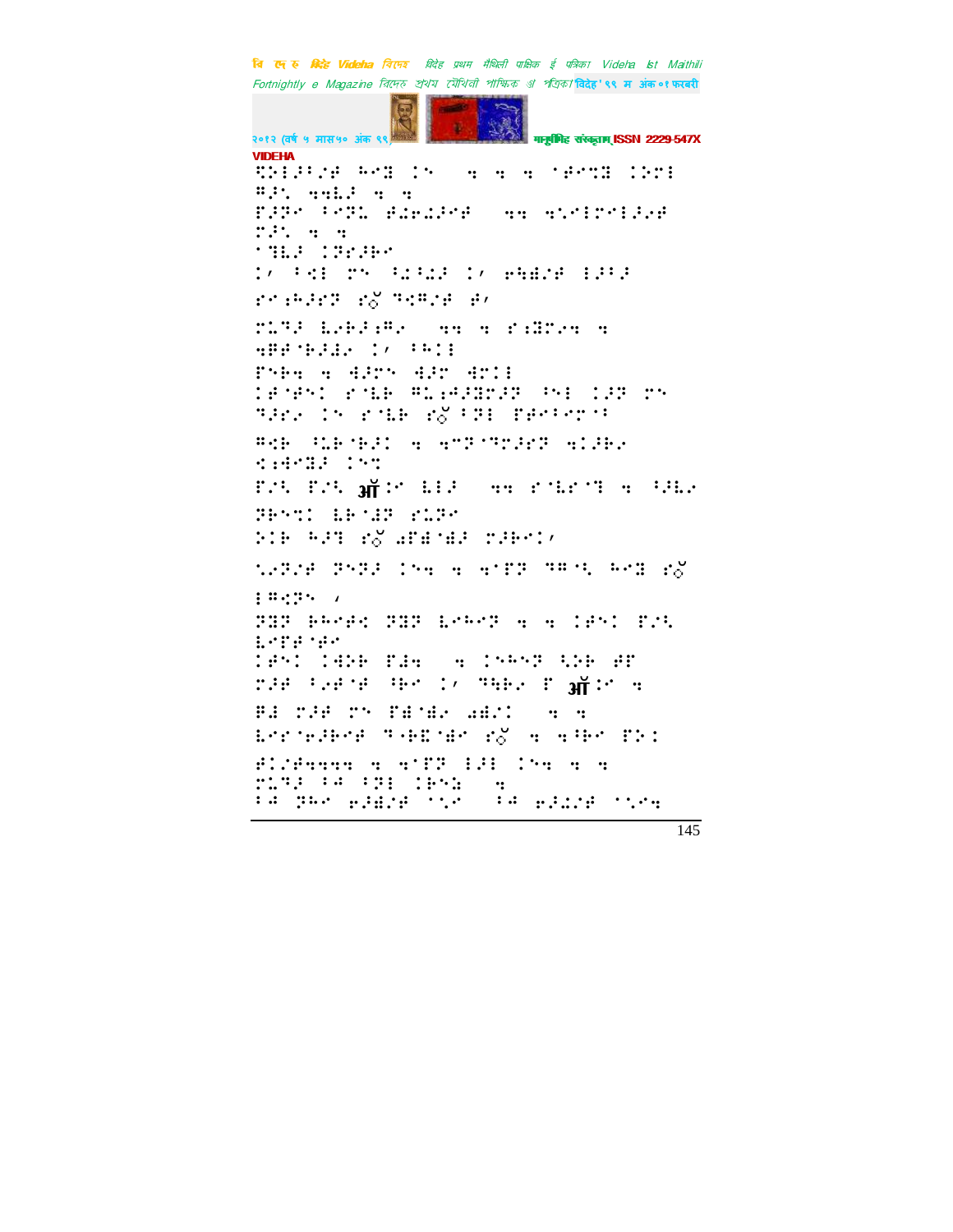

**VIDEHA** 37 RPE LIPE (A IPAC PROFESSION) **CONTROL STATE SHOW (SS)** FIR PPR THE TA PARK AND THE BAIL POBLE PAIR.  $\dddot{\mathbf{r}}$ SIMPS PATERSA A APALE SUP 20 TEE  $\ddot{\cdot}$ AFT PA MAR IS PEAPHON PATE TETL  $f(H)$  but 5553 (56 BBP) 99 (5553 PARLE R.A.)  $.........$ BIOLENSA ASAMES IPSE MARK ASAM BMB 25 RMB MBC1968 P/ss steel ss HERSE TRE STORY FRONTIER A ATERED Bid, WHIP, A TROPE A A AMILA 471231/ PERP 4 4 roporate real rat and a a anithe **William Home** Professor for the mediator of the computation of the mediator of the mediator of the mediator of the **SARLE PARTH** Add BA SHE FOR THE WILLE ASS AND  $\mathbb{R}$  .  $\cdots$ PLP: 4 FPPM rander or FLP ristrik a athibita a athtib aa  $\ddot{\mathbf{r}}$   $\ddot{\mathbf{r}}$ SPSI ESPIRARE PROFESE A ARABS ISRA AP 1582 MIDSH SEPR  $\dddot{\mathbf{r}}$ BOR BOR THE CONTROL CONTROL Bright 4 Bir Bir 4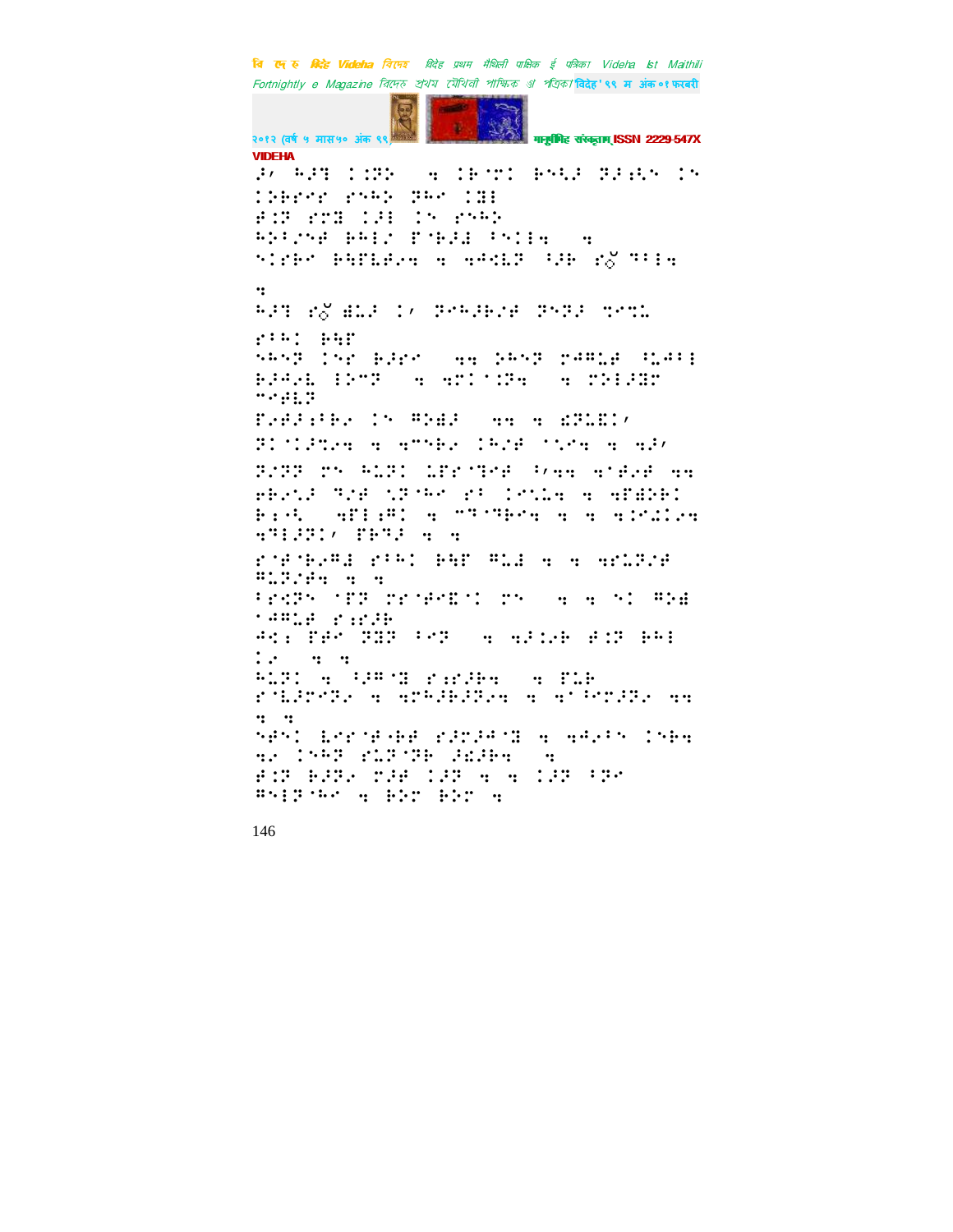२०१२ (वर्ष ५ मास५० अंक मानुबंधिह संस्कृताम् ISSN 2229-547X **VIDEHA** SPEE AN ARCH PLANES CONTRACTOR TH PEAR Are and and the range we will give to medical design and man TEGGE THE TY FIETH ING 4 ALSHALL B, PHIS 127 **WEIGHT INDER SETE AND A** PROPORTY OF SACTORE TO FINE  $11117 - 11$ L'hör tjerd? en FBD:d enjert? rone rolliere off far ears a a a rrang the room (Page 4.02.52 **THE THE REAL PROPERTY OF A 200** RE APAPARE A A TROL APAPAR P RURA PH WERE BOSTED FOR THE COST Bruis unicia a a ch large time a acadh le gh 2778. 1835 1931 533 18 8327514 4 three bids in the with the the real of the state of the large relations and the second state of the second state of the second state of the second state of the second state of the second state of the second state of the second state of the second state of the second state of the seco midde re different **A. A. T.P. (1841)** Bend Blue na Baban ag lea Br lea **PER SERVE SERVE**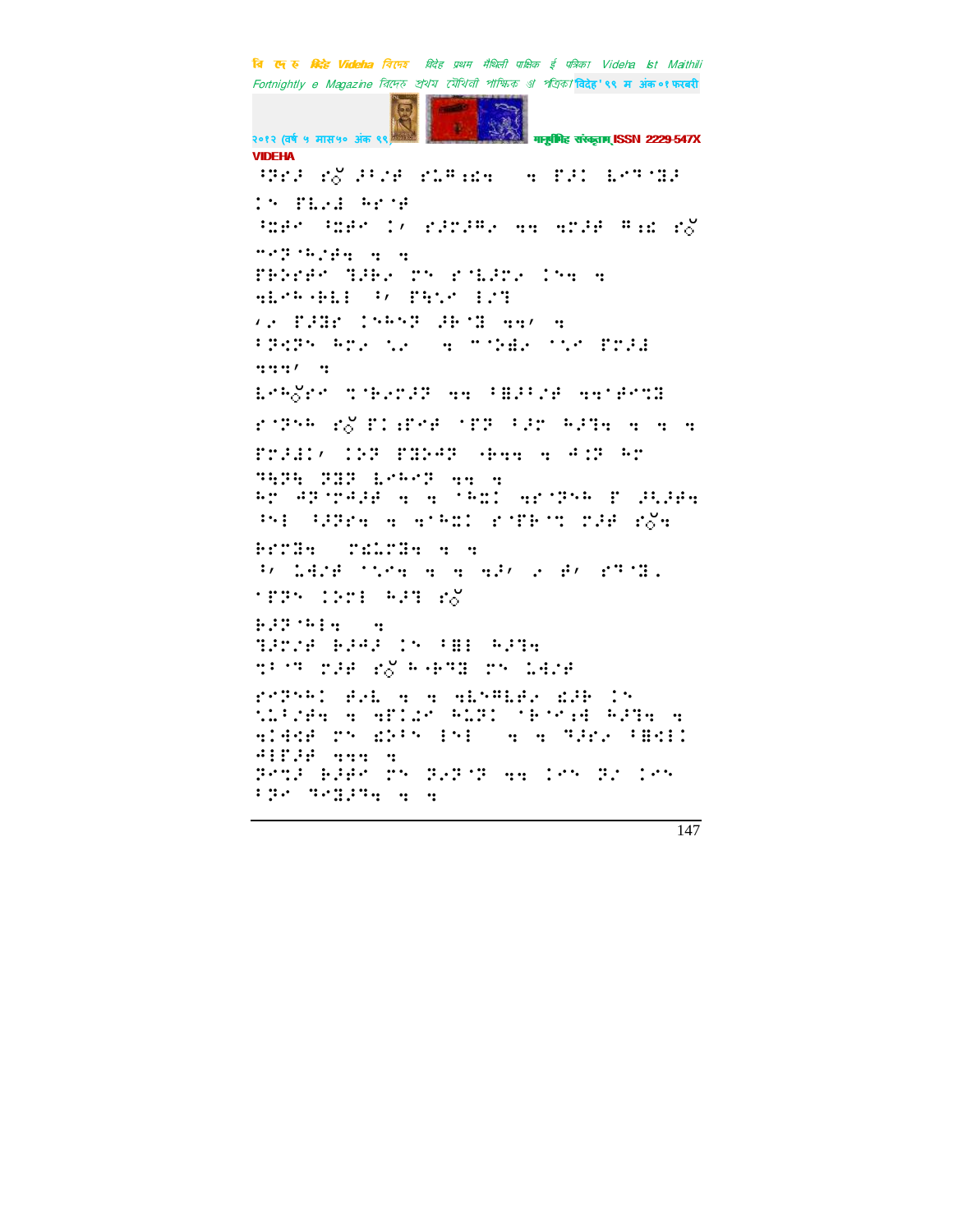

API PINTS THE CAPAC PECTIFY THORAGE EROTH TER PHIPE  $\ddots$ ISASE EVIR (A AN ASEA THE CS PSIN ren in the sense of the sense of the F MENIN PROMI A A A LRPE IV **1999 1999 1999** 

**ATOM SEAR THIS LAPPER**  $\ddot{\phantom{1}}$ 

FALK AND HE HOUSE TEEK AND ING **PARTIEL** 1851 BY ROBE RSBY BRE NYB B B 47156 FEJR FTE RTEJ EJ4 4 4181 1532 Leb178 (2314 A) **MARK & TECHNIC # # # # # TO FARE NE #5**  $i.i.$  $\bullet$ TESA EA () #SE MER ( e el) () # edze PRO TECHNICA TECHNICA renewal restart etag (Sigmia)  $\ddot{\phantom{1}}$ FTB 198 FPP 'B'T WAS 1828 AND THE POST OF WEALTH WE WA 192826 a a afric from 201 1292 ESTER PROTECTIBLE teti (SALI) 1832 BS Eestischik  $\mathbf{u}$ Brigh Mar as affective anticol and a rra (16 Femile e e lle difr

148

**VIDEHA**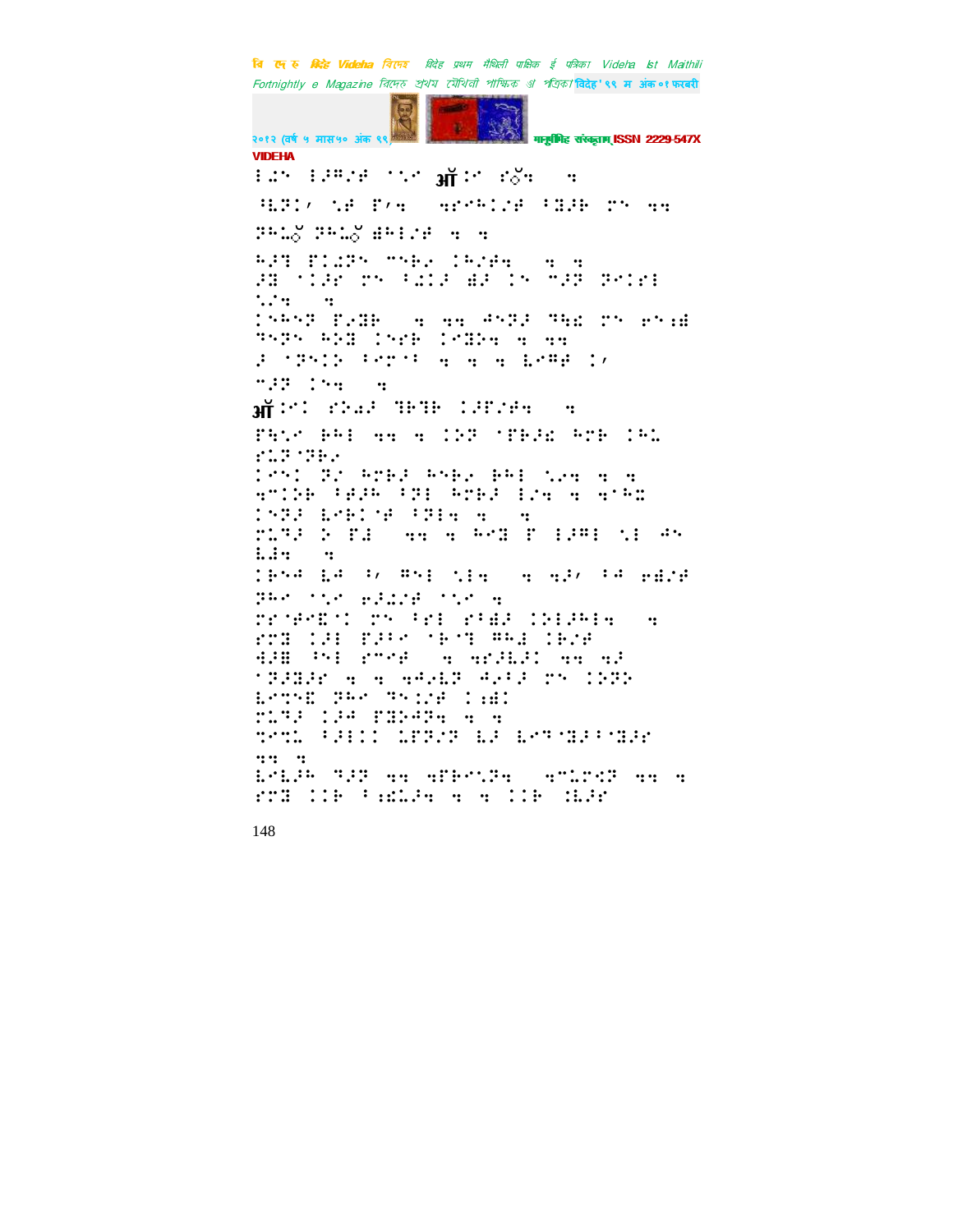

२०१२ (वर्ष ५ मास५० अंक मानुबंधिह संस्कृताम् ISSN 2229-547X **VIDEHA** SAST TI AA AJI KEM IS SIE MEMAJK  $\mathbb{R}^{n}$   $\mathbb{R}^{n}$ Pris 201 (no o o diffo nn night Fiber 4 angal pnp sar engag prop energ  $i$   $i$   $j$   $k$   $k$   $k$   $k$ PHENIC TRUST AND AND THE NETHAN APPROVISED A ANDRE ALP LELEN CO 5172 eBJ1 soconomican on a s'o 22 23 12 4 4 4 2 226 1312 - 40231  $8.12344$ They see an an airson were no says FF 1951 99 BOLFA IS LESS A SA A AMBASHA A **PARK THEMP FREM** Wheels May an **TIME THERE AND THE** rigo yn Alena cyferia achob a 8341 43831 12 25 4 4 4 16 426 EST DIED AA AD SIMDE EETAL CIA  $\ddot{u}$   $\ddot{u}$   $\ddot{u}$   $\ddot{u}$   $\ddot{u}$ PRESSE THE ETERSE A ATTE EFTETE  $\cdot$  : Mi 1959 B'TTA A A' MIND BE 1957 AA rae roleta es a frenarca es anr  $\mathbb{R}^2$ The scott that FOR LARGE AND FRAME A POST AN A An right-dime 14df (2011-2121 a air than fortall and in earnst *MARIT C, THERMAN ATH* F rather I film rrit cana aank gall naaa a cana aank Political Char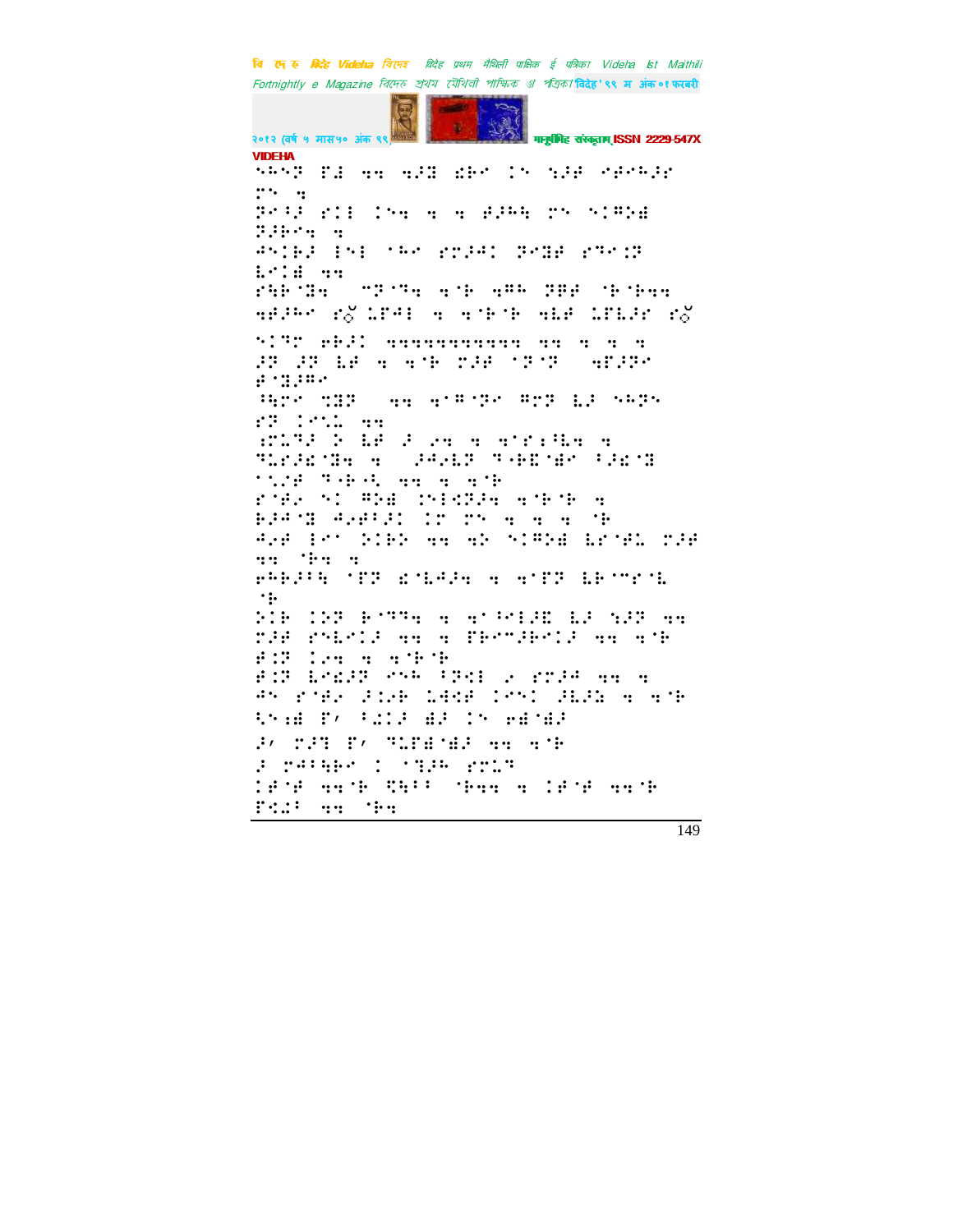

२०१२ (वर्ष ५ मास५० अंक ९९ **VIDEHA** BRAG TH PERSON BRACTH STANDED AN  $\ddot{r}$  .  $\ddot{r}$ **MARY CHANNEL REPAIRS BEEN Philip Contract Contract Contract Contract Contract Contract Contract Contract Contract Contract Contract Contract Contract Contract Contract Contract Contract Contract Contract Contract Contract Contract Contract Contrac** a a a a a a a all chridis fer:  $: \mathbb{R}^n$ ALB RMI ANDI APROVINI FALE FALE TEST PREFECTS (F AN A Pair PRESSINGER ROW WATERFET FOR THAT FERMI WHEN THE MAN A  $\mathbf{r}$  : **A MARRA LA PET PERPIP** teachers to make the most man  $35.141$ rade to MM boyd All'de e e **CONSERVATOR** SALL SECTION 1961 a anchi ch cubha a a a rd Al rafff (Bre tranffe a and Arti Phris Dis 1973 72 8542 5857 813 114 3 3 4 FOR STORY EXPERIENCE STORY 4228 (Ran 1) 953 (5) 99 (99 (99 28)3  $\frac{1}{20}$  (FRM a control of the set of  $\frac{1}{20}$ 'An 18 BAR TH PIBER AN ARIBED par sale e enpre MIRA IBANG GUGA GGU KNAGUNEU REKBA BEN AA ARL/ REM 17 MI/A A SAE SAR **NI What File and a the WARE THE SACT**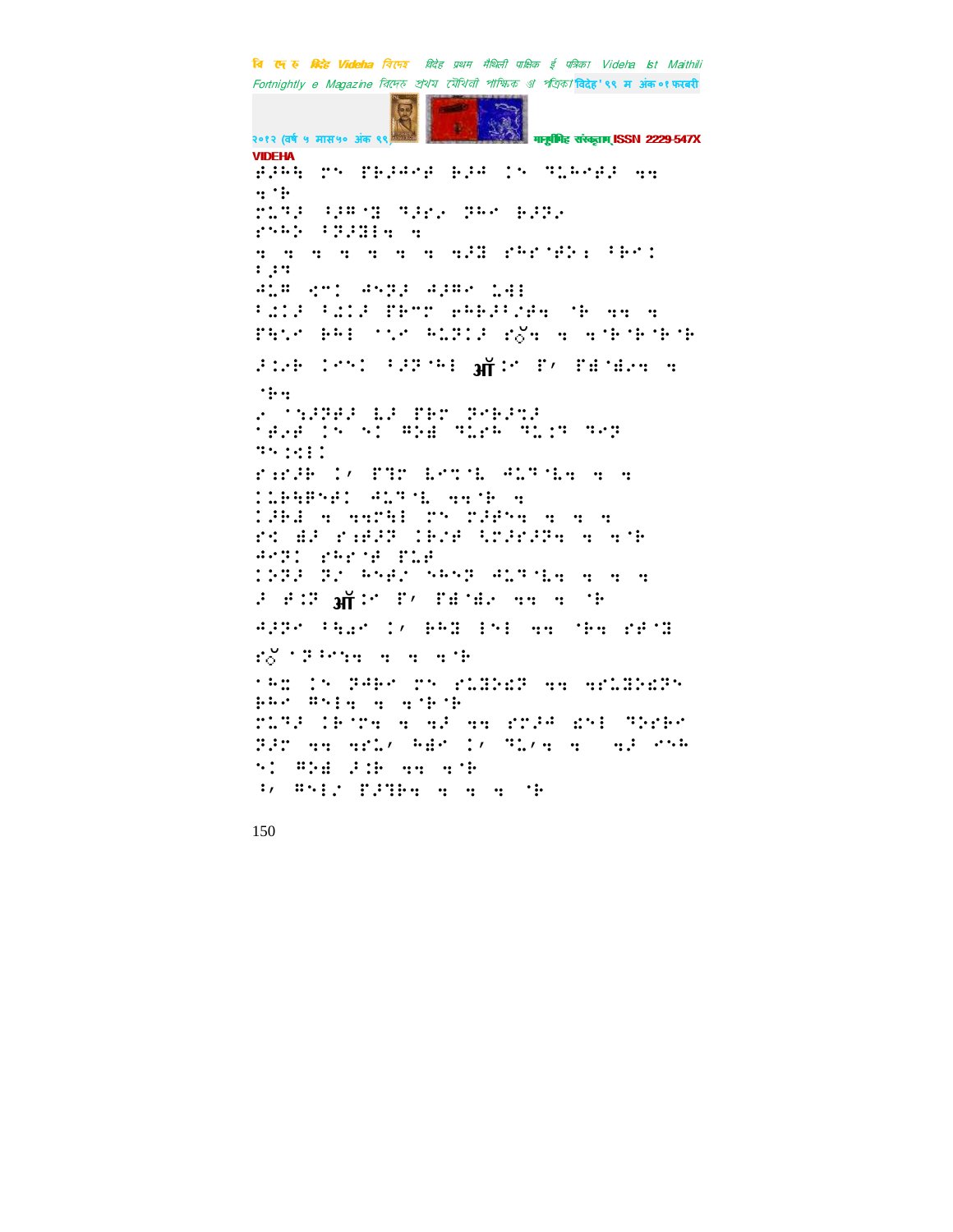

२०१२ (वर्ष ५ मास५० अंक ९ मानूबंगिह संस्कृताम् ISSN 2229-547X **VIDEHA** STIRNED IN STRIKE A ANGSTRYNG (A **ALLES AND ALL PROPERTY** BOWER IN INTE APPNE A A T PICE SE PEPPER IN NI PRE PAI rather and 37 12 12 254 3121 4 354 for Ware a concentration ded  $\ell_2$  (Addition of Herman Lorentzian and Artist ring mind a, there may a BAPP I TREPERS WEB 22 rugger, she rubb fåt "e e brbjee F. AN IEAD EPRO A PLAP SPORT IN **RPL E/ FMERED FACES EPRIMATION (R)**  $\mathbb{R}^n \times \mathbb{R}^n \times \mathbb{R}^n$ the mp je par meppear 81312 23 25 2534 4 4 4 1951 skop proses a dea MIN CLED EDI NI TREBJ ENEW HH NAND ESU THOMASH SHOW an apropos a a a af:P (A) 4PV TV10P 2, TVB es e e bro di Bander (Albes e ti S PROFILED ATTAC ATOM A ACADEMY Herr on leves a baby and levely treakd bythe a a lead rader FLIGHT WAS WILLETTED TO SEARCH TO CHANGE  $\dddot{\mathbf{r}}$ the rings in ad how rings: a d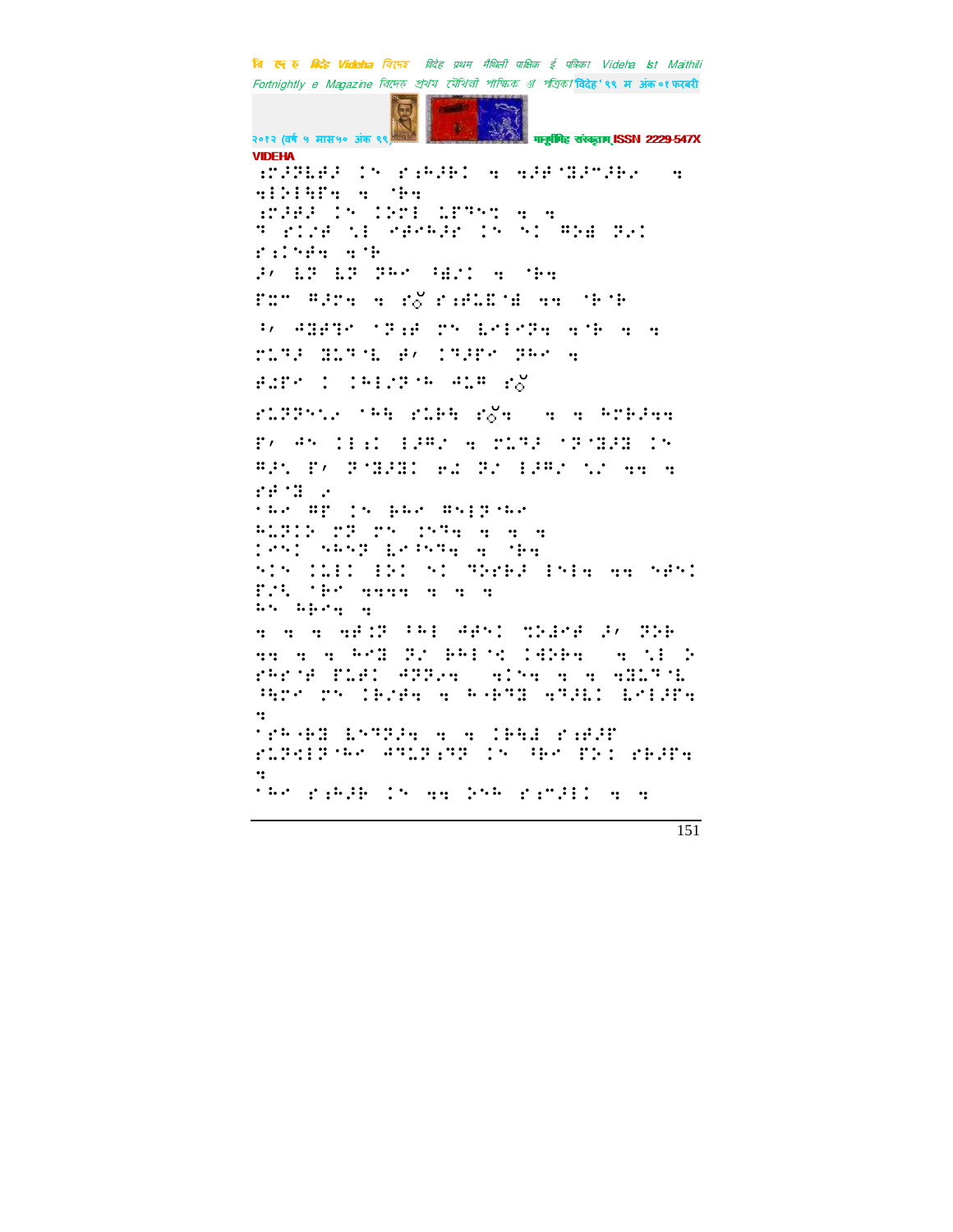

२०१२ (वर्ष ५ मास५० अंक

मानुबंधिह संस्कृताम् ISSN 2229-547X

**VIDEHA** *tarie The 20 a affine fibreira ()* 

**A A ATABLEME COL PART OF PARTS** which we wanted that you can have THE PEACH AND MINISTRAR AROUND FRAGA AND PROVIDED BY AN S THEN FRONT STATES THE THE 32:81 AN ATTP TANK B211 2:82N A akima sa papi ng kiliyal an ayean the start for the  $\dddot{\mathbf{z}}$ THE SI PORT IS THE FACILLY A OR FOURTH PLEADERS NATURAL BOARD An Binha momentar na And Bhann m

MELBER 20 TRE IN MERE MERE TER IN STOR TORE THE ARM STEEL

mered lif my firsk a catl foods

H nő mindi nőm mindere

rabserbe : ''erras ee virb sibebesi TAPP AN A CORP OF TV ENCEMENT APP 421782 H H

**TROP SPRAY A APTEMBER TEMPER** IPSERD TEE BINE AN TEN SESI TEE PHORN HEL 2 FRA FRIS STRENG 4 H  $\ddot{u}$   $\ddot{u}$ 

MARA CAR BELOR ANNO 4 4 BARM DY the give that inang group a goa FLENDARY IN THE TN AA A FRYSH BAN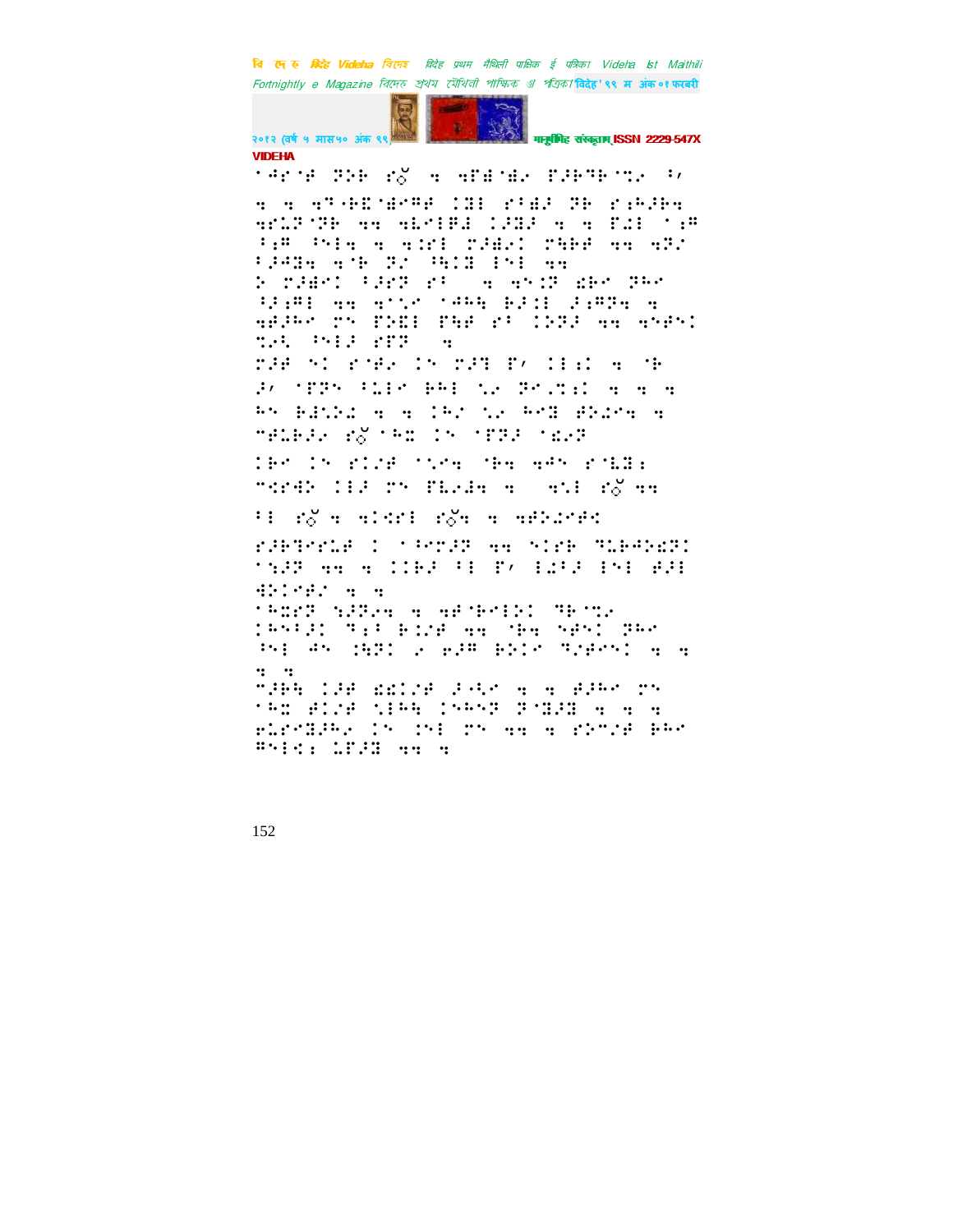

**VIDEHA** mark market mid shikory a andsh FRID RES IV AN A TES SEMA PROTE While Myledyne a BMBP PLEASE IN IRAT IN HH HAT THEFALL ARCT ING A CAP HITTE A, HITTE ANTE NIN (APPRESS) A alb rible a FOR SIER ERST FRO ISSI TSIR R ERST IS TO AR A IPENDENTAL RUNA  $\ddot{u}$   $\ddot{u}$   $\ddot{u}$ PAPE AN A MJEE A Alholy A APJEE  $\cdots$ ager for GSI fogegy a a ago försk rich the eserbe by Abbay est Bilitin will dill'u  $\ddot{\bullet}$ THE WILL WAR A ARPA 20 TEMP  $15.3992.999$ An tisking a athroad sine rid PHPL A APRIL KREAT TRIPPETR IN Add to BRI the made Redactor Additional for the many charge and critic  $15.124192.051$ ring over the German Leepe room ends B. MARINERS  $\dddot{\mathbf{r}}$ AND MALTER ON PORCH IV A A SHER AV STRAGGIO START A A APPARE SPECIFIER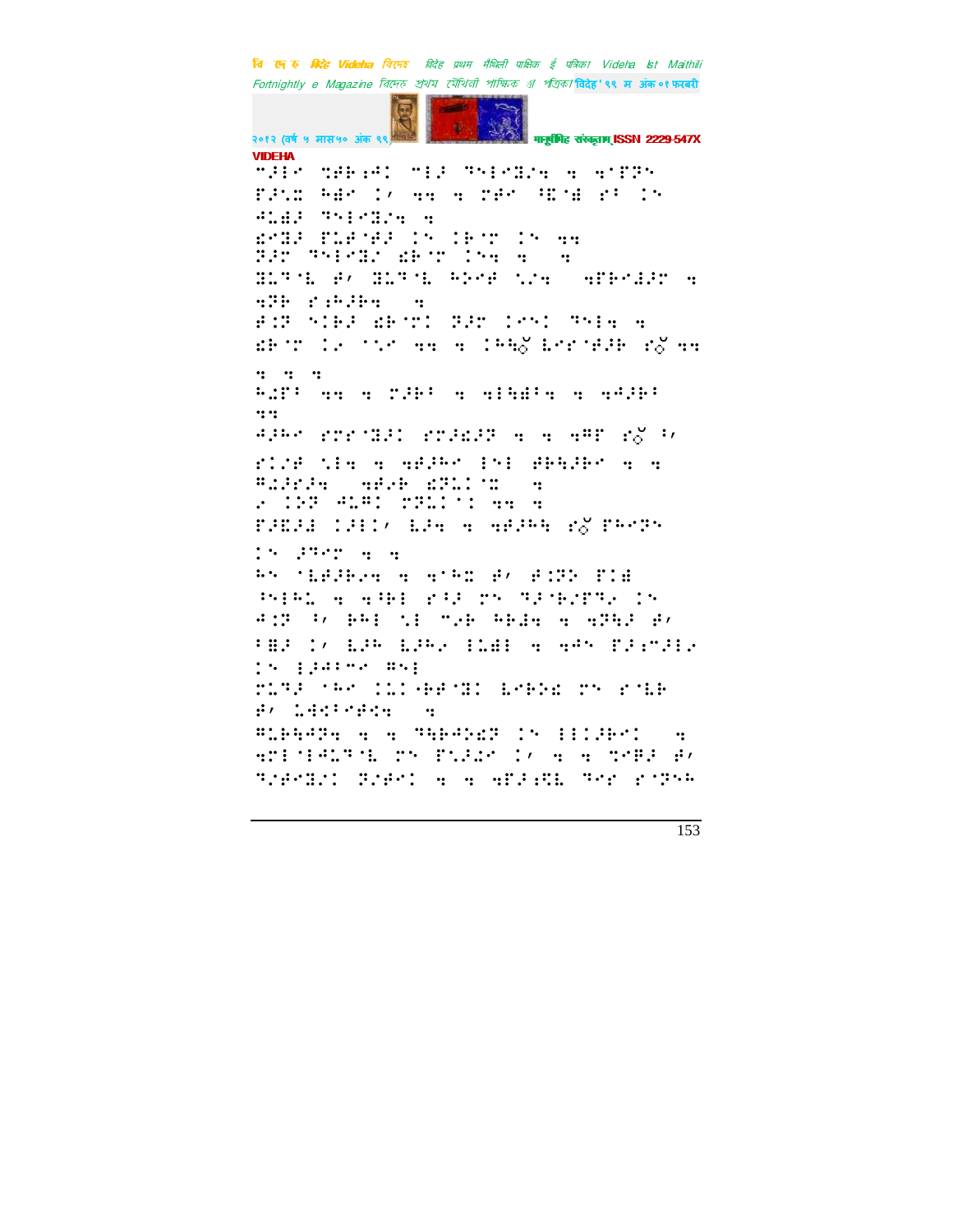

मानुमित संस्कृतम् ISSN 2229-547X २०१२ (वर्ष ५ मास५० अंक **VIDEHA** 

roling and a anight for east FOR THE INTERNATE A RHORY FRAME In rher lang a statistic base is ESPECTATION IN THE THE TOLOR DY A a a albo belongo a "Beag bolg 44 4 195 542 15 48 48 196 4 4 425 Hilders and Halley (Stille)  $\dddot{\mathbf{r}}$ tag e, sers po pas soleno que HAP TEND YOU HAN FAND YA YAR LETARD

the stillenger of the state S PTE THE PTOTHE IBM AT IBM NEW a Pobor B, 180851 751 8222 a a ARIS ARIA A TRIS PRIPR SPOTA

89 F/ MH: 4 4328 328 15 1917198  $\frac{1}{2}$   $\frac{1}{2}$   $\frac{1}{2}$   $\frac{1}{2}$   $\frac{1}{2}$   $\frac{1}{2}$   $\frac{1}{2}$   $\frac{1}{2}$   $\frac{1}{2}$   $\frac{1}{2}$   $\frac{1}{2}$   $\frac{1}{2}$   $\frac{1}{2}$   $\frac{1}{2}$   $\frac{1}{2}$   $\frac{1}{2}$   $\frac{1}{2}$   $\frac{1}{2}$   $\frac{1}{2}$   $\frac{1}{2}$   $\frac{1}{2}$   $\frac{1}{2}$  the prothose is lessenging a and de-428 (PPS) 4 427 RESPONDED TH AP TEED PROBES FOR PAIDS A ROOM OF 15652 HEAR AN A ARGE ARRE 12 MA a ankol makonan aa a ankol 2020a a TER LESSE MIRTE NI Perend this is the state of finish the Benedict process of a cardiography of a car #1849 Sham (803) M23 S2 182014 (A

MIRA MIRA RAT TRONGGIA RTRIA

154

**FILIPE**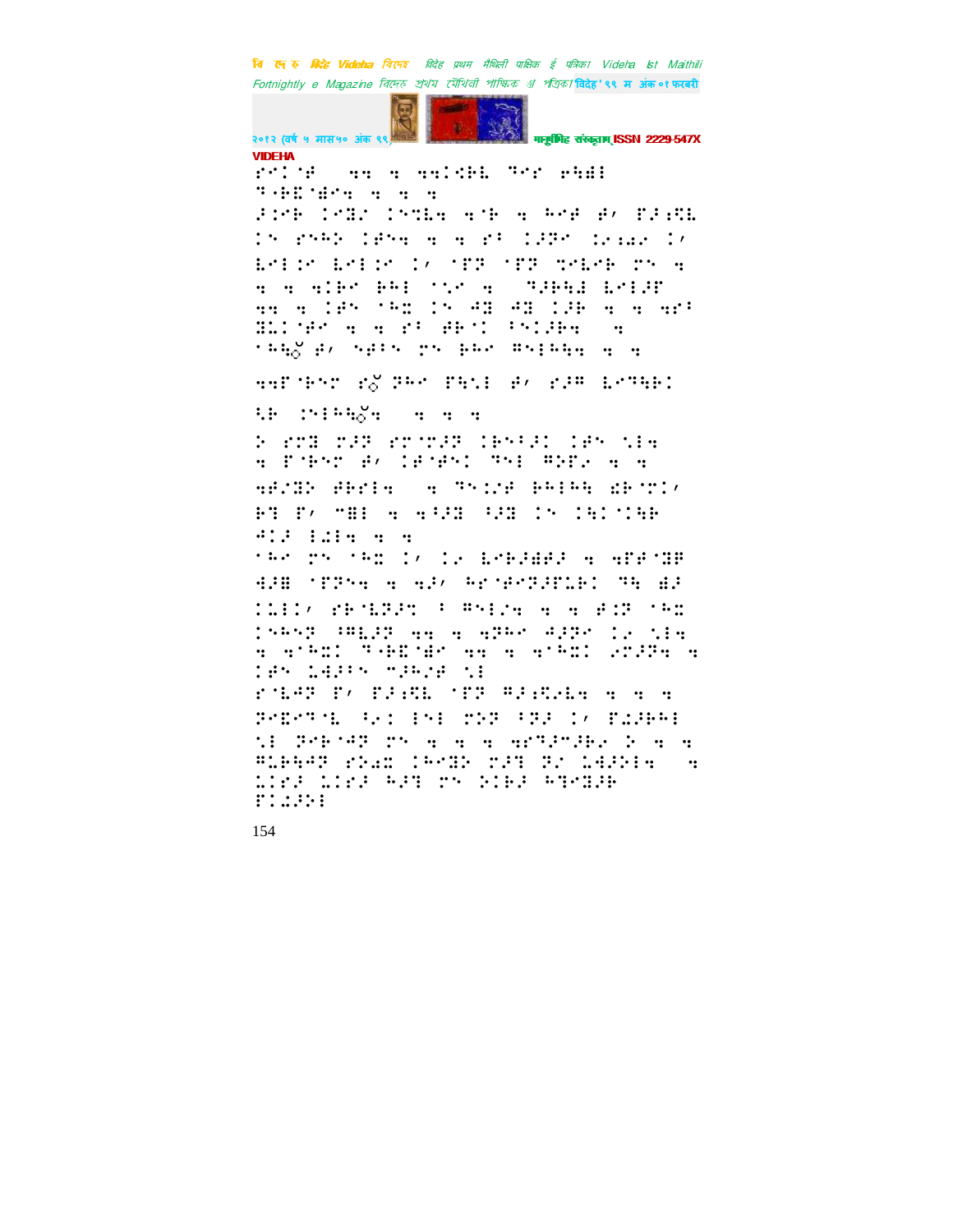

मानूबंगिह संस्कृताम् ISSN 2229-547X

२०१२ (वर्ष ५ मास५० अंक ९ **VIDEHA** THEF OF BINE WHIP *lite 14312 inte* a reference in and the stream  $1 + 111 + 111 + 11$ HB 5185 (82.72 188.1) THE ISE AF BURG ISE b Berger a politika a ab 1988 a a. Schen a tha SH SE SANT RIPS OF A 4 A AND **1990 S.M. 11 HH** POINTS PROVIDE PROVIDE PRRO ANCHO HERM IN YERS HAR HUNDARD RATURE ringern nie e effort naarde al ee  $\dddot{\bullet}$ INTER NE FRAGI NARATRYAR A A ArAG NG ASB (ATSAG ArB rainse a a  $\ddot{\cdot}$ PS PSPECIAL PLPB 1 HH H 75-125 PAIR **25 (62) SAP 9 9** 3575678 RSB2 818 154 9 THIS REPAIRING READS IN THETCH A SHERB TO CHECK THAT lith a a apiga tie jesi pae ep es jigh nasa  $\cdots \cdots \cdots$ rich () sasc demonder as a a gressiones gradual and the gr APIPALA A A MAD SAST POSTAGAA A PRO 1989 MPR A A APRO POPORA A A  $\dddot{\cdot}$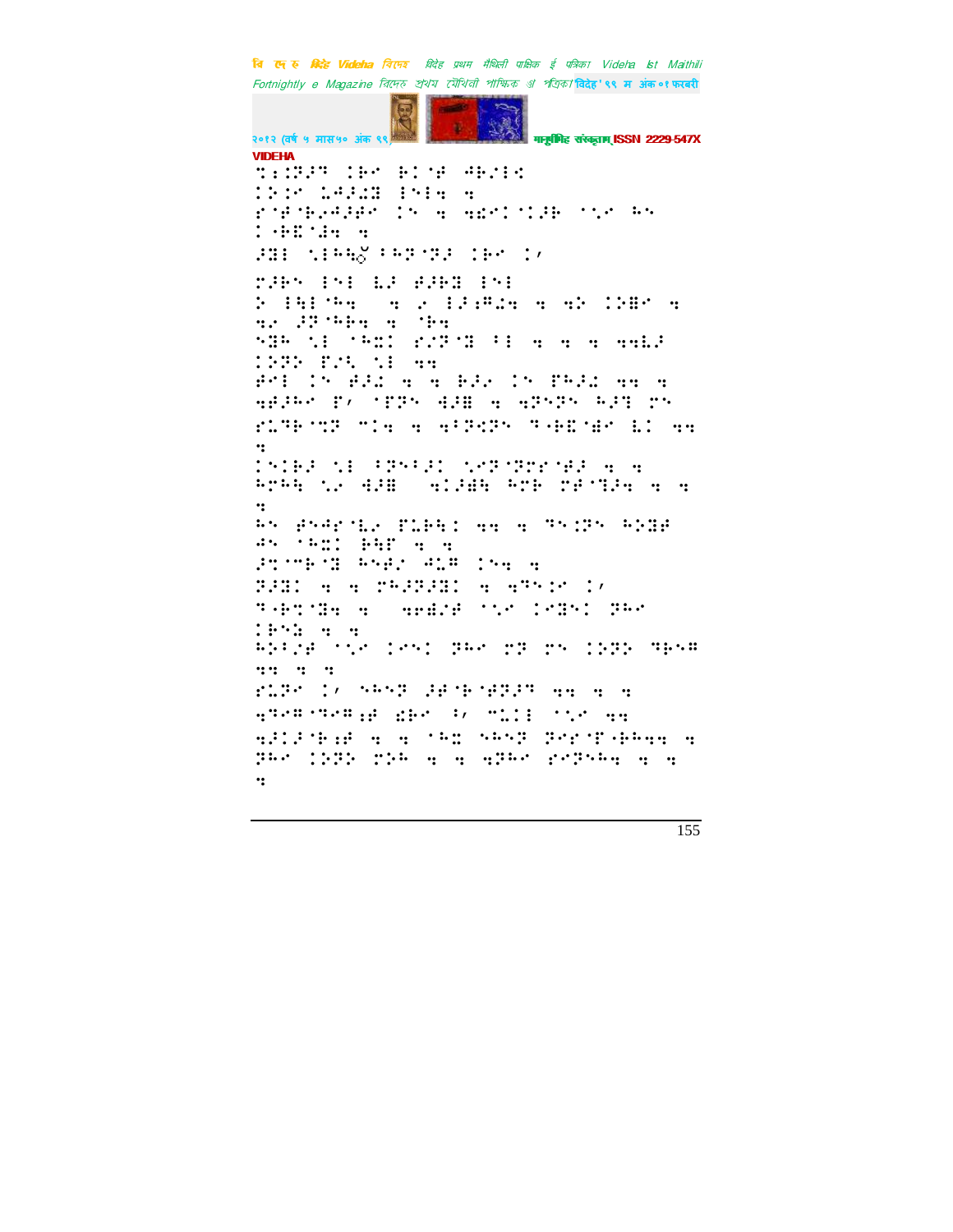मानुमित संस्कृतम् ISSN 2229-547X



THE BUT TO TEMPER PARK IN SPAR the besides a a added the Cr 356 PÅ PRIPER TRA 3511 A ARA 30280 FJERN MANI MARTIN PARK IS EATH (A Probe a a Trip as and as a rough **AM AND THE A SAMPLE SAMPLE IN STREET BEET** thing: 5151 (50" About as a albe menture a couplet must filled a a do PRO MAISING MARK TMS MOOR ON WINDS 'FPS deer to FriTPs a a a aid the in Bridge and a hidden name  $5.414$   $\pm$   $\pm$  $\dddot{\mathbf{r}}$ TRYA PAYA ASTRONOMIYA A PITRAP 187 rade a a capa par profeso ITAGE A A ANGU A AAGSTAGE TITA A a areging to a areles the source rne e rich fich (bijni ee e e TLARI AP PPPIZA A A PRO 28 IBB POLSTER ROAD AFORMATIC COMMON alend razt robe a a anton IBnBl aa a 193 toda a a agne ti gordi pe An ele a afnik 193 Min a a HERITAGE POINTS AND ALTER CHARGE TO th Abr Anda a a a and: 23 Abr 2

an tenggal bagi nia baik ki k

156

 $144 - 44 - 4$ 

**VIDEHA**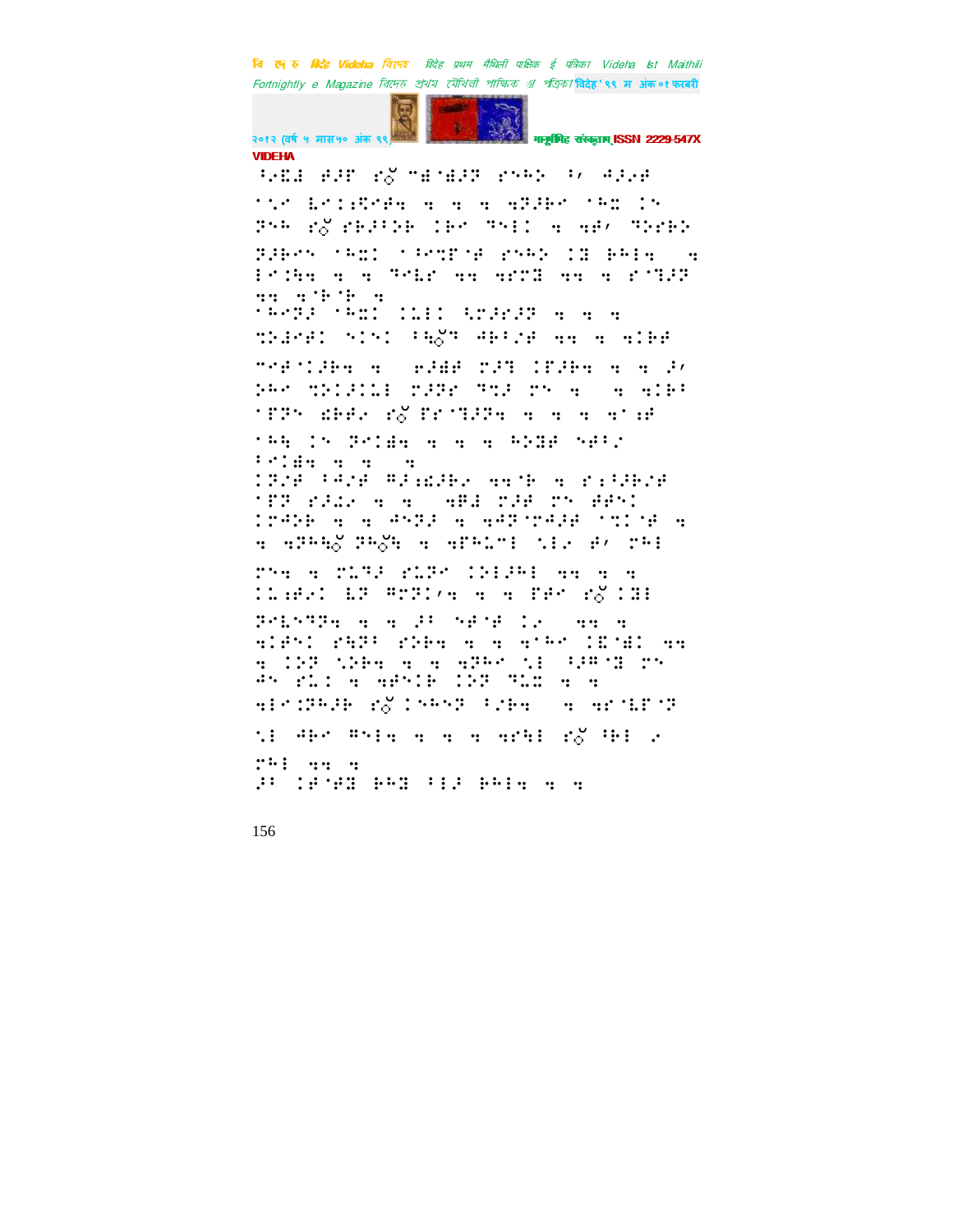मानूसीमेह संस्कृताम् ISSN 2229-547X २०१२ (वर्ष ५ मास५० अंक **VIDEHA** THE TROTHER WAYS TO CONTROLLED afse a and refl rim a a Red on Lard the ERBeach a rame: Same By Samalon (Allege A Sha DADA YOK DEBIRIN YER EBS BE  $\mathbb{P}^{111111}$  . If Apsi Port Products THE ANALY MIR IS ERA A A renderings might in when a time  $\cdots$ MIR DRAGU MISK A A MIGHTE NGA Bull Sharp and Prince a BT IBS (AALP TRAP 25 BET REP) A 42/32/4 27 MS 11 4 4 4 516 521 **MAGNETIAN COMMENTATION** *.* BTRAND 197 200 20 TP PASLS •: ge bridelst as conducted general ad ga madheeds would be gainered :12738 a3  $\ddot{\mathbf{3}}$  :: **SAMILY ARE**  $\ldots$ :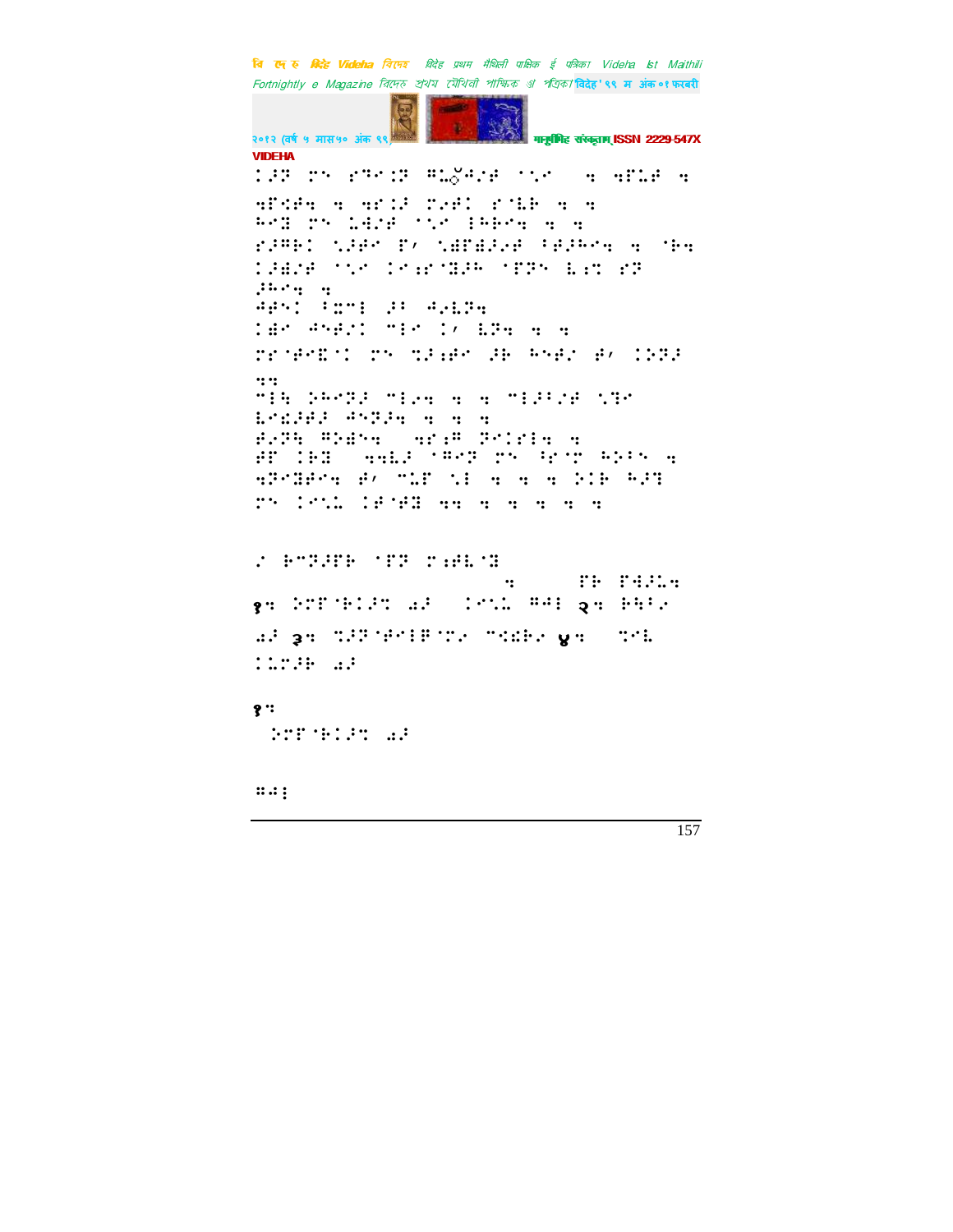

२०१२ (वर्ष ५ मास५० अंक ९९) **VIDEHA** 

TIME SPACENT EARLY NEW PREP SIDE COM :. OH WOR Bride the Said (Bright The Poste "HE F. WH NOW

metro pacific metric. Contra Abrie chr Bir rBBP PORTLEY BY THE TAP BERS IN CASE ESP 256 21 901 129

rt Peer Progri ti else glan magi The Ch. Polish o mar leoga (and del mine  $f_1$  (  $f_2$  )  $f_3$  (  $f_4$  )

14352 141 935 55 (P2 192 12 1954 **MARK 2012** Arb War Sidam, mr Whe Waard Was  $\mathbf{r}$ ,  $\mathbf{r}$  and  $\mathbf{r}$  and  $\mathbf{r}$ 

TRY NE TREP REP ERMIT REPET NAP  $\gamma$  parallel and  $\gamma$ rt der B. Mie roman mit Auf e Hero Will all Mill Now PRILE ROBEON SPECIAL SPECIAL CONTROL

Poheomol Plier po

 $\ldots$ 188 16 B2 2281 82 81 FEMP PH  $\mu$  :  $\mu$  :  $\mu$  :  $\mu$  :  $\mu$  :  $\mu$  :  $\mu$  :  $\mu$  :  $\mu$  :  $\mu$  :  $\mu$  :  $\mu$  :  $\mu$  :  $\mu$  :  $\mu$  :  $\mu$  :  $\mu$  :  $\mu$  :  $\mu$  :  $\mu$  :  $\mu$  :  $\mu$  :  $\mu$  :  $\mu$  :  $\mu$  :  $\mu$  :  $\mu$  :  $\mu$  :  $\mu$  :  $\mu$  :  $\mu$  :  $\mu$ THE AN PRODUCTIVE FOAR AP FEAR NA  $1, 11, 11, 11$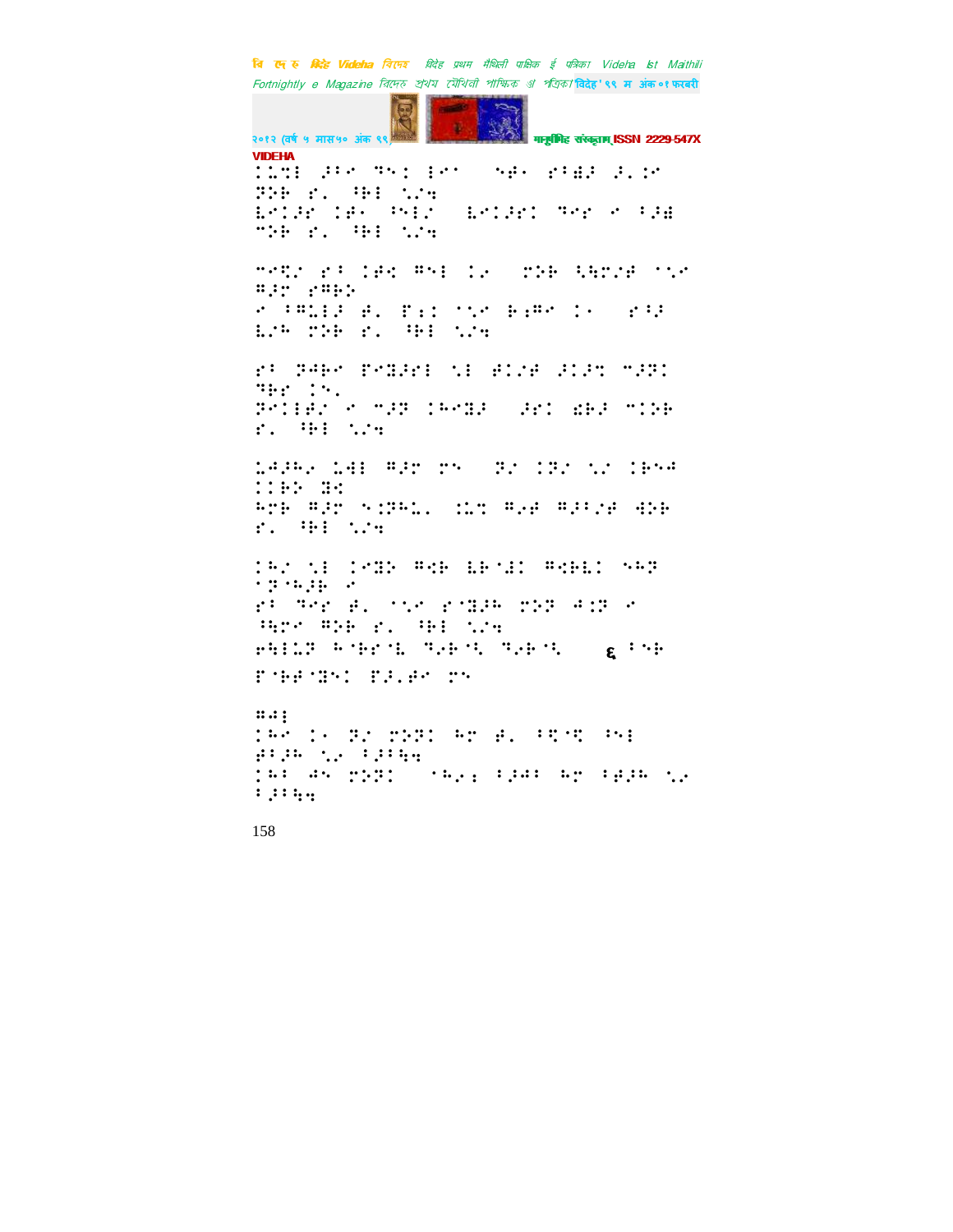

मानुबंधिह संस्कृताम् ISSN 2229-547X २०१२ (वर्ष ५ मास५० अंक **VIDEHA** 

RINIE AP PRIESE AN FINANCE PL Pat Mide #P RLPIB RT P. SLPH (1996 RT 1838  $1.3334$ randa ekian reformada den radio.  $\mathfrak{m}$  :  $\mathfrak{m}$  . RESIRA REPORTED A CRESTRIA  $1.243344$ FREE CENTS WHERE WIRDS TOOL Length study POSTED PRESS PHIS AT B. BLEIPH SP  $1.114$ rmi Bak Ani di Alas (rm 1960-1960)  $\mathbf{L} \cdot \mathbf{H} = \mathbf{H} \cdot \mathbf{H}$ #P 14: 23.5 #6 542: 14: 22 22.4634  $\mathcal{L}_{\mathcal{L}} = \mathcal{L}_{\mathcal{L}} \mathcal{L}_{\mathcal{L}} \mathcal{L}_{\mathcal{L}}$ **SAME THAN THAN THAN** ¥  $: \cdot \cdot$  : . . . . . dhdr dhdr (1994) e shqipta bhoshla<br>2021 Lengborgham Pargara bhoshla BARD STAR TO MTP GROEP rings fire idea to beging ber whe RAB TH POBNY, GRAN CB2 PROGRES Fair di (Programa de Programa apicolog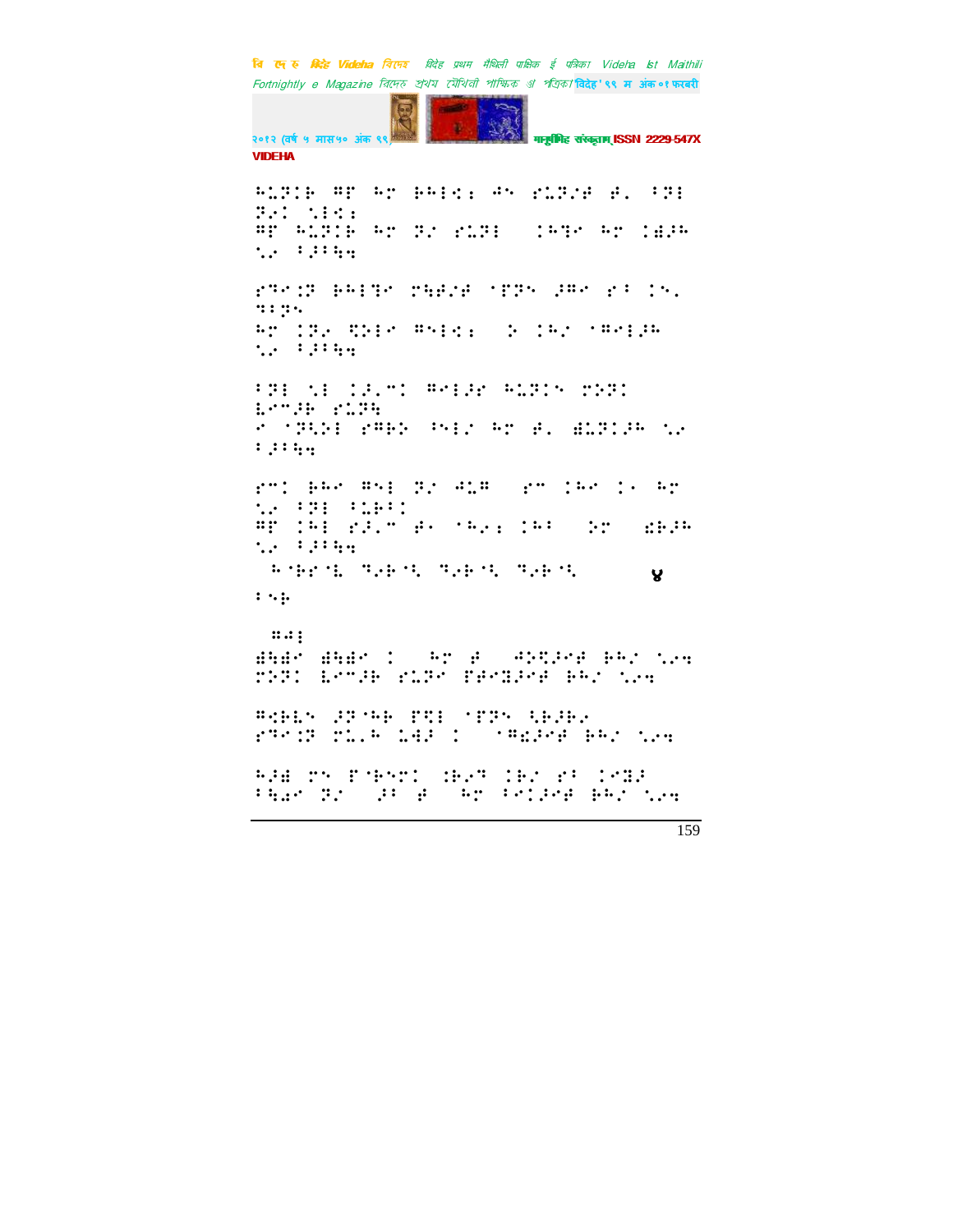२०१२ (वर्ष ५ मास५० अंक मानुबंधिह संस्कृताम् ISSN 2229-547X **VIDEHA** PRESS WERE ROBERT TOO REFER nder den, dat engeles bezichen ST I CHAR TH 1995 I CONSIDER PHOTO: PO BRIC STROP BRICKER  $\ldots$ The Communication Robert Communication  $1334$ FROM PLINEN NACRET HE IBNA MEER THE MUSIC IN THE TIME STAR SERIES  $14.44$ DIES PHOSED AN MEETING STRA TERS ALTER THE PRESENT AT APPRENT  $H^1$  :  $H^1$ Rend Person can be compared the street 1982 Third Roomers 1989 Newleave<br>1920 Baia on Frank There: Mike at the 1954 (TTH **THE WAY TO BE THE MOVED IN THE TENNIS**  $\ddot{\cdot}$  : track of artistant to and these trac  $\frac{1}{2}$  :  $\frac{1}{2}$  :  $\frac{1}{2}$  :  $\frac{1}{2}$  :  $\frac{1}{2}$  :  $\frac{1}{2}$  :  $\frac{1}{2}$  :  $\frac{1}{2}$  :  $\frac{1}{2}$  :  $\frac{1}{2}$  :  $\frac{1}{2}$  :  $\frac{1}{2}$  :  $\frac{1}{2}$  :  $\frac{1}{2}$  :  $\frac{1}{2}$  :  $\frac{1}{2}$  :  $\frac{1}{2}$  :  $\frac{1}{2}$  :  $\frac{1$ 

बि एक रु मिनेट Videha विएक विदेह प्रथम मैथिली पाक्षिक ई पत्रिका Videha Ist Maithili Fortnightly e Magazine রিদেত প্রথম মৌথিনী পাক্ষিক প্র পত্রিকা' বিदेह' ९९ म अंक०९ फरबरी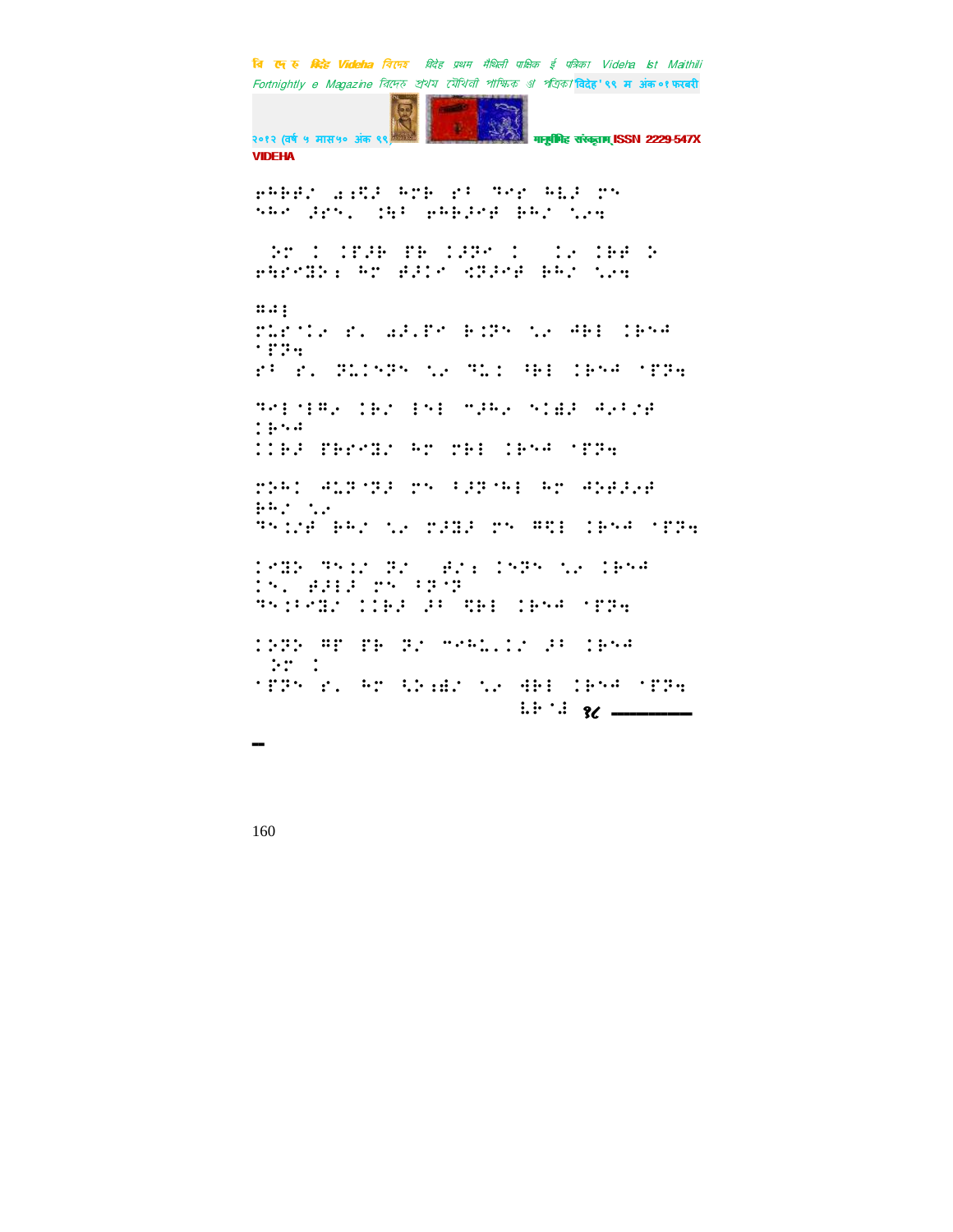

२०१२ (वर्ष ५ मास५० ३ मानूबंगिह संस्कृताम् ISSN 2229-547X **VIDEHA** , Baro ad () #obdz forom<br>strd zarab mi () +eld ()+elebda

 $\begin{array}{lll} \mathcal{L} \mathcal{L} \mathcal{L} \mathcal{L} \mathcal{L} \mathcal{L} \mathcal{L} \mathcal{L} \mathcal{L} & = & \mathbb{P} \mathcal{L} \left( \mathcal{L} \mathcal{L} \mathcal{L} \mathcal{L} \right) \\ & = & \mathbb{P} \mathcal{L} \left( \mathcal{L} \mathcal{L} \mathcal{L} \mathcal{L} \right) \end{array}$  $\mathbf{1}$  ,  $\mathbf{1}$  ,  $\mathbf{1}$  ,  $\mathbf{1}$  ,  $\mathbf{1}$  $\left\langle \mathcal{L}_{\mathcal{D}}\mathcal{L}_{\mathcal{D}}\mathcal{L}_{\mathcal{D}}\mathcal{L}_{\mathcal{D}}\mathcal{L}_{\mathcal{D}}\mathcal{L}_{\mathcal{D}}\mathcal{L}_{\mathcal{D}}\right\rangle$ 

Penember (1999)

 $\mathbf{S}$ 

**CAAS PENGE AND PARAT** \*FF #F 15 #### %

**TESH NA PRISH SHORE AT** BRACK STORES IN BRACK

Les de Pie (Peel pe 1851 tag, aproduce middle to

FLIN A FORMY ORL OF THE RE **FOR H. H. H. HAIR ..** 

gram ga shekar digir berenga gun This Chi Bright Bratis to

Browner (BR) Benedicts (South) rial three Fouring tr

Flack the FPP BP (star Rr tel, energy productions

885 HS MST WEIGHT 185 SAEL1 F Pober Arbi 21: ABIP NA  $3$  :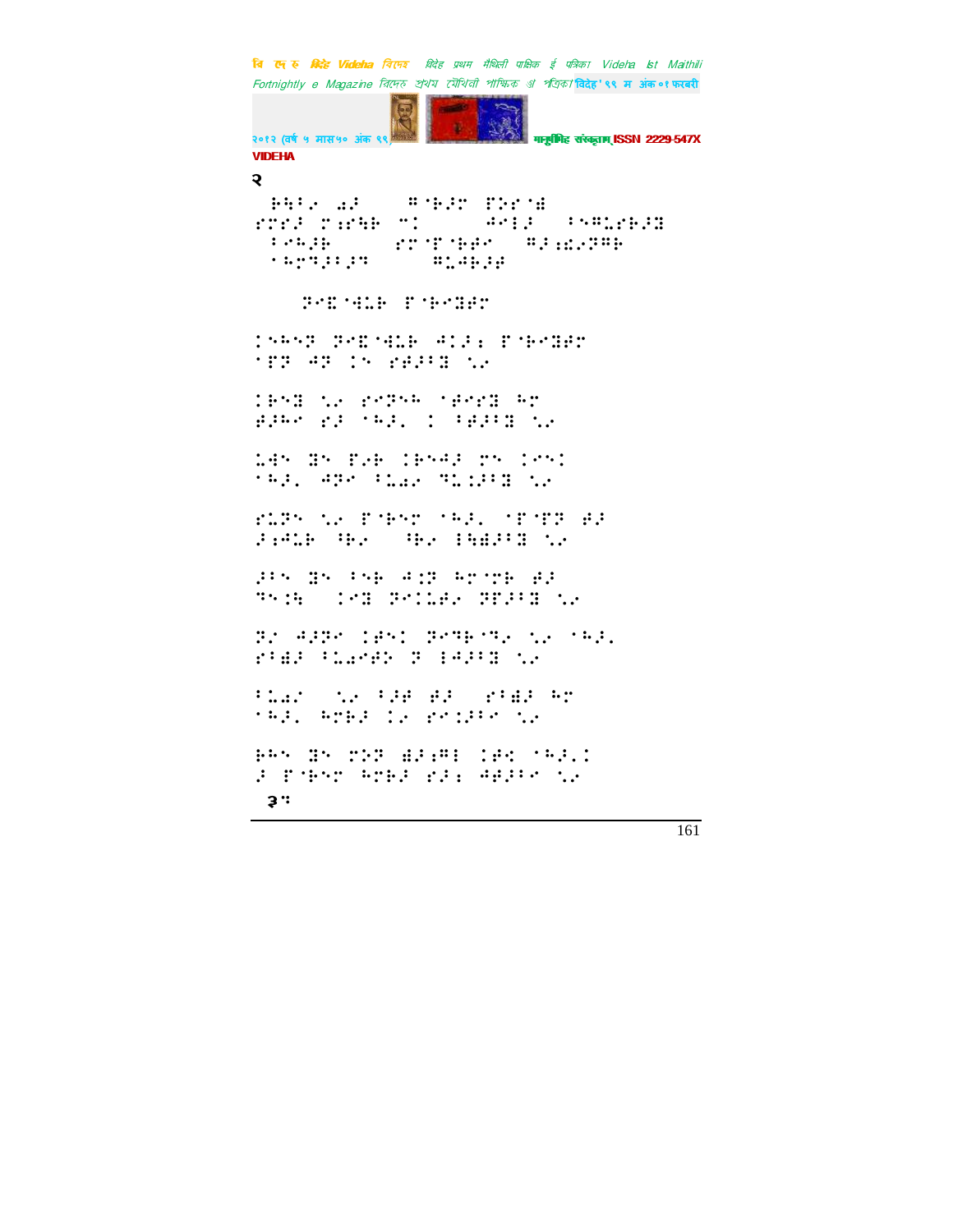```
चि एत् रू मिन्हे Videha निएन्थ विदेह प्रथम मैथिली पाक्षिक ई पत्रिका Videha Ist Maithili
Fortnightly e Magazine বিদেত প্ৰথম মৌথিনী পাক্ষিক প্ৰ' পত্ৰিকা'<mark>বিदेह' ९९ म अंक०१ फरबरी</mark>
                   Service
२०१२ (वष ५ मास५० अंक ९९) मानुषीिमह संकृताम्ISSN 2229-547X 
VIDEHA 
!⣉⢼⢽⢾5⢿⢴!a⣊⣎⢷⢴!
::: \bullet2⢽!2⣅⢷⣈⢼!⢼⢽⢹⢼⢽!⢺⣛!⢵⣛⣝!!"⢸!
5,385 (A)
⣝⢵!⢷⢵!⢳4!⣃⢾⢼⢳!⣝⢵!⢷⢵!⢳4!
SMAR STAR STAR
F.E. ET : F. C. C. C. E. F. E. C. T. E.
1L48:4: IDB 19 12 12 12 13
B⢶⢼⣞4⢾!⢼⢽!a⢹⢹⢷!E!"4!"⣅⢴!
2⢵⢽!⣝4!⢽4!⢾⢼⢻5!⣁4!
1º 10 10 11: 10 11: 10 11: 10 11: 10 11: 10 11: 10 11: 10 11: 10 11: 10 11: 10 11: 10 11: 10 11: 10 11: 10 11:
"⢸⣝⢵!⣈""⢼!
T43 : The state of the state \mathcal{F}B<sup>5</sup>: 1999
⢷⢹!⢼⢽⢳!2⢼5⢵!⢺⢽⣅!⣅⣔⢼⢾!
⣎⢴⣝⢼2⣅⢾⢼!E!⣛!⢸⢼⢷⢴!
⣁⣅⣞⣞⢼!⣈⢼⢾!⣊⢼⢾!⢽⢼⢳4⢾!⢺⢽⢼!
⣛⣝⢼!⣁⣁⢼!⢹⢼⢻5!⣁4!
2⢽!5⢵⣇⢹!E!⢼⢻⣅!⢷⣝!⢼!⢺⣈⢽!
⢹⣅⢽⣝⢼E!a⢾5!
⢳"⢸!⢽⢸⢷!⢸5!⢾4⣝⢵!"⣅⢾5-!⢳⣅!!
∷∷ ∷∷ ∴
⢳⣐⢼⢷!⣎⢼⢳!⢾⢼24⢾!4⣙5!⢺⢽⢻⣜!⣁⣙!
⢻⢷"⢾!
```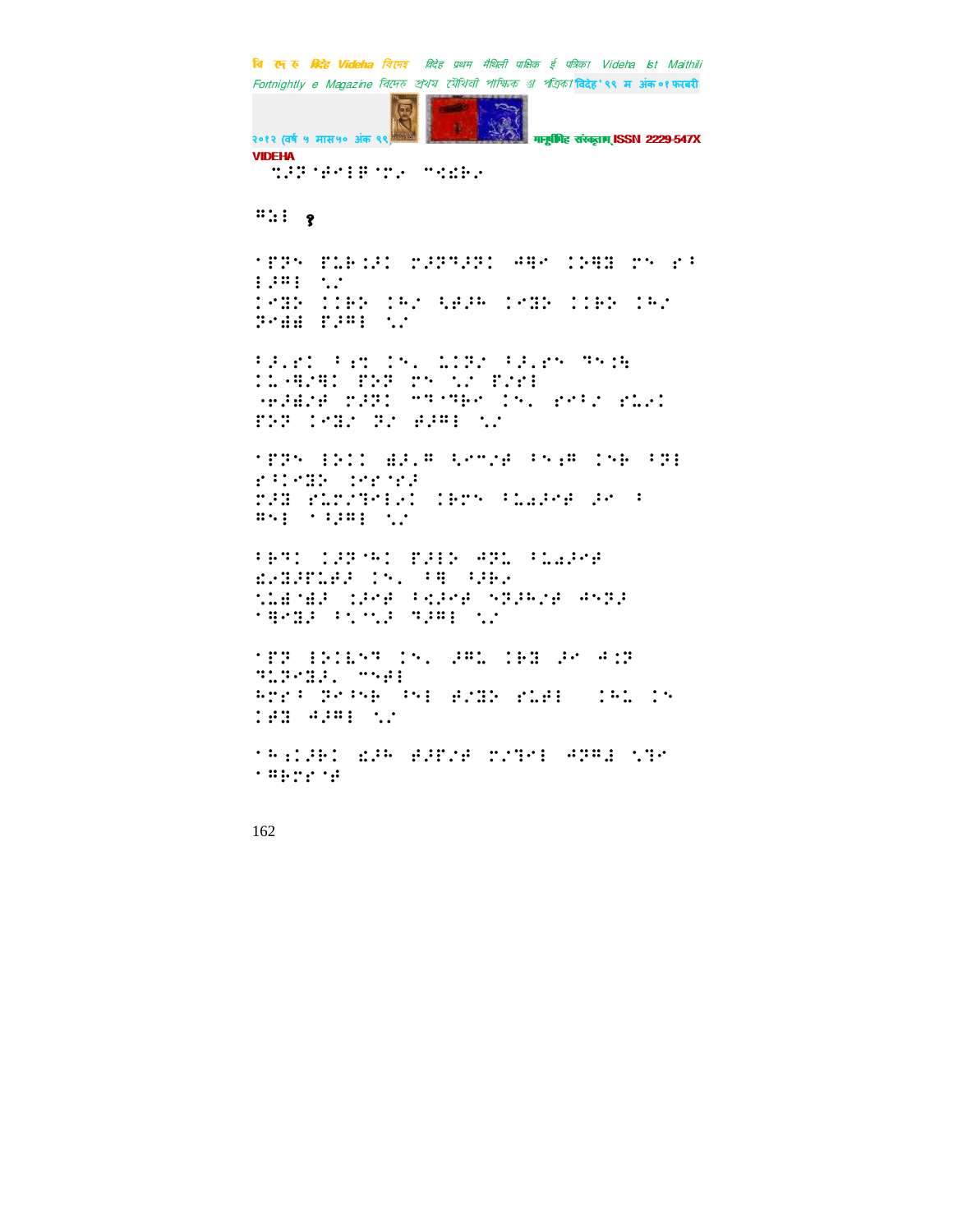चि एत् रू मिन्हे Videha निएन्थ विदेह प्रथम मैथिली पाक्षिक ई पत्रिका Videha Ist Maithili Fortnightly e Magazine বিদেত প্ৰথম মৌথিনী পাক্ষিক প্ৰ' পত্ৰিকা'<mark>বিदेह' ९९ म अंक०१ फरबरी</mark> २०१२ (वर्ष ५ मास५० अंक ९९) मानुषि संस्कृतिह संस्कृतम् ISSN 2229-547X

"collect when the collect of the collect of the collect of the collect of the collect of the collect of the collect of the collect of the collect of the collect of the collect of the collect of the collect of the collect o

163

254 25 H 24 25 26 26 27 28 29 20 20 20

⢺⢴⣞⢺⢼⣞!B⢶⢴⣞B⢶⢼⣞-!⢼⢷⣝!"⢴⣞5!⣁⢼⢽!

⢼⢷5!⣐⣃⢴!5⣞⣅⢷⣝⢼!⢺⣅5B⢶!!⢻4!

⢺⢳⢽!aB⣛5!2⣐⣙!⣊⢼!⢾⢳⢽!⢳⢵⢽⢳!

 $\#$ 22 192 21:50 22:50 23:50 23:50 23:50 23:50 23:50 23:50 23:50 23:50 23:50 23:50 23:50 23:50 23:50 23:50 23:

 $5$  : 50  $5$  50  $5$  50  $5$  50  $5$  50  $5$  50  $5$  50  $5$  50  $5$  50  $5$ 

5⢸!⣃"5!⢾⢷⢳4⢾!⢾E!⢼⢹⣇!⢻⣅55!⣁4!!

 $H$ . Hence  $H$  is the state  $H$  is the state  $H$ 

⣐⢻⢽⢼!⣃⢷!⢽⣅⢽⣅⢼!⣁⣙!"⣛!2⢷!⣅a⢼!! **GBI MARK GRAIN STREET STREET** 

⢼⢽⢳!2⢷!⢳⢼⣙!⢹⢽⣝!"⣐⢻4!⢸⢺⢼⢷⢴!

 $^{\prime}$   $^{\prime}$   $^{\prime}$   $^{\prime}$   $^{\prime}$   $^{\prime}$   $^{\prime}$   $^{\prime}$   $^{\prime}$   $^{\prime}$   $^{\prime}$   $^{\prime}$   $^{\prime}$   $^{\prime}$   $^{\prime}$   $^{\prime}$   $^{\prime}$   $^{\prime}$   $^{\prime}$   $^{\prime}$   $^{\prime}$   $^{\prime}$   $^{\prime}$   $^{\prime}$   $^{\prime}$   $^{\prime}$   $^{\prime}$   $^{\prime}$   $^{\prime}$   $^{\prime}$   $^{\prime}$   $^{\prime}$ 

#⣉⢼⣐⢾5⢿⢴#⣝⢵!⢽4!⢼⢻5!⣁4!

VIDEHA

२४⣒⣒⣒⣒⣒⣒⣒⣒!

!⢾5!⣁4!!

⢶⣅55!⣁4!!

 $\mathcal{L}$  . The set of  $\mathcal{L}$ 

 $...$ 

:55 : 55

⣞⣐⣋5!⣁4!!

 $"$ ::::  $\theta$ 

 $\cdot$   $\cdot$   $\cdot$ 

!!!!!!!!!!!⣒⣒⣒⣒⣒⣒⣒⣒⣒⣒⣇⢷⣜!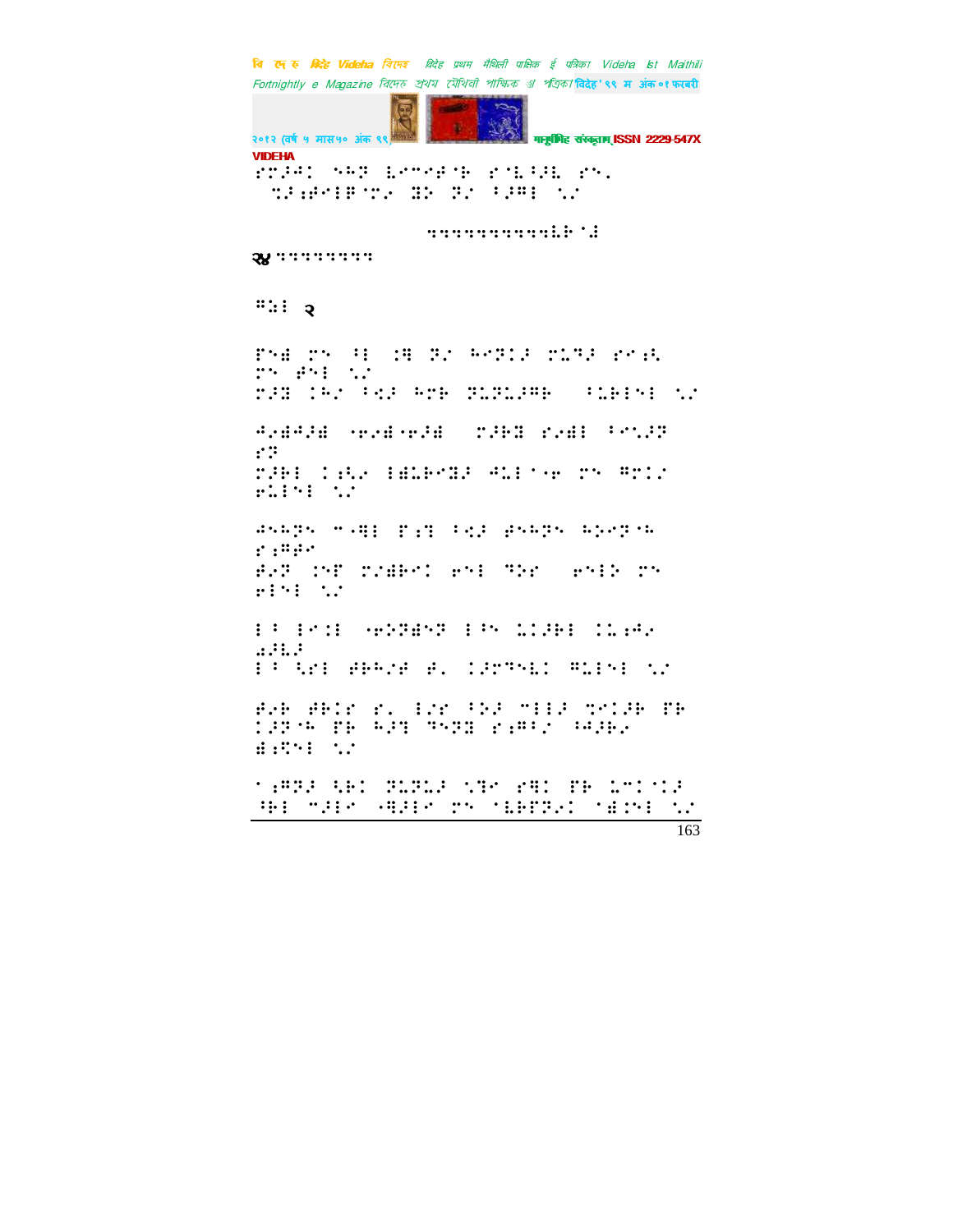

## **VIDEHA**

STREETED THE SETE ERECT **CADIMENT THE BEAR PART FILM THE STATERY**  $\mathbb{R}^{n+1}$  and  $\mathbb{R}^{n}$ 

\*\*\*\*\*\*\*\*\*\*\*\*\*\*

?? \*\*\*\*\*\*\*\*\*

## $\cdots$ ; 3

MARK BATK APPROXIMATION OF BRI PROPERTY TEMPER PAR SPECIALLE CLAIMA PART CLIPS THE IN 182 HEEP

rue condit respuedi con con con RAMI ROGARINA<br>FERNAND BARA EAME BANK ING IS *Product to Product 2020* 

rd TLERK rif an Inflag age and THERE BEENED PAR PAR MEZA NARA ING IAELA AN *tan*g grecieve

**A. (201) The A.1 0. (2011) The A.1** The Simple Partners (1912) LPAR PLPAR PENEL PRIME IRA 2 **TERMIT MEDIAN**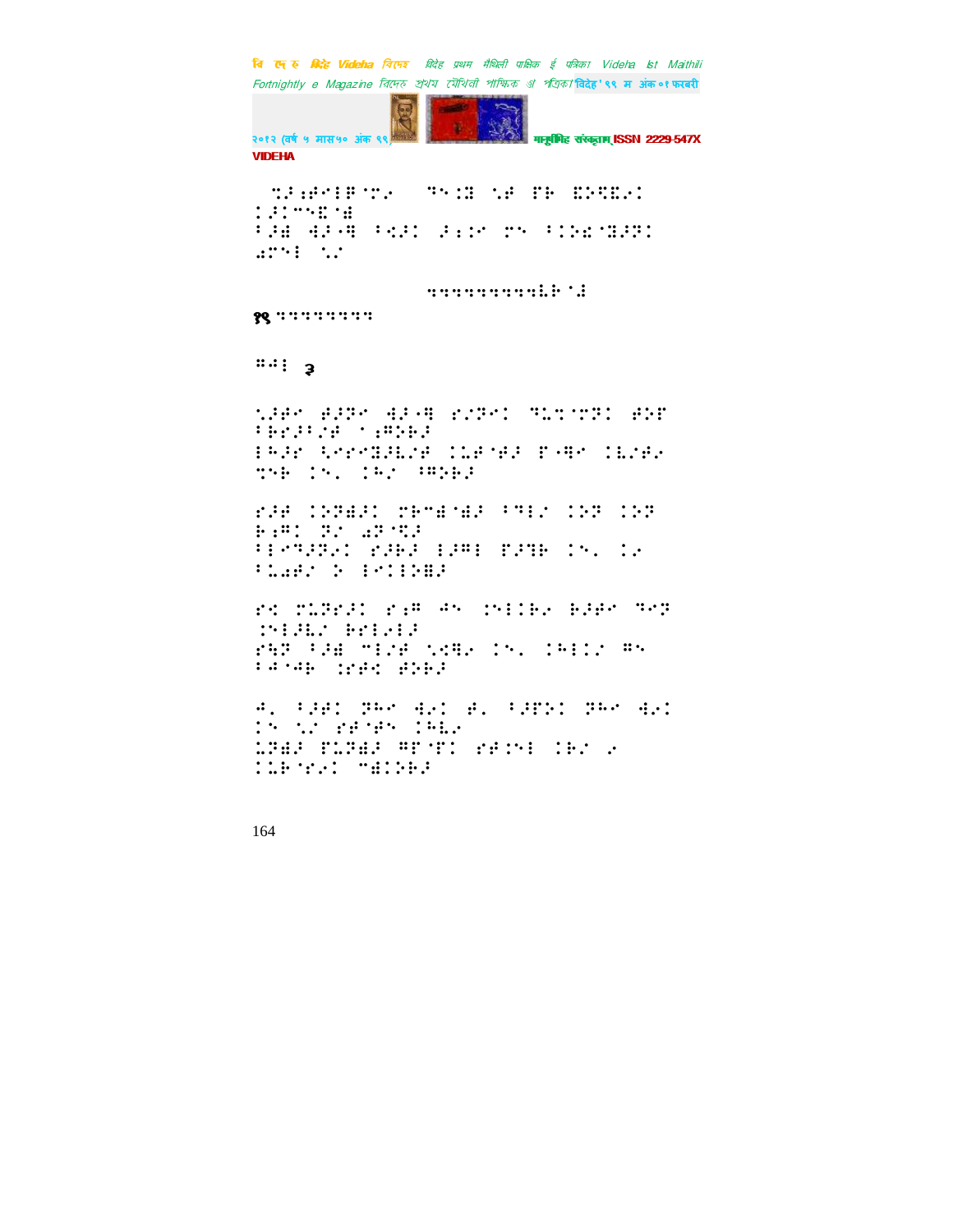चि एत् रू मिन्हे Videha निएन्थ विदेह प्रथम मैथिली पाक्षिक ई पत्रिका Videha Ist Maithili Fortnightly e Magazine বিদেত প্ৰথম মৌথিনী পাক্ষিক প্ৰ' পত্ৰিকা'<mark>বিदेह' ९९ म अंक०१ फरबरी</mark>



```
VIDEHA
```
Be re thr 198 (b. 99198 r961 B9928 a⢼⢽⢽!⣚⢵2!5⢻⣊⢽!! THE THE THE TELL CONTROL IS THE ⢼⢹⣈⢵⢷⢼!!

 $+$  13  $\pm$  14  $\pm$  15  $\pm$  15  $\pm$  15  $\pm$  15  $\pm$  15  $\pm$  15  $\pm$  15  $\pm$  15  $\pm$  15  $\pm$ BA:2'B%, rHAP \2^\2' 5⢵⢾⣐⢾⢷!"⢾⢼!5⣅⣞⣝!5!⢵⢽⢼! THE STREET

!!!!!!!!!!!!⣒⣒⣒⣒⣒⣒⣒⣒⣒⣒⣒⣒⣇⢷⣜!

```
२३⣒⣒⣒⣒⣒⣒⣒⣒⣒⣒⣒!
```

```
४
```
!⣉⣇⣅⢼⢷!⣔⢼!'⣞55⣓' ⣇⢾⢼.!

₽.HP 10 02

```
"⢸!⢹"!"⢷⢹!
CONDUCTS 2012-2012
THE PHILE BEE HERRI
2⢵⣈⢷.⢽⢼⢷!⣚5!
PAP BOIL
⣉⣝⢼!"⢷⣎!⣉⢴⢾!⢴a!
W.
⣈⢽!⢸⢷⢾!⢵⢽!2⣝⢼"!
⢹4⢾!a2⢼!⣅"4⢾!25⢼⣉!
"⣓⢷⣝⣅⣈⢴!⢹⣉⢼!⢹⣈!
```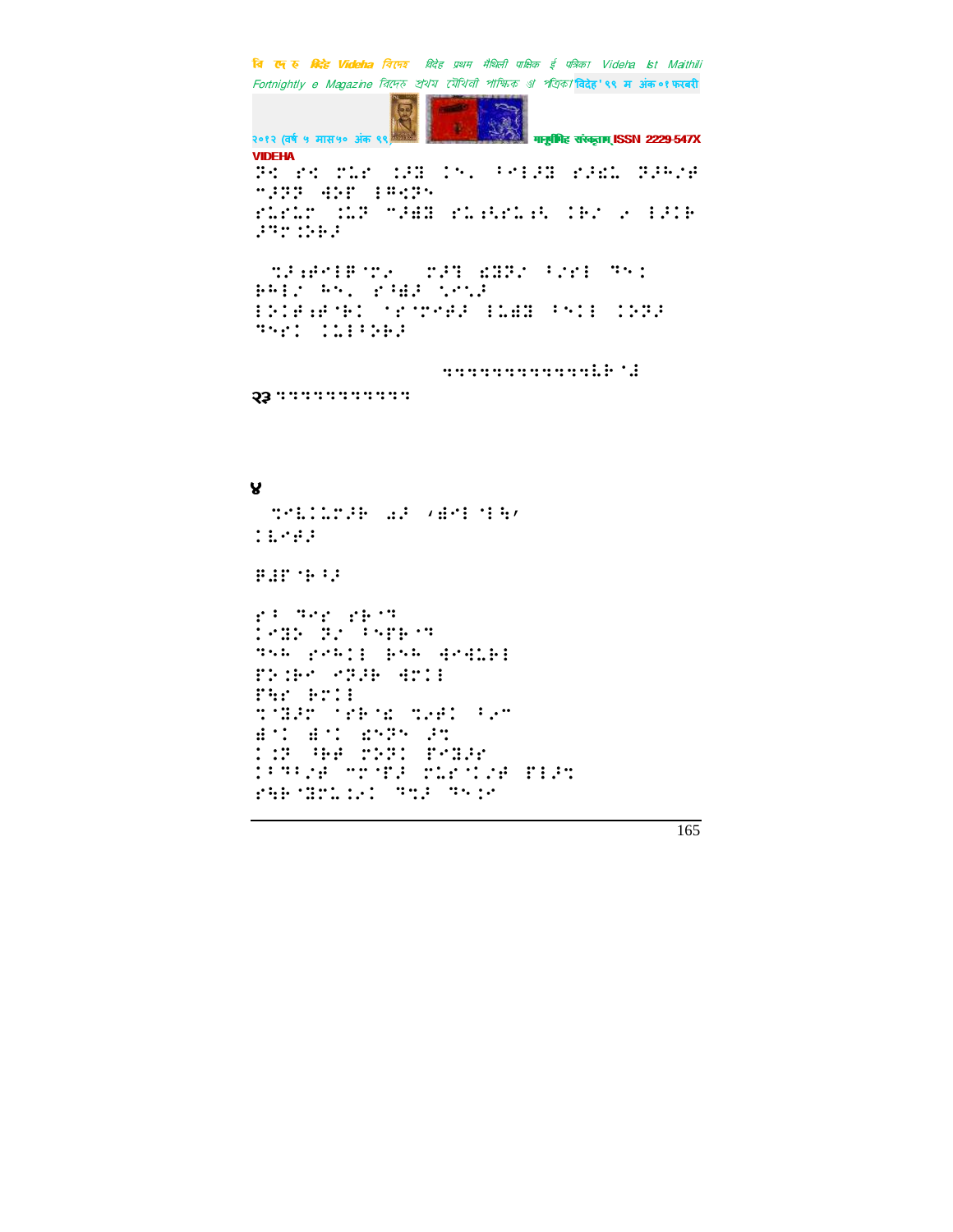

२०१२ (वर्ष ५ मास५० अंक ९९

मानुबंधिह संस्कृताम् ISSN 2229-547X

**VIDEHA** BIBBY, ISSN (Brd Ne repor #6 ILBANIS, HIS ESEI **CONTROLLER CONTROL** Se Smet Hefffe IN THE LATTLEY SHIP SEMINI PARTY ROLL ROLL **BALL AND STRAINER TO SHOW** 581525 25 186 851 te many was BAP (BAP) APP (BEPI) (Bonner rib dri m ISTE ISBNS 202051 A MOVEMORIAL COMPANIES THE COOPY FREMING THE FRILL Britished Is 15126 **THE REPUBLES STATES** Tera crrr: **TER PAI PER TREE** Ar al Lam Beamlett B: PROPOS BIB (POPOBRO flitte, firrannen

FRONTH THE 12 RUBBER TED 35 SAMMA SAM 35 LAMA SAM FRIDE SHOP **ALTIFE THIS ANDI II: I : I : 221 222 2222 AND STREET REAGES IN** # THER THE INDE PRINT PARTS (PRINT PRINT SIM PAR BRY ARTH STR **TIPARE PROPERTY** This abd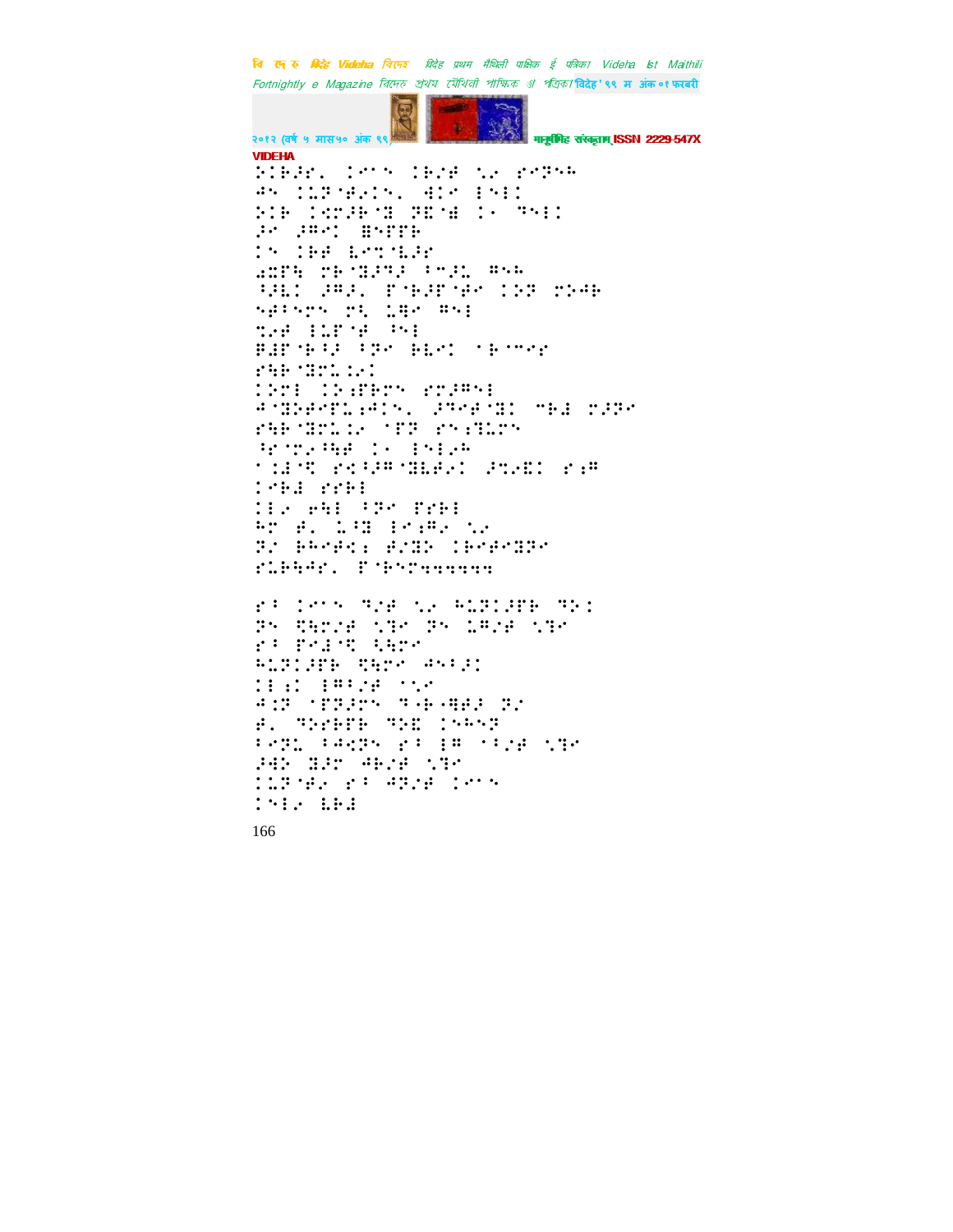चि एत् रू मिन्हे Videha निएन्थ विदेह प्रथम मैथिली पाक्षिक ई पत्रिका Videha Ist Maithili Fortnightly e Magazine বিদেত প্ৰথম মৌথিনী পাক্ষিক প্ৰ' পত্ৰিকা'<mark>বিदेह' ९९ म अंक०१ फरबरी</mark>



VIDEHA ⢺⣝⢵⢺2⣅⣐⢺E!⢼⢽⢳! ⢷⢼"E!⢸5!"⣐⢸⣇@! ⢼⢹⢾⣝!"⢽⢳!⢾⢼2"! 5005 SERVICE CONTROL ⢵⢽⢼!⢸5⢼!⣁5⣝⢼@! PRINT THAT THE STREET EN POSTE TO  $^{\prime}$  +1:  $^{\prime}$  +1:  $^{\prime}$  +1:  $^{\prime}$  +1:  $^{\prime}$  +1:  $^{\prime}$  $T$  . The set of  $T$ ⢿⣜2⢷⢸⢼!⢺⢷⢼2⢷!⣈"5!  $\frac{1}{2}$  (491  $\frac{1}{2}$  ) (591  $\frac{1}{2}$ ⣅⢹⢼"!"⢽⢳!⢿⣜2⢷⢸⢼! LANS THE TANK ⣉⢼⣉⣇⢾!"2⣐⢹⢽⣒⣒⣒! **SUBJEY INE: FIRMS**  $\overline{C}$  $^{\prime}$   $^{\prime}$   $^{\prime}$   $^{\prime}$   $^{\prime}$   $^{\prime}$   $^{\prime}$   $^{\prime}$   $^{\prime}$   $^{\prime}$   $^{\prime}$   $^{\prime}$   $^{\prime}$   $^{\prime}$   $^{\prime}$   $^{\prime}$   $^{\prime}$   $^{\prime}$   $^{\prime}$   $^{\prime}$   $^{\prime}$   $^{\prime}$   $^{\prime}$   $^{\prime}$   $^{\prime}$   $^{\prime}$   $^{\prime}$   $^{\prime}$   $^{\prime}$   $^{\prime}$   $^{\prime}$   $^{\prime}$ ⢺⢷⢼!"⣐⣇⢹⢽⢼!⢷⢳⢾⣒⣒⣒⣒⣒!! 4!⢷a⢽⢼2⢷!2⢽!⣐⢾⣇⣝! hhbkfoesbAwjefib⣒dpn!2⢷!2⣚⢼⣅⣒!! १⣒!!⢺⢻⢹⢴⣉!a⢽⢹⢷!⣚⢼⣅⢷!'⢽5' २⣒! ⢺⢻⢹⢼⢽⣐⢹!⣔⢼!(⢽⣅(!.⢻⢴⢾.⢻⢺5! १ !⢺⢻⢹⢴⣉!a⢽⢹⢷!⣚⢼⣅⢷!'⢽5'  $\ldots;$ १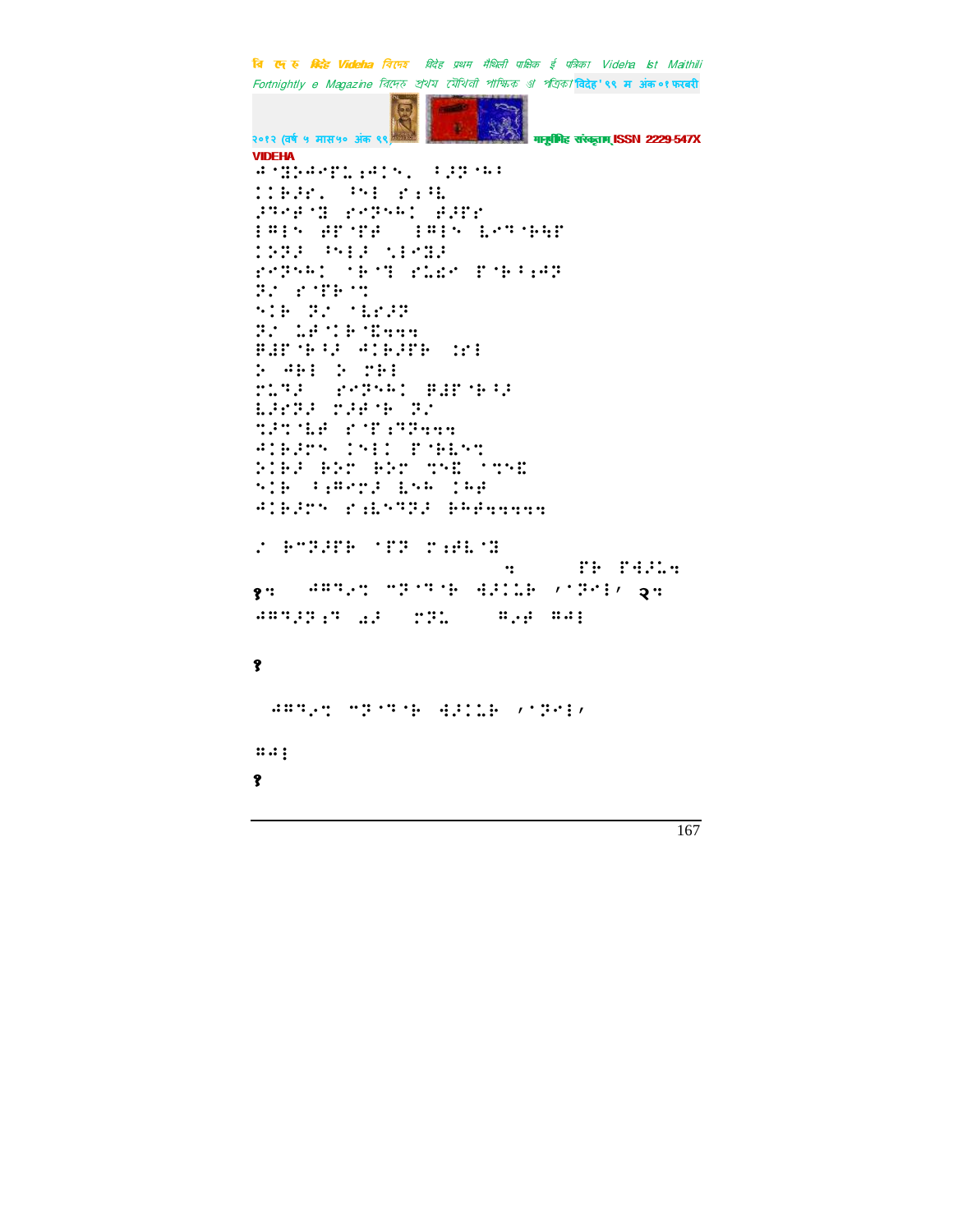चि एत् रू मिन्हे Videha निएन्थ विदेह प्रथम मैथिली पाक्षिक ई पत्रिका Videha Ist Maithili Fortnightly e Magazine বিদেত প্ৰথম মৌথিনী পাক্ষিক প্ৰ' পত্ৰিকা'<mark>বিदेह' ९९ म अंक०१ फरबरी</mark>



VIDEHA ⢻⢴⢾!⢻⢺5!5⢼⢻5!⣁⢴!  $\ddot{z}$  : the the the state of the state of Hr BJBH: BJBH 192 %2− ∄r: 9H #222: 9H B N2 m

⢳⢼⣐!⢼⣟"⣐!⢾⢼⢳!⣁⢴! Hr EST (1968) THE NAME

 $`$  From the set of the set of the set of the set of the set of the set of the set of the set of the set of the set of the set of the set of the set of the set of the set of the set of the set of the set of the set of the Shine Shine Shine Shine

⢳⢼⣐!⢳4⣁⢴!⣇⢾⢼!"⣓⢽⣓! ⢳!⣝⢼⢾⢷⢼!⣔⢼⢷5!⣁⢴!⣒!

4!⣈5⢼!⣝4⢳!⢽⣝!⣁4!  $^{\circ}$  "  $^{\circ}$   $^{\circ}$   $^{\circ}$   $^{\circ}$   $^{\circ}$   $^{\circ}$   $^{\circ}$   $^{\circ}$   $^{\circ}$   $^{\circ}$   $^{\circ}$   $^{\circ}$   $^{\circ}$   $^{\circ}$   $^{\circ}$   $^{\circ}$   $^{\circ}$   $^{\circ}$   $^{\circ}$   $^{\circ}$   $^{\circ}$   $^{\circ}$   $^{\circ}$   $^{\circ}$   $^{\circ}$   $^{\circ}$   $^{\circ}$   $^{\circ}$   $^{\circ}$   $^{\circ}$   $^{\$ 

2⢼!2⢷⢾⣏⣚⢼!2⢹!⢽4!a⢼⢳⢴! 2⢷!⢳!2⣝⢼"5!⣁⢴!⣒!

# २

⣅⢹⢽!⢴-!⢶⢽⢽!⢴! ⢽⢳⢷⢼⣐!⢺⢻⢽!⢴!⣒!

"⣋!⢼!⢽!⢺5⢴! ⣅⢷"⢴!2⣋⢽!⢴!⣒!

2⢼2!⣟!⢻5!⣁! ⢻⣐⢻⢼⢺⢴⣐!⢳⢽!⢴!⣒!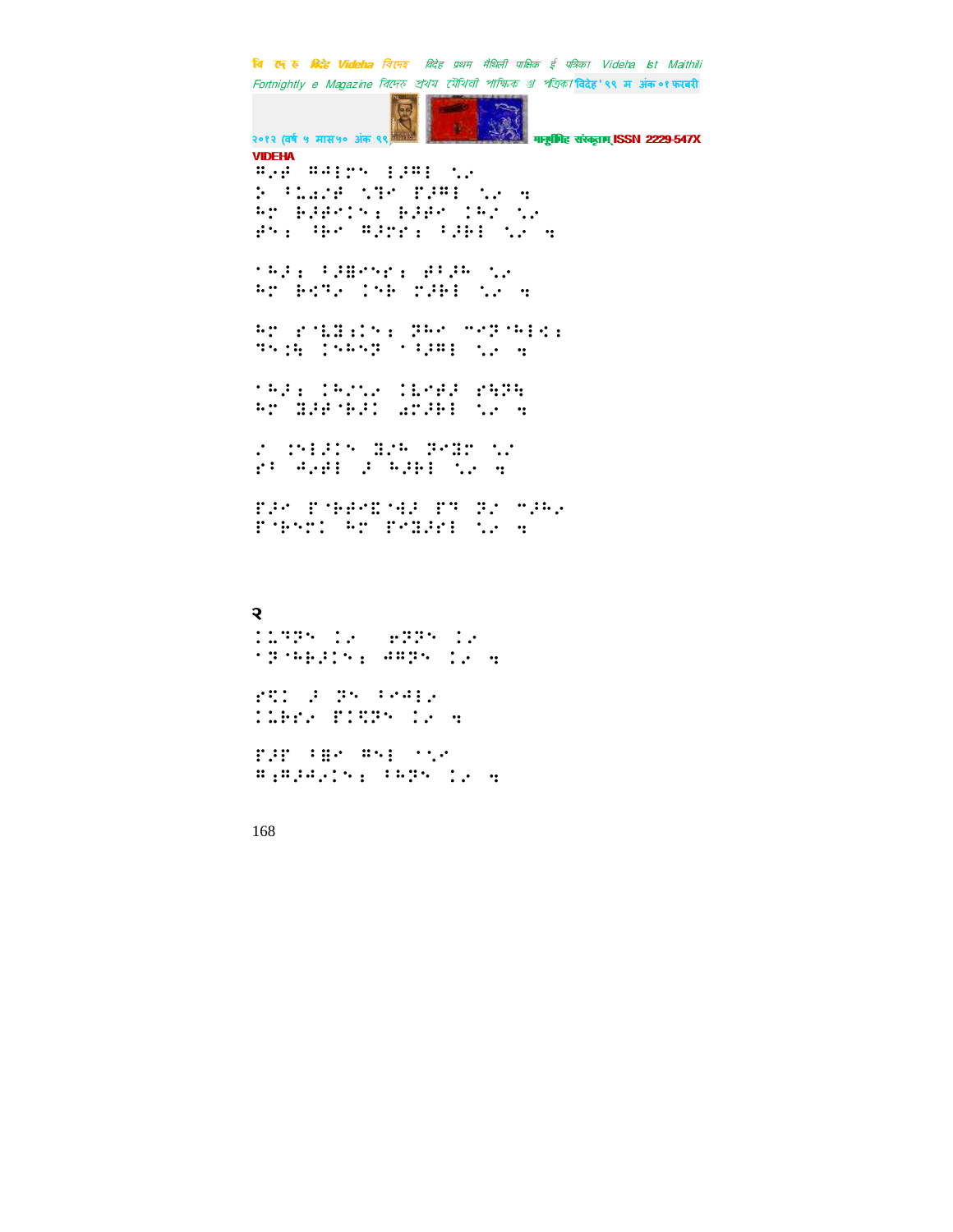**Service** ø. २०१२ (वर्ष ५ मास५० अंक ९९ मानूबंगिह संस्कृताम् ISSN 2229-547X **VIDEHA** THI HAR TH **TARK IS READY IS A** 

THE THE APPERTY **BAT BAT BETY IS 4** 

rt dir rudir **SPORFACE PROVIDED** 

tell beth 188 **MANUEL AREA TRIPS IN A** 

## $\mathbf{Q}$  ::

**AUTITIT AT TIL** PARE STORY RPP CLOPE AR 19800 êsîka û Popjest Ayr (1968)<br>Ssakri (1961) (rolîsay (1982)  $\cdots$ **POSTERY BODY ALONES CONSTRU** ch (caerdon) a thom caerdon) ca<br>Pache a chefofa (cheap) chefoidt **THE CONSTRUCTION OF THE CONSTRUCTION** 

 $\ldots;$  $\mathbf{P}$ 

**TRAVE MODERN FRAGE PRODUCER** SA **SPORTH REPORT** TERPRESS IN THERE THE 45  $\mathbf{H}$ tHP tHP Thi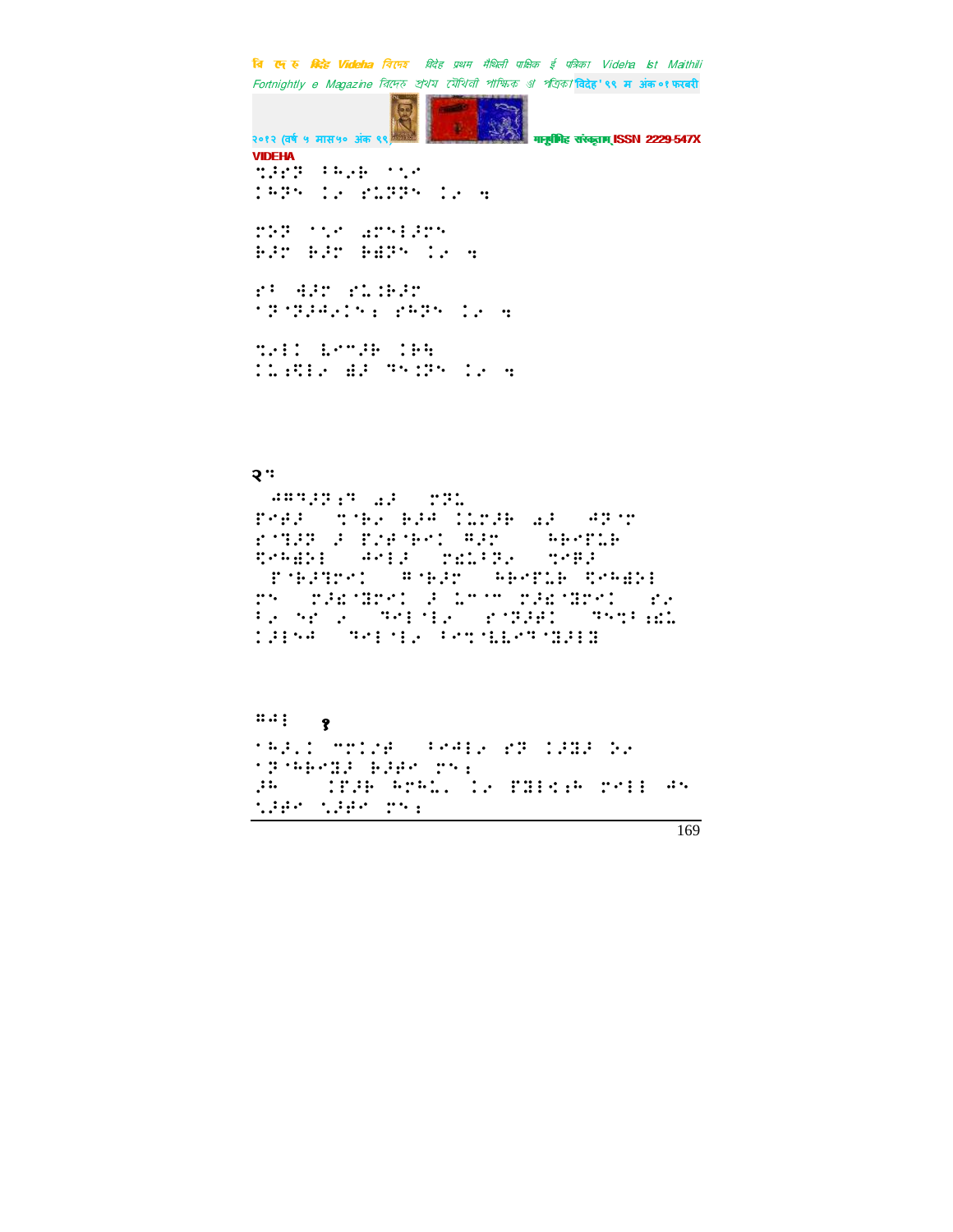

#### **VIDEHA**

२०१२ (वर्ष ५ मास५० अंक

FLETE FINES TISK TRAINING ISRA 1.11 : 1.11.11 : 1.41 RNE WIE INERGA AT STE CINE WAR And the next

Protecter face one: Sample and Sample The BBST CRAECH **TRAVE CONFORM PLAYING ACTIVITIES** An Bonie Blan on:

PORTHER THOSE RICHARD IN CITERALIST PRODUCEDO PRO<br>PODE (1991) 15 (1981) PRODUCEDO PRO the Web 3 (1965 pre-

FLETE TELL NA FLETE TO LIBE time time rundhed that one pic the first sector ever seri **SEMIN RESERVED** 

**ABSER AND THE** 

# $\cdots$ ;  $\sqrt{2}$

EPE TRACIN EERS EPEN EPE ETA NTM EPER TER THE IN THE I CONFERE  $\ddot{ }$ 

WT F.R THE WTIE IPARI PRODUCE range russiger andre affire van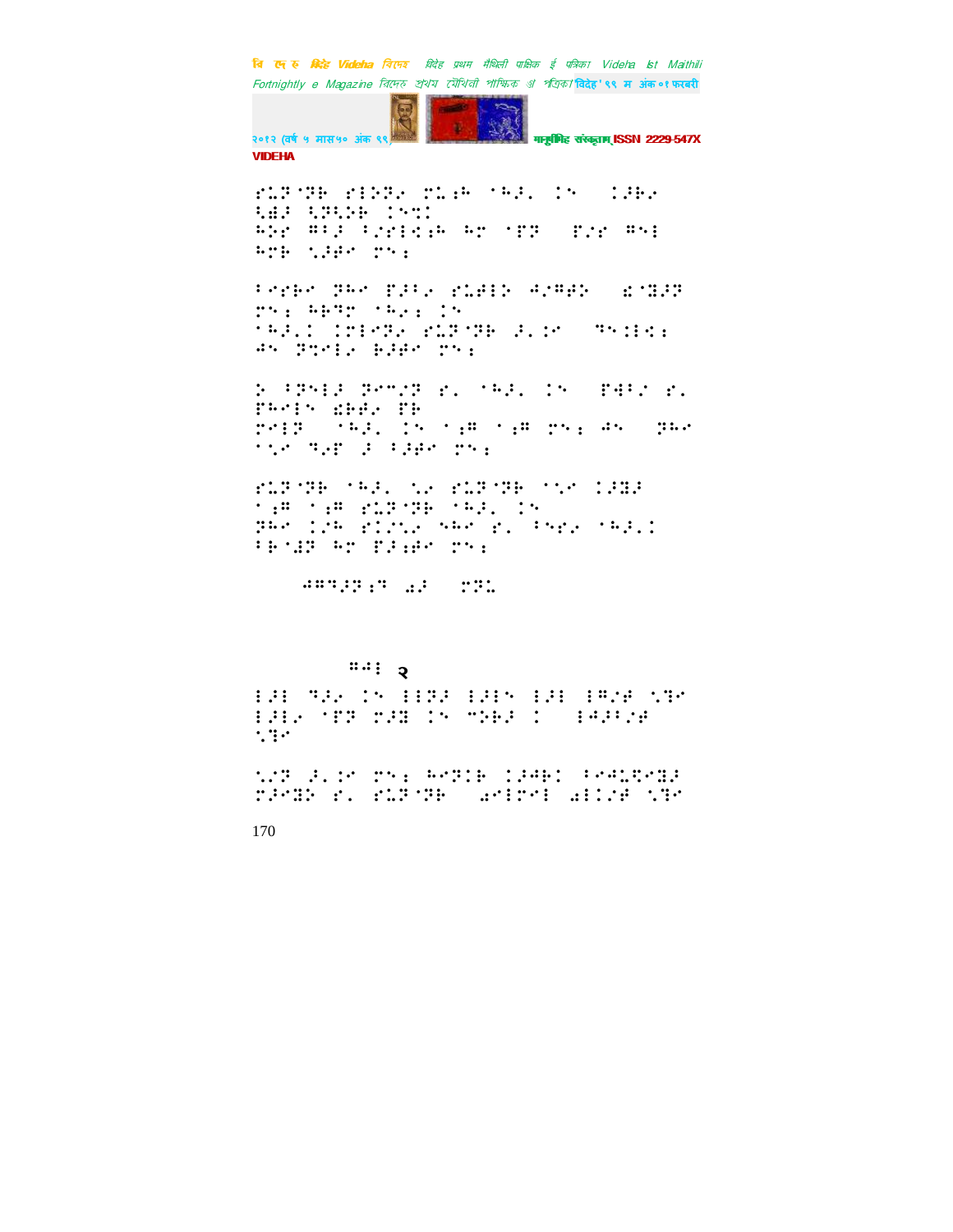

२०१२ (वर्ष ५ मास५० अंक **VIDEHA** 

HALL THE HE SIMPLE HE WATER This This matched in a Pailbar  $1.34$ 

FLPS FLPS FRONT FROM ROBERT COLLERS  $1.4321$ **STORY OF STRAIN STATE**  $\cdot$  :  $\cdot$ 

BAR BAT MUS MIR PART RARI NYE TESTINGS OF THE THE INCOMENTATION  $\mathcal{L}$ 

मानूबंगिह संस्कृताम् ISSN 2229-547X

 $\mathbb{R}^n$ 

 $\cdots$   $\cdots$ ART 1825 (PSA 25: 1933 191 FRAS  $\ddots$ 193 183 185101 '53, 2, 333 '125 '12 **APD REAL ARTINE REAL PART IN REAL**  $\dddot{\phantom{0}}\cdot\cdot$ 1983 Pres Mrs Bash 1983 18 Prezy  $\dddot{\bullet}$  . PRO PRO 325 (PR), IN POPP FO 2525 IS IRE INTE IRE PU TV IST WIRENS  $\dddot{\cdot}$  . PORCHE THE IN THI CHA AREA CON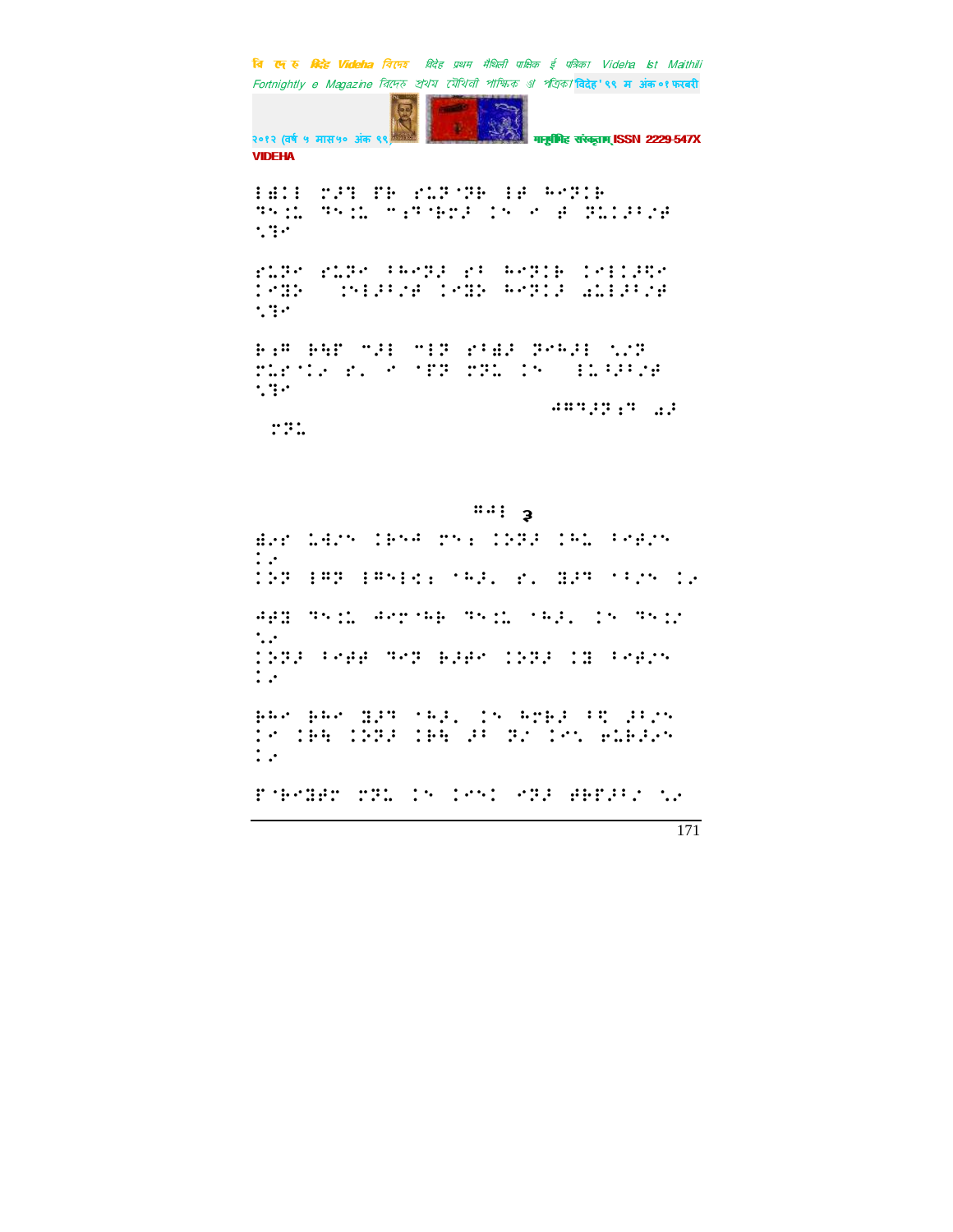

### **VIDEHA**

२०१२ (वर्ष ५ मास५० अंक

THE TRACER LEE FROM LEDGER PROV  $\ddots$ 

**ABSER AS STA** 

# $\cdots$

Preside APProved, Problemshops, IST TEER AT INEXEM TE.

STRING to Ar And St Midr Pri rPar tell PalcPach rP.

MINI BRAG MY BY AMP BRIL TTER IN FINED PRESENTE.

He He Walsh 191 192 192 F.ME TRE.I BRY PRESPIR ME.

PRO IN RESTRIKTING THERE INCO "BIN: P. P. MAR INFORM TR. **ABRILY SECTION** 

# $\cdots$ ;  $\frac{1}{9}$

18 18 FBF MPH2 NEWS RM 12 FBR  $\mathbb{R}^{n}$  :  $\mathbb{R}^{n}$  :  $\mathbb{R}^{n}$ rifical territory reporter and ran  $m+1$  .  $m+1$ 172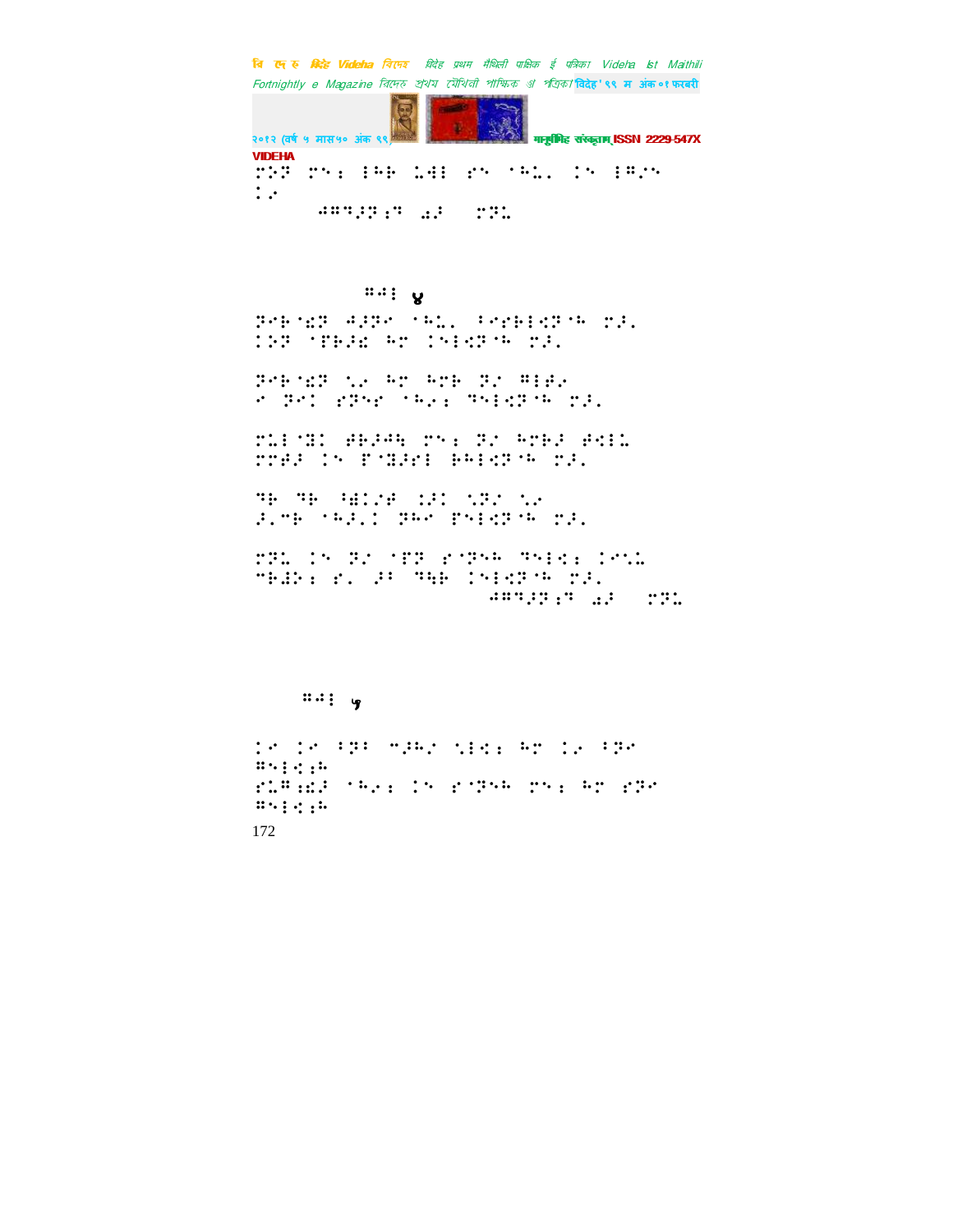चि एत् रू मिन्हे Videha निएन्थ विदेह प्रथम मैथिली पाक्षिक ई पत्रिका Videha Ist Maithili Fortnightly e Magazine বিদেত প্ৰথম মৌথিনী পাক্ষিক প্ৰ' পত্ৰিকা'<mark>বিदेह' ९९ म अंक०१ फरबरी</mark>



#### VIDEHA

 $F$  : which is the set of the set of the set of the set of the set of the set of the set of the set of the set ⢳⢼E!!⣁⢵⢷!⢹⣅⢽⣝⢼E!⣐!⢾⣊!⢺⣅⢽! ⢻5⣊⣐⢳!!

⢷⢳5!⢽⢳!⢳⢵⣉!⢳⢷⢼!⢹⣅⢽⣝⢼E!!⢻!!!  $^+$  E. [  $^+$  E.  $^+$  E.  $^+$  E.  $^+$  E.  $^+$  E.  $^+$  E.  $^+$  E.  $^+$  E.  $^+$  E.  $^+$  E.  $^+$  E.  $^+$  E.  $^+$  E.  $^+$  E.  $^+$  E.  $^+$  E.  $^+$  E.  $^+$  E.  $^+$  E.  $^+$  E.  $^+$  E.  $^+$  E.  $^+$  E.  $^+$  E.  $^+$  E.  $^+$  E.  $^+$  $55 - 55$ 

"4⢹⣈⢽!⣈⣝⢼5!⣐!⢳⢴⣐!!"⢽!⢷⢳4!  $\ddots$ "!⣅⣁!⢳!2⢽!⢳⢴⣐!!⢽!⢻5⣊⣐⢳!!

⢳⢷!"⢽⢳!⢺!⢳⢼E!"E!"⢽⢳!⢽⢳!⢷⢳!  $::$ .: HTP TRE THE FEATURE  $5.5, 5.5, 5.5$ 

4!⢷a⢽⢼2⢷!2⢽!⣐⢾⣇⣝!  $\ddot{\textbf{u}}$  ,  $\ddot{\textbf{v}}$  ,  $\ddot{\textbf{v}}$  ,  $\ddot{\textbf{v}}$  ,  $\ddot{\textbf{v}}$  ,  $\ddot{\textbf{v}}$  ,  $\ddot{\textbf{v}}$ १⣒!⣐⢺⢽⢴!⣅⢼⢷!⣇⢷⢼!२⣒!5⢷⢼!"⢼⢳! ३⣒!⣅⣉!2⢼"⣇⢼⢽!४⣒!!⢷⢼⣇5⢼"!"⢼⢳⣅! ५⣒!!"⣐⢺⢴⣇!⣅⢼⢷!'⣉⢼' ६⣒!!"⣅⣎⢴⢷! ⣅⢼⢷!'"⣅⢽' ७⣒!⣅2⢽⢹⢷!⢽⢼⢷⢼⣝⣜! '⢽⣅2'८⣒!!⢽⢼⢷⢼⣝⣜!⣔⢼!

१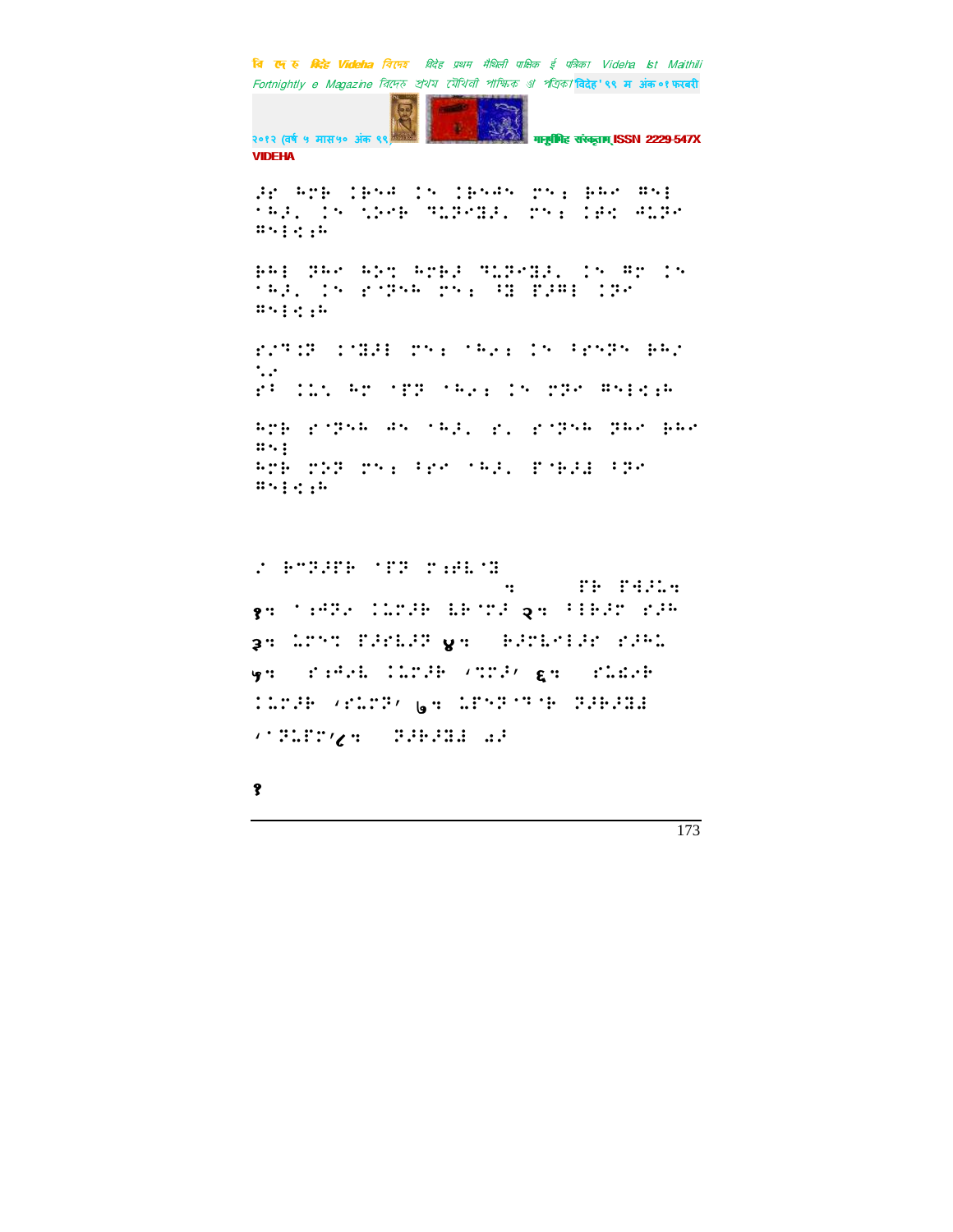Fortnightly e Magazine রিদেত প্রথম মৌথিনী পাক্ষিক প্র পত্রিকা **বিदेह' ९९ म अंक ०१ फरबरी Security** ø, २०१२ (वर्ष ५ मास५० अंक ९९ मानूबंगिह संस्कृताम् ISSN 2229-547X **VIDEHA SEARTH CONTROLLER ARCHITECT** rakt norden reakte bei  $\mathcal{L}(\mathcal{A})$ ter Pregi rrae ri rugrag electrogri  $\cdot$  .  $\cdot$ MARA 1821 787 E2B LTPAT FRA PROPER I FILM EPLERIAR JATES IN: BISK TNOB JATESII egenge #PLEADORD (APR ) # #2.5 #P#2#62 1762-651 ESIB21 BAD 1 125 E261<br>Amisted the 1762-65 156 12012 B225 racar: BCT16 BHT 2283 13 417 125 BS  $1:3:3$ **PARK (POSSED PORT) PARK** jar greiz: pjele: pr Birl Mak ray Bir Ank the 19771 198 18 FROM 103 AN PRINED BOARDING \*\*\*\*\*\*\*\*\*\*\*\*\*\*\*\* **1951 902 AND 293 198** TERMIN INFORMATION EXP REAR PROPERTY PRESSURE roble roble by sare by co **THEAT ANILY MICH BAILING SECTION CONTRACTOR** The MINE Class formula **THEMPS AN MAP AND SEAST-PROPERTY**  $541 - 154$ 

बि एक रु मिनेट Videha विएक विदेह प्रथम मैथिली पाक्षिक ई पत्रिका Videha Ist Maithili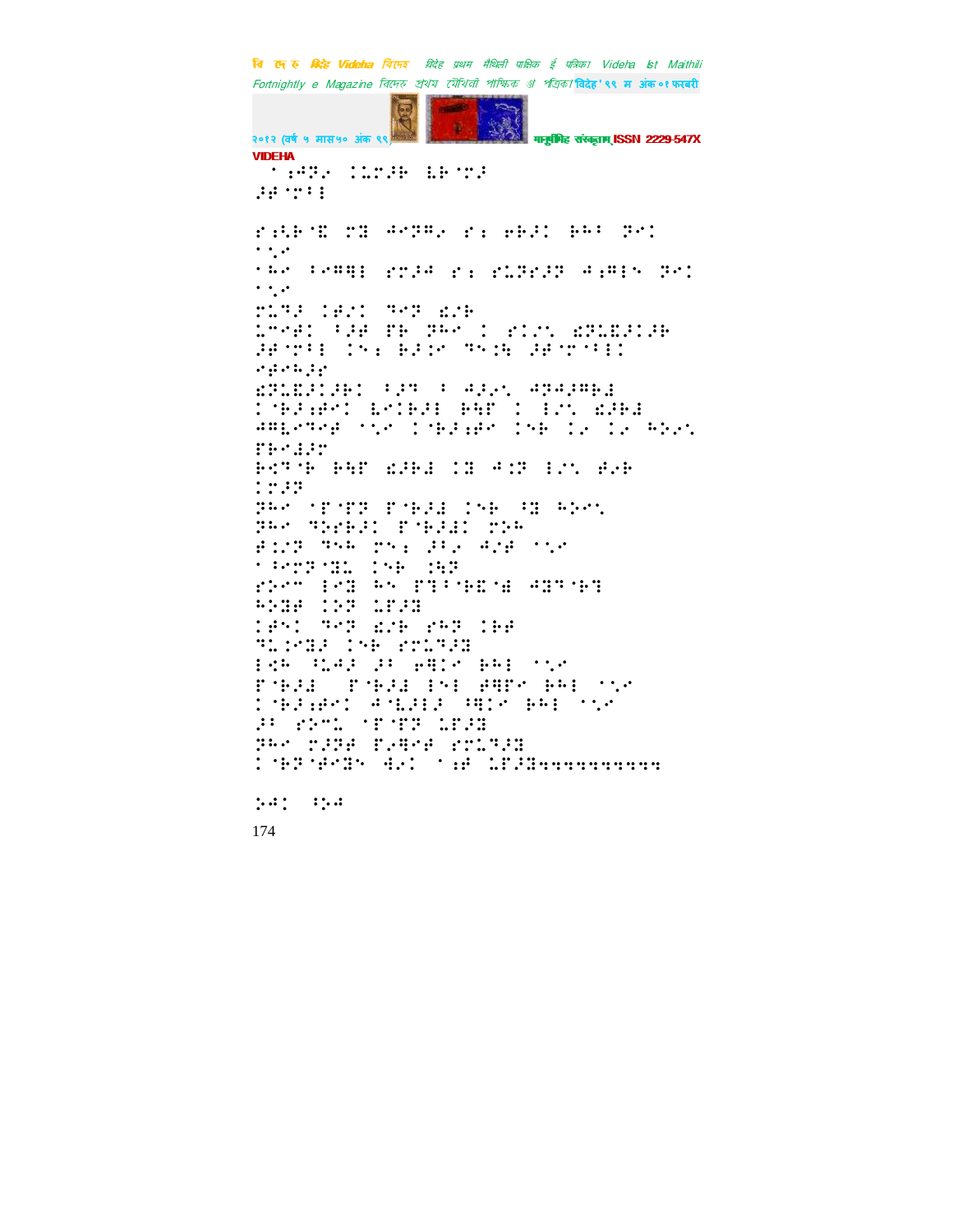

**PORTUGES TO PARTERMAIS** ages four or in an energy<br>actives that most new rate the APRIL 828 (F 851 (B.B. EPP #F PE 7 PRE 155 755 HE K IRMENI TARA (MILITARIA)  $f: P$ HILL THE PERS rubu (p. 1489) S ETHER NATHE **P. BETTAGED - PROGRAM** 

## ana dia

251 121 12 122 3810 3913.<br>12 Mille 12-121 522 **MANUELE ENERGY SERVICE** CPAR PROBASE (Brogan Page 15 DUF ( DUF FAI PROVIER **PART PROPERTY TO THE** PRO PLACE PLAT PLICE: BRA PERA BIZA MELICE: angela park pro safo afirm (od dar)<br>Nobelfra afirm (officer afirm pr FTPAR, TN: PNICL FRAIR RE.I EARD **What restaurant excel** SAR BEST TREET TO SAR SERRI THE ROOM WAS SERVED TO THE TABLE *PATH 1201 15.000 5999*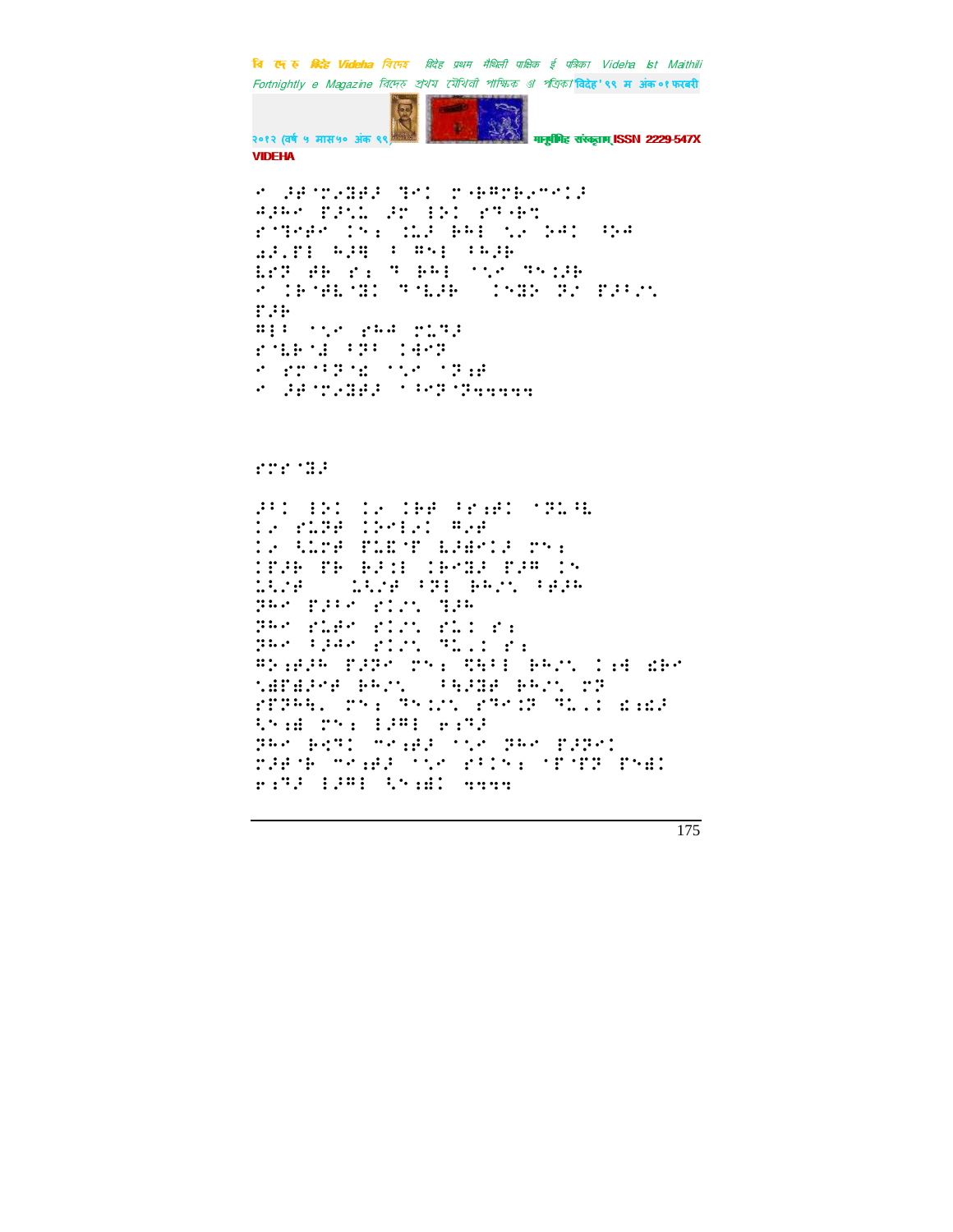

२०१२ (वर्ष ५ मास५० अंक

**VIDEHA** Lifest Sep

INTER INAN (INAN INANI) AN BRYF AR MIN THE PE CHAIR AL PRO 1991 'NH right mr. Mr. Mris BAI tis F:# (01:#1 e1: #21 f) : PORT-BEN (SEE SOB-B-BREE AS BRS) AS Brillian runner alle Art rader PARE 23 APARAS 152 AP (AP  $\mathbb{R}^{n}$ **WELTERHOUS** INTE TIAN (TIAN PRIP II FAPER AN BREA TANGGA 1926 Persona POPP SERVICE COMPOSED CH TROPH TORGEDAY TE **FARE BRY SERVICE BRY EN LIKE THE**  $111111111$ rang ar ar ar aris aal sys BABD SALLAGER BEER BALLAGE WHEN ANDER THE TREAT BRID MAR TRAB RD BRID AN WELK IN : \*\*\*\*\*\*

**Mile High Shi** 

HP PHIL S FLIED FRP PUBLIC TERRIPORT PROPERTY **SPORT SERVICE** THE TEL THE PER 176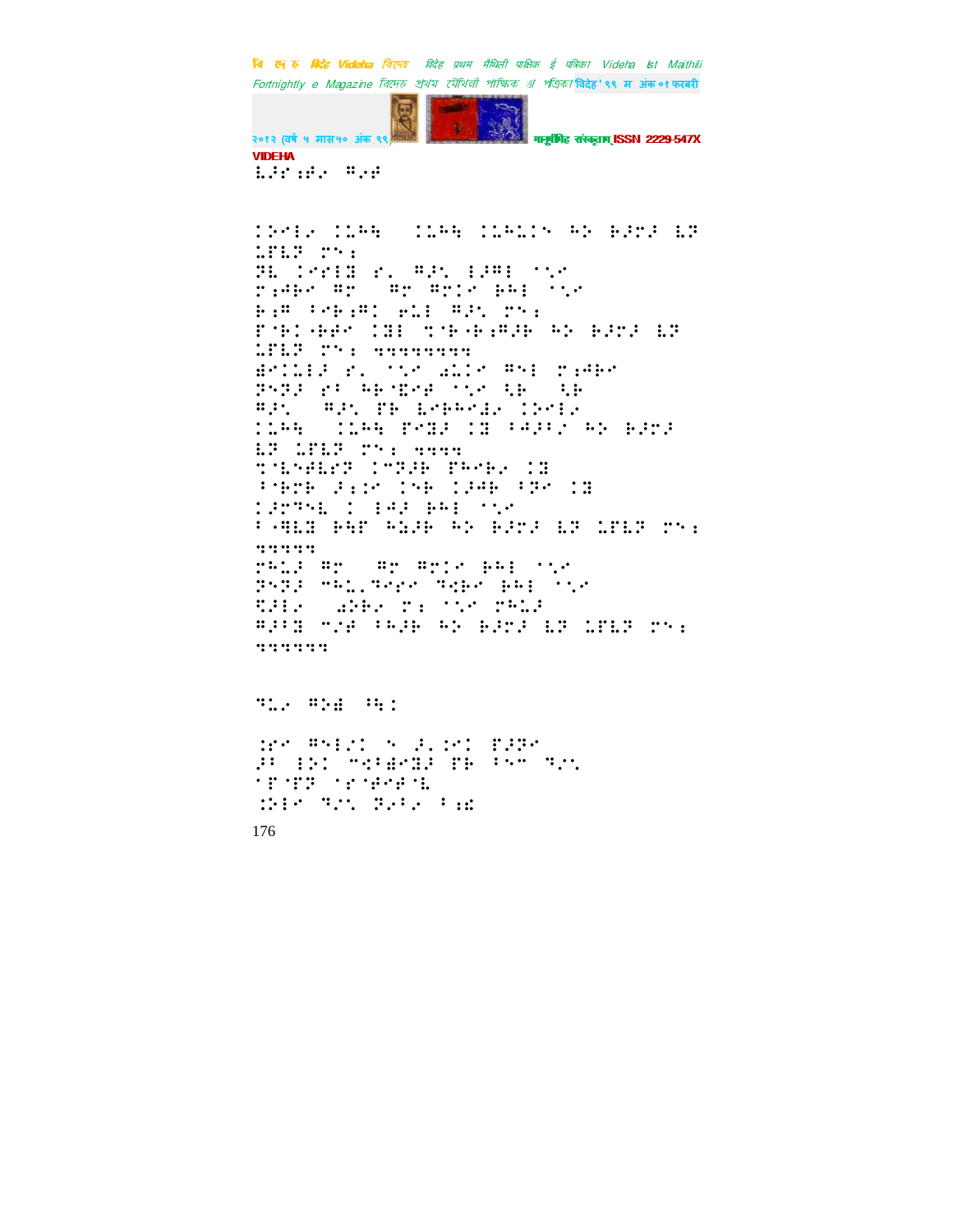

२०१२ (वर्ष ५ मास५० अंक ९ **VIDEHA** 

**CONSTRUCTION CONSTRUCTION** THIS TEMM SHIP AND FESTS AF EAT SIZE REPRESENT the whates been is go LETTI RED 1872 INC PRESS INFORMERS INCOMENDENT EPI THE PUSING EMPIRE PROGRESS ON **TERE** TREET FILE IND PATE **NIE ERMEIDE IPF MAC MEIR** THE TELL PETER COURSE THE TEA 

## $\mathbf{R}$

 $111777777$  $\mathbf{a}$  :  $\mathbf{b}$ PORT THE TORE AFT, PHA ART POPER PENDED HOW MODE SOURCE: ANIS TRUTH PRODUCT rander (selfog) end pomini mana su KINT POPPORT ANDERS

 $11.141$ 

SIM BAB ARAM WHE

1991-1911 EPTER TEEL *POSSED* BRE **AND AND AND ADDRESS OF A STATE**  $3.79$  ( $3.30$   $-0.4$ )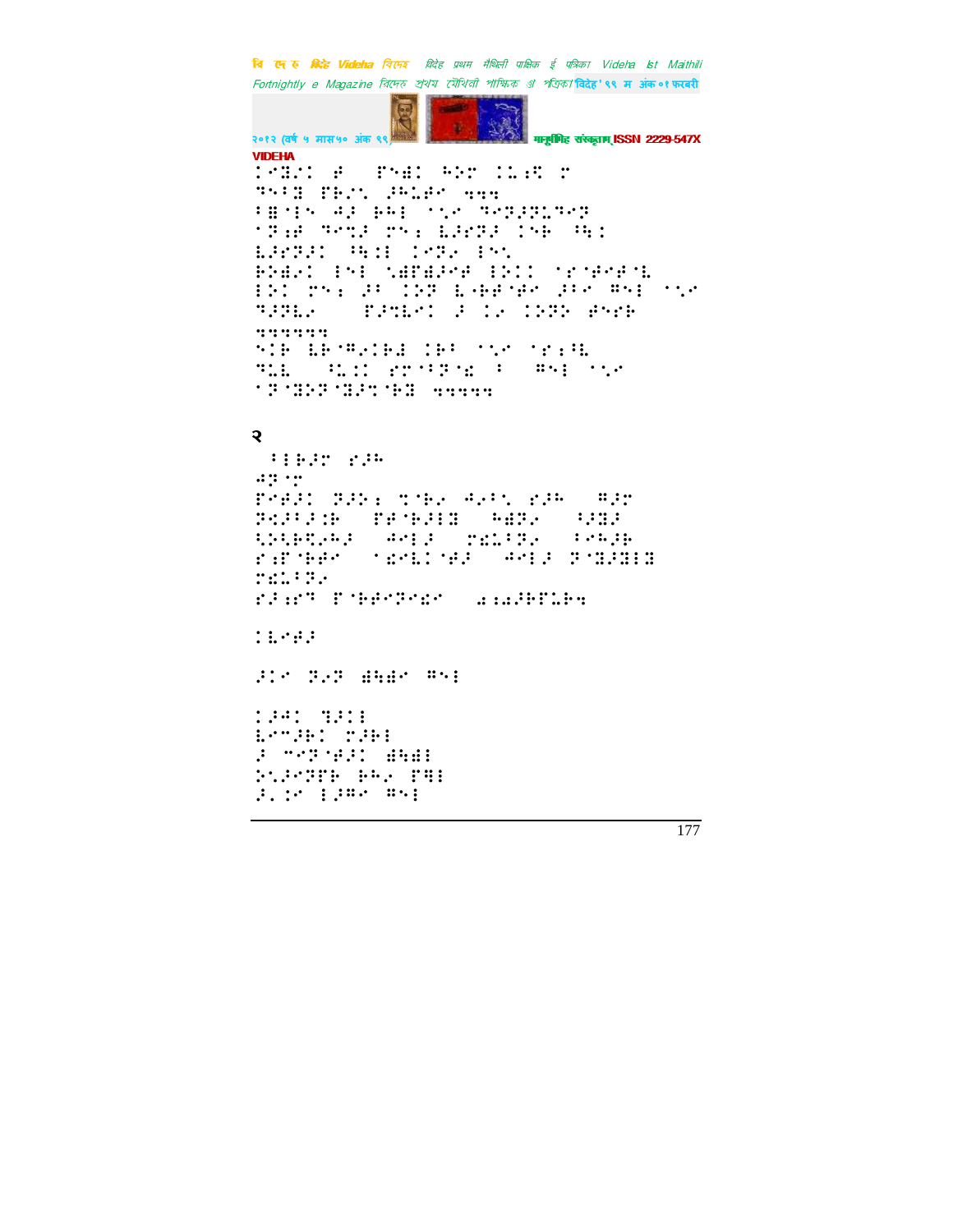**Service** ø, २०१२ (वर्ष ५ मास५० अंक ९९ मानूबंगिह संस्कृताम् ISSN 2229-547X **VIDEHA** Third blar from **MANUAL SERVICE** FINE AL LESSEAR Third An Ward Benda

as tie sul rad rroad<br>Sida ssair exsede aldr **1912 FRID LARTY.** HP BIR AME REP BABY ASIA

BRTT WE THE "II HALL J PRI 3512 142 14<br>920 920 5102 Frei Slaf Penner de estas deportante **FILE AND PART TAL** 318 Aph BaB AGAR Ania

**AN REPS PORTER BR** F-91 1831 1542 **TEMP STRATES STRATE THI WARE INT BET** FRID DET WENT PALE **120 12000 11 001200** 4318 Third 386 12 Th: Alle bre Bal Ahar Byle

**APPI PHA PHIL PHIL** Wester, 1955 1911 Cennel Cowtes têlî êlel sarnek kakkil<br>tsel ksel tal eliko 3 000 0000 0000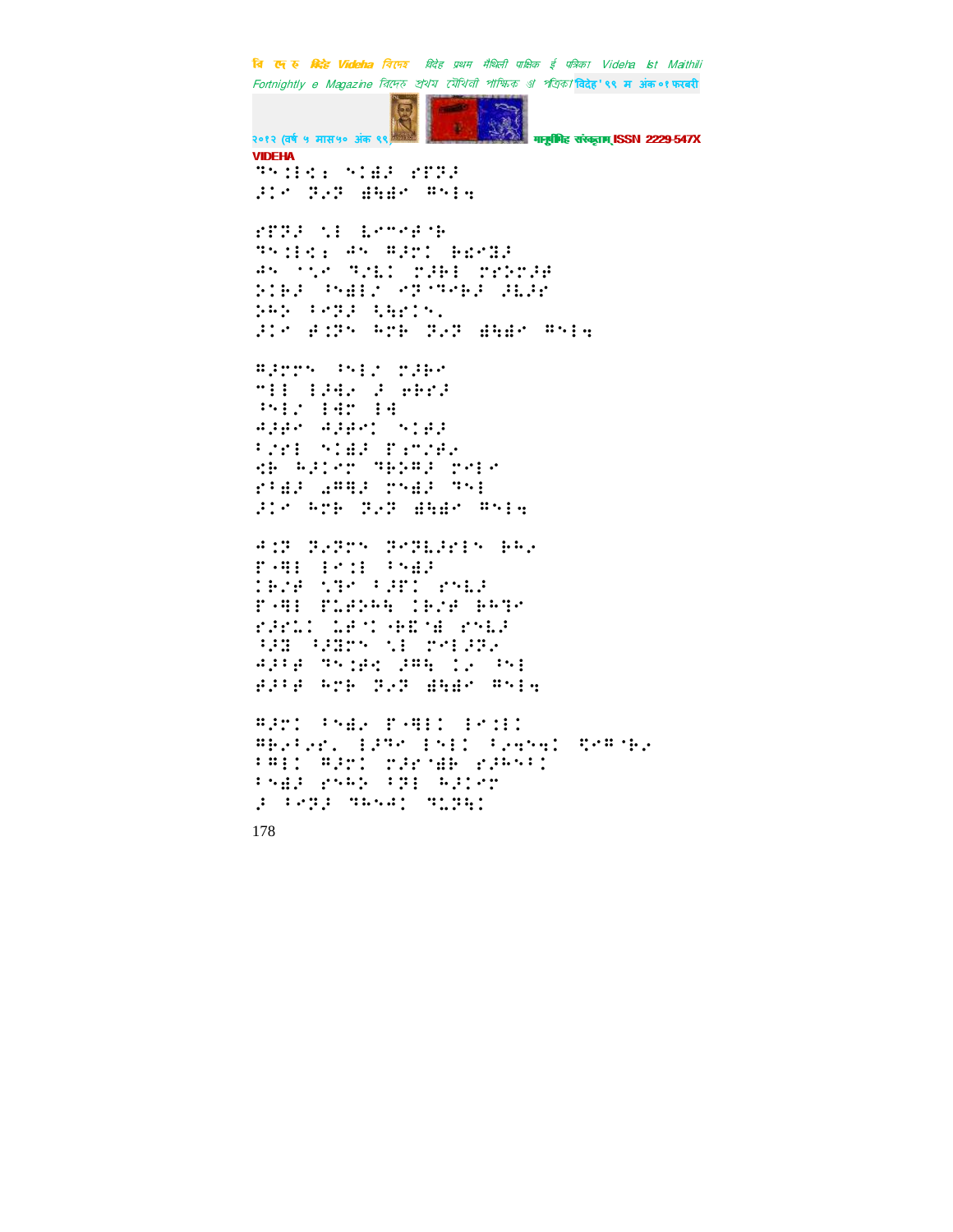```
चि एत् रू मिन्हे Videha निएन्थ विदेह प्रथम मैथिली पाक्षिक ई पत्रिका Videha Ist Maithili
Fortnightly e Magazine বিদেত প্ৰথম মৌথিনী পাক্ষিক প্ৰ' পত্ৰিকা'<mark>বিदेह' ९९ म अंक०१ फरबरी</mark>
                                Service
२०१२ (वर्ष ५ मास५० अंक ९९) मानुषि संस्कृतिह संस्कृतम् ISSN 2229-547X
VIDEHA 
LeHE : 0 05
\vdots \vdots \vdots \vdots \vdots \vdots \vdots \vdots \vdots∰: :::: :: :: :: +}^#
500 PM 2001 PM 2002
^{\circ} ^{\circ} ^{\circ} ^{\circ} ^{\circ} ^{\circ} ^{\circ} ^{\circ} ^{\circ} ^{\circ} ^{\circ} ^{\circ} ^{\circ} ^{\circ} ^{\circ} ^{\circ} ^{\circ} ^{\circ} ^{\circ} ^{\circ} ^{\circ} ^{\circ} ^{\circ} ^{\circ} ^{\circ} ^{\circ} ^{\circ} ^{\circ} ^{\circ} ^{\circ} ^{\circ} ^{\circ}३
  !⣅⣉!2⢼"⣇⢼⢽!
Sec. 25 Sec. 25
⢺⣊⣐!⣈⢼⢷!⢳⢽⢼!
SQUE PARIS TRI
2⣐⢺⢼!⢷⢹!⣁!⢾E!"⣔⣓!
LS BRIES IN THE TIME
⣃⢷!5⢻!5⢼⢽!
a⢵⢷!"⣐⢻!5⢼⢽!
⣃⢽!⢻⢼⢽!⣁!⢾E!"⣔⣓!
WHERE SHEET
THE IS STREET
aan 15 50 51 51 52
12 YEAR 194 (1942) ERICH STAR
WE SHIP SEE SHIP
⣋⢷⢼⢷!⢽⢼⢷⢴!
STAR PROPER
⢹⢵⢼⢽!⣈⢼!⣁⢴!⣅⣎⢼⢷⢴!⢾E!"⣔⣓!
\frac{1}{5} \frac{1}{5} \frac{1}{5} \frac{1}{5} \frac{1}{5} \frac{1}{5} \frac{1}{5} \frac{1}{5} \frac{1}{5} \frac{1}{5} \frac{1}{5} \frac{1}{5} \frac{1}{5} \frac{1}{5} \frac{1}{5} \frac{1}{5} \frac{1}{5} \frac{1}{5} \frac{1}{5} \frac{1}{5} \frac{1}{5} \frac{1}{5} \THE SECTION SECTION
SEPTION SEPTION
SLABHET ISLE TO THE BL TTAR
⢳!⢻5⢳!⣃⢷!⣁⢴⣒!
a⢼⢳!a⣅"⢴!
```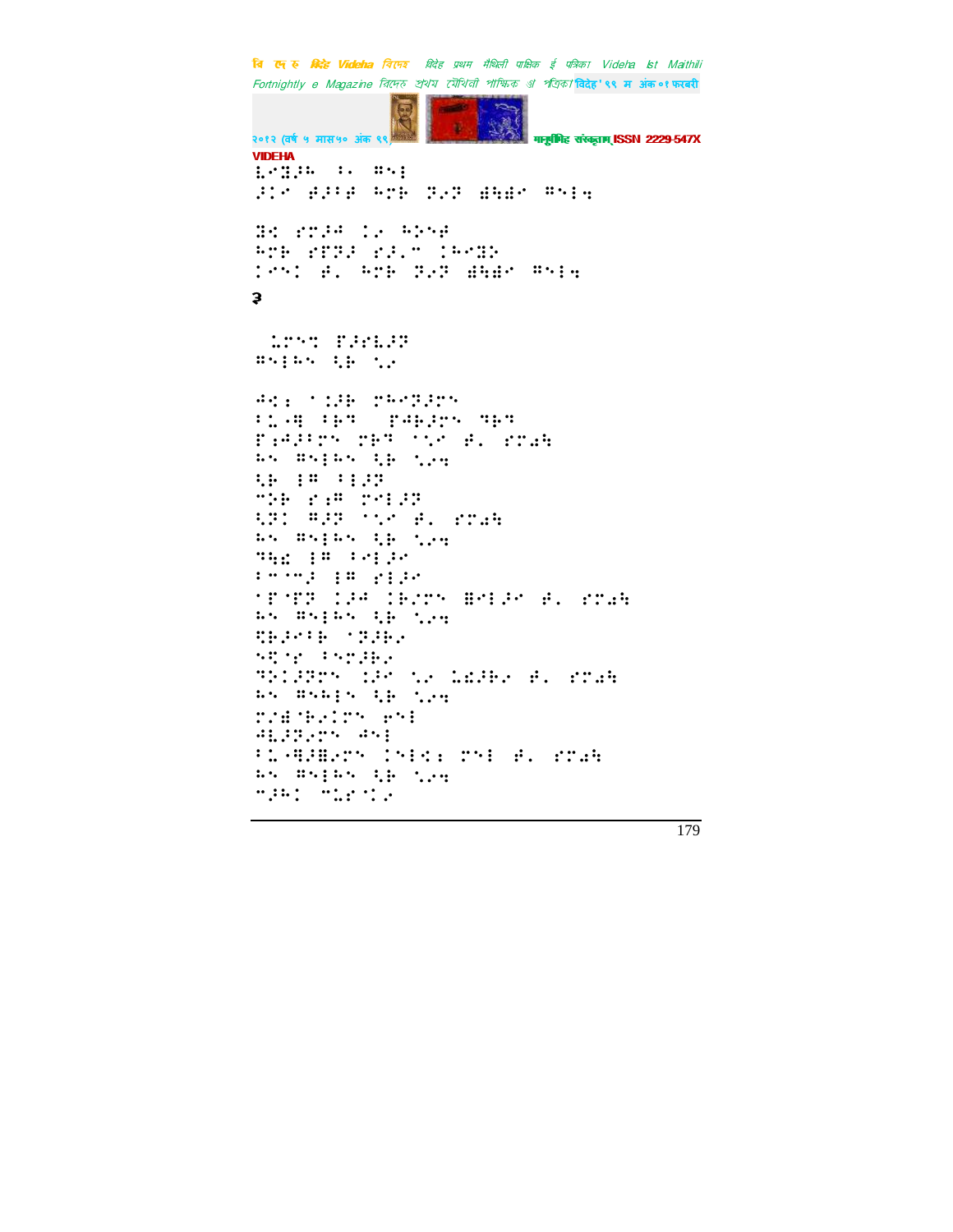चि एत् रू मिन्हे Videha निएन्थ विदेह प्रथम मैथिली पाक्षिक ई पत्रिका Videha Ist Maithili Fortnightly e Magazine বিদেত প্ৰথম মৌথিনী পাক্ষিক প্ৰ' পত্ৰিকা'<mark>বিदेह' ९९ म अंक०१ फरबरी</mark>



VIDEHA 5⣛⢴!⣅"⢴! ⢹⢼⢷⣓!⢼!⣇"⢴!⢶⢷⢴!2⢷5⣓E!⢾E!  $f''$ **WE SHIP SEE SHIP** ⢽⢹⣓!⢽⢼5! ⢼⣁!a⢼5! "4⢷!⢻⢼5!⢹⣈!c!⣅⢹!⢾E!"⣔⣓! **WE SEE OF STREET** ⢸4⣝⢼⢷⢴!⣔⢻⢷⢼! **SHESE TO SHESE** ""⣓⢷!⣁!5⢷⢼!⢾E!"⣔⣓! **WE SERVE SHOWER PATE CONSTRUCT** ⢵⣚⢴!5⢼⢻5!⣅"! SHIPS THE UP THE PILE La Baptis (1998) 2⣛⢼2⢷!2⣛5!⢵5! 1930-000 PH ST ⣞⣍⢻!⢻⢷5!5!⢾E!"⣔⣓! **WAY WAY THE START** ४

!⢷⢼⣇5⢼"!"⢼⢳⣅! ⣎⢷⢾⢴!"⣅⣈!

Be Benit Boy ⣎⢷⢾⢴2⢷!2⢳⣅Ea5! "⢵5⢳!⣉⢷B⢷⣐⢻⢼⢷!⢷4⢾! ⢹⣅5⢳⢽!"⢽!"⢺5!⣎⢷⢾⢴! 2⢻5⢼5!⢸⣊⣐⢷⢼!⢽⢼a.⢽⢼a! ⢷!⣎⣅2⢼⢽!⣇⢷⢼! ade de la construcción de la construcción de la construcción de la construcción de la construcción de la const<br>Algoritmente de la construcción de la construcción de la construcción de la construcción de la construcción de  $^{\circ}$   $^{\circ}$   $^{\circ}$   $^{\circ}$   $^{\circ}$   $^{\circ}$   $^{\circ}$   $^{\circ}$   $^{\circ}$   $^{\circ}$   $^{\circ}$   $^{\circ}$   $^{\circ}$   $^{\circ}$   $^{\circ}$   $^{\circ}$   $^{\circ}$   $^{\circ}$   $^{\circ}$   $^{\circ}$   $^{\circ}$   $^{\circ}$   $^{\circ}$   $^{\circ}$   $^{\circ}$   $^{\circ}$   $^{\circ}$   $^{\circ}$   $^{\circ}$   $^{\circ}$   $^{\circ}$   $^{\circ}$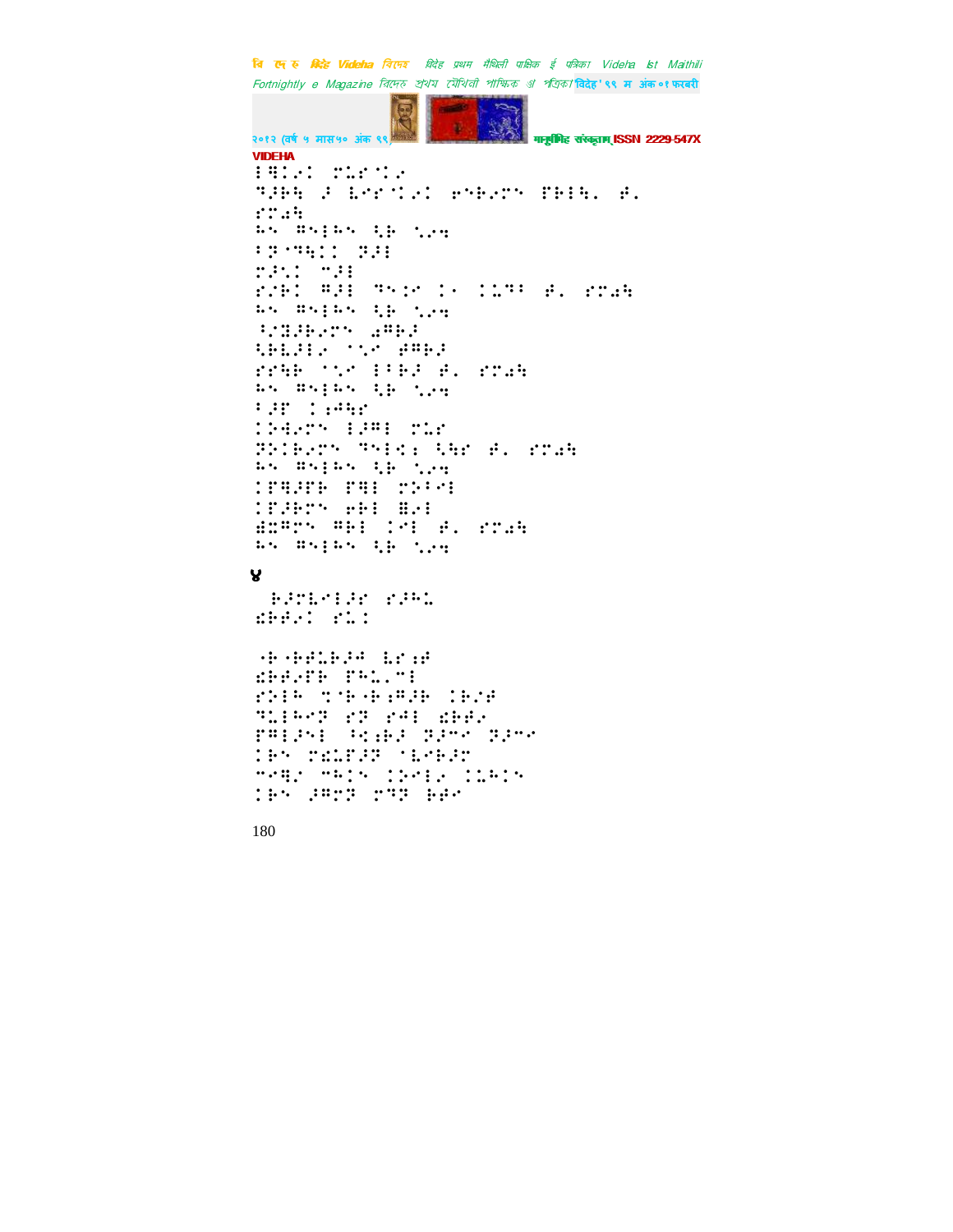

२०१२ (वर्ष ५ मास५० अंक ९९ **VIDEHA** 

मानूबंगिह संस्कृताम् ISSN 2229-547X

flunges lead (101.92.165 PH SPORT PELEPP IPPS rolene, Leen deeler The right films may mis The Thing Higher Che PERSONAL BENGHALLS PSB PSB dBBSTB TSBT37 PT28 583 FLP 78 ST 12 ST 88111 ERRAT PLI POLEORE, PLF OR An elimentin, religio dederb THERMAL BY BEAT WARE FIELD FOR EPSE TO P FREE ERR PAR PAR LEWI PAGE 2015 **PHI TIME ALL' ALL'** FRN, 1971-72 1954

rathar Barre

We was they then the bird SPORT PERMIT Predez mode pro eest WE WE CAPS ARRES AN BATA SP SP TREE TRANS AN RESE **SPILE PERMITTER** <u> 1919 - 1920 - 1920 - 1920 - 1930 - 1940 - 1940 - 1940 - 1940 - 1940 - 1940 - 1940 - 1940 - 1940 - 1940 - 194</u> APPS BS 1988 MEMLE AG BRMS ab ab they they delive been **SPILE PERFIEL** FOR STREET TO PROPER ESPO (SECRE) PRES ENRER agar en baée camp (Sna ab ab they knowns by beer **SPILE PLETIE**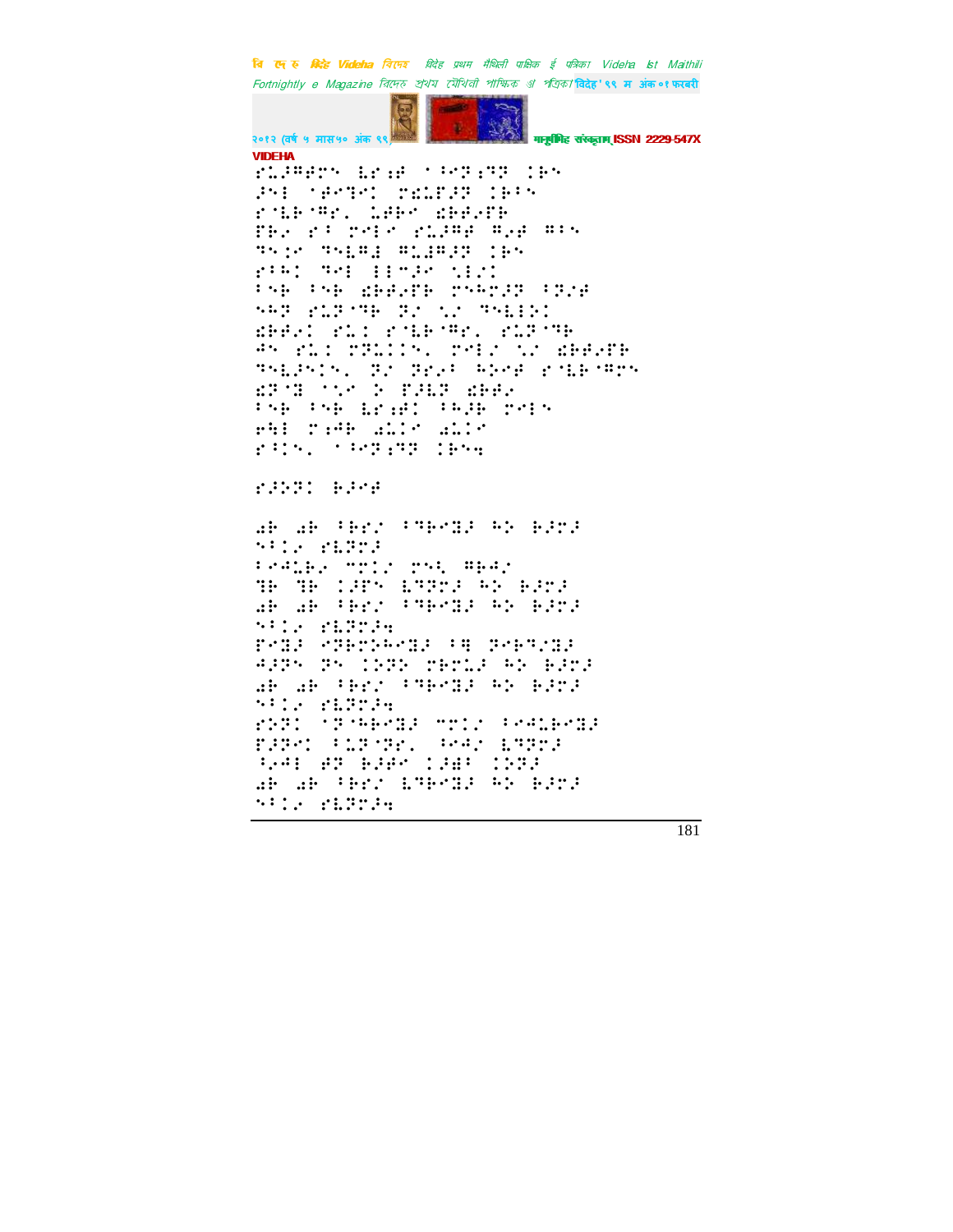```
चि एत् रू मिन्हे Videha निएन्थ विदेह प्रथम मैथिली पाक्षिक ई पत्रिका Videha Ist Maithili
Fortnightly e Magazine বিদেত প্ৰথম মৌথিনী পাক্ষিক প্ৰ' পত্ৰিকা'<mark>বিदेह' ९९ म अंक०१ फरबरी</mark>
                                     Service
२०१२ (वर्ष ५ मास५० अंक ९९) मानुसारी मानुसार संस्कृतम् ISSN 2229-547X
VIDEHA 
⢸⢴⢺5!⢹⢽⢼!aB⣛5!⣝⣊⣇⢽⢼!
"⢳!2⣇⢽⢼!⢾⢷2⢼!"⢺⢽⢼!
\overline{4} . \overline{4} . \overline{4} . \overline{4} . \overline{4} . \overline{4} . \overline{4} . \overline{4} . \overline{4} . \overline{4} . \overline{4} . \overline{4} . \overline{4} . \overline{4} . \overline{4} . \overline{4} . \overline{4} . \overline{4} . \overline{4} . \overline{4} . \\overline{1} The state of the state of the state of the state of the state of the state of the state of the state of the state of the state of the state of the state of the state of the state of the state of the state of the s
aB⣛5!⣝⣊⣇⢽!⢹⢷⣝⢼!"⢽!⣅⢷5!!
200 : 200 : 200 : 200 : 200 : 200 : 200 : 200 : 200 : 200 : 200 : 200 : 200 : 200 : 200 : 200 : 200 : 200 : 20
aB aB 9Br: 69Br982 92 B272 −
\sim To the Press
 ५
  !"⣐⢺⢴⣇!⣅⢼⢷!'⣉⢼'
⢷⢼⣐⢾!⢹⢴2!
\mathcal{L} \mathcal{L} \mathcal{L} \mathcal{L} \mathcal{L} \mathcal{L} \mathcal{L} \mathcal{L} \mathcal{L} \mathcal{L} \mathcal{L} \mathcal{L} \mathcal{L} \mathcal{L} \mathcal{L} \mathcal{L} \mathcal{L} \mathcal{L} \mathcal{L} \mathcal{L} \mathcal{L} \mathcal{L} \mathcal{L} \mathcal{L} \mathcal{L\vdots⢺⣛⢼⣅!⢷⢼⣐⢾!⢹⢴2!⢺⢾!⢸⣓!⣁!
PRINT 1555
5.⢾5!"4E!2⣛!⢺!⢳⢼⣙"E!⢽4!
"⢾⢼!⣚⢵"⢻⢷!⢼2⢹⣐⣋!2⢽!⢾!⢽4!⢶⣓⣞!!
  !4⣙5⢴!2⢷a⢼⢷-!⢺⢽.⢺⢽E!⢺⢻⢼!
5.5<sub>0.91</sub>!⣋⣋!⢸5"!⢼!⢾!⢼5!⣎⢷!⢺⢺⢾!
\mathbf{h}!⢼E!⣙5⢼E!⢼⢺⢼⢹!⢷⢼!"!
"⣐52!⢹⢵⢳⢷⢼4⢾!⢷⢳-!!
  !a5⣓!a55!⢶⢷⣌⢻⢴!a⢼5E-!⣞⢼!
555:155:155
```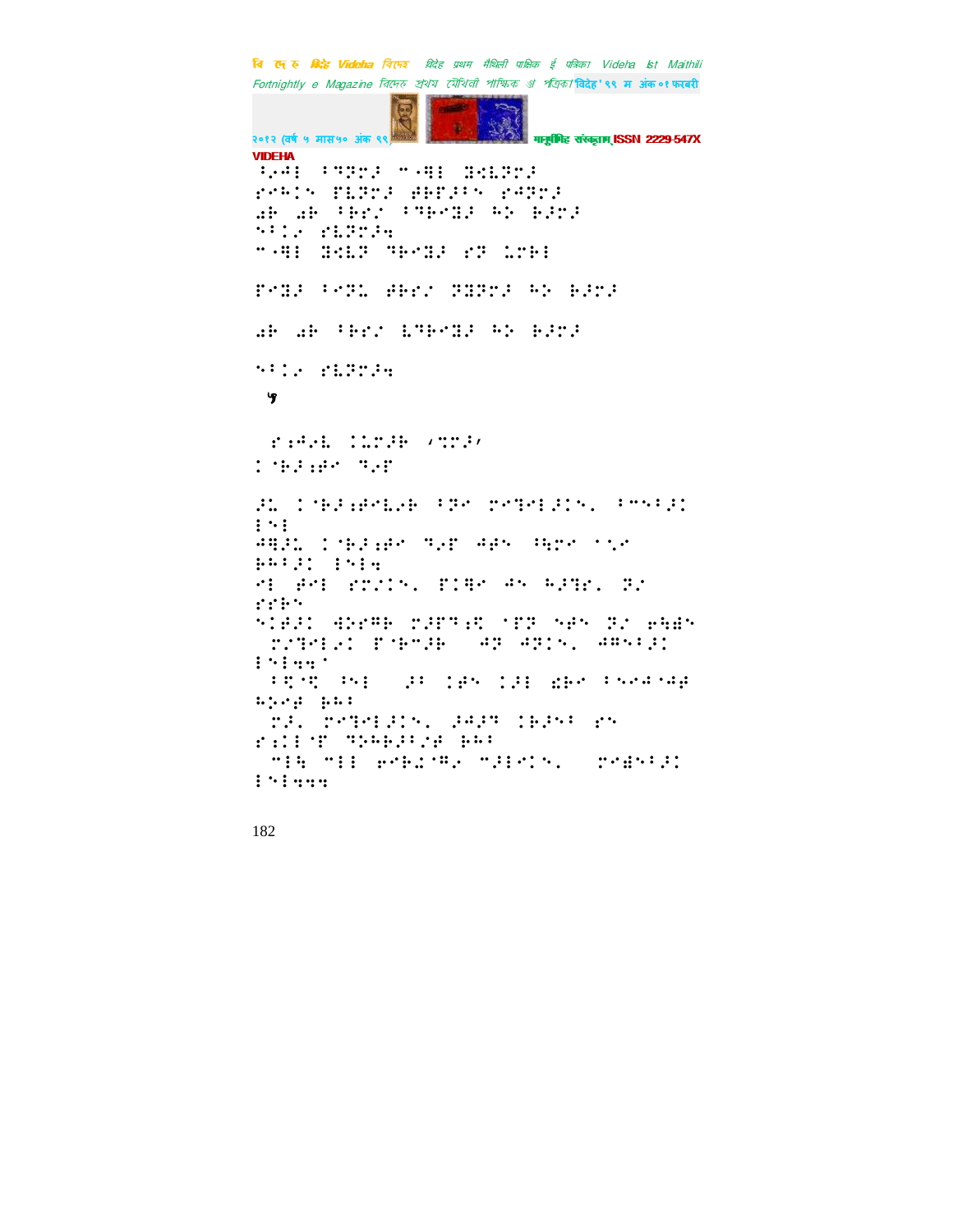बि एक रु मिनेट Videha विएक विदेह प्रथम मैथिली पाक्षिक ई पत्रिका Videha Ist Maithili Fortnightly e Magazine রিদেত প্রথম মৌথিনী পাক্ষিক প্র পত্রিকা **বিदेह' ९९ म अंक ०१ फरबरी Service** × २०१२ (वर्ष ५ मास५० अंक ९९ मानूबंगिह संस्कृताम् ISSN 2229-547X **VIDEHA** PARLEY GALL RELEASEDED gree Wall the SDB SALLTER rimerës: mile sil journed as graphical page office HOWER 191 SBEDI PROJESI LAL ABOSBI BRO<br>JP 1962 BESBAL AROSIALA AALP EEDE NIM TEE PAIRLEMED FAR  $a_1, a_2, a_3, a_4, a_5, a_6, a_7, a_8, a_9, a_1, a_2, a_3, a_4, a_5, a_6, a_7, a_8, a_9, a_1, a_2, a_3, a_4, a_5, a_6, a_7, a_8, a_9, a_1, a_2, a_3, a_4, a_5, a_6, a_7, a_8, a_9, a_1, a_2, a_3, a_4, a_5, a_6, a_7, a_8, a_9, a_1, a_2, a_3, a_4, a_5, a_6, a_7, a_8, a_9, a_1,$  $\boldsymbol{\epsilon}$ riadh firdh (rich) POST THE PENTHE WEIT sur first Chris reconnue APER SENSIE  $\mathbf{1}$  ,  $\mathbf{1}$  ,  $\mathbf{1}$  ,  $\mathbf{1}$  ,  $\mathbf{1}$  $11.141$  $\cdots$ control change concerned and **APPRIL SHERE AND** Himstellawei (Perry Py Py 'TT LAN LIN TEACH FTPH TEMPPH THE POPS **TER TRENETS, TRENET BY THE** TITEL PARTIGHEN TIP POPL rala para 4.08 sira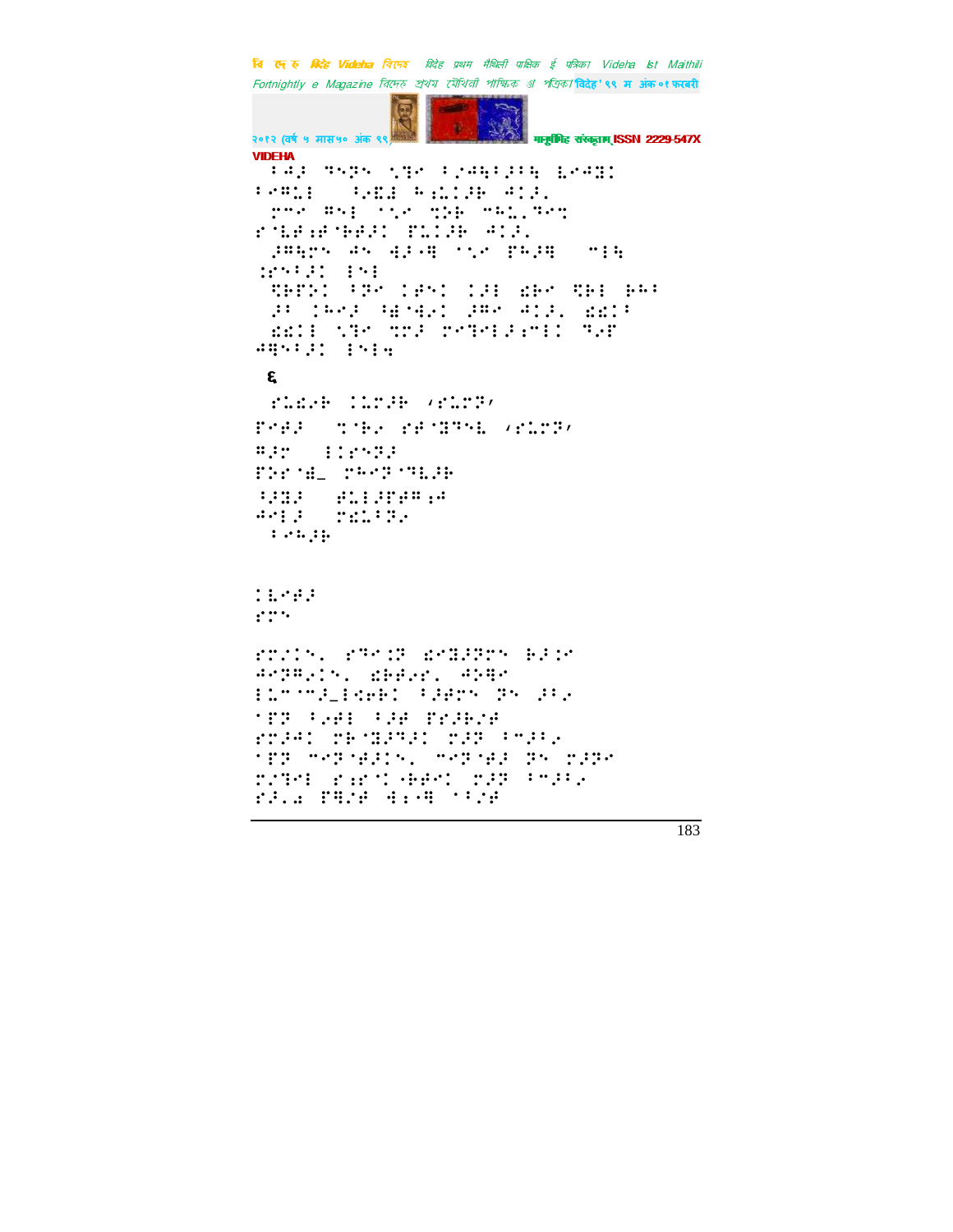

मनूर्वनिह संस्कृतम् ISSN 2229-547X

**VIDEHA 101 - 2000 - 2000 - 2000 - 2000 - 2000 - 2000 - 2000 - 2000 - 2000 - 2000 - 2000 - 2000 - 2000 - 2000 - 2000 -**ESTADE ESTADA MATERIALISEA 183 728138 731385 **THIS HEAD TIPS SALE REP 2003 RD 12** Ring Ringh and Pade to **STAR POST SHOW SHOW** SMART PROPERTY. **STORE IN STRAIGHT** 

### وا

LESPOR PRESENTATION **APP MINE MINE ADDAMI** 9292 | 1916. | 4012 | 20119.

KATORES LISTED SERVICES ESPAR COMPENSORER PARL PEAR SINGE TRANS TRANSPORTED ATENTIC COPAN

TEPBP. The Bright

1951 31 711 351 1163 2 336 163 **WE WESTER SHIP** FUND FRONT PRES

**2892 B. 688 BY BAR: B. Temp B.** 2788 F.C. 31 **PATER ADAR STERT** *Print* **Printing Print**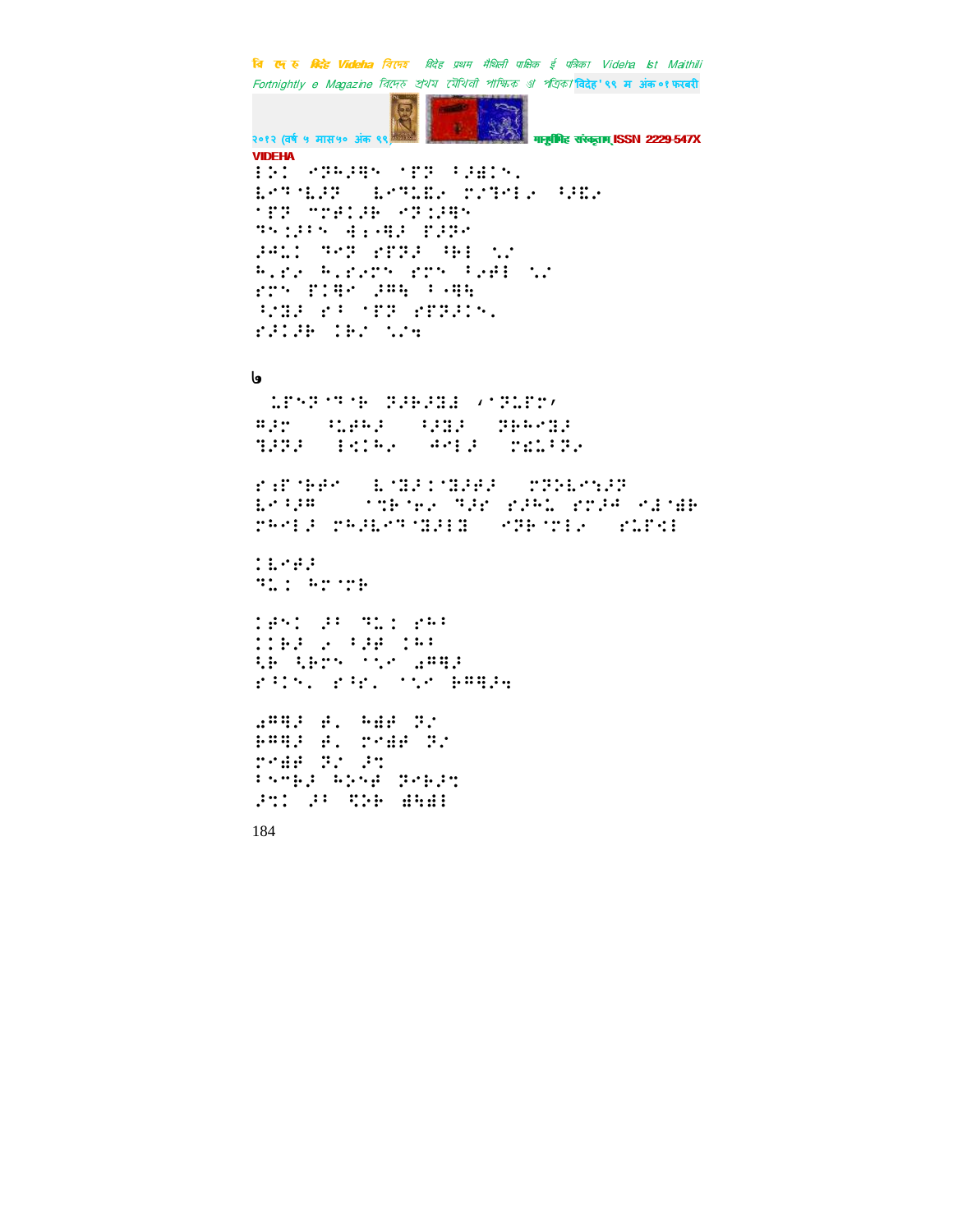

मानूबंगिह संस्कृताम् ISSN 2229-547X

**VIDEHA** Sobietic dib clif 1981 199 230 930 tura mendi deur dhur.<br>Inedis thru mus menya sie B Christianis Company the 188 APPE TO STORAGE **STORY MIRTING AND DESCRIPT** 

KLID APPA TLIM PRAB TOM<br>TLID FRTM KLID TRAB TOM TEL APSE (PEL PSE ARBE ARBE sponsor parallel

**TERE IN STREET** TLAM ARE BIBEL 300 ST Big Bas Cars reread Asta and B 1975 PLL (28 12 1979)

fann namis a thu finist AP AP BI MER EGA ERNIMA IX<br>185 ESB SI PAR PR **2 128 22 127 128** 

 $4.7 \pm 0.714$ 

 $\mathcal{L} = \mathbb{Z} \mathbb{Z} \mathbb{Z} \times \mathbb{Z} \mathbb{Z} \times \mathbb{Z}$ 142 EME (MERE 35 IS 12 **FILE WEEK THE FRAME SHARR** (2015) rdinks by picking Desmark for 18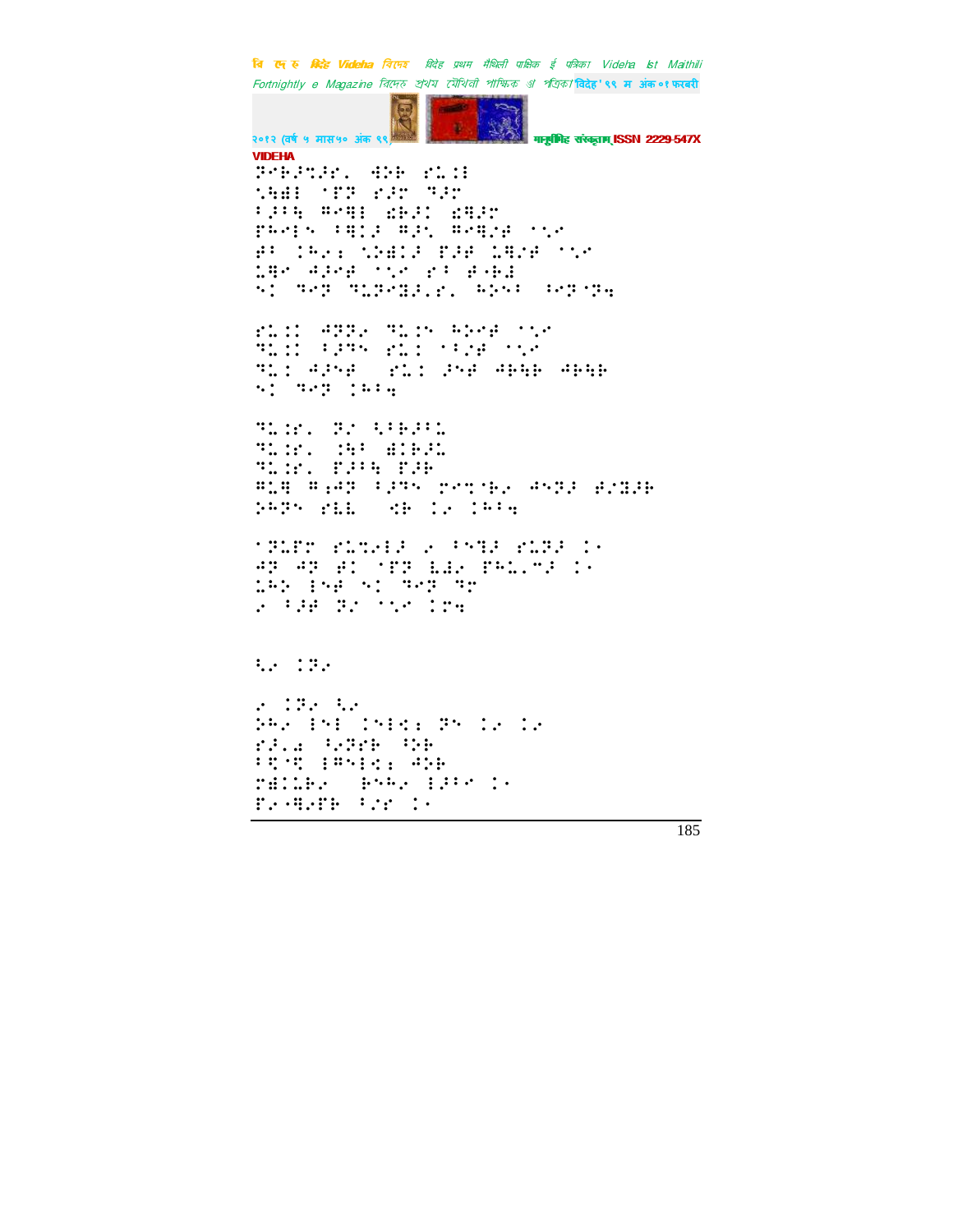

**STARP PLACES AS SPECE** THE SALE IS THE T 186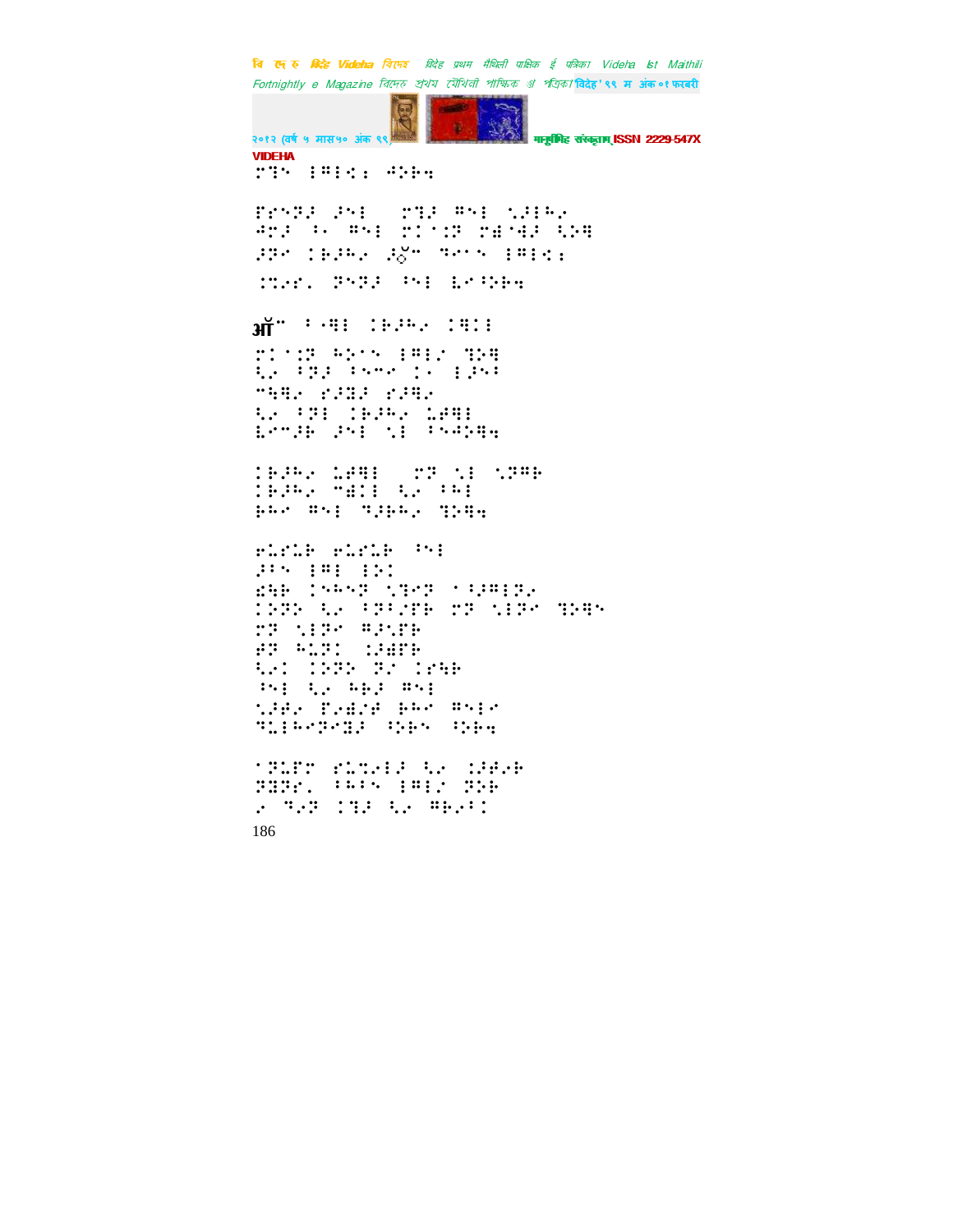चि एत् रू मिन्हे Videha निएन्थ विदेह प्रथम मैथिली पाक्षिक ई पत्रिका Videha Ist Maithili Fortnightly e Magazine বিদেত প্ৰথম মৌথিনী পাক্ষিক প্ৰ' পত্ৰিকা'<mark>বিदेह' ९९ म अंक०१ फरबरी</mark> **Security** २०१२ (वष ५ मास५० अंक ९९) मानुषीिमह संकृताम्ISSN 2229-547X VIDEHA Trie Wei Slei Die THREE THINGS  $E=E=E+E$  :  $E=E$ as an extra series of the "cHP (540) 441 (540) 542-54 E. E. S. S. S. S.  $E$ E. E SIMBER TETHIO ⣞⣅⣅⢷.⣞⣅⣅⢷!⢾4⢾!⢸5! fi.e f. Sir ⢸⢼⢹⣇!⢷!⢺!⢳E!⢳⢽⢼! "⢻⢷!5⢼⢻!⣋⢷! 9⁄92.9200 1910 1920 1930 1 192€ 192€ F. Brief E. Bre Presume and the control of the control of the control of the control of the control of the control of the control of the control of the control of the control of the control of the control of the control of the control of ⣐⢻⢽⢼!⢽⢼a!⢵⢷! ⢽⣅!"⢼⢺⢽!⢷!⣈5⢾!⢵⢽⢼!5⣝⢼E! ⢴⢾5!⢺⣇⢼⢽⢴!⢶⣓5⢼!⢽!⢵⢷⣒! ⢽⣅2."⣅⣉⢴5⢼!⢳!  $\mathbb{R}$  : 200  $\mathbb{R}$  : 200  $\mathbb{R}$  : 200  $\mathbb{R}$  : 200  $\mathbb{R}$  : 200  $\mathbb{R}$  : 200  $\mathbb{R}$  : 200  $\mathbb{R}$  : 200  $\mathbb{R}$  : 200  $\mathbb{R}$  : 200  $\mathbb{R}$  : 200  $\mathbb{R}$  : 200  $\mathbb{R}$  : 200  $\mathbb{R}$  : 200  $\mathbb{R}$  : 2 ⢳⣝⢵.⢽.⢳⣝⢵!⢾E!5!⢺⢼⢾! 22⢽!⣈⢽!a⢵⢷⣒! ८ !⢽⢼⢷⢼⣝⣜!⣔⢼! **∴**. 1601802:91:01 PM 2001802:91:00 PM 2001802:00 PM 2001802:00 PM 2001802:00 PM 2001802:00 PM 2001802:00 PM 2001802:00 PM 2001802:00 PM 2001802:00 PM 2001802:00 PM 2001802:00 PM 2001802:00 PM 2001802:00 PM 2001802:00 PM H#r PH = PH = PH = PH = P 2⢷⣈⣜⣋.!⣎2⣅⢷! **SHIP** : TELFIE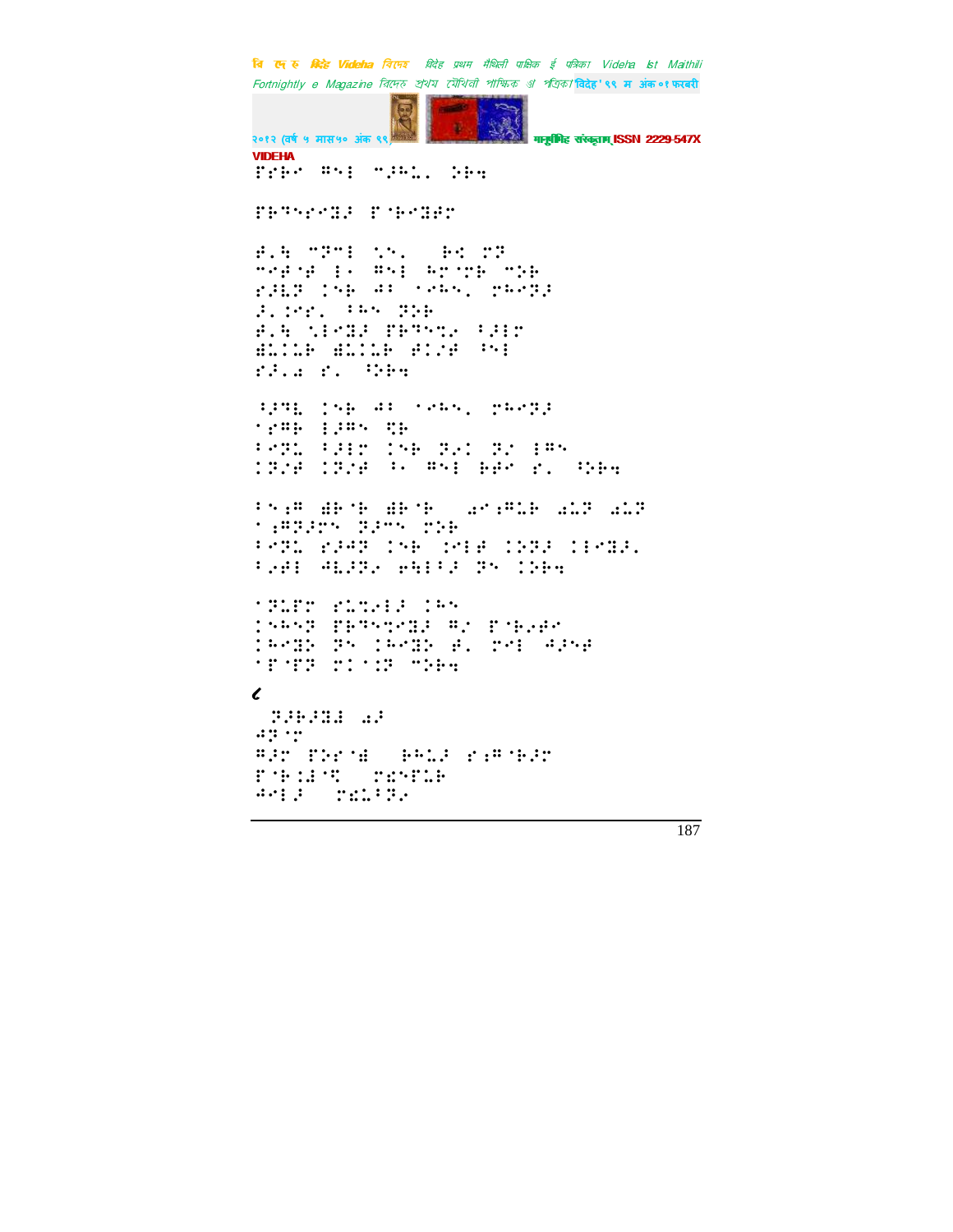

२०१२ (वर्ष ५ मास५० अंक

**VIDEHA**  $1.74.14$ 

treat has pretreat depose **CALLS STEPENE**  $1, 0, 0, 1, 0$ **THE THE STATE TELL BUT SET**  $\therefore$   $\therefore$   $\therefore$ BOST ESTMORE BRID PARTHON PATE (PAIR F.R. APP) (EAR PARPER

**RECAR** 

TECTA TECTA TEEL CECTA **SERVED BRIEF SERVICE SIGHT PLEAS APPROVED PIPER** raach mot al boul by male THEFTHE THOTH FRONT REAL P  $\mathfrak{m}\times\mathfrak{m}\times\mathfrak{m}$ This ages the transfer Rifle Them  $13344$ FAT IT STAR BRIGHT FFINA NTR 834331 BSYMIB 387 1B28 1304 **THIT ENERGY RESIDENTS** FI THE TE BRIDGE BILL BROWN 4512 EMBABAL STK PRAPAB FLEVER, TRIPP EVERY POET T 13.000 1941. 1944: 1946. 1947 THE TO STIP BELLE tive. These systems are send sen conduction since he ESTIMA MUSEUM PAR MUSICA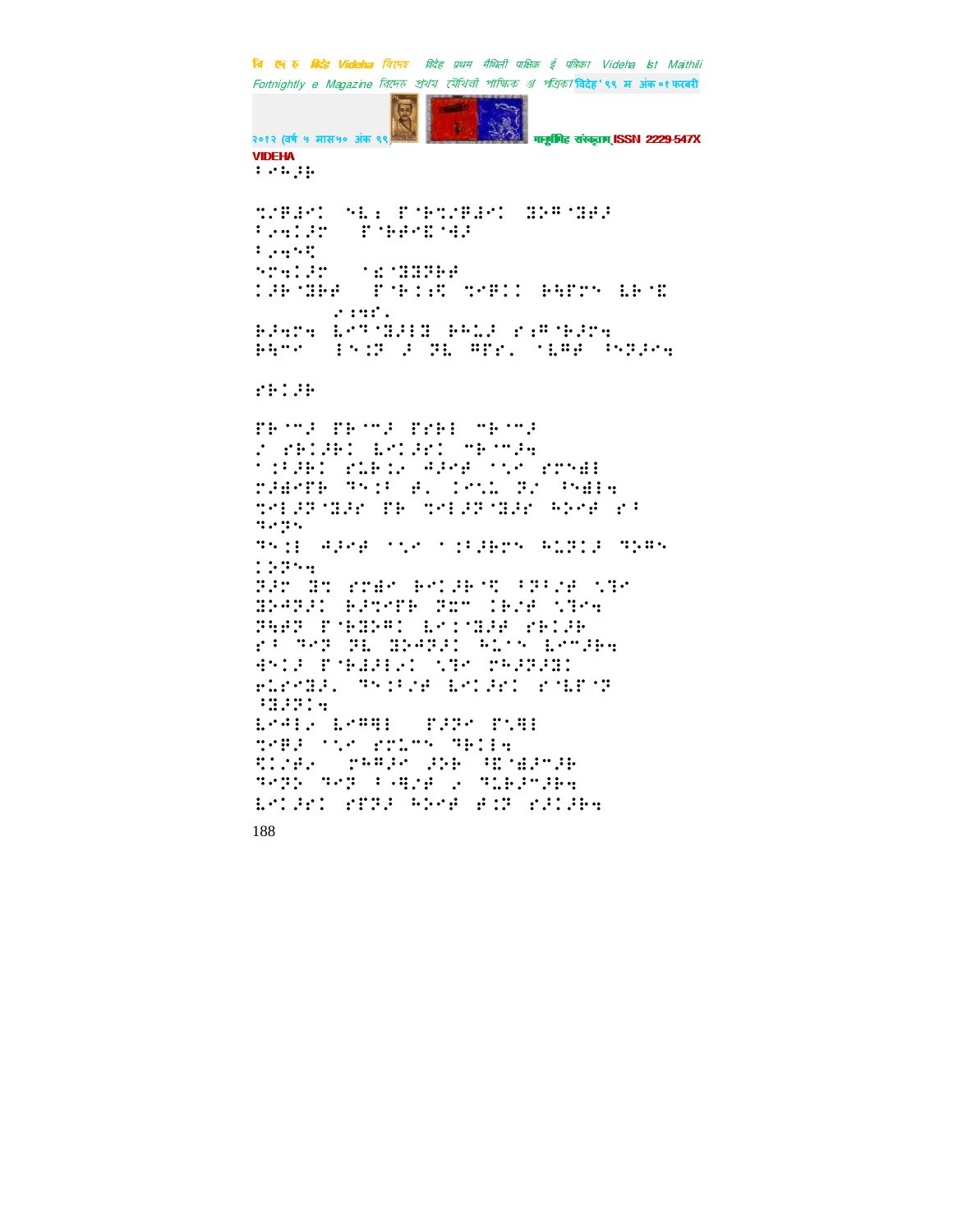```
चि एत् रू मिन्हे Videha निएन्थ विदेह प्रथम मैथिली पाक्षिक ई पत्रिका Videha Ist Maithili
Fortnightly e Magazine বিদেত প্ৰথম মৌথিনী পাক্ষিক প্ৰ' পত্ৰিকা'<mark>বিदेह' ९९ म अंक०१ फरबरी</mark>
२०१२ (वर्ष ५ मास५० अंक ९९) मानुषि संस्कृतिह संस्कृतम् ISSN 2229-547X
VIDEHA 
⢼⢼""E!⣅⢾⣛-!⢺⢴⢽"E!⢹⣈!⢼⢼⢷⣒!!
2⢷a⢼.2⢷a⢼!2"⢷5!a⢷a⢼!!
4!"⢷⢼⢷!⣇⢼"!a⢷a⢼⣒!!
4!⢷a⢽⢼2⢷!2⢽!⣐⢾⣇⣝!
                                    hhe fields
१⣒!⢺⢻⢹⢴⣉!2⢷"⢼⢹!⣜⣋5!२⣒!25⣉⣇⢷!
⢷⢼⣅⢾!
१
  !⢺⢻⢹⢴⣉!2⢷"⢼⢹!⣜⣋5!⢽⣊⣞⢼!⣇⢾⢼.!
 2⣒!⣎⣓2.⣁⢼E⢳!
\overline{1} . The set of the set of the set of the set of the set of the set of the set of the set of the set of the set of the set of the set of the set of the set of the set of the set of the set of the set of the set of th
LPP PRO BIR 1975 CONTROL
⢽⢼!⣁⢳!⢹⢵⢳⢷⢴!⢳⢼⢷⣒!
2⢽!⢷⣉!⢼⢻⣓!B⣛4!
GRANCE CONTROL
⢽⢼!⢷⢵!⢾⢵⢷⢼!⢹!⣁⢳!
⣇⢽.⣅2⣇⢽!⢵!⢺⣐⢻5⣒!
⢼"!5⢻⣊⢽!⣎⢷⢾⣝⢵!4"5!
102 Juni 1999 (1995)
LORDIES ON THE SALE EXPOSURE
⢵⢽⢵!⢸⢹.⢸⢼⣇!⣈⢽⢵!⢽4!
⢽!⢳⣝⢵!⣅⣚4⣒!
as ags pjee pjee
"!2⢽!⢼⢺!⢷!5⢻4⣒!
E. EDE IS THE THE S
```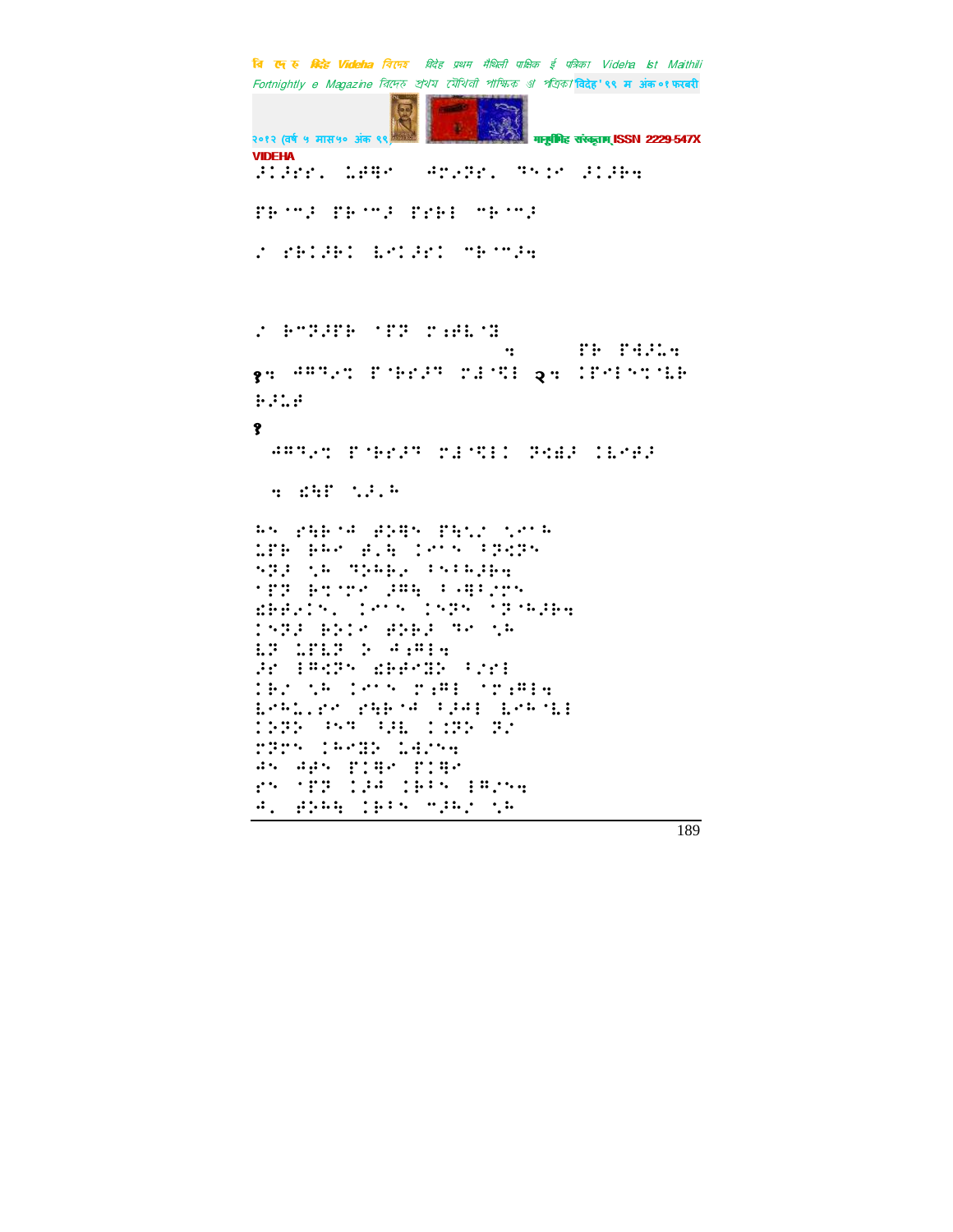

मानूबंगिह संस्कृताम् ISSN 2229-547X

#### **VIDEHA**

२०१२ (वर्ष ५ मास५० अंक ९९)

13555 1385 33115 1356 Adres pape representa FIRST FIR THEN INCH. TROTHE WAS TILLED WHEN 1933 : Annie Par **MPR TEE LARPS AR** 1531 16 rim past gree 1936 1936 23 19254

 $\mathcal{H}$  . The state  $\mathcal{H}$ 

PART STORE SECTIONS STOR CREAK CEST INE pape 142 aux mainsie radade la ri Shie Fary LETING Legal Syle: 198 (2009) 82121 (2002) **TTL: ITP 4P-8 1- This:** PRIS IM BIRT AN THIRT **AND AND AND ARRIVED AT A 1990** 1556 LeleB 182 Stiel **ALISA REFORM PROVE ERENER:** FRIEN AN IS IS RAIGH Bir romane UBN 1256 **THE REPORT BOOKS** ilas põas (pp) Agpagio.<br>Agpag Agpai mõbitus agpa Rick Mich Ander Sching rdr rdr WM Martine SI TEERS PST INF. SA risk ris rage from 25. TE TE SALARI PARAM **ALCOHOL:** 1999 1999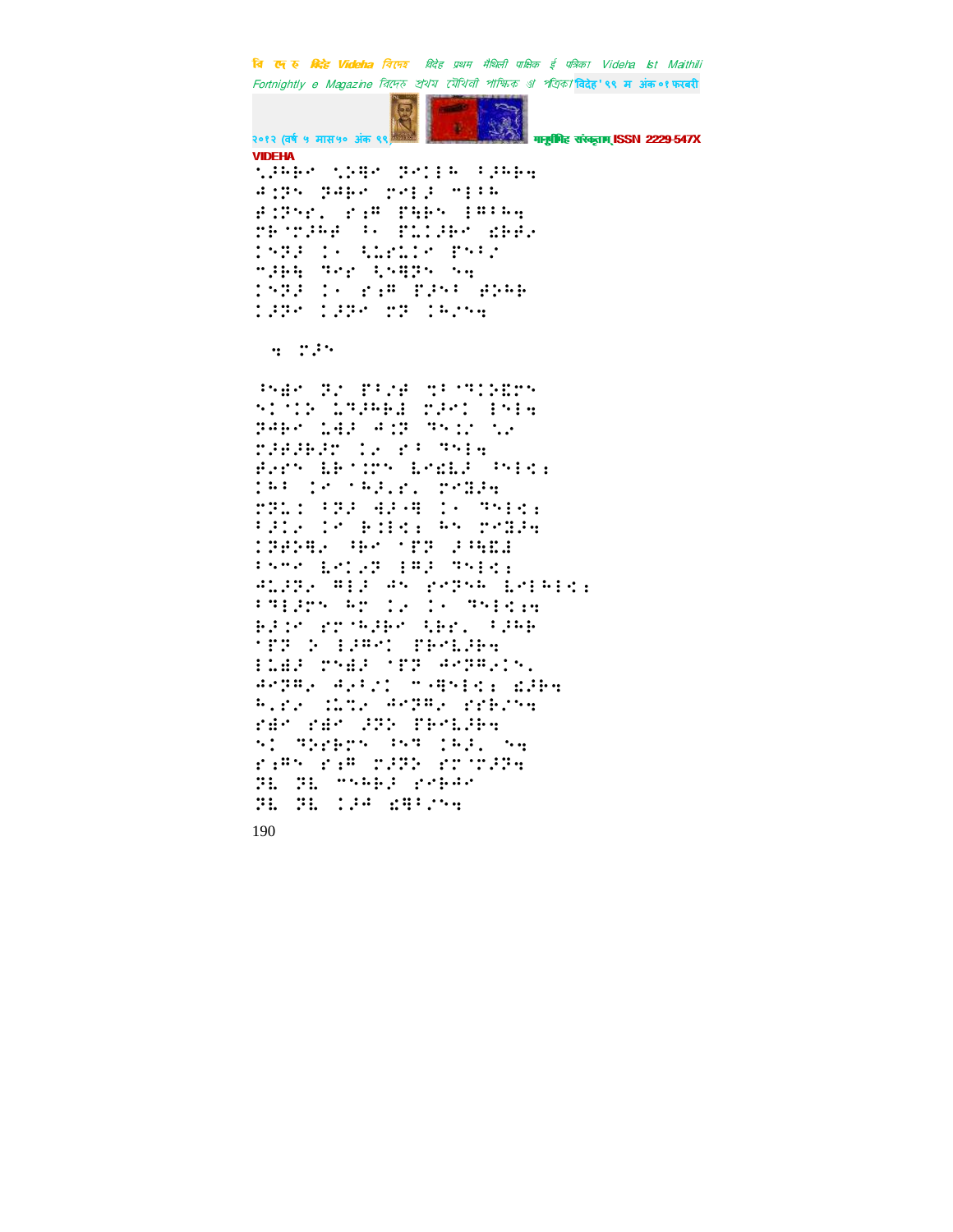

मानुबंधिह संस्कृतम् ISSN 2229-547X

**VIDEHA** Si Si Thill Style H. H. Prink patche TER PROPERTY TERM AN INCH give pake the law pank parag 'TT PAT THE THEE 1995 PR ROBE 195164

 $\mathcal{H}$  and  $\mathcal{L}$  and  $\mathcal{L}$ 

APPRENT PRIS PRINTAL SAIR BY TANK (BEW **ARIS BE THAT THE INDE** trakers arportakers then APPS STORED IN RESEARCH range where the bar whe ARRIE BRA EIRI EIRTR RATI KATA PTAJE (1918. SLED SJE **1971 193 Fac Abed Abey; BREE BY TO BEE RES NIN** 198 (1658 1935)65 (20356) that reducing the same the Si tir Abbbe 1935 **Trake Talk Anth Cham** Report the Anipoli BAL BAL AL MARA (1884)<br>Gron (or-AB (1882) No 3493 WHA SINE (339) \*\*\* 48 TES \*\*\*\*\* ridings for the forthe open found ARANG MINIBILI KAN YAKARA BRAND STEP ARTHRONO ENDING GOS LAZA (MIZA MIZA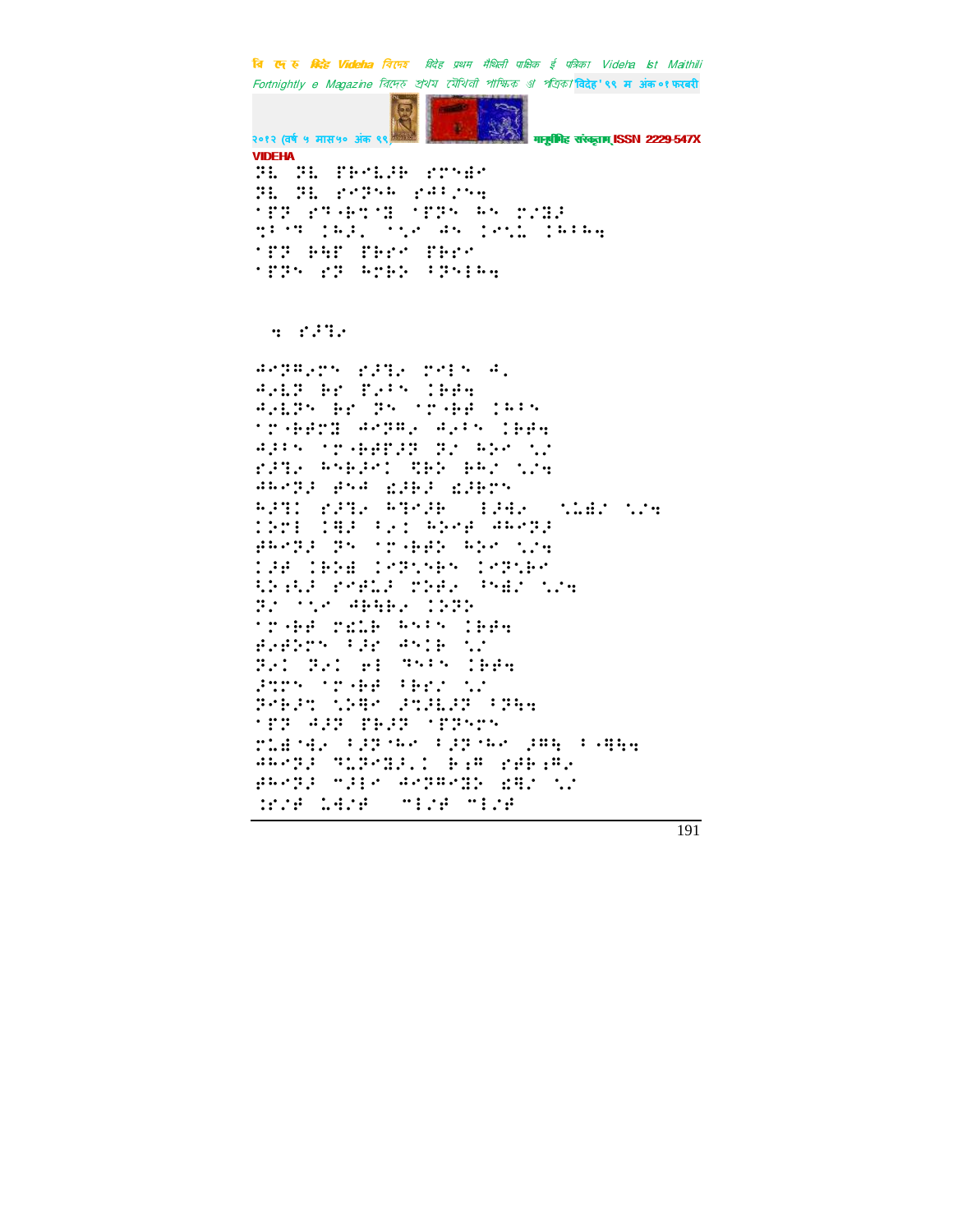**Separate** ø २०१२ (वर्ष ५ मास५० अंक ९

मानूसीमेह संस्कृताम् ISSN 2229-547X

**VIDEHA** West brist in the

**A AR PREMIS PERPOSSING** 

10 1903 - 1908 - 191 th thing said time **BACK AND ARRY ATEM** SAR: 451AS Lerbis tiem ARI (PEMBA PLAIN TIME **PART PLAYER BOOK ARE.** 35:11 356 (SPR) S in ener then the de <u>Missime bid faibe</u> Web Silvia same pr **THE APPRE POSSER LESS** H. W. TER CLAIR TE ARI INBERI PLAIN TIEN 48 Frongis, Pue Broeser FAIL FAIL TAN ARTH **BEEF BEEF IN 18 188** TREPEND INFORMATIONS **MACHINE PROPERTY TO WELFARE HIS START** tienese papernimesega (propr nish mar an an Pertentation in the following 196 196 1946 PCB4 How the 198 (1981) State Street **AD HARBY 1972 T. FLARIN**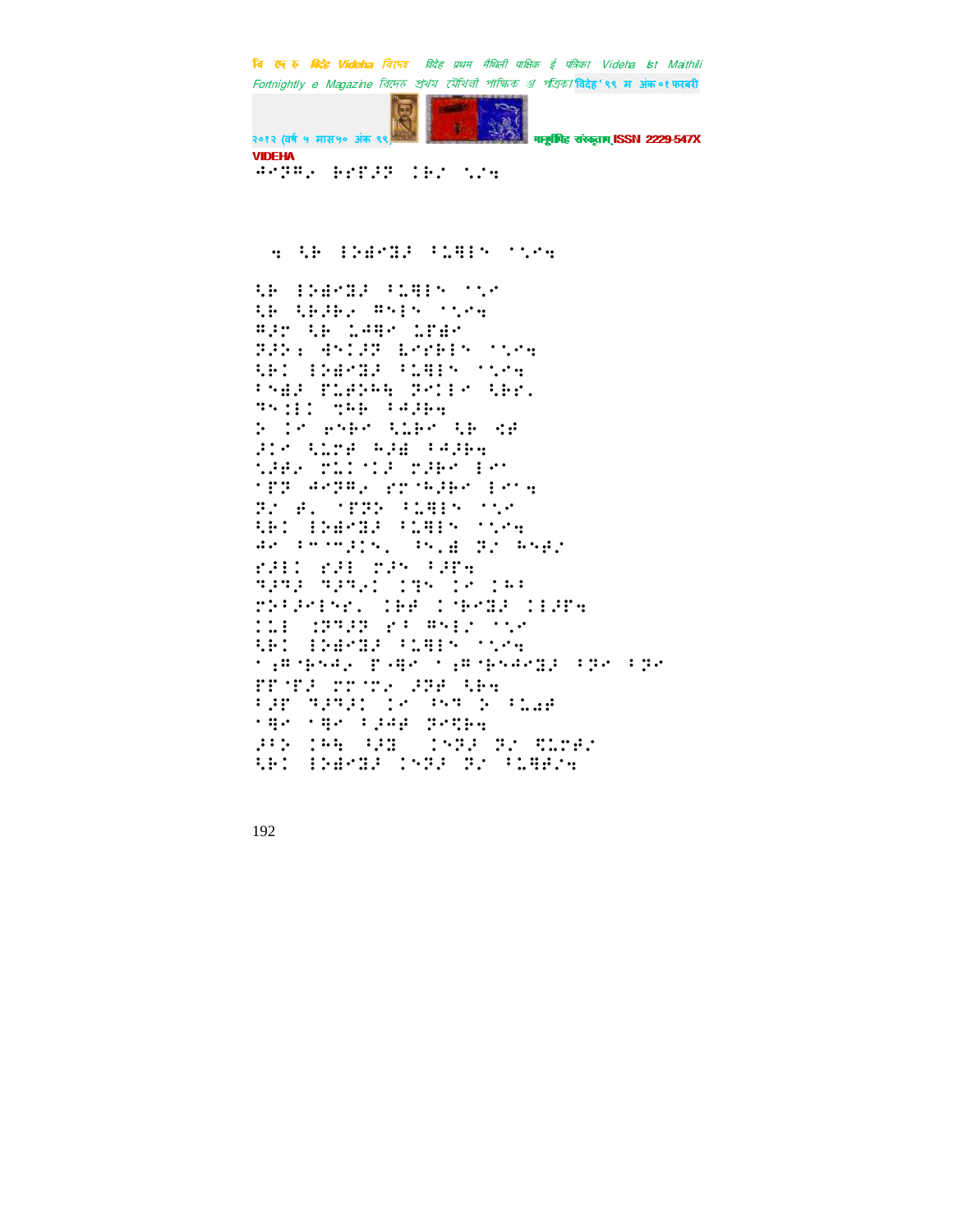

मानुबंधिह संस्कृतम् ISSN 2229-547X

२०१२ (वर्ष ५ मास५० अंक **VIDEHA** 

4 428 FRIE 42222 FRIE

**ALB (SH) ANDRE (SH)** PRES WHE PROBLEM PAPARDA mark mark rush (smr) mur FREE #SE PROPER LETTER MARA BEES TER SIN TS PRES Br FAIL MAR (PHETA (11324) PARTS POSS PART PACIFIC BY PREP ARTHOL BRYERS This Third and Tame BAI in FRAMERY MAIL SHIPS LAR LAR PARIS PIREDR *BASE AND PARTY ROOM* SP SPROGLAPSHORE INTO SLAGE CONTOHERNESS (BRAG **SPPD ARTH. TEST TEST** IPRAD B. PIR IMIN RYCHAN ST PLAYAR ER PRESIDEN Then Phel Spand 16ths presp resp first sires BIT BIT THE BIGHT BETTH \*FF 4098, \*FF5 \*G.0 **199 : 200 : 215 : 200 :** 1832 Angel (5) 2380 **ARAB PALEND IS STAR** Ar Hiller Serric Br **TER APR TERM NEW BIP** rijar, sija prijs askog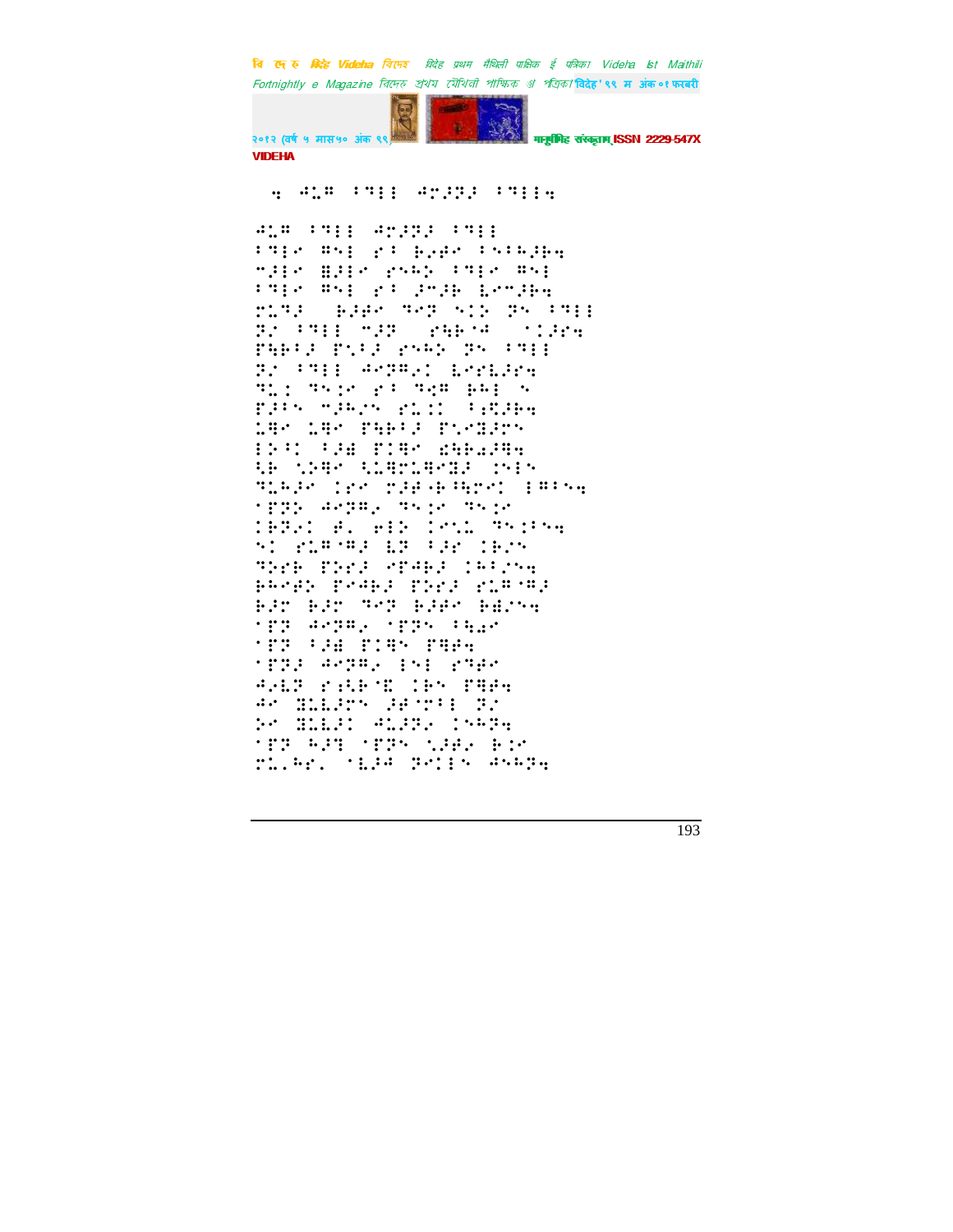

२०१२ (वर्ष ५ मास५० अंक **VIDEHA** 

 $\mathbf{u}_1, \mathbf{u}_2, \mathbf{u}_3$ 

**Abstract Albert Conference** HOPP, PARE SEEM SPEN 148 POBARD IBN 18787 TT: TEAHLER TEAM SECA BJPK THR PLBBJ 18425 Program (Politica Source igadi ekonomiya yazorda 83 TELMAN TELL 188 (182) 1233224  $\mathcal{G}_\alpha$  (st. ) and (wiled (where  $\mathcal{G}_\alpha$ FLATTS ARE: 1374 na negena este print Pine (Pine 162 the) TEAR REARD MAIR RE REPORT 1952 - T.S. (1952 A.H. (1974) HART PORTH TAP TEACH Already and resource richers #BREAK PROVIDENT SERIES Rich IL MARTH STARK WHEN BAN TERM PAN PARE PEARS ringen ier ibngen mitzu \*\*\*\*\* #\*\* #\* #\* #\* ! d 1522 Philime Malm2124<br>Shigh Shigh Gelegge 165 8942 22 12 2123 212124 the Ware place fire ring raws same same within 187 281 258 1875 8181<br>Pirr Pirr 187 782 820 881 ANIBA MARI MESE PRESS NA He will be traken a prostiga melecient tr 194

मानुबंधिह संस्कृतम् ISSN 2229-547X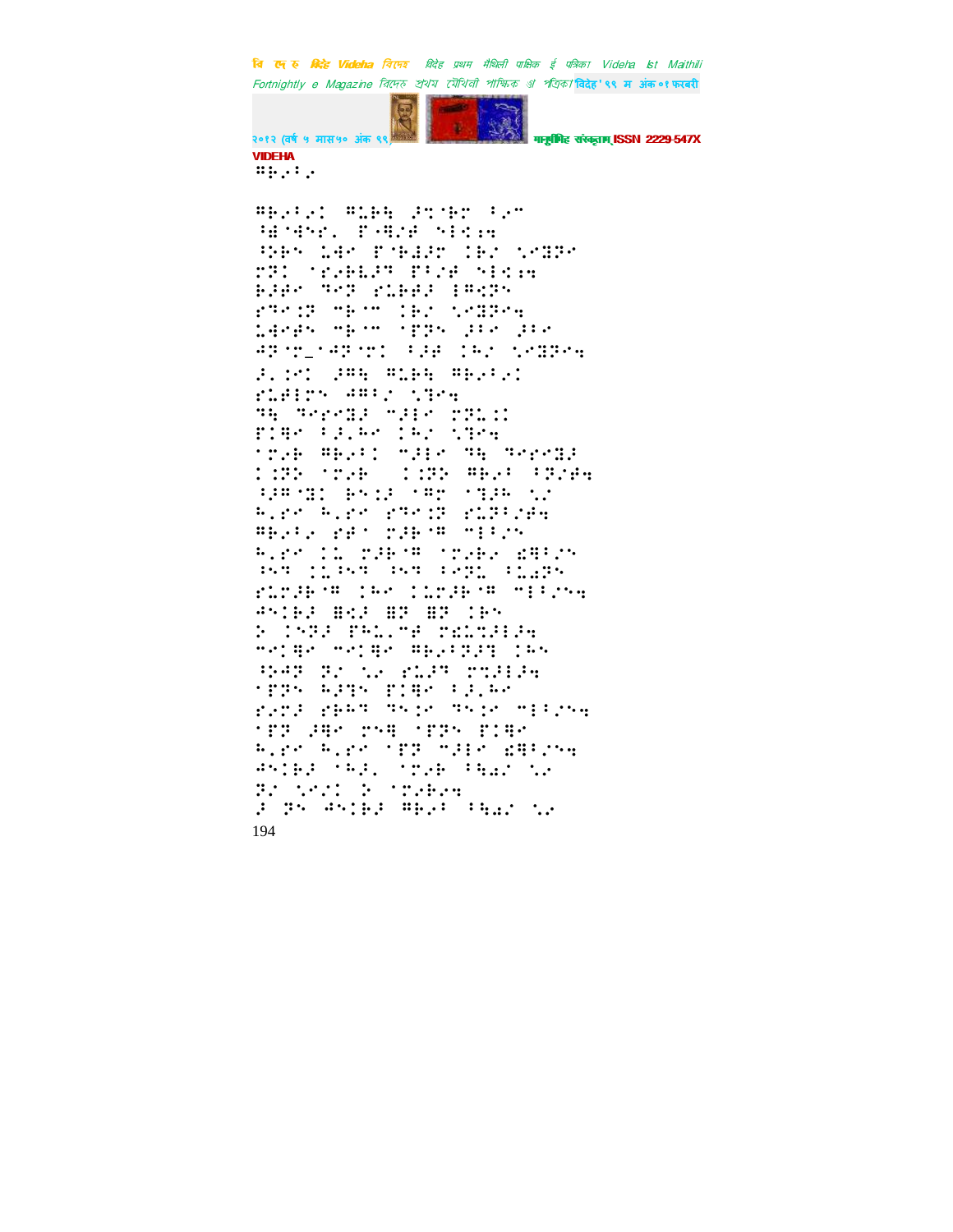

मानुबंधिह संस्कृतम् ISSN 2229-547X

 $\mathbb{R}^2$  , which is<br>the superconduction FLTM2THE CHOM BEW FEB MOBER-**A. SPRESINA BELOW IPPINE** Wall Performe lets Wednesday (1991) 1915. WERE AN EPH FIRE FIRE BIRG MIC BICAR MECH PORTUGAL EMBORADO PORTUELO rak ra aking richa Brb Whata Convert ST ST SALT SID TRYS r:86 #.83 & SEP : 163. Principal middleburg

migungs pass

२०१२ (वर्ष ५ मास५० अंक ९९

**VIDEHA** 

**CARDE CENT. BOBBNE CA** B285 25253 8535 51618 42 BRAY BRAYNER CROSS B2#5 ri# ri# 4212# 51414 B282 (BJ, 1285 72825 **THE BARRY START OF ST** BD#353 7530 7530 1625 8 MARS 253 MIRT224 MOVE HIS SEPHI INT **THE SECOND TER PRES** BID BID THE TER ST spis will be the side. 152 MEZ PSA PRSP PROH Path (Bird) phanache 345 TPP (128 (128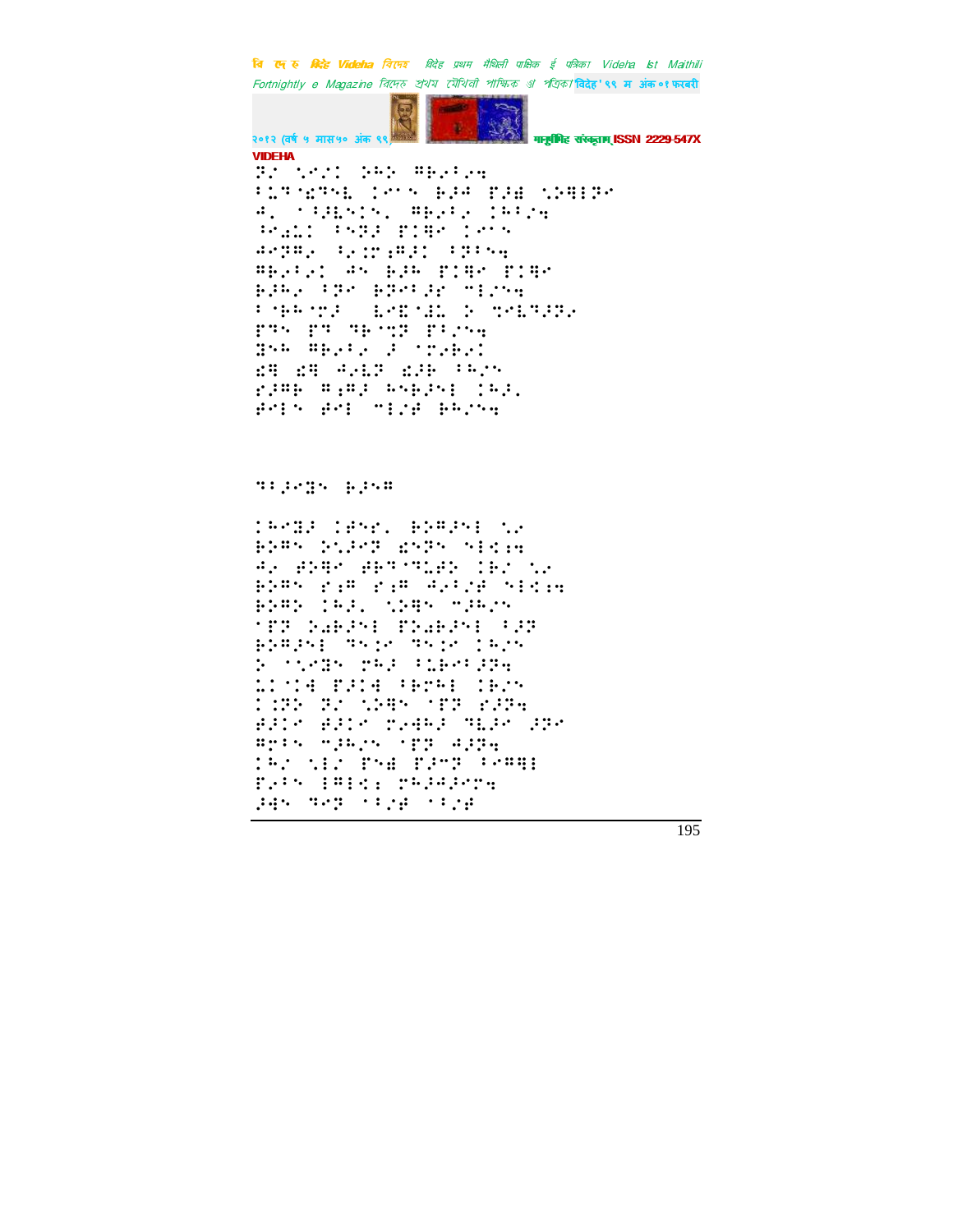

मानूसीमेह संस्कृताम् ISSN 2229-547X

895 BOB BIBI 8895 1930 12 533 3035 895 Bir Abre 251 Alm Almr.4 Web pick gob gick (pr 1980 (200 1928 ALB ALB) 4  $\mathbb{R}^2$  , where  $\mathbb{R}^2$  and  $\mathbb{R}^2$  are  $\mathbb{R}^2$  and  $\mathbb{R}^2$ *PRODUCE* thr: Cher (127 media (2011) **SAT PARK NAVAR NIGHT ANY** raterians pour rians (prefig THEE IS WHEE TIEN PARTE PARTE 23 MINUTE Right Right PIRe made **START HOME SERVICE** te dred (17 media (22 (22) Argent germy (Ad. Shiring true acome de mais de TENEL TEN NER: BNERIN HIM BRAIN BALT HIM TIME Arrages Trum Rochers \*\*\*\*\* \*\*\*\* \*\*\* \*\*\* PSE TES APPRA RESERVE **IF THE TELL BY BLEET** Tethan (SH TIAM Inice Increase all Increase Bainer is reaching she have store AR PROPERTIES. TIPPS TIPPS APPLY THE PhP Res BRIS BRI NS **APPRE FIRE 1182 NPW** 

 $(11.41 - 0.41)$ 196

२०१२ (वर्ष ५ मास५० अंक ९९

**VIDEHA**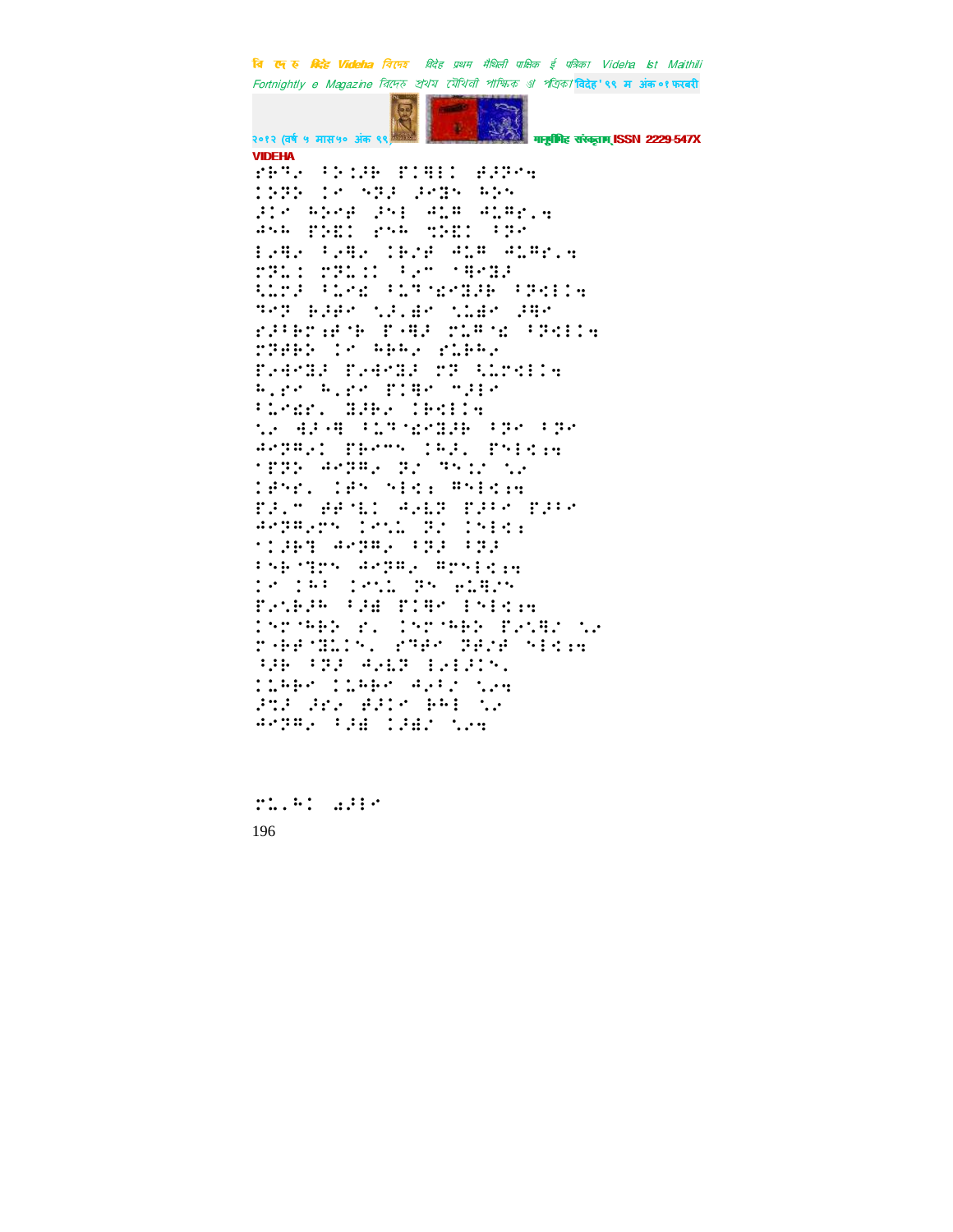मानूबंगिह संस्कृताम् ISSN 2229-547X



२०१२ (वर्ष ५ मास५० अंक **VIDEHA** 

richt afte faghe is bef 1941 ANY 1915 PRA #NIF NI 7878 N fin THE LEAD PARA Aldho dhe. Mun. bhe. **MIRING TAT RIPOR (TRIM** TRISPIRADO TALS CALONENO<br>TSI RAPS TRIS CREOL randa ata, pangan tr PHENNY PAR MIRE IED NOW place were read read. FTS TSP MEER IES NIE Theile, A.Lh Al SI ROCKER CREEK CHILL 194 dece 4. Dag p.4 B. MTB PRESBY MTBY IBN NAM 4. defere 42 m 1514: *itil mar ith an angles* **MERS INTER PARTNERSHIP** #264 FRPS4 (PS44 BRCH) strip bre ber stor to AND APTEL BRAFF HE STA FRIT BEND STENDSHOW (RP) FAUTH HEME LMEVER ARM NOW PARL RIGHT MILTER INF. Pedi ricert sepak (sp. 124 speak firstness (200 (200) **ACTES BETAT IN SAM** rich: ages emporar<br>1971: Poleemporar **SPP SPORTS SPPS RING.** rollenieren Boden rader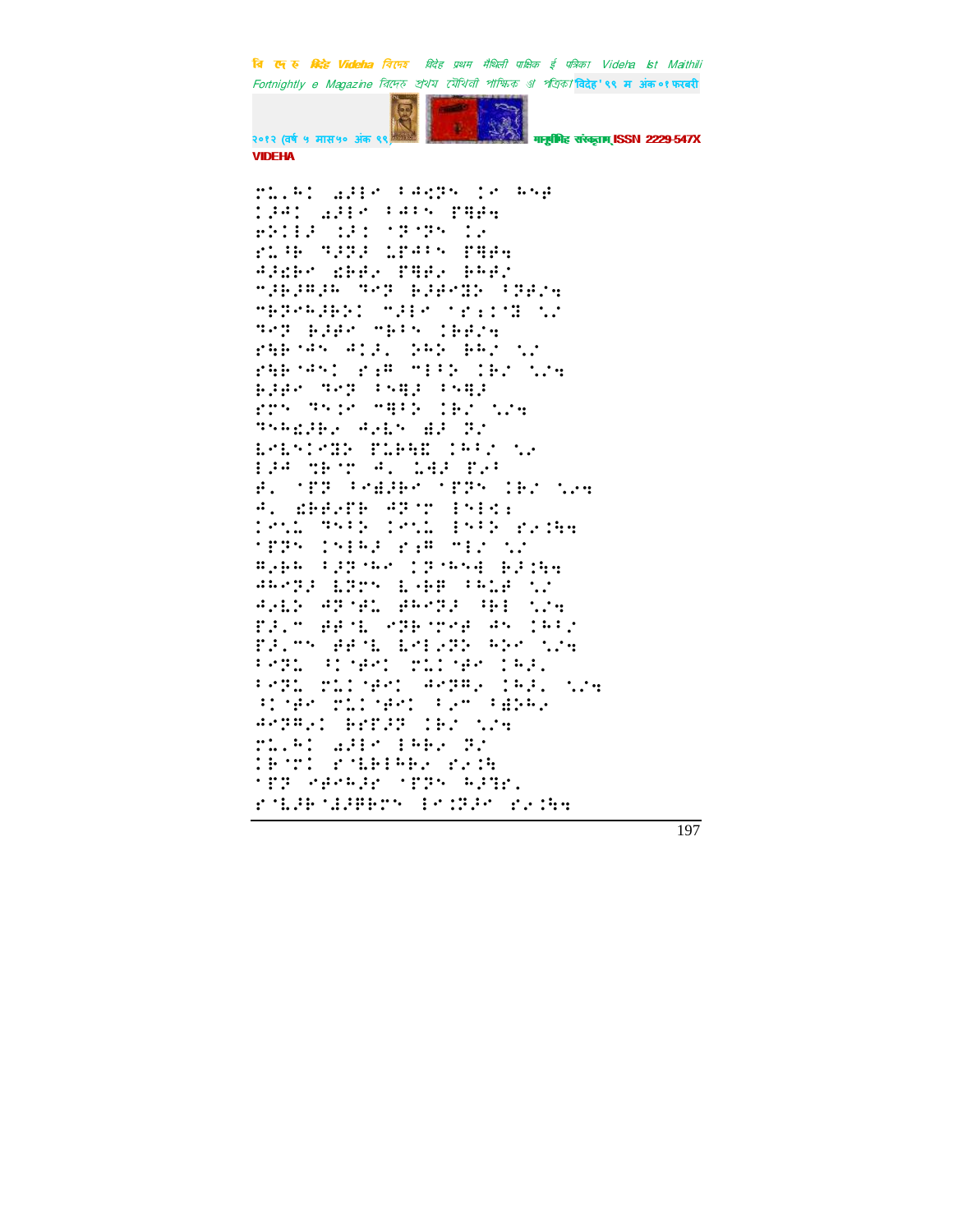

२०१२ (वर्ष ५ मास५० अंक मानुबंधिह संस्कृताम् ISSN 2229-547X **VIDEHA** 

**ISTE SAME IST INE** 

Ardeary Crim IBF Rach APPRAIN LONG INFORMING PROPERTY OF PROPERTY 1922 1922 926 926 1920 1920 FAR RIGHT #125 (12) ranch an esta della SI THEFT FOR PRIZIC For PROBECTION OF THE NOR ARCH BAN TROBAT AND WO PROTE CLEAR PLEAR PRAY FILM NOW **ARPIE APRIL AREA (MILL )** projects the through sendingly sing Pick PHP dhis dold **HiP:#: BAP (FR) 242 524** Website W. Stiltwerk SPACE PROPERTY NAM 1818 HOW PEAR PICE S. MAR STAR SERP SER. 1832 327 33 336 3378 338 1438 B. 1982 (1118)T fliby #98284 R. W 18: W :PH This **TEP IPEIR TEPS EFTHE** Pick Third Said rer 156 rath right right of compa

 $\mathbf{Q}$ **TPSPSTER BREE** tarea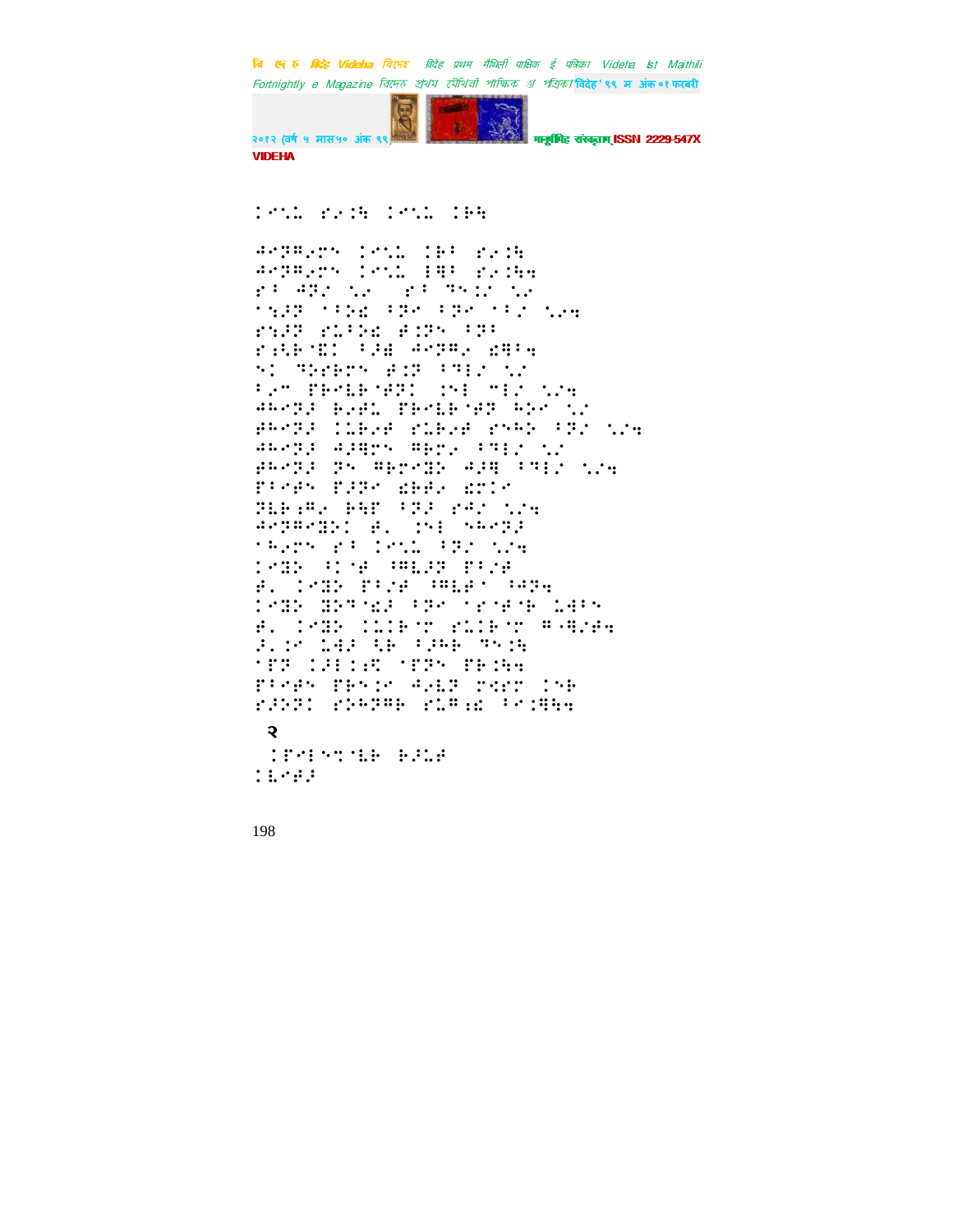चि एत् रू मिन्हे Videha निएन्थ विदेह प्रथम मैथिली पाक्षिक ई पत्रिका Videha Ist Maithili Fortnightly e Magazine বিদেত প্ৰথম মৌথিনী পাক্ষিক প্ৰ' পত্ৰিকা'<mark>বিदेह' ९९ म अंक०१ फरबरी</mark>



२०१२ (वर्ष ५ मास५० अंक ९९) मानुषि संस्कृतिह संस्कृतम् ISSN 2229-547X

VIDEHA  $TPT$  )  $TTP$  :  $TTP$  ,  $TTP$  ,  $TTP$  ,  $TTP$  ,  $TTP$  ,  $TTP$  ,  $TTP$  ,  $TTP$  ,  $TTP$  ,  $TTP$  ,  $TTP$  ,  $TTP$  ,  $TTP$  ,  $TTP$  ,  $TTP$  ,  $TTP$  ,  $TTP$  ,  $TTP$  ,  $TTP$  ,  $TTP$  ,  $TTP$  ,  $TTP$  ,  $TTP$  ,  $TTP$  ,  $TTP$  ,  $TTP$  ,  $TTP$  ,  $TTP$  ,  $TTP$  ,  $TTP$  2⢷⢹⣉!⢺⢼!"⢸!⣇"⢷5⣒! #dr die 1965 1165 (1425 "⢼⢺!⢳4⢾!⢼!⣋⣋!⣅⣔4⣒! **2** OU SP 3 SOUTH ⢼5!aa⢼E!⢽⢸⢽⣞!⣎⢷5⣒! a⢼5.⣟⢼5!⣐⢻⢷⢺⣝⢼!2⣛! ⢼⢾B⢷⢸⢼⣏⢼E!⣈55⢴!⣅⣛⣊5⣒! 22 22 22 22 22 23 24 25 26 27 27 27 27 27 27 27 27 27 27 28 29 20 21 22 23 24 25 26 27 27 27 27 27 27 27 27 27 ⢳⢷4⣝⢼!⢸⢼⣏⢼!2⢽⣊5⣒! ⢳⢼E!4⣙5⢴E!⢽⢼!⢼⢻⣓!5⣊⣐! 250 PH SALE STATES AND THE STATES ⢸"5⣊⣐⣒! Greatly control we were 2⢷⢹⣉⢴!⢵⢷⢼!⣙⣅a4⣒! ⢻⣊⢼E.⣃⢷⣓⢼!4⣙5⢴!⢺⣝⢼! 2⢷⢹⣉⣝⢼!⢼⢳⢷!⢸⢻⢼⣒! ⢽⣝!⣐⢻⢷⢺⣝⢼!⢺⢵⢷!5⢻⣊! 4⣙5⢴E!⢼⢻⢼E!⢹⣈⣊⣒! ⢺⢽!⢼!"⢴⢾⢼!⢸⢼⣏⢼!2⢽⢼⣅!  $!$  P  $\alpha$  /248 P  $\alpha$  /22215, 22214

L-THEFT CONTROL CONTROL  $^{\prime}$  :  $^{\prime}$  :  $^{\prime}$  :  $^{\prime}$  :  $^{\prime}$  :  $^{\prime}$  :  $^{\prime}$  :  $^{\prime}$  :  $^{\prime}$  :  $^{\prime}$  :  $^{\prime}$  :  $^{\prime}$  :  $^{\prime}$  :  $^{\prime}$  :  $^{\prime}$  :  $^{\prime}$  :  $^{\prime}$  :  $^{\prime}$  :  $^{\prime}$  :  $^{\prime}$  :  $^{\prime}$  :  $^{\prime}$  :  $^{\prime}$  :  $^{\prime}$  :  $^{\prime}$ 22⢽!⢸⢼⣏⢼!"⢸!⢺⢽!⣚⣚⢼!  $^{\prime}$  . The mass of the set of the set of the set of the set of the set of the set of the set of the set of the set of the set of the set of the set of the set of the set of the set of the set of the set of the set of the

4!⢷a⢽⢼2⢷!2⢽!⣐⢾⣇⣝! he state band parties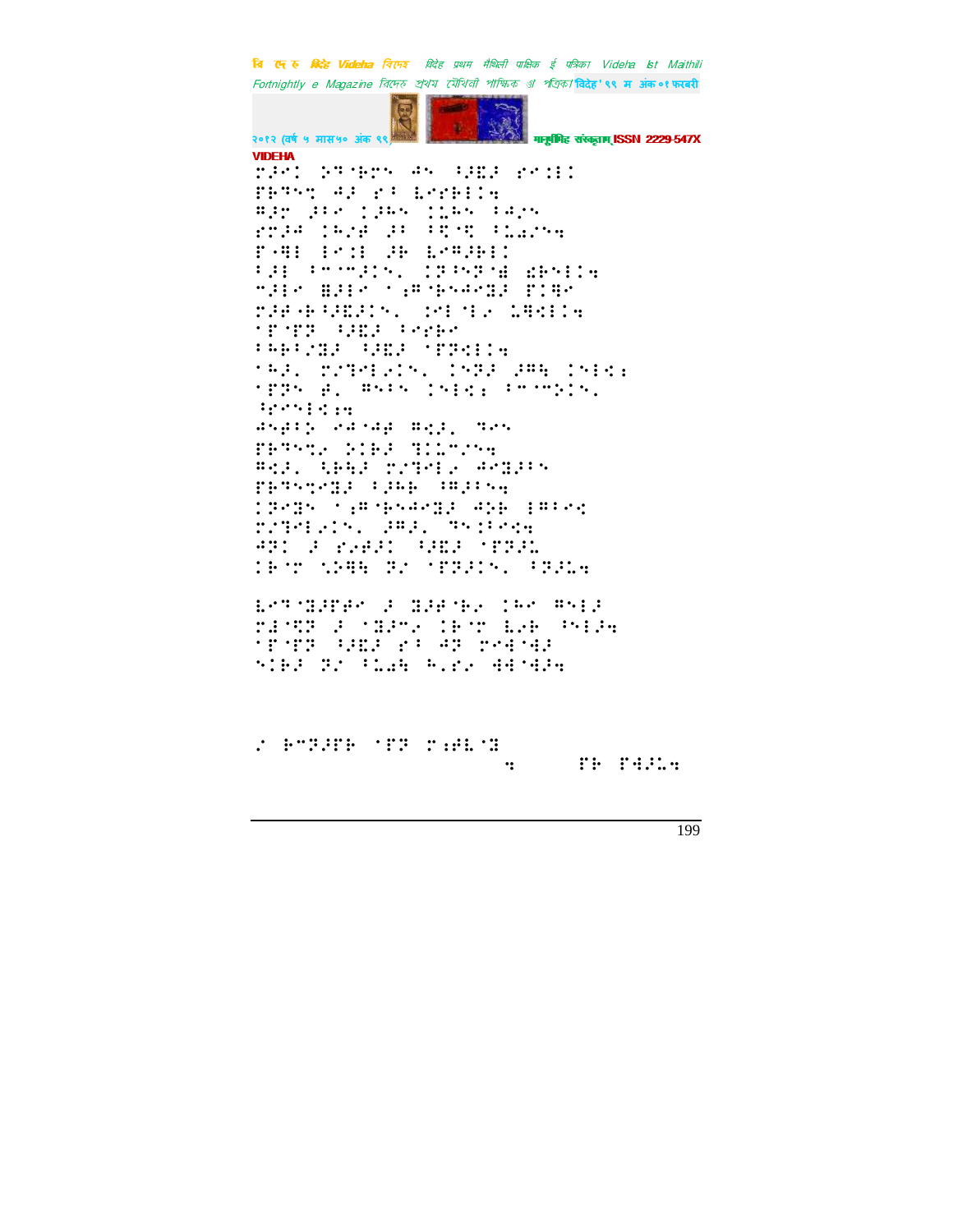चि एत् रू मिन्हे Videha निएन्थ विदेह प्रथम मैथिली पाक्षिक ई पत्रिका Videha Ist Maithili Fortnightly e Magazine বিদেত প্ৰথম মৌথিনী পাক্ষিক প্ৰ' পত্ৰিকা'<mark>বিदेह' ९९ म अंक०१ फरबरी</mark>

**Separate** २०१२ (वर्ष ५ मास५० अंक ९९) मानुषि संस्कृतिह संस्कृतम् ISSN 2229-547X  $\mathbf{r}$  : ZAS: The South Post Post

"⢾⣝⢽⢼⢷⢼⣝⣜!⣔⢼!३⣒!⢺⣇⢼⢳⢷!5⢼5!⣉⣝2! ४⣒!⣉⢽!⢼⢷⢴⢻⢷!

# १

VIDEHA

!⣋⢼◌ॅ⣒!⣉⣇!⣅⢼⢷!2⢷"⢼⢹! ⣇⢷⢴⣝!⣇⣝⢼⣈⣝⢼⢾⢼! ⢳⢽⢹⢴!⣇⢸⢼⢻! **STEPHENO CONTROL**  $\mathcal{L}$   $\mathcal{L}$   $\mathcal{L}$ ⢻⢼,2⢵"⣞.!"⢷⢼! ⢸⢼⣝⢼.!⣔⣐⣔⢼⢷2⣅⢷! **GPIS SENSION**  $\cdots$ 

**STRATE: STRATESTS** 

⢽⢷5⢴!⢽⢷5⢾⢼!  $T$ 50  $T$  50  $T$  50  $T$  50  $T$  50  $T$  50  $T$  50  $T$ ⣉⢿⢼!4!⢳⢼2⣐! ⢻⢼!⢺⢽⢻⢴!5⣞⢼!⢷⢳5!⣁⣒! 4⣐a⢼.24"⢼!⢺⢵⢷.⢺⢵⢷!c! ⢼.⢼2!"⢸!2⣚⢼!⢷⢳5!⣁⣒!  $[130^\circ]$  +  $[130^\circ]$  +  $[130^\circ]$  +  $[130^\circ]$  +  $[130^\circ]$  +  $[130^\circ]$  +  $[130^\circ]$  +  $[130^\circ]$  +  $[130^\circ]$  +  $[130^\circ]$  +  $[130^\circ]$  +  $[130^\circ]$  +  $[130^\circ]$  +  $[130^\circ]$  +  $[130^\circ]$  +  $[130^\circ]$  +  $[130^\circ]$  +  $[130^\circ]$  +  $[130^\$ .!⢺⢽!⢼!5⣅⣞⢼!⢷⢳5!⣁⣒! ⢻⢼!⢺⢽⢻⢴⣒⣒⣒⣒⣒⣒⣒⣒⣒⣒⣒⣒⣒⣒⣒!

!2⣚⢼⢵⢾!⢷⢼!5⢻!⢺⢼!c! SHI PASS PART PRESENT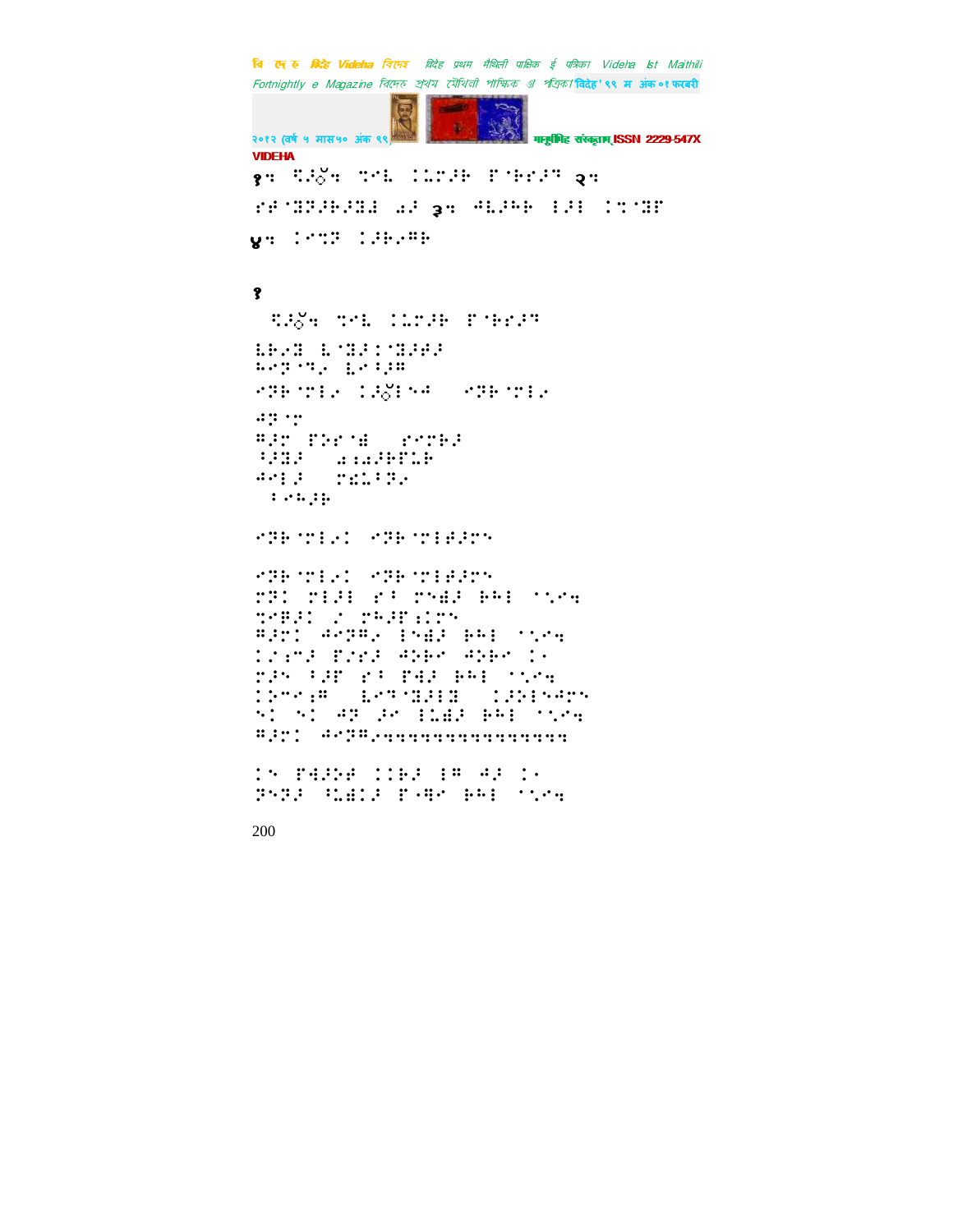

मानुबंधिह संस्कृताम् ISSN 2229-547X

**VIDEHA** Br Wh risk Wike (STBR SM) **TEP STAR DEPT TOM BITI ACTORAGES SYRIE SYRIE MENIE FALL** ranje ranje odjele po THE THE HEWEN FILM

२०१२ (वर्ष ५ मास५० अंक ९९

SHEEP MILL HAR STREETING STAR BIMI AMPRA INGLE BAI TIMA 231 2121 23 2542 951 5500

Bri Deth St Deth Being ARL

Prize Prize Prince Ship rather drifts and Bri 1811 By 1811 Bee Fride Ala tria tria trene astr Willes Hall Head and rim AB 20002 PHB Bri Tri Th Tri Brien Bla

refered time that to **IMPLEM PHEMIS TAIL** ra 1828 Side ale Pour des FIRE THE FEW TRIPS TO Bri 18th By 18th Point Adn. THE BHE LOLAT ISTILE AT THAT Programmer Rendrich PHEORY PHEORY ANNO ANNO 18 **IMAGES IMAGES ARE ARE** 

Bri 1811 By 1811 Bring Adia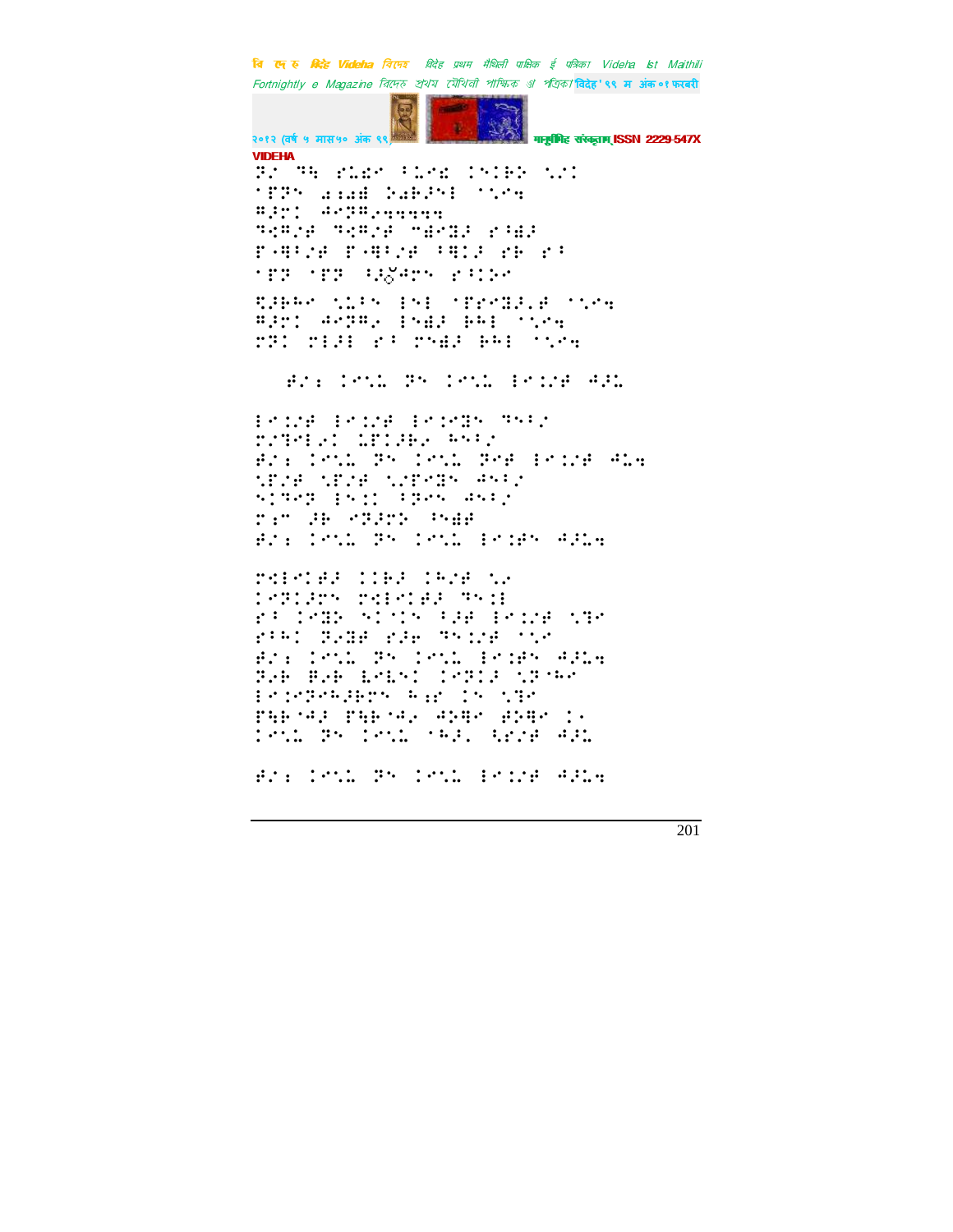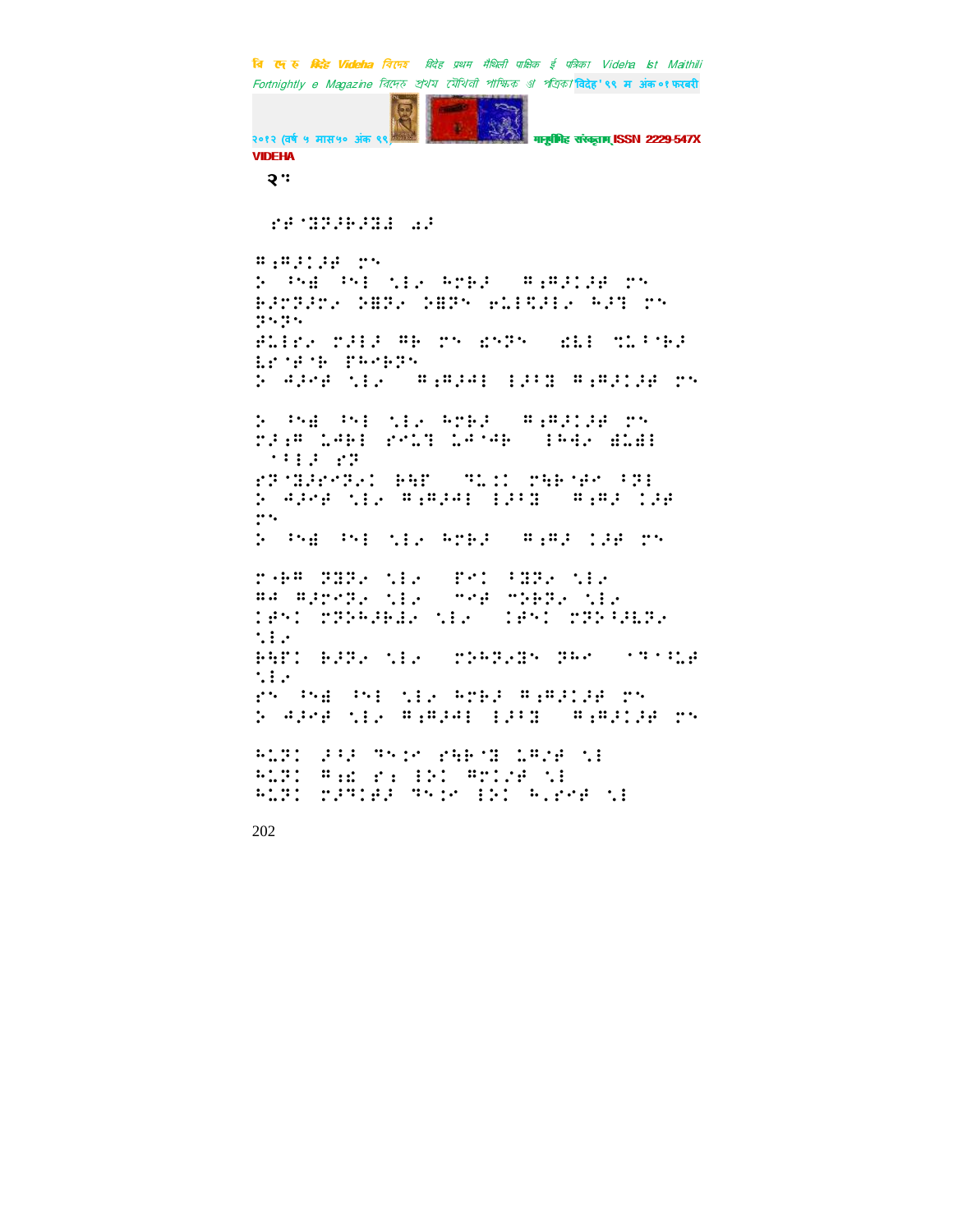

२०१२ (वर्ष ५ मास५० अंक ९९ मनुसमिह संस्कृतम् ISSN 2229-547X **VIDEHA** PS 28 FPI SPE SAP 352 The MINISTER COMMISSION server by the server and the server of the server of the server of the server of the server of the server of the server of the server of the server of the server of the server of the server of the server of the server of t  $\cdots$ PHOPHONIA & BABA 128 TR RID TIME THE RATE MITT PH RLP: 12:85 This TRP 157 WE ran St tem a redh PART CHIP I PTELIP BOY & MER MEMBER PROPE 366 366 4386 512 - 2 #1#3138 35 P PAR PAR NEW ROBE  $H_1H_2U_1H_2U_2W_3$ 

#### $\mathbf{3}$

**ALLES CONTROL SPORT ALL PROPERTY STATE STORY ALL PERSONS** (PSP 18 AN 81 1894 MB **SAR THAN F WAI WIN** BISPARE IN THE PRESS THE Polaim dia 1912 ny nyaénya<br>1818 mara-dari Peksayum **Aller product babb 199** SPOILE PLACED CAPA **SPORT ALL PROPERTY MID** 

 $y :$   $(22 - 12) + 27$ 

nga patan

**APPARTMENT**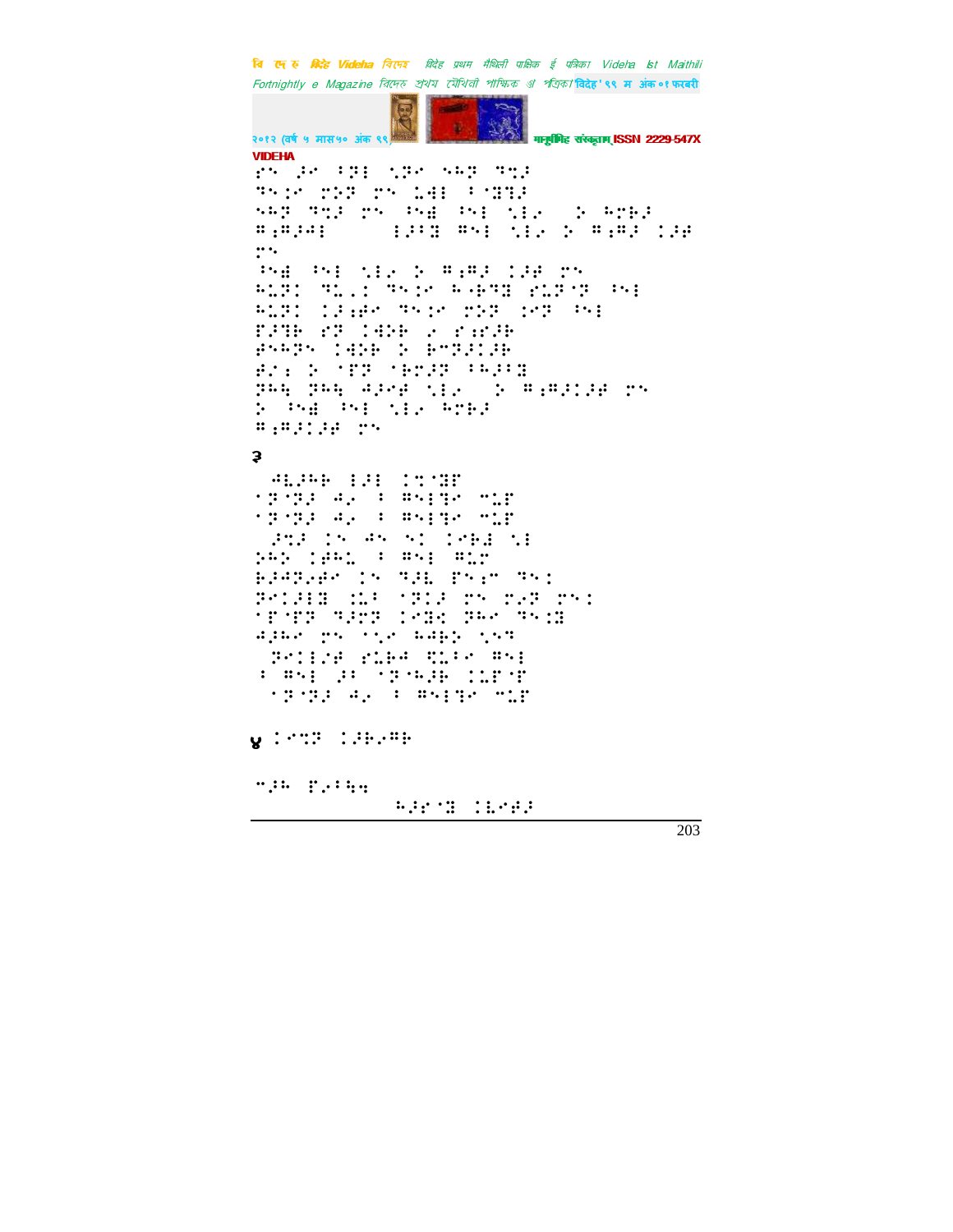

मानुबंधिह संस्कृताम् ISSN 2229-547X

#### **VIDEHA**

२०१२ (वर्ष ५ मास५० अंक

ABIRA TA ALTA ADE TIJEL IN TAAJ AA TAINING CORNER PAIR PROMOTE POST.  $\mathcal{L}$  ,  $\mathcal{L}$  ,  $\mathcal{L}$ BL AT PARE REEP THE LE PAIR PAIR TAG, ABY ABY MGA IRIANA Here the had the Adda the Reddy  $1:1:1$ BAR 1982 MRTHE MAR. IN 198 MIR  $\ldots$  and  $\mu$  . ran in Clear Te Fri (PRT (PRT)  $: \mathbb{H}$ TRATATE RAPINER & PINED PINED MAR.  $\ddots$ THE YEAR STEAM OF THE SEEMED CENT CENT  $P(A) = P(A)$ ring byde byggge ange nivit de file  $\mathfrak{g}$  in  $\mathfrak{g} \to \mathfrak{g}$  ,  $\mathfrak{g}$ 

 $: \mathbb{N}$ TIPYS PART # CHARLE TR TRACHARD d: :Phan

tiar man minima ranka

EPRINANT RARGE RESP. (RP. 184 ALTE POLIC POINTS CLEARS ORAL BACK PSB PAIM PAI ARAA 18 FSIBP FRAN  $: 1.4444$ 

SLOWED FOR FUND INTERNA **TOM AND ENE PRINT PROPERTY** 204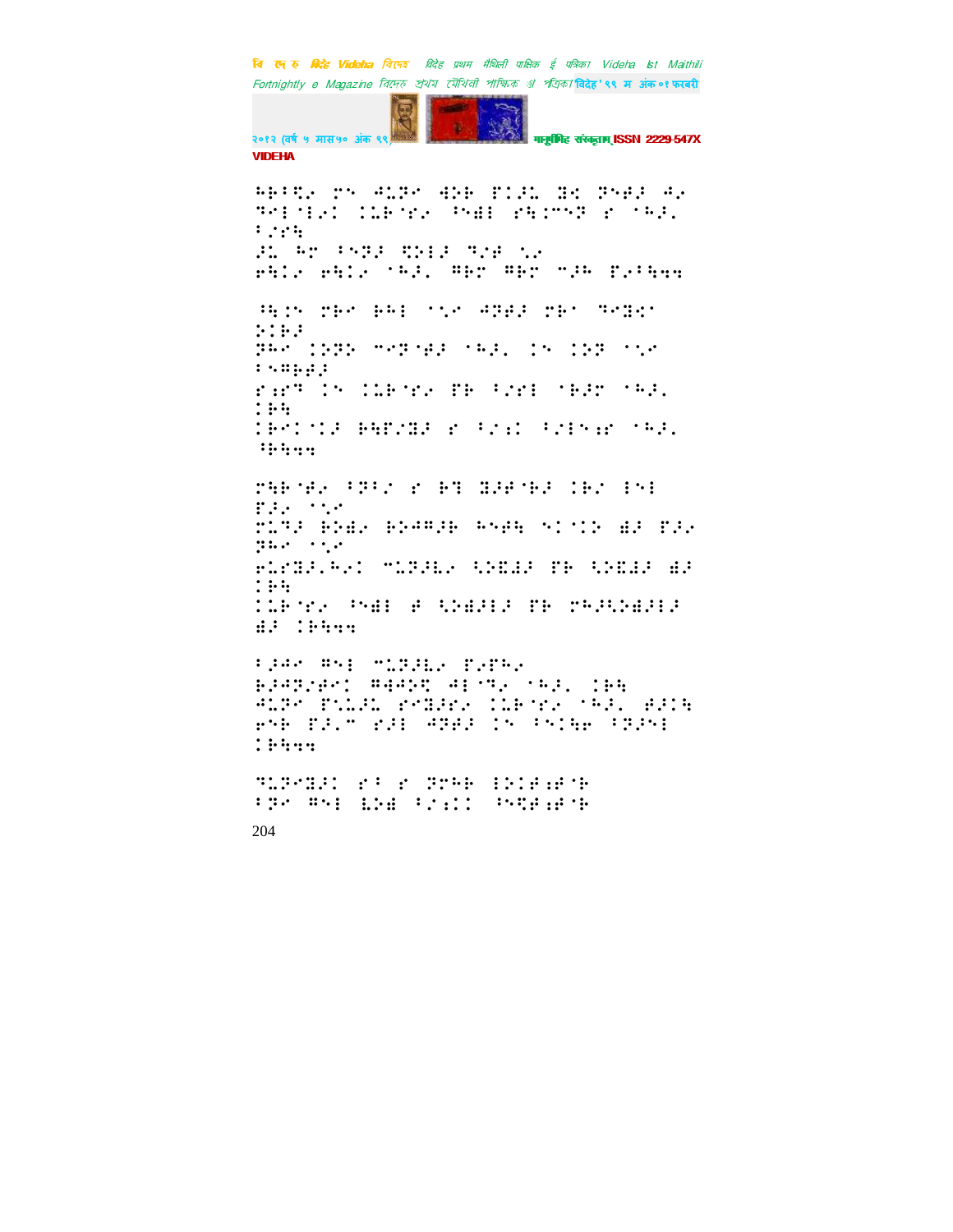

२०१२ (वर्ष ५ मास५० अंक ९९ मानुबंधिह संस्कृताम् ISSN 2229-547X **VIDEHA** FROM PERSONAL CALLERY PROVISE CA 

**COMPASS ANGELES (1918-1918) SERVICE SERVICE** ET 12 of 1999

PROPRIATOR PRESENTED IN 1992  $\cdots$ PARTNE PAREM TORN TAR. IPH BS HA MAINTERN SIMPLE SPECIFICAT rank by the dar midde midde  $: 1: 1: 1: 1:$ 

TLE YEAR (1984) TATI SANGER CAMERIL FRINT CHNI PARK AT THE SARI TANK **APACK REDUCTION RAILS IN FRIDAM RAI** MIRA RAIN RAI BAHRYANI BIWA YAA.  $11.1444$ 

r.HAR ARTH. 1982 PRACH BY 1931 DARK MARAHETY BASE MENE MAR.  $f(4,1)$ ran in Liabe nna deidea rinne.  $: 4.41$ MAIR INBMA MARA TRAB ABATME MAR.  $1.31.44$ 

these re resthese recreate BOIL TO PAR SALE IN HE 784 FEED FRAM AREA IN ATIAL. SIMP REPORTED FRESHMENTED IN  $\cdots$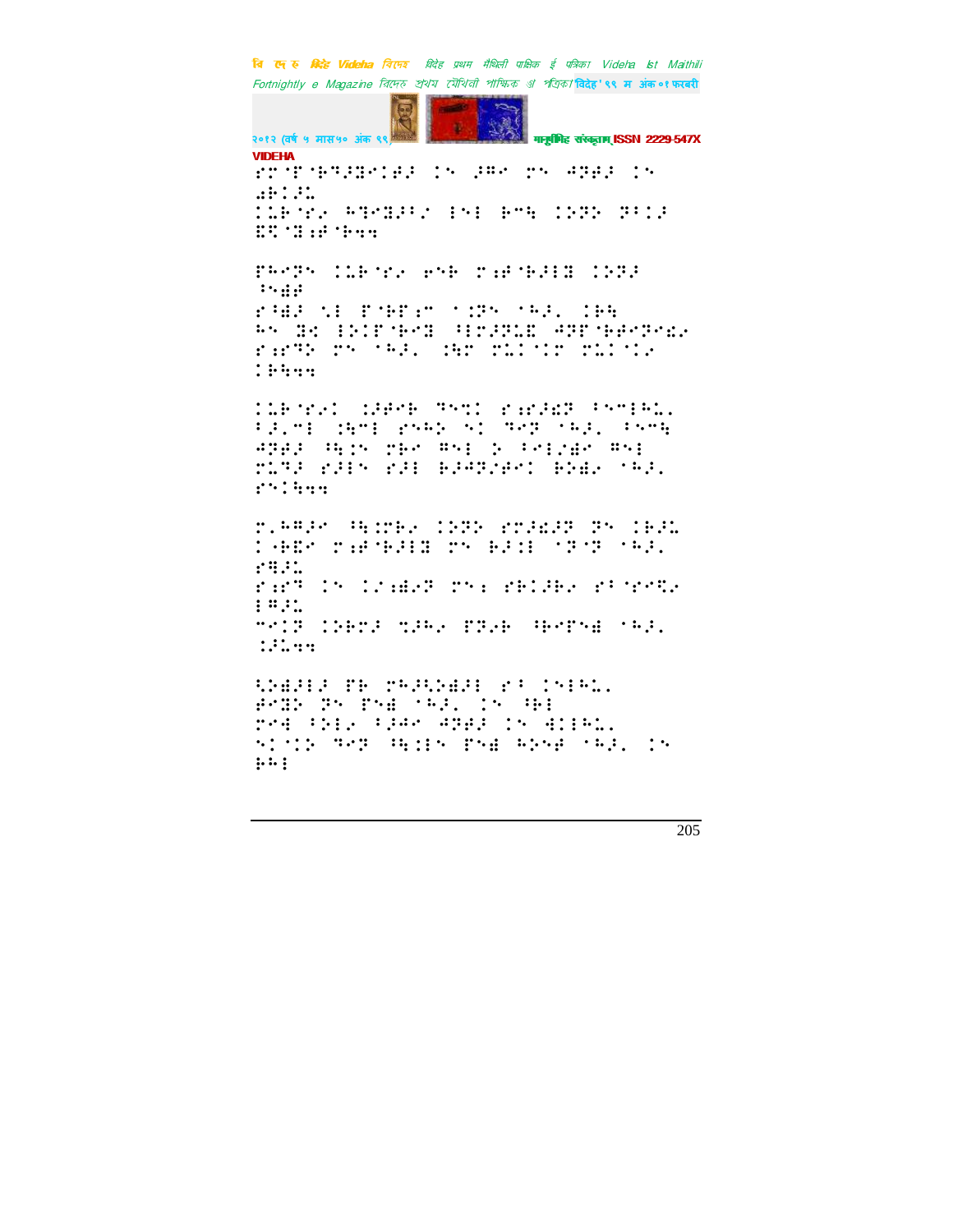206

#### ४११०४४

⣋⢼॰ ⣉⣉⣎⢷!⣅⢷-!॰⣋⢴॰(⢼⣝⣅॰) – 1955-1959 CONNER CONTROL  $^+$ 4's Propose the South Company  $^-$ 2⢷⢼⣎⢷⣜-!2⣓⣜⢼!)⢳⢼⢷⢼⣏⣞⢷\*!–

## ! ?

4!⢷a⢽⢼2⢷!2⢽!⣐⢾⣇⣝! hhe fields !!!!१⣒!⣋⢼॰ ⣉⣉⣎⢷!⣅⢷!२⣒!⢽⣇⢴⢽! ⣅⢼⢷!#⢼⣉⢼#!!

! S PRESS PRESS ⣅⢹⢼!⢵⢽⢵!a⢽⢾⢼!⢽⢳!⢼!⣅⢷"⢴! Super Sec.  $T$  :  $T$  :  $T$  :  $T$  :  $T$  :  $T$  :  $T$  :  $T$  :  $T$  :  $T$  :  $T$  :  $T$  :  $T$  :  $T$  :  $T$  :  $T$  :  $T$  :  $T$  :  $T$  :  $T$  :  $T$  :  $T$  :  $T$  :  $T$  :  $T$  :  $T$  :  $T$  :  $T$  :  $T$  :  $T$  :  $T$  :  $T$  :  $T$  :  $T$  :  $T$  :  $T$  :  $T$  : ⢼⢷⢴⢻⢷!⢽⢼!⣋⢵5⢼!⢹4⢾!⣁!  $^{\circ}$  . For the state of the state of the state of the state of the state of the state of the state of the state of the state of the state of the state of the state of the state of the state of the state of the state of t

२०१२ (वर्ष ५ मास५० अंक ९९) मानुषि संस्कृतिह संस्कृतम् ISSN 2229-547X VIDEHA ⢾⢵!5⢵!⢸⣓⣈5!⢷!⢻5!⢼⢷!⢸5!  $\mathcal{P}(\mathcal{P})$  ,  $\mathcal{P}(\mathcal{P})$  ,  $\mathcal{P}(\mathcal{P})$ "CHI HAT I ST THE PAIR THIS TELL  $\mathbb{R}^2$  =  $\mathbb{R}^2$  =  $\mathbb{R}^2$  =  $\mathbb{R}^2$  =  $\mathbb{R}^2$  =  $\mathbb{R}^2$  =  $\mathbb{R}^2$  =  $\mathbb{R}^2$  $L$ . OF THIS AND MINIMUM THIS CONSTRUCT  $49.4\pm0.1$ ⢽⢼!⣁!⣈⢽⢽!!⢹⢽!⢸⣓⣈5!⢷⢳!



चि एत् रू मिन्हे Videha निएन्थ विदेह प्रथम मैथिली पाक्षिक ई पत्रिका Videha Ist Maithili Fortnightly e Magazine বিদেত প্ৰথম মৌথিনী পাক্ষিক প্ৰ' পত্ৰিকা'<mark>বিदेह' ९९ म अंक०१ फरबरी</mark>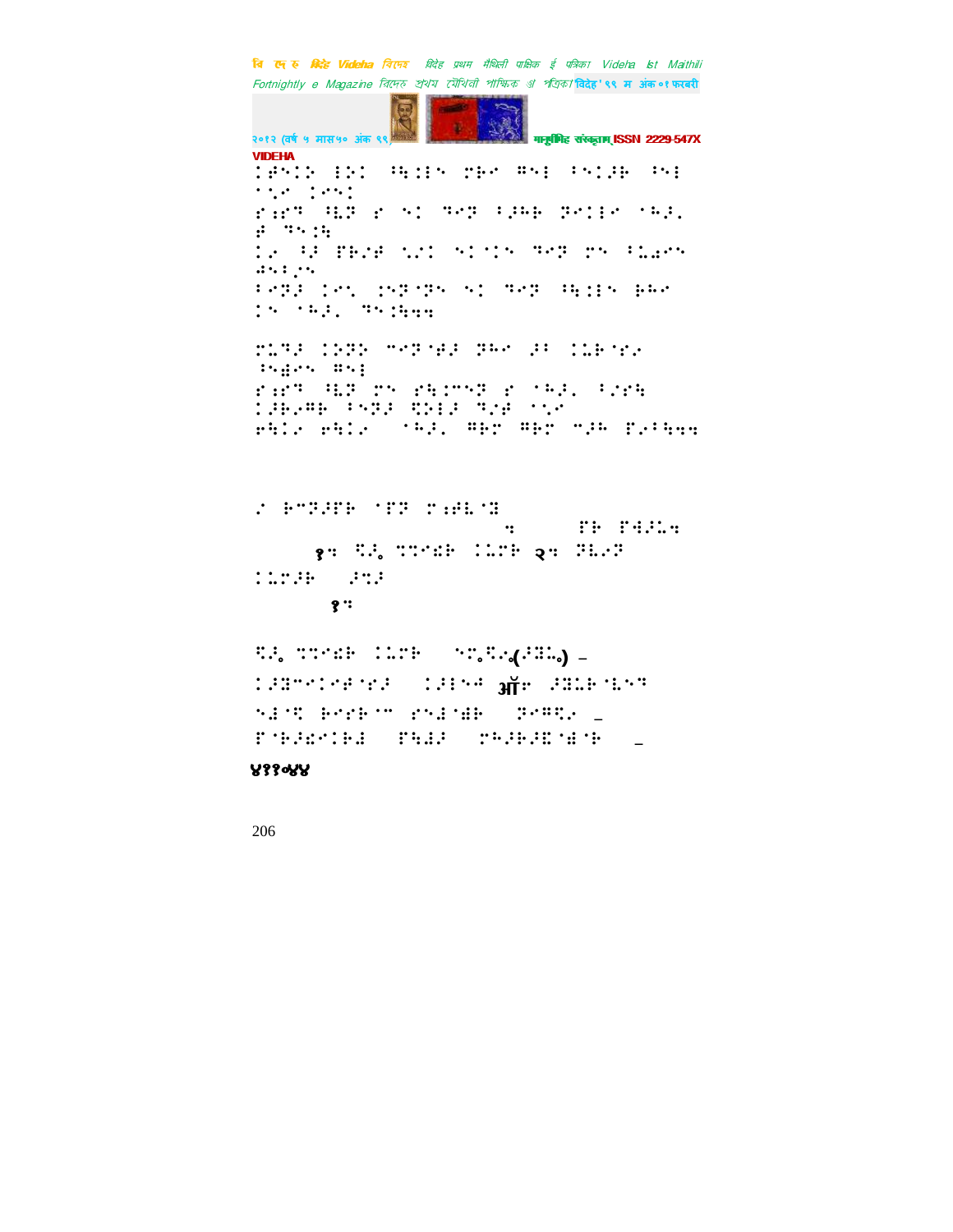मनूर्वनिह संस्कृतम् ISSN 2229-547X २०१२ (वर्ष ५ मास५० अंब **VIDEHA** 선생님은 마음에 걸어서 이번에 대한 이 시간에 있다. LES BRETENTER  $\mathbb{R}^n$ **THE WAY THE SERVE** temps manying mean re-temper rae (Barel 1940) retead only  $\dddot{\phantom{0}}$ . EPPA CORPORATION OF CONFIGUR  $\cdots$ **Similar** ribu 3737 (2009) H.W. H.W. M. M. H.W. H.W. #FARTYF #4.4 WYREA  $\cdot$  ... **PAPE DE 311 +**  $1222$ **TOOL CONSULTS** L'OTO ENT GRES GRES 48. **BAS SYSP** Be first ESPA a nd Char (BS %) Thi ar An deel (191) role (45) e FLISHER BIGHT STEEL

बि एक स्टेड Videha विएक विदेह प्रथम मैथिली पाक्षिक ई पत्रिका Videha Ist Maithili Fortnightly e Magazine রিদেত প্রথম মৌথিনী পাক্ষিক প্র পত্রিকা' বিदेह' ९९ म अंक०९ फरबरी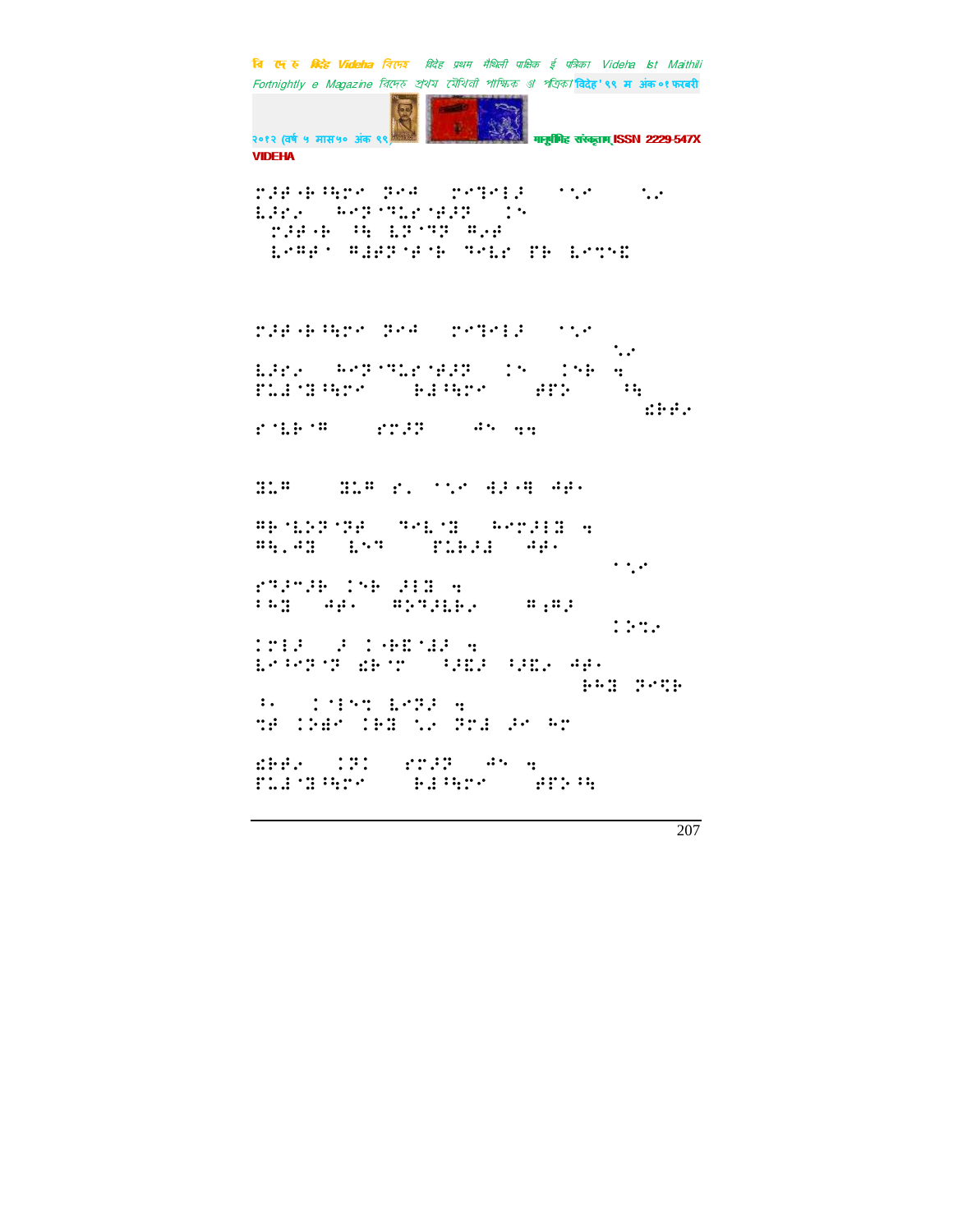बि एक स्टेड Videha विएक विदेह प्रथम मैथिली पाक्षिक ई पत्रिका Videha Ist Maithili Fortnightly e Magazine রিদেত প্রথম মৌথিনী পাক্ষিক প্র পত্রিকা' বিदेह' ९९ म अंक०९ फरबरी २०१२ (वर्ष ५ मास५० मानुबंधिह संस्कृताम् ISSN 2229-547X **VIDEHA** shee rust control and the sea SHE INF STORE IN WH  $\mathcal{F} = \mathcal{F}$ TA. THE POPPER ST detrolere the man:  $\ddots$  :  $\mathbf{u}$ LP (PAK) \_ P (PARE) = AK ()  $\dddot{\bullet}$ THE CLIPPED HE AN NAM WEEK TE  $\mathbf{1}$  : EIR (1972-1978)<br>1988: HABI AR SI IS.  $\mathbf{a}$ . **AND : 11 THE 4 PAR EREA TAI CEATE RARD** KIKIP PPD BPD 15 (158 %)<br>FLIMPHOK (BIPPO) PPD  $\cdots$ diff rings research PRESS ROOM COUNTY LOOK ON  $1.443.$  $\#\mathcal{C}\models\#\mathcal{C}\models\mathcal{C}$  $1.45111$ **PRI LOTE TO PROVISION**  $\ldots$  :  $\cdots$  $\mathbb{R}^{n+1}$  $\mathbf{a} \mathbf{B} \mathbf{C} \mathbf{C} \mathbf{A} \mathbf{C} \mathbf{C}$ **SEATER SEATS TANK**  $\cdot$  ri- $\ldots$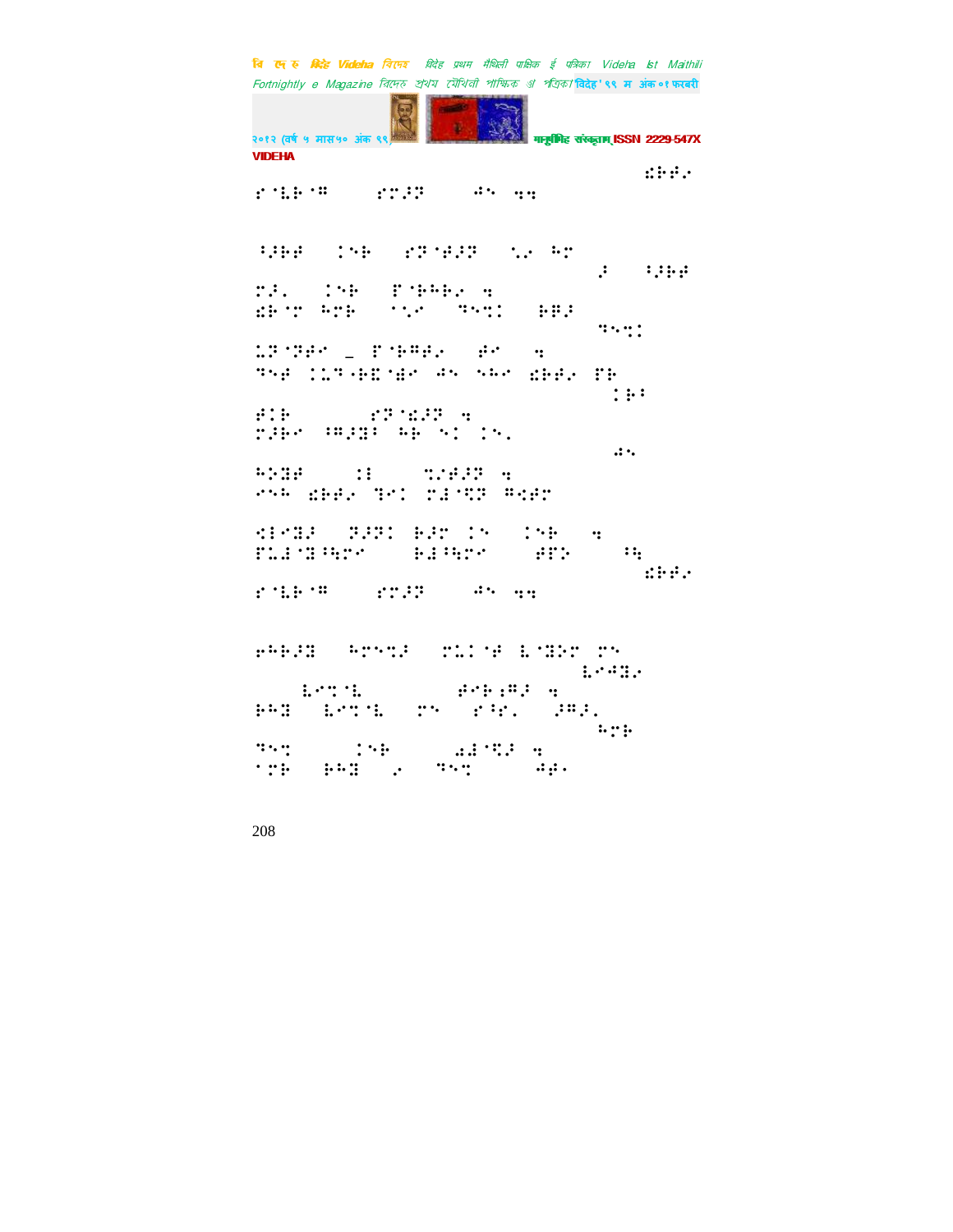२०१२ (वर्ष ५ मास५ मानुबंधिह संस्कृताम् ISSN 2229-547X **VIDEHA**  $\cdot$  .  $\mathbb{R}\times\mathbb{R}^n=\mathbb{R}\times\mathbb{R}^n$  $\mathcal{L}(\mathbb{R}^n) \cong \mathbb{R}^n \times \mathbb{R}^n$ 236 000 256 000 000 000 000  $: 99$ Pendide **TEAM** Per Preprodito AdPort  $\mathbf{r}$  :  $\mathbf{r}$  $\cdot$ 

 $\pm$  8308 (30) (30) (30) (30) (30)  $\mathbf{a}$ ristre asset so  $\mathbf{r}: \mathbf{r}: \mathbf{r}$ riku rit ava

TIME INFORMED TO PRINT WITH Factor Director Sales Street wing an about the a manufacturer of DZBALA DN NAM BARIJEN, LAJP ALE **MARY PROPERTY IN PROBABLE** AN TH TRANS ARTHUR PHILT PAIR 42 SIDE TO 8 8

 $\mathbb{R}^{n+1}$ **Ending the Communistic Constitution**  $\mathbf{Q}$  with the  $\mathbf{Q}$  $\cdot$ :  $\cdot$ : **THERE IN WITHI**  $\mathbb{R}^{n}$  $\bullet$  $\mathbf{Q}$   $\mathbf{H}^{\text{H}}$   $\mathbf{H}^{\text{H}}$   $\mathbf{H}^{\text{H}}$  $\mathbb{R}^n$ **CONSTRUCTION**  $Q$   $\mathbb{R}^{2}$   $\mathbb{R}^{2}$   $\mathbb{R}^{2}$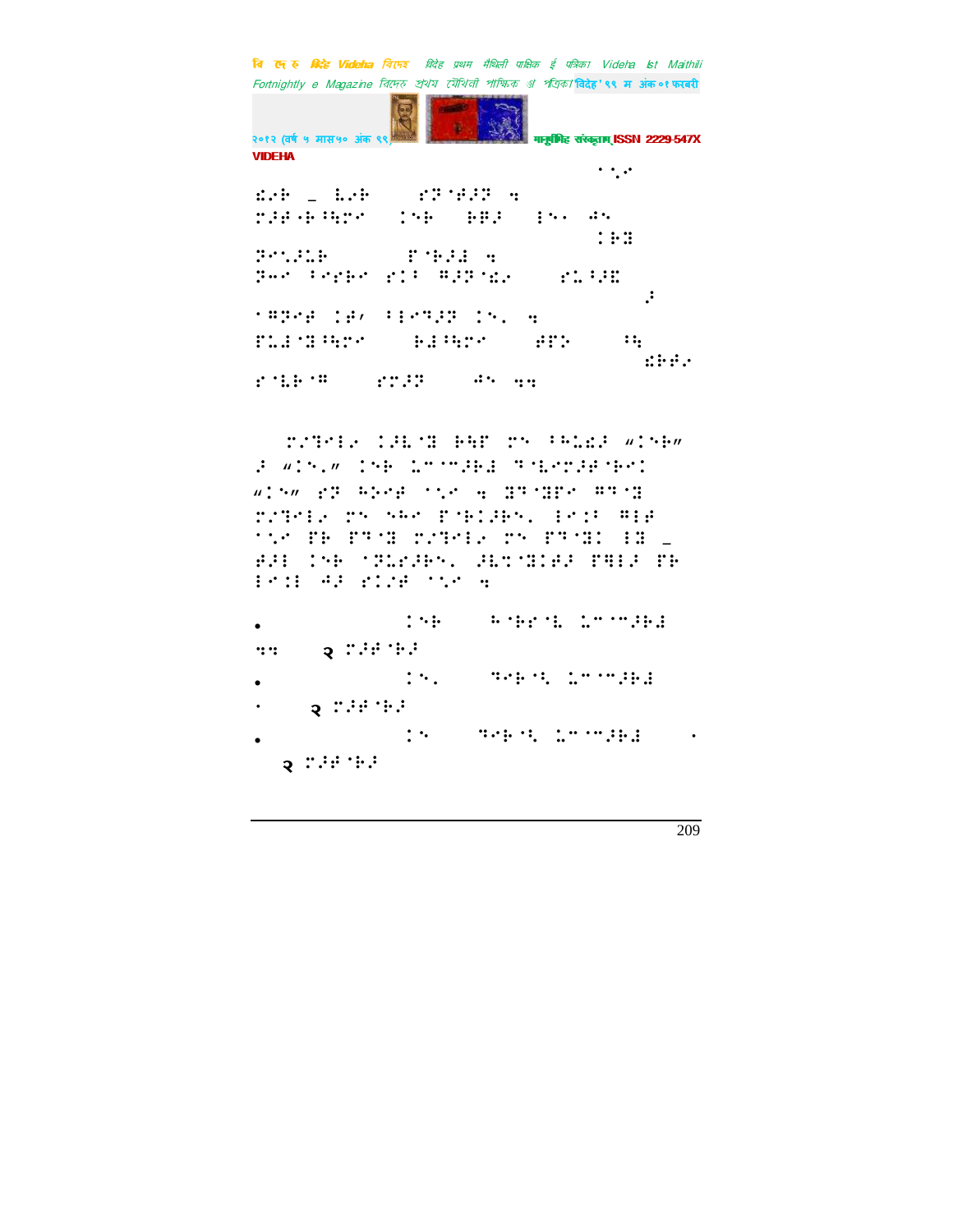

।<br>| गानुधीनेह संस्कृताम् ISSN 2229-547X

FROM MUSEUM COMPANY REPORTS R PRESIDENT PRESIDENT **THE TRIVIES, JEVINGE PHIS TE VAL** where  $\mathbb{E}[\mathbb{E}[\mathbb{E}[\mathbb{E}[\mathbb{E}[\mathbb{E}[\mathbb{E}[\mathbb{E}[\mathbb{E}[\mathbb{E}[\mathbb{E}[\mathbb{E}[\mathbb{E}[\mathbb{E}[\mathbb{E}[\mathbb{E}[\mathbb{E}[\mathbb{E}[\mathbb{E}[\mathbb{E}[\mathbb{E}[\mathbb{E}[\mathbb{E}[\mathbb{E}[\mathbb{E}[\mathbb{E}[\mathbb{E}[\mathbb{E}[\mathbb{E}[\mathbb{E}[\mathbb{E}[\mathbb{E}[\mathbb{E}[\mathbb{E}[\mathbb{E}[\mathbb{$ where increases in whire is reported Chinaped CH: 43 rich tir 4

An in 2008 App distance  $\mathbf{a}$ SPRING ENERGYMENT TROLL ENTRE

an in 2008 app docleped a

sa sprepe rprepera .<br>rri egno

rakti (førslag ref) (førslag).<br>NETRO Møks reformationer

 $\mathbb{R}^n$  $\mathcal{L} = \{ \mathcal{L} \mathcal{L} \mathcal{L} \mathcal{L} \mathcal{L} \mathcal{L} \mathcal{L} \}$ 

 $F = 100.3$  $\mathcal{I}(\mathbb{R}^n)$  is a strictly in the set of  $\mathcal{I}(\mathbb{R}^n)$ 9671–1922 – India Albricale A<br>Stilicief – 1996–1924  $22.33 - 1.5$ 

rdiri (412) (rigil Bel<br>19 19: 41 (rigil Belede Be **STAR SERVICE** 

**SALE LEMAN CONTROL LE L'ARCHE** 

210

**VIDEHA**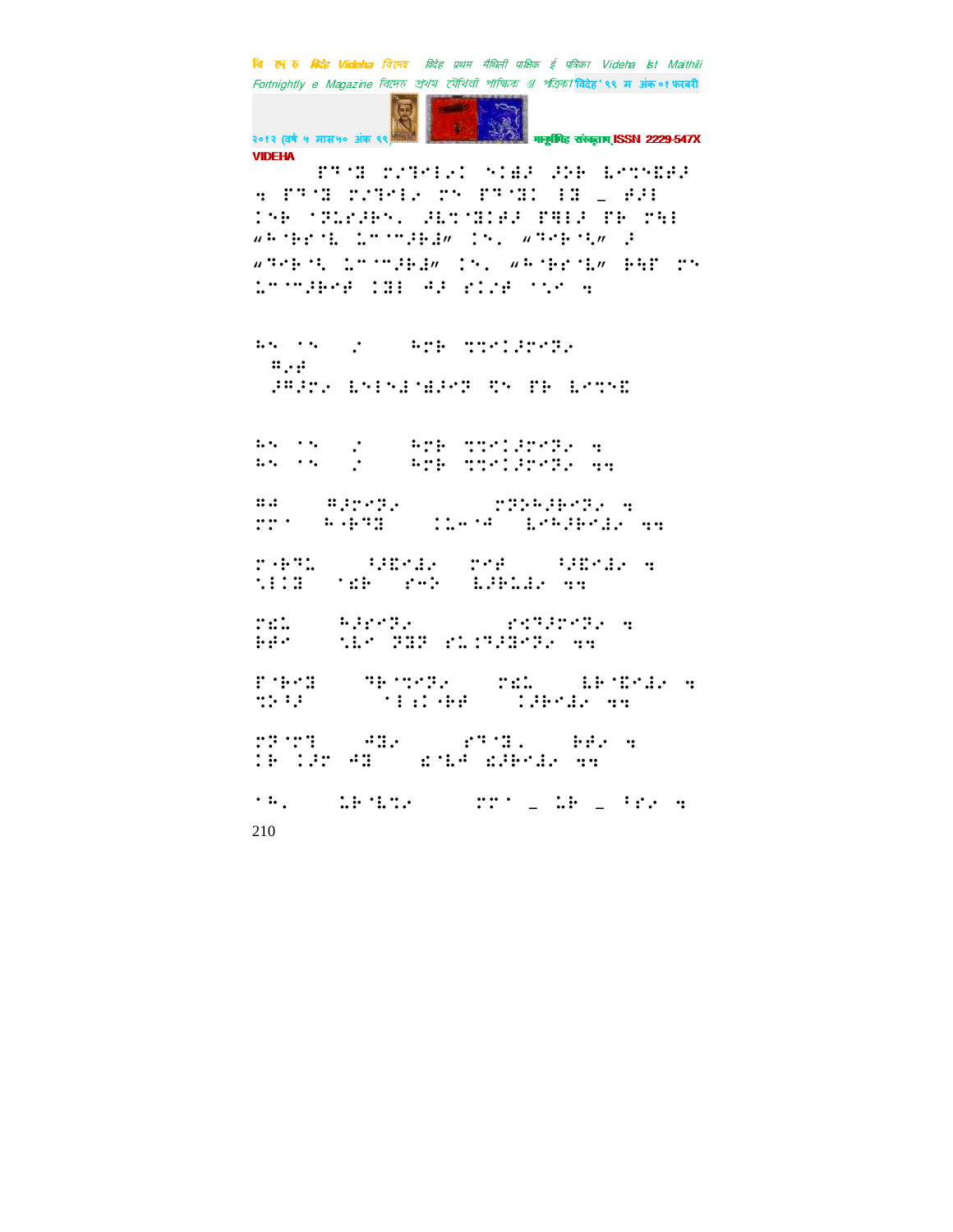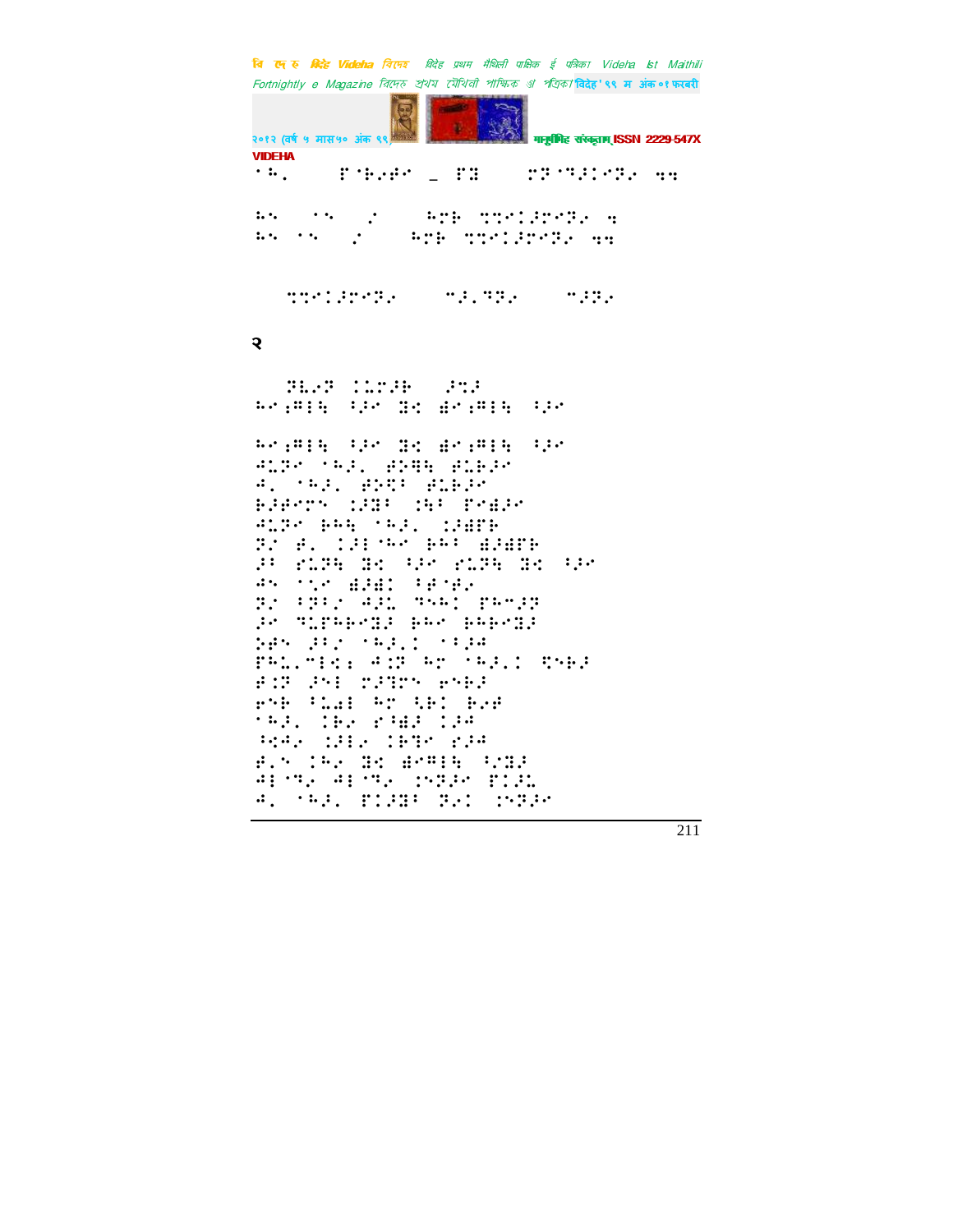```
चि एत् रू मिन्हे Videha निएन्थ विदेह प्रथम मैथिली पाक्षिक ई पत्रिका Videha Ist Maithili
Fortnightly e Magazine বিদেত প্ৰথম মৌথিনী পাক্ষিক প্ৰ' পত্ৰিকা'<mark>বিदेह' ९९ म अंक०१ फरबरी</mark>
                        COMPANY
२०१२ (वष ५ मास५० अंक ९९) मानुषीिमह संकृताम्ISSN 2229-547X 
VIDEHA 
⢷⢼⢾!⢸⣊⢺⢴!⢹4⣙!⢷"!5⢼!
\vdash 4. THE BRB BIRD
⢶⢷!⣈⢼⣝!⣈⣓!2⣞⢼!
4!⢷a⢽⢼2⢷!2⢽!⣐⢾⣇⣝!
                               he discussed by the control of the control of the control of the control of the control of the control of the <br>Experimental control of the control of the control of the control of the control of the control of the control
१⣒!2⢷⢵⣒!⢷⢼⢺⣅⢼⢷!⢽⢴5⣐⣚!२⣒!⢷⢼⢺⢹⣇!
⣜⣋5!
१
 !2⢷⢵⣒!⢷⢼⢺⣅⢼⢷!⢽⢴5⣐⣚!
⣇⢼⣉!2⢷⢼2⢾!2⢷⢵⢶"⢷!
⢳⢽⢹⢴!⣇⢸⢼⢻!
⢽⢷5⢴!⢳⢼⣇⢹⣝⢼5⣝-!⢽⢷5⢴⣒!
B(f) = 1.5f(1.5)SATIST STATES
⣇⢾⢼.!
"⢷⣏⣞⢼!
\cdot E_{\rm eff}GP: 1991 SP:10.
2⢽⢳!⣉⣇E!
⢻⣅⢷⣓.a⢷⣜!⢾⢷!⢹⢼!
⣓⢷⢺⢾.⣅⢾⢾⢽⢾!⣝⣏⣞!
⢼⢽⢾!⣅⣈-!⢽⢾!⢹B⢷⣏⣞!
⣚⢼B⣛!⢷⢳5⢳⣅!!⢽⢷!2⢷⣉⢽⣇⢼a⣒!
\mathcal{F} = \mathcal{F}^* \mathcal{F} \mathcal{F}.
⣉⣓⢽⣝!2"⢷!⢻5!
⢹⢻"⢾⢾⣇–"⢳"⢷.⢹5!
⢽⣇!⢷⣌!⢷⣐⢺⢾!
P : The state P
```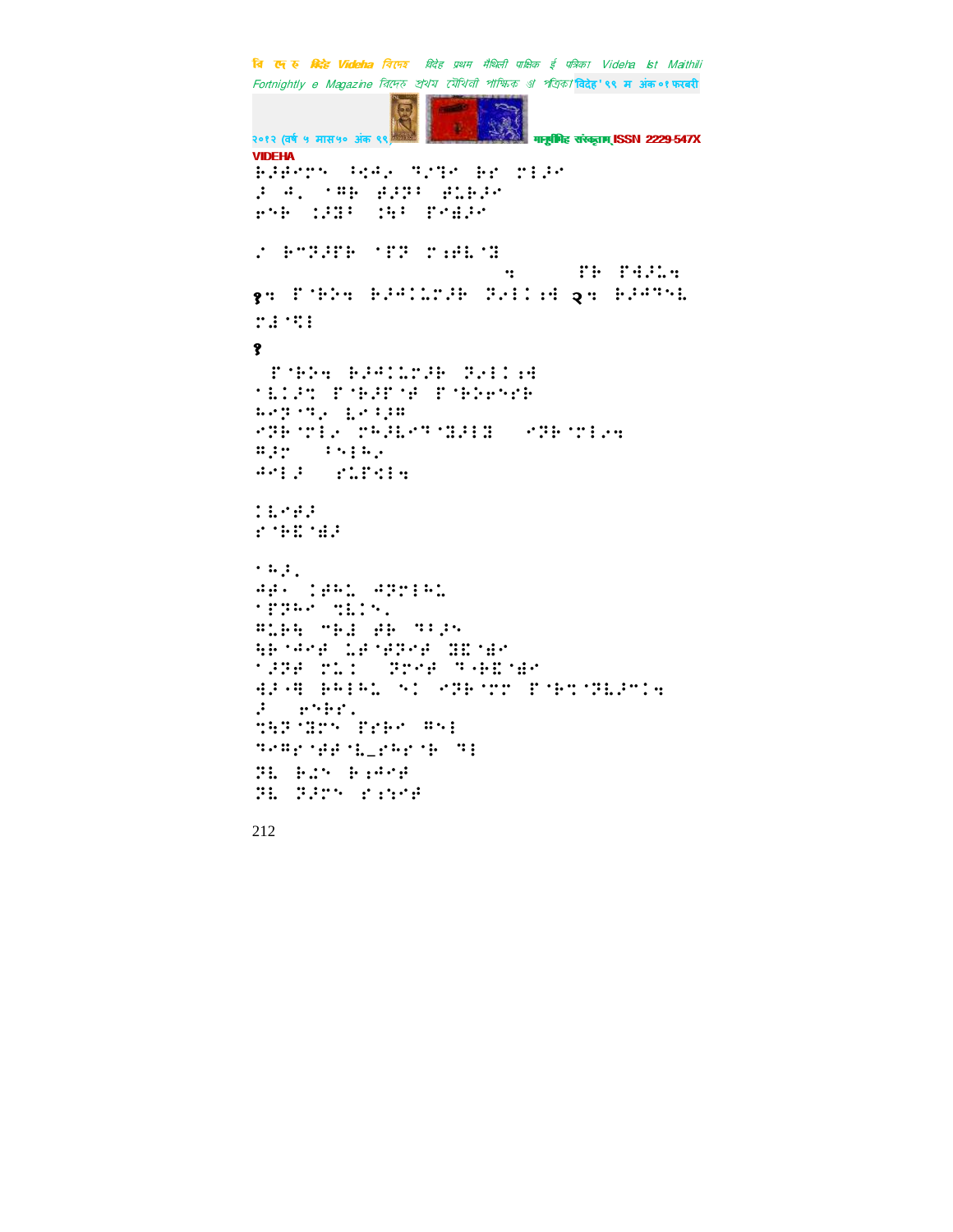

मानूबंगिह संस्कृतम् ISSN 2229-547X २०१२ (वर्ष ५ मास५० ३ **VIDEHA** 

**THAIR SENT HATM** Thur. Thursday. rrBo rrBo (Somila Somila **SHOWERS 1980** PRESIDENT PROTECTIVE SPACE. MORE-MARINE **TERM TREE STATES** 42.4 BMS (82. BARA B. College Bar mar ra crow or **TERRY TELEMBER BURGUN LETT** 1985 (1952) 19<br>Aberel Blockhill Ber go and map oppar gr **TERM LEPTE.** \*TPR\* BRIEFI TRUE TRUE ERREN **SARIO AND SPRESS** proper by partie 'West THRIB' HARRY TOP tire and grounded. **ST BARYA YELDER** medicing completed rren #si miles 2 **196818-928 L-PTM 1986** rimar (1973) (Fig. 42421) (1942)

MAPAR TEN SIL MARKE BABELBARA

ranam (regera remember 1992) (1993)  $\mathbf{r}$  :

 $\overline{213}$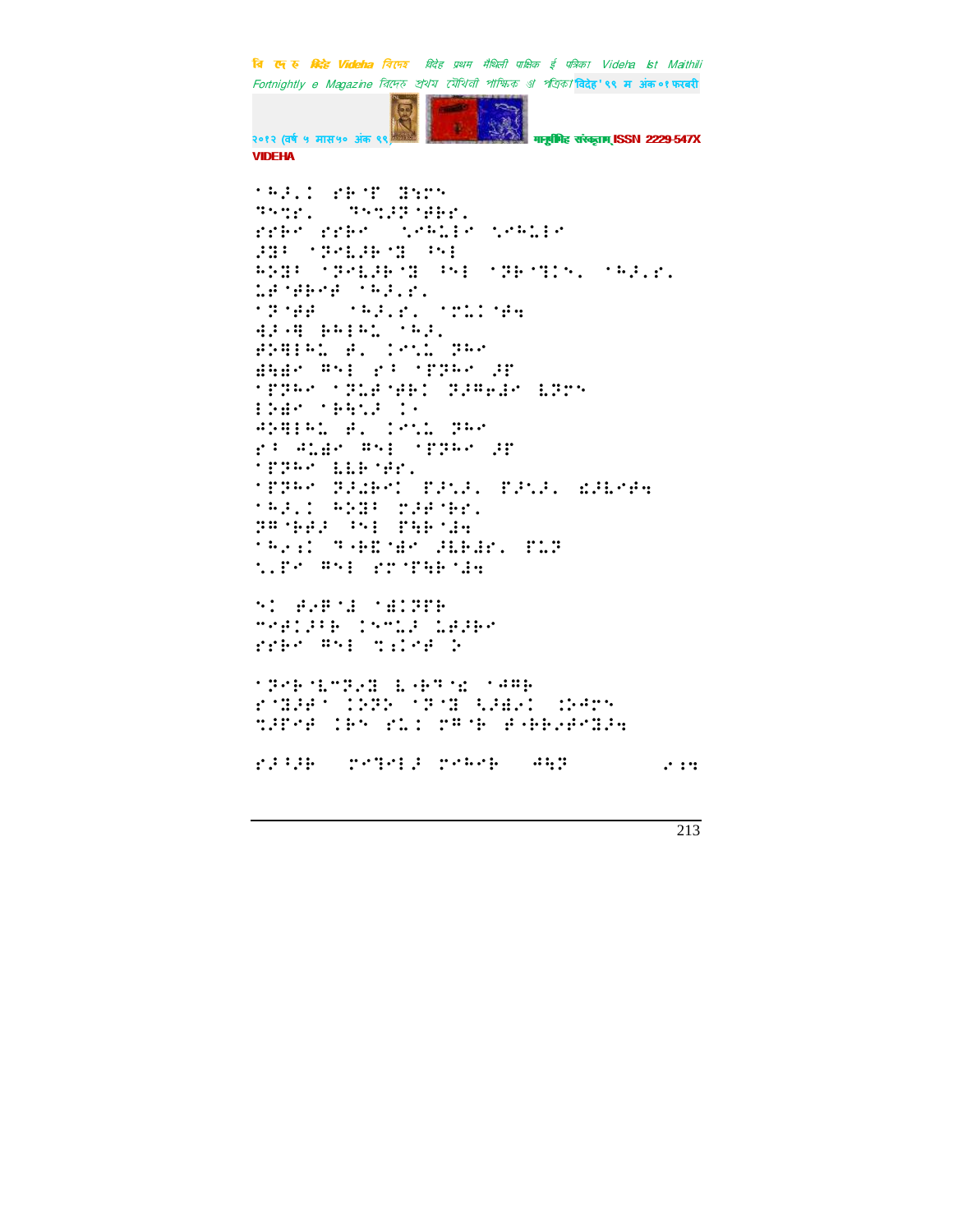चि एत् रू मिन्हे Videha निएन्थ विदेह प्रथम मैथिली पाक्षिक ई पत्रिका Videha Ist Maithili Fortnightly e Magazine বিদেত প্ৰথম মৌথিনী পাক্ষিক প্ৰ' পত্ৰিকা'<mark>বিदेह' ९९ म अंक०१ फरबरी</mark>



1982 75 728 128 2228 128 12

⣞⣓⣞5!⢺⢼!⢷⢳5!"⢸!⢼"!!

**APE: 185 851 551 551** 

∷ikre je po mrej poz

⢺⢵⢾!5⢻4⢾!⣁!⣞⢴⢼!"⢽!!

⣈⢾.⣈⢷⢳⢼⢽-!⣃⢷!⢺⣐⢻5.⣔⢼⣛!!

"⢸⣞⢼E!⣃⢵⣐⣞!⢻5!⢽⢳⢼⢷!!

1785 #51 #522 723

⣁⣓⣞!⢻5!"⢸!"⣐⢻."⢼⣙!!

 $\mathbb{R}^2$  . Then  $\mathbb{R}^2$  is the state of

**22 122 522** 

214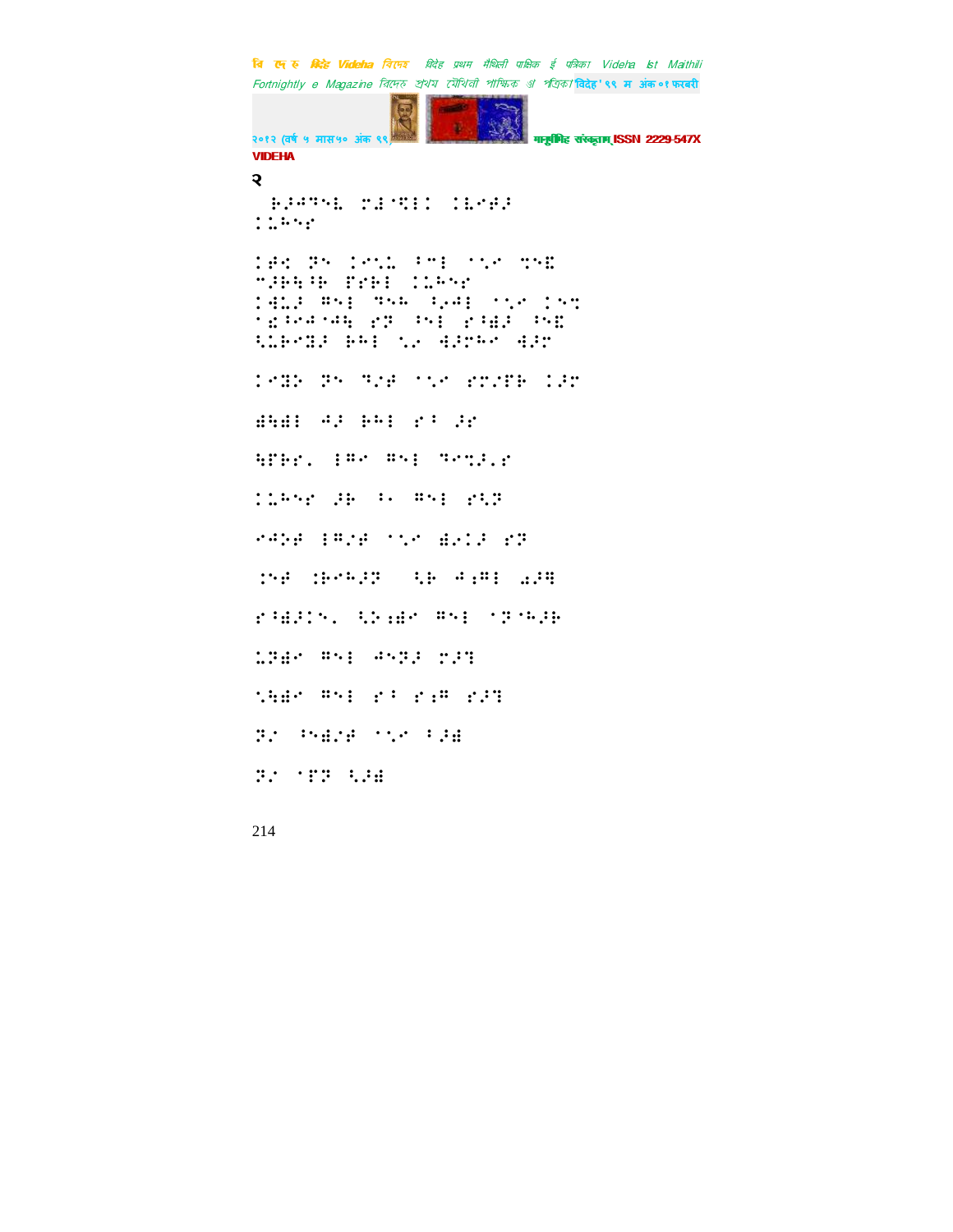बि एक स्टेड Videha विएक विदेह प्रथम मैथिली पाक्षिक ई पत्रिका Videha Ist Maithili Fortnightly e Magazine রিদেত প্রথম মৌথিনী পাক্ষিক প্র পত্রিকা **বিदेह' ९९ म अंक ०१ फरबरी** २०१२ (वर्ष ५ मास५० अं मानुबंधिह संस्कृताम् ISSN 2229-547X **VIDEHA** pas pa grade **22 141 18928** r: When he from the the 3512 385 4256 122 528 **COMOS PAR 2 COMPS PAR TELL SE TRINT** 85 PLEAS (PRICH, SWER STR B. 2 CLEATR, WEBS **MARKET START PARKS Example 1995**  $\dddot{\bullet}$ ESTAR TRET SAL CSTSER IER KARAR  $\mathbf{r}$ **BOOKS** Print THE SETE OF THE STATE OF TH **MARINE MARIE**  $\dddot{\bullet}$  $\mathcal{L}_{\mathbf{C}}$  $\dddot{\cdot}$ 

 $\overline{215}$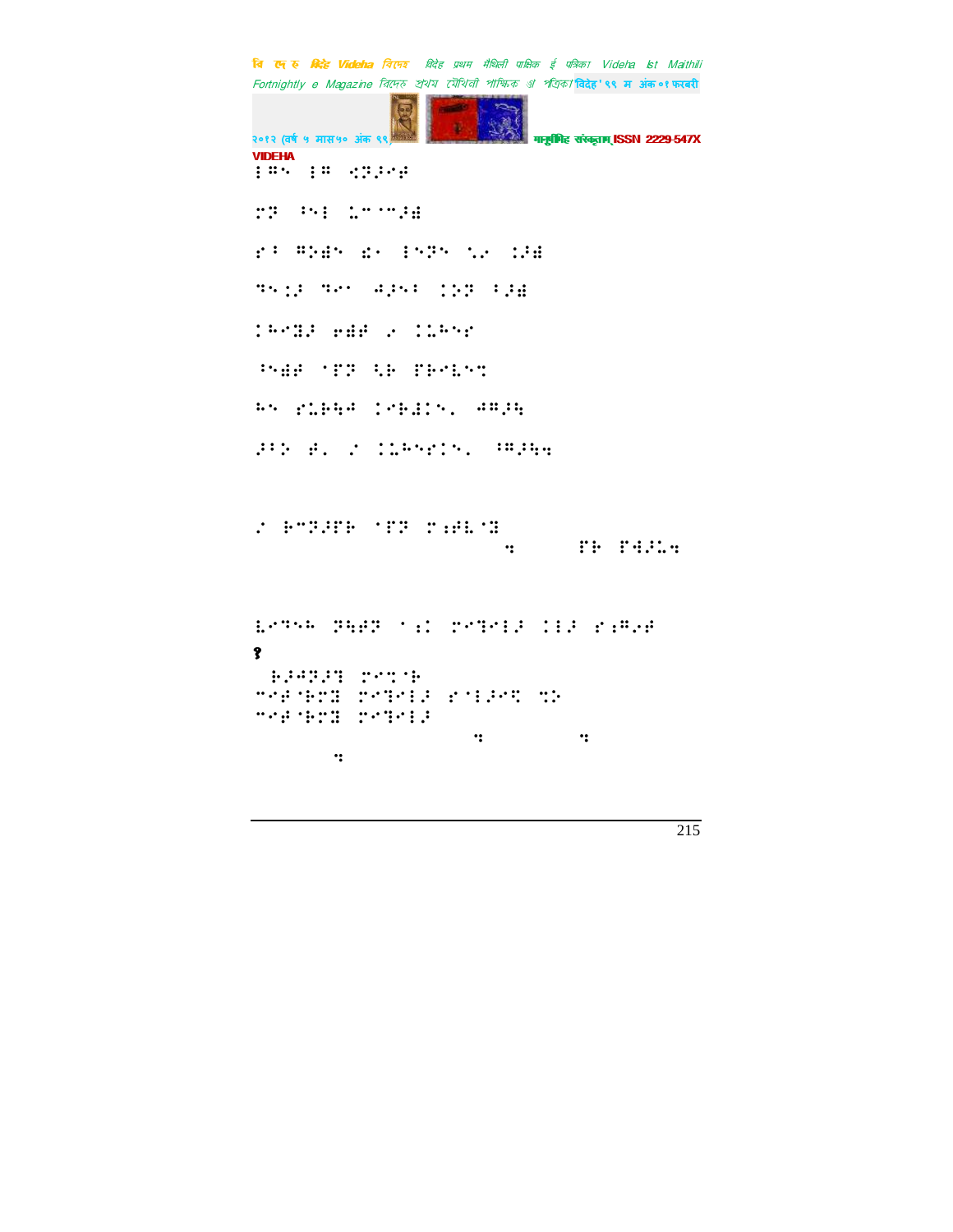चि एत् रू मिन्हे Videha निएन्थ विदेह प्रथम मैथिली पाक्षिक ई पत्रिका Videha Ist Maithili Fortnightly e Magazine বিদেত প্ৰথম মৌথিনী পাক্ষিক প্ৰ' পত্ৰিকা'<mark>বিदेह' ९९ म अंक०१ फरबरी</mark> २०१२ (वर्ष ५ मास५० अंक ९९) मानुषि संस्कृतिह संस्कृतम् ISSN 2229-547X VIDEHA 216 २ $"$ !⣅⣉!⣜⣋5! ⣙5⢼!⣇⢽"2⢾!"5⢼⣋!⣉⢵! ⣙5⢼!⢺⢴⣇.⢺⢽⢾⣅!"5⢼⣋!⣉⢵! ⣙5⢼!⢺⢽⢻⢴!"5⢼⣋!⣉⢵! ⣙5⢼!⣇⢽"2⢾0!⣙5⢼!⢺⢴⣇! ⢺⢽⢾⣅0!⣙5⢼!⢺⢽⢻⢴!! )iuuqt;00tjuftigta dhpphmfdpn0b0w jefib.dpn0wjefib.qbjoujoht.com 4!⢷a⢽⢼2⢷!2⢽!⣐⢾⣇⣝! hhbkfoesbAwjefib⣒dpn!2⢷!2⣚⢼⣅⣒! ⣇⢹⢳!⢽⣓⢾⢽!⣐!⢻⢹⣝.2⢹⣝!⢸⢼⢷⢾⢴! १⣒!⢵⢳⢽⢹⢼"!)⢹⢴⢷⣃⣙⢼\*;5⣈;!⣅⢹⣝! 2⢷⢼⣉!)⣓5!⢳⢽⢹⢴"E!4⣙5⢴! ⢽⣅⣇⢼⢹!⣇⢽⢴⢾!⣅⢾25\*! ⢵⢳⢽⢹⢼"!)4⣙5⢴.⢹⣇⢽⢼⢻⢷⢴\*! ⢵⢳⢽⢹⢼"!)4⣙5⢴.⣙5⢼⢿⢷\*! ⢵⢳⢽⢹⢼"!)4⣙5⢴.⢷5\*! २⣒⣁⢽⢽"⢾⢼.!2⢷⢸⢼!⣈⢾⢼⢽!⢳⢽⢹⢴!  $2$ ⢽⣅⣇⢼⢹! ⣁⢽⢽"⢾⢼!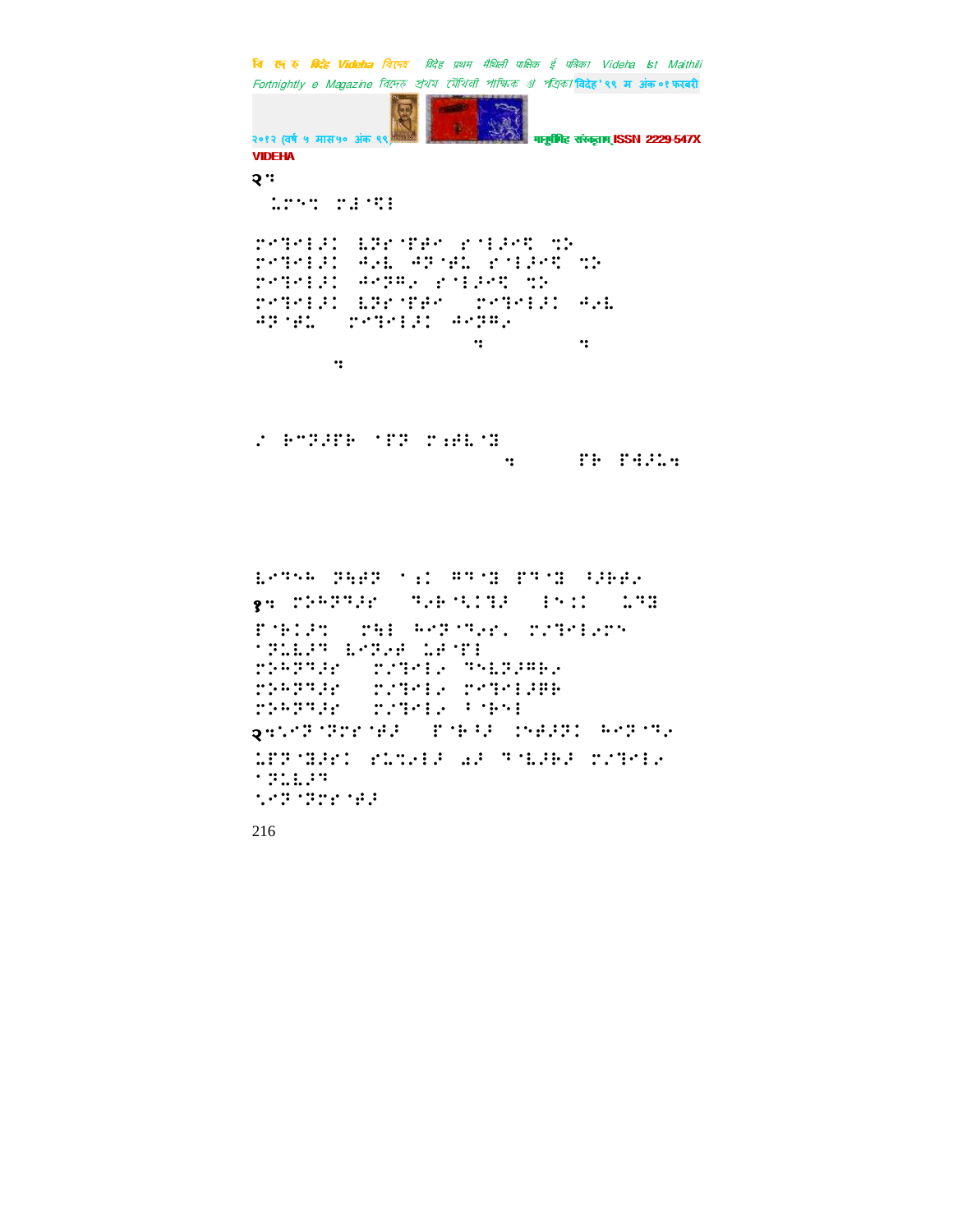

galBirds SeBor (251 Bondier, TITER TELEVISING THE PAPERT HER SAME TAT STEPH

**FILING CONFIDENT** SE TREE CLIP WESTER gard, these areas gales by ric FROM THE SAME RECORDS

# $\mathbf{\hat{z}}$

**TEL THERE ER THE 4**  $\mathbb{R}^n$ THE SEPTER PEAK TO PARE TR ERNINE

**42 (2015) 42 23 23575** ESTI ATE POLECIE CHE 4 randomas ruggos, no ragg 5262 (1982) EJB (1967) Bra 164 (TBar<sup>lo</sup>rn r) ATEN TAGO CITARE CHA 4 98 (1975) - 98 (1922) 1987)<br>Erds (516) - 2012–1987 1987

368 4332 PRAP 158 ESES (23. RT RANK (TIME SANCTION)  $\cdots$ Sendar reda tr

 $\frac{217}{ }$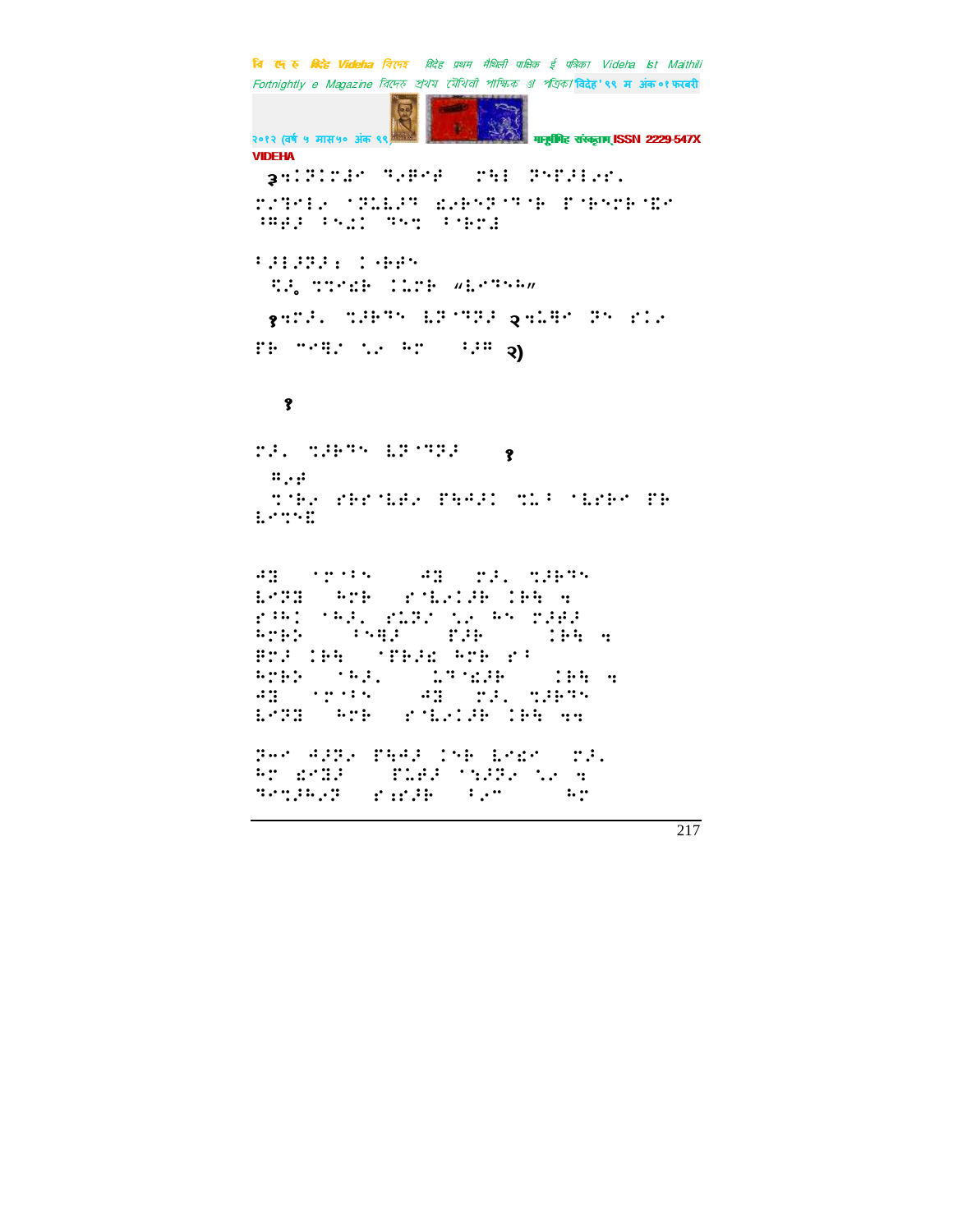## २०१२ (वर्ष ५ मास५० अंक ९ **VIDEHA**



मानूबंगिह संस्कृतम् ISSN 2229-547X

 $\cdot$  :  $\cdot$  : : : **STORIES NAME**  $\cdots$  is defined as ROGE, TRANS PROBREMA (2000) 5762 764 18182 - 737 186 4 and the service **CONTROL** gangga akhi sagaalahay **STATE STATE STATE**  $\mathbf{a}$ **SPREAD ROLLER CONTROL**  $\mathbf{1.322}$ 

Ter FAIL POPENIATOR RESTA Per schlauer er afre den FIR NA TAL SPARE TRE TY CAPA (PAPENGA CIARCIana (na G<br>NGANO (PANAPO) APA (CIARC  $\mathbb{R}^{n}$  , where  $\mathbb{R}^{n}$  $1.4911$ APROVAMENTO POPULA (PROV PRO ROBRO (POSTLESE ARE PRO #P \_ #P 15B 117B2B 1BH +  $4\%$  $\begin{minipage}{.4\linewidth} \begin{tabular}{l} \hline \multicolumn{3}{c}{\textbf{0.4.1}} \end{tabular} \end{minipage} \begin{minipage}{.4\linewidth} \begin{tabular}{l} \hline \multicolumn{3}{c}{\textbf{0.4.1}} \end{tabular} \end{minipage} \begin{minipage}{.4\linewidth} \begin{tabular}{l} \hline \multicolumn{3}{c}{\textbf{0.4.1}} \end{tabular} \end{minipage} \end{minipage} \begin{minipage}{.4\linewidth} \begin{tabular}{l} \hline \multicolumn{3}{c}{\textbf{0.4.1}} \end{tabular}$ **SEPRE POLICIPE CREATE**  $1.433 - 1.000$ 

THE THEFT ERSTER SA  $\mathbf{a}$ . STORY PRESERVATIONS STATES TRANSPORT

ESTAR

 $41 - 11$ . **MARK BERGERIE MANUAL PROPERTY**  $-$  49.12  $+$  4 ST TIPE PRIZES Tild Blder mend the control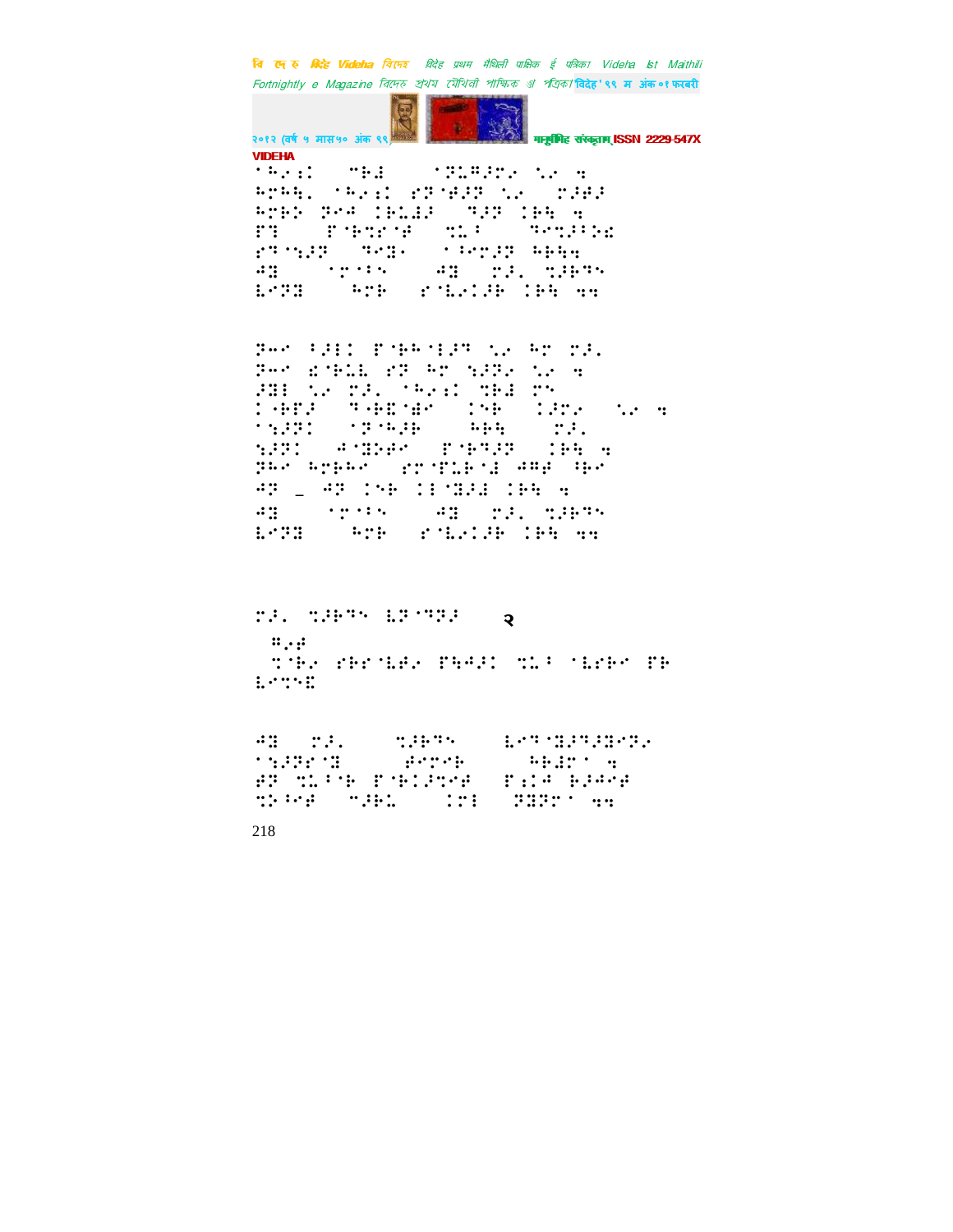$\mathbf{R}$ 180 Profile PROTOCOL AT  $\therefore$   $\therefore$  3) 18512 PALE (528 \_ 558 C) 13 PAINT tize bay a Maban r. 1998an 198 r. FLAP RHE RN WHIP \_ FLEP PP FPH BRICK BREAKING WAS SERVED STREET INTO Pengede Proge PH: Cas is BHDB-78 M:

mr (468) personnel some and the fact of ESTAR ET ERRET FRAGTA ME BRACH CATTLE AT CAPRO REACT FILE TO THE THE CHANNEL al pli dies Testasies.<br>1922–18 erre

**MARKET MARKET** nazira eragako azar heleni e.<br>Azagonegiaren egun hegea rli (113 \_ 1371) (12117) An 98 22. SAPA (1957-19728-2)<br>1922-18 Profes (1968-1970)

**AND SERVICE SERVICES AND SERVICES**  $\mathcal{G}$ २०१२ (वर्ष ५ मास५० अंक ९९ **VIDEHA**  $42 - 22$ . a geografia ( **Service Service Service** 

**Service** 



219

 $\dddot{\phantom{a}}$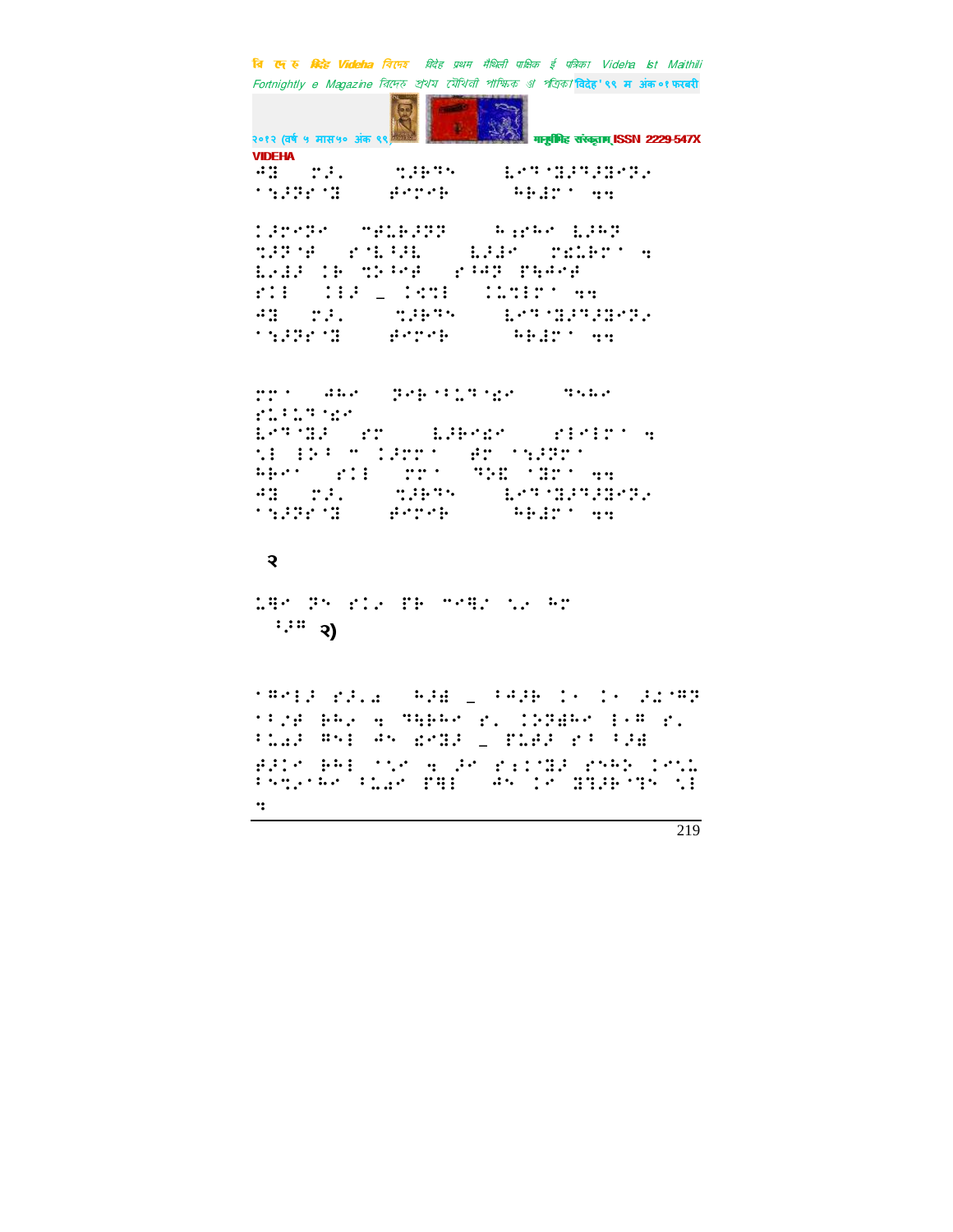

मानुबंधिह संस्कृतम् ISSN 2229-547X

२०१२ (वर्ष ५ मास५० अंक ९९ **VIDEHA** 

post created and additional **TEAR PROPE** BRIDGE COMMON TRANSPORTS BARA TA PINER MARI DI SPRA PROPINS BRIDGE THE PERSON BRIDGE PRES 2 HOUSE PROPERTY ARE P PRI STYP MIRE 4 Increase are the Californ deed Bandin **Bonder Caption Construction** <u> Maria Anglica (m. 1918)</u>  $\mathbb{R}^n$ SAM PROPERTYPE OVERESTING  $\dddotsc$  $\dddot{\cdot}$ TACHE PROGRAM GRAINLE PROVINCING SAR APP NIE PROF ART A AS ASE amerika (111 (112) bay ta ang

rice within a fifty broad i field in. PARE PER RAY BEND AR PICH SE BA. PIER ST IN, STATUE PROBLEM OOP MU SI PSE PSE PL PARSE TS IRE A **TANGER IN SPACE BELL BRA** 

 $\mathcal{H}_1 = \{ \mathcal{H}_1 \mathcal{H}_2 \mathcal{H}_3 \mathcal{H}_4 \mathcal{H}_5 \} \text{ with } \mathcal{H}_1 \mathcal{H}_2 \mathcal{H}_3 \mathcal{H}_4 \mathcal{H}_5 \mathcal{H}_6 \mathcal{H}_7 \mathcal{H}_8 \mathcal{H}_9 \mathcal{H}_9 \mathcal{H}_9 \mathcal{H}_9 \mathcal{H}_9 \mathcal{H}_9 \mathcal{H}_9 \mathcal{H}_9 \mathcal{H}_9 \mathcal{H}_9 \mathcal{H}_9 \mathcal{H}_9 \mathcal{H}_9 \mathcal{H}_9 \mathcal{H}_9 \mathcal{H}_9$ phone control structure supply these tid: e ri roll \_ TLAI ene die r. **FOR 19 HOPPY PRESS** 

reds employer richer ("mrm (116/rs) tig region given the server grant FROM ON FRAID 2018 THIN NORTH 2018 **TOO HTEE MODELS EACH 4** 

**Ar CAP TN BACE NOWA THANK YTP** TIRYS (FA) THE THE RIVE FAIRLY 2002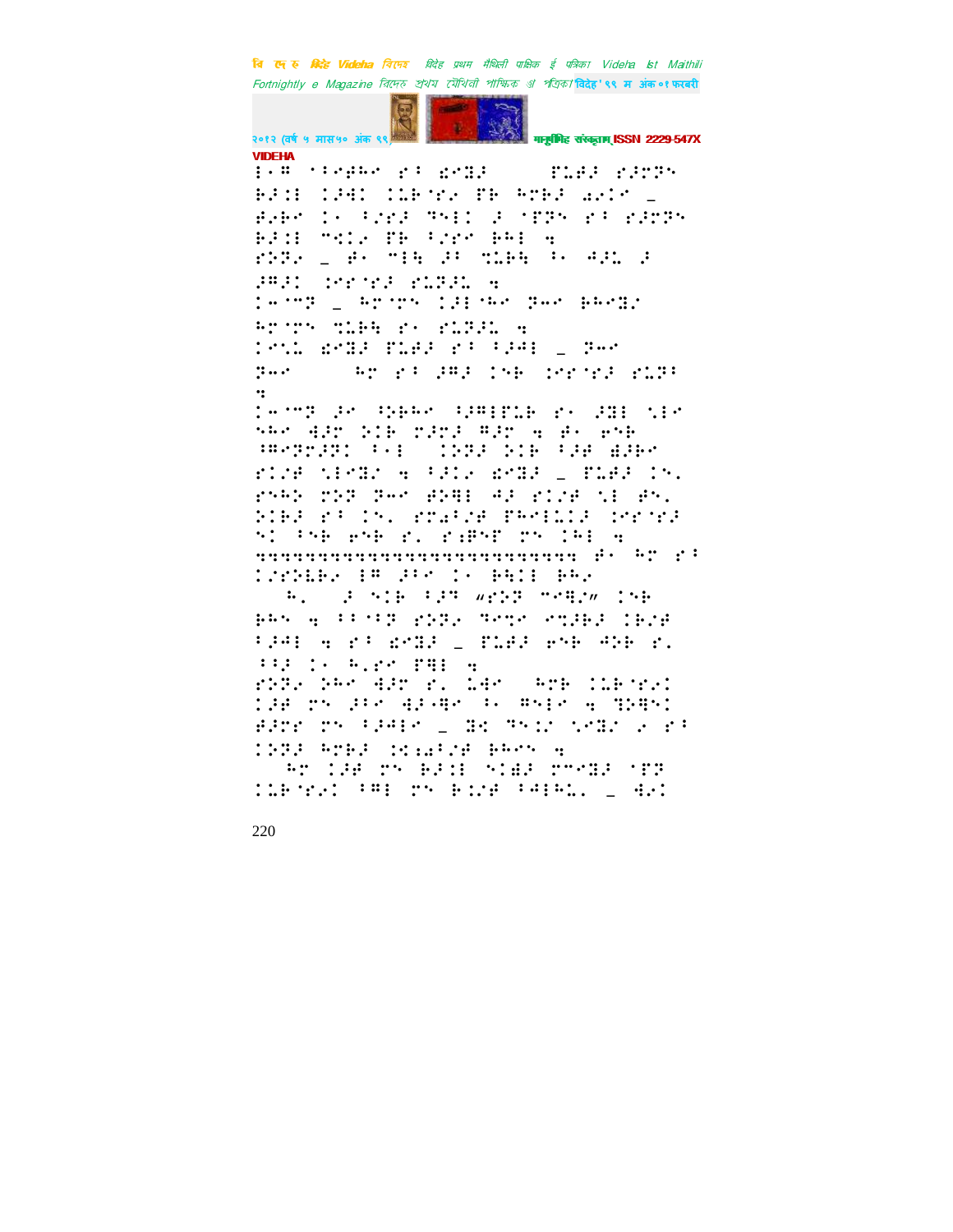thing with media a life as miller re

BIB ARTY IT AGAR TATA-AR IN Brigary (2019) (Page 2013) [ PLAT 23

B. B. Wright Concert Communication

 $\frac{1}{2}$  ,  $\frac{1}{2}$  ,  $\frac{1}{2}$  ,  $\frac{1}{2}$  ,  $\frac{1}{2}$  ,  $\frac{1}{2}$  ,  $\frac{1}{2}$  ,  $\frac{1}{2}$  ,  $\frac{1}{2}$ 

rs Aber of 4 b Arbae 198 bae

FLAR TOTO TELEVISING PAIRLE A

rnell fr the belo w

th Br. See ART Fre a See ps Ready InfoINT WE'T will do you

मानुबंधिह संस्कृताम् ISSN 2229-547X

२०१२ (वर्ष ५ मास५० अंक ९

TRIA SE PROA

**1980 RMM 1980** 

**VIDEHA** 

\_ FMBARINER & PRESENCE IN man me sa the same of the same that the Bernbenber Abt ande nachtenen Ar \_ P SAR HPP: BPD BORTHO TREN CSP \_ r: profile field and cold ( ) are **TH.A HILL INTI 4** i and an Inestra (1983-923) in<br>This ago in City and Thi Terge th  $\frac{1}{2}$  is independent of  $\frac{1}{2}$ RO PLE. FAIRL. COMMISSION TAA AN POBBASEZEND INF ENI KATUNG **1. 101 4108 11** FEMP 2 MAINE FRAME 2 MBN 0 RP. **\*\*\*\*\*\*\*\*\*\*\*\*\*\*\*\*\*\*\*\*\*\*\*\*\*\*\*\*\*\*\*\*** Ar \_ SIRP PAR wirden DAR 4221

BADYBYBYT MYRT TYM 3 DAD 188 SAM  $\dddot{\mathbf{z}}$ FINE THAN HOME EST 4 MIB 33.7 AP **Maneral Service** 

 $\overline{221}$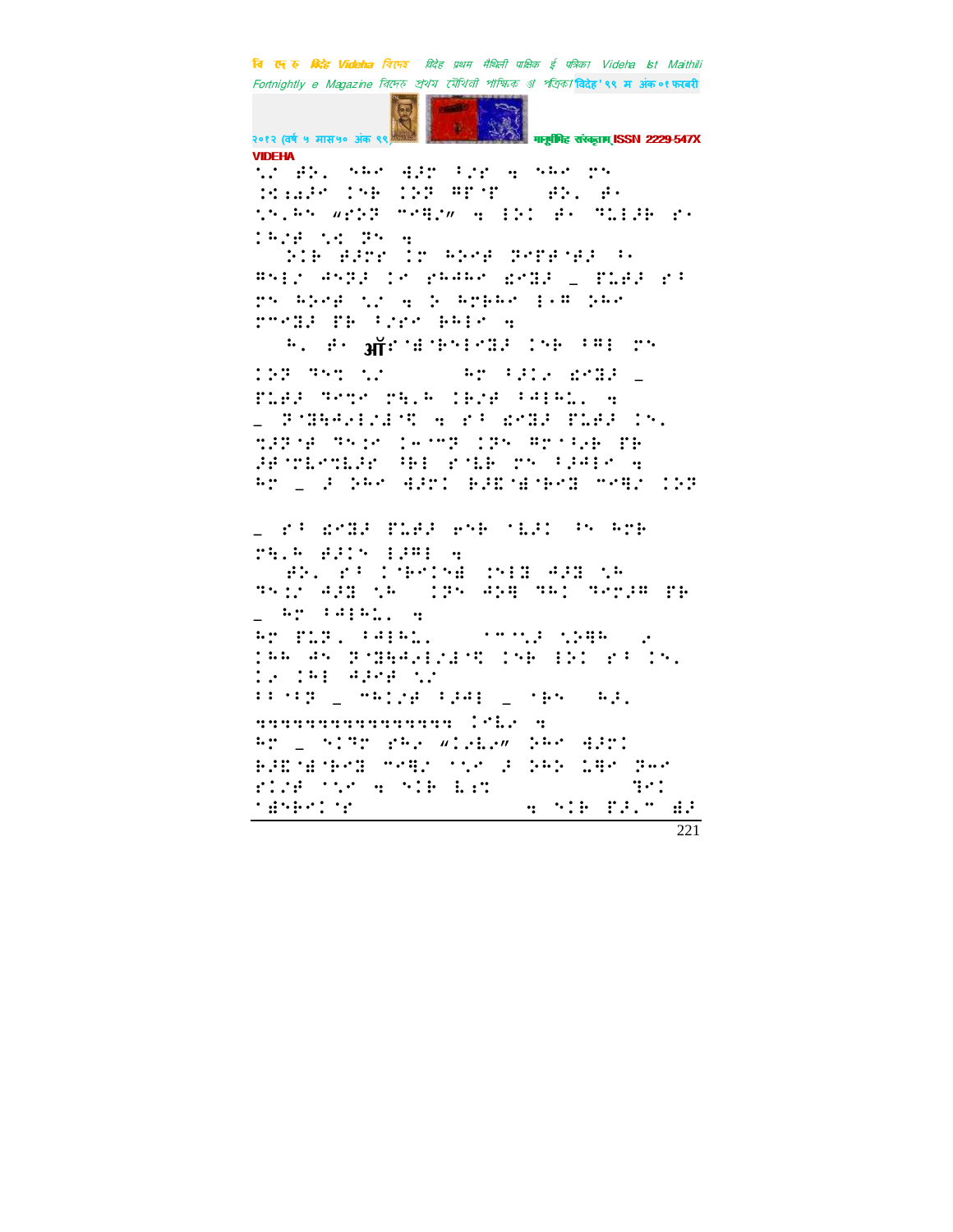

मानुबंधिह संस्कृताम् ISSN 2229-547X

**VIDEHA**  $3.3.3.7$ 

२०१२ (वर्ष ५ मास५० अंक

PRS: APPROXIMA

Added the risk of Branch or and the target

 $\mathbf{H}$ PAINBRO 2 CLIMBS P2PO DN ESTER CAPARE MARY TOA A PARRO PRO DA POBALLICE TY TRICOL JATE C. DAY 420 lebe 196 ligi dengan gerupa yang Prije a bibbr 23 as Addib Anga ir **Sending Service** r dhe **Search the St Biblie**  $\begin{array}{c} \begin{array}{c} \text{13.1}\end{array} & \begin{array}{c} \text{15.1}\end{array} \end{array}$ 3535 281 A PORTA 2 PSP 950 12121 SEPRESIME PER MEMBLO FOLIGE FREES DERI A SAM PSEIRS, IRER Editor: riche (Gield dr. Giel And Jack Her ETCP'H ANDRAI C'HALE CA ARA RAI 4 **SIBE PRINT ISE**  $\mathcal{L}_{\bullet}$  . The set of  $\mathcal{L}_{\bullet}$ 

FORMALISM TO THE MAN DALK  $1329413$ 1935: #51  $\mathcal{L}$  ,  $\mathcal{L}$  , and  $\mathcal{L}$ 

PORTH \_ PS PR #+ 421 + PR SIRP FRANCY CORPORATOR FRANCH Ar \_ (Ale loui bornee un a nie ralaka minggunang pada ayan nya 4 8998 \_ #39 #6 245 ILILAHA PSE 18  $\mathbf{B}$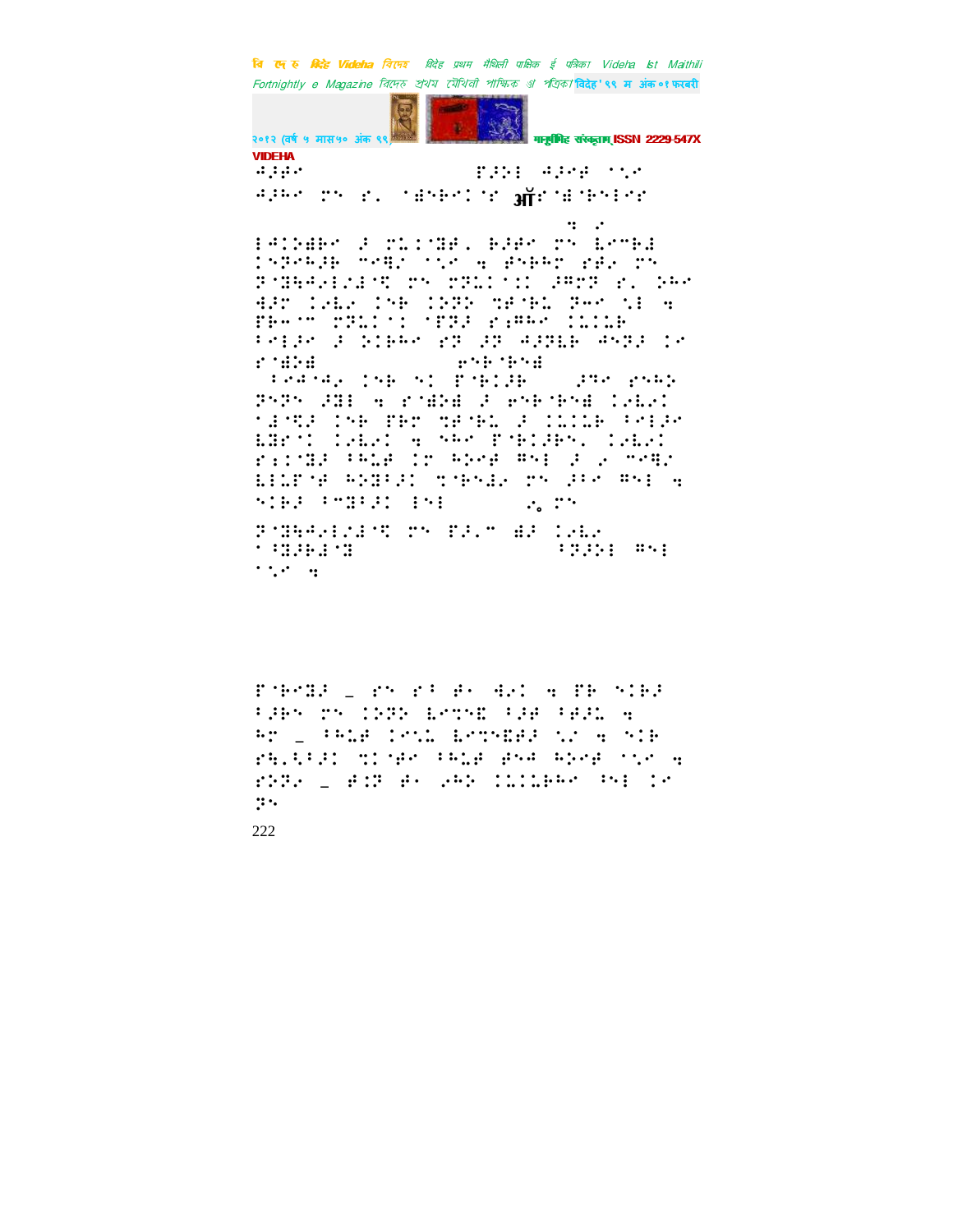

मानुबंधिह संस्कृताम् ISSN 2229-547X

### **VIDEHA**

RM 2 RF. SRM MEMBER MS ININFRA WE Proton (1918) Street Steams (1981) Fire the **BEECHANGE**  $\mathcal{L}(\mathcal{L},\mathcal{F},\mathcal{L})=\mathcal{L}(\mathcal{F},\mathcal{F})$ AND CALLED MARY RAILING MEET CHE. PUSE OF THE WORLD PERSONAL STATE  $\mathbb{L}$  and constructions there is a second control. PRO 12 8288 118 & 1212 F872 The SPACE CONTRACT CONTRACT AND RECEIVED A SERIES TVB2 \_ TIPB2 In. The \_ The SPP-Par FILE TIP & HTTHE TUBLETTIET tarta 156 martemat alam Alakwa ps FARI TIME TO STEP ENERGY THAT INF FOR THE MELEVER MARKETINE FORE TRIE E. LALAT SESERI ESTATARI  $\cdot$  : ...

FRED PARTNERS AT LABEL ST narta 196 bez barni roedea labâ.<br>195 înformata 195 abe de rive niv **BOOK STATE** the as spoke and cropping conserved Springer part of

ESTAY \_ PRI A PROTHOL PRI ME A ago di agogli più strani sege ella FROM LORE MIRRAR COMPORER REALS  $\dddot{\cdot}$ 

PORTH \_ STORYLE IN THE TETPAR INE Alse to aggagageto Processel Prov arra chara 4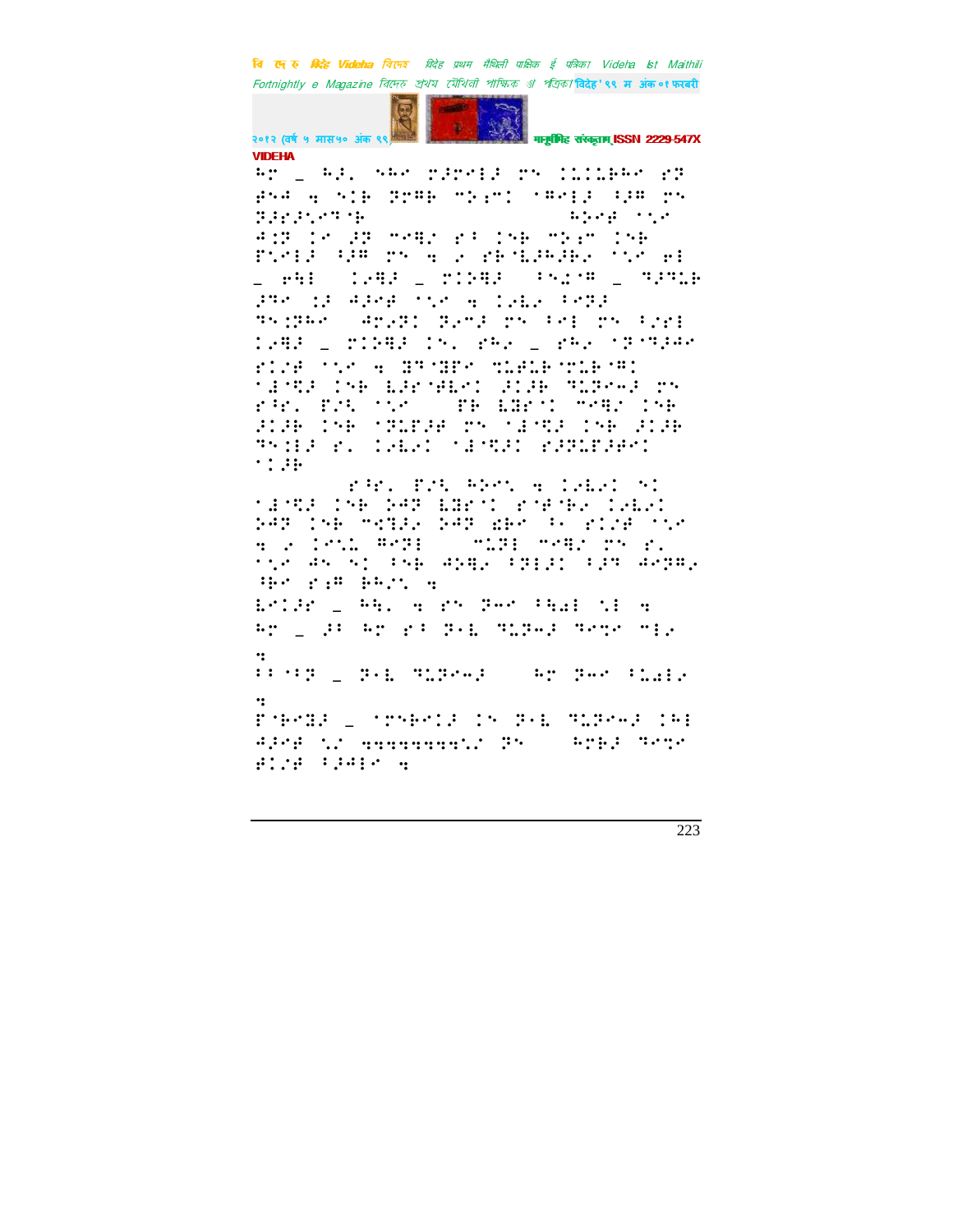मानूबंगिह संस्कृताम् ISSN 2229-547X २०१२ (वर्ष ५ मास५० अंक **VIDEHA**  $\mathbb{R}\mathbb{M} \subseteq \mathbb{R}$  . For which  $\mathbb{M}$ ESPARING TOMPATERS IN LOCAL LAST IN THREE **SPERIE COMMED 2 SPENER** *Properties* **STAL THE APPROXIMATION** 1951 FRI WESTERFORD FOR 2 FRI THEFT PORT PROTOCO PART TOE TETHING TACHE \_ BARK TROADCOM BACKERE TERMA PA TREE RAL TERMA AHER 4 RESERVE BY MEASURE INFORMATION  $\ddots$   $\ddots$ **And Reduce Profile Strategy (1941)**  $\ddot{a}$ .  $\mathbf{L}$  : Systemetrics (SB) 251 Seminar the westle and level like family SPARE STORAGE CONSTRUCTION PROPERTY Pres (terandrave) made 200 055 L rn fini Alek tir a FLF \_ POIP P+ PTP TOOK IN TPT PN  $\bullet\bullet$ RT \_ TR SRP HRT WRCHEW TILL'IN PHP (2008) 198 PRIE 901 & 518 98 AF APPA BRS: APPN 2 BRA: PAIR BRS: HA BRID STREETING **S THE THIS PAIR IS** Bens reretrage  $\cdot$ :  $\mathcal{L}$  and an expected in the state of  $\mathcal{L}$ REAR TO THE MENTERN PECH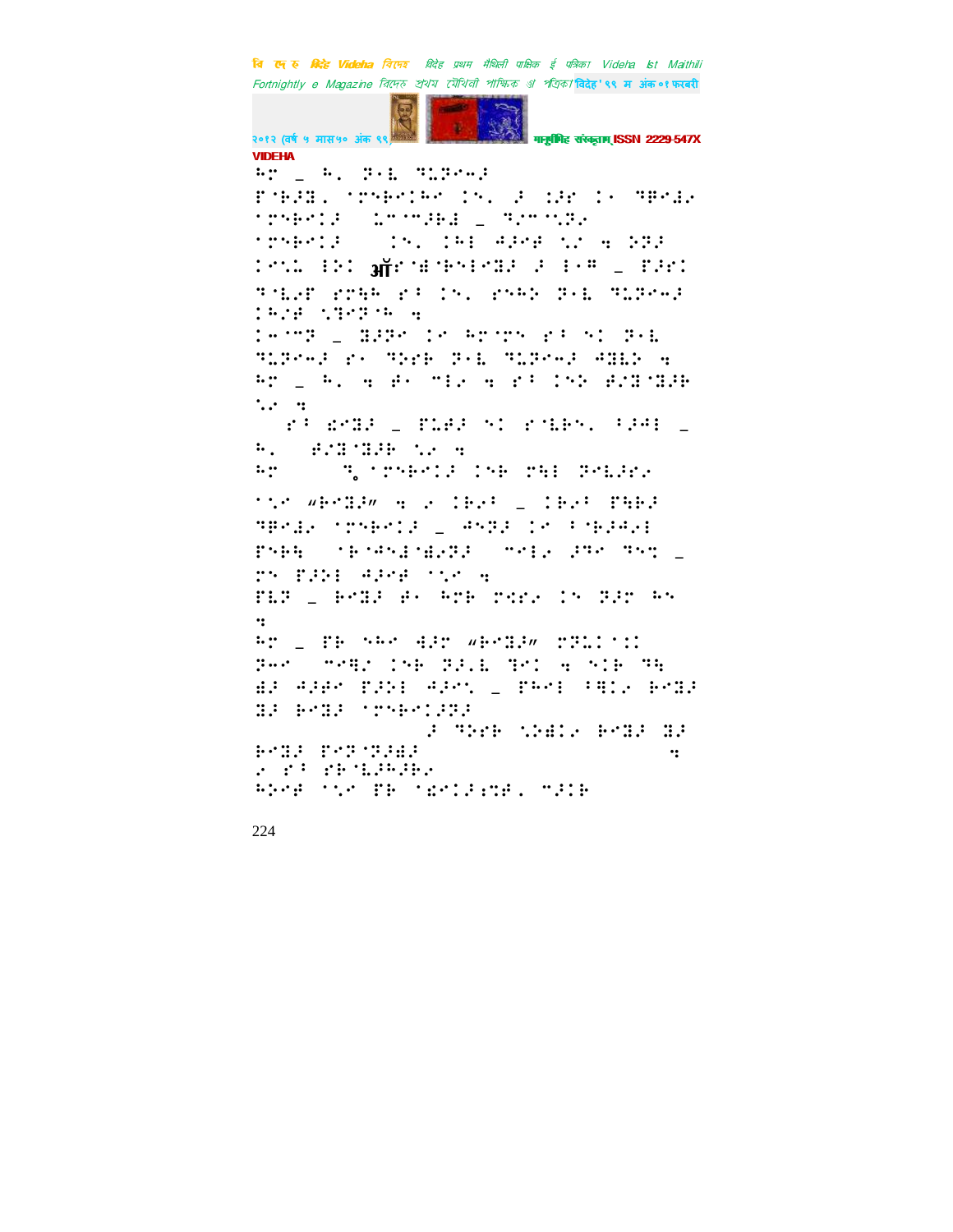



PROBLEM APV 2 Porch 156 PPR (Por TAK TE HEER THIS TE FE SANS S the government age read weak aper. the A HillBox De new 2008 1982 <u>2 dings s gregore enrolled bird throug</u> BAR LES FINADA MERIN FA PN BERD INE PACK STORY PARK POSSESS AND STATE POMINE LA PRAINE SOM ARCEILLON. THEN 2 THEN FRIEN FOR THE SACTORY PALE MISS REME TO A FRA 2 FR 1999 Ap \_ PAPPS (A) (P) medic r = 4592 pan agons na sprisgend nga sos WHIP AN 2 TAN TH TANK AAR WAR the gound of the south that a most **SEPTIME POSSESSOR**  $\mathbf{r}$ HAR 2 MAR TR THE THE MEANS RESOURCES PERSON BAR AUTHORI 1536636 421 \_ 43181 156 didde PAGGES ISB ISI & MARY TER MILLER SPEED 198 MORR 108 MR 2 MORM BD rdings the modeling and popular TER CHILD SEPERTINE FER THOSE THE **MARKET CHECK AND MARKET STATES AND STATES ARE SERVED AND ARRAY ARE SERVED AND ARRAY ARRAY ARRAY ARRAY ARRAY ARR**  $\frac{1}{2}$   $\frac{1}{2}$   $\frac{1}{2}$   $\frac{1}{2}$   $\frac{1}{2}$   $\frac{1}{2}$   $\frac{1}{2}$   $\frac{1}{2}$   $\frac{1}{2}$   $\frac{1}{2}$   $\frac{1}{2}$   $\frac{1}{2}$   $\frac{1}{2}$   $\frac{1}{2}$   $\frac{1}{2}$   $\frac{1}{2}$   $\frac{1}{2}$   $\frac{1}{2}$   $\frac{1}{2}$   $\frac{1}{2}$   $\frac{1}{2}$   $\frac{1}{2}$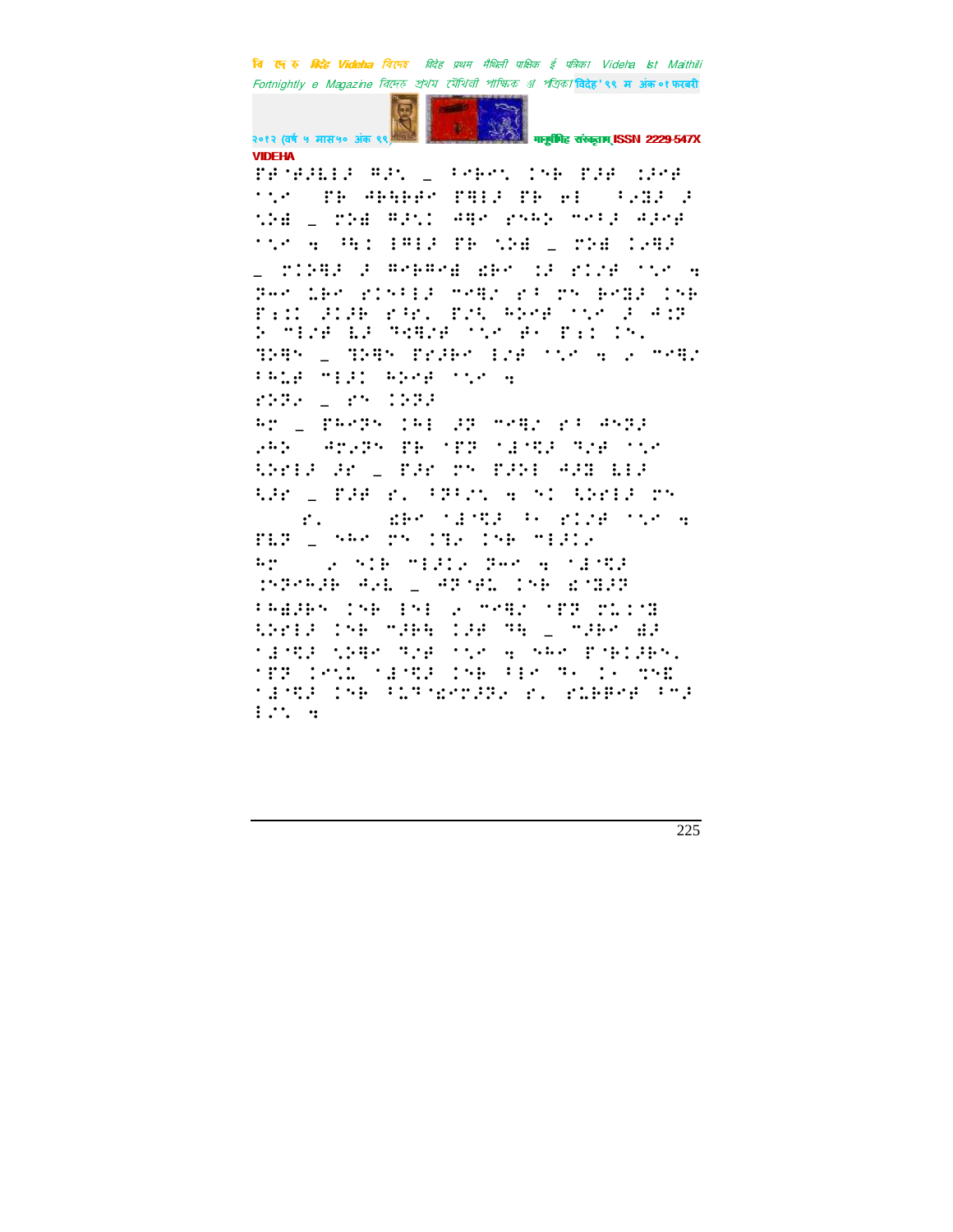

**VIDEHA** FROM 2 R. PROGRAM CONFORMATE misis a RE \_ MBRAR STREPLE TRONG WEB 2000 and the fact states of  $\mathbf{H} \times \mathbf{H} \times \mathbf{H} \times \mathbf{H} \times \mathbf{H} \times \mathbf{H} \times \mathbf{H} \times \mathbf{H} \times \mathbf{H} \times \mathbf{H} \times \mathbf{H} \times \mathbf{H} \times \mathbf{H} \times \mathbf{H} \times \mathbf{H} \times \mathbf{H} \times \mathbf{H} \times \mathbf{H} \times \mathbf{H} \times \mathbf{H} \times \mathbf{H} \times \mathbf{H} \times \mathbf{H} \times \mathbf{H} \times \mathbf{H} \times \mathbf{H} \times \mathbf{H} \times \mathbf{$ 152 FBF R128 SR 218 BRIE **An Exist Lottes by TheBs: MA.A** BRIN ERWE A TR 195 1951 TAX TAX FRA  $\dddot{\mathbf{r}}$ RE \_ WINERSTA INF REP PLRPN NR IS an and I made and o dian #51 42 4 51 104 23#5 426 21 (241) **SEARCH SEARCH SEARCH SEARCH SEARCH SEARCH SEARCH SEARCH SEARCH SEARCH SEARCH SEARCH SEARCH SEARCH SEARCH SEARCH**  $\mathbb{R}$  . The set of  $\mathbb{R}$ 

 $\dddot{\mathbf{r}}$ PREAL STATE POSTER POIR CONSOL windows of managements in the co  $\cdots$ POINT SPOINT AT THE TIME IMPORTED film and the state RE \_ POP P PAC 1981 (1981 4 RE 2 TORS TO PRINCE BELL TRIPS HEAT **The mass of the condition of the second second second second second second second second second second second** REAR TO A PRESENT INFORMATION  $\mathbf{r}$  :  $\mathbf{r}$ Addr Bdd Adre thr P D **MINER MENTED SPARED NE MERLE STARKIS SEMANINERS MAIR** When the transfer the position of the control of the control of the control of the control of the control of the control of the control of the control of the control of the control of the control of the control of the cont Senedi Walshabe Shienge (San

FORESTRO PART ARMA SOME 2018 MAR FTHE PARTNEL TRANS TRING  $\mathbf{r}$  .  $\mathbf{r}$  .  $\mathbf{r}$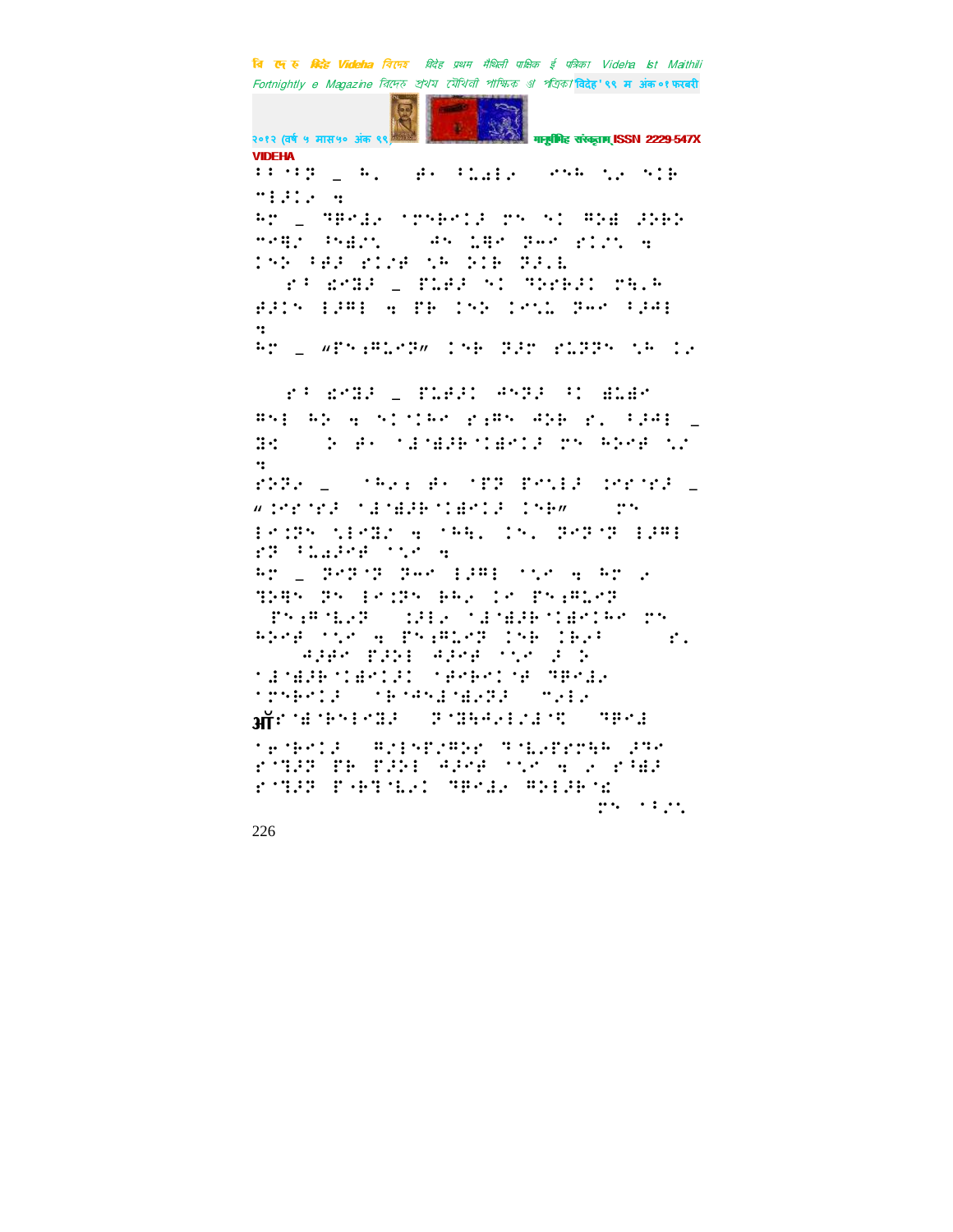चि एत् रू मिन्हे Videha निएन्थ विदेह प्रथम मैथिली पाक्षिक ई पत्रिका Videha Ist Maithili Fortnightly e Magazine বিদেত প্ৰথম মৌথিনী পাক্ষিক প্ৰ' পত্ৰিকা'<mark>বিदेह' ९९ म अंक०१ फरबरी</mark>



२०१२ (वर्ष ५ मास५० अंक ९९) मानुषि संस्कृतिह संस्कृतम् ISSN 2229-547X

# VIDEHA

⣒!⢺!⢼⢷!!24⣃!⢼!⢸⢼⢷⢴!2⣐⢻⣅⢽! ⣁!⢵!⣚⣜⣟⢼!⢺⢻⢳!2⢷!⢼!⢺!⣁⢵⣞!⢼!  $55$  The Property of the Section of the Property of the Property of the Property of the Property of the Property of the Property of the Property of the Property of the Property of the Property of the Property of the Proper ⢻⢷!⢺⢻⢳!2⢷!2⢼⢵5!⢺⢼⣁!⣒!"⢷⢼⣞!

2⣐⢻⣅⢽!⣝⢼!2⢷⢷!2⣐⢻⣅⢽! )Fnqfsps!qfohvjo\*!"⢸"E!24⣃!⢼! J.Bel Rock an installed ten<br>Prins a nie Almies as moeen (1998 HAN : HON : YOH : BUTER "⢼B⣛!⢾⢴⢽!⢶⢴⣞\*!⢼!⢵⢺⢽!5⢻⢸⢻!46! ॰⢻⢷⢼॰ ⣎⢷!⢳⢵⢾!⣁!⣒!!"⢷⢼⣞!

2⣐⢻⣅⢽!⢷!⢺4⣇!⣇4⣑⢼⢽!⢽⢼E⣇!⣁!  $\overrightarrow{u}$ i 's 's belief in the set of the set of the set of the set of the set of the set of the set of the set

)Batter (Batter General)Batter (Batter General) an nif area af this nief faen an tis  $: . . . . ; . . . .$ 

 $\overline{17}$  (12)  $\overline{17}$   $\overline{17}$  (14)  $\overline{17}$  (14)  $\overline{17}$  (14)  $\overline{17}$  (14)  $\overline{17}$  (14)  $\overline{17}$ P2B Profile Pic Pic And  $\frac{1}{2}$  , will define the state of the state of the state of the state of the state of the state of the state of  $E$  : There is no constructed in the second second in the second second in the second second in the second second in the second second in  $\mathbb{R}^2$ ⢽⣅⣈!⢺⢼E!⢹⣓!2⢷!"E!⣎c⢷!⣅⣚⢼!! BRIT FAR THE TEA FIRE TO A SAR a5⢼!"⣝!⢵⢷!⣁⢵⣞.!⢿⢴⣜!⢽⢼E⢻⢷! )Ubjm\*!!"⢽!2⣁5⢼!⢸⢼⢻!⢵⢷⢼!2⢽! ⣉⢷⢴⢷!E!"⢽⢾⣅5⢾!⢷⣈⢼!!⢹⢾! : ::: :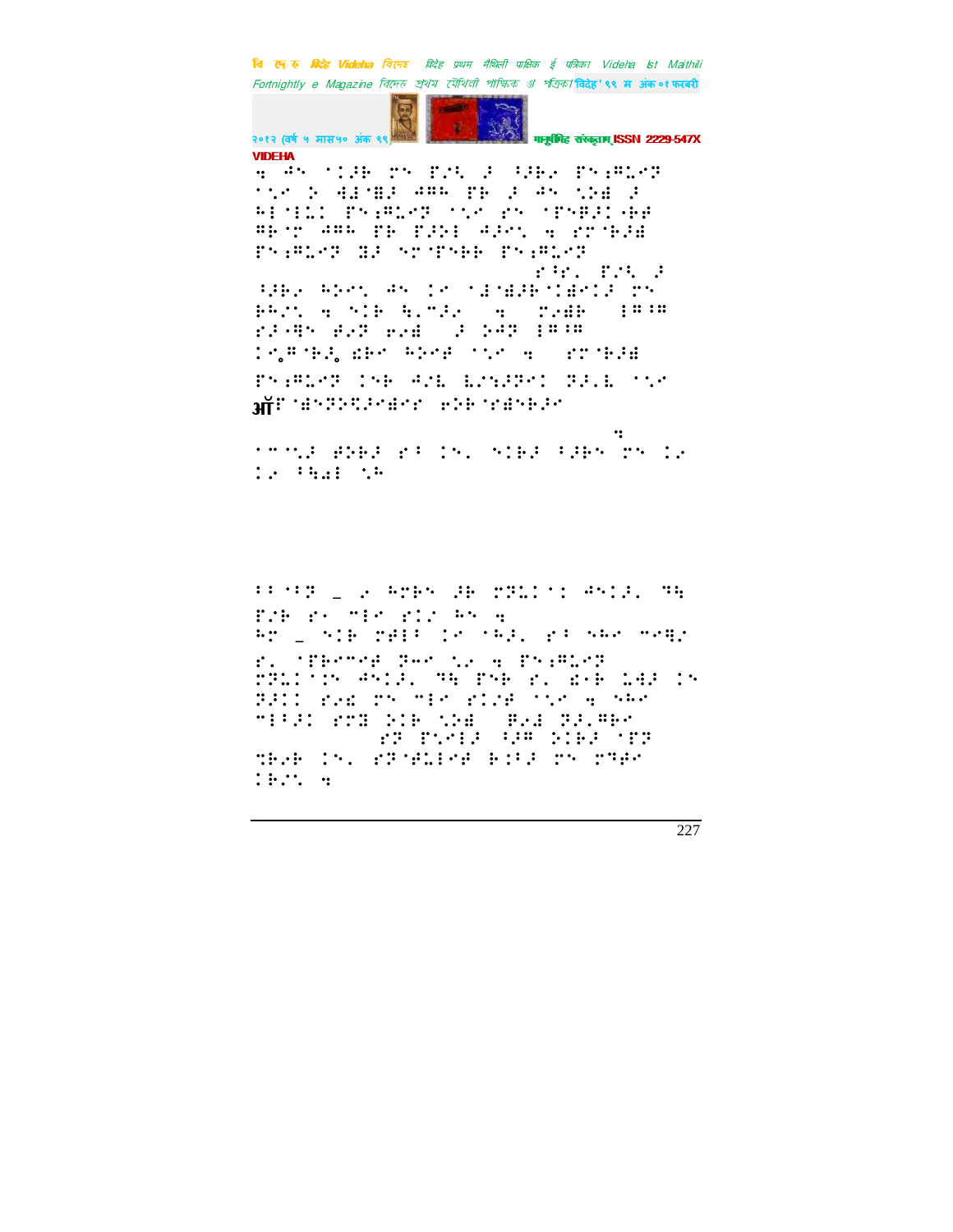

मानुबंधिह संस्कृताम् ISSN 2229-547X

### **VIDEHA**

२०१२ (वर्ष ५ मास५० अंक ९९

Industry Province Capture (2008) TR Third Bengin and Side Pha Lange (Ford) 1382 ADP 521 9 RM 2 SIRM PRE SID PSHI BER PROF rd lange work to a new libin. rnith: 'Pote r. Alle belongike FTLT TEACHER (2005) IS TANKED a sa ba PRO 2 PENTADO DE PROFESO PEORDA Primary a term by the Ben Constant A SAR PORTAGO, PSAI LASAR RAN DIRE PH RLABA \_ MAT RR CAR CARE N2 4 PROTECTED IN THE FAR PARK 2 JUNE rn 186 BAE POL SKIPER SKRIFT PIPER PROPERTY RESEARCH TO A SALE ESSAY TH NAM POBLAND POBACHAMI FIRE STRETCH IN STORES an ang ang ang ang 1936-1 str Report the BiR Pape of robert in control and more than the record  $\mathcal{F}(\mathcal{F}_1,\mathcal{F}_2)$  , and  $\mathbf{a}$ *\_* Par IAE & D roll'Al FJPM om SLP TE (1985) IS AND C rice the 4 Sim The residence that the BRIE NI A MRAV PROTHU PLAIN RIER TROMBURG BERK BLOWERED WERE STANDED Br. 2 FRR Tr Rrig Tr TRE TEM. HOROTETER INSPIRED IN CHIMEROPY ryky riegyf birt a 210 Migh Pit FRIE TO ROLLEY IN CIRCUITY ROUND tic PASHER FT THE THETHE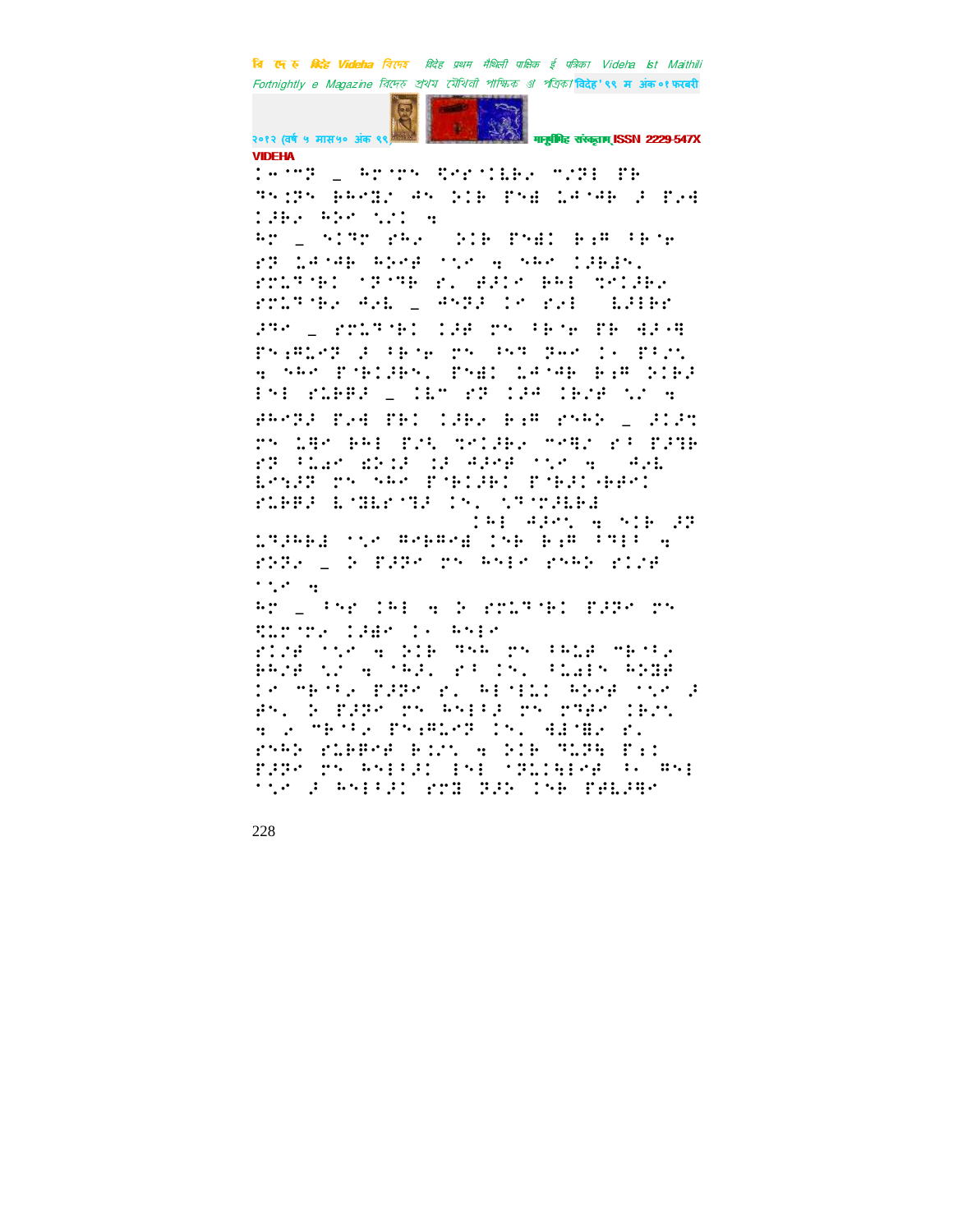

२०१२ (वर्ष ५ मास५० अंक ९९ **VIDEHA** 

मानुमिंह संस्कृतम् ISSN 2229-547X

PROBLEM INTERNATIONAL こうしにかい

Poben Kanad (nb Aen el Padro en Rings Tabello belo rici a rrobam ry:Aler rolling the Geb.  $\ldots$ **p.d #6.0 01 42 rt:0**  $18.2341$ the a bostinger file down  $\rightarrow$   $\cdots$ WORK IS IS MER ENE REMOVE INSURE IRDIE SAR EARS ON POLE: 22 POLESKA **STRACH A LARED COORD** Portale: PARK FRAGGEN ALD PELTAL FREM PARK PALES IN PMP PICE TOO P rnite: ESP (SP r.# Poll #5) ference are the amendon mote. BEED FOR THE TOOL A FIRE TO PROPERT 158 ASIAN PORTOGRAD SSON 25 CALE isin and by the some the never FORTHWEET, THE GROUP

PORTER I PARTICH (P. B. MORE PRO properties that the sea Ar \_ AR, a life life > Teve TE  $\ddot{\cdot}$  :  $\ddot{\cdot}$  : SPECH \_ SPECH r. The ABA PALINK APM AN INTEL **THE CHOONER ISSUE ANIEL TIME** PHP LAP IX IAPP \_ IAPP IX PHAP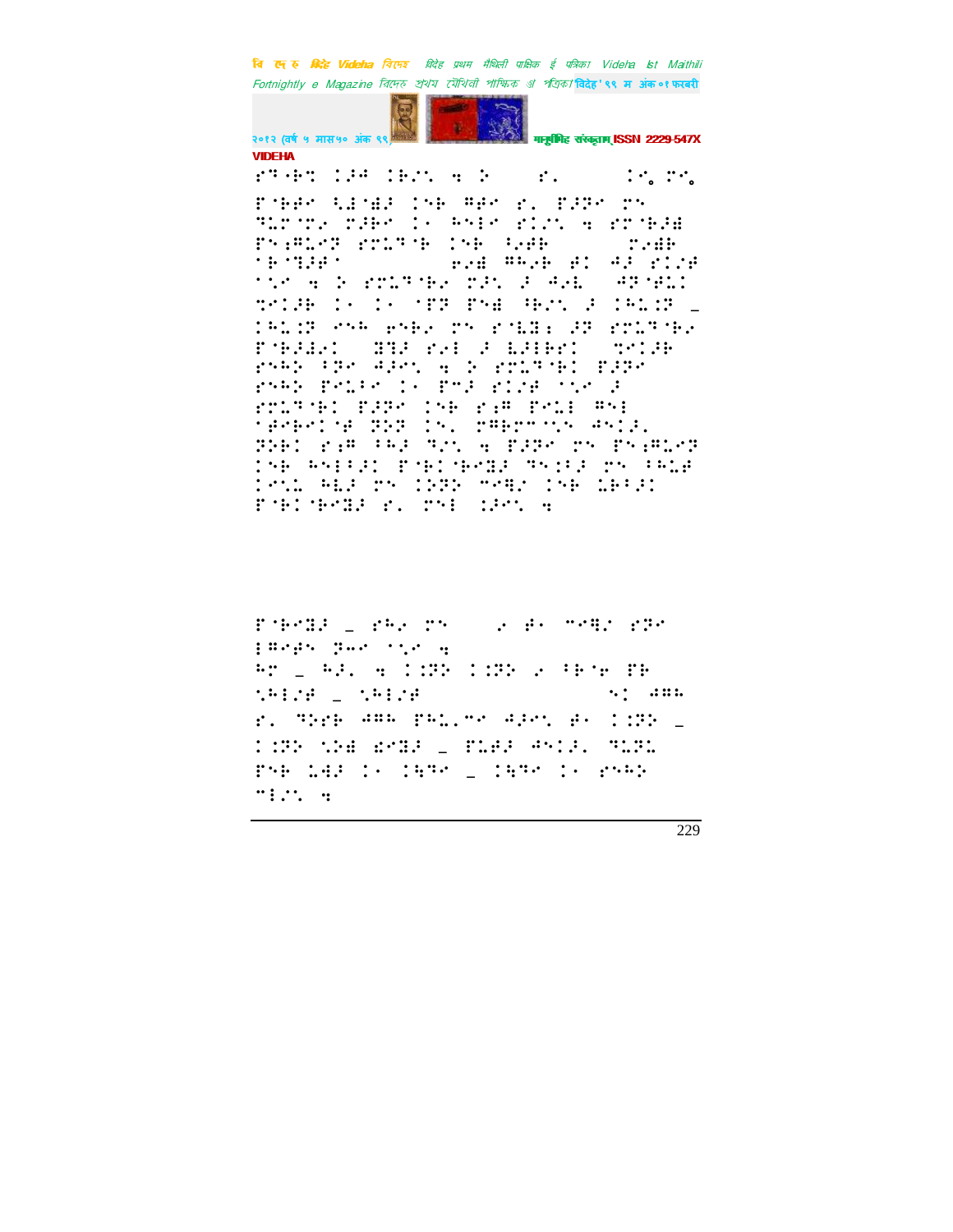

मानुबंधिह संस्कृताम् ISSN 2229-547X

 $\begin{array}{lll} \textbf{11.11} & \textbf{12.131} & \textbf{13.131} \\ \textbf{14.141} & \textbf{14.131} & \textbf{14.131} \\ \textbf{15.141} & \textbf{16.131} & \textbf{17.131} & \textbf{18.131} \\ \textbf{18.141} & \textbf{18.131} & \textbf{18.131} & \textbf{18.131} \\ \textbf{19.151} & \textbf{19.131} & \textbf{19.131} & \textbf{19.13$ Ap 2 Ad, dermands det a Spa ak par 186 PIRAGG IBAR ( PALIBI MAR) the PROS medicine (PRIOR) (Sensity FIRMENT CROB STATES (SPRINGER IN) PLEA THING, A 2000 PROPER SHAPE HT IESE NA S BRIEF \_ PROD IRED AND READ MARY PART BELL BY ABEL A RT \_ FRIE #+ TREV #F IN. FLWEN TOP  $\perp$  sirver (February 2015)  $\pm$ FORCE \_ FROM PORT AROUND A RE \_ PAR OF PRIRE, PROBECT 4 PORT ESPARE TROLEUM PHASTICAL CORPORAT<br>PATES PLOIDENMONTAGE TRE PAINING **PRPIESE TO FAILER TE TOTS** TEST ANDE LENGRAF LE LUNGRAF BR28 1121 9 HIP \_ PRA (PIRL) (RE) A RM 2 MINE 2 MINE STAR PALE ADE FER The to I which a construction IMP THE POLICY NEW **ABY SHE STAR** the redmark order explaintable in TEAR MORE 2 POSSES MORE PROBECT PROPR LOCATOR  $\cdots$   $\cdots$   $\cdots$ HS \_ W + , # (Wie MP) WE +  $\mathcal{H}_{\mathcal{D}}^{(n)}\equiv\left\langle\mathcal{H}_{\mathcal{D}}^{(n)}\right\rangle\left\langle\mathcal{D}^{(n)}\right\rangle\left\langle\mathcal{H}_{\mathcal{D}}^{(n)}\right\rangle\left\langle\mathcal{H}_{\mathcal{D}}^{(n)}\right\rangle\left\langle\mathcal{H}_{\mathcal{D}}^{(n)}\right\rangle\left\langle\mathcal{H}_{\mathcal{D}}^{(n)}\right\rangle\left\langle\mathcal{H}_{\mathcal{D}}^{(n)}\right\rangle\left\langle\mathcal{H}_{\mathcal{D}}^{(n)}\right\rangle$ ESERTA PORT PO POR PLOTERE 348 BR SIN 8

230

**VIDEHA**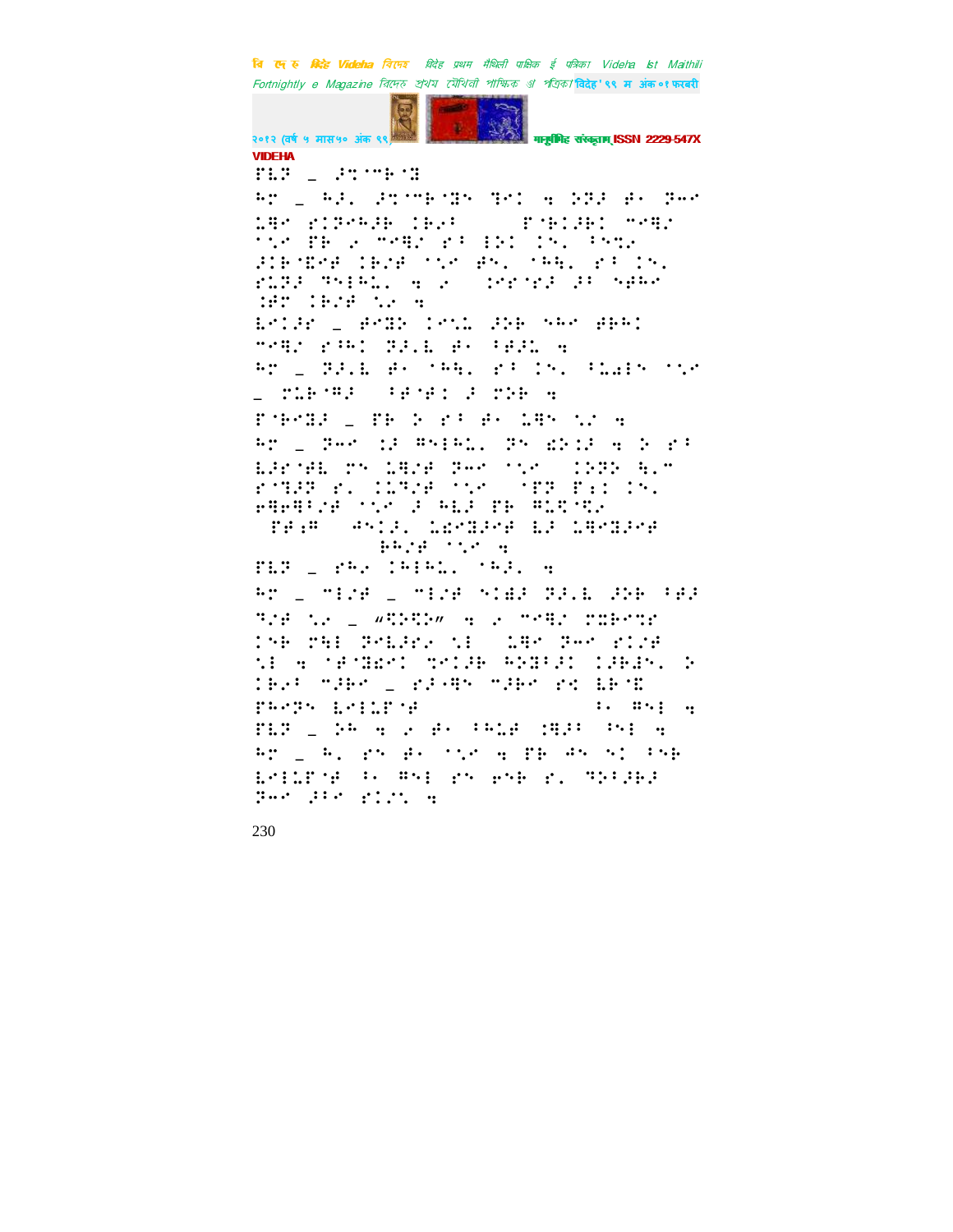```
बि एक रु मिनेट Videha विएक विदेह प्रथम मैथिली पाक्षिक ई पत्रिका Videha Ist Maithili
Fortnightly e Magazine রিদেত প্রথম মৌথিনী পাক্ষিক প্র পত্রিকা বিदेह' ९९ म अंक ०१ फरबरी
```

```
२०१२ (वर्ष ५ मास५० अंक
                           मानूबंगिह संस्कृताम् ISSN 2229-547X
VIDEHA
  TRID BE THE ENE PROMIBING AN WHI
\dddot{\mathbf{z}}THE NEW THE BIBLE AT PAIRL. A
akiliné ak delegar egakla
  ARL A PROBREY PLAR PATHERS.
\ddot{a}FRIE L'ESPOSTAGIA PSP (PROGRAM)
richt 4
Ap _ ps (Arque Psp jar 4 B) groupe
MIP BEFINDER
```

```
A BACHING AND MANUSCRY
                                  \cdots \cdots \cdots\cdot:
```

```
From BOS TEARS PORTS TEAR
partner, 19: Postcherner
 FAR METHODS (S. S.A.P. PREPR
PROMISSION OFFICIAL RESOURCES
MARY ACTOR WAS PROPERTY
CEOPER LEAR IBSTAL CETESTS
```

```
che filmen
TETHIN POTORY PORTUBUR HARRY
1979-1122.1m
```
rendro secuel (191 reproduced)

IBI PAR. BETTY PETE NTM (IBI

```
231
```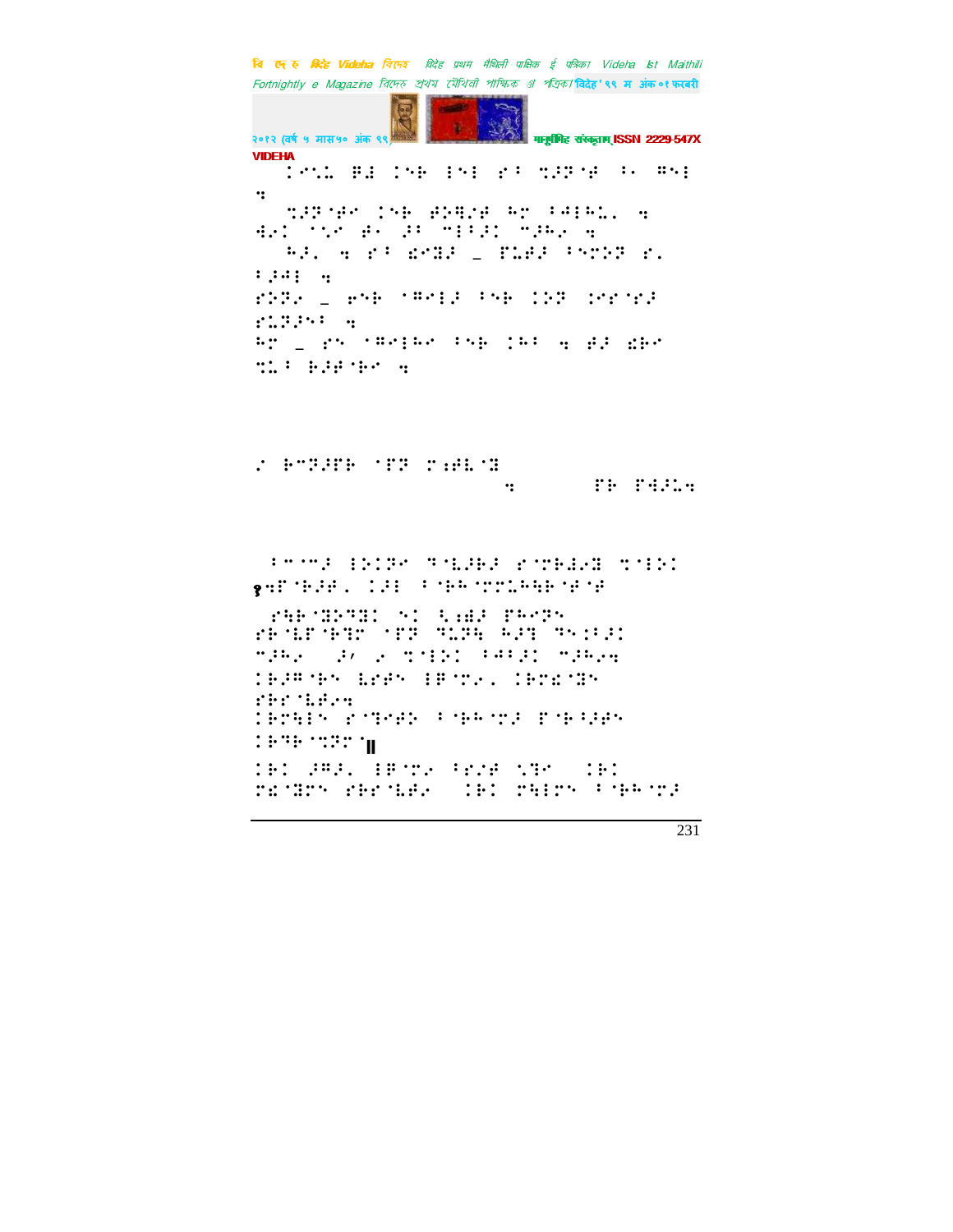**Separate** 

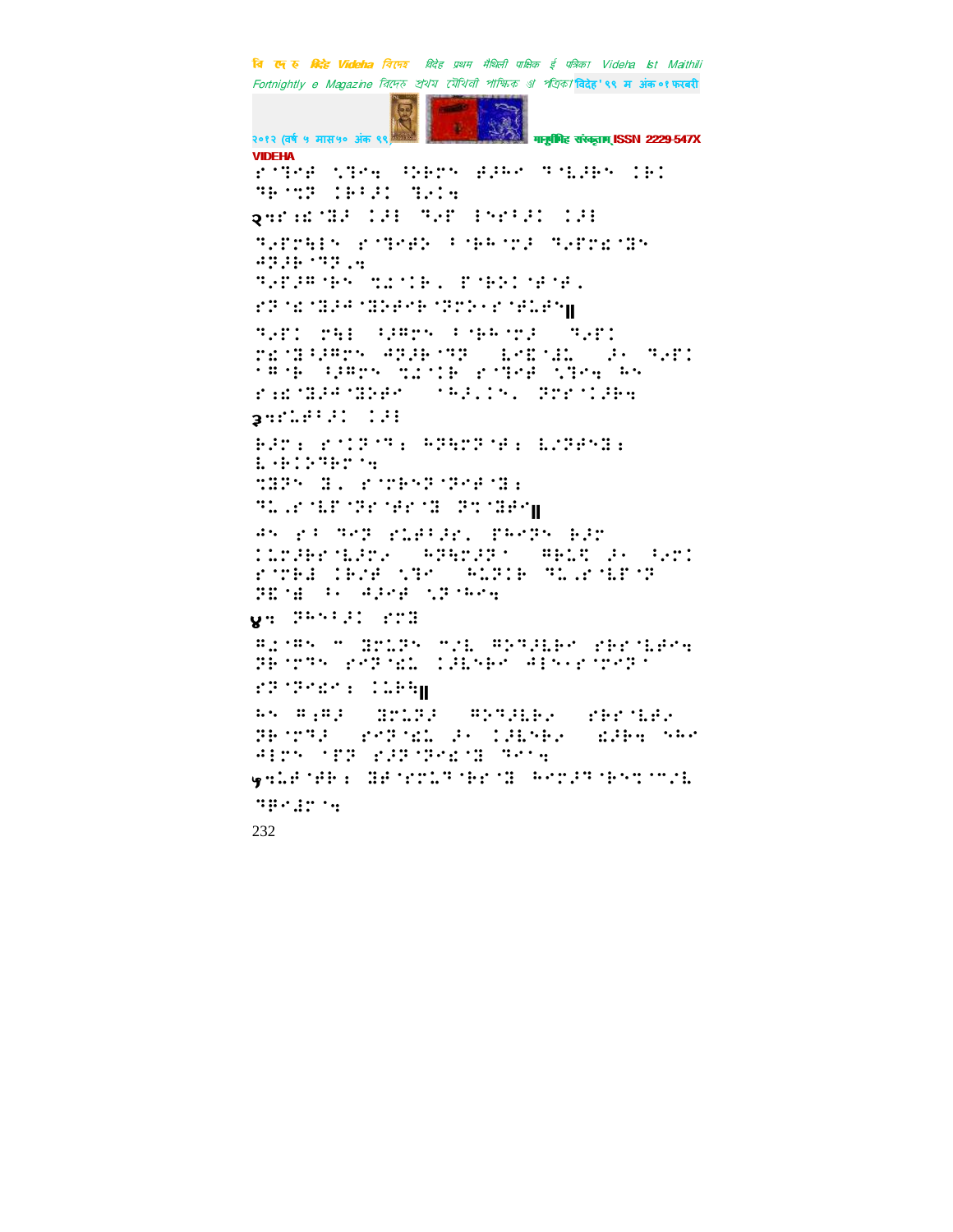२०१२ (वर्ष ५ मास५० अंक मानुबंधिह संस्कृताम् ISSN 2229-547X **VIDEHA** MPH: APT SMART 725 SPARE MATH  $\mathbb{R}^{n+1}$  is the sum rolade: Ledebon di Anoles: aprilon BRA TO POSSIBLE STORE BRA 19328 5389 gaint the scholars, and department  $111111$ Feinleiß anterstützeit. 252020000001 an ya menye midigi as promedioarchy (morente pref.)<br>APR Politachemer (saeconelectronica) roford rocks drug the SADDE re EST PENE POSPER SPORT WANTER THE FIRE ENTRY STEPHEN ESPECIAL DAR. BROGENS STAND mental capacity of **STARTED HR ENGIN APAREN** ESPECIAL CONSTRUCTS CONTROLLED  $\ddot{\phantom{0}}$ rde di nebenezia (Pire Stee ZAPIES (BEL PLEMERE TALK TO B ESPACE. LEMPHY HIMS IN MAY HIS PRING. Fire ... rether, recommended rienske britten

**APP MERRYTH YOU AN MARY MOVE. ITEM** 

बि एक रु मिनेट Videha विएक विदेह प्रथम मैथिली पाक्षिक ई पत्रिका Videha Ist Maithili Fortnightly e Magazine রিদেত প্রথম মৌথিনী পাক্ষিক প্র পত্রিকা **বিदेह' ९९ म अंक ०१ फरबरी**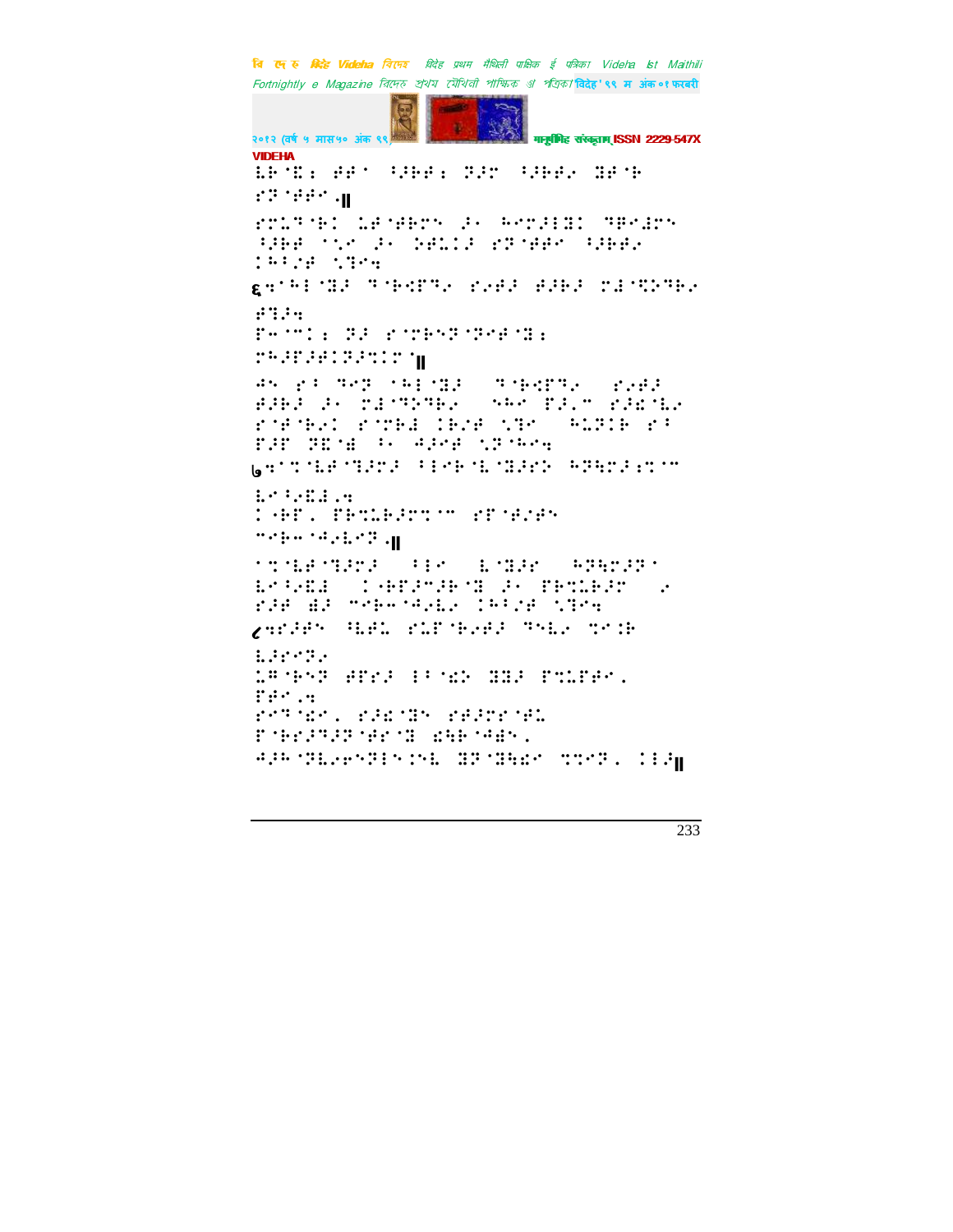२०१२ (वर्ष ५ मास५० अंक मानुबंधिह संस्कृतम् ISSN 2229-547X **VIDEHA** es (212) A. ARTITIST F. 25 (211) che theles **TEARING FAMILY LENGTH LENGTHEN ARP 18 19 22 1 11** gon Theologie reacher miller delection  $\therefore$   $\therefore$   $\therefore$   $\therefore$   $\therefore$   $\therefore$   $\therefore$   $\therefore$   $\therefore$  35) 2003 de concrete car cal a de estade de la Printernal Symphon PORFIELE O HERO OSTORIE EDOPLI PORFIN  $\mathcal{P}$  , the map is a relation of s dede mae morzi istodaetont i etoja neder  $\mathbb{H}\mathbb{P}^1_0\mathbb{H}_0\mathbb{P}^1\mathbb{H}$  . Independent the subset of the subset  $\mathbb{P}^{1,1}_{0}\oplus\mathbb{P}^{1,1}_{0}\oplus\mathbb{P}^{1,1}_{0}\oplus\mathbb{P}^{1,2}_{0}\oplus\mathbb{P}^{1,1}_{0}\oplus\mathbb{P}^{1,1}_{0}\oplus\mathbb{P}^{1,1}_{0}\oplus\mathbb{P}^{1,1}_{0}\oplus\mathbb{P}^{1,1}_{0}\oplus\mathbb{P}^{1,1}_{0}\oplus\mathbb{P}^{1,1}_{0}\oplus\mathbb{P}^{1,1}_{0}\oplus\mathbb{P}^{1,1}_{0}\oplus\mathbb{P}^{1,1}_{0}\oplus\mathbb{P}^{1,1$  $\mathbb{C} \cap_{\mathcal{O}} \mathbb{P} \mathbb{Z} \oplus \mathbb{C} \mathbb{E} \cap \mathbb{E} \cap \mathbb{P} \oplus \mathbb{P} \oplus \mathbb{C} \subset \mathbb{C} \cup \mathbb{C} \neq \mathbb{C} \cap \mathbb{C} \subset \mathbb{C} \subset \mathbb{C} \cap \mathbb{C} \subset \mathbb{C} \subset \mathbb{C} \subset \mathbb{C} \subset \mathbb{C} \subset \mathbb{C} \subset \mathbb{C} \subset \mathbb{C} \subset \mathbb{C} \subset \mathbb{C} \subset \mathbb{C} \subset \mathbb{C$ amega vasoe vapadag sessa vae sessas per sept  $\sigma_0$  to special section is sequenced and special HAGBAR: PriAGON Provense P.  $T_0$ Poter which he which right wh  $\mathbb{P}_{\mathcal{O}}$  - PE $_{\mathcal{O}}$ EE . For the telescope spectrum  $\mathbb{P}_{\mathcal{O}}$  $\mathbb{H}^1 \oplus \mathbb{H}^2 \oplus \mathbb{H}^2$ TEMPER TEL PARTERS FROM THEMAP. raned capearly denemic. **FIRMS REPORTED THE RELEASED MEN**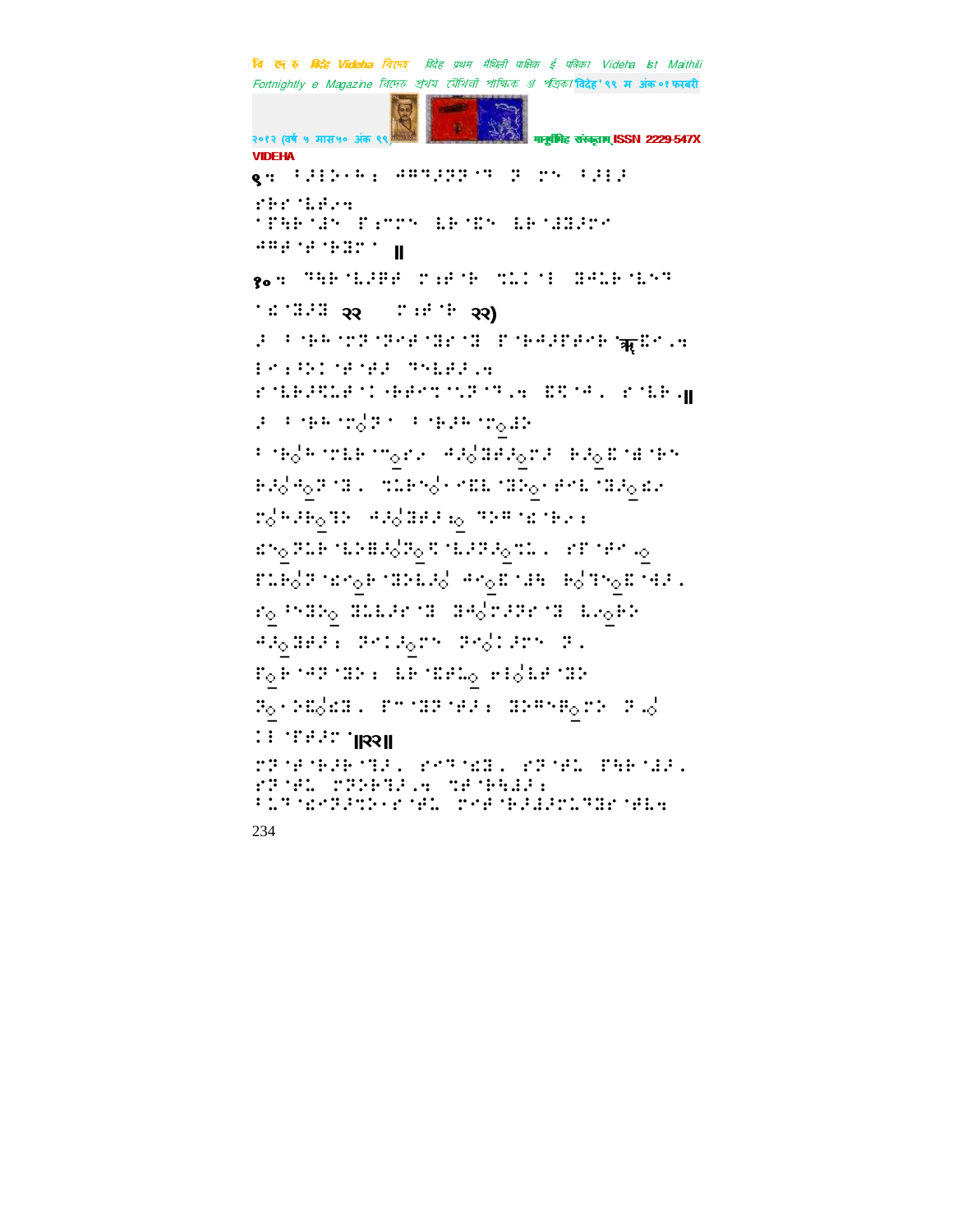

२०१२ (वर्ष ५ मास५० अंक

```
मानुसीहि संस्कृतम् ISSN 2229-547X
```
**VIDEHA**  $\mathfrak{F}$  and the set of  $\mathfrak{F}$  and  $\mathfrak{F}$  and  $\mathfrak{F}$  and  $\mathfrak{F}$  and  $\mathfrak{F}$  and  $\mathfrak{F}$ We SERREN THE TETT FIRET A FROM LOCAL PROGRESS CONTROL the Galler ServicePeerB (22PC) LENTRIC RETAIL NER SANT SER DER SAL TH FREE THIS REP EAR CHAIN FRY ANDR J. KNAS FRIEDE BATH. TRAG SIJ RESA PORTBERG PRES PSP HETE IBF255 FAR ANDER SA BILLI STUDY NAPARTE BREAKTHILL A PHEREN THIRT FROM PRIME STR THOM AND SECTION PRI month and control can reduce TESTICA PRSE ERSE SER LOBOS PR ARAS, AMBA 231 117031 ASSA MATRI FLANDED BET REN EV THENED LAB RENN PROBABLY: 197 BEARING AT THE 1953 many ata ia di she raa dhes tsi Asi  $\cdot$  ,  $\cdot$  . SPARS EPSILE SPERFIESIE SAME  $\cdot$  :  $\cdot$  : : : Popendro lette Program **CONSTRUCTION FASEMENT STATES** Portegno video viento de la contra constanta de Aragonia (menormento de Aragonia de Marco de Aragonia de Marco Bill tette a aadmaa warna na mbo FR286771, FP43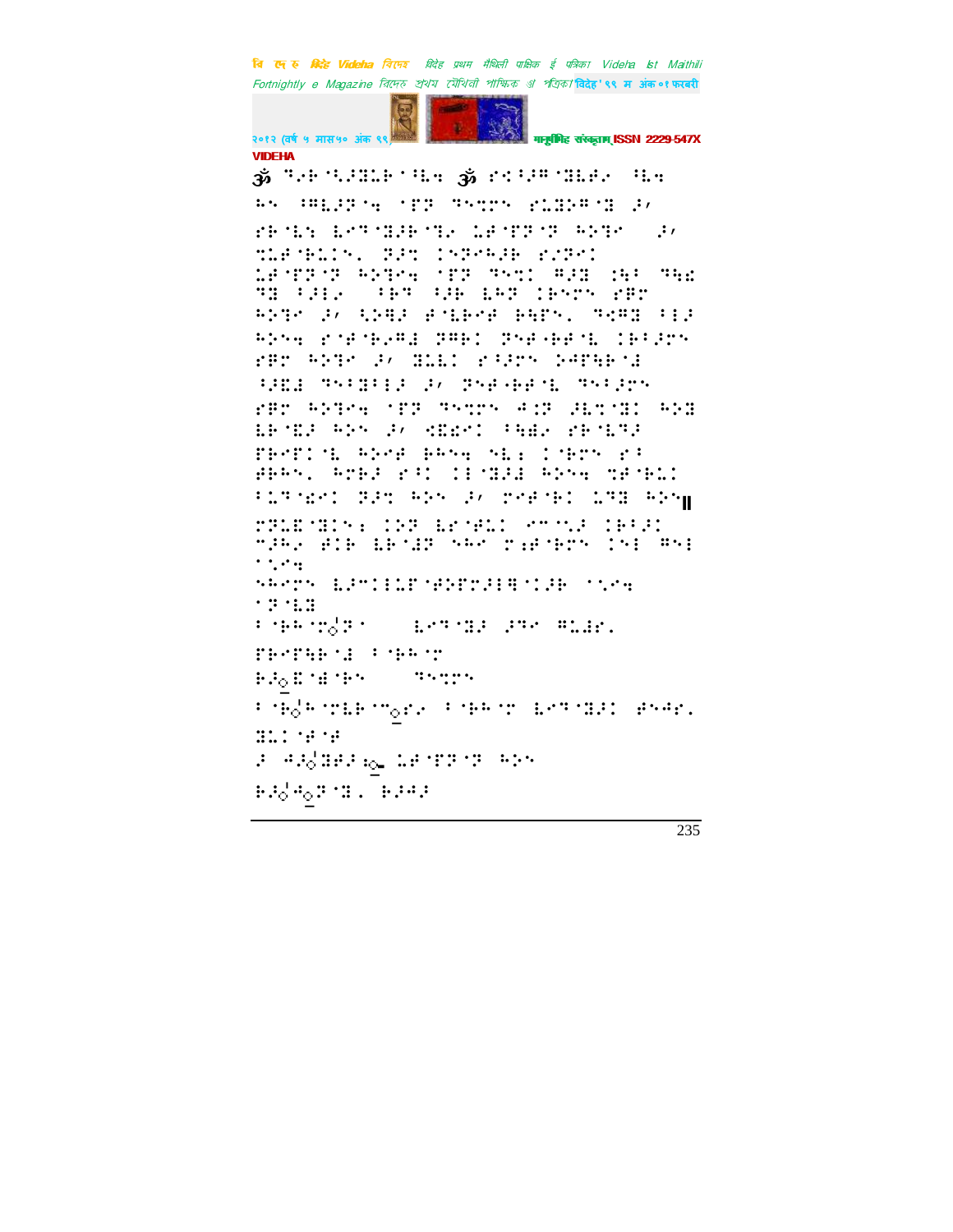

 $: 3: .$  $\mathfrak{a}\gamma_0\mathfrak{p}\mathfrak{a}\mathfrak{p}\gamma\mathfrak{a}\mathfrak{p}\mathfrak{a}\mathfrak{p}\mathfrak{q}\mathfrak{p}_0\mathfrak{p}\gamma\mathfrak{a}\mathfrak{p}\mathfrak{p}_0\mathfrak{q}\mathfrak{a}\gamma\mathfrak{a}\gamma_0\mathfrak{p}\mathfrak{a}\gamma\mathfrak{p}\mathfrak{q}$ LA LADE FOLDER RESEARCH TAN FRO Pagnie anie aniena

rrier<sub>io</sub>usse

**VIDEHA** 

 $\mathbb{E} \mathbb{L} \oplus \big\{ \mathbb{P}^{-1} \mathbb{E} \wedge_{\mathbb{Q}} \mathbb{P}^{-1} \mathbb{E} \otimes \mathbb{L} \wedge \big\} \big\|_{\mathbb{L}} \mathbb{E} \mathbb{L} \oplus \big\{ \mathbb{P}^{-1} \mathbb{E} \wedge_{\mathbb{Q}^{\perp}}$ 

EMBRARING WARE IRN FAIR ROBBERG  $\mathcal{L}^{(1)}$  is the  $\mathcal{L}^{(2)}$ 

Produce defects, Paes His

Polity Edgard Profile School

ro marque ner andre

**RELIEVE RILLE SHAP** 

EPOPE MEMBLIN, FRARCH (PNFEA Prigure Profilere Profilesione de

**CAR MENT** B. AME PRI

```
\Gamma_0 is the term of \Gamma and \Gamma
```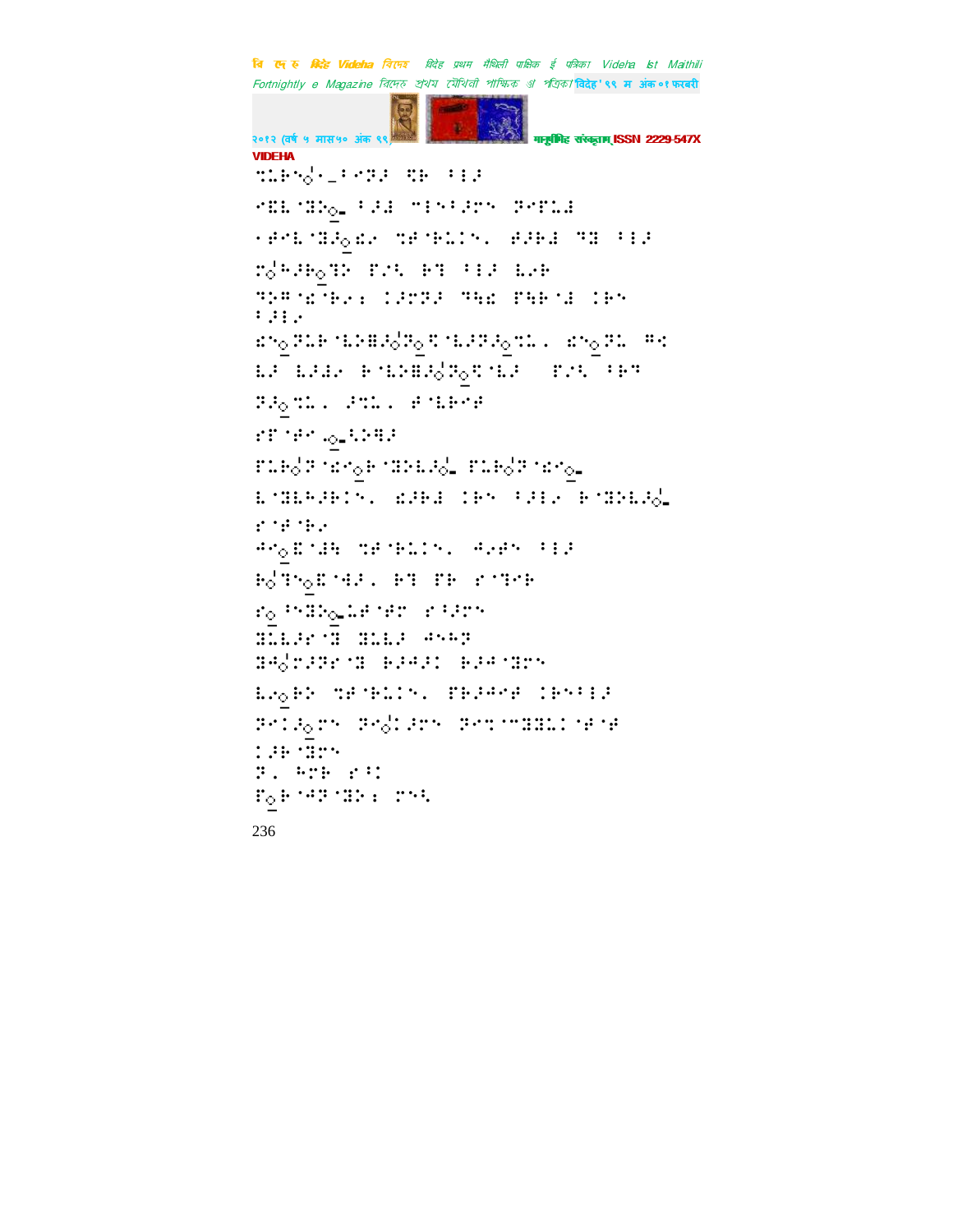चि एत् रू मिन्हे Videha निएन्थ विदेह प्रथम मैथिली पाक्षिक ई पत्रिका Videha Ist Maithili Fortnightly e Magazine বিদেত প্ৰথম মৌথিনী পাক্ষিক প্ৰ' পত্ৰিকা'<mark>বিदेह' ९९ म अंक०१ फरबरी</mark>



52⢾⢼."⢷⣙!⢳⢵! ⢻⢷⢶⣙!⢽⣅⣇⢼⢹.!⢳!⢷⢳⣜-!⢳⢷! ⢷⢼⢺⣝!⢷⢼⢳⣜!⢽⢴!⣎⢼⢷! LAN SHE RANGE ISLAM SHE THE SHE SHE SHE SHE SHE ⣅⢹⣝⢴!⢽⢼⢷⢴!⢳⢵⣙⣒!2⢼⢷⢺⢽⣝! ⢼⣇⣉⣝⢾⢼!2⣋5⢼!2⢷!⣇⢷⣏⢼!⢹⣙-!⢶5! ⢹⣝!5⢼!⢻⢼⣁!2⢼-!⢳!"⢸!"⣐2⢾⢾! ⢷⢺⢾0"⣐⢷⢿⢾!⢷⢴⣒!

9. WJEFIBIBI GEOGRAFIE 9 and 20 and 20 and 20 and 20 and 20 and 20 and 20 and 20 and 20 and 20 and 20 and 20 and 20 and 20 and  $9:2:2:2$  $9:2:2:2$ 9⣒2⣒4⣒Po`uif`ejdf.

VIDEHA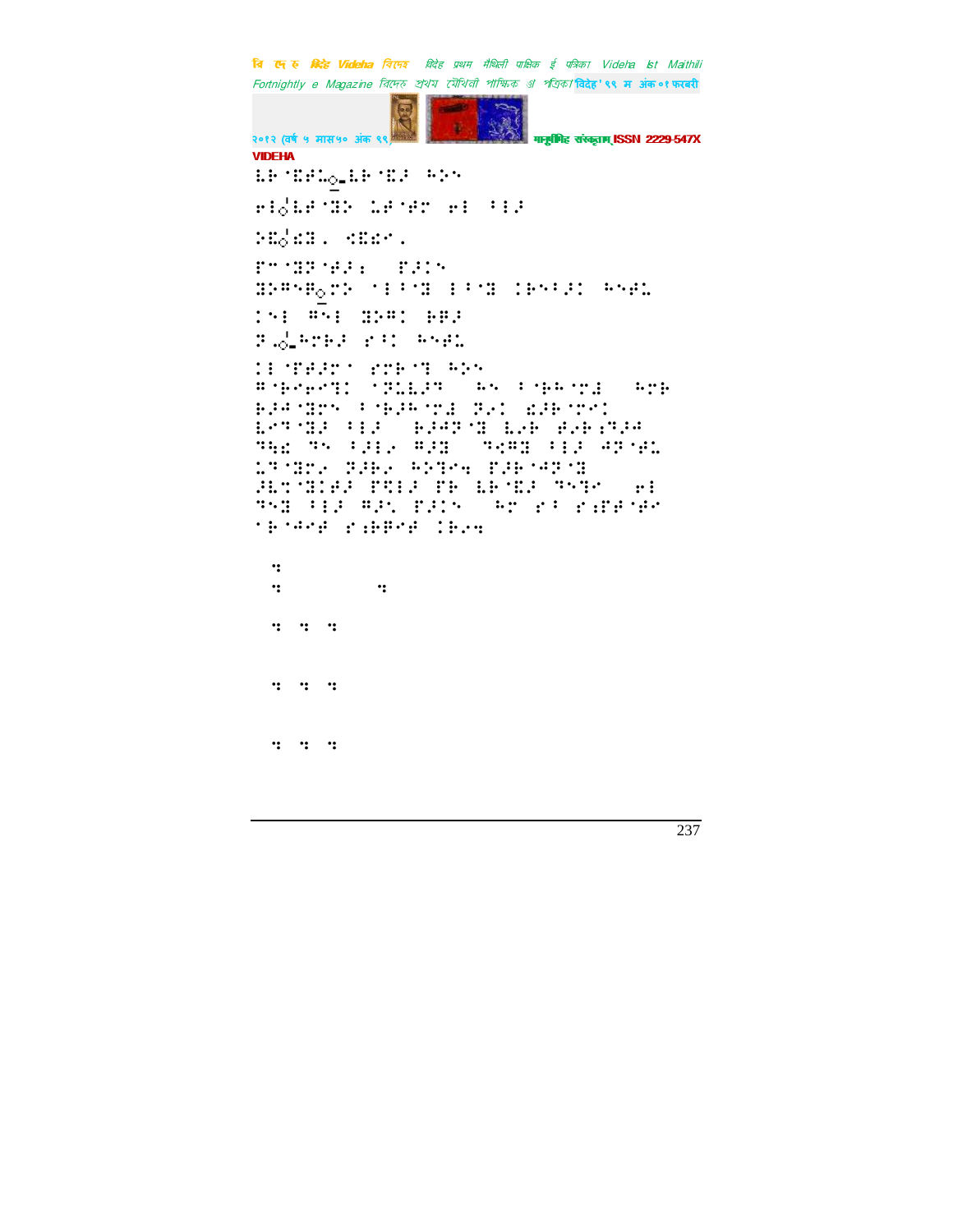चि एत् रू मिन्हे Videha निएन्थ विदेह प्रथम मैथिली पाक्षिक ई पत्रिका Videha Ist Maithili Fortnightly e Magazine বিদেত প্ৰথম মৌথিনী পাক্ষিক প্ৰ' পত্ৰিকা'<mark>বিदेह' ९९ म अंक०१ फरबरी</mark> २०१२ (वर्ष ५ मास५० अंक ९९) मानुषि संस्कृतिह संस्कृतम् ISSN 2229-547X VIDEHA  $9:2:2:2$ cz! Esperant w Political Political Political Political Political Political Political Political Political Political Political Political Political Political Political Political Political Political Political Political Politic  $\mathbb{R}^n$ Lette Pheroin (2000) 2002 1917 Joqvu;!)⢵⣏⣚!⢹⣇⢽⢼⢻⢷⢴-! ⣙5⢼⢿⢷!⣐⣇⢼!⢶⢵⢽⣞.⢷⢵⢽!⣞⢼2! ⢷⣓⣒!Joqvu!jo!Efwbobhbsj-!  $\frac{1}{2}$ ⢹⣇⢽⢼⢻⢷⢴-!⣙5⢼⢿⢷!⢼!⢶⢵⢽⣞.⢷⢵⢽0! ⢷⢵⢽⣒!Sftvmu!jo!Efwbobhbsj-! Spield (Spield Spield Spield) ⣐⢻5⣉.4⣙5⢴.⢵⣏!0!4⣙5⢴. ⣐⢻5⣉.⢵⣏!!2⢷⢵⢺⣞E!⢼⢻⣓! B⣛⢼⣓-!2⢽!"⣅⣔⢼⣇!⢼!⣝⢵⢻⢹⢼⢽!⢴.5! ⢹⣇⢼⢷⢼!hhbkfoesbAwjefib⣒dpn!2⢷! 2⣚⢼⣓⣒! ⣇⢹⢳!4⣙5⢴.⣐⢻⢷⢺⢴!⢼!⣐⢻⢷⢺⢴! frustral in the component part of the  $'$ ib.'' Xilb.' Yunti Ya. Yilbeti "⢷⣇⢷!⢼⣎⢼⢷⢾!.Cbtfe!po!nt.trm!

Fohmjti.Nbjuijmj!Ejdujpobsz⣒!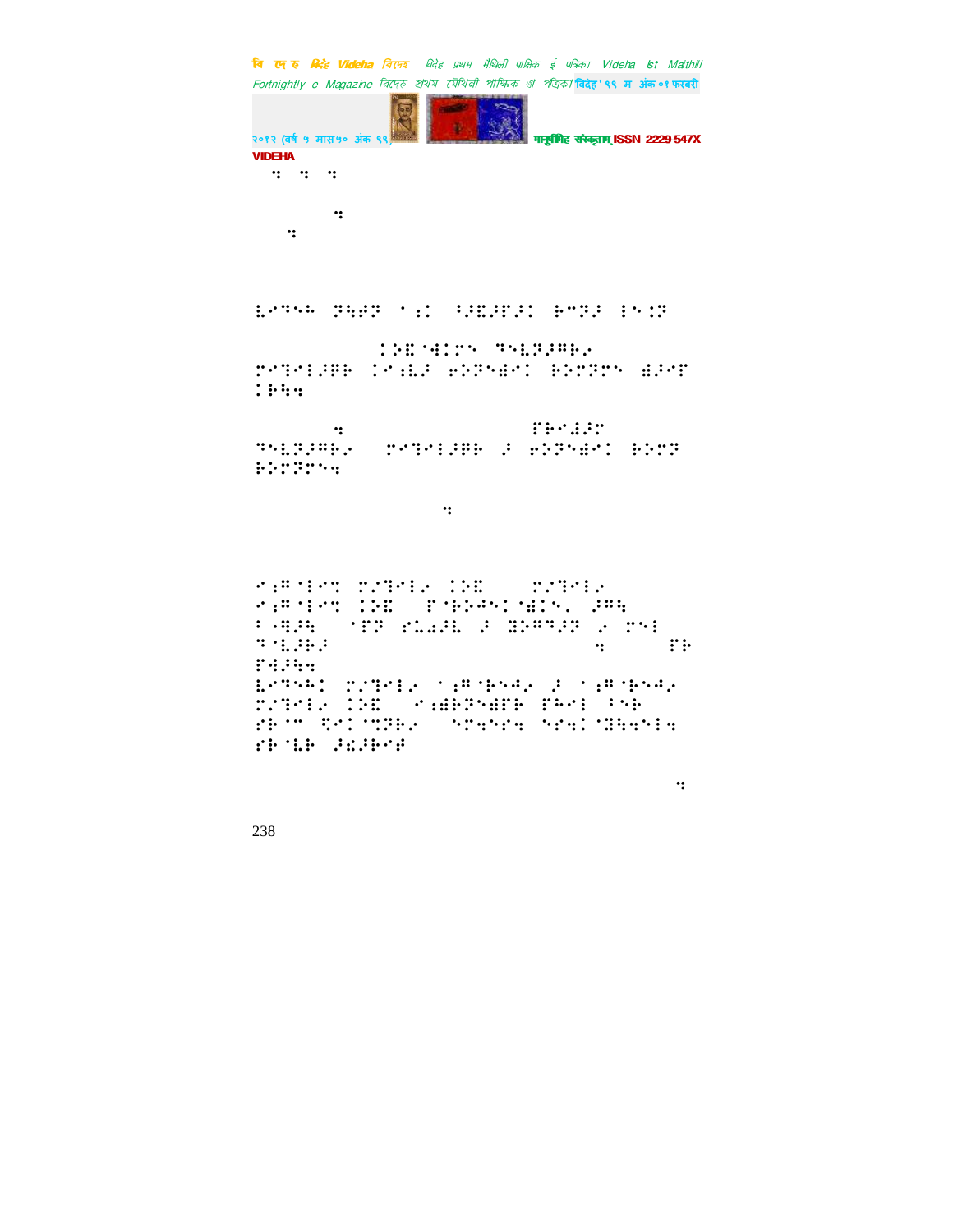

मानुबंधिह संस्कृताम् ISSN 2229-547X

### **VIDEHA**

*Quide 3 Preset retric the* EMPRIS BRITING TERRITORY TALK & QUEVERLATE SHER PERFECT F.H. TEL TET

**WENTH & WHAT TATES WER** EMARKI BRIRK THEADY FRANK MARI  $\mathbb{R}^2$  :

gugu Presil preside Sams Ernstadt BROWNSHAPHARD MARI COMMANDS ENGEL SALA **BUDGETHAN CHANGED CONST** ESPASSE THE SEPHENT PETH IN Port State of **MINISTY LEONIEE FIA INST** 

# gare thrugged and that they

MAR 282 EEMED PHONOHE MADE MARK  $45.344$ title I BETRI PROFI CHAR TROPPS  $25.751.754$ <sup>1</sup>e ikën keto calavjeran  $\mathbf{r}$  .  $\cdots$  $\alpha \leq \beta \leq \beta \leq \gamma \leq \alpha$ HPD # HPPD PRODUCER 12500  $2.5\%$  ,  $2.64\%$  ,  $2.5\%$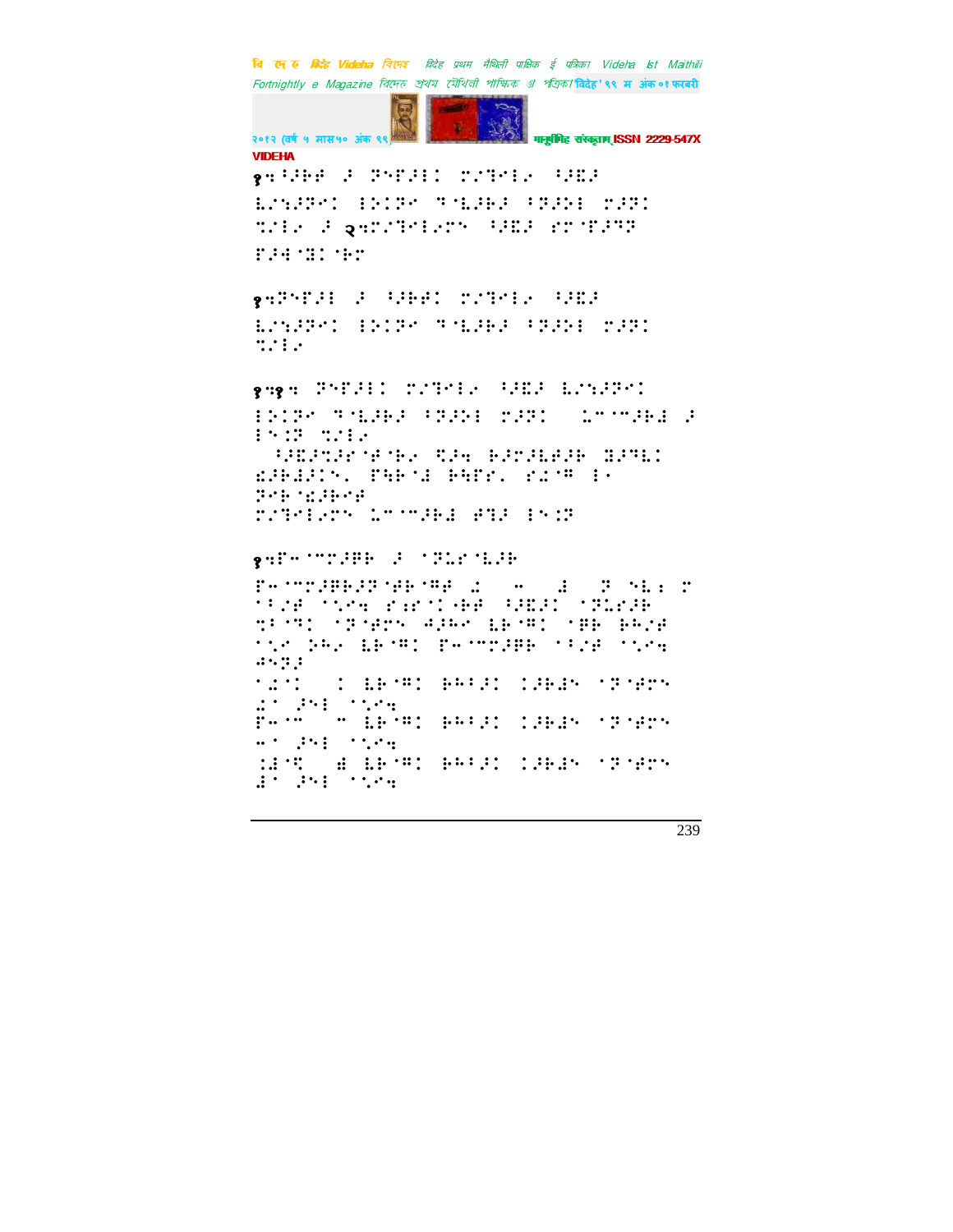

२०१२ (वर्ष ५ मास५० अंक ९९)

मानुबंधिह संस्कृताम् ISSN 2229-547X

**VIDEHA** 

rance a benn effect caels in den 

WORLD BENNY BROAD CARAN SPORTS  $\frac{1}{2}$   $\frac{1}{2}$   $\frac{1}{2}$   $\frac{1}{2}$   $\frac{1}{2}$   $\frac{1}{2}$   $\frac{1}{2}$   $\frac{1}{2}$   $\frac{1}{2}$   $\frac{1}{2}$   $\frac{1}{2}$   $\frac{1}{2}$   $\frac{1}{2}$   $\frac{1}{2}$   $\frac{1}{2}$   $\frac{1}{2}$   $\frac{1}{2}$   $\frac{1}{2}$   $\frac{1}{2}$   $\frac{1}{2}$   $\frac{1}{2}$   $\frac{1}{2}$ 

WEBSING THE MATERIAL IN TEST APPE TORE PHONORED FREEDS TERIPS ARAPE (SEP SLARI PORTRA SSOC APSOL PSPE THIS FAMILIAR START INF ang pendidikan padag malayan 20 183 NPK AN 11678 (M1678 J B16786) PHP NO STARTAGE (POINT AGNO ATEN ALESA FIRENT THE PANTHER POS agsalasgg (fall hanfilitad lighe<br>aga conga pung kegunac geca kki BELGAL ENIL NAM FREIN, GAM MEGGE the boile creolicers www. real the Folder Brook avec Aleg  $1.399$ 

PERP PROBE COLL PLEOBRED OFFICE wie land e. naarn wol 2 kaler Pre Abre this cite (eb)  $\cdots$ Render as monday incident the FROM PROVINCIAL PROVINCIAL CONTROL their aborderate than along them **MIRTIAL PASSEN LTTER THI** rroughts read gain which ages they SPRESH IP. BY IS TERME WHO Fermanner Premier (B) Long (1996) Br. E. D. S. SPO (BB) SIMP **MARKET PROPERTIES CONTROLLER** nenda dae asgebuurs,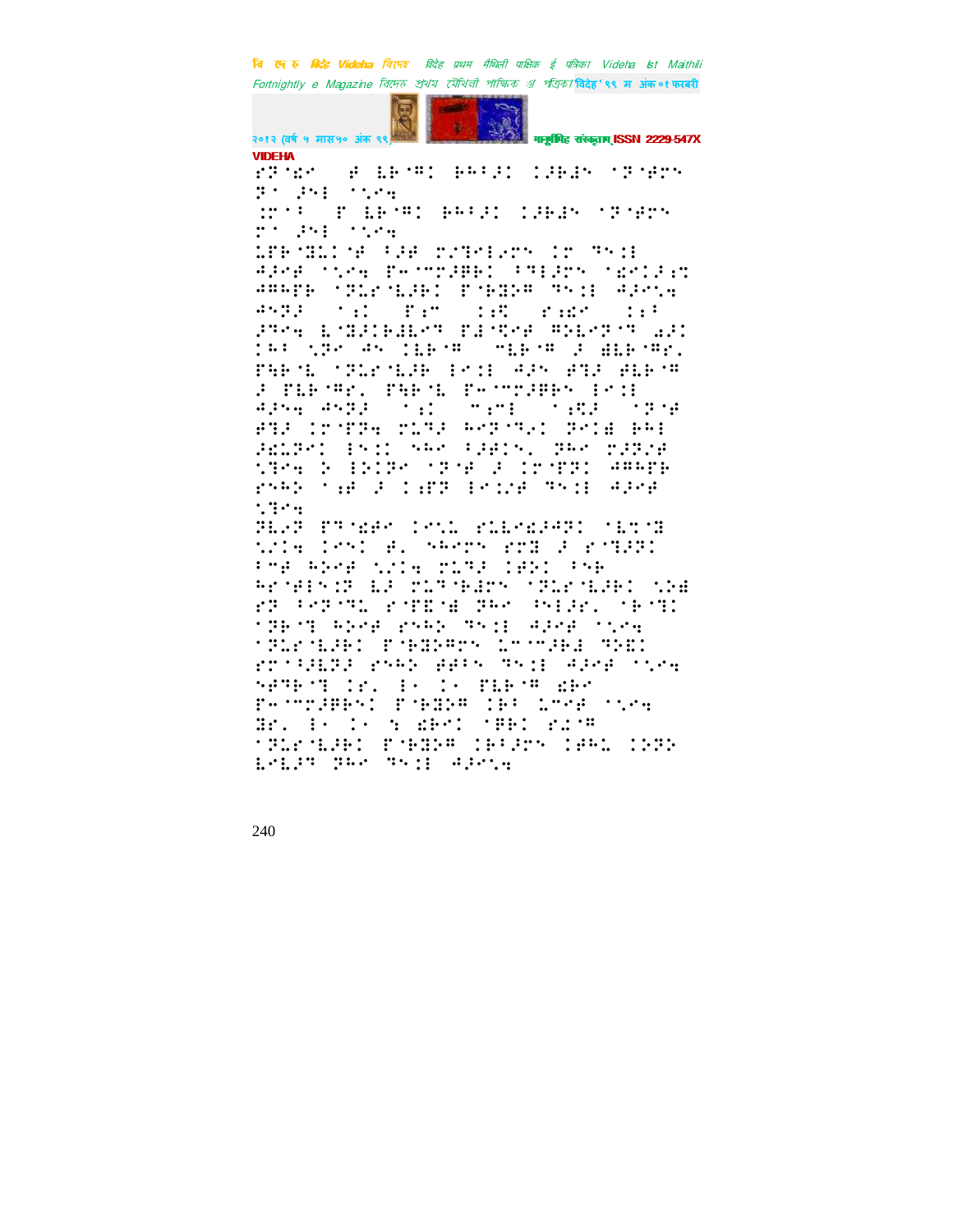

२०१२ (वर्ष ५ मास५० अंक **VIDEHA** 

मानुबंधिह संस्कृताम् ISSN 2229-547X

ED Connells who hadde  $2$   $\cdot$   $\vdots$   $\cdot$   $\vdots$ Rode them the April Wet Ral Loomsed AS SAN TARNE BOIRGING ARMA AR AAT WHAT BOYS AND MURDE AND **HOO: HILLS HILL 2704 E** P.910 181 881  $\begin{array}{ccc}\n\cdots & \cdots & \cdots & \cdots\n\end{array}$ PACE AND PART MACH PARK TABY  $19.94<sub>1</sub>$ WEBSING TEST FIN, TRIEN A roffine above the an registered prop:  $1.394 - 0.004 - 0.004$ 

gal 2 For Stringers wiw. Loomships THE APPROXIMATION STREET FOREST PRO ESTE ANIGI MARGA ANDA (1888-1881  $\begin{minipage}{.4\linewidth} \begin{tabular}{l} \hline \textbf{1} & \textbf{2} & \textbf{3} & \textbf{4} & \textbf{5} & \textbf{5} & \textbf{6} & \textbf{7} & \textbf{8} & \textbf{9} & \textbf{10} & \textbf{10} & \textbf{10} & \textbf{10} & \textbf{10} & \textbf{10} & \textbf{10} & \textbf{10} & \textbf{10} & \textbf{10} & \textbf{10} & \textbf{10} & \textbf{10} & \textbf{10} & \textbf{10} & \textbf{10}$ ternal the treatre been seeded POTERTE CORPOS ESTOREER (ESTORE BL PHEF LETTEL LIT LETTER ESTER SPACE PROFESER E L'OSPAR 151 2 FORDA 151 APME SVM ASDE  $7:7:1$  $\frac{1}{2}$  ,  $\frac{1}{2}$  and  $\frac{1}{2}$  and  $\frac{1}{2}$ 

ved a 4 (1951-1951 Ndw. 18.588)  $\sqrt{2}$   $\frac{1}{2}$   $\frac{1}{2}$   $\frac{1}{2}$   $\frac{1}{2}$   $\frac{1}{2}$   $\frac{1}{2}$   $\frac{1}{2}$   $\frac{1}{2}$   $\frac{1}{2}$   $\frac{1}{2}$   $\frac{1}{2}$   $\frac{1}{2}$   $\frac{1}{2}$   $\frac{1}{2}$   $\frac{1}{2}$   $\frac{1}{2}$   $\frac{1}{2}$   $\frac{1}{2}$   $\frac{1}{2}$   $\frac{1}{2}$   $\frac{1}{2}$   $\frac$ SIER A BAK EKSERI MARYA GMOMARIN de and arbeit are alte agap.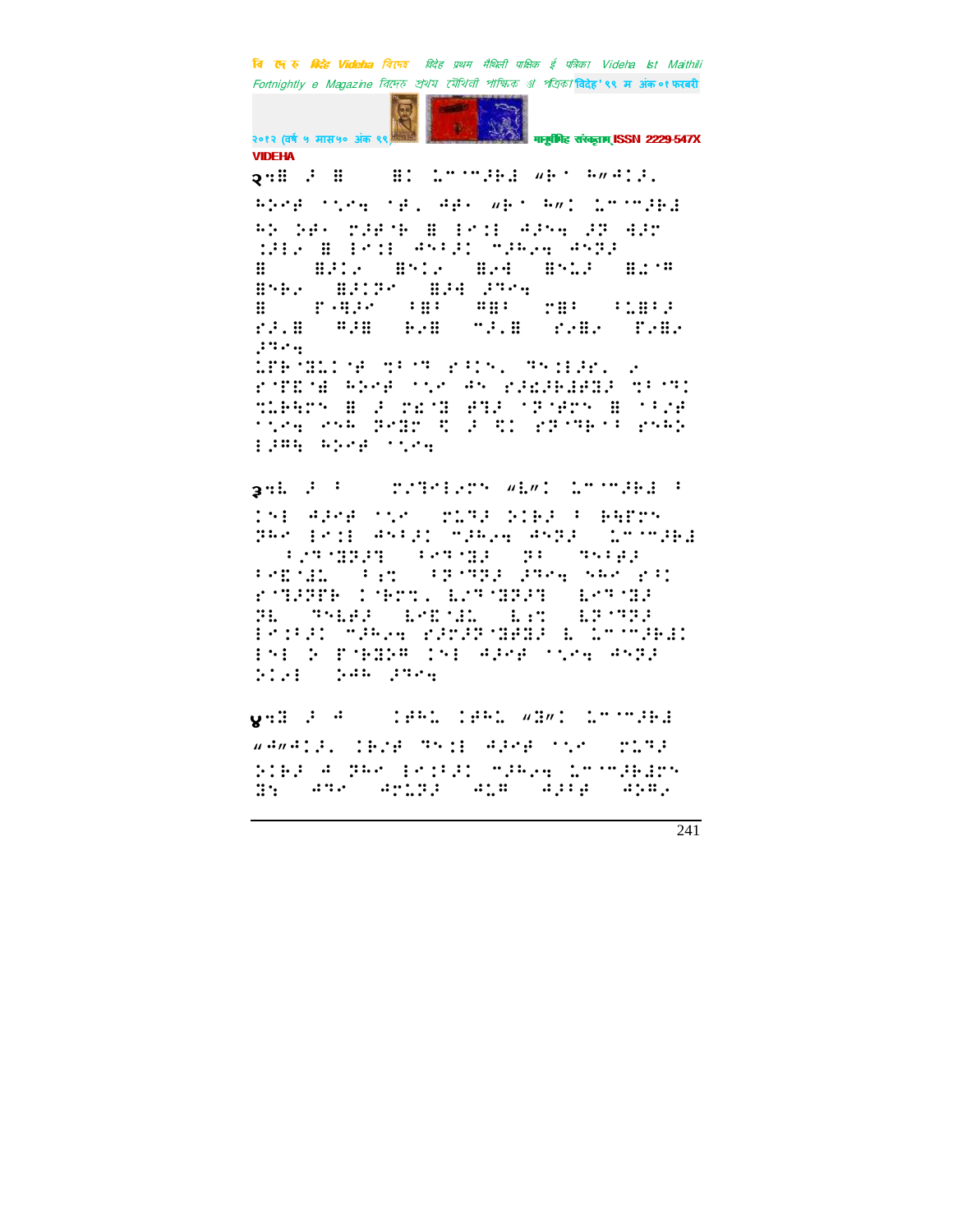

### **VIDEHA**

 $\mathbf{a}$ Dern, Br. BRY (Brigg) BiR **ERSIM** 898. ST. ST. ST. PARTY TANK

ger 2-3 - Multipl Weders r 2-3

**SLEE ESSE APSE SASE** PORTS BORD (MI)  $\label{eq:optimal} \begin{array}{rcl} \mathcal{A}(\mathcal{G}) & \mathcal{A}(\mathcal{G}) & \mathcal{A}(\mathcal{G}) \end{array}$ ha Grunda an A 31.3 18.99. THE 931 AND 53 120 020 2009 FINITEERS TEMP TERM & MIRTH  $\mathcal{F}(\mathbb{P}_1\otimes\mathbb{P}_1\otimes\mathbb{P}_2\otimes\mathbb{P}_2\otimes\mathbb{P}_2\otimes\mathbb{P}_2\otimes\mathbb{P}_2\otimes\mathbb{P}_2\otimes\mathbb{P}_2\otimes\mathbb{P}_2\otimes\mathbb{P}_2\otimes\mathbb{P}_2\otimes\mathbb{P}_2\otimes\mathbb{P}_2\otimes\mathbb{P}_2\otimes\mathbb{P}_2\otimes\mathbb{P}_2\otimes\mathbb{P}_2\otimes\mathbb{P}_2\otimes\mathbb{P}_2\otimes\mathbb{P}_2\otimes\mathbb{$  $\cdots$ Pres SAR MEST PAI POTPER BAY BRA (BIB) BRA 2001 FOREST BRA IPPEL MPRES BROBEN MINERER REPS rene child sperm machine percontr whath, Boles Loomaka 15: Adda once

**S FAMILYMENT SPORTER** PORPORA PROBRI ORLAND INC MTHIS TIPS SAR THREET NIA FORDER (SI BS) Steeller E. SLEED isors car peel foreign Od PRO CONTRACTORES DE SESENHEI LTOTABA TRIA IL CESBA SEL PSEA Prim this day is independent and DESTA SPORTS, COLL. AND JOS BATCH TARL TARL ERIE APRE PRAD WRAT POBRATO COMA MARAT PORTENT TESP STAR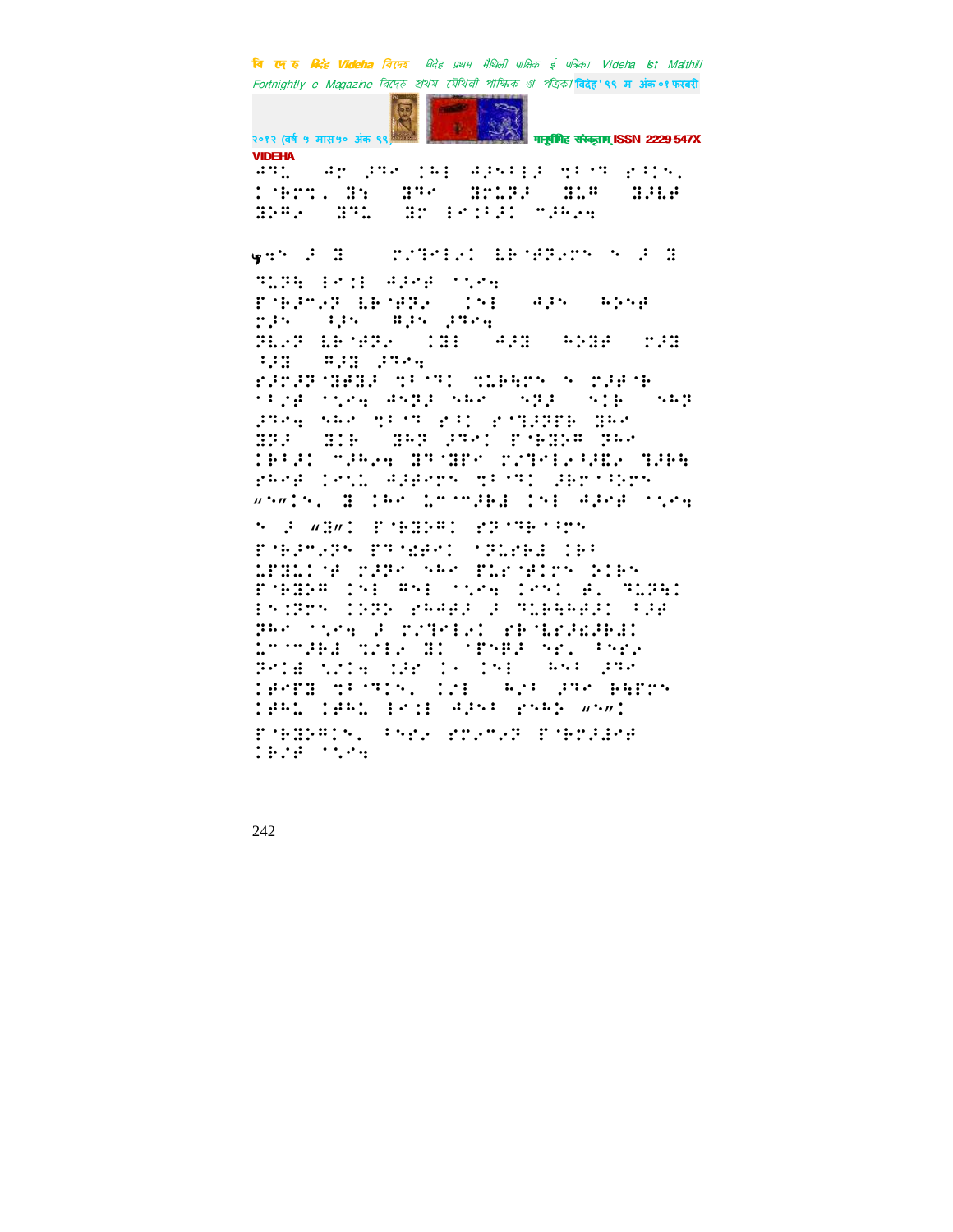

मानुबंधिह संस्कृताम् ISSN 2229-547X

### **VIDEHA**

२०१२ (वर्ष ५ मास५० अंक ९९

gabe (61 BB) 512B (512B)  $\ldots$  :  $\ldots$  :

FORFOR ENCH PROCPRISE INTERFERI FE THE LEE MESTIC PENEL ARE AL 18221 4234 5214 4532 (PLBIAS) **SPPAL DIRAL RESIRA SONEGRO** FRANCISCH MITE BRIEM (Princh Ani FORFER SIER SEE ALL FORFER SIER Poble 1626 svil aleg (1246 avd) ROOM TEN HETOEN MARTEN 200 gara de la propiedad de la contecidad de la contecidad de la contecidad de la contecidad de la contecidad de l<br>Contecidad de la contecidad de la contecidad de la contecidad de la contecidad de la contecidad de la contecid

# **AND STEET CONSTRUCTS**

**MANIFERS IN LOCATED & PROF COOP 4532 BIMBSH ANDRE BEAT**  $\frac{1}{2}$  ,  $\frac{1}{2}$  ,  $\frac{1}{2}$  ,  $\frac{1}{2}$  ,  $\frac{1}{2}$  ,  $\frac{1}{2}$  ,  $\frac{1}{2}$  ,  $\frac{1}{2}$  ,  $\frac{1}{2}$  ,  $\frac{1}{2}$ EGENT PROBLEMS PROPERTY

ged 1628 (1980) - 280 1218 1940 (163 1120)

tring, graph and a speaking **MARINE SHOW THE SERVICE OF** s fires a sper sper parrol p. PROPRINT IMMORALIZARI POSTARO<br>1904 PIR PRAS IPE PROVINCE LA  $E(f, B, C)$ a jagjaan sega **THE 12 BAT** THE THE WEIGHT IS  $11.1 + 11.1$ 145 148 PRACH TH, #5128 (1) 151 **THETE BAY** 14, PUPCE FB: #511# (1) 151 LAP PRACH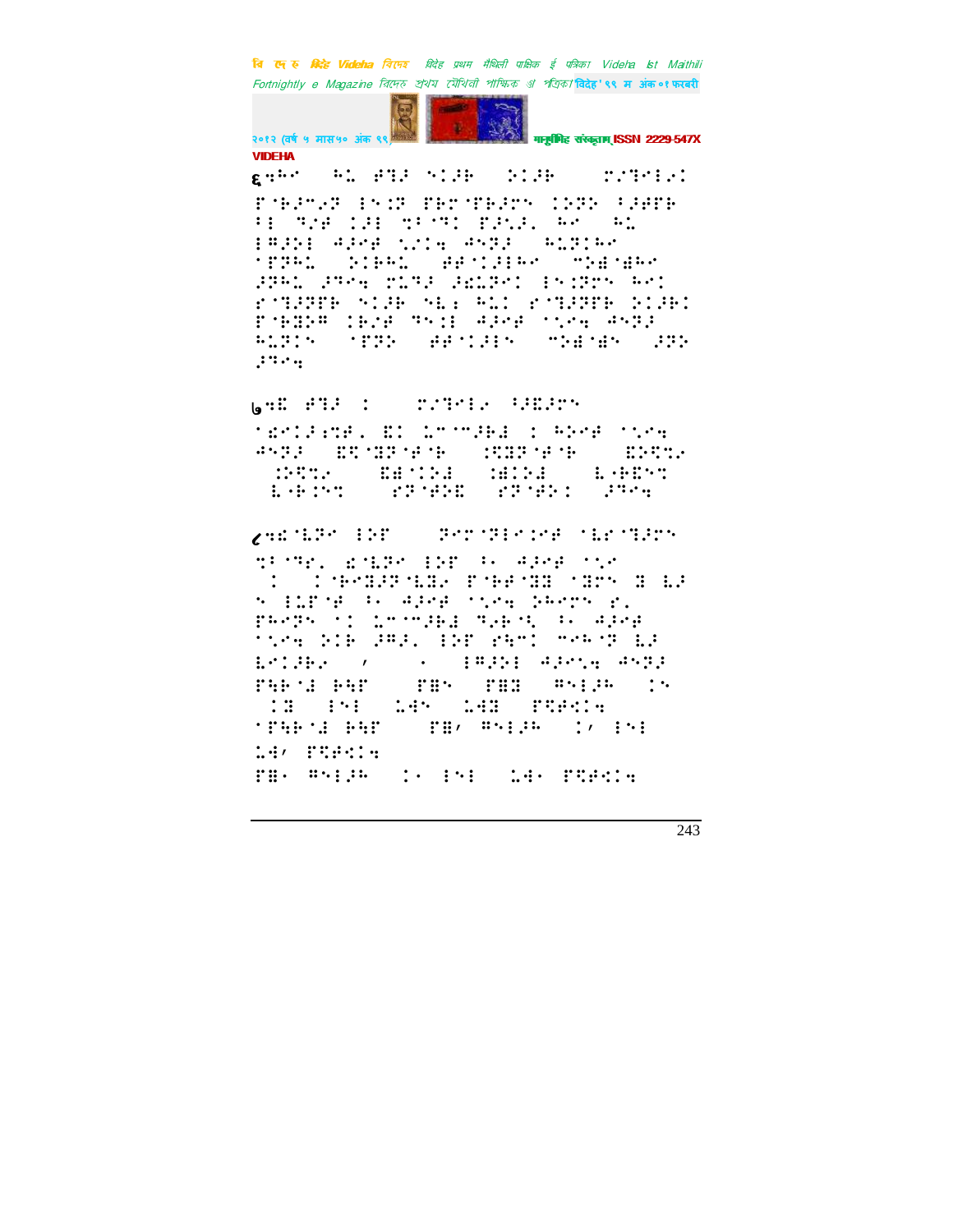

**VIDEHA CONTRACTORS IN SECTION** PORTHERS HOW (ELPOR B. 410) MARK THE PART LRIBBY BAR TARRE  $\mathcal{A}(\mathcal{I},\mathcal{I}),\mathcal{A}(\mathcal{I},\mathcal{I},\mathcal{I})$ **THE WE BAT**  $1.114 \pm 0.11$  $\cdots$   $\cdots$  $\mathcal{N}$  and papel is then **TERMS RESOURCES THE THE THE**  $\cdots$  ;  $\cdots$ **F PORTH PREMIE PO LETTARE** D'BRIST (Pans) & LROMES SAPROX ELEVAL POSSERBOYCH SPRE FARME RAT COMPRESS MEPTER MARKERS the a bar o the chick side will **A LENTR LATTNE MINT** INFORMATION COMMUNIST FAR 12 PAP **CONSTRUCTION**  $\mathbf{H} = \begin{bmatrix} \mathbf{H} & \mathbf{H} & \mathbf{H} & \mathbf{H} & \mathbf{H} \\ \mathbf{H} & \mathbf{H} & \mathbf{H} & \mathbf{H} & \mathbf{H} \\ \mathbf{H} & \mathbf{H} & \mathbf{H} & \mathbf{H} & \mathbf{H} \end{bmatrix}$ **TERMS REP STREET STATE STATE STATE**  $\mathbf{H}(\mathbf{y}) = \mathbf{y} \cdot \mathbf{y} \cdot \mathbf{y}$  $\mathbb{R}^n$  . The manning started by  $\mathbb{R}^n$  ,  $\mathbb{R}^n$ FIR RAINS ELEMENT APPENING AND rand ear **ASSESSED AND SERVICE**  $\mathbf{1}$  ,  $\mathbf{1}$  ,  $\mathbf{1}$  ,  $\mathbf{1}$ ter ter  $\mathcal{L} \left( \mathcal{L} \right) = \mathcal{L} \left( \mathcal{L} \right)$  $\mathbb{Z}^2$  . In the contract of the contract of  $\mathbb{Z}^2$ **MERPORARE STARK NARRY NAV NA** trong the state of the second second <sup>71</sup> (1969) - Property Book Politics (1969) - Pro FOR RIPE: 1987 (P. Alema, Angl. rakský kár (\* 1276) (Alpse)<br>1616–172 – Bale Speca irakia kan "Sube (1618) (614.<br>Anis 20 (20 (20 )224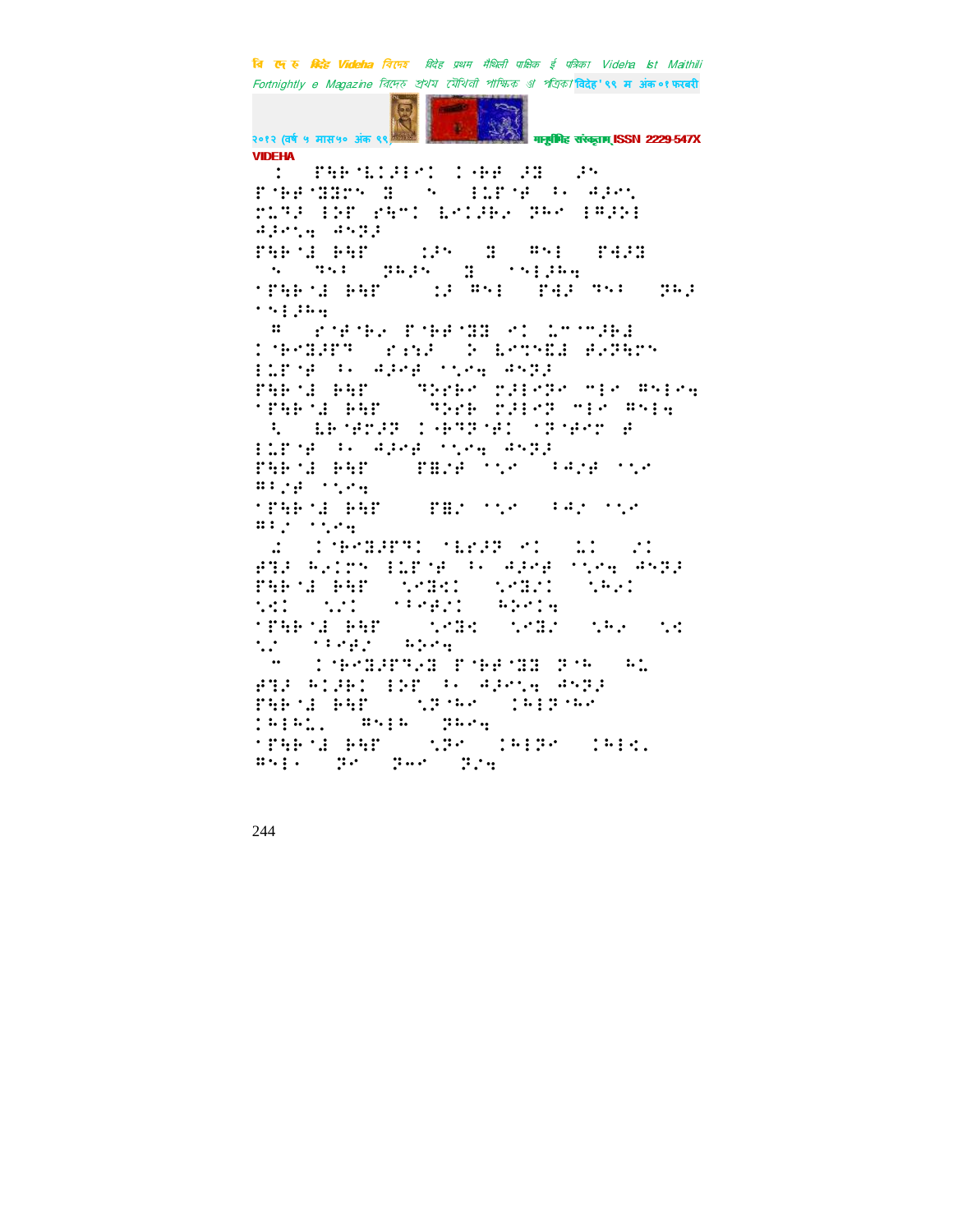

२०१२ (वर्ष ५ मास५० अंक ९९

**VIDEHA** 

मानूबंगिह संस्कृताम् ISSN 2229-547X

endiale conservation **COSTS COSTS** 

rnik rnišk (1933–486), Adr (\* 7526 425 MER APPENDING OPENED A SPECIE R 3 11 rryagyory a tan 1986 Abye tive characted to menter contrate EP (Poems 4, Robert 8 EP 1 Pro 8. DIR KOLEK KOTZEZPORRAR (F. 51 ORR ama. ato wang sing woman sin  $\mathbb{R}^n \times \mathbb{R}^n \times \mathbb{R}^n$  $\mathbb{R}^n$ **SECOND PROPERTY THE THE CONST**  $11.11$  $\ldots$ THE SPACEFF BEET TEST martin and rans o Petr (285 PRe Rock ties ANGEL PRODUCE PROOF 2 PLAINSING riskier PRO 191 43 stre otom

**Romer Product Experience Construction** 

<u> 1000 - 1000 - 1000 - 1000 - 1000 - 1000 - 1000 - 1000 - 1000 - 1000 - 1000 - 1000 - 1000 - 1000 - 1000 - 100</u> **SETTEDED THAN ROAD TOAN ISBN 45** tical creme of fronted reclasses the muse rarotage shows abend andra potentiare aen caalong ditor<br>Bare nijela potential arda over SAR PRINTS RITISTINGS RTTERS the the control of the control determines and control of the control of the control of the control of the control of the control of the control of the control of the control of the control of the control of the control of **TRIME RIPARENT BEN RAI TOM** MURA ESTRAIBA POSTASIONE TERRAPI (PS) **MARKET STORE CAR CAR ACTS** The Whe street Polential Product corder PACK PORTS FOR TEACHER PHOROGRAPH PROVINCERS IN BROB BREOBH CME #ME SOME ROBER & rodos (Pel rismas arse Psic edi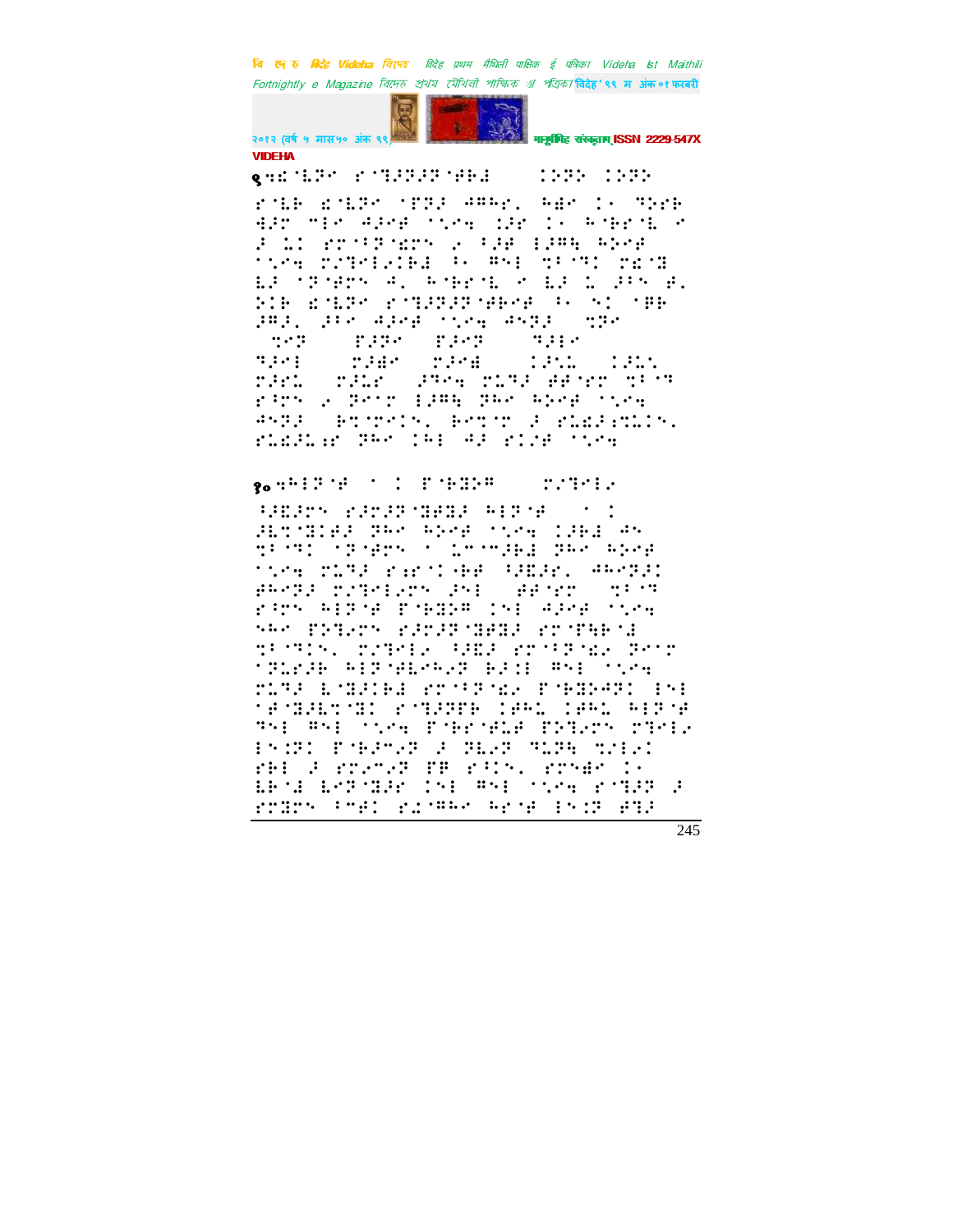

२०१२ (वर्ष ५ मास५० अंक ९ **VIDEHA** 

मानुबंधिह संस्कृताम् ISSN 2229-547X

BIRALA TAHEMBAR, PARA PEE RAFATER POSTES ARME LOTMER SOLENE POL **TOM ARTHUR STATE CONFIDENT MARKET BINDEN STREET** racurr. repose as sweeper and FRAFARABANYA (PANTA PRABA BAR SIBBERNE ROBER TSE TSE SAME ROB rately GHB: rAl LeryHAD at three paraprol **SALE TAY INT** MARI ETH MORE PORTS SPEPTED TRIAL SPACE REDUCED SETTLE IAF NORTHWEIGHT (SOUTHWEIGHT) TERMIN CREMENT BY JPS SPACE MINE AN PREPLAINING SPIER TRY APNE

SEPTEMBER TH BRAGGE BRED EPERING THE GUESSING PLANE IS Portage of

paper Suffrie (1993) - PEPP Politic Premiere prints ind pris

 $\frac{1}{2}$   $\frac{1}{2}$   $\frac{1}{2}$   $\frac{1}{2}$   $\frac{1}{2}$   $\frac{1}{2}$   $\frac{1}{2}$   $\frac{1}{2}$   $\frac{1}{2}$   $\frac{1}{2}$   $\frac{1}{2}$   $\frac{1}{2}$   $\frac{1}{2}$   $\frac{1}{2}$   $\frac{1}{2}$   $\frac{1}{2}$   $\frac{1}{2}$   $\frac{1}{2}$   $\frac{1}{2}$   $\frac{1}{2}$   $\frac{1}{2}$   $\frac{1}{2}$  1988. Prodes Adam dengngsan Portical tick of states day, aske EPSPSPECT POINTED COPPERED

 $5.32$  $4.3<sub>1</sub>$  $41H$  $\mathbb{R}^2$  : **BOOK** 246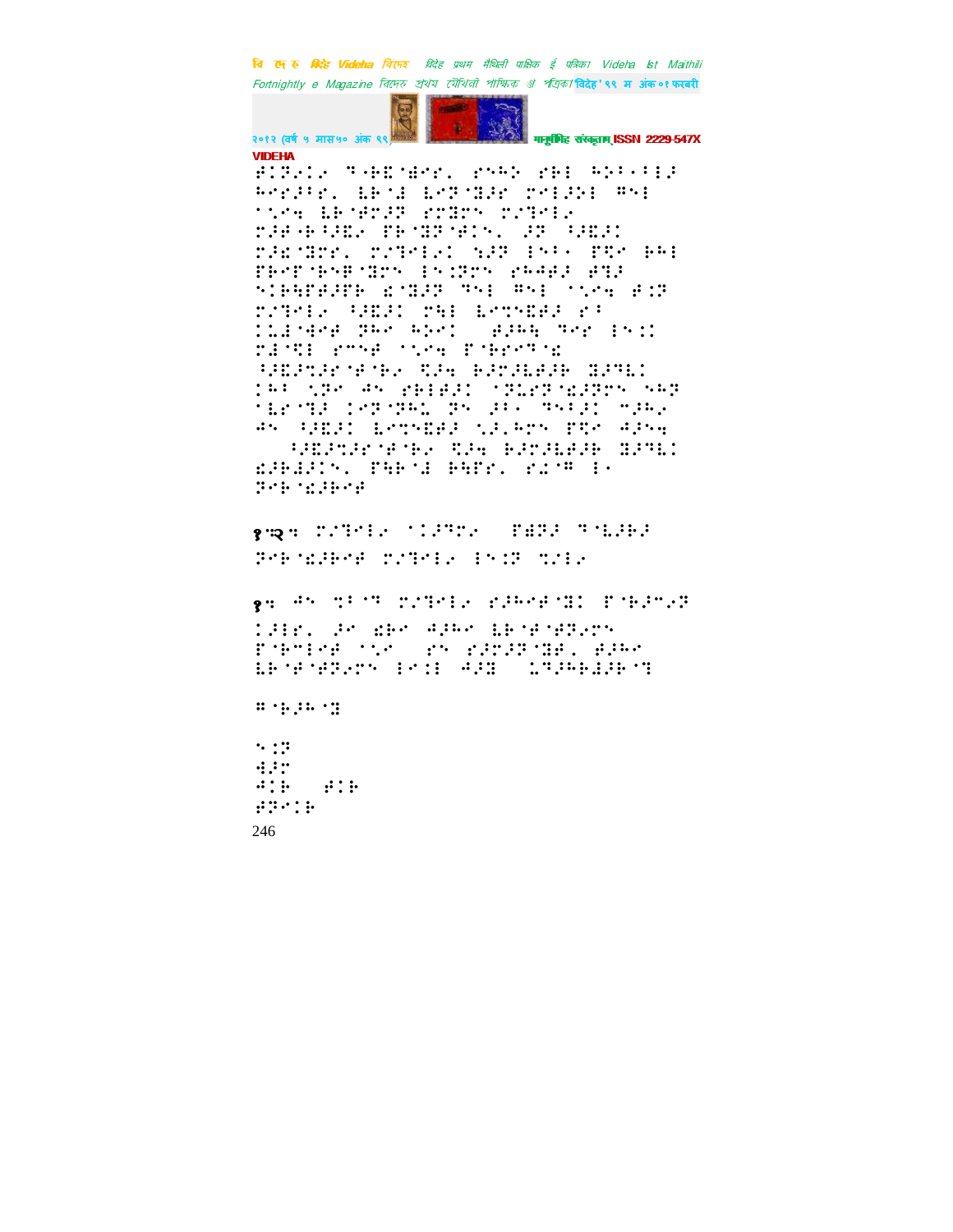चि एत् रू मिन्हे Videha निएन्थ विदेह प्रथम मैथिली पाक्षिक ई पत्रिका Videha Ist Maithili Fortnightly e Magazine বিদেত প্ৰথম মৌথিনী পাক্ষিক প্ৰ' পত্ৰিকা'<mark>বিदेह' ९९ म अंक०१ फरबरी</mark> २०१२ (वर्ष ५ मास५० अंक ९९) मानुषि संस्कृतिह संस्कृतम् ISSN 2229-547X VIDEHA  $\cdot$  . ⢻⢷⢼⢳⣝!! ⣈⢽-!⣈⢽-!⣈⢽-!⣈⢽⢴! ⣚⢼-!⣚⢽⢼-!⣚⢼! ⢺⢷-!⢾⢷! ⢾⢽⢷⣒!)⣇452!⢷⣓2E!⢻⢷⢼⢳⣝\*!  $\frac{1}{2}$  +  $\frac{1}{2}$  +  $\frac{1}{2}$  +  $\frac{1}{2}$  +  $\frac{1}{2}$  +  $\frac{1}{2}$ २⣒!⢽⢽5⣈⢾!⢾⢴⢽!2⢷⢼⢷!⢷⣓2!  $1.11$  :  $1.11$  :  $1.11$  :  $1.11$  :  $1.11$  :  $1.11$  :  $1.11$  :  $1.11$  :  $1.11$  :  $1.11$  :  $1.11$  :  $1.11$  :  $1.11$  :  $1.11$  :  $1.11$  :  $1.11$  :  $1.11$  :  $1.11$  :  $1.11$  :  $1.11$  :  $1.11$  :  $1.11$  :  $1.11$  :  $1.11$  :  $1.11$ ⢻5!⣇⢼!⢸!⢻5⣒!⢺⢼!⢷⢳5!⣁-!⢺⢼⣝! ⢷⢳5!⣁-!⢺⢼!⢷⢳5!⣁⣒!⢷'!⢻5⢼⢳-!  $1.3$   $1.5$   $1.5$   $1.5$   $1.5$   $1.5$   $1.5$   $1.5$   $1.5$   $1.5$   $1.5$   $1.5$   $1.5$   $1.5$   $1.5$   $1.5$   $1.5$   $1.5$   $1.5$   $1.5$   $1.5$   $1.5$   $1.5$   $1.5$   $1.5$   $1.5$   $1.5$   $1.5$   $1.5$   $1.5$   $1.5$   $1.5$   $1.5$   $1.5$   $1.5$   $1.5$   $1.5$   $\overline{3}$ s Pjesmus punkist (Pies Andres "c 'HAPP' (P) (P) 15 SING CILE (T) 5 SING ⢳5⢽!⣇⢼!⢳5⢽⢳⣒! ४⣒!'4'!⢾⣙⢼!'⣊'!⢾⢾⣝!5⣈5!⢺⢼⣝!⢺⢾' "2⣏⣞⢾⣀!''!⢾⣙⢼!'⣅'!"⢹B⢷⣉!  $\frac{1}{2}$  which is the state of the state of the state of the state of the state of the state of the state of the state Hero we have the second second the second second second second second second second second second second second ५⣒!4⣙5⢴!⢽⢽5⣈⢾!⣉⢹!⢳! ⢷⣓2!2⢷⣝⣅⢾!⢳⢵⣝⢾;!⢺4⢳-!"4⢳-! ⢳-!⢵4⢳-!54⢳!⢾⣙⢼!⢹4⢳⣒!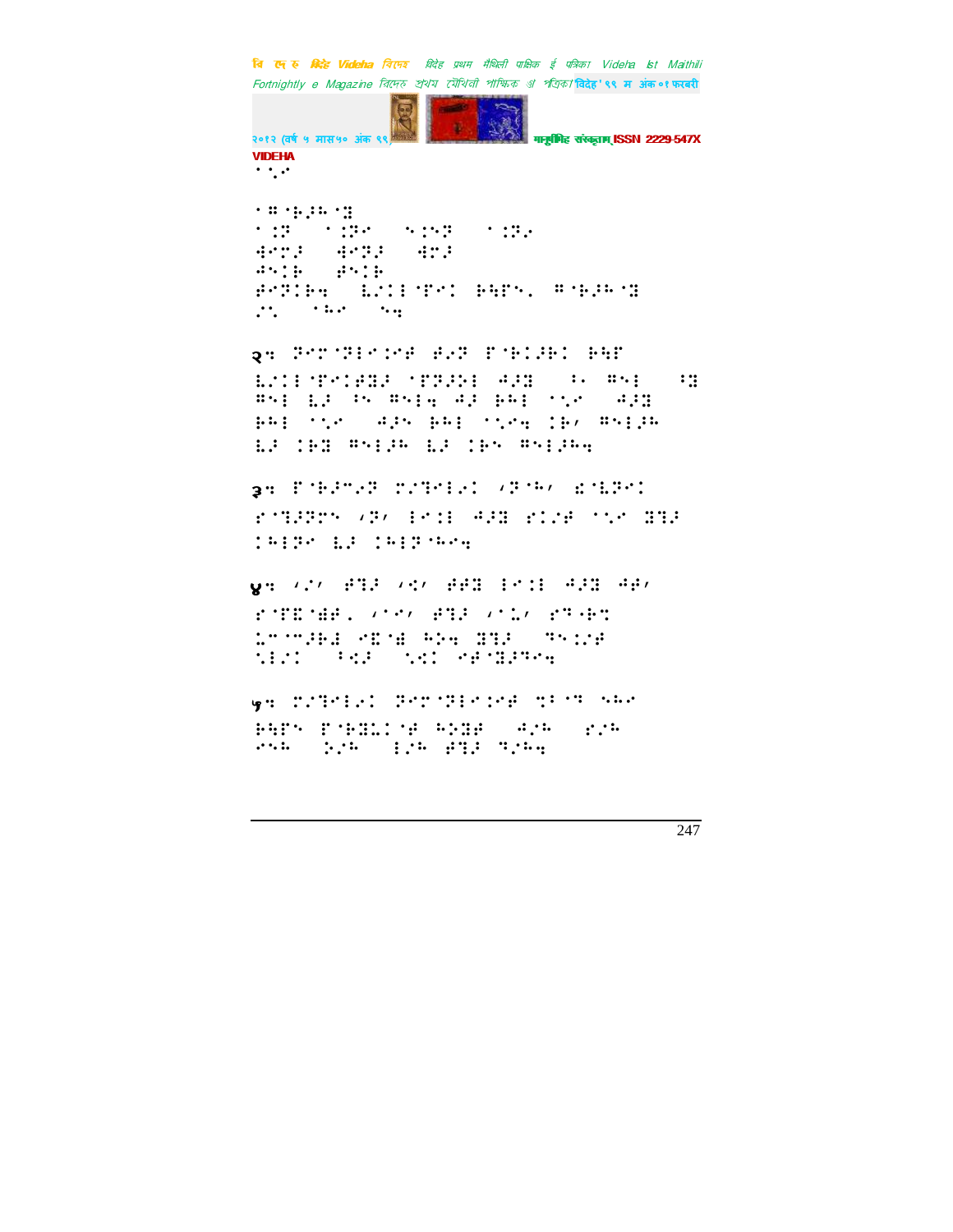

### २०१२ (वर्ष ५ मास५० अंक ९ **VIDEHA**

ga Roborom Plana in dicare severe BODYF CHA RODORYSH, MAGHARI SYLA HTP Replace to provide the proposed *STORYS SIDNER* 

gen in the sentence that the same show his solid

POBROS MATORAL LA MER PARO BL 88888 8888 8888 8888 8888 POHENEN EMISTED BHPS, AND EASAID PANE APON ONLY THE EPOINT AND POST EP (SPER ) APR EP APS SPORTERS

25 Animabaro de Polei (Panceo VI)

EMERGENED PROGRESS PREP ENDEN RITHER ESTERTIFHEN, THE  $1.434 - 1.3$ R. R. P. P. R. P. R. R. P. P. R. R. P. R. R. P. R. R. P. R. R. P. R. R. R. R. R.

Quest PROPERTY COMMERCIAL COMMERCIAL CONTRACT BIRD: H. (4) PRI 4RB ER DREIRENT  $\mathbb{R}^2$  and  $\mathbb{R}^2$  . Then  $\mathbb{R}^2$  is the specific rime Sur EP STA. (1983) (Phedrolin

00: 1981: Estimated BoroBecom BAP **世体护理 网络拉尔 短期的 照相** RPH RPPS ATA TA MERILE REMOVED PROPERTY AND CONSTRUCT BAT KINDA BASE AR SIZE TUNG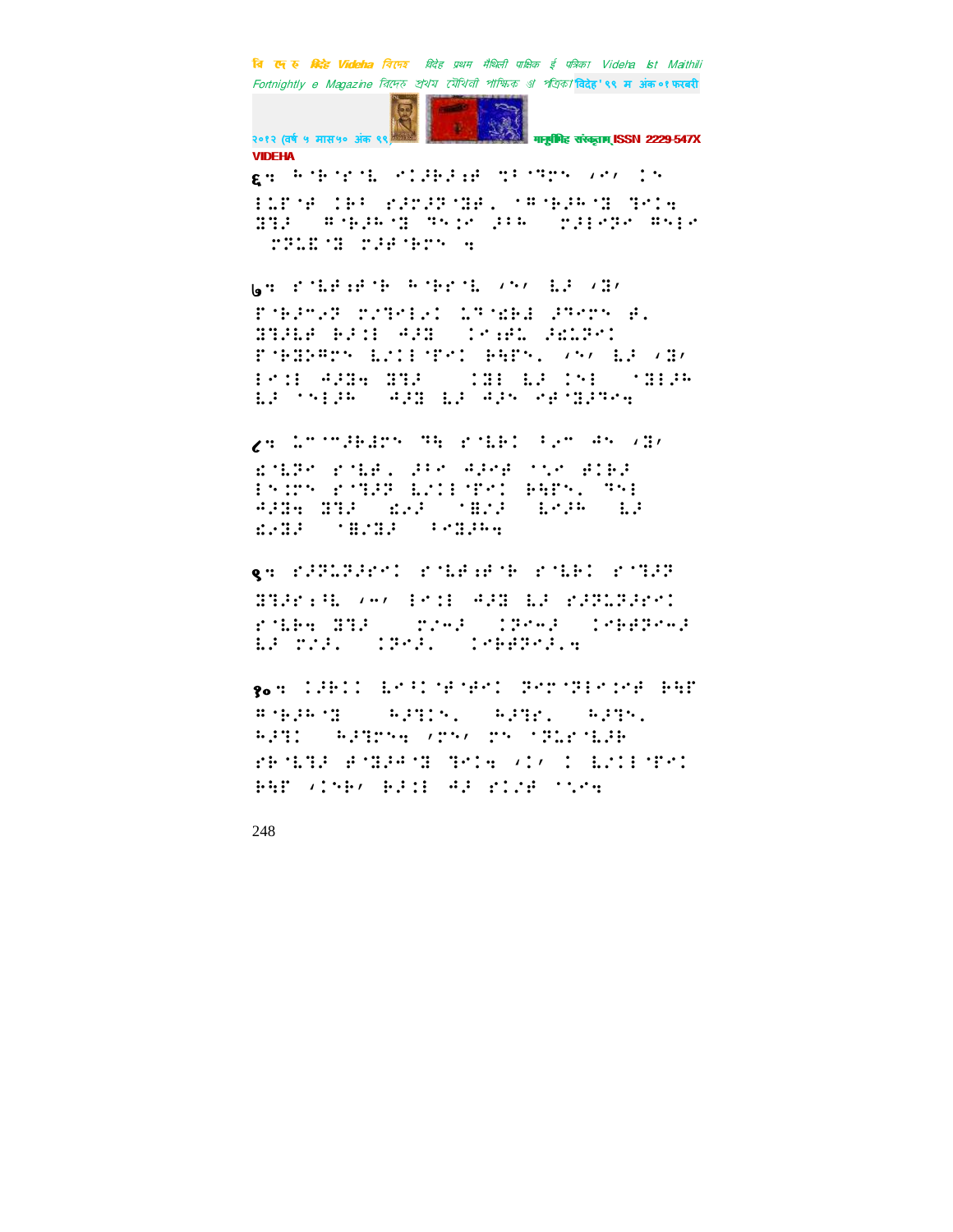

मानुबंधिह संस्कृताम् ISSN 2229-547X

**VIDEHA** 

२०१२ (वर्ष ५ मास५० ३

00: FREMISING CHRISTS (337 VII) LE VIN, MEMBERINEMENT BREN, BRENE AF PICA SNAW HIP (1960) IN 12 12  $\mathcal{V}^{(1)}\left(\mathcal{V}^{(2)}\right)=\mathcal{V}^{(1)}\left(\mathcal{V}^{(1)}\right)$ 

82: 23.5 (33.5 334) remove that **ARE PERSON ERR ARSE** 

83 9 10 17 18 19 20 10 10 11 12 13 14 15 16 17 18 **TRIME REM PRID AND COMMUNIST** PLEMENT TESTAL VECT  $\mathbf{v}$   $\mathbf{v}$ . . . . . . **VERTICA REPORTED BY EXTENSIONS AND STUP** tion due to this age this communication **TEMPORE AND SERVICES** 

we Him which counts implies an Drael Erscher, ram oderea formem *The Actor Address* **STEPHEN COMPLETED** ministration

949 PRODUCTS LEED MARKET ME MEMORIAL 1, Erde Add (Add 1, PArc Product) ESTINAT PRAL ARTI BST ATH (HTP) the file

RES CRIPPENSING MECHANICS CONFERED 178178 THE ASSA PRACE TETRIC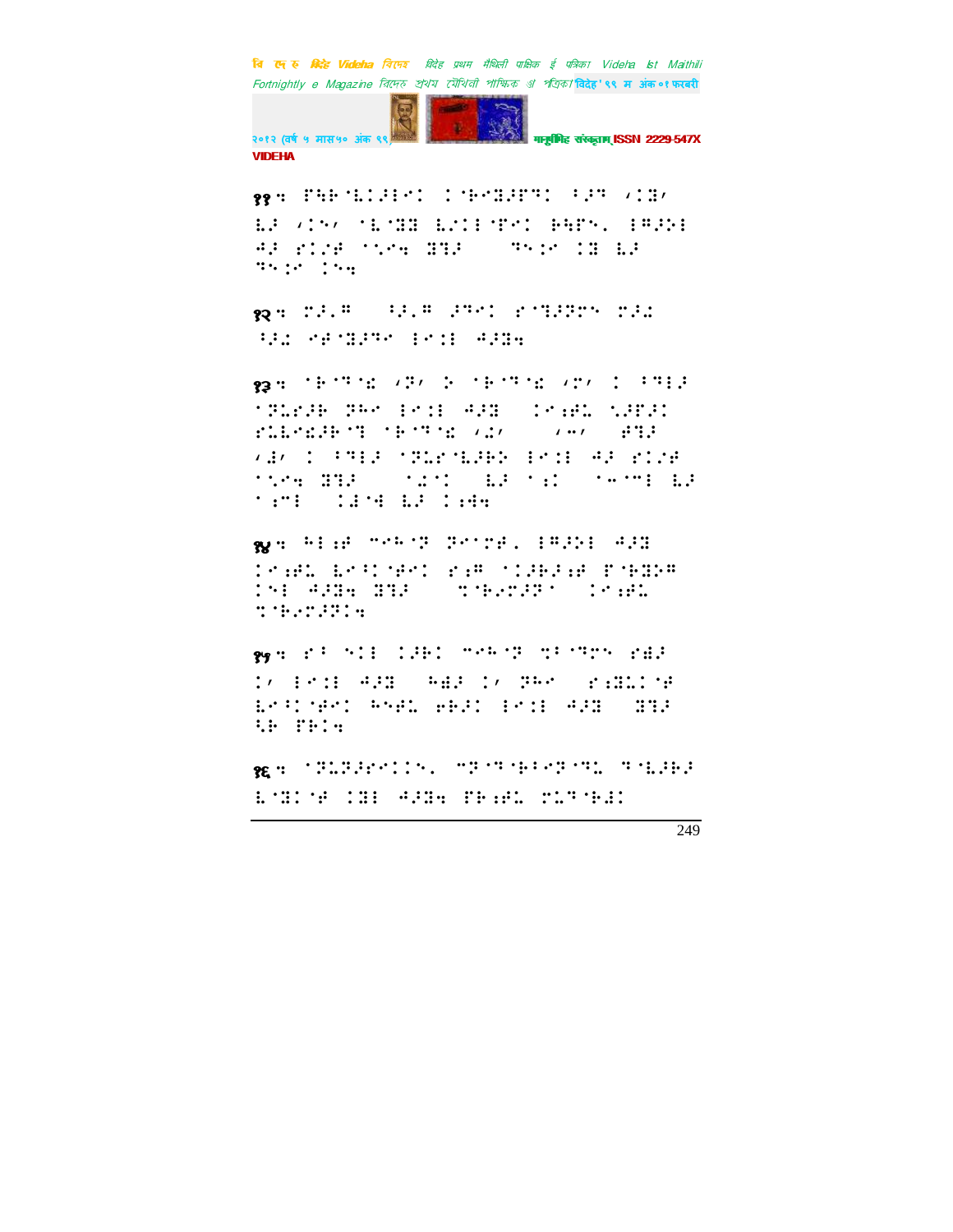चि एत् रू मिन्हे Videha निएन्थ विदेह प्रथम मैथिली पाक्षिक ई पत्रिका Videha Ist Maithili Fortnightly e Magazine বিদেত প্ৰথম মৌথিনী পাক্ষিক প্ৰ' পত্ৰিকা'<mark>বিदेह' ९९ म अंक०१ फरबरी</mark>



VIDEHA

"⣅⣇⣎⢼⢷⣙!⢳!"⢼⢽!⢺⣞5!⢼⢾⢷⢼2⢷! ⢽⣅"⣇⢼⢷!2⢷⣝⢵⢻!a⢽⢹⢷⢽⢹⣅!⢹5⢼! ⣝5!⢺⢼!"4⢾!⣁⣒!⣝⣙⢼.!⢳E!⢷! **STEP 50** 

१७९ में 200 Best Party Party and the Party of the Party of the Party of the Party of the Party of the Party of **THE SHIP** 

१८⣒!""⢾!2⢹!"⣞⢼!'!5⣈5!⢺⢼⣝-!⣇⢼! ⢳⢼⢶⢽"E!⢺⢵⣋!'!-!!⢳⣞⢼!'!⢽⢳⣒!

१९⣒!5!⢾⣙⢼!⢹!⣉⢹!⢼⢷⢴!)c\*! ⢽⢳!5⢻⢼⢵5!⢺⢼⣝⣒!

२०⣒!⣐!⢹⣇⢽⢼⢻⢷⢴!⢷⣓2!⢷⢼⣈5!⢺⢼⣝⣒!

२१⣒⣁⣅!⣎⣇⢽!55!⢽⣇⢴⢽!a⢽⢳! ⢽⢼⢵5!⢺⢼⣝⣒!⢺⢼(!⢴!⢽⢳!⢽5!⣁! ⢾⢼⢾!⢳!⢹⣅⢽⣓!⣎⣇⢽!⢹5⢼!2⣓⢷⣇⣇⢾! ⣝0!⢼⣝0!0!⢼0!⢼⢵0!⢵!5⣈5!⢺⢼⣝⣒! ⢼!ऎ ⣇⢼!ऒ "E!⣇⣝⢾!5!⢺⢼⣝⣒!

₩, 0.000, 0.000, 0.000, 0.000, 0.000, 0.000, 0.000, 0.000, 0.000, 0.000, 0.000, 0.000, 0.000, 0.000, 0.000, 0.0 H.POLIS SANGE PRINTS THE STREET ११/०८/७६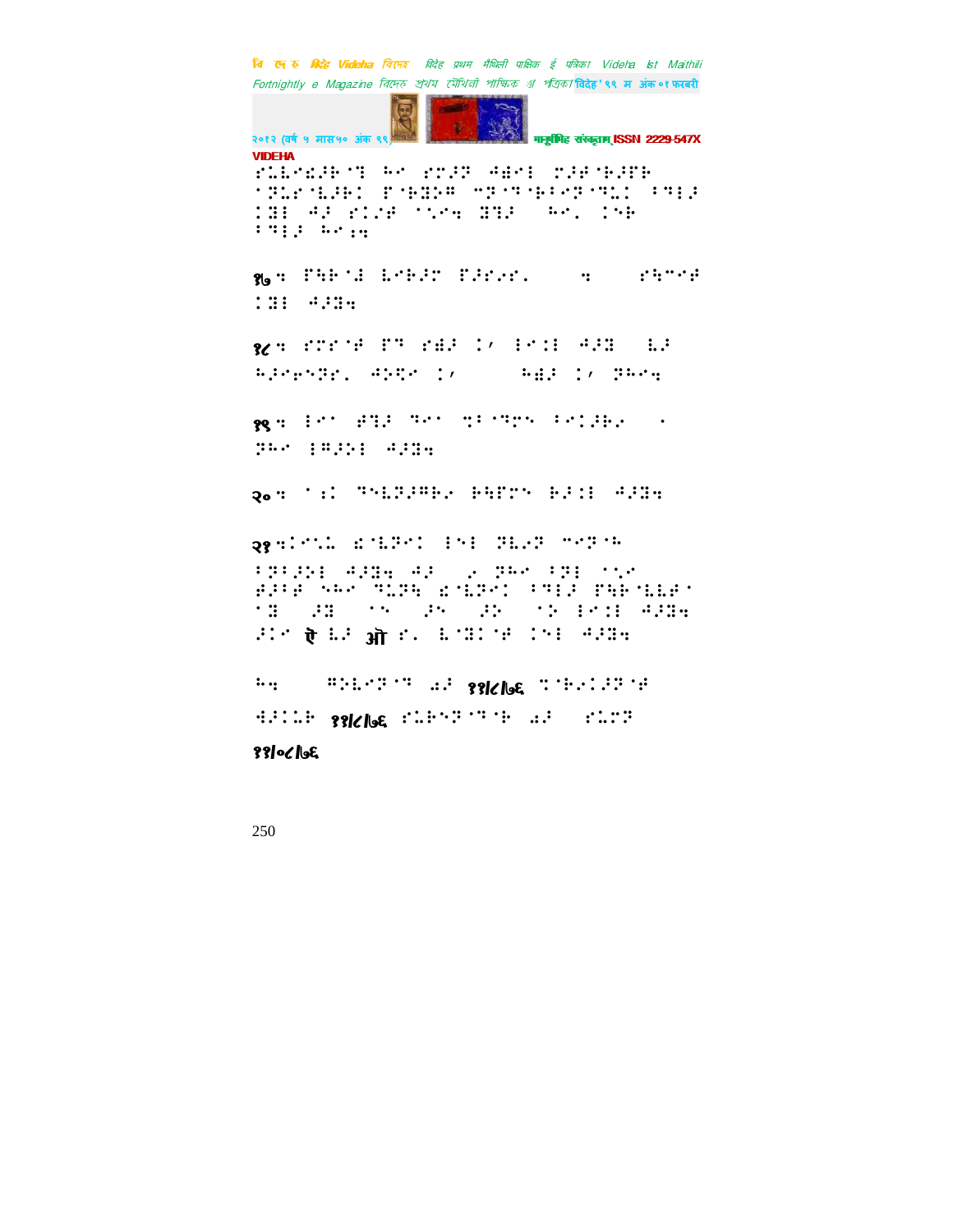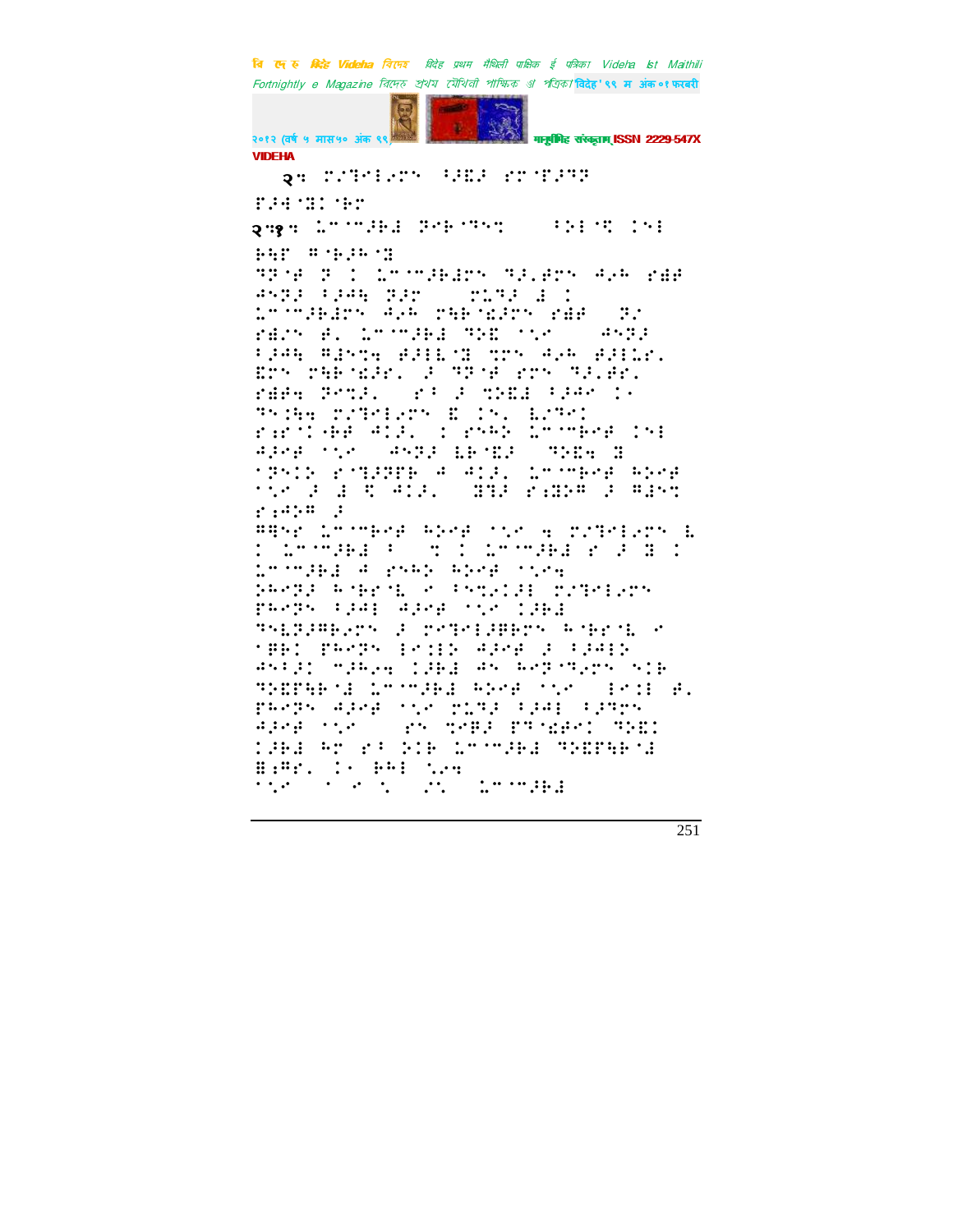

मानूबंगिह संस्कृताम् ISSN 2229-547X

### **VIDEHA**

२०१२ (वर्ष ५ मास५० अंक ९९

**NP NATURE STORES** PROCHE POSSIBLE SEMIgenik gelengen in den annet gelengen.<br>Ene operage anabission i opera von de vi #F# PAPTY PORBLION & LTOTPYR INE aleg ties and of in. Be sharpy Drinker (Big 2 Things of 151 Things : Pjede (Slovey olga groz (P) Shirochi (Sinher I) al Ancare ernelektede. Di klosofie ove ring increasion added mich north **SPACING GREET PARAGEMENT RESIDENT** ring ar and reduge as serges barg ta and manifestic constant anggotha (1994) bgangbay 201<br>Ghine an Caligary Nga PRESS STATES AND POSSESSION CONFIDENTIAL REF LOOMFER REMENSION ROBERT ERMIE B the Industry Page of Base Company RESERVED THE PRESS OF RESERVE TO THE PROPERTY FOR STREET raming the right and recognished

DOMEST WESTER BEST ESTABLISHMENT

 $\mathbf{u} = \mathbf{u}$  . da : :∙  $\dddot{\phantom{a}}$ MPP to the see 15. The  $\cdots$ PHP NO TERRI VALE (1891) PORTUGAL De Add Dem 225 21 25 PAME 2dd De Problem Performance and the Control Performan POR PAR IS TURE STOR ART AR POS Add to Ange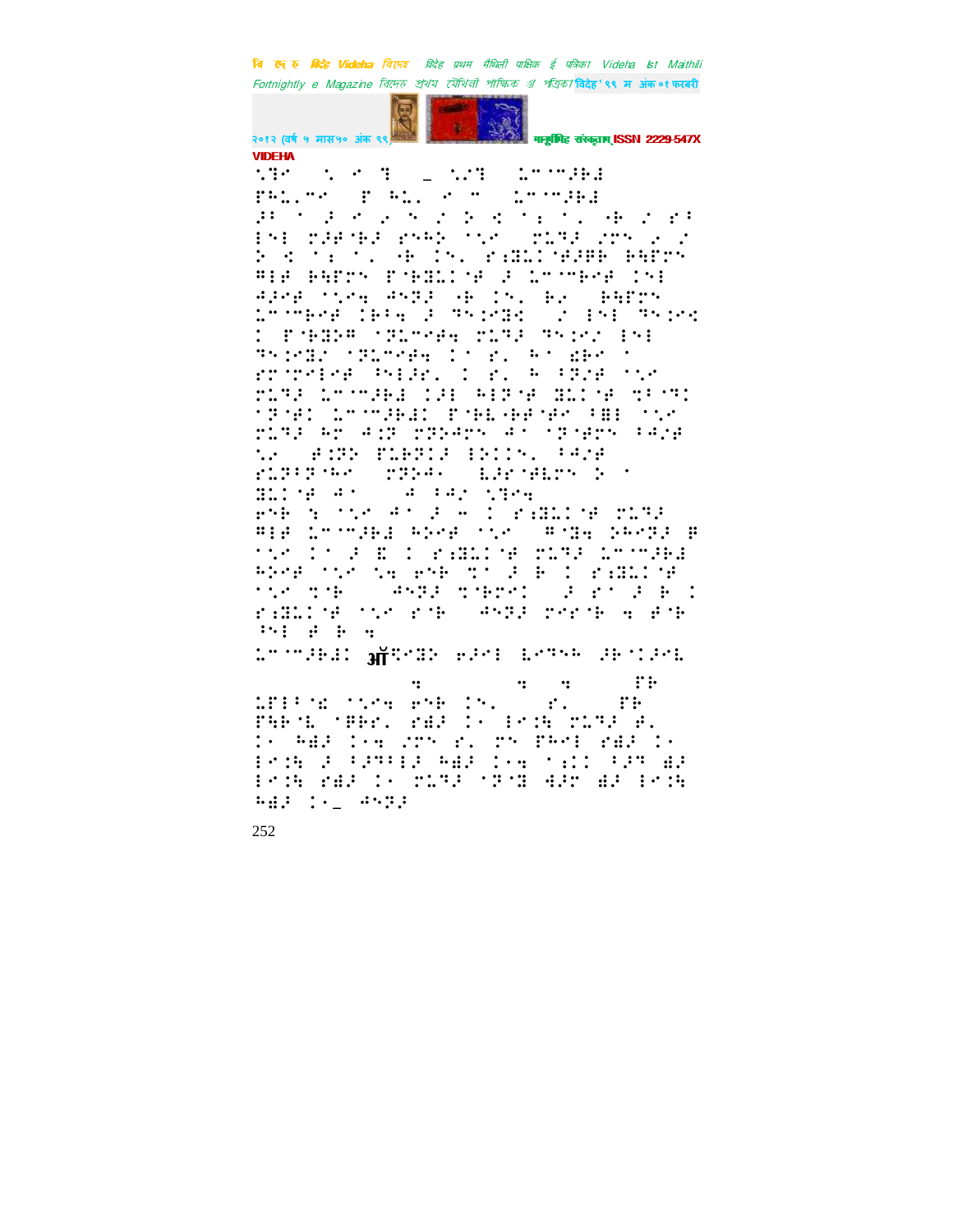बि एक रु मिनेट Videha विएक विदेह प्रथम मैथिली पाक्षिक ई पत्रिका Videha Ist Maithili Fortnightly e Magazine রিদেত প্রথম মৌথিনী পাক্ষিক প্র পত্রিকা **বিदेह' ९९ म अंक ०१ फरबरी** 

मानुबंधिह संस्कृताम् ISSN 2229-547X



२०१२ (वर्ष ५ मास५० अंक ९९ **VIDEHA** 

thes play of est end go a clear Problem Care Star Computer Star File **MINE ABLAINMENTS FARIOUS CHA**  $\ldots$ BRO DURA BOON - ChinaBa BOON NOB MITE CORPORATOR RESOURCEMENT sepande este caspi es transcamers raksisim telat sebagai ekologeak MAINE MAILER AN BLACK CANNA 2 STEPHE 1728 PTENT PARTICAPEN **134 1828 BRS4**  $\mathbb{R}$ : **SALES TRANSPORT PRESSURES COMMISSION SERVICE** rungs - Cronded regges  $15.771$  $1.94$ ink c'hnege grngen ge dek PROBA NO PIC NOT : 4532 BRT LEADI A PARK (WOODAA EAD IN PAT 16 PAPE  $\ddot{\mathbf{r}}$  ,  $\ddot{\mathbf{r}}$  ,  $\ddot{\mathbf{r}}$  ,  $\ddot{\mathbf{r}}$  ,  $\ddot{\mathbf{r}}$  ,  $\ddot{\mathbf{r}}$  $\mathbf{r}$ . hin harin. Therma **TRACTAGES IN SECTIFIERS AND** the play of diskeption from **MEST REPORTED A LESI SIGHT ROOM** Loomaal Aberlook (ASTA Barr. desember bar re **BEATTLE** In Angeleschin Philadersin In **BBC 13** BAT IN BATIN.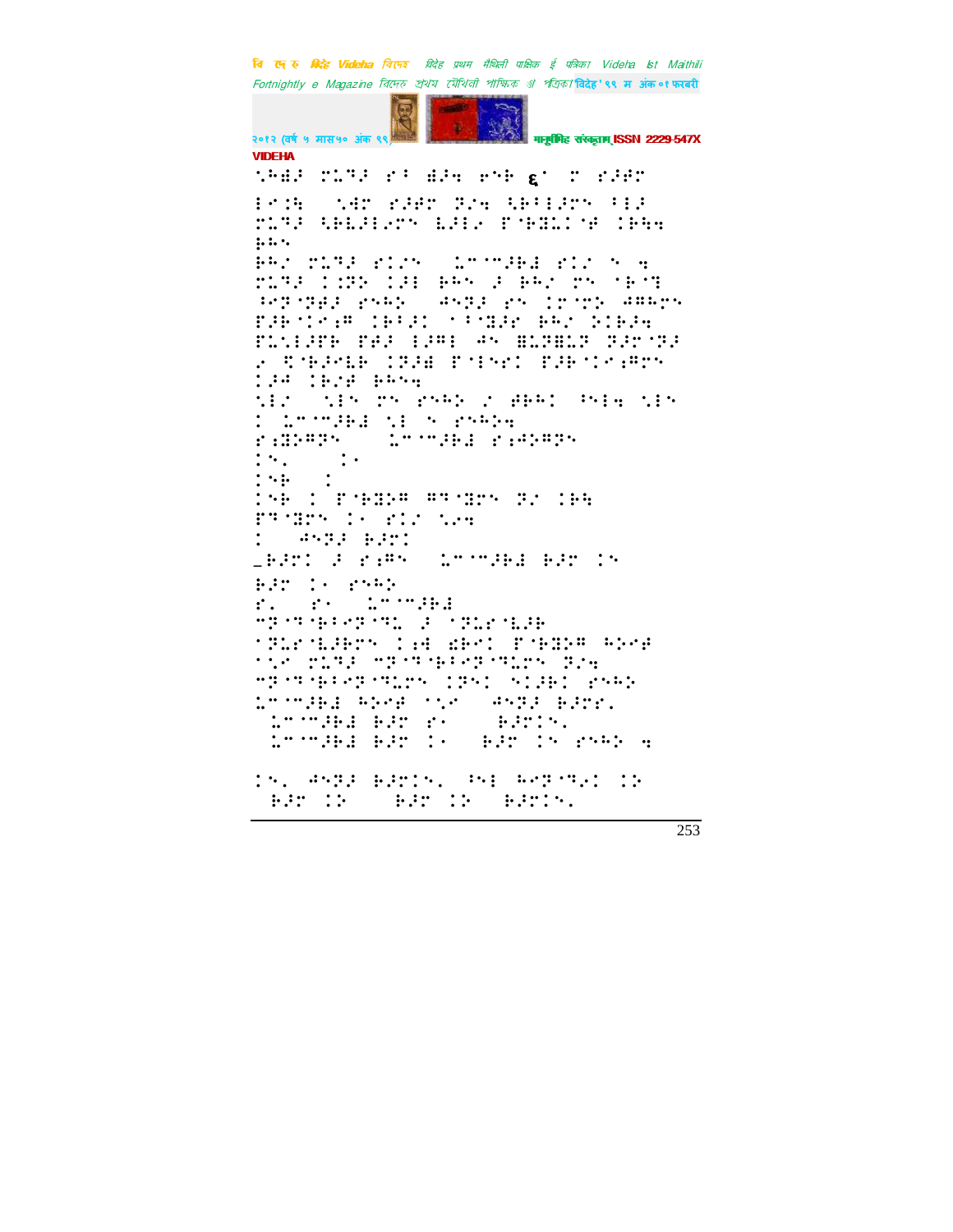बि एक स्टेड Videha विएक विदेह प्रथम मैथिली पाक्षिक ई पत्रिका Videha Ist Maithili Fortnightly e Magazine রিদেত প্রথম মৌথিনী পাক্ষিক প্র পত্রিকা **বিदेह' ९९ म अंक ०१ फरबरी** 



२०१२ (वर्ष ५ मास५० अंक ९९) मानूबंगिह संस्कृताम् ISSN 2229-547X **VIDEHA** 1 8522 BRT 351 852-761 12 **Salar 10 BAY 13 BAY:** 19 AND AP 19 PH REPORT IN 1942  $-49.18 - 49.14$  $\mathbb{R}^n$  $f_1$  (in ) argument and **SEPT PRODUCT**  $\mathbf{r}$ . **BEAT SECTION**  $\mathbf{r}$ .  $\mathbf{P}$  $\mathbf{H}$ MARE MEST PERI PORTABLE SERVICE IN THE MEMBER THEN ME BEEN **AND : 19 (BI)**  $\frac{1}{2}$  .  $\frac{1}{2}$  .  $\frac{1}{2}$  .  $\frac{1}{2}$  .  $\frac{1}{2}$  .  $\frac{1}{2}$  .  $\frac{1}{2}$  .  $\frac{1}{2}$  .  $\frac{1}{2}$ **NID PARDS MERCHE**  $\frac{1}{2}$  and  $\frac{1}{2}$  and  $\frac{1}{2}$  and  $\frac{1}{2}$  and  $\frac{1}{2}$  and  $\frac{1}{2}$  and  $\frac{1}{2}$  and  $\frac{1}{2}$ CARD LOOPBEAR FAIR (RC FOR NO DO PRESENTENDO ANTE CHANDERAND THE SECRETARY CONTRACTOR OF STATES APR NAME THAN AND THAT rancheses rogage code roofe Loomaba e populació en epopulado de **THE PRE LOOPEE PRIRER BOOK** Brie mita resident in Sendar Brie **SOUTHERN SOUTHERN ST** rich fic jen Bember PRINTS (PRINTSH) PRINTSH CONTROLLED THE CONTROLLED SEE FRAME FRAM 5 ib:36 Add to the me better by  $10^{\circ}$  ,  $10^{\circ}$  $\{14,24,56\}$  for  $\{14,16\}$ 1987 (1911) 1992 (19  $\mathcal{A}\mathcal{A}\mathcal{A}\mathcal{B}\mathcal{B},\qquad \mathcal{B}\mathcal{A}\mathcal{B}\mathcal{B}\mathcal{B},$  $T_{1}$  = 1-12.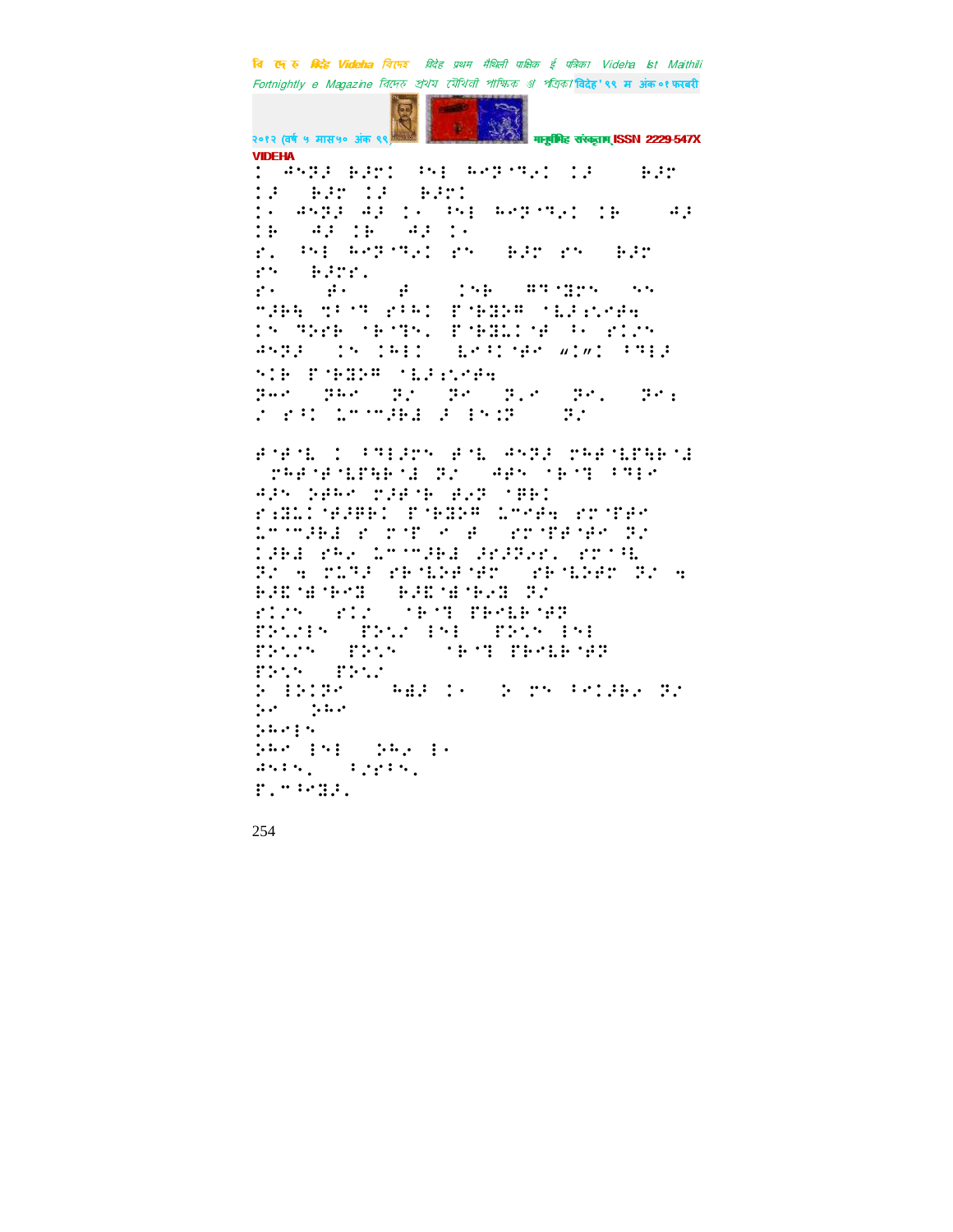बि एक स्टेड Videha विएक विदेह प्रथम मैथिली पाक्षिक ई पत्रिका Videha Ist Maithili Fortnightly e Magazine রিদেত প্রথম মৌথিনী পাক্ষিক প্র পত্রিকা' বিदेह' ९९ म अंक०९ फरबरी

**September** ø २०१२ (वर्ष ५ मास५० अंक ९९ मानुबंधिह संस्कृताम् ISSN 2229-547X

**VIDEHA**  $\mathcal{L} = \{ \mathcal{L} \in \mathcal{L} \mid \mathcal{L} \in \mathcal{L} \} \cup \{ \mathcal{L} \in \mathcal{L} \mid \mathcal{L} \in \mathcal{L} \} \cup \{ \mathcal{L} \in \mathcal{L} \}$ **SALESSED** ROBEON S MARCHE TARONES PORTA **SIMPART**  $41.31$  $\mathcal{A} \sim \mathcal{I} \mathcal{A}$ .  $\mathbf{F} \cdot \mathbf{F} = \mathbf{F} \cdot \mathbf{F}$  $\mathbf{b}_1^1\mathbf{c}_2\mathbf{d}_1^2\mathbf{c}_2^2\mathbf{c}_3^2\mathbf{c}_4^2\mathbf{c}_5^2\mathbf{c}_6^2\mathbf{c}_7^2\mathbf{c}_8^2\mathbf{c}_9^2\mathbf{c}_9^2\mathbf{c}_9^2\mathbf{c}_9^2\mathbf{c}_9^2\mathbf{c}_9^2\mathbf{c}_9^2\mathbf{c}_9^2\mathbf{c}_9^2\mathbf{c}_9^2\mathbf{c}_9^2\mathbf{c}_9^2\mathbf{c}_9^2\mathbf{c}_9^2\mathbf{c}_$ 348 348 3.8  $39.732$ PAIP PAIP  $\mathbf{H}$  $\mathbb{R}^n$ ags age part **SECTION SECTION BOST THE BIG** BRÍS, (PRSBAZ)<br>Anton (Pro  $\mathcal{C}^{(1)}$  ,  $\mathcal{C}^{(1)}$  $\mathcal{C}^{1,0}$  .  $\mathbb{R}^2$ :  $\mathbb{R}^2$  $\mathbb{R}^{n \times n}$  $\mathbf{H}$ :  $\mathbf{u}$   $\mathbf{r}$   $\mathbf{u}$   $\mathbf{u}$   $\mathbf{u}$   $\mathbf{u}$ **Philips State** Plain: Prain: Plainl. Prainl. **ATED OR SERVICE**  $\mathbb{R}^2\mathbb{R}^2\subset\mathbb{R}^2\backslash\{x\}$ FILE THE WATER PRESS **PERMITTED BY**  $0.593 - 0.539$ **APP AND NO AND THE APP** ring agger than one of people ag pear agear  $\begin{minipage}{.4\linewidth} \begin{tabular}{l} \bf 11 & 0.11 & 0.11 \\ 0.00 & 0.000 & 0.000 \\ 0.000 & 0.000 & 0.000 \\ \end{tabular} \end{minipage}$ ry (1818) el (PB) d'Orl edició<br>Al 19 de de Specialista Adición (1804) THE EF THE ESTIMATOR PARTIES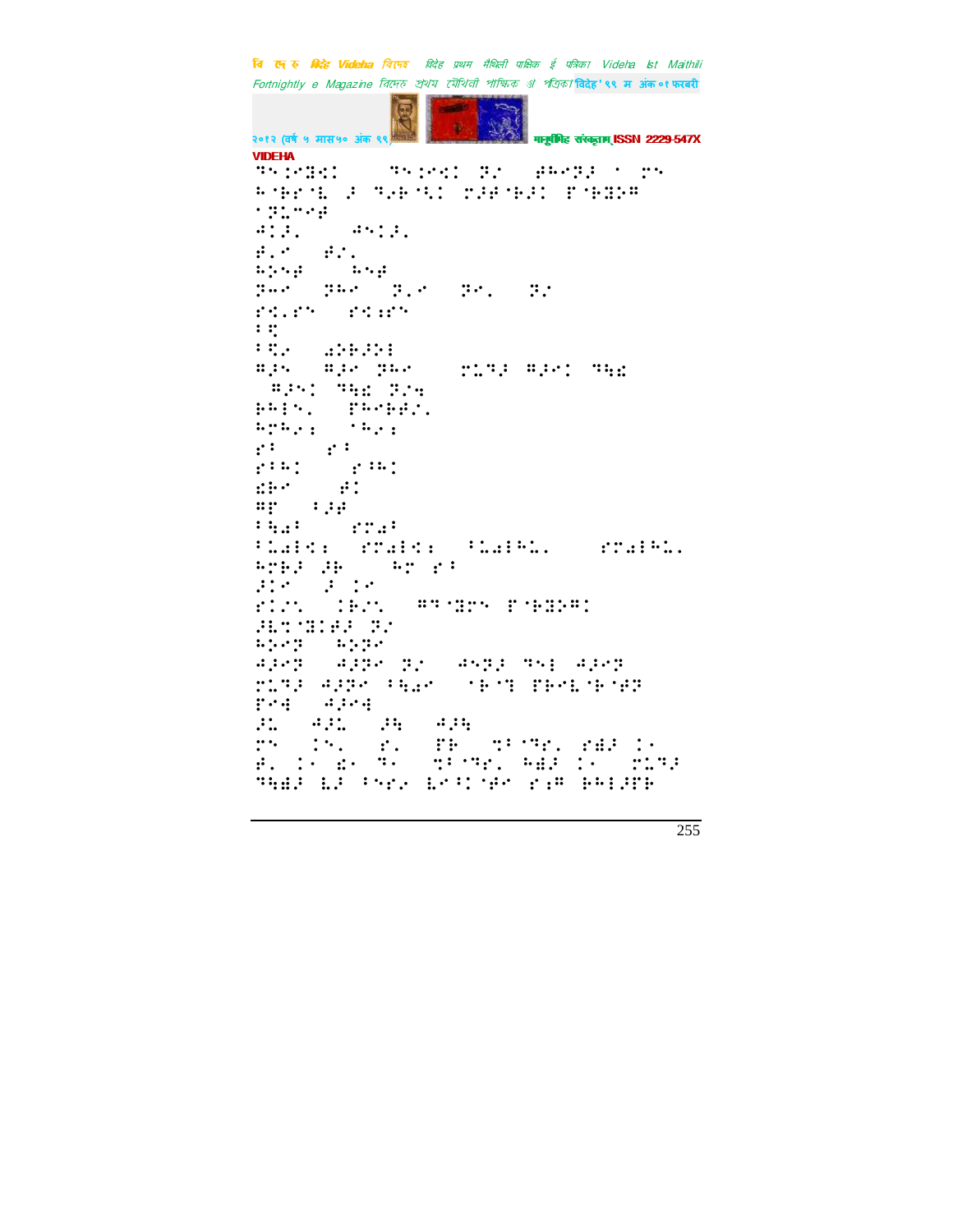बि एक रु मिनेट Videha विएक विदेह प्रथम मैथिली पाक्षिक ई पत्रिका Videha Ist Maithili Fortnightly e Magazine রিদেত প্রথম মৌথিনী পাক্ষিক প্র পত্রিকা **বিदेह' ९९ म अंक ०१ फरबरी** 



```
२०१२ (वर्ष ५ मास५० अंक ९९)
                                           मानुबंधिह संस्कृताम् ISSN 2229-547X
PRAD EAST NAME AND AN ANDERSON AND ALL AND ARRAIGNMENT
niag ("Padgo" picto in ag<br>Priged: Boegga of Ctic og Gph ("Punph
```
**MERCHINERY, EM JUREEN E** SPORTS TO LARA ASSAMING PORTS RI  $\mathcal{L}^1(\mathbb{R}^d_+)=\mathcal{L}^1(\mathbb{R}^d_+)$ 

 $\mathbb{R}^n \times \mathbb{R}^n$  .  $\mathcal{L}$  ,  $\mathcal{L}$  ,  $\mathcal{L}$  ,  $\mathcal{L}$  ,  $\mathcal{L}$ 

the disposit remainstract (speci IPF (SLTGE F MIRTH ANPART AIR.) BYGAZÁZI PAPPZGÍ (1922–1912A)<br>Partiská AGP (1918–1941–1924–192 F ERMER F LTOMBE MICH ART NIR information and single the

Chinabary (SP BRARY the B 2073) **TERMINERS PARK TERMINEN EPAPE** 1922 Alexandrich (d. 1942)<br>1955 Sib Bobart Alexandre (d. 1922) SPS PSP SIE

Loomand Roads Ship Abor over 2005 **TERPORATES TELPS EN THE TER ERP** ANDRE STAR (25 SIE POBBER FRIEND FREE RAPIN BIRNIN BARA, PARN **STEAM STAR** naga saaga  $\therefore$   $\therefore$  $\mathbf{a}$  ,  $\mathbf{a}$  ,  $\mathbf{a}$ a gravnje  $5.17 - 1.17 - 1.17$ 

In. In The Street Stillen Here  $\mathbf{1}$ .  $\cdots$ 

256

 $\ddots$ .

**VIDEHA** 

 $\mathcal{L}$ ,  $\mathcal{L}$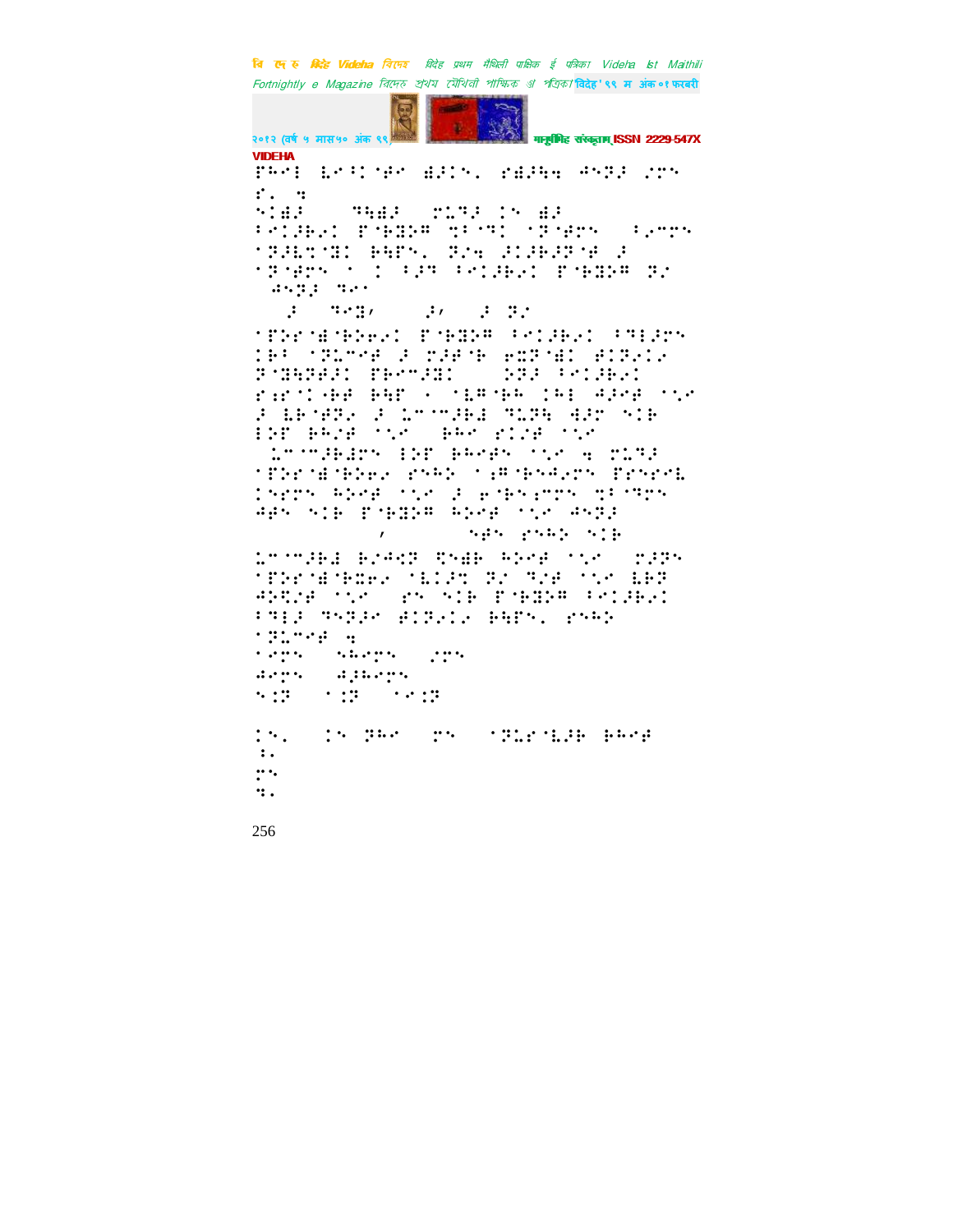```
चि एत् रू मिन्हे Videha निएन्थ विदेह प्रथम मैथिली पाक्षिक ई पत्रिका Videha Ist Maithili
Fortnightly e Magazine বিদেত প্ৰথম মৌথিনী পাক্ষিক প্ৰ' পত্ৰিকা'<mark>বিदेह' ९९ म अंक०१ फरबरी</mark>
                 Q
                       Service
२०१२ (वष ५ मास५० अंक ९९) मानुषीिमह संकृताम्ISSN 2229-547X 
VIDEHA 
⢾E!)⢾c-!⢾!⢽4*!
E : E : E : E⢻⢼⣁!⢾⢷!
⢻⢼⣁!5⢻!
"⢼E⣔!⣈⢽!
⊕{ ep# ep# ep# ep# ep# ep# ep# e
!Å 200 Press Parties (1990) 1990 Press Parties (1990) Press Parties (1990) Press P
H2 45 H5P2 → 42 1961 → 451. → 4515 →
40!⢺⢽⢼.!4!⢼⢷⣜0!4"E0!50!
⣅⢹⢼!⢷!⣞⢼!⣈⢼"!2⢷⣝⢵⢻.!5⢼5⢾!
[ ENI TEN INA PRIEST
1405!<br>1540 : 1341
      5:BMEC: EMEC: EMECH (BMERL)
55⢳⣅E0!55E!
de digne di
⢺⢳⣚⢼0!⢺⢼⢳⣚⢼0!⢺⣚⢼0!⢺4⣚⢼!!
⢳0!⢳0!!
!) ) { } {{\sigmat}}} } {{\sigmat}}} # {{\sigmat}}} } {{\sigmat}}} } {{\sigmat}}} } {{\sigmat}}} } {{\sigmat}}
      \sim 0.01 \sim 0.01 \sim∄e dee de de de
⢵⢳0!⢵!!
"⢴⣈0!"⢴⣈!!
GAU CHANGE CHANGE
⢸5⢳⢴⣐0!⢸5⢳⣐!!!
∄2: ∄.e ∄.5
⢺⢼0!⢺!!
50^\circ 52^\circ\mathcal{M}^{\text{max}}_{\text{max}}999 92 92
\mathfrak{m} \mathfrak{m} \mathfrak{m} \mathfrak{m} \mathfrak{m}⣁⢽0!⣁⢽⢳!!⣒⣒⣒!!
```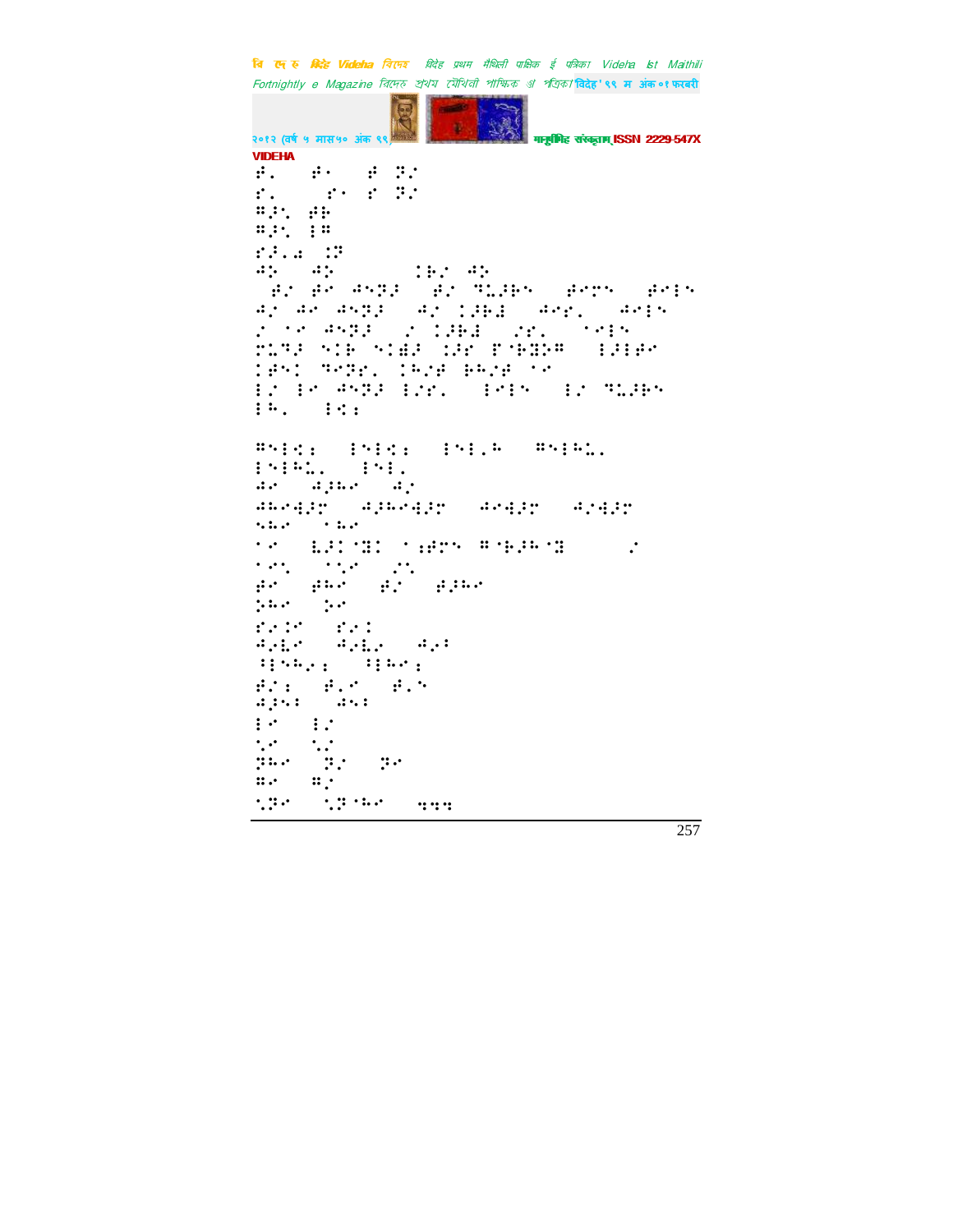

```
VIDEHA
```

```
"!⣉⢹!"⣐⢻!⢺⣈⢽!⢵⢽⢵!⣇⢸⢾!
⢺⣅⣞4!⣁4!⢾⣈⢽!"4!⢺⢽⢼!"42⢷!⢾⣝⢼⢹⣒!
"⢻⢷!⢳B⢷⢹!⢼!⣇⢸⢾!⢺⣅⣞⢽!⢳B⢷⢹!
⢺⢽⢼!⢳B⢷⢹"E-!⢳B⢷⢹!⢾⣝⢼⢹⣒!!!!
die digital
\cdot :
⢺⢳⣚⢼0!⢺⢼⢳⣚⢼0!⢺⣚⢼0!⢺4⣚⢼!
where \alpha is the \alpha -dependent of \alpha\mathcal{O}(\mathcal{O}(1)) . The contract of the contract of the contract of the contract of the contract of the contract of the contract of the contract of the contract of the contract of the contract of the contract of the contra
⢾0!⢾⢳0!⢾40!⢾⢼⢳!
⢵⢳0!⢵!
"⢴⣈0!"⢴⣈!
⢺⢴⣇0!⢺⢴⣇⢴0!!
\mathbf{a} \mathbf{a}HD SHOW:
5.5<sub>1</sub>⢾4⣐0!⢾E0!⢾E!
⢺⢼0!⢺!
50^\circ 52^\circ\mathcal{W}^0 , \mathcal{W}^0⢽⢳0!⢽40!⢽!
\mathbf{u}.
\dddot{H} :
⣁⢽0!⣁⢽⢳!
and the second state
२⣒२⣒!4⣙5⢴!⢸⢼⣏⢼!"2⢼⢹⢽!
2⢼⣚⣝⢷!!
EPTEL FROM THE ESIPTEN.
54⣐⢻⣅⢺!⣋⢴⣞⢷!⢹⣇⢼⢷⢼!⢵⢽!⢷⣓2!a⣅⢽5!
⢺⢼!a⢼⢳⢴;!
SQ: THE PRESS PRESS
```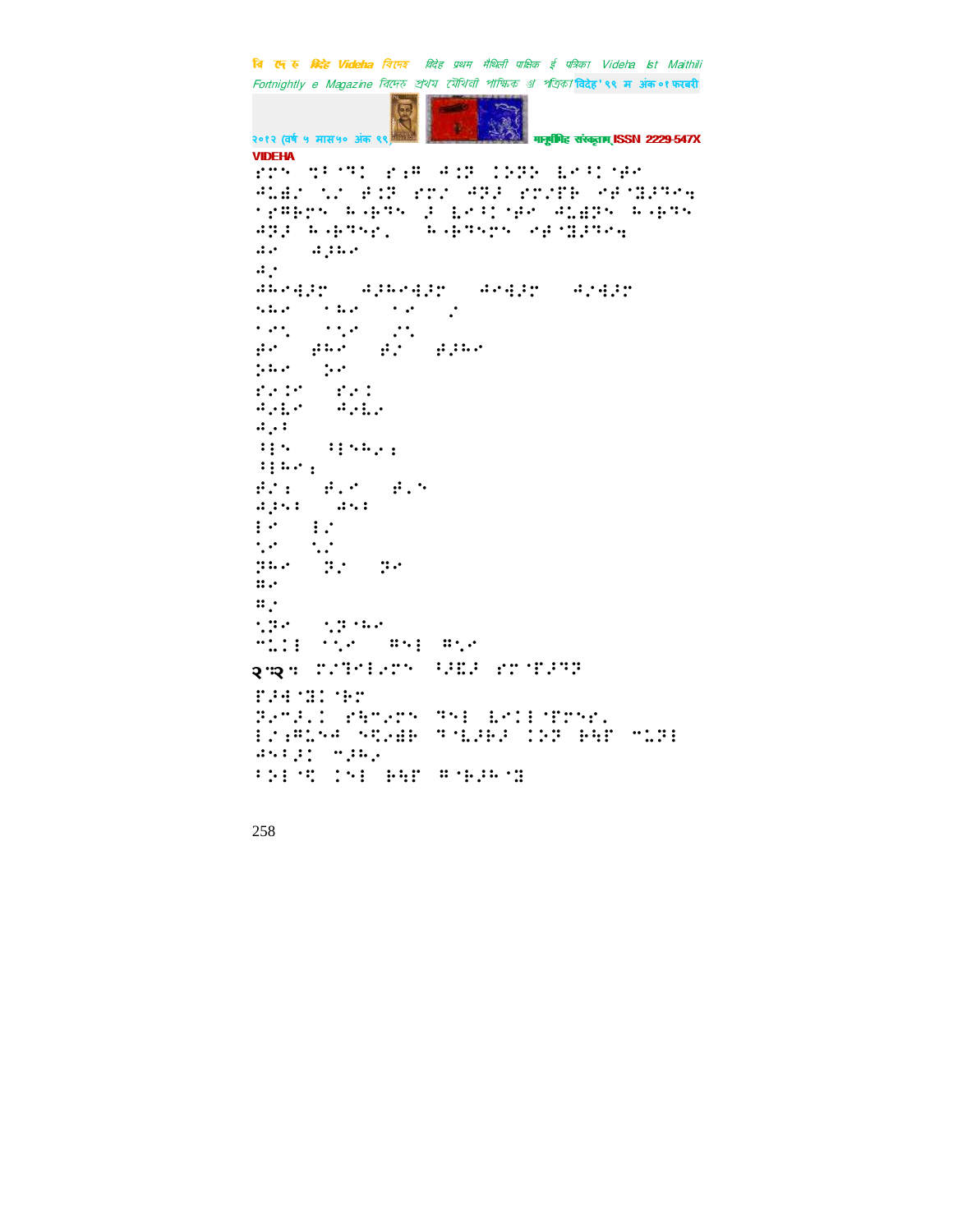```
चि एत् रू मिन्हे Videha निएन्थ विदेह प्रथम मैथिली पाक्षिक ई पत्रिका Videha Ist Maithili
Fortnightly e Magazine বিদেত প্ৰথম মৌথিনী পাক্ষিক প্ৰ' পত্ৰিকা'<mark>বিदेह' ९९ म अंक०१ फरबरी</mark>
२०१२ (वर्ष ५ मास५० अंक ९९) मान्य मान्यान्त अस्त्री मानुषिदि संस्कृतम् ISSN 2229-547X
VIDEHA 
१⣒⢳⢵⣝5⢼0!⢳⢵⣝5⢼0!⢳⢵⣝5⢼0!
5.50⢳⢵⢼!!
2: \therefore \therefore\mathbf{E}३⣒!'!5⢽0c!5⢽0!5⢽0⣝!
5⢽05'05c05⣝05!!
४⣒!⢸'!⢻50⢸c!⢻50⢸⣝!⢻50⢸!
\cdots५<del>:</del> 197, 851,960,197
B_{5} = \frac{1}{2} \frac{1}{2} = \frac{1}{2} = \frac{1}{2} = \frac{1}{2} = \frac{1}{2} = \frac{1}{2} = \frac{1}{2} = \frac{1}{2} = \frac{1}{2} = \frac{1}{2} = \frac{1}{2} = \frac{1}{2} = \frac{1}{2} = \frac{1}{2} = \frac{1}{2} = \frac{1}{2} = \frac{1}{2} =
\varepsilon :
50⢹!5⣝'-⢹⣝'-5'-⢹⣝'0!!
७⣒!⢷'!5⢼0⢷c!5⢼0!⢷⣝!5⢼!
: bitis : bib : bib
⢷4⣇⢼5⢴!!
८⣒!5⢼!⣇5⢼!)2⣅⢷⣓⣏*-!⣇⢼5⢴!)"⢾⢷⢴*!
९
\dddot{\mathbf{r}}⢼⣌5!⢼⣐⢻5!!
१०⣒!2⢷⢼⣝⣀!2⢷⢼⣝⢳!!
१९: "... "
२⣒!a5!⢻5!a5!⢻50a45!⢻5!!
१३⣒!⢹5⣈⢽⢳!⢹5⢽⢳-!⢹5⣈⢽!!
```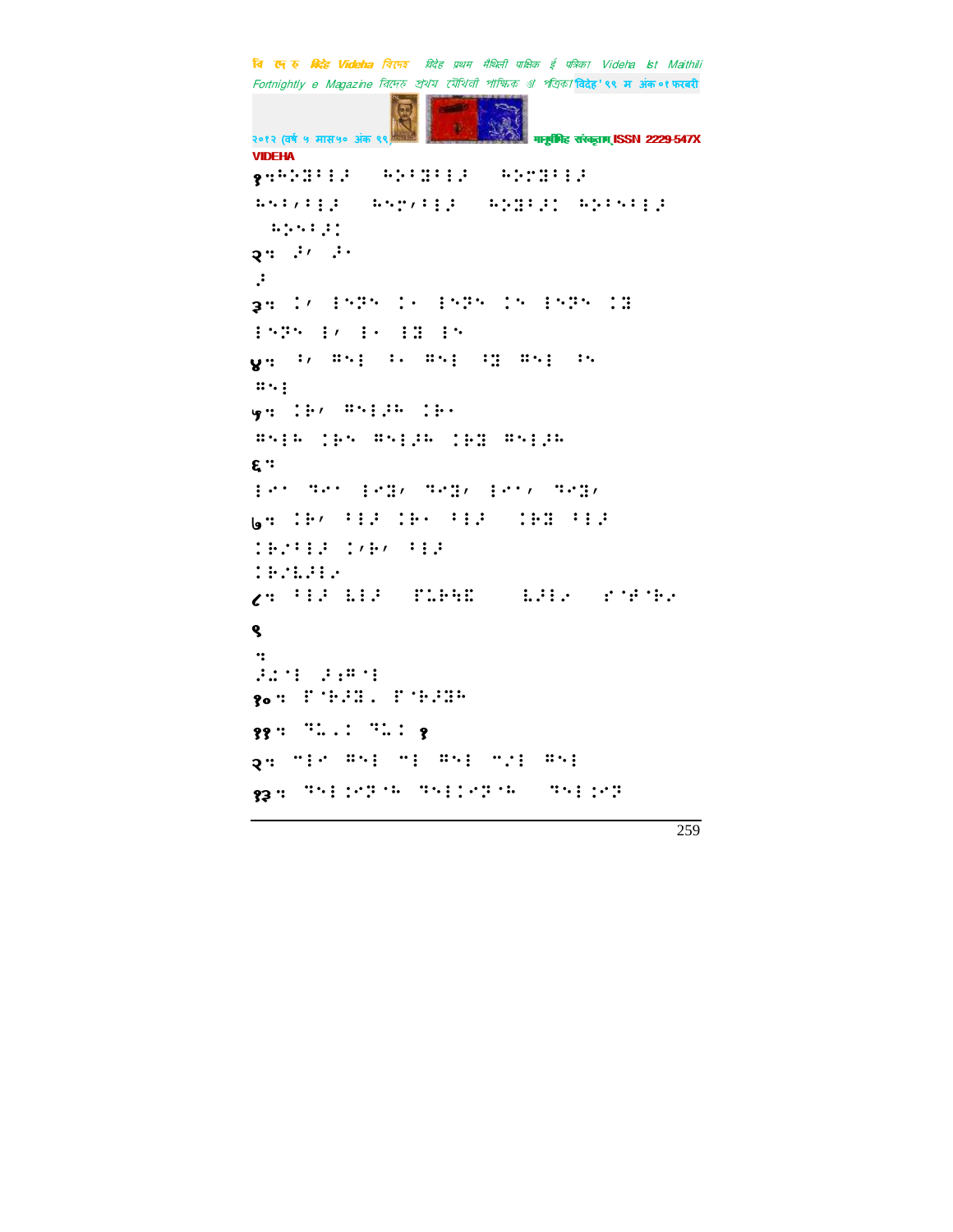

 $\pm$  0  $\pm$  0.000  $\pm$  0.000  $\pm$ २१⣒!⢶⢼E⢻0⢶⢼⣌⢻!⢶⢼⣐⢻0⢶⢼⣌!! २२ :  $\frac{1}{2}$   $\frac{1}{2}$   $\frac{1}{2}$   $\frac{1}{2}$   $\frac{1}{2}$   $\frac{1}{2}$   $\frac{1}{2}$   $\frac{1}{2}$   $\frac{1}{2}$   $\frac{1}{2}$   $\frac{1}{2}$   $\frac{1}{2}$   $\frac{1}{2}$   $\frac{1}{2}$   $\frac{1}{2}$   $\frac{1}{2}$   $\frac{1}{2}$   $\frac{1}{2}$   $\frac{1}{2}$   $\frac{1}{2}$   $\frac{1}{2}$   $\frac{1}{2}$   $\$ २४ : 1510 (b) 1510 (b) 1510 (b) २५ : FORE PRESS  $2\xi$ :  $\therefore$ **000 000 000 000 000** २७ : २००९ : २००९ : २००९ : २००९ : २००९ : २००९ : २००९ : २००९ : २००९ : २००९ : २००९ : २००९ : २००९ : २००९ : २००९ : 5⢼⢻50!5⢻5!⢳⢷⢼⣝0!⢳⢷⢼!5⢼⢻50!5⢻5! **SMID (199)** २८ºº 590 990 990 990 590 990 590

260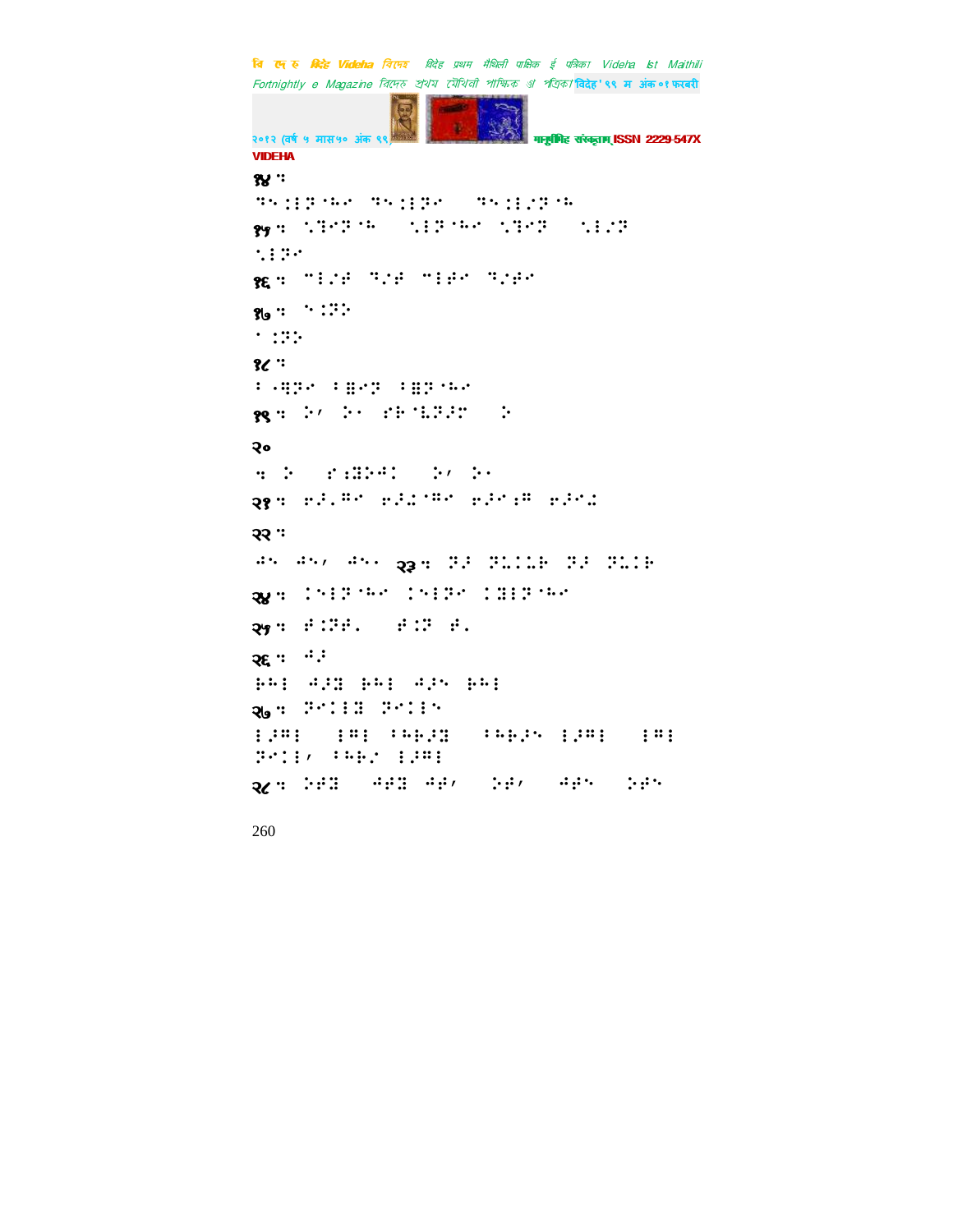```
चि एत् रू मिन्हे Videha निएन्थ विदेह प्रथम मैथिली पाक्षिक ई पत्रिका Videha Ist Maithili
Fortnightly e Magazine বিদেত প্ৰথম মৌথিনী পাক্ষিক প্ৰ' পত্ৰিকা'<mark>বিदेह' ९९ म अंक०१ फरबरी</mark>
२०१२ (वर्ष ५ मास५० अंक ९९) मान्य मान्यान्त अस्त्री मानुषिदि संस्कृतम् ISSN 2229-547X
VIDEHA 
२९⣒!
\blacksquare30 \frac{3}{2} \frac{3}{2} \frac{3}{2} \frac{3}{2} \frac{3}{2} \frac{3}{2} \frac{3}{2} \frac{3}{2} \frac{3}{2} \frac{3}{2} \frac{3}{2}३१⣒!⣓⢹!0!⣝⢼⢹)⢵⢽!2⢼⢷*!
⣓⢹0⣝⢼⢹0⣓⢹0⣝⢼⢹0!!
⣝⢼⢹!)⢵⢽*!!
३२⣒!⢳⢵0!⢵⢳⢵!!
३३ :
⢳E"0!⢳E"⣝!⢳E"c!!
३४⣒!⢽⣊!⢼!⢹"0⢽⣊!⣐⣇⢼!⢹"0!⢽⣊!⣇⢼!
"39º 'SATA PRAB PAT PRAB
३६⣒!⣁⢳0!"⢼⢾!⣁0⣁⣀0"⢼⢾!!
३७ :
\mathbf{C} , \mathbf{C} , \mathbf{C} , \mathbf{C} , \mathbf{C} , \mathbf{C} , \mathbf{C} , \mathbf{C} , \mathbf{C} , \mathbf{C} , \mathbf{C} , \mathbf{C} , \mathbf{C} , \mathbf{C} , \mathbf{C} , \mathbf{C} , \mathbf{C} , \mathbf{C} , \mathbf{C} , \mathbf{C} , \⣇⢷⢺⢾*!!
36 : \frac{31}{21} : \frac{31}{21} : \frac{31}{21} :
३९⣒!⢷⢾⢼⢳0!⢷⢾⢼⢳!⢷⣝⢾⢼⢳!!
४०⣒!⢹5⢼⢽!⢹⣉!⢹5⢼⢽!⢹⣉0⢹5⢼⢽!⢹"!!
४१
⣒!⢻5⢼⢳!⢻5⢼⢳0⢻⣝5⢼⢳!!
४२⣒!⣁⣅!⢼⢷0!⣁⣅!⣊⢷0!⣁!⢼⢷!!
४३⣒!⢺⢼!⣁50!⢺⢼⢾!⣁5!⢺⢼⢾!⣁50⢺4⢾!⣁5!!
```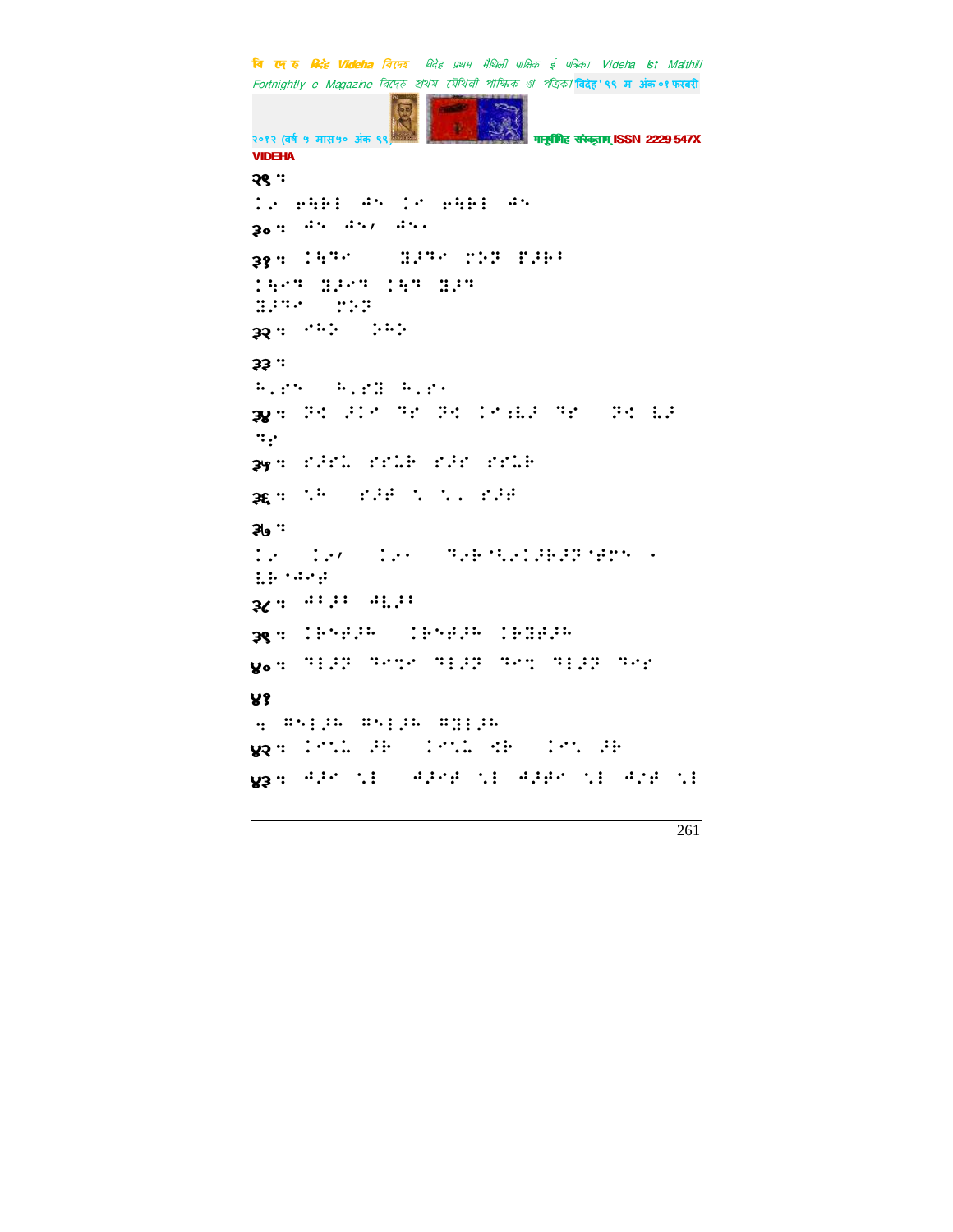Fortnightly e Magazine বিদেত প্ৰথম মৌথিনী পাক্ষিক প্ৰ' পত্ৰিকা'<mark>বিदेह' ९९ म अंक०१ फरबरी</mark> २०१२ (वर्ष ५ मास५० अंक ९९) मान्य मान्यान्ति मानुमिट संस्कृतम् ISSN 2229-547X VIDEHA ४४⣒!2⢳⣅Ea0!⢸⣞!⢺⢼⢾!⣁50!⢸⣞!⢺⢼!  $\overline{15}$  This control of  $\overline{25}$  $\mathbf{y} \cdot \mathbf{y}$ ⢺⢼⢽!)⣝⣅⣇⢼\*0!⢺⣇⢼⢽)⢶⣊⢺⢴\*!! ४६⣒!5⣝0!5!'0!c0!5!!0!5c!c0!  $5 - 15$  $y_0: 's'$  :  $: 's$ ! : ४८⣒!⣈⢽!0!⣈⢽!0!⣈⢽!0!⣈⢽!! ४९⣒!! ⢳⢴⣐E!⢳⢴EE!! ५०⣒!⢻⢳⢴⣐⢷!⢻⢳⢴E⢷!! ५१ " ⣎⢼⢷!2⢼⢷!⢽⢼!⣎⢼⢷!2⢼⢷!⢽⢼⣝0⢽⢼!! ५२ : <sup>45</sup>12. 45.12.  $\mathbf{a}$ : ५३⣒!⢾⢳⢽⢼!⢾⢳⢽⢼!! ५४ : २००९ : २००९ : २००९ : २००९ : २००९ : २००९ : २००९ : २००९ : २००९ : २००९ : २००९ : २००९ : २००९ : २००९ : २००९ : ५५ अप्रैल कर<mark>्म</mark> ५६⣒!⢳⢽!⢳⢽!!  $y_9: '...$ :  $...$ ⢳⢽.⢳⢽⣅!! ५८ : <sup>22</sup> : 22

चि एत् रू मिन्हे Videha निएन्थ विदेह प्रथम मैथिली पाक्षिक ई पत्रिका Videha Ist Maithili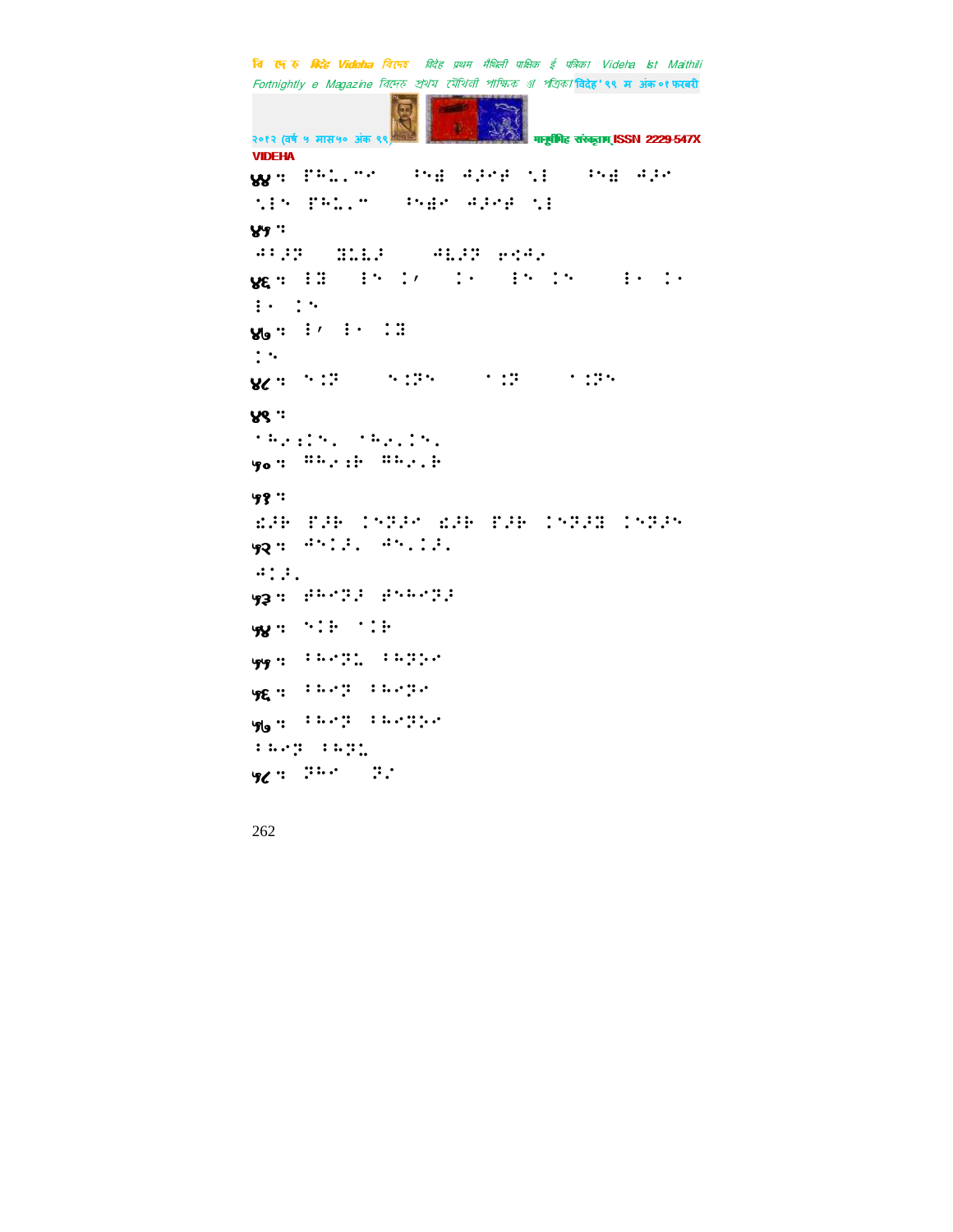२०१२ (वर्ष ५ मास५० अंक ९९) मान्य क्रिकेट क्रिकेट की मानुसीरि संस्कृतम् ISSN 2229-547X VIDEHA ५९⣒!⢷⢼!0!⢷⢼⣝0!⢷⢼!!  $\epsilon$ <sup>o</sup> :  $\dot{H}$ :  $\dot{H}$  :  $\dot{H}$  :  $\dot{H}$  :  $\dot{H}$  :  $\dot{H}$  :  $\dot{H}$  :  $\dot{H}$  :  $\dot{H}$  :  $\dot{H}$  :  $\dot{H}$  :  $\dot{H}$  :  $\dot{H}$  :  $\dot{H}$  :  $\dot{H}$  :  $\dot{H}$  :  $\dot{H}$  :  $\dot{H}$  :  $\dot{H}$  :  $\dot{H}$  :  $\dot{H}$  :  $\$ ६१⣒!⢸4⣝⢼⢷⢴!!⣁⢵⣞.⢸⢼0⢸40-!⢺⣚.  $\frac{1}{2}$ ६२⣒!⢻⢽⢾⢴!⢹⣓!⢸⢼0⢸⢼0⢸⢼E!!! ६३⣒!⢴!2⢵⣙⢴!⢹⣓!⢸⢼0!⢸⢼E0!⢸⢼0! 55⣒!⣝⢼⣇⢾!⢺⢼⣇⢾!! ६४⣒!⢼⣝!4!0!⢼!⣅⢹⢼!⢼!⢾⢼!! ६५⣒!⢹⢽⢳0!⢹⢽!⢹⢽0!⢹⢽⢳0! ⢹⣝⢽⢳!⢹⢽⢳0!⢹4⢽⢳!! ६६ : <sup>प</sup>राणिक : प्रधान ६७⣒!⢵!)"⣐⣝⢵⢺\*!⢵c!)"⢷⣇⢽⢼\*!! ६८⣒!⢾⢼!!⢾⢼⣝!⢾⢼!! ६९ व में 24€ (10) point of the Press (10)  $\ddots$  : ७०⣒! ⢾⢼⢳⣅0!⢾⢼⢳⣓!! '' १७ 2⣅⢾⢷⢴!! '' है ⢺⢼!⣝0!!0!c!! ७३⣒!⢽⢽⢼⣝0⢽⢽⢼!!  $\mathbf{S}$  :  $\mathbf{S}$  :  $\mathbf{S}$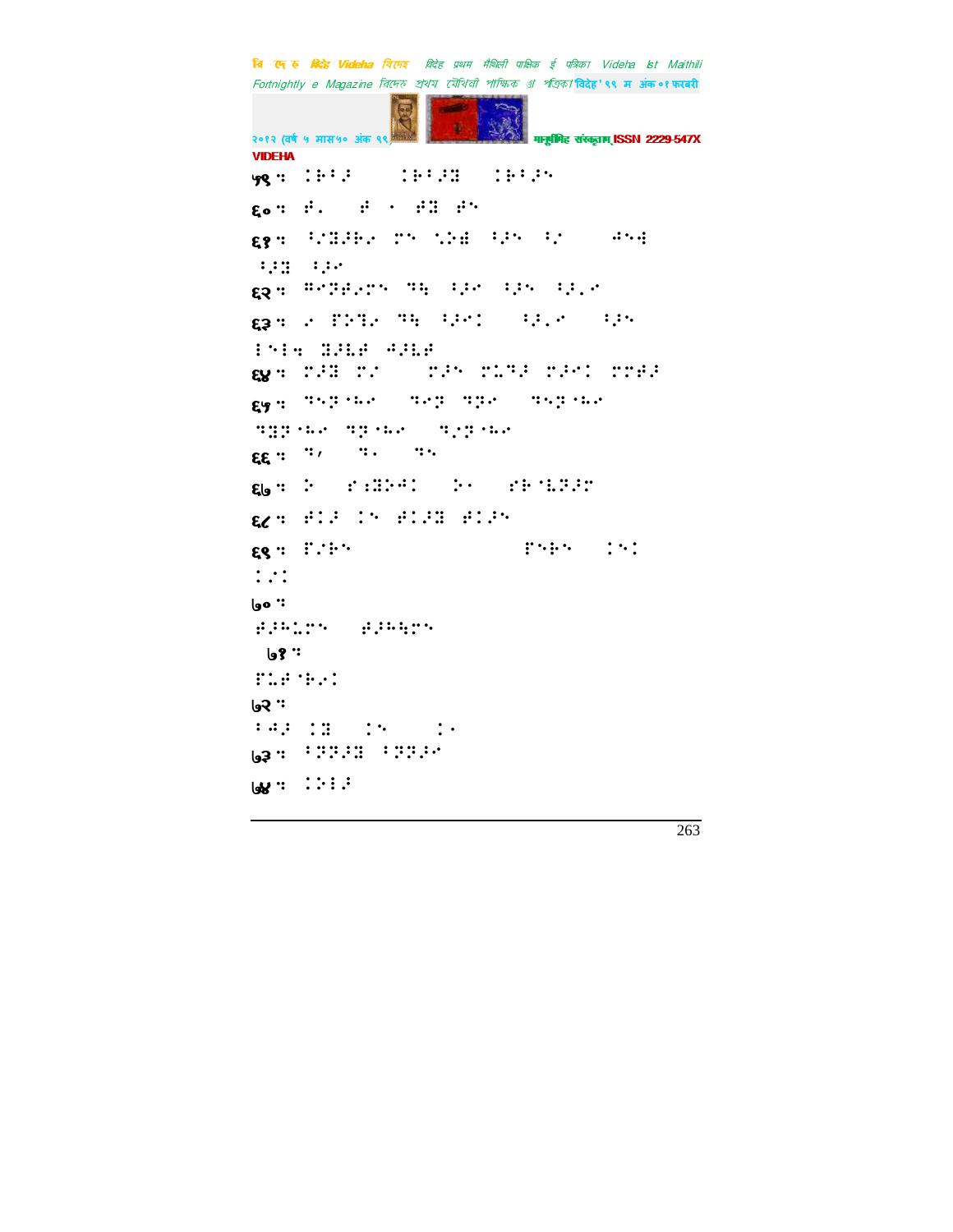चि एत् रू मिन्हे Videha निएन्थ विदेह प्रथम मैथिली पाक्षिक ई पत्रिका Videha Ist Maithili Fortnightly e Magazine বিদেত প্ৰথম মৌথিনী পাক্ষিক প্ৰ' পত্ৰিকা'<mark>বিदेह' ९९ म अंक०१ फरबरी</mark> २०१२ (वर्ष ५ मास५० अंक ९९) मान्य मान्यान्त अस्त्री मानुषिदि संस्कृतम् ISSN 2229-547X VIDEHA  $99$ ⢹⢽⣅⢼!⢹⢽⢼!! ७६⣒! ⢾⢾⢳"E!! ७७ ः अस्पर्याः अस्पर्याः अ⊌ !!⢻⢷5⢽⢳0!⢻⢷5⢽!!  $196$  :  $3131$  :  $3131$  $\mathcal{S}$ وا ang a sa pag-ata ng pa  $\zeta$ o $\mathbb{R}^{n+1}$   $\mathbb{R}^{n}$   $\mathbb{R}^{n}$ ८१ H 25 (15 25) 15) ८२⣒!⣈⣅⢽⢼!⣈⢽⣅⢼!! ८३⣒!⢸⣅⢳⢼⢷!⢸⣓⢳⢼⢷!!  $\alpha$  :  $\mathbb{C}$   $\mathbb{C}$ 0!"⣅⢻⢷0!"⣓⢻⢷!! ८५⣒!⣔⣚⢳⢼!⣔⣞⢳⢼!८६⣒!  $\gamma$  is in the  $\gamma$ ८७⣒!⢷⣝⢵0⢵!⢷4⣝⢵!⢽!⢹5!0⢷⣝⣊. ⢷⣝⣊!!  $\alpha$  :  $\cdots$ 2012-2010 ८९⣒!⣔⢻⣛⢼.⣔⢼E⣞⢴! ⣔⢻⣛⢼.⣔⢼E⣞!!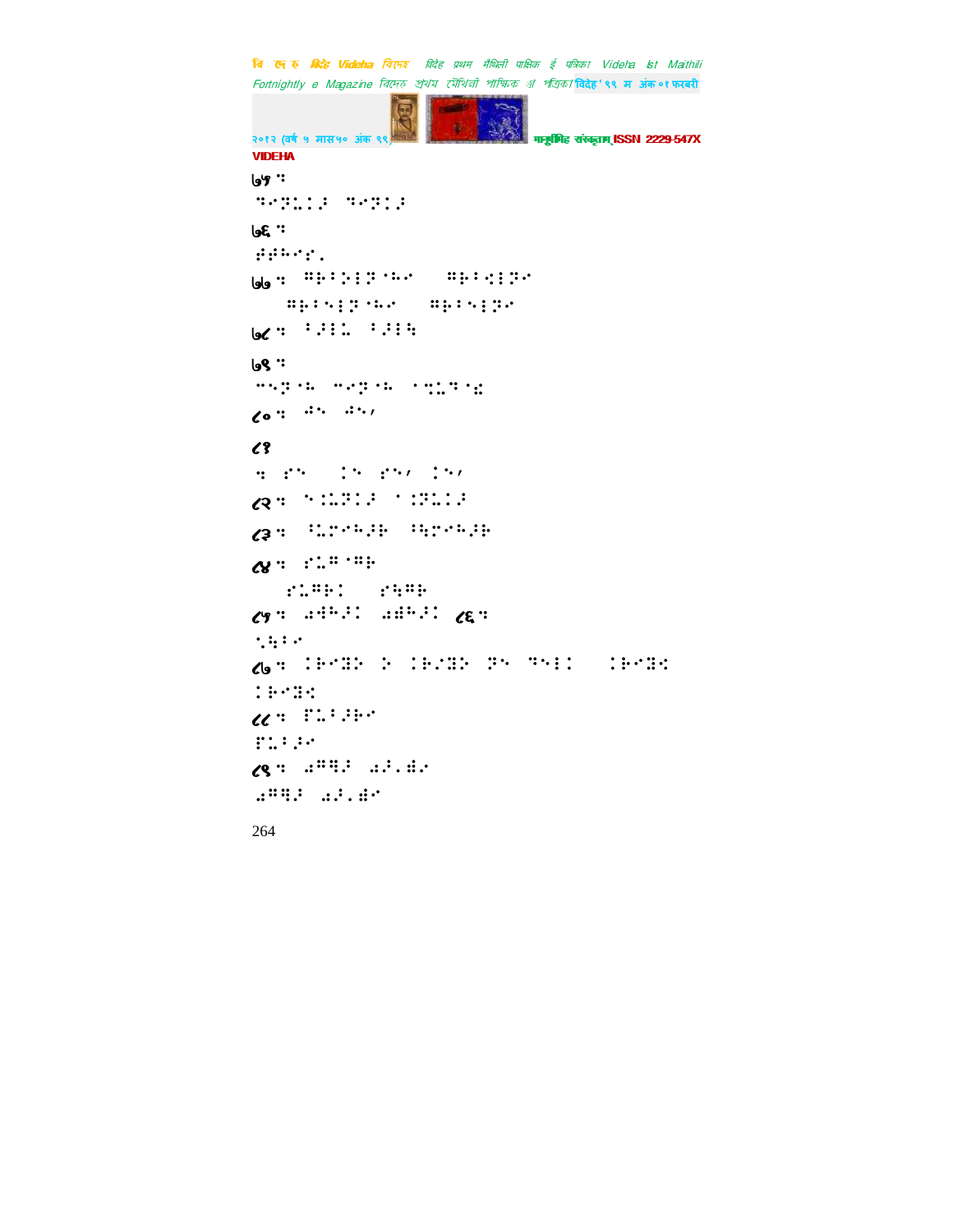Fortnightly e Magazine বিদেত প্ৰথম মৌথিনী পাক্ষিক প্ৰ' পত্ৰিকা'<mark>বিदेह' ९९ म अंक०१ फरबरी</mark> २०१२ (वर्ष ५ मास५० अंक ९९) मान्य क्रिकेट क्रिकेट की मानुसीरि संस्कृतम् ISSN 2229-547X VIDEHA ९०९ Fren Fren Fren Fren ९१ : '' |' '' |' | ९२ : 'ं!''  $\sqrt{93}$ :  $\frac{1}{2}$ ९४ : निर्देश कर कर - निर्देश क ९५: ' $\ldots$ !' ९६ : HALL CHINE (FORTH ९७⣒!⣝4⢳!⣝⢳!0!⢳0!"4⢳0!"⢳!!  $\mathsf{S} \mathcal{C}$  :  $\mathbb{R}^3$  :  $\mathbb{R}^3$  :  $\mathbb{R}^3$  :  $\mathbb{R}^3$ ९९⣒!⣝⢽⢼⣝.!⣝⢽⢼0!⢽⢼0!⢽⢼!! १००⣒!⢽⢽⢽.!⢽⢽⢹!! १०१ : ⢽⣅!⢽!!  $803$  :  $\frac{11}{20}$  :  $\frac{11}{20}$ १०३ :  $\mathcal{A}$ jo:ejstonfou tfotfolio tfotfolio tfotfolio tfotfolio tfotfolio tfotfolio tfotfolio tfotfolio tfotfolio १०४ : २० साल साल साल का प्रदेश का प्रदेश का प्रदेश का प्रदेश का प्रदेश का प्रदेश का प्रदेश का प्रदेश का प्रदेश<br>जनसङ्ख्या  $904$ :  $\mathbf{B}$ १०६⣒!⣈5⢼!)qmbz\*!–⣈5⢼!!

चि एत् रू मिन्हे Videha निएन्थ विदेह प्रथम मैथिली पाक्षिक ई पत्रिका Videha Ist Maithili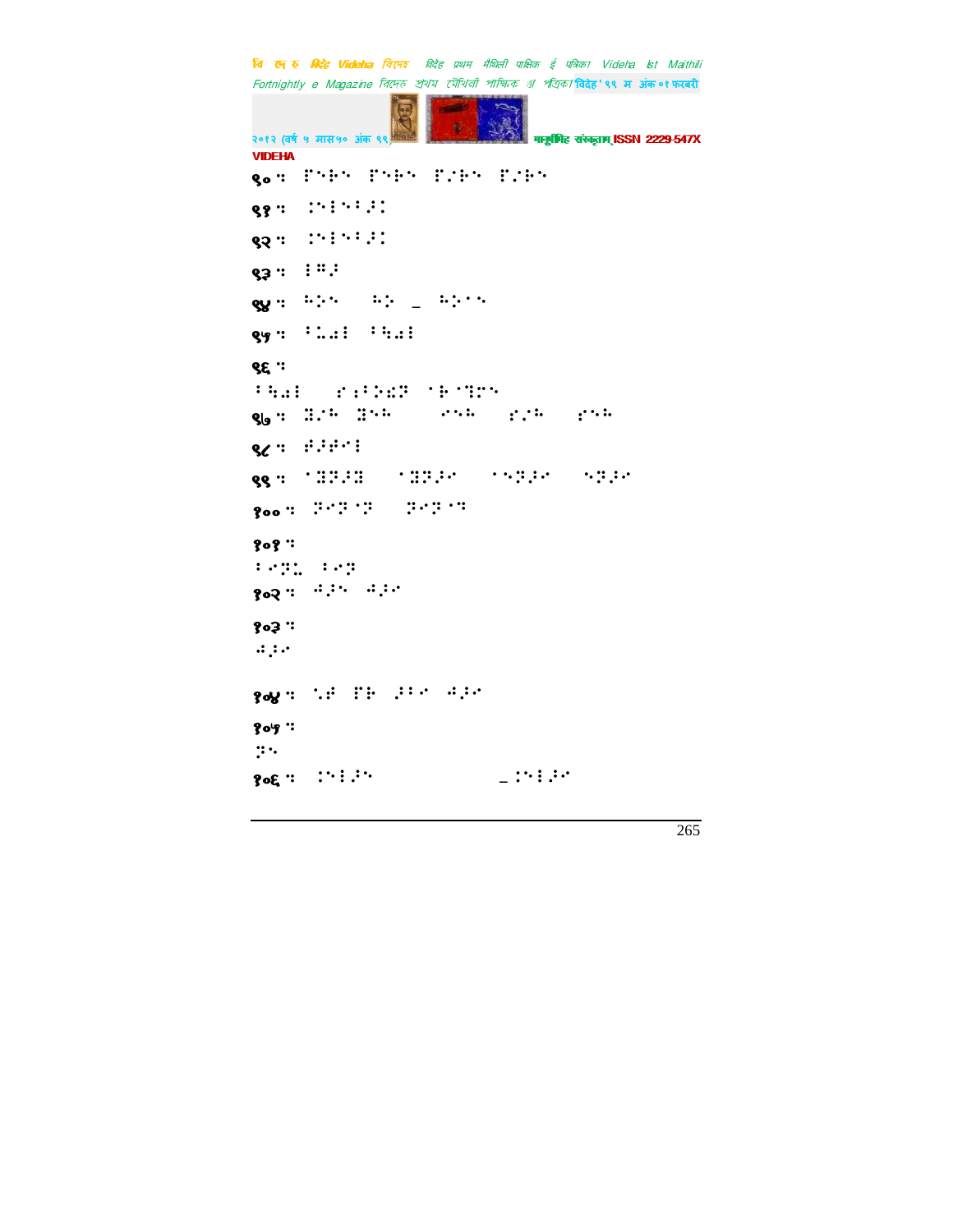चि एत् रू मिन्हे Videha निएन्थ विदेह प्रथम मैथिली पाक्षिक ई पत्रिका Videha Ist Maithili Fortnightly e Magazine বিদেত প্ৰথম মৌথিনী পাক্ষিক প্ৰ' পত্ৰিকা'<mark>বিदेह' ९९ म अंक०१ फरबरी</mark> २०१२ (वर्ष ५ मास५० अंक ९९) मान्य क्रिकेट क्रिकेट की मानुसीरि संस्कृतम् ISSN 2229-547X VIDEHA १०७⣒!⣉⢼⢾.!⣉⢼⣝⢾!! १०८ $\cdot$ :  $\mathbf{u}: \mathbf{v}: \mathbf{v}: \mathbf{v}: \mathbf{v}: \mathbf{v}: \mathbf{v}: \mathbf{v}: \mathbf{v}: \mathbf{v}: \mathbf{v}: \mathbf{v}: \mathbf{v}: \mathbf{v}: \mathbf{v}: \mathbf{v}: \mathbf{v}: \mathbf{v}: \mathbf{v}: \mathbf{v}: \mathbf{v}: \mathbf{v}: \mathbf{v}: \mathbf{v}: \mathbf{v}: \mathbf{v}: \mathbf{v}: \mathbf{v}: \mathbf{v}: \mathbf{v}: \mathbf{v}: \mathbf{v}: \mathbf{v}: \mathbf{v}: \mathbf{v}: \mathbf{v}: \mathbf{$ १०९ ⣒!2B⣛.!2⣟!! ११०⣒!⢽0!⢽⣝!⢽⢲!! १११⣒!⢷⢼".!⢷⢼⣉!! ११२ : २०१० : २०१० : २१९  $883 : '... : "$ ⣊⢷⢹⢼!! १९४ : किलोमी से प्रकार १९५ : नियंत्रां से एक नियंत्रां से एक नियंत्रां से प्रयोग स् ११६ माला का अधिकारिक समिति हो।<br>इ.स. १९६१ मा जनसङ्ख्या जनसङ्ख्या जनसङ्ख्या जनसङ्ख्या जनसङ्ख्या जनसङ्ख्या जनसङ्ख्या जनसङ्ख्या जनसङ्ख्या जनसङ्ख् ११७⣒!⣈⣎⢼.!⣈⣎⢼⣝!!  $38C$  : ⢵⢽!2⢼⣛5⣈⢽⢳0!⢵⢽!2⢼⣛5⣈⢽0!⢵⢽! 2⢼⢷5⣈⢽⢳!! ११९ : 121 121 1221 १२०⣒!  $j := j$ १२१ : निर्माण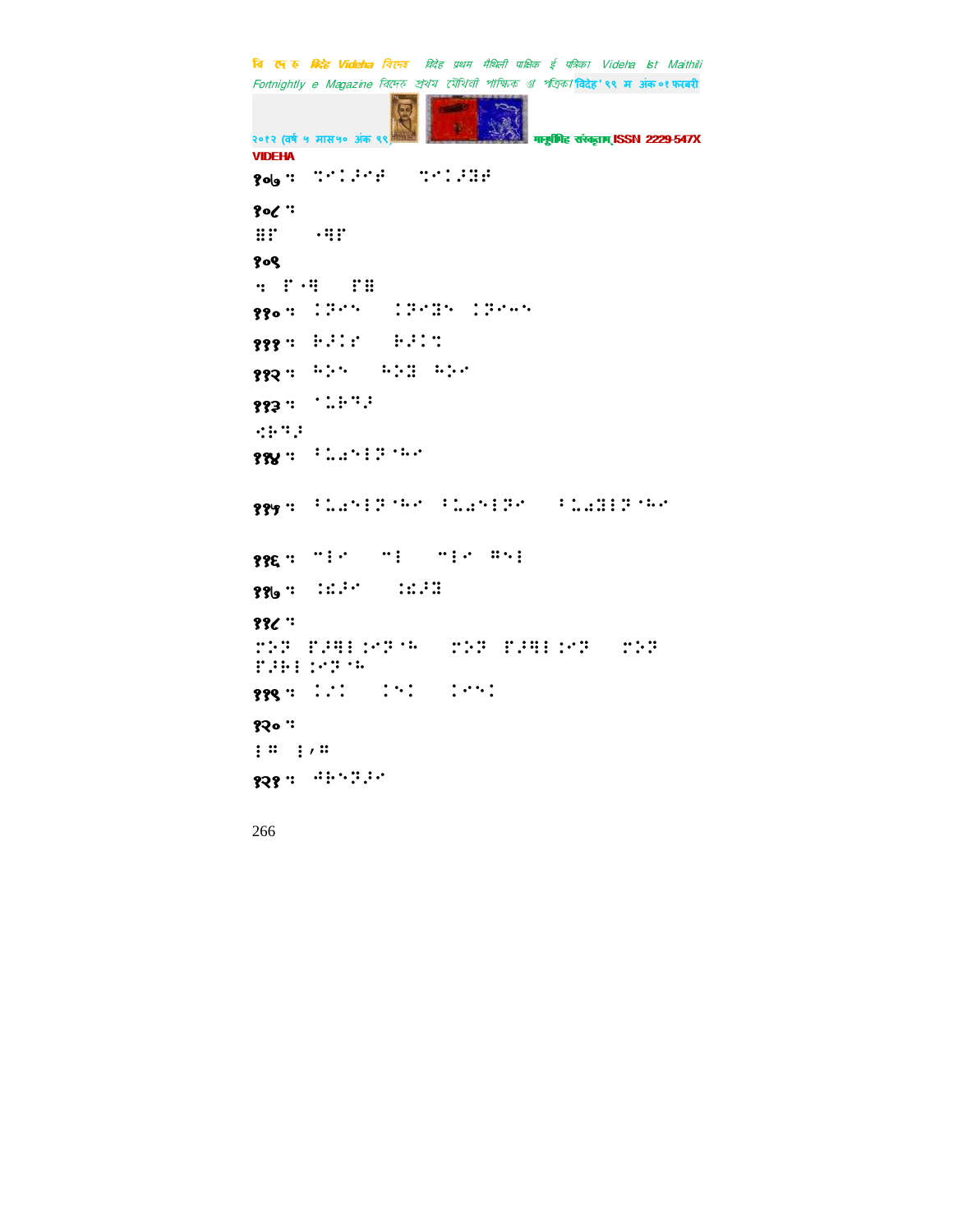```
चि एत् रू मिन्हे Videha निएन्थ विदेह प्रथम मैथिली पाक्षिक ई पत्रिका Videha Ist Maithili
Fortnightly e Magazine বিদেত প্ৰথম মৌথিনী পাক্ষিক প্ৰ' পত্ৰিকা'<mark>বিदेह' ९९ म अंक०१ फरबरी</mark>
२०१२ (वर्ष ५ मास५० अंक ९९) मान्य क्रिकेट क्रिकेट की मानुसीरि संस्कृतम् ISSN 2229-547X
VIDEHA 
१२२⣒!⢺⢷⣊⢽⢼!⢺⢷⢵⢽⢼.!⢺⢷⢽⢼0!
⢺⢷⢽⢼!!
833 :: ``\cdots:
१२४ :
⢻⢷5⢽⢳0!⢻⢷5⢽!⢻⢷⣊5⢽⢳0!
⢻⢷⣊5⢽!!
१२५ :
and an anti-set of the set of the set of the set of the set of the set of the set of the set of the set of the
१२६ : २००१ : २००१ : २००१ : २००१ : २००१ : २००१ : २००१ : २००१ : २००१ : २००१ : २००१ : २००१ : २००१ : २००१ : २००१ :
\mathbf{R} = \mathbf{R} \mathbf{R} \mathbf{S} = \mathbf{R} \mathbf{S} \mathbf{S}१२८ : निर्वित कर्णाटे
१२९ :
\frac{1}{2} \frac{1}{2} \frac{1}{2} \frac{1}{2} \frac{1}{2} \frac{1}{2} \frac{1}{2} \frac{1}{2} \frac{1}{2} \frac{1}{2} \frac{1}{2} \frac{1}{2} \frac{1}{2} \frac{1}{2} \frac{1}{2} \frac{1}{2} \frac{1}{2} \frac{1}{2} \frac{1}{2} \frac{1}{2} \frac{1}{2} \frac{1}{2} \१३०⣒!⢷⣝5⢳⣅E0!⢷5⢳⣅E0!⢷5⢳⣅E!
CHINES
१३१⣒!
^+ : ^+ : ^+ : ^+ : ^+ : ^+ : ^+ : ^+ : ^+ : ^+ : ^+ : ^+ : ^+ : ^+ : ^+ : ^+ : ^+ : ^+ : ^+ : ^+ : ^+ : ^+ : ^+ : ^+ : ^+ : ^+ : ^+ : ^+ : ^+ : ^+ : ^+ : ^+ 
१३२⣒!⢵⢺⢽!⣇⢺⢽!⢼⢶"⢵a0!⢶"⢵"!⢼⢻⢾0!
⢼⢻a0!⢼⢻⢺!
१३३⣒!⢼⣎!⢸⢼⢻0!⢼⣎.⢸⢼⢻!!
१३४ : 2012 - 2012 2012 : 2012
334 :: "..."335 : ... : ... : ...)⢽*!2a⢼!⢺⢼⣝!!
```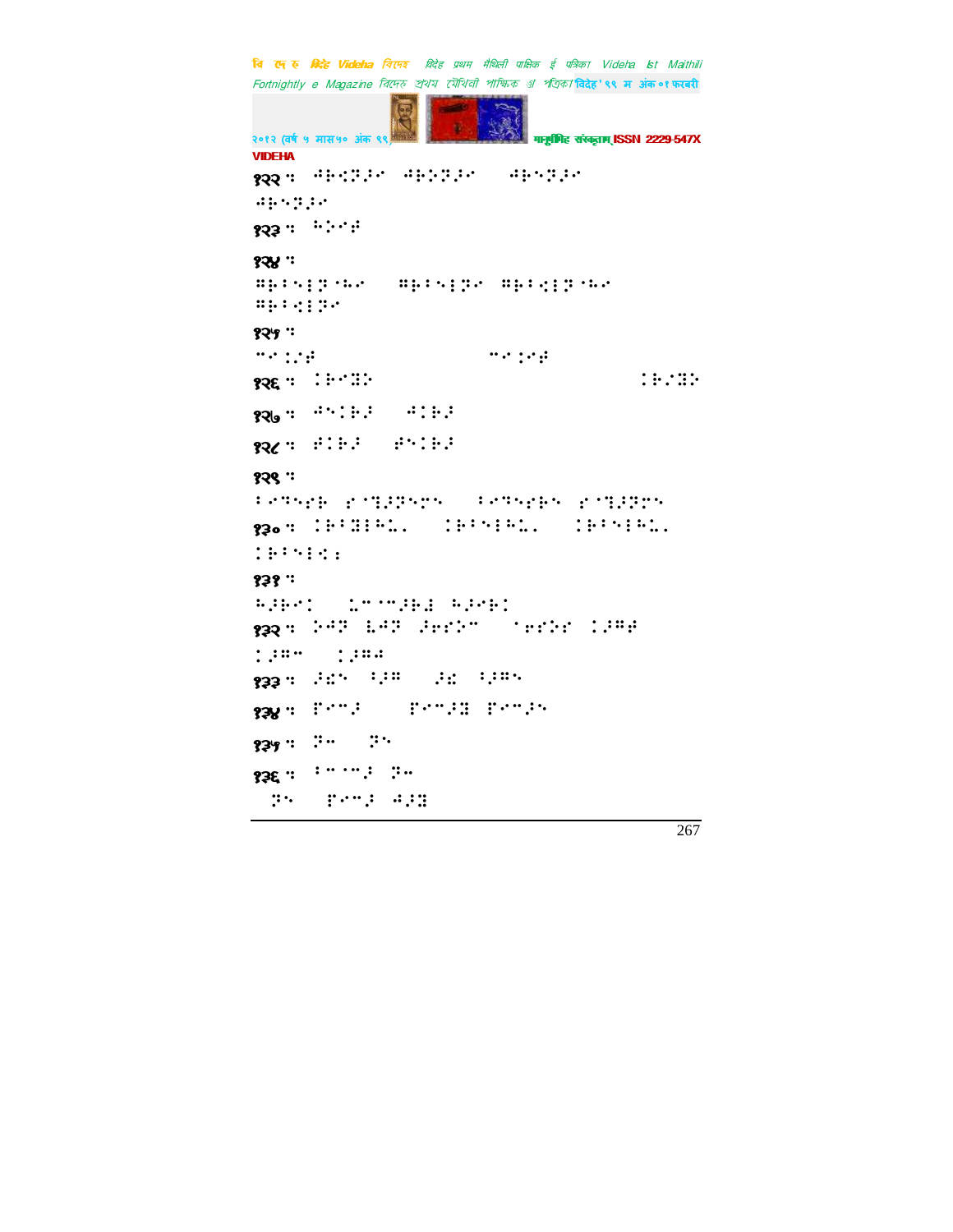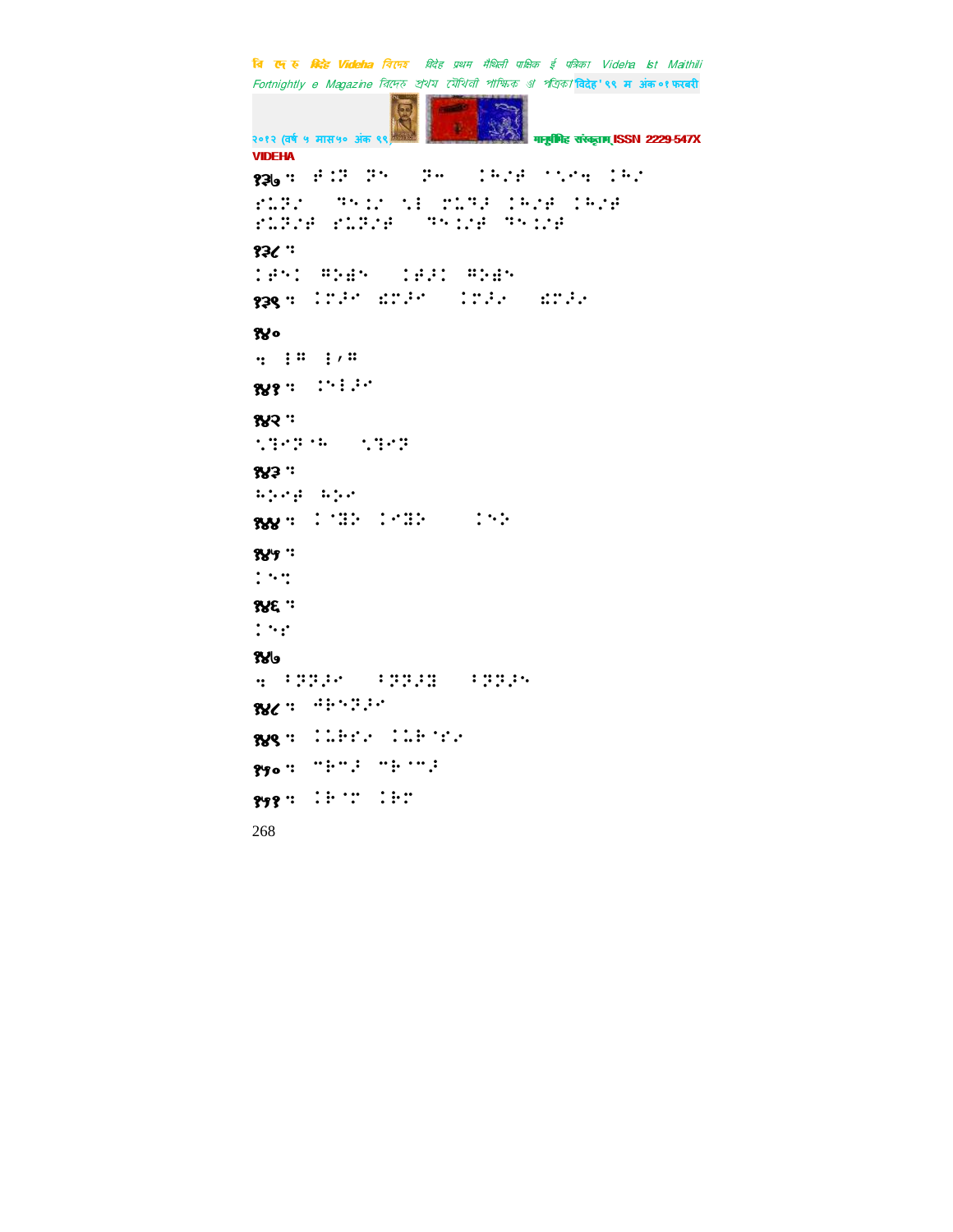```
चि एत् रू मिन्हे Videha निएन्थ विदेह प्रथम मैथिली पाक्षिक ई पत्रिका Videha Ist Maithili
Fortnightly e Magazine বিদেত প্ৰথম মৌথিনী পাক্ষিক প্ৰ' পত্ৰিকা'<mark>বিदेह' ९९ म अंक०१ फरबरी</mark>
२०१२ (वर्ष ५ मास५० अंक ९९) मान्य क्रिकेट क्रिकेट की मानुसीरि संस्कृतम् ISSN 2229-547X
VIDEHA 
१५२⣒!⣋⣅⢼0!⣋⣅⢼40!⣋⣅⢼4!
⣋⣅⢼⣝0!⣋⣅⢼!!
893 :: ``::::::^{\circ} :1313
१७४ ता जिल्ला का उपाध करते हैं। इस उपाध करते हैं कि उपाध करते हैं कि अपने का अपने का अपने का अपने का अपने का अ
\vdots399 : 31 : 31 : 31: \cdot : \cdot१५६ : मेंसे अप्रदेश
१५७
WEIGHT:
१५८⣒!"⣅⢽⢼!⢻5⢼⢳!"⣅⢽⢼'0"⣅⢽⢼c!!
१५९ : २२ : २९ : २९ : १९९
१६०⣒!
⢾⢽⢼!⢽!⣃⢷5⢽⢳0!⢾⢽⢼!⢽!⣃⢷5⢽!!
१६१⣒!⢽⢲!0!⢽4!
१६२⣒!!
WED 37511
१६३⣒!⢾⢳⣅0!⢾⣊!⢳⢴⣐!!
१६४⣒!⣅⢷⢻⢷.⣅⢷⢻⢷!⣅⢷⢻⢷!!
\mathbf{R} \mathbf{S}१६६⣒!⣎⢵50⣎⢵5!⣎⢵5!!
१६७⣒!⢻20⢻22!!
```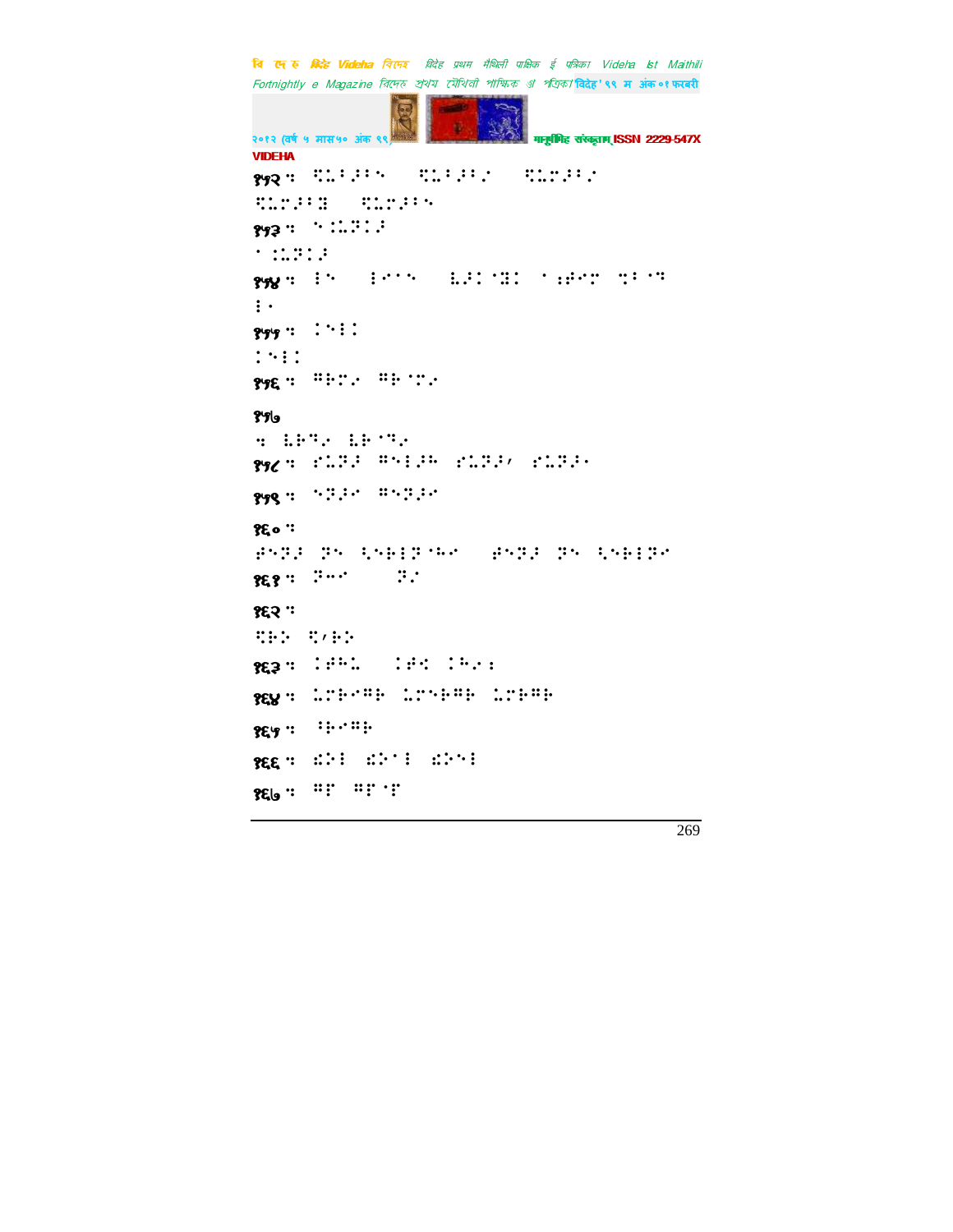```
चि एत् रू मिन्हे Videha निएन्थ विदेह प्रथम मैथिली पाक्षिक ई पत्रिका Videha Ist Maithili
Fortnightly e Magazine বিদেত প্ৰথম মৌথিনী পাক্ষিক প্ৰ' পত্ৰিকা'<mark>বিदेह' ९९ म अंक०१ फरबरी</mark>
२०१२ (वर्ष ५ मास५० अंक ९९) मान्य क्रिकेट क्रिकेट की मानुसीरि संस्कृतम् ISSN 2229-547X
VIDEHA 
270
१६८ :
!'!!
१६९⣒!⢹⢷⢺⢺⢼0!⢹⢷⢺⢼!!
g_{\theta}\circ : \therefore१७१ :
:P. 91
993:
SHEP 1555
903 : 1.1111908 : : : : :y_9y :: \vdots: \vdots१७६⣒!⢾⢵E⢳)!2⢹⣝!⢻⢷⢼⢳⣝*!!
\mathcal{B}30<sup>o</sup>⢷⢼!⢷⢼⣝!!
908: \therefore \therefore \therefore \therefore8८० : \frac{10}{20} : \frac{10}{20} : \frac{10}{20} : \frac{10}{20} : \frac{10}{20}3(3:2⢳⣅Ea0!2⢳⣅Ea!!
१८२⣒!⢷⢼⣈5⢽⢳!⢷⣈5⢽⢳0!⢷⣈5⢽!!
3(3:5⢻5⢽⢳0!5⢻5⢽!5⢼⢻5⢽⢳!!
3C5 :
```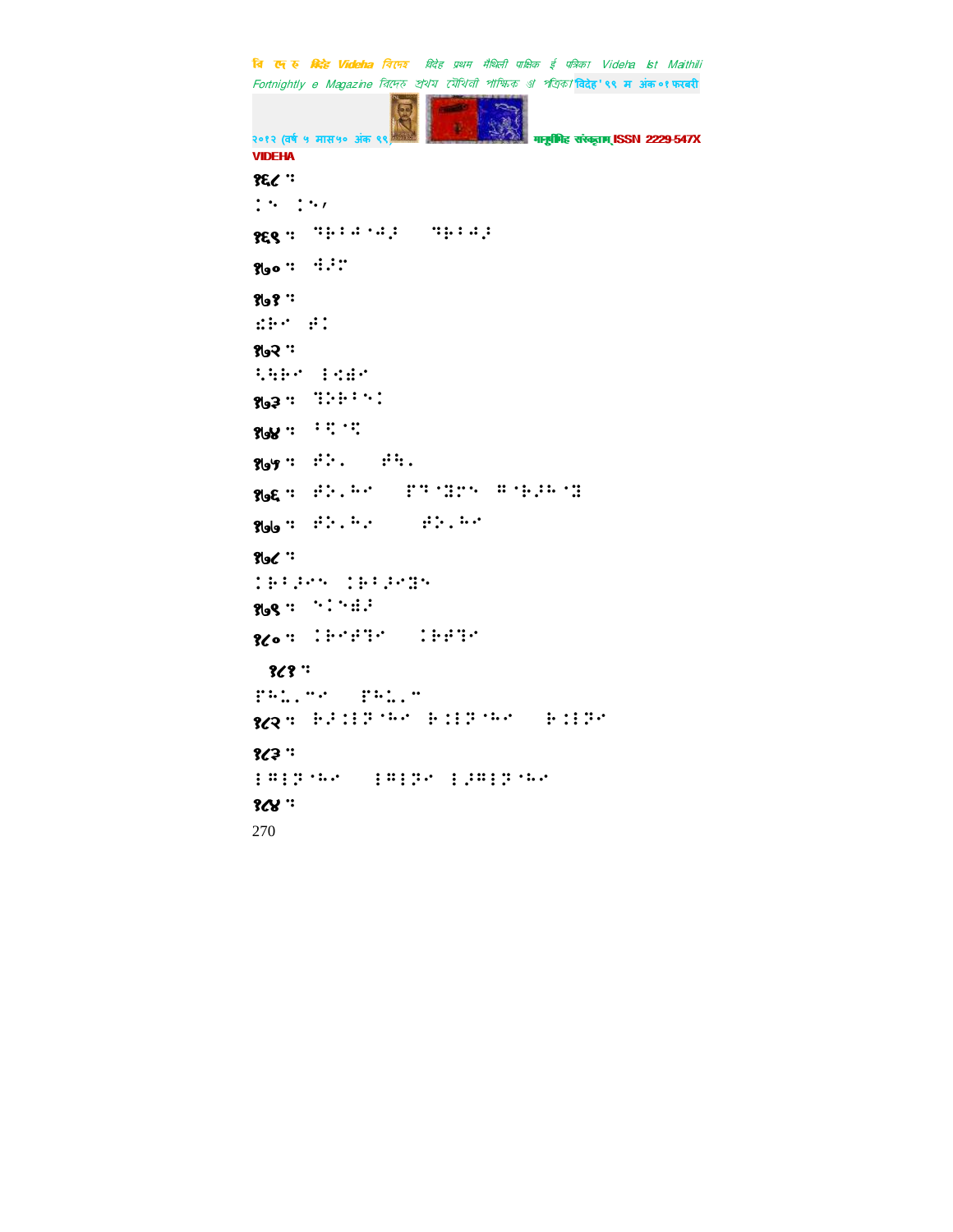```
चि एत् रू मिन्हे Videha निएन्थ विदेह प्रथम मैथिली पाक्षिक ई पत्रिका Videha Ist Maithili
Fortnightly e Magazine বিদেত প্ৰথম মৌথিনী পাক্ষিক প্ৰ' পত্ৰিকা'<mark>বিदेह' ९९ म अंक०१ फरबरी</mark>
२०१२ (वर्ष ५ मास५० अंक ९९) मान्य क्रिकेट क्रिकेट की मानुसीरि संस्कृतम् ISSN 2229-547X
VIDEHA 
"
१८५ : २०१० : २०१०: २०१३ : २०१२
8\angle 6 : 5\div 1\div 7\div 1\div 7\div 1१८७⣒!⢾⢵⢽0!⢾⣊⢽0!!
⢾⢽!!
१८८⣒!⢷⢵5⢽⢳0!⢷⣊5⢽0!
⢷5⣈⢽⢳0!⢷5⣈⢽!!
१८९ : 19593-00 : 19593-0
१९०⣒!!
FD 015
१९१ : <sup>21</sup>
2⢳⣅Ea!!
१९२८ ! अपने अस्टा अस्टा अधिकारी होता.
; ".
१९३⣒!!
\mathcal{C}^{\mathcal{M}} : \mathcal{C}^{\mathcal{M}} /
१९४⣒!!
EE. En E. E. E. E. E. E. E. E. E. E.
H \oplus H \oplus H\gamma९५\cdot: \cdot: \cdot: \cdot: \cdot: \cdot:
१९६⣒!⢶5)tqbdjpvt*!⢶45!!
१९७⣒!⢳⢵⣝⢾⢽⢳0!⢳⢵⢾⢽⢳0!
⢳⢵⢾⢽0⢳⢾⢽0!⢳⢾⢽⢳!!
```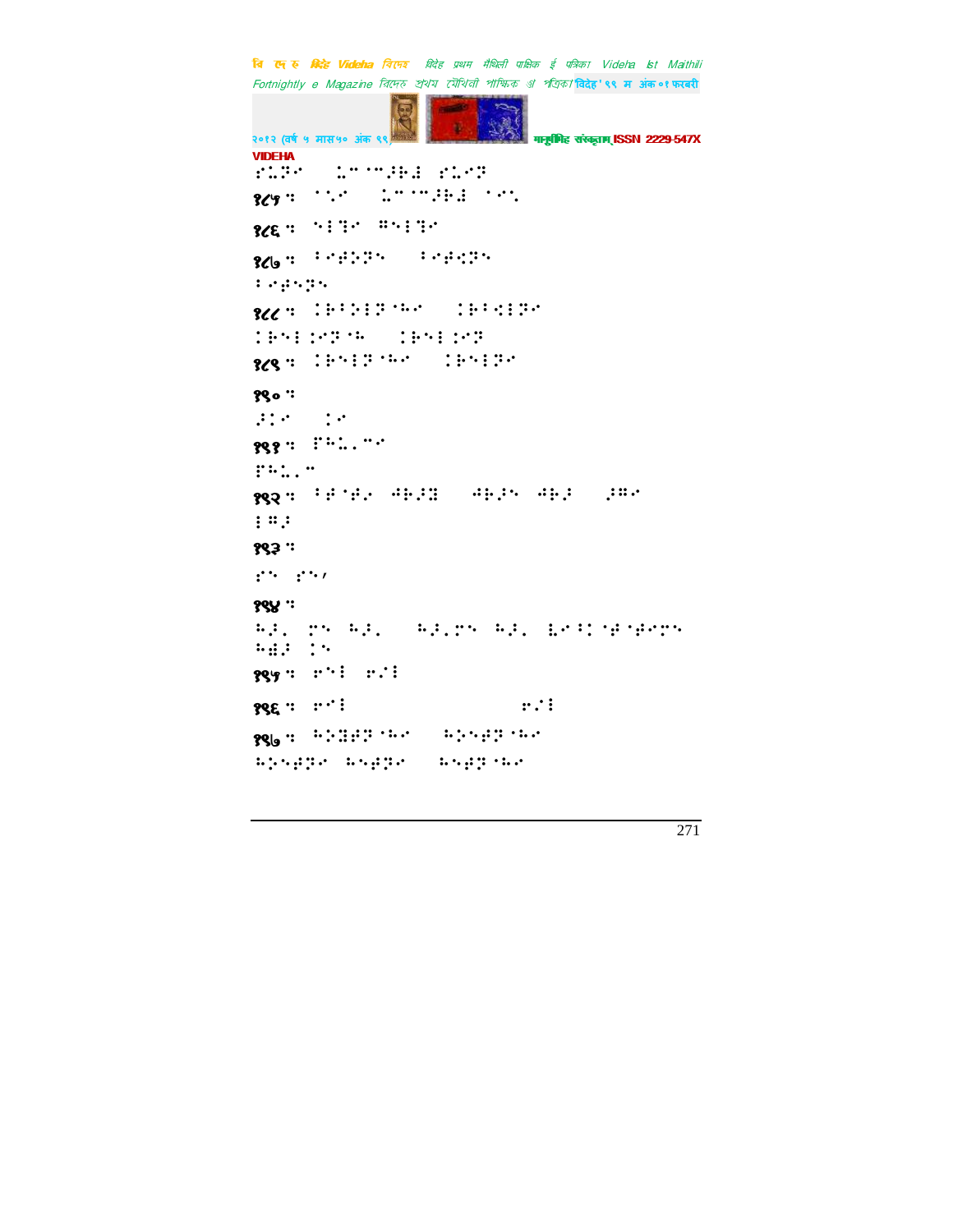Fortnightly e Magazine বিদেত প্ৰথম মৌথিনী পাক্ষিক প্ৰ' পত্ৰিকা'<mark>বিदेह' ९९ म अंक०१ फरबरी</mark> २०१२ (वर्ष ५ मास५० अंक ९९) मान्य क्रिकेट क्रिकेट की मानुसीरि संस्कृतम् ISSN 2229-547X VIDEHA १९८⣒!⢳⢼⣙!⣞⢼0!⢳⢼⣙!⣞⣝⢼⣝0⢳⢼⣙! ⣞⣝⢼!! १९९⣒!⢶⢼!⢶⣐⢼!! २०० : २००९ : २००९ २०१ में में में सार २०२⣒!"⢾⢾⢷!"⢾⢾⢷!! २०३ : "⢼⢳!"⢼⢳!! २०४⣒⢻54⢽⢳0!⢻5⢽⢳0!⢻5⢽!! २०५ : २०५ : २०५ : २०५ : २०५ : २०५ : २०५ : २० २०६ : 540 ENS (1998) - 1995 - 1995 - 1995  $200 \cdot 1 \cdot 1 \cdot 1 \cdot 1 \cdot 1 \cdot 1 \cdot 1$ **TAND 24 (2011)** २०८⣒⣃⣅5⢳⣅E0!⣃⣅⢵5⢳⣅E0!⣃⣅5⣊⣐!! २०९ मा जिले जिल्ह्या अवस्थित २१० $: ' . '$  $388 :: 5$ 5!)⢷⣙.2⢷⣇⢷⢾⢾⢽\*!२१२⣒⢽⢴0! :: .:  $383$  ::::::::::::::::::: २१४⣒5⢼c0!5⢼!!  $284$  ::  $\cdot$  :

चि एत् रू मिन्हे Videha निएन्थ विदेह प्रथम मैथिली पाक्षिक ई पत्रिका Videha Ist Maithili

```
272
```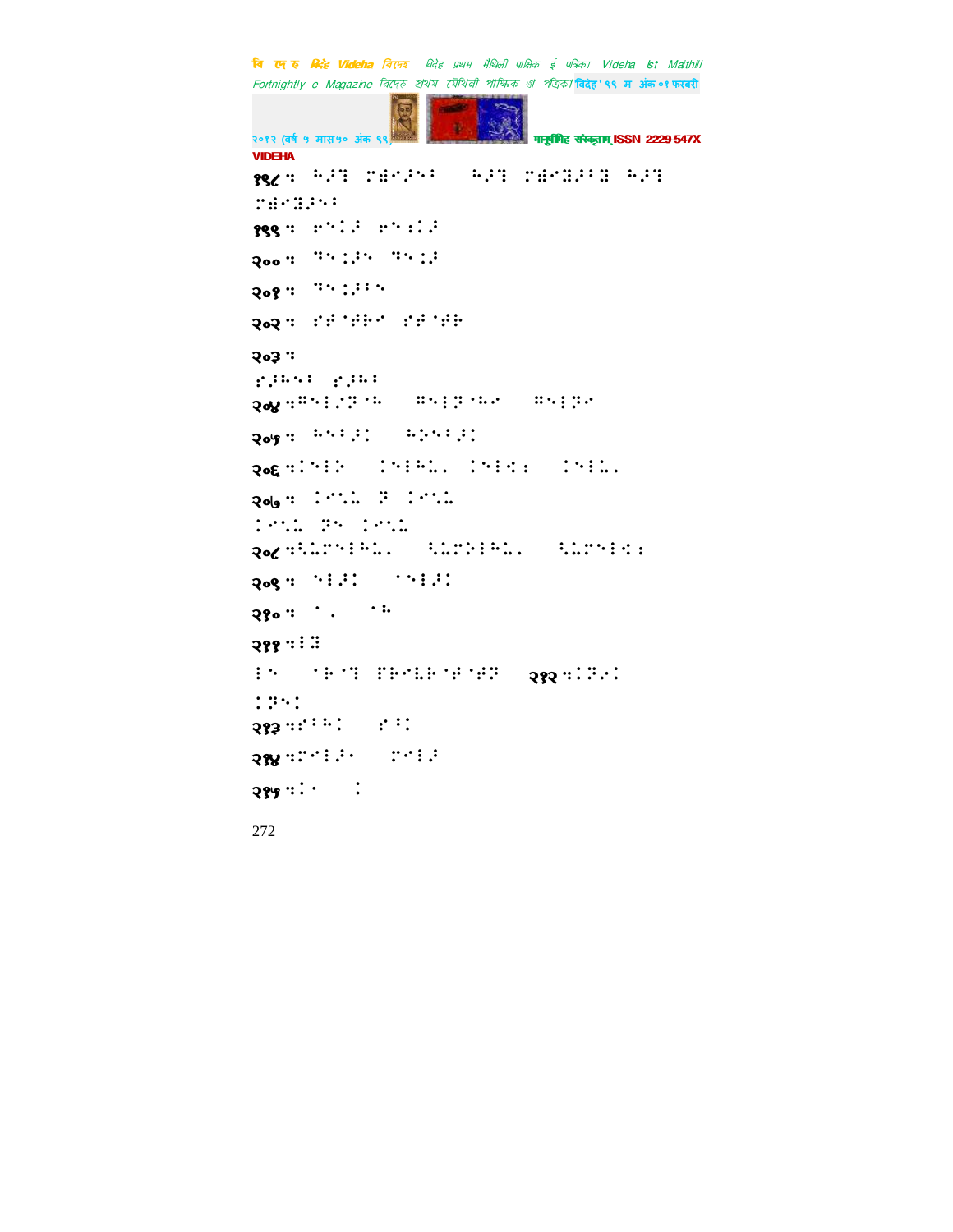```
चि एत् रू मिन्हे Videha निएन्थ विदेह प्रथम मैथिली पाक्षिक ई पत्रिका Videha Ist Maithili
Fortnightly e Magazine বিদেত প্ৰথম মৌথিনী পাক্ষিক প্ৰ' পত্ৰিকা'<mark>বিदेह' ९९ म अंक०१ फरबरी</mark>
२०१२ (वर्ष ५ मास५० अंक ९९) मान्य मान्यान्त अस्त्री मानुषिदि संस्कृतम् ISSN 2229-547X
VIDEHA 
385 .....
\ddots :
380 :: \cdot \cdot२१८⣒⢸c!0⢸'!)'!⢶⣍⢽⣞!⢴!⢹⣝⢵⢾*!!
२१९ अमेरिकेट के अन्य प्राप्त कर
२२०
⣒⢳⣞⢷0!⢳⣞⣝⢷!!
२२१⣒2⢳5!⢿⢷!⣟0!⢼⢹0!⢴a!B⣛!!
२२२ परिवेक सामान्य स्टेड
२२३⣒⢳⣐0!⢳⢴⣐!!
२२४ ःःं . .
H^2: H^2.
२२५ HELP (E0) Percent Percent Pro
२२६ मध्य जातील करते हैं।<br>इन्दर्भ संस्कृति
२२७⣒⣁⢲0!⣁40!⣁4!0⣁!!
२२८⣒⢹B⢷⣏⣞E0!⢹B⢷⣏⣞⣝E!!
\mathfrak{so} : \mathfrak{so}२३०⣒!!
\mathcal{F} ) denote the contract of \mathcal{F} . We also assume that \mathcal{F}२३१⣒⣅⢽⢵0!⢵⢽⢵-!⢵⢽⢼0⢽⢼!
२३२ मण्डी इ.स.च्या अवस्था अवस्था अस
२३३⣒⢳⢼.!⢳⢵⢼!
```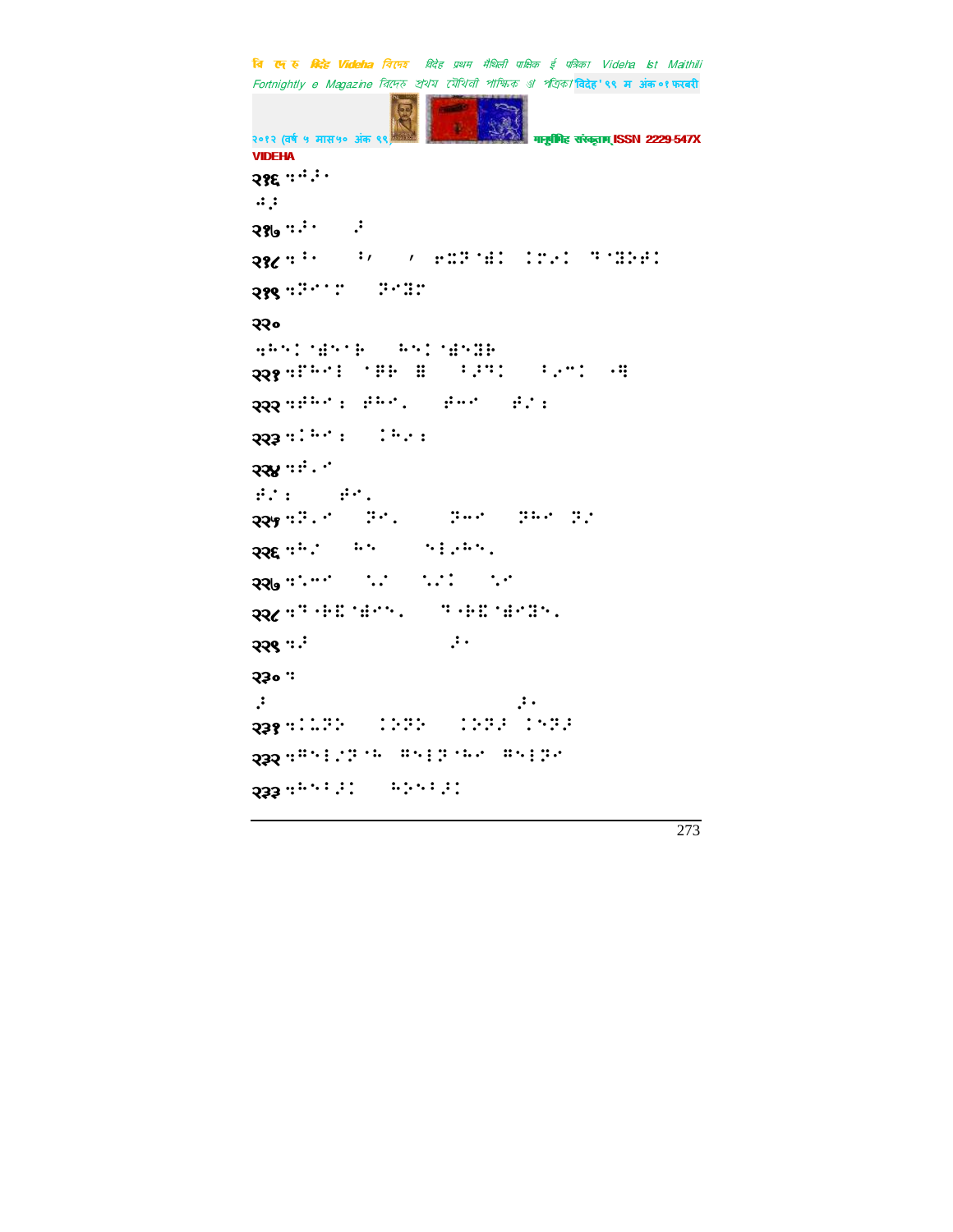२०१२ (वर्ष ५ मास५० अंक ९९) मानुसारी मानुसार संस्कृतम् ISSN 2229-547X VIDEHA 274 २३४ ministration in Enter Communistration २३५ सालिया जिल्ला असता असता अधिकारिक अधिकारिक अधिकारिक अधिकारिक अधिकारिक अधिकारिक अधिकारिक अधिकारिक अधिकारिक अ<br>उपमाणिक अधिकारिक अधिकारिक अधिकारिक अधिकारिक अधिकारिक अधिकारिक अधिकारिक अधिकारिक अधिकारिक अधिकारिक अधिकारिक अधि २३६ ::  $1.442$  $330 \ldots$   $\vdots$ boe\*0⢼⣒!⢼(.⢼(!0⢼⢳.⢼⢳! २३८ मध्यमा अस Q30 SHAPPERL SAPPERL SAPPERD २४० परिवेक्षिण करी होते. २४१ जनसङ्ख्या अनुसारमध्ये २४२ min 997 min 997 min 997 min ⢴a)dpokvodujpo\*-!⢵c!⢳5!)if! tbje\*0⢵! २४३ व्यक्तिगति अस्ति । अस्ति । अस्ति । अस्ति । अस्ति । अस्ति । अस्ति । अस्ति । अस्ति । अस्ति । अस्ति । अस्ति ।<br>सन्दर्भ  $\ddot{\mathbf{u}}$ . २४४⣒⢹B⢷⣏⣞E0!⢹B⢷⣏⣞⣝E! २४५ ⣒⣉⢼50!"⢼5!! २४६ परिचय करते हैं। अन्य करते हैं किया है। अन्य करते हैं किया करते हैं किया है। अन्य करते हैं किया है किया है। ર‰ ઃ"ઃ : 0!⢺⣝⢵E0!⢺E0!! २४८ ःःं ःः २४९⣒"⢸0!"⢳! २५० : : : : : : : : : : 2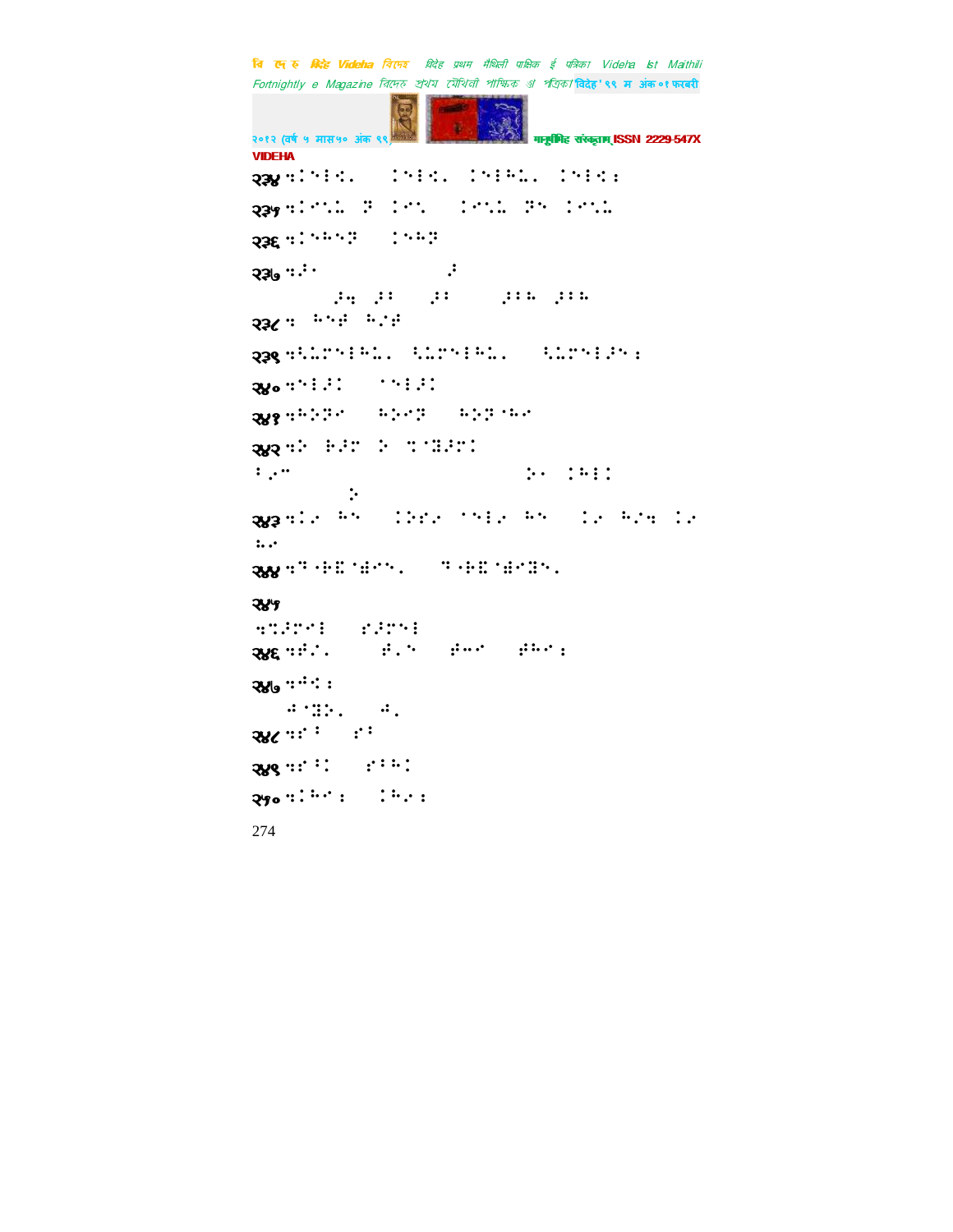२०१२ (वर्ष ५ मास५० अंक ९९) मानुषि संस्कृतिह संस्कृतम् ISSN 2229-547X VIDEHA २५१ : 1099 : 1099 : 1099 : 1099 : 1099 : 1099 : 1099 : 1099 : 1099 : 1099 : 1099 : 1099 : 1099 : 1099 : 1099 : २५२ घाट से इंग्लिश करते हैं। इस साथ से अपनी साथ से अपनी साथ से अपनी साथ से अधिकारित के अन्य साथ से अधिकारित कर २५३ ± 1999 = 1999 = 1999 = 1999 २५४ : २५४ : २००९ २५५⣒⢺⢽40!⢺⢽⢲! २५९ : <sup>3.1</sup> ⢻5⢼⢳!)⢷⣙!2⢷⣇⢷⢾⢽\*!! २७७ घ. १९३ करण - १९३ करण - १९३३ कर २५८⣒5⣝0!50!5⢳!)⢷⣙!2⢷⣇⢷⢾⢽\*! २५९ : 000 : 000 : 000 : 000 : 000 : 000 : 000 : 000 : 000 : 000 : 000 : 000 : 000 : 000 : 000 : 000 : 000 : 00 २६० समिले में से प्रकार करने के साथ प्रकार के साथ प्रकार करने के साथ प्रकार करने के साथ प्रकार करने के साथ प्र<br>जनसङ्ख्या 22⣚⢵5⢽⢳0!2⣚⣊5⢽0! २६१ : २००१ : २००१ : २००१ : २००१ : २००१ : २००१ : २००१ : २००१ : २००१ : २००१ : २००१ : २००१ : २००१ : २० २६२ तमेली जिलेका अधिकारिक प्राप्त करने अपनी स्थान २६३⣒2⢳5!⢿⢷!⢷⢳⢽!⣟0!⢴a!⢷⢳⢽!⣟! २६४⣒⢼⢼⢷⢼⢽⢾!⢼⢷⢴!2⢷⣝⢵⢻!⣅a⢾! ⢽40!2⢵"⣞⢷⢵⢶⢴!2⢷⣝⢵⢻!⢶⢼⢽⣞! ⢾⢽⢴⢴!⢽⣝⣓⢽⢾⢼!2⢷a⢼⣝!⢵⢷!⢹5⢼!  $^{\prime}$  . In the set of the set of the set of the set of the set of the set of the set of the set of the set of the set of the set of the set of the set of the set of the set of the set of the set of the set of the set of t २६५ dine - Filippe Boliva  $\mathbb{R}^2$  and  $\mathbb{R}^2$  and  $\mathbb{R}^2$ २६६ प्रदेशियाचे प्रकार प्रदेशिया २६७⣒5⢻40!5⢻4⣝!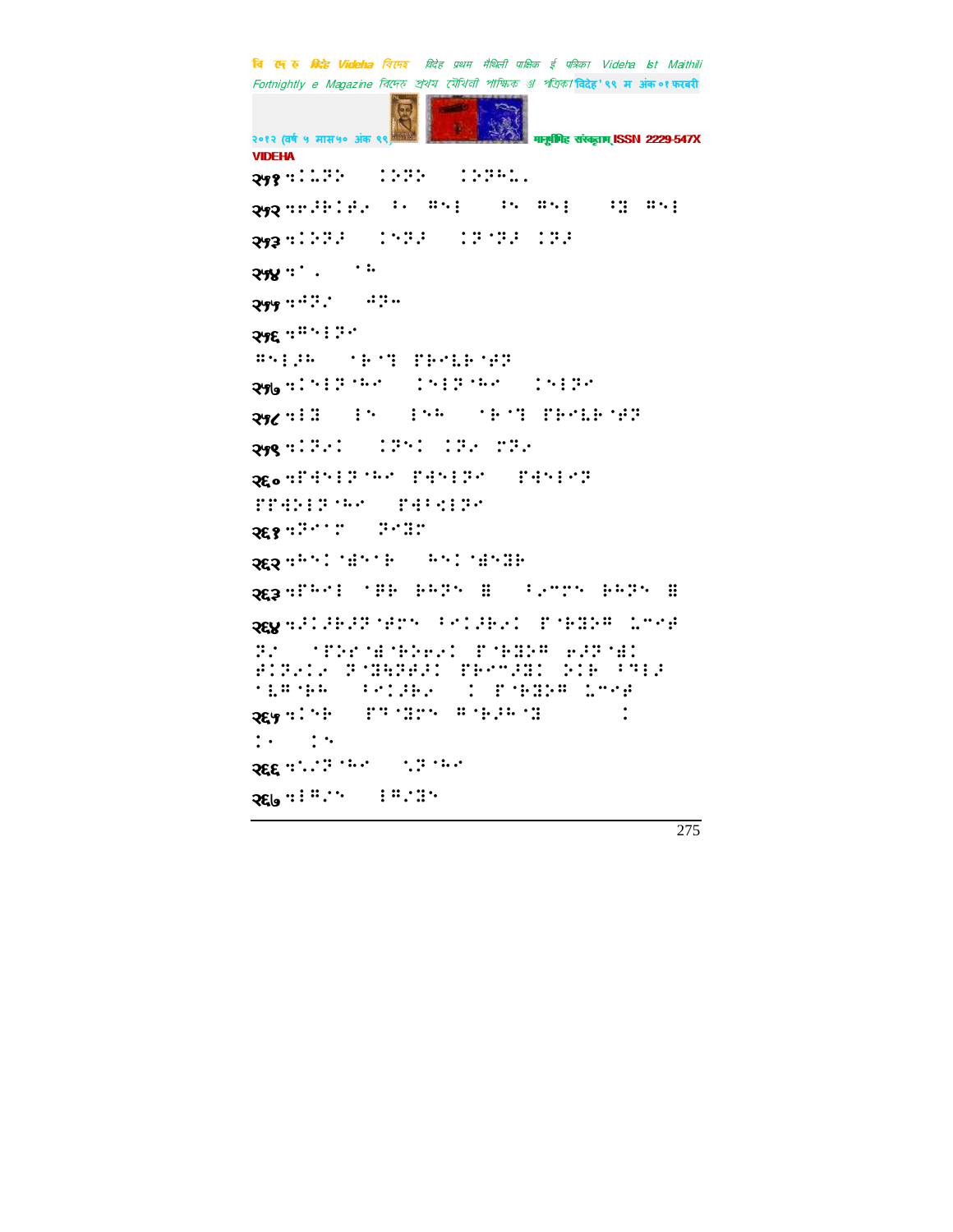२०१२ (वर्ष ५ मास५० अंक ९९) मानुषि संस्कृतिह संस्कृतम् ISSN 2229-547X VIDEHA २६८⣒⢳⢵⢾0!⢳⢾! २६९⣒⢺⢼⢾0!⢺⢾0! २७० ::<sup>:-:</sup> २०: २०: २७: २७१ **₩** २७२ मधिकाले २३ वर्षे सम्पन्ने सम्बन्धाः सम्बन्धस्य अ २७३⣒⣉⣅⢷⣅0!⣉⣅⢷⣅⢳! २७% अप्रैल अप्रैल अप्रैल अप्रैल अप्रैल अप्रैल अप्रैल अप्रैल अप्रैल अप्रैल अप्रैल अप्रैल अप्रैल अप्रैल अप्रैल अ<br>अप्रैल अप्रैल अप्रैल अप्रैल अप्रैल अप्रैल अप्रैल अप्रैल अप्रैल अप्रैल अप्रैल अप्रैल अप्रैल अप्रैल अप्रैल अप्रै २७५ चा प्रदेश प्रदेश करते हैं।<br>सन्दर्भ प्रदेश के लिए प्रदेश करते हैं। २७६ पर्वप्रदेश करने हो। २७७ सामान परमान सम्यान समिति हो।<br>जनसङ्ख्या २७८ : २० : २० :  $208$  ::::  $\therefore$  ::: २८० अमेरिके जिल्ला का अपने अधिकारिके २८१ फ़ नहीं किया जाता है। अपनी स्थान के प्रकाश करता 5⢻5⢴⢳⣒\*! २८२⣒!⢽⣅50!⢽⣅⢼5! २८३ मध्यप्रदेशीय अधिकारि २८४ : मेले कर कर २८५ : "..." "..." "... २८६⣒!"40!"0!"⣝!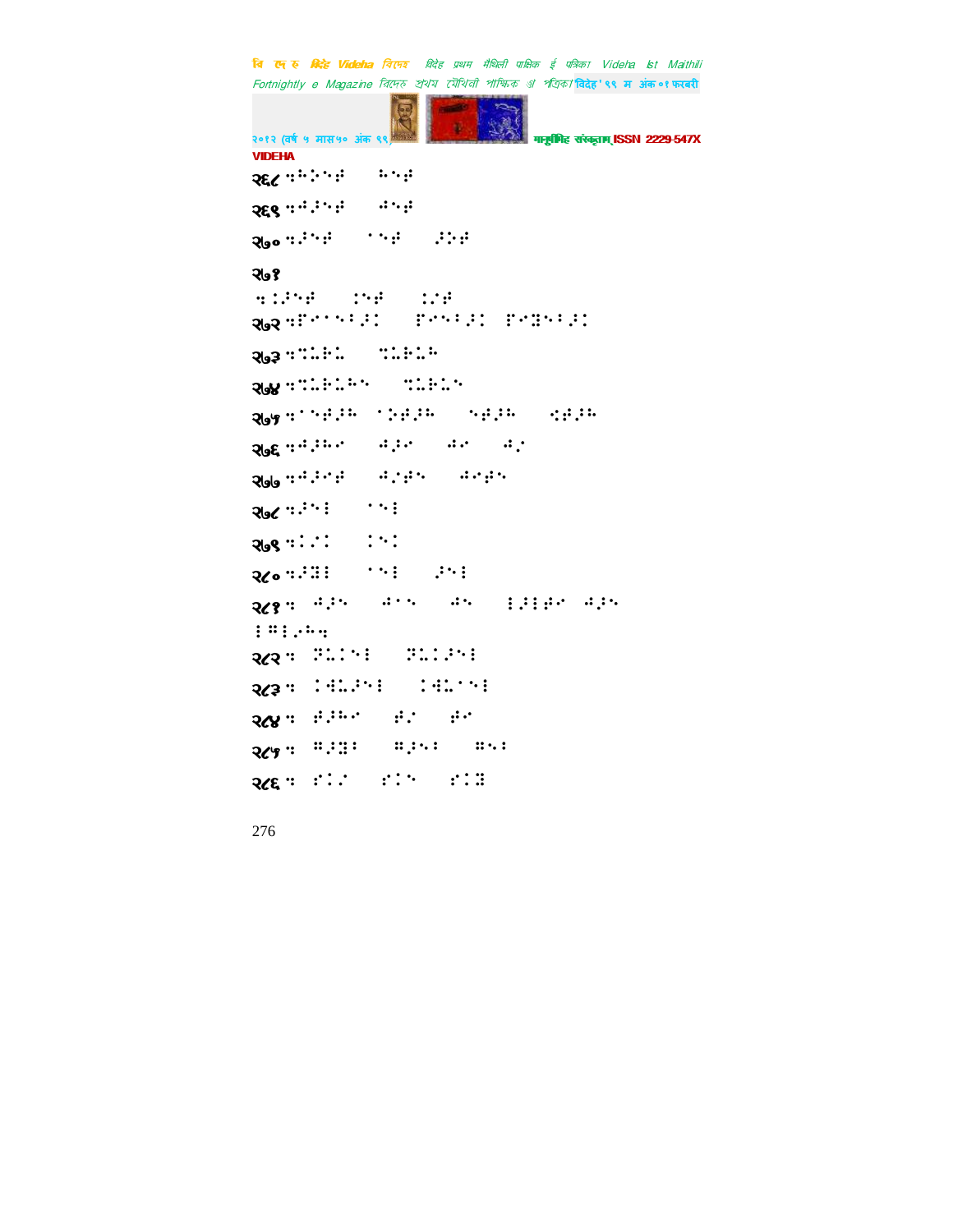

VIDEHA २८७ : 1999 : 1999 : 1999 : 1999 : 1999 : 1999 : 1999 : 1999 : 1999 : 1999 : 1999 : 1999 : 1999 : 1999 : 1999 : २८८ व्यास अपनी समाप्त करते हैं कि अपनी समाप्त करते हैं कि अपनी समाप्त करते हैं कि अपनी समाप्त करते हैं कि अपनी :4: \:\. ^4/3: "!:# #### )2⣟4.2⣟4⢾!⢷⣙!⣈⢽⢵!⢼5!2⢷⣇⢷⢾⢾\*! .!⢼⢷!⣅⣔40!⣅⣔4⢾!)⣅⣔40!⣅⣔4!⣁⢴-! ⣅⢹⢼!⣅⣔4⢾.⣅⣔4⢾\*0!"4⢾0!"4⣒! 10:20 10:20 10:20 10:20<br>10:20 10:21:40:01:21 10:22:40:23 a540!a54⣒!⢷⣈⢼0!⢷⣈⢼!⣒!⢽⣅0! ⢽⣒!⢷⢼⢾0!⢷⢼⢾⣅!⣅⣔4!⢼!⣅⣔4⢾!⢷! 2⢽.2⢽!⢺⢻⢳2⢷!2⢷⣝⢵⢻!"⢴a⢴⢽!⣁⣒! SLATE TEATH OF SEARCH FREE. SEAR  $\ddots$ २८९ : निर्वात : नामान २९०⣒⢸⣞0!⢸⣞0!⢸E⣞! २९१⣒!! ⣈⢽0!⣈⢴⢽0!!⣈⣅⢽⢼!)⢸⢵⢷!⣈⢽0!⢸⢵⢷!⣈⢴⢽\*!! २९२⣒⢾0!⣎⢷!  $283$ ...........  $4 \frac{1}{2}$  :  $\frac{1}{2}$  :  $\frac{1}{2}$  :  $\frac{1}{2}$  :  $\frac{1}{2}$ २९४⣒"c0!"E!)⣅⢹⢼!⢹c-!5c\*! २९५⣒⢾⢾⣇-)⢾⢴⢽!⢿⢷!5!⢹5⢼! 2⣅⢽⢷⣅⢾!!⢼!⣞⢼!⢹⢵"⢷!⣅2⣝⢵⢻\*! ⢼⢹!⢹5⢼!⢾⣇!⢼⢹⣒!⢳⢾⢾⣇0!⢳⢾⣇0!  $\mathbf{F}$   $\mathbf{F}$   $\mathbf{F}$   $\mathbf{F}$   $\mathbf{F}$   $\mathbf{F}$   $\mathbf{F}$   $\mathbf{F}$   $\mathbf{F}$   $\mathbf{F}$   $\mathbf{F}$   $\mathbf{F}$   $\mathbf{F}$   $\mathbf{F}$   $\mathbf{F}$   $\mathbf{F}$   $\mathbf{F}$   $\mathbf{F}$   $\mathbf{F}$   $\mathbf{F}$   $\mathbf{F}$   $\mathbf{F}$   $\mathbf{F}$   $\mathbf{F}$   $\mathbf{F$  $\overline{1}$ 535 | SENIGER I 1950 | SENIGER I 1950 | SENIGER I 1950 | SENIGER I 1950 | SENIGER I 1950 | SENIGER I 1950 | SENIGER I 1950 | SENIGER I 1950 | SENIGER I 1950 | SENIGER I 1950 | SENIGER I 1950 | SENIGER I 1950 | SENI  $L$ .  $H$  :  $H$ २९६⣒"⢴0!⣉⢴!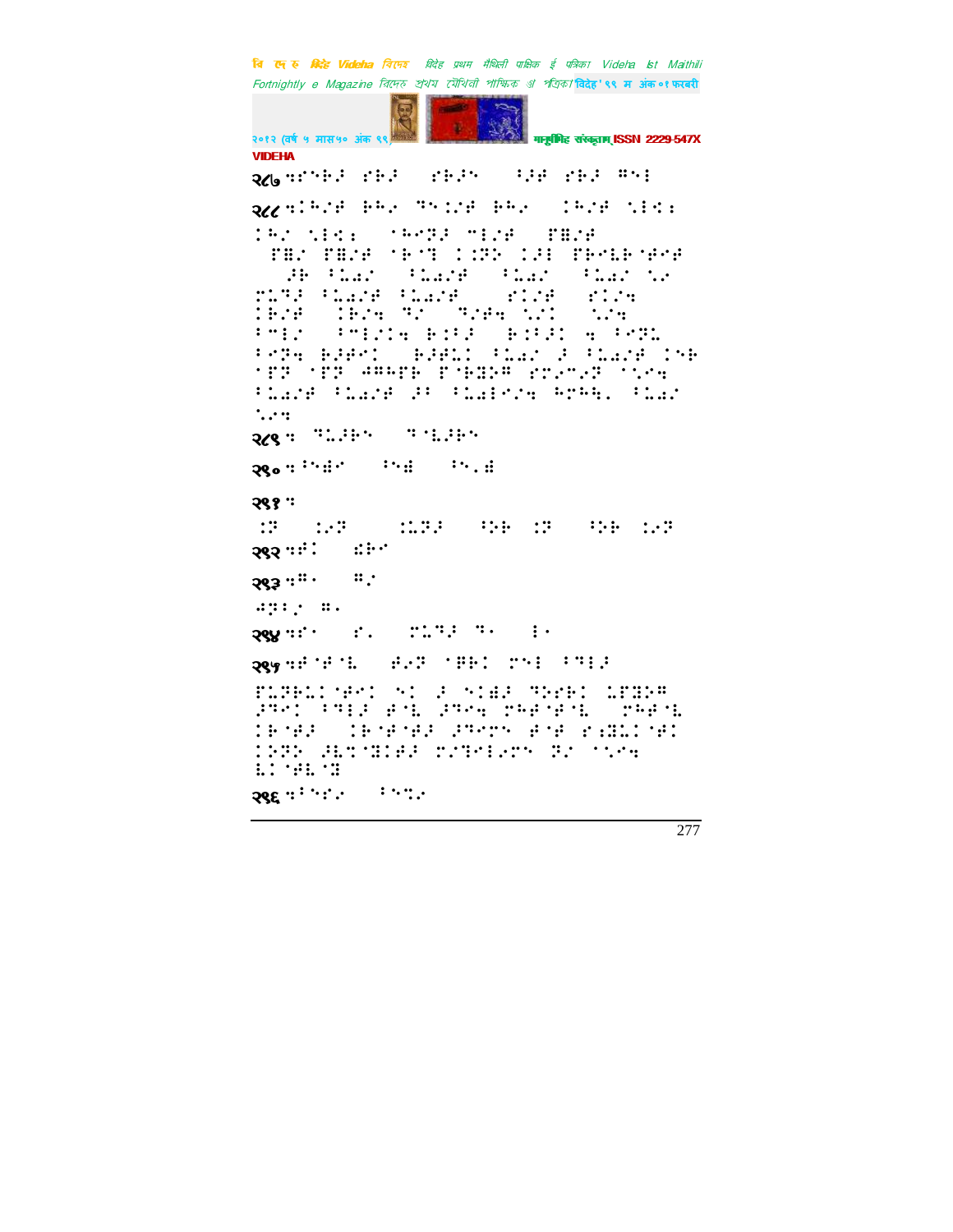२०१२ (वर्ष ५ मास५० अंक ९९) मान्य मान्यान्त अस्त्री मानुषिदि संस्कृतम् ISSN 2229-547X VIDEHA २९७⣒⢼5⢼0⣇⢼5⢼!5⢼0!⣇5⢼!)⢷⢳45⢼\*! २९८ ⣒⣇⢼5⢴0!)⢹54⣇⢼5⢴\*!! २९९ प्रोजनियम प्राप्त (CDC) ३००⣒!⢽⢾⢷⢷⢼⣏⣞⢷⣝0! ⢽⢾⢷⢷⢼⣏⣞⢷⢴⣝!  $308$  :  $55.75$   $55.55$ ३०२⣒5⣁⣅⢷⢼-!⢽⣁⣅⢷⢼! ३०२⣒5⢼⢻40!5⢻4!)! ⢸⣞4⢾0!⢸⣞4\*!! ३०३⣒5⢼⢻50!5⢻5!  $30$ % $9$  $9$  $9$  $9$  $10$ ३०५⣒⢷⢼⣈50!⢷⣈5!  $3$ og $\therefore$  $300$  :  $200$   $20$ ३०८⣒!c!⢷!⣇⣝⣇⢳⢼⢷!⣉⢹!⢽⢾! ⢼⢾⢷-!⣝⣙⢼"⣐⢸⣇!⢴a!⢽4⣒!  $308$   $4:4:4$   $1:4$ ३१०⣒! ⢷⢳!)⣁5\*0!⢷⢳4!)⣁54\*!)nfbojoh! ३११⣒⢾⢼⢻⢾0!⢾⢼⢾! ३१२ ः संस्थाः संस्कृति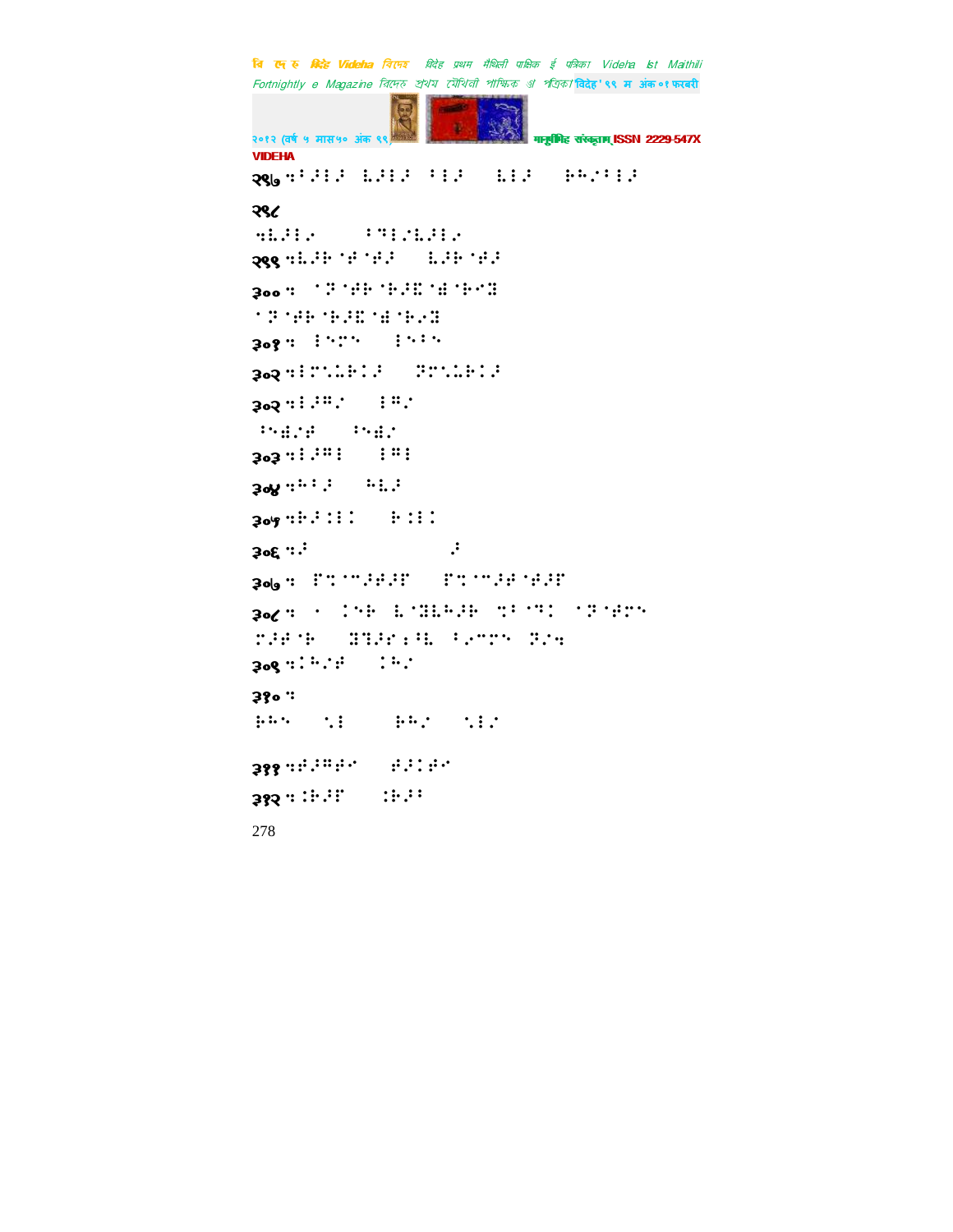| २०१२ (वर्ष ५ मास५० अंक ९९) अधिक     |                               |  | मानुबंधिह संस्कृतम् ISSN 2229-547X |  |
|-------------------------------------|-------------------------------|--|------------------------------------|--|
| <b>VIDEHA</b>                       |                               |  |                                    |  |
| $333 + 11111 - 11111 - 111111$      |                               |  |                                    |  |
| 38.44444                            |                               |  |                                    |  |
| $384$ :: $1384$ :: $1384$ :: $1384$ |                               |  |                                    |  |
| 385                                 |                               |  |                                    |  |
|                                     | $\mathbf{u} \cdot \mathbf{v}$ |  |                                    |  |
| 3% #FREATH FAR FREATH               |                               |  |                                    |  |

## $888$  :  $:$

 $\mathbf{S}$  $\frac{1}{2}$  $\ddot{\cdot}$ :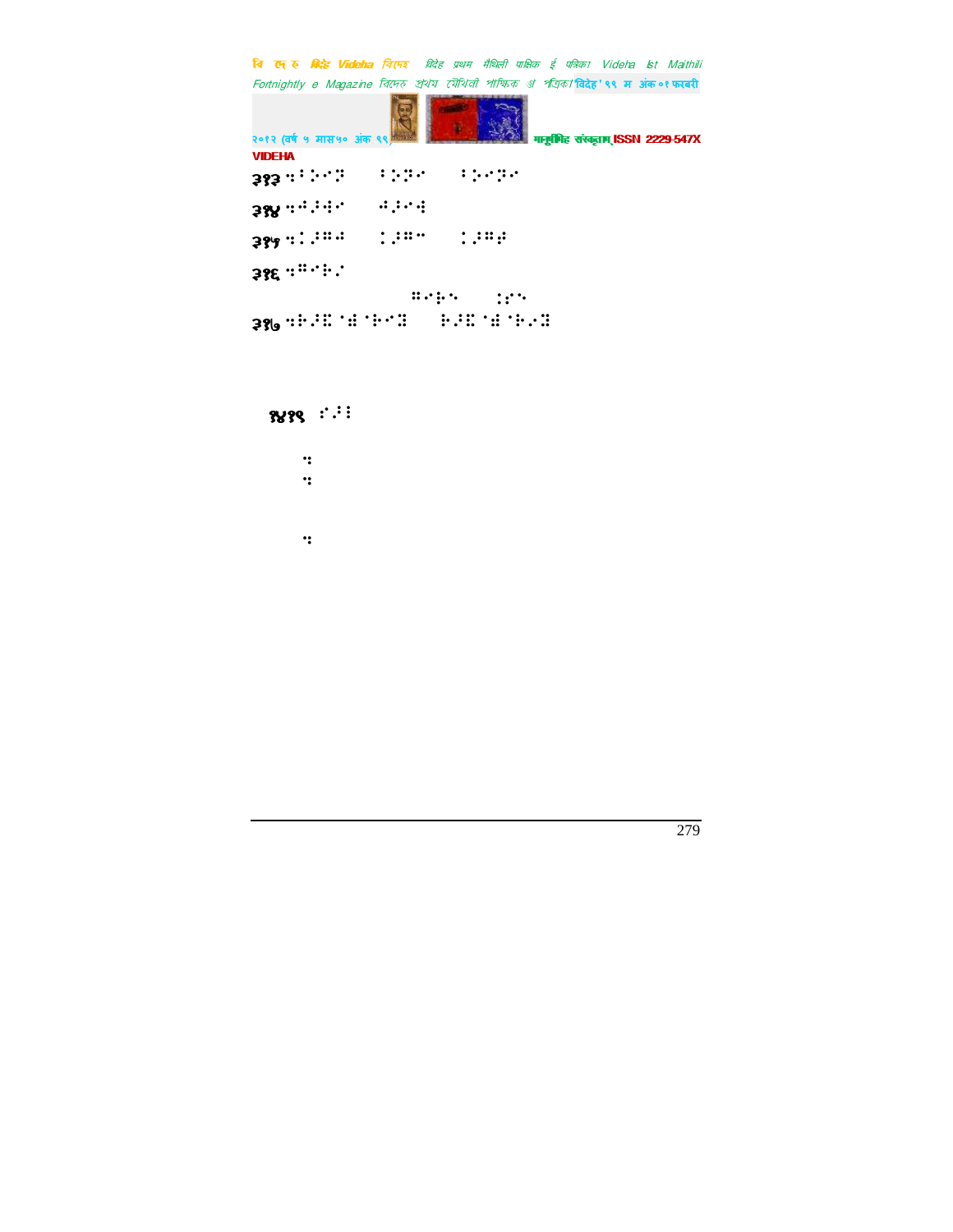

२०१२ (वर्ष ५ मास५० अंक<br><mark>VIDEHA</mark>

२०१२ (वर्षे २०१२)<br>यो प्रान्तुमित संस्कृतम् ISSN 2229-547X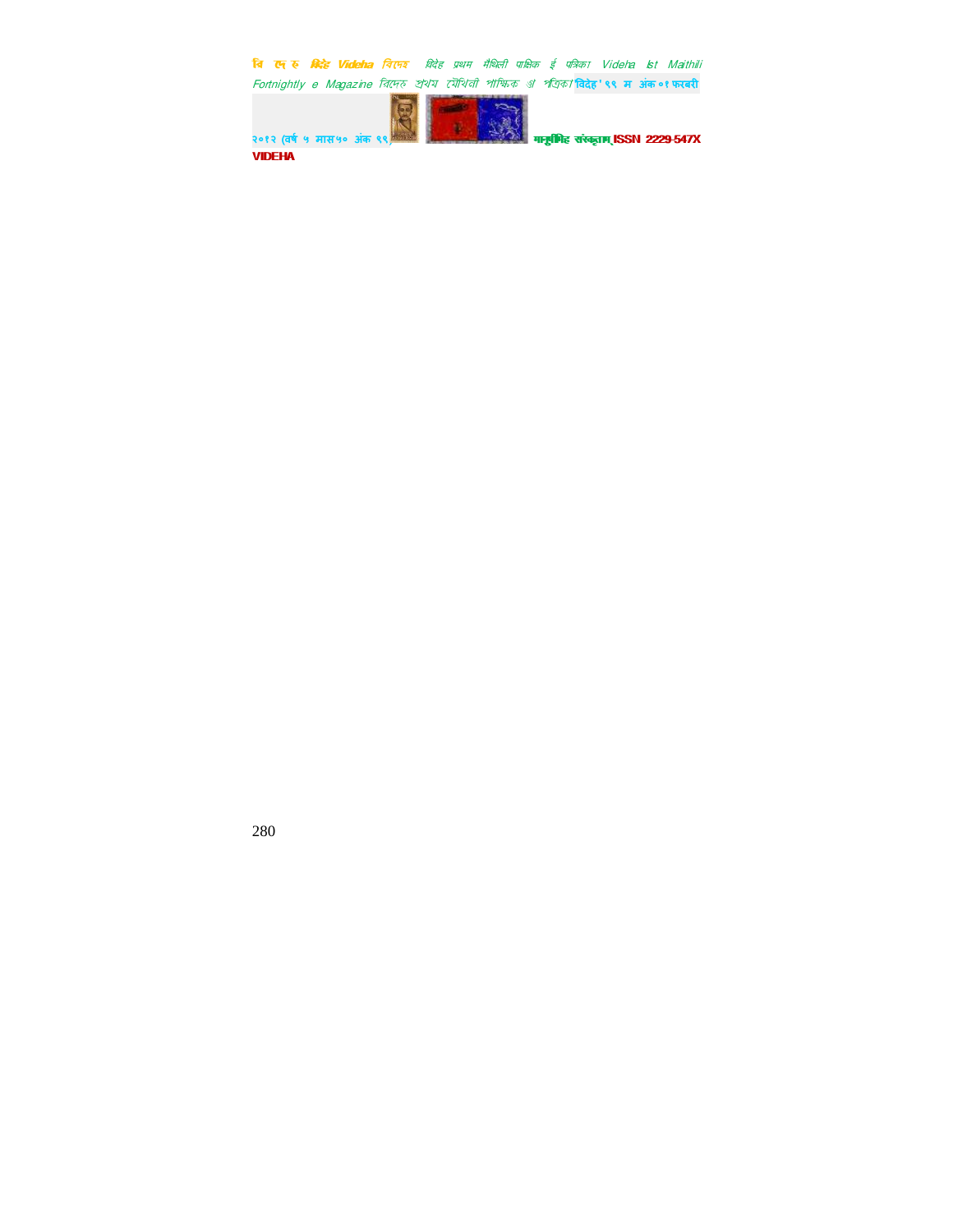

२०१२ (वर्ष ५ मास५० अंक<br><mark>VIDEHA</mark>

२०१२ (वर्ष ४१)<br>यो प्राप्त संस्कृति संस्कृतम् ISSN 2229-547X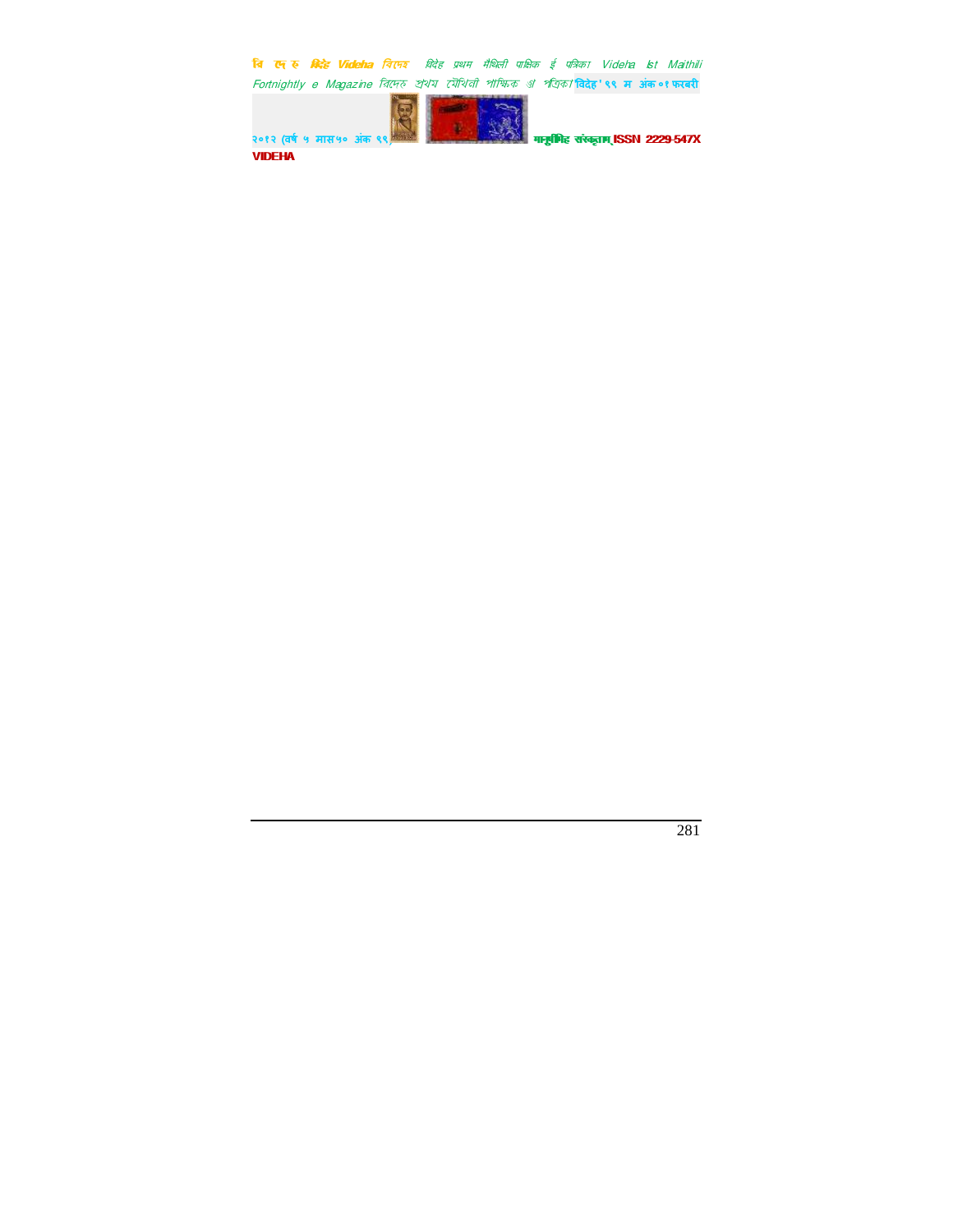२०१२ (वर्ष ५ मास५० अंक ९९) मान्य क्रिकेट के मानुभिंद संस्कृतम् ISSN 2229-547X

१⣒⣇⢹⢳!⢴.2⢾⢷⢼!"⢸⣞⢼!2⣅⢷⢼⢽!⣐! ⢷5-!⢾⢷⢳⣅⢾⢼!⢼!⢹⣇⢽⢼⢻⢷⢴!⢷⣓2!

282

VIDEHA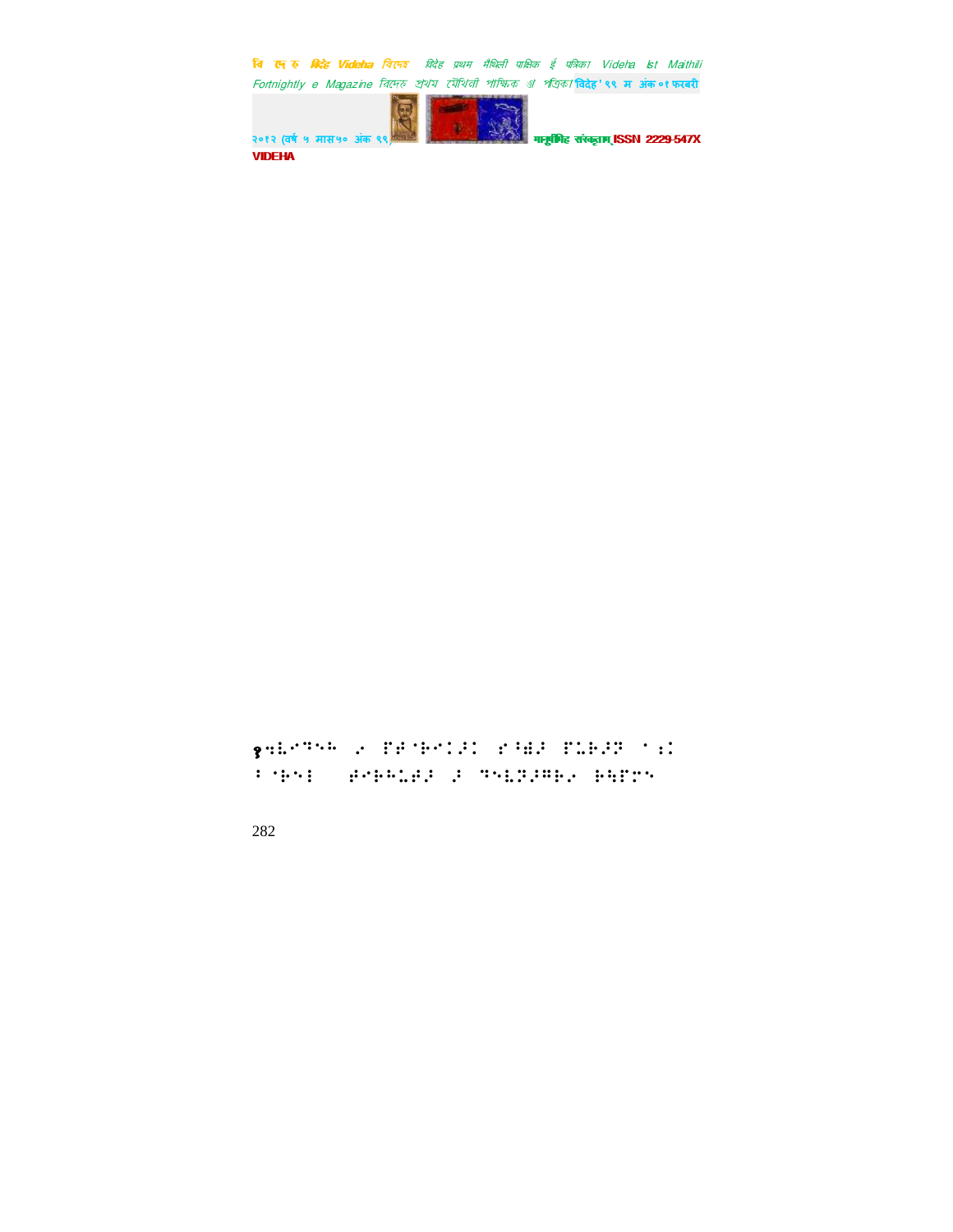

LATAR & PENERIC PRAI Wo (1) LARSH & PENECIE WAT PL PRESIDENT २⣒4⣙5⢴!2⢵⣙⢴!⣋⢼⣅⢽5⢵⣋!Nbjuijmj! 3 400 HE SHE REAL SECTION ४⣒4⣙5⢴!⣇⢴⣋⣝⢵!"⣐5⢽!Nbjuijmj! ५⣒⣙5⢼!a⢾⢷5⢼0!⢼⣎⣅⢽!a⢾⢷5⢼! ⢼!a⢾⢷!Njuijmb!Qbjoujoh0! #⣇⢹⢳#!⢳!"⢸!"⢳⣝⢵⢻⢴!5⣐2⢷!"⢳⢵! %! !%} #285 ६⣒⣇⢹⢳!4⣙5⢴!⣇⢺!!;!! ius;00wjefibration;00wjefibration;00wjefibration;00wjefibration;00wjefibration;00wjefibration;00wjefibration;0 ७⣒⣇⢹⢳!4⣙5⢴!⢺⢼5⣇B⢷⢾⢾!⢻⢷⢴⢻⣞⢷!

bhash bhash ann an chuid ann an chuid an chuid an chuid an chuid an chuid an chuid an chuid an chuid an chuid a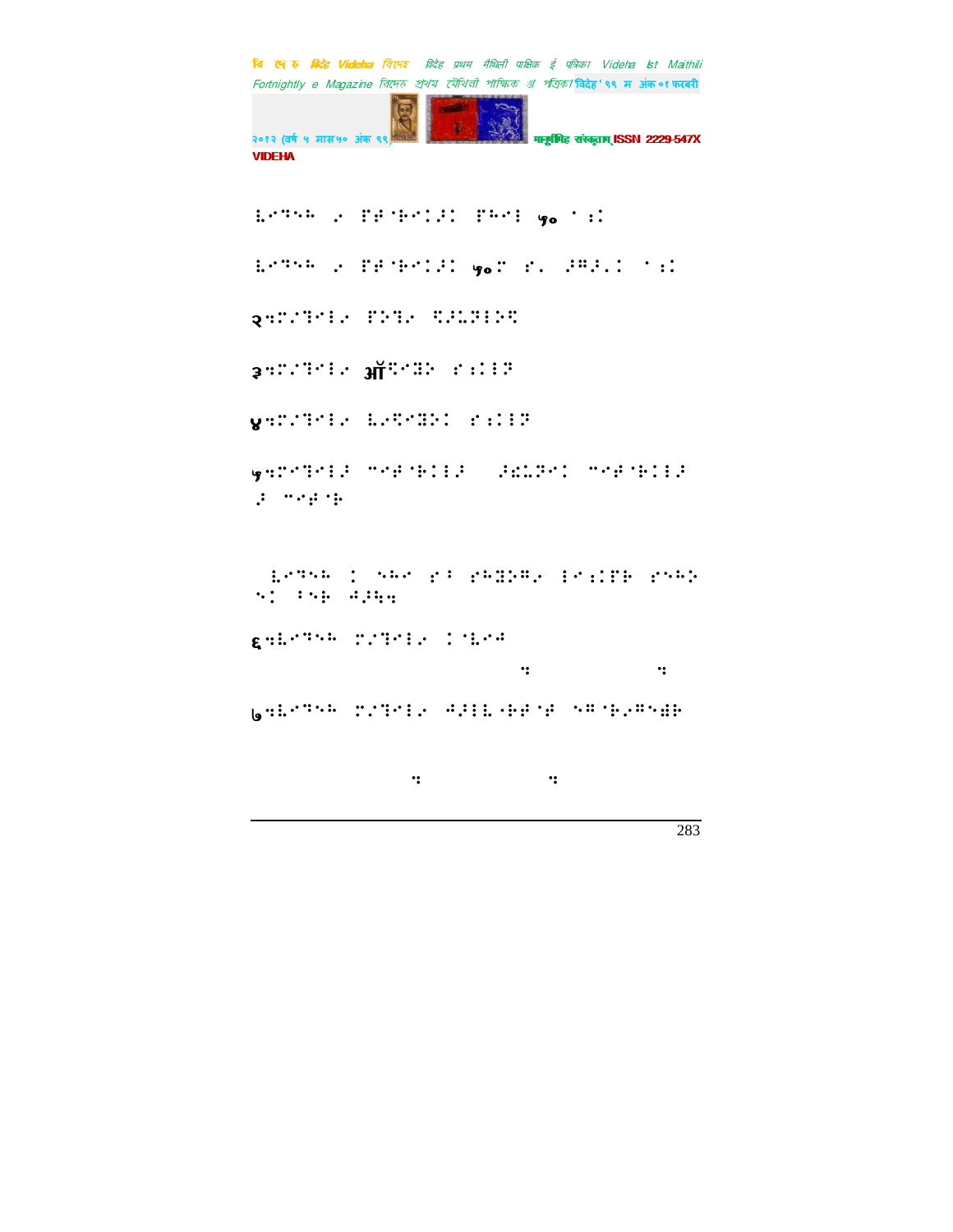चि एत् रू मिन्हे Videha निएन्थ विदेह प्रथम मैथिली पाक्षिक ई पत्रिका Videha Ist Maithili Fortnightly e Magazine বিদেত প্ৰথম মৌথিনী পাক্ষিক প্ৰ' পত্ৰিকা'<mark>বিदेह' ९९ म अंक०१ फरबरी</mark> २०१२ (वर्ष ५ मास५० अंक ९९) मानुसार अधिकारी मानुसीनेत संस्कृताम् ISSN 2229-547X VIDEHA ८⣒⣇⢹⢳!4⣙5⢴!"⢼⢳⢾⣝!⣐⢻⢷⢺⢴! ⢽⣓⢹⢾! bsuch the control of the control of the control of the control of the control of the control of the control of §\$\$^™™}` PHP 1 PHP | PHPPPI PP. iuuq;00hbkfoesbuiblvs⣒cmphtq  $\ddot{\phantom{a}}$ १०⣒⣇⢹⢳!⣐⣋"!!;!! iuuq;00wjefib234⣒cmphtqpu⣒dpn ११⣒⣇⢹⢳!⢶⢼5!;!! ius;00wjefib234,000wjefib234 १२⣒!⣇⢹⢳;!"⢹⢳!;!2⢳5!⢾⢷⢳⣅⢾⢼!  $\mathcal{L}$  )  $\mathcal{L}$   $\mathcal{L}$   $\mathcal{L}$   $\mathcal{L}$   $\mathcal{L}$   $\mathcal{L}$   $\mathcal{L}$   $\mathcal{L}$   $\mathcal{L}$   $\mathcal{L}$   $\mathcal{L}$   $\mathcal{L}$   $\mathcal{L}$   $\mathcal{L}$   $\mathcal{L}$   $\mathcal{L}$   $\mathcal{L}$   $\mathcal{L}$   $\mathcal{L}$   $\mathcal{L}$   $\mathcal{L}$   $\mathcal{L}$   $\mathcal{L}$   $\math$ tbefore the control of the control of the control of the control of the control of the control of the control of the control of the control of the control of the control of the control of the control of the control of the १३ मा केले पुलिस के प्रकाश कर राज्य करने हैं। इन्हें अपने कार्य केले किया जा किया है। इन्हें अपने कार्य केले स<br>पुलिस केले किया जाता है। इन्हें अपने कार्य के प्रकाश कर राज्य के प्रकाश कर राज्य करने के प्रकाश कर राज्य कर रा 2⢳5!⢷!⣇⢹⢳!⢹⣇⢼⢷⢼! csbimmed and the control of the control of the control of the control of the control of the control of the control of the control of the control of the control of the control of the control of the control of the control of  $\mathcal{W}$  is a set of the set of the set of the set of the set of the set of the set of the set of the set of the set of the set of the set of the set of the set of the set of the set of the set of the set of the set of th bsdie bedruik in der deutsche bedruik in der deutsche bedruik in der deutsche bedruik in der deutsche bedruik १५ : 63755 ESPIC (11981) (11955)

284 2⢾⢷⢼!4⣙5⢴!2⢵⣙⢴!⢼⢷⢼⣇!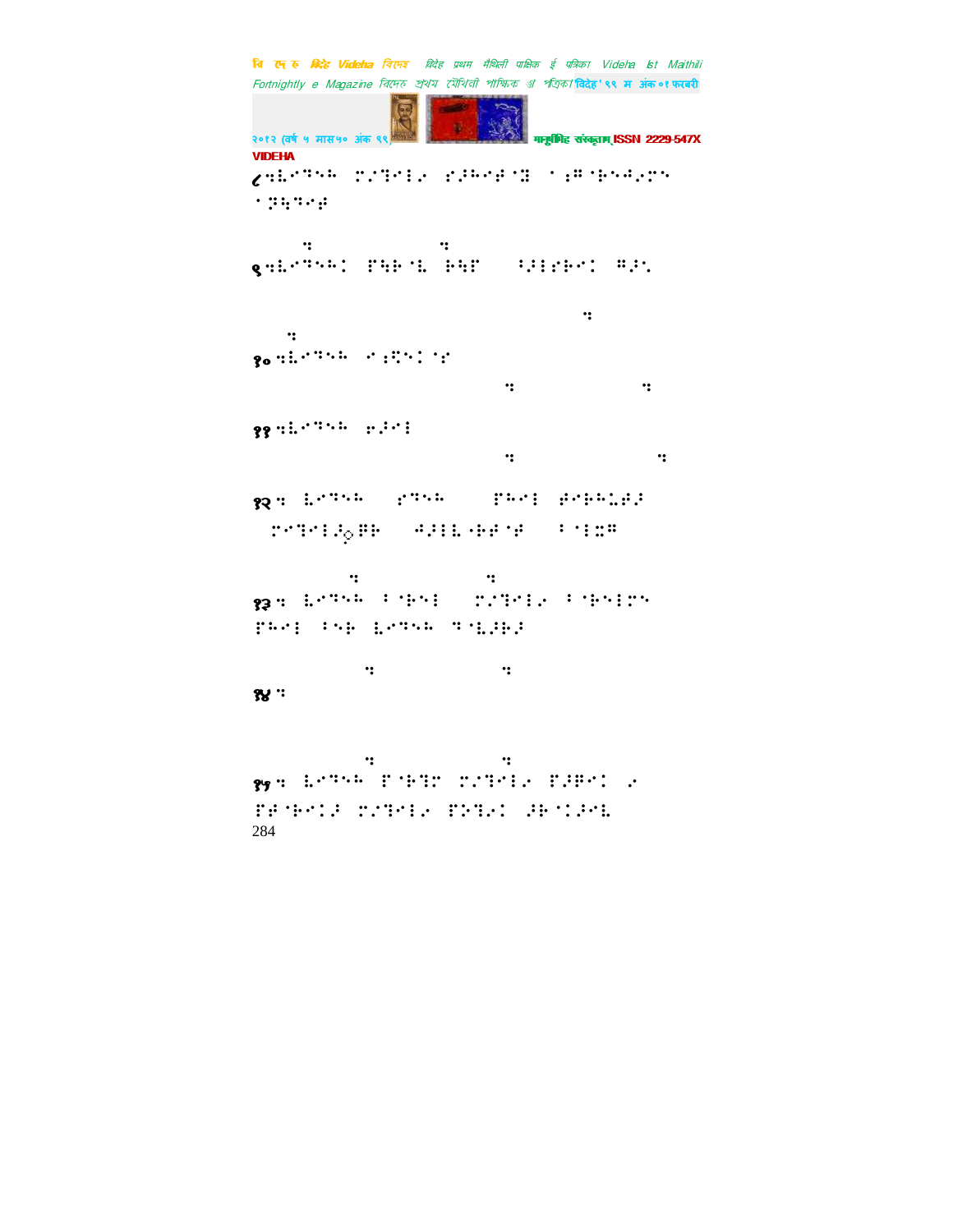```
चि एत् रू मिन्हे Videha निएन्थ विदेह प्रथम मैथिली पाक्षिक ई पत्रिका Videha Ist Maithili
 Fortnightly e Magazine বিদেত প্ৰথম মৌথিনী পাক্ষিক প্ৰ' পত্ৰিকা'<mark>বিदेह' ९९ म अंक०१ फरबरी</mark>
२०१२ (वर्ष ५ मास५० अंक ९९) मान्य मान्यान्त अस्त्री मानुषिदि संस्कृतम् ISSN 2229-547X
VIDEHA 
 q_1cmphtq_2dpuij\alpha१६⣒!⣇⢹⢳!2⢷⣙!4⣙5⢴!2⢼⢿!⢴!
2⢾⢷⢼!ऑ⣋⣝⢵!⢼⢷⢼⣇!
 by the control of the control of the control of the control of the control of the control of the control of the
१७⣒!⣇⢹⢳!2⢷⣙!4⣙5⢴!2⢼⢿!⢴!
2⢾⢷⢼!⣇⢴⣋⣝⢵!⢼⢷⢼⣇!
 where \frac{1}{2} and \frac{1}{2} and \frac{1}{2} and \frac{1}{2}१८⣒!⣇⢹⢳!2⢷⣙!4⣙5⢴!2⢼⢿!⢴!
 2⢾⢷⢼!⣙5⢼!a⢾⢷5⢼-!⢼⣎⣅⢽!
 5⢼!⢼!a⢾⢷5⢼!
 quadre control of the control of the control of the control of the control of the control of the control of the control of the control of the control of the control of the control of the control of the control of the contr
१९⣒!4⣙5!⢼⢷!⣙5⢼!)4⣙5⢴!"⢸"E!
 5ius;00nbjuijmbvsnjuijmbvsnjuijmbvsniuijmbvsniuijmbvsniuijmbvsniuijmbvsniuijmbvsniuijmbvsniuijmbvsniuijmbvsniui
                 \ddot{\cdot}२० : 200 : 200 : 200 : 200 : 200 : 201 : 201 : 201 : 201 : 201 : 201 : 201 : 201 : 201 : 201 : 201 : 201 : 201
 ius in control de la control de la control de la control de la control de la control de la control de la control de la control de la control de la control de la control de la control de la control de la control de la contr
 \frac{1}{2}२१ : परिवार परिवार को साथ परिवार को साथ परिवार को साथ परिवार को साथ परिवार को साथ परिवार को साथ परिवार को साथ <br>नेपालिक परिवार को साथ परिवार को साथ परिवार को साथ परिवार को साथ परिवार को साथ परिवार को साथ परिवार को साथ परिव
```
INE STRIBER EST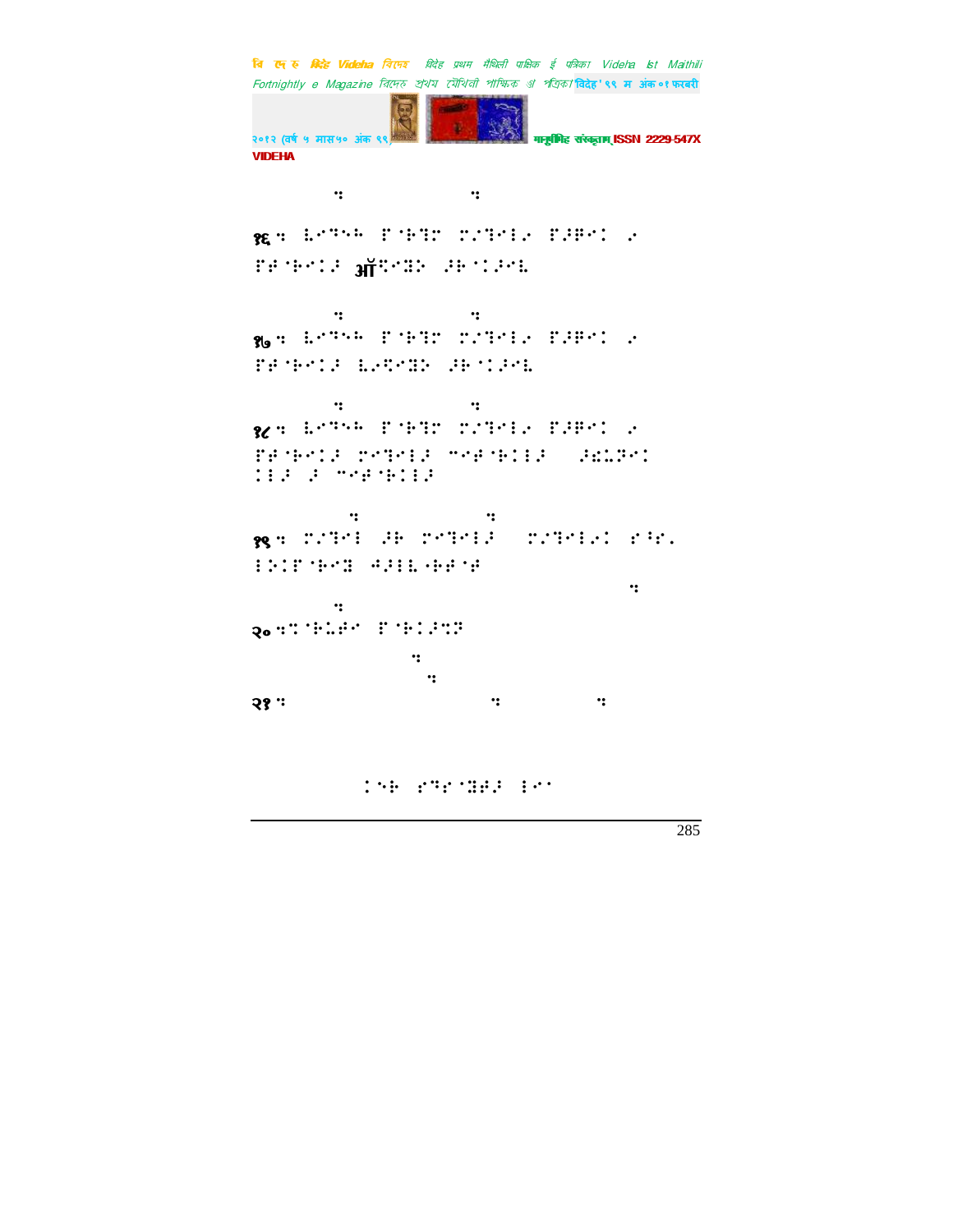```
चि एत् रू मिन्हे Videha निएन्थ विदेह प्रथम मैथिली पाक्षिक ई पत्रिका Videha Ist Maithili
Fortnightly e Magazine বিদেত প্ৰথম মৌথিনী পাক্ষিক প্ৰ' পত্ৰিকা'<mark>বিदेह' ९९ म अंक०१ फरबरी</mark>
२०१२ (वर्ष ५ मास५० अंक ९९) मान्य क्षेत्र मानुसार संस्कृतम् ISSN 2229-547X
VIDEHA 
286
5:5:1⢳!"⣓⢳2⢷!⢺⢼⣓!!
२२ : परिवार को साथ परिवार को साथ परिवार को साथ परिवार को साथ परिवार को साथ परिवार को साथ परिवार को साथ परिवार <br>इन्द्र साथ परिवार को साथ परिवार को साथ परिवार को साथ परिवार को साथ परिवार को साथ परिवार को साथ परिवार को साथ प
     \mathbf{v}_1 variety \mathbf{v}_2 variety \mathbf{v}_3२३⣒⢻⢺⢽⢹⢷!⣚⢼⣅⢷!⣋"!!
ius;00hbkgbkgbkgbkgbkgbkgbkgbkgbkg
              \ddot{\cdot}:
 २४ : २४% अपनी स्टे
libco de la contrada de la contrada de la contrada de la contrada de la contrada de la contrada de la contrada
२५⣒⣇⢹⢳!⢷⣋⣝⢵;4⣙5⢴!⣙⢼.⣇⢾⢼!
⢼⢹!2⢳5!2⢵⣋⢼"⣞!"⢼⣞!
ius (1983) in the control of the control of the control of the control of the control of the control of the co
        \cdot:
२६ :
२७ \cdot :
\mathbf{g} is a set of \mathbf{g} is a set of \mathbf{g}२८व सेत्रपत्रमे अधीर्मात समिति समिति ।
```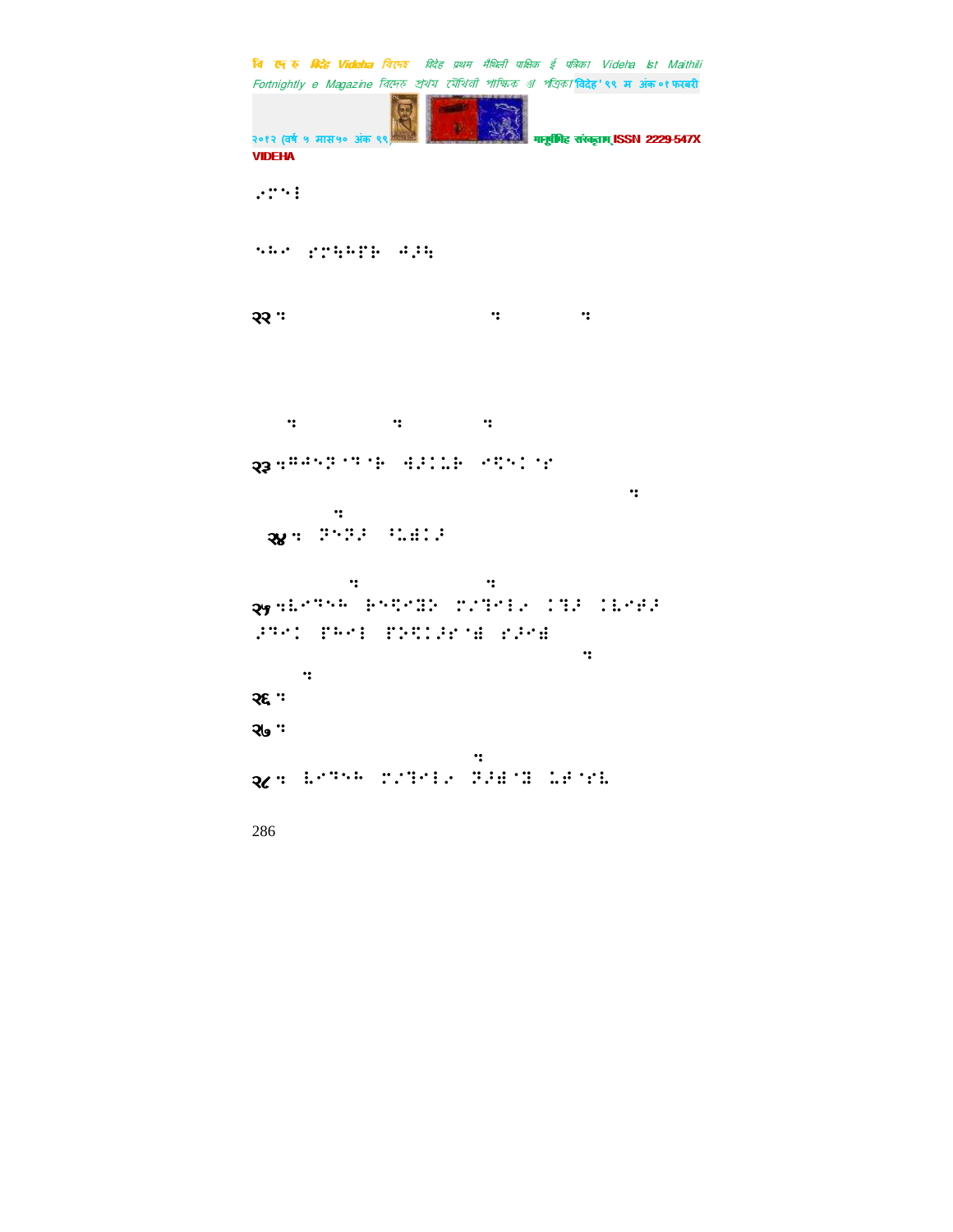चि एत् रू मिन्हे Videha निएन्थ विदेह प्रथम मैथिली पाक्षिक ई पत्रिका Videha Ist Maithili Fortnightly e Magazine বিদেত প্ৰথম মৌথিনী পাক্ষিক প্ৰ' পত্ৰিকা'<mark>বিदेह' ९९ म अंक०१ फरबरी</mark> २०१२ (वर्ष ५ मास५० अंक ९९) मान्य मान्यान्त अस्त्री मानुषिदि संस्कृतम् ISSN 2229-547X VIDEHA esbnb, phtps://www.comphanet.com २९ ॥ ॥ ॥ ॥ ॥ ॥ ॥ ॥ ॥ ॥ ॥ ॥ ॥ ॥ ॥ ! ius;00ftbnbbesquedpnbbesquedpnbbesquedpnbbesquedpnbbesquedpnbbesquedpnbbesquedpnbbesquedpnbbesquedpnbbesquedpn 30: 223512 PMICTIC ius;00nbjuijmjegimntoja (1900-1900)  $\ddot{\phantom{1}}$ ३१⣒⢽a⢽⢳⢼⢷!⢼⣈⢷! ⣒cmphtqpu⣒dpn0!! ३२⣒!4⣙5⢴!⢳⢼⣓! ibility of the company of the company of the company of the company of the company of the company of the company of the company of the company of the company of the company of the company of the company of the company of t ३३⣒!⢼⢽!4⣙5⢴! nbjuijmj⣒cmphtqpu⣒dpn0! !⢳⢾⢾⣇2⣓⢷⣜!"⣓a⢽⢼;)१) (⣇⢹⢳(! ⢹⣇⢼⢷⢼!⣎⢼⢷⢼⣇⢼⢳!⢷⣓2!⢴.2⢷⢼⣉⢾! 5!⢻5!⢻⢺⢽⢹⢷!⣚⢼⣅⢷!!⢽⢽⣎. 2⢷⢽⣎."⢴⢿⢼-!⣅2⢽⣝⢼"! ) (PHIMPIPS) (PPIE PIPS) )"⢳"⢷⢼⢹⢴!a⣊2⣋2⢷\*-!⣙⢼.⢻52! )⢻52.⢻⣅a⣁\*-!⢽⢼⣞)"⣐⢷⣏⣜\*-! ⢳⢼⢼⣇⣝!)⢾⣇⢲a⢼⢳⢲a!⢼!"⢲⢺⢼⢾!  $T$   $\overline{S}$   $\overline{S}$   $\overline{S}$   $\overline{S}$   $\overline{S}$   $\overline{S}$   $\overline{S}$   $\overline{S}$   $\overline{S}$   $\overline{S}$   $\overline{S}$   $\overline{S}$   $\overline{S}$   $\overline{S}$   $\overline{S}$   $\overline{S}$   $\overline{S}$   $\overline{S}$   $\overline{S}$   $\overline{S}$   $\overline{S}$   $\overline{S}$   $\overline{S}$   $\overline{S}$   $\$  $T$ 

⢶⣍⢷⣒!⣅⢷⣅⢿⢾⢷–⢽⢾⢷⢽!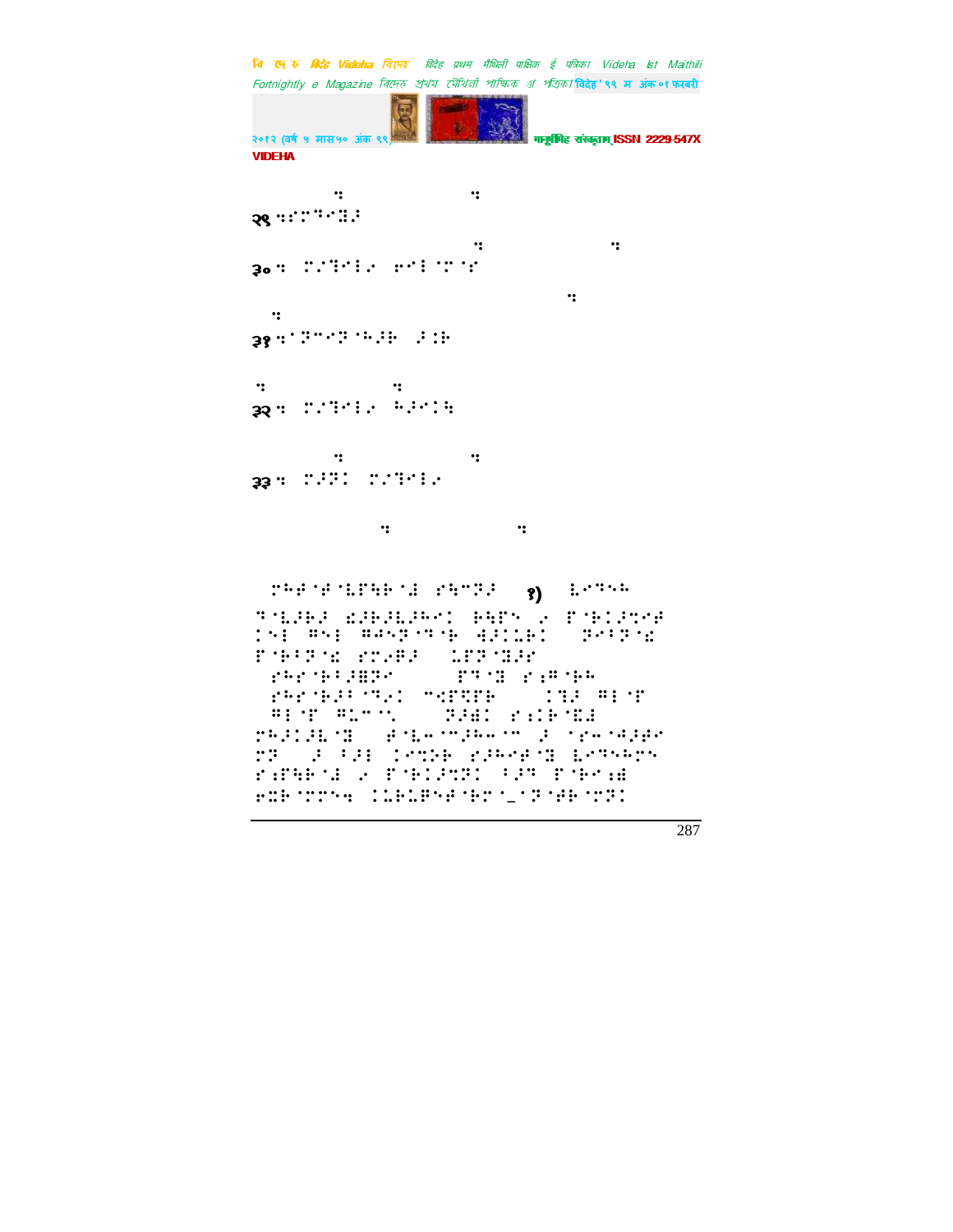चि एत् रू मिन्हे Videha निएन्थ विदेह प्रथम मैथिली पाक्षिक ई पत्रिका Videha Ist Maithili Fortnightly e Magazine বিদেত প্ৰথম মৌথিনী পাক্ষিক প্ৰ' পত্ৰিকা'<mark>বিदेह' ९९ म अंक०१ फरबरी</mark> २०१२ (वर्ष ५ मास५० अंक ९९) मानुषि संस्कृतम् ISSN 2229-547X VIDEHA ⣈⣜⣋.१ "E!७ Dpncjofe!JTCO! Op 38.92.1883:.1883:.1883:.1883:.1883:.1883:.1883:.1883:.1883:.1883:.1883:.1883:.1883:.1883:.1883:.1883:.1883: 2B⢷⣏⣚2⢷!⢽⢴a⢼E!⢼!2⢷⢼⣉!"⢼⣞! ius in control de la control de la control de la control de la control de la control de la control de la control de la control de la control de la control de la control de la control de la control de la control de la contr  $\mathbf{q}$  and  $\mathbf{r}$  if  $\mathbf{r}$ ⢳⢾⢾⣇2⣓⢷⣜!"⣓a⢽⢼!)२):"⣓a⢽⢼;!⣇⢹⢳! 4⣙5⢴.⣐⢻⢷⢺⢴!⢼!⣐⢻⢷⢺⢴!4⣙5⢴! ⢵⣏!)⣐⣞⢷⢽⣞2⢷!2⢳5!⢷!"⢷a. ⣋⣉⢽⢷⢴\*!⣒"⣒!"⣒⣝⣓⣒5⣒!"⢷⣇⢷! ⢼⣎⢼⢷⢾!.Cbtfe!po!nt.trm!tfswfs! Fohmjti.Nbjuijmj!Ejdujpobsz⣒! ⣇⢹⢳!⢸⢼⣏⢼2⢼.!⢷a⢽⢼5⣈⢽!"⢾⣐⢸⣒! ⣅⢷⣅⢿⢾⢷!⢽⢾⢷⢽.!⢻⢺⢽⢹⢷! ⣚⢼⣅⢷! ⢻⢺⢽⢹⢷!⣚⢼⣅⢷!⢽⢽⣎.2⢷⢽⣎. "⢴⢿⢼-!⣅2⢽⣝⢼"!)"⢳"⢷⢼⣟⢽\*!-! PROB PART PRODUCT ⣙⢼.⢻52!)⢻52!⢻⣅a⣁\*-! ⢽⢼⣞)"⣐⢷⣏⣜\*-!⢳⢼⢼⣇⣝! ) enger alle tronde alle tronde alle tronde alle tronde alle tronde alle tronde alle tronde alle tro  $^5$ 500  $^5$ 500  $^5$  . The Section of Section of Section of Section of Section of Section  $F$ .2  $F$ ⣅⢷⣅⢿⢾⢷–⢽⢾⢷⢽-!⣈⣜⣋.१ "E!७

 $\mathcal{G}$ 

Uiblist van die Grootste van die Grootste van die Grootste van die Grootste van die Grootste van die Grootste<br>Gebeure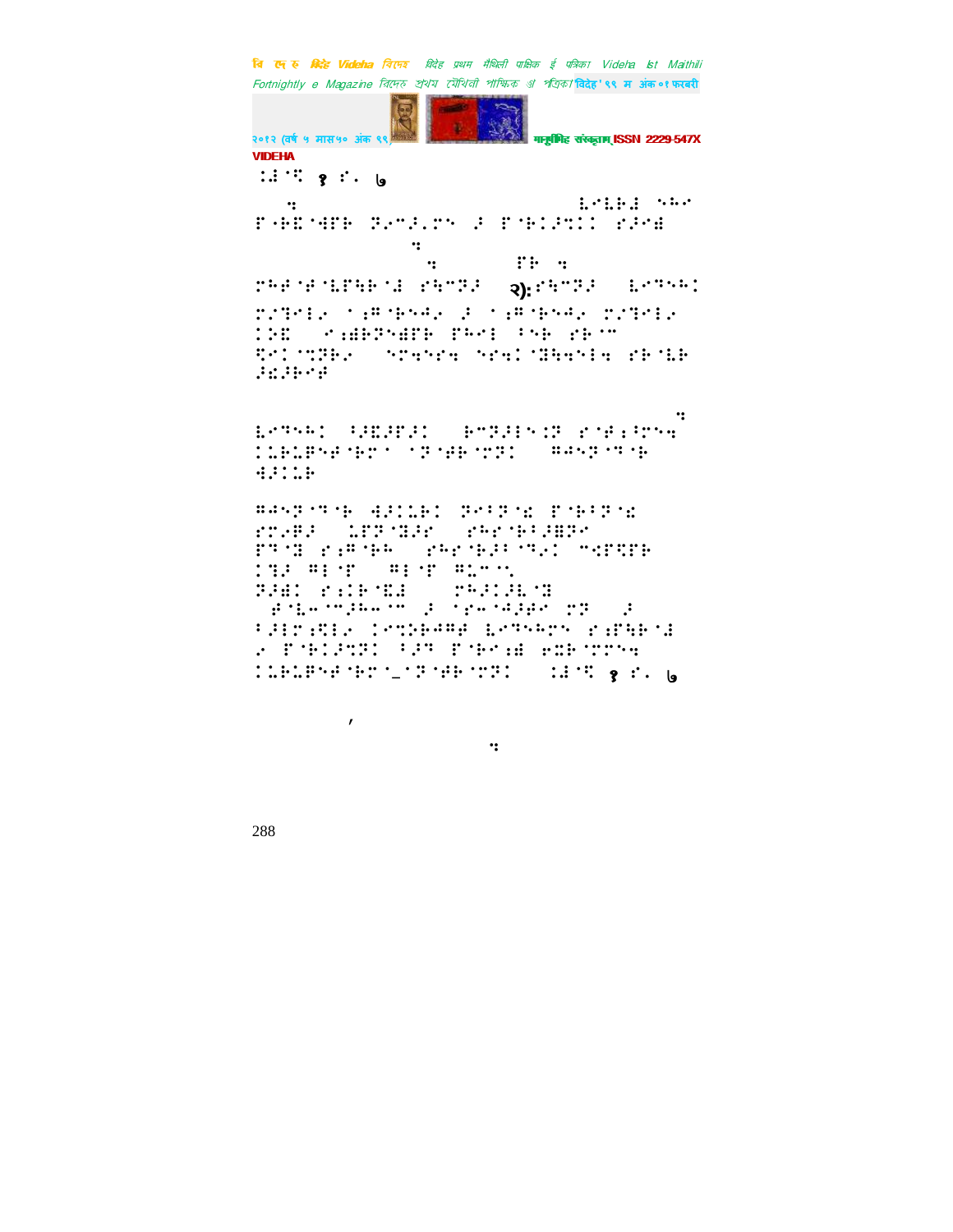चि एत् रू मिन्हे Videha निएन्थ विदेह प्रथम मैथिली पाक्षिक ई पत्रिका Videha Ist Maithili Fortnightly e Magazine বিদেত প্ৰথম মৌথিনী পাক্ষিক প্ৰ' পত্ৰিকা'<mark>বিदेह' ९९ म अंक०१ फरबरी</mark>



२०१२ (वर्ष ५ मास५० अंक ९९) मानुषिक संस्कृतम् ISSN 2229-547X

## ६९२ - Politics - Politics - Politics - Politics - Politics - Politics - Politics - Politics - Politics - Polit

VIDEHA



iuuqt;00tjuftigtat;00tjuftigtat;00tjuftigtat;00tjuftigtat;00tjuftigtat;00tjuftigtat;00tjuftigtat;00tjuftigtat; efib $\alpha$  of  $\alpha$  of  $\alpha$  of  $\alpha$  of  $\alpha$ ius;00wjefib234,000wjefib234

xfctium (1980), iuu quadrum (1980), iuu  $\frac{d\theta}{d\theta}$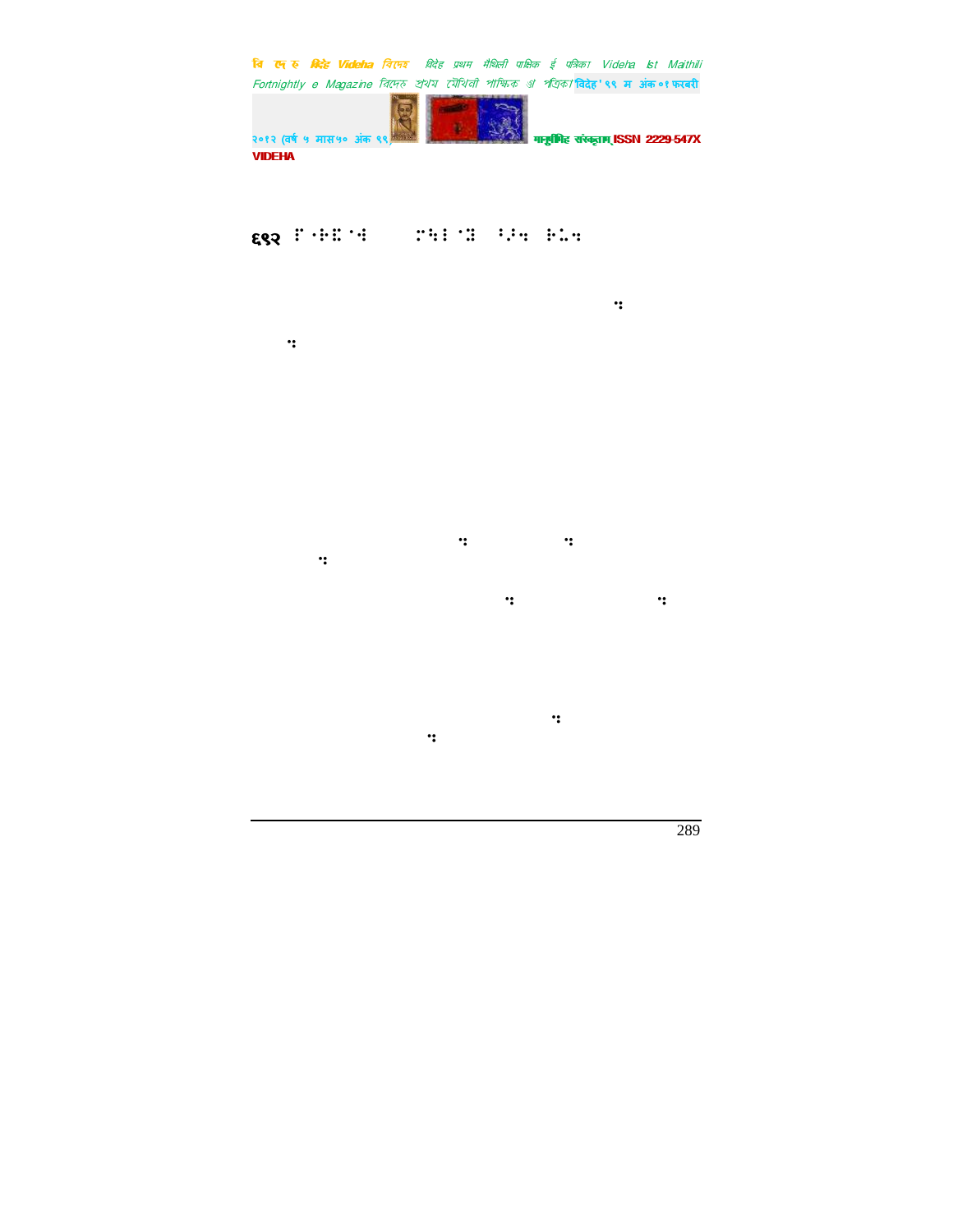चि एत् रू मिन्हे Videha निएन्थ विदेह प्रथम मैथिली पाक्षिक ई पत्रिका Videha Ist Maithili Fortnightly e Magazine বিদেত প্ৰথম মৌথিনী পাক্ষিক প্ৰ' পত্ৰিকা'<mark>বিदेह' ९९ म अंक०१ फरबरी</mark>

२०१२ (वर्ष ५ मास५० अंक ९९) मानुषि संस्कृतिह संस्कृतम् ISSN 2229-547X VIDEHA

nbjm;tisvuj⣒qvcmjdbujpoAtisv uj.dov. a na staro dpa je postavlja se obrazil na staro dpa je postavlja se obrazil na staro dpa je postavlja<br>Dogodka je postavlja se obrazil na staro dpa je postavlja se obrazil na staro dpa je postavlja se obrazil na s

Let  $\mathbb{R}^n$  if  $\mathbb{R}^n$  if  $\mathbb{R}^n$  ,  $\mathbb{R}^n$  ,  $\mathbb{R}^n$  ,  $\mathbb{R}^n$  ,  $\mathbb{R}^n$  if  $\mathbb{R}^n$  if  $\mathbb{R}^n$  if  $\mathbb{R}^n$ ⢹⣇⢽⢼⢻⢷⢴!#⣇⢹⢳#!-!2⢷⣐⣞!"⣐"⢷⣜! ;⣇⢹⢳.⢴.2⢾⢷⢼!  $\ddot{\mathbf{u}}$ a⣅⢽5!⢷a⢽⢼!"5⢾⣒!

 $\frac{17}{10}$ ,  $\frac{17}{10}$ ;  $\frac{17}{10}$ ;  $\frac{17}{10}$ ;  $\frac{17}{10}$ ;  $\frac{17}{10}$ ;  $\frac{17}{10}$ ;  $\frac{17}{10}$ ;  $\frac{17}{10}$ ;  $\frac{17}{10}$ ;  $\frac{17}{10}$ ;  $\frac{17}{10}$ ;  $\frac{17}{10}$ ;  $\frac{17}{10}$ ;  $\frac{17}{10}$ ;  $\frac{17}{10}$ ;  $\frac{17}{10}$ ; "2⢼⢹;!⢻⢺⢽⢹⢷!⣚⢼⣅⢷⣒!

ius in control de la control de la control de la control de la control de la control de la control de la control de la control de la control de la control de la control de la control de la control de la control de la contr qvcmjdbujpo buje buje po predstavlja se po predstavlja se po po predstavlja se po po po po po po po po po po p tisvuje poznati svuje poznati svuje poznati svuje poznati svuje poznati svuje poznati svuje poznati svuje pozn  $\mathbf{q}$ 

 $2$  :  $\therefore$   $\therefore$   $\therefore$   $\therefore$ 

 $\sim$  10000  $\sim$  2000  $\sim$  2000  $\sim$  2000  $\sim$  2000  $\sim$ ⣙5⢼⢿⢷!⢼!⢹⣇⢽⢼⢻⢷⢴!⢼!⢻⢺⢽⢹⢷! ⣚⢼⣅⢷!"⢼⢾!⣈⣜⣋.!⢽⢽⣎.2⢷⢽⣎. "⢴⢿⢼-⣅2⢽⣝⢼"!)"⢳"⢷⢼⣟⢽\*!-! 2⢹⣝."⣐⢻⢷⢳!)"⢳"⢷⢼⢹⢴!a⣊2⣋2⢷\*-! ⣙⢼.⢻52!)⢻52!⢻⣅a⣁\*-!⢽⢼⣞! )"⣐⢷⣏⣜\*-!⢳⢼⢼⣇⣝!)⢾⣇⢲a⢼⢳⢲a!⢼! "⢲⢺⢼⢾!⢽\*!⢼!⢼5.⣐⣋5⢴.⣉⢵⢷!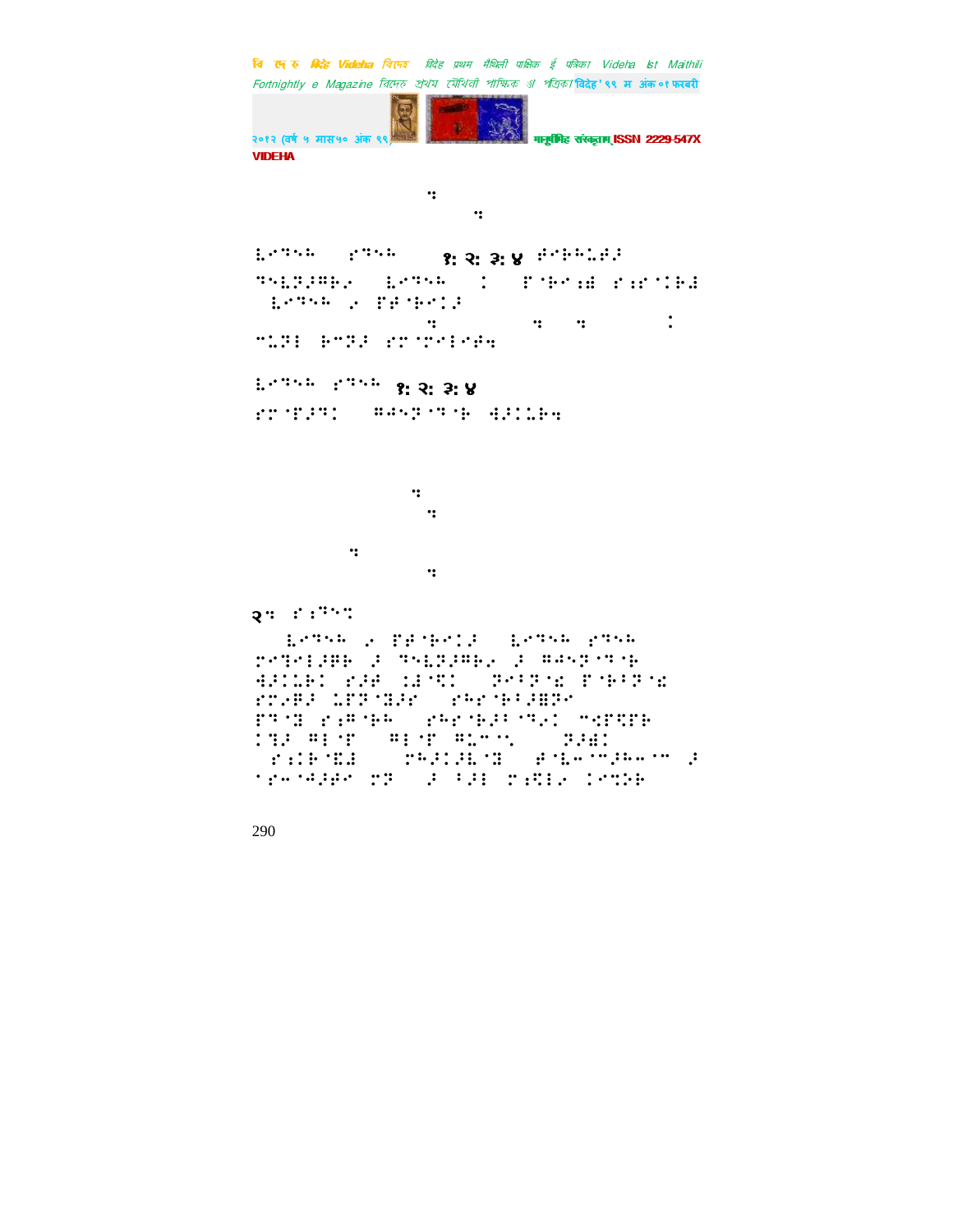

२०१२ (वर्ष ५ मास५० अंक **VIDEHA** 

**September 1161858-1627 (September**  $\ldots$   $\ldots$  $\mathbb{R}^{1111}$  ,  $\mathbb{R}$ 

permanent was an enterty.

#B.#43100 1#365 Estil Bert narakan nyere (sekolenger  $\cdots$ An ippn; new peparagern ar nip der ram der de richten richte in **MERSING PLATE JE BMPJEME JEDMPJ** PORCH ERNE SOME BY, INCL. ENC. 200 Prim Are regular a redie fronth. ru drivi bee

patter enggang esib (nighters )

FRONT PRESS BATS, MERSING AN OFF raegeara: Poenae is empouse pr EPSHER A PRES STRAT ETECH TITELE THE MILL READ RESERVED CONTINUES TO 9911 1201

astric betrootse af deter scree

F Poberogramici nam Pobenechborg **B (11:11 SIMP)** (22 PRODUCT)

Sieres (n. 1933 resen Piela rech APPLE THAT THE SURVEY ME UPINE 1989 LEFF'S COVER P. PROGRESS **ANNIE ZEPRIET PRETHILE I**  $\mathcal{L}^{\text{max}}$ ranciska i populacija (partne)<br>1968. godine i područe PATE: POPIN POPH

ye Poble 173 SSBS31 rock

 $(29912943)$  $\begin{aligned} \mathcal{L}_{\mathcal{A}}(\mathcal{A})\mathcal{A} &\stackrel{\mathcal{A}}{\longrightarrow} \mathcal{L}_{\mathcal{A}}(\mathcal{A})\mathcal{A} &\stackrel{\mathcal{A}}{\longrightarrow} \mathcal{L}_{\mathcal{A}}(\mathcal{A})\mathcal{A} &\stackrel{\mathcal{A}}{\longrightarrow} \mathcal{L}_{\mathcal{A}}(\mathcal{A})\mathcal{A} &\stackrel{\mathcal{A}}{\longrightarrow} \mathcal{L}_{\mathcal{A}}(\mathcal{A})\mathcal{A} &\stackrel{\mathcal{A}}{\longrightarrow} \mathcal{L}_{\mathcal{A}}(\mathcal{A})\mathcal{A} &\stackrel{\math$ BIB MEMP NI RET MINER PRESI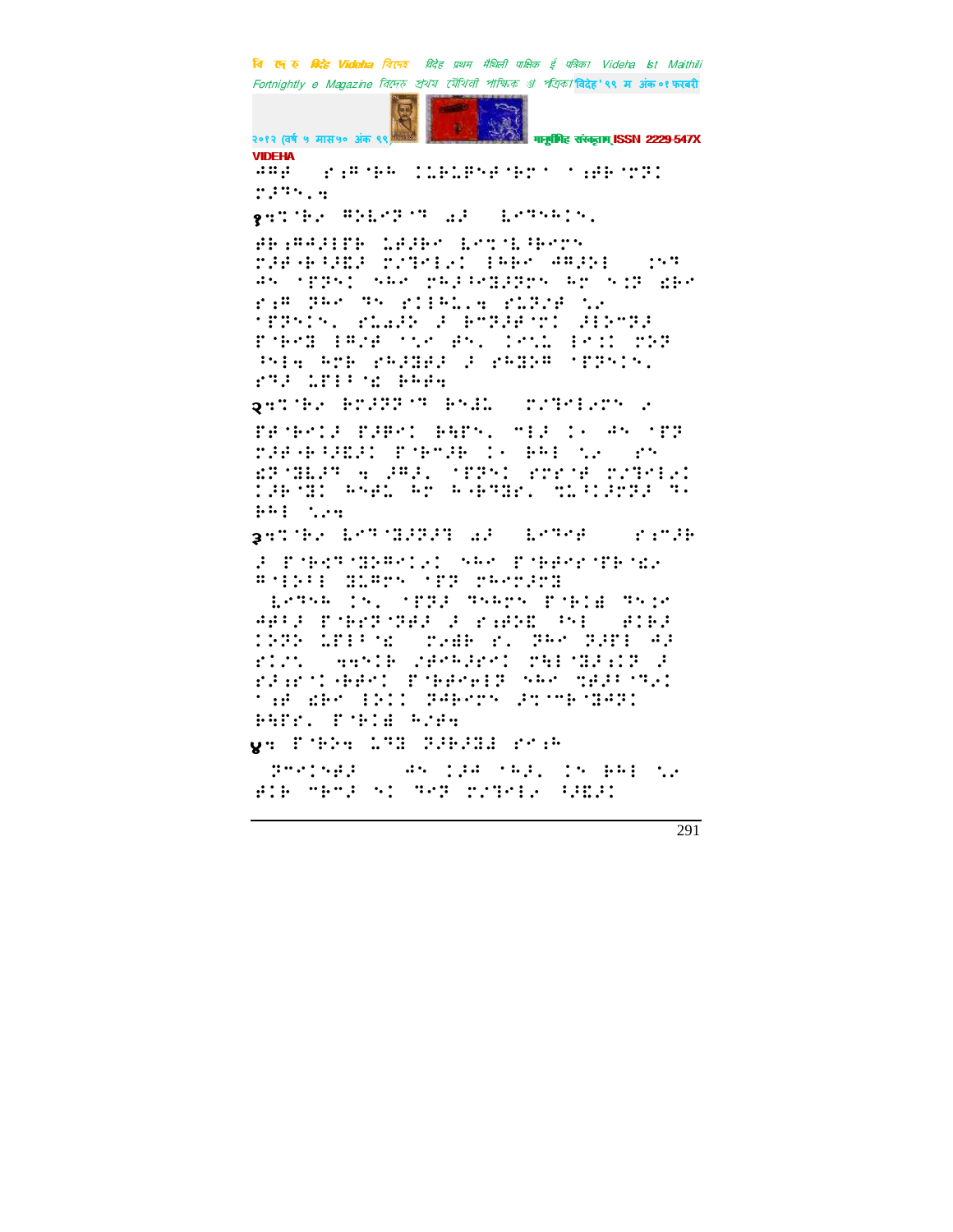**Separate** 



reraders abses drain is and the

TROTTS EPRO RAI CAPIT STORSTTER MF STATES PORT MARKETED MARREN trake kan sakende me et al bemedia WHIT YEARD SHEETING THREE EARALIS tice that histarge a seast error rrunneernd. Die Cabberrer **THE TIL FIRT THE WALL INE WAS** SI MBR MART THREE WE **TER PARATITER. PERSONA** HAND MEERS TRIP INTO APMIRANCE And Albert (Chile Political China) ga the Baratha Wall Barber (A

**STATE SECTION** 

racen nich. Papea o preo rotels raped respects letter (14 PHORAGE POINTERS FORCED THE ga the Pomentonia remover PORT TIRES PRESS PROPER LETSE

**TREMOVEDY, BIRM ARAM MARMARYNE** 

rilardeedroom bridge (186 **SMILL SESSING STATE STATE** We the President Portion

: PORTREE PORTRA ARRA (PS)

ring correct particular correction

APPA IN AN NANI APA SITE - LATHA 2 ABYSIN, PBK BAI (Skaaaalksha) "Her 'n Then Ha 'n Seppera we the Richard Riege (San Letter

मानुबंधिह संस्कृताम् ISSN 2229-547X

 $\mathbb{R}^{\bullet}$ 

**VIDEHA** 

POLE SEVIE

२०१२ (वर्ष ५ मास५० अंक ९९)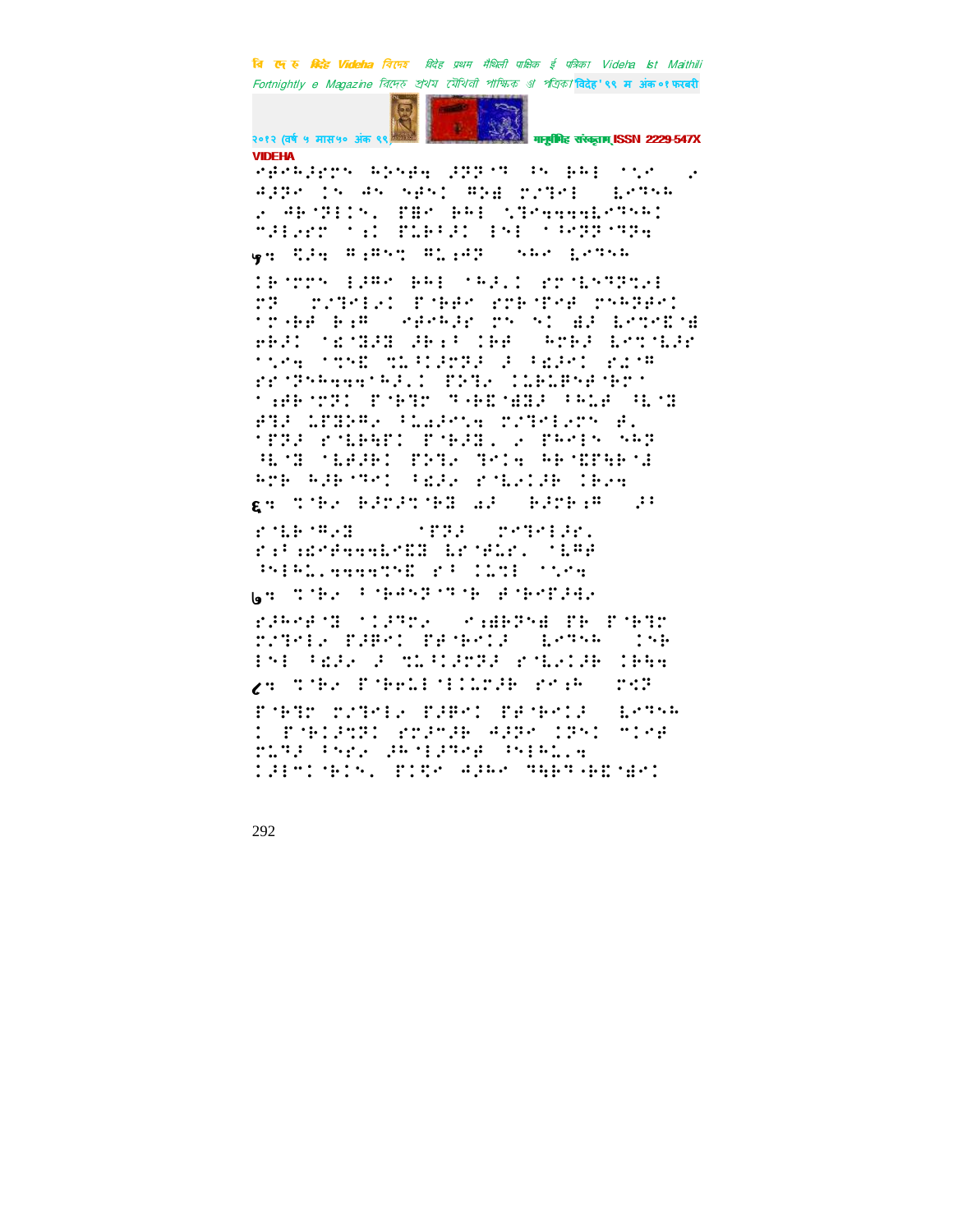मानुबंधिह संस्कृताम् ISSN 2229-547X



२०१२ (वर्ष ५ मास५० अंक ९

**VIDEHA** TESTI THING, GAS INE ATE *<u> :::::::::::*</u>

estis that their directions with the

WHITE IN BWE TIME DORPEY PRESENT CORE. FRONTRACTS, FORDAT RACHIE PIRPAI STA 1995: Time Profilements Swe Poblected Popler Woodcape thre ta rammo kenne (anidi 1111111111

gon the Publicat CDPP Pens

FRONTIN PORTAGE (RARGON COTOR) FACEOLIC FORCESTS IN CANC PAGEM TEACH OF AN HERBOR IPAN 2008-22

LE TECT GO LE TEL CORLOR (ERES CORT) ELT.

responsers eneographique senser rnore som man all direct  $1.1.1.1$ 

99 S. T. TELE ESSERIE SERIES CONTROL

ESTALPRADED (ESTAL) PRAECED **TED PREPAIRS SECTIBETE BAT PRACT** FARTH TOM FRONTIL MARK HARTH RNAD RTB TO STATES ROBERTAL TNE APPA 83 : THE PLEETE THE HITL

PROBACI ESTAR (C. PREADA ARRA Pobracher (Sig (Estat) pobroh FINISH PLENGE AN 3 MALENNY MPP flam Hill re 1973 tie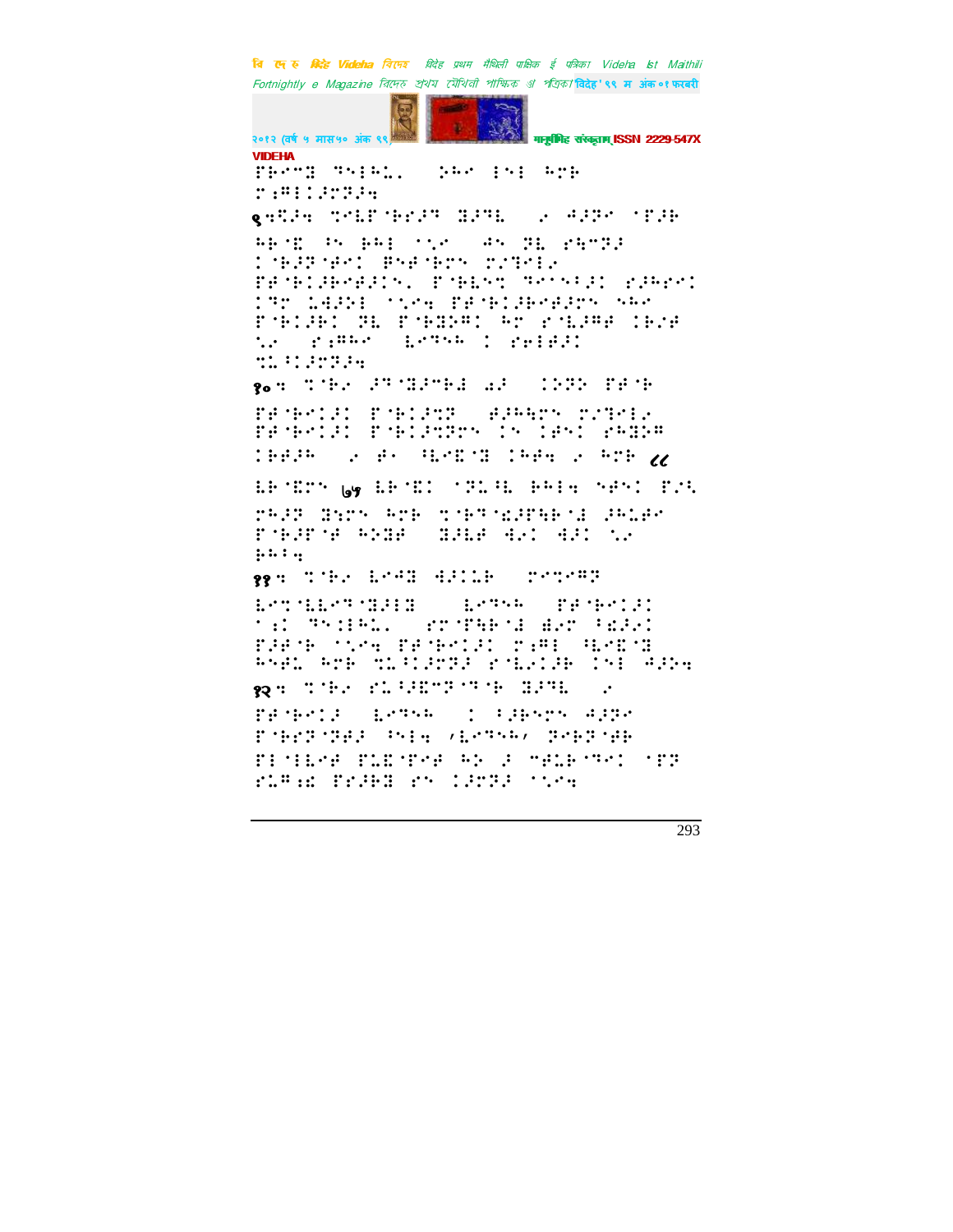

मानुबंधिह संस्कृताम् ISSN 2229-547X

**VIDEHA** gas the completed former

PROPOSE LOTAR CAR PRIRIC PREPEN 137734 ATE PHETE 24038 BAB4

we the tree terms are a guerra de

rdighted the tir delighted and dur DOOR OF TEST PHES. SIE ESERE IS FILE TORE OF ISE THAN TO FER LITTLES PROFILED TO THE THEORY OF THE CONTROL SHAILELENE GET TIP GETER SPATE TER PORTUGAL PHALOGRAPH PHILALERS  $\ddots$  :

gger the Bardbar Lappe (Frenb

APIELBERT LATSE AWFIRST TYPE

PRI NA MATALIN, SPARARDENHA ARATH PALIMATAL, ACRA THE RARING FERRY TRIPER BROT SAL SALER TERRIE PYEZEN PAGNA PAR (PY Letteller (Ble:

**REAL TIMES BUSINESS THE EUROPE CONSUMING** 

2 TAMPAIRI MARGAREZ AR RED IPA IN PRESS, PRESS SPARE TRIPLE SIR EPPORT TELORIE PORT PRIPER BY RMPE PASSEN TELEMBRY FROM ARANIN. RE PAREL PAR LETATS TSPS NEBROARE PNP R. WING SAN RESERVED PROTECT Griechistorialem (Martine Griechistorial The White Milliards (The Exthel SZTATIN, ANTAI TNIAAA LESIARINE ESPIRAT CLELENASES SAFESSEL 1NE FERM TRING 198 151 158 (P.)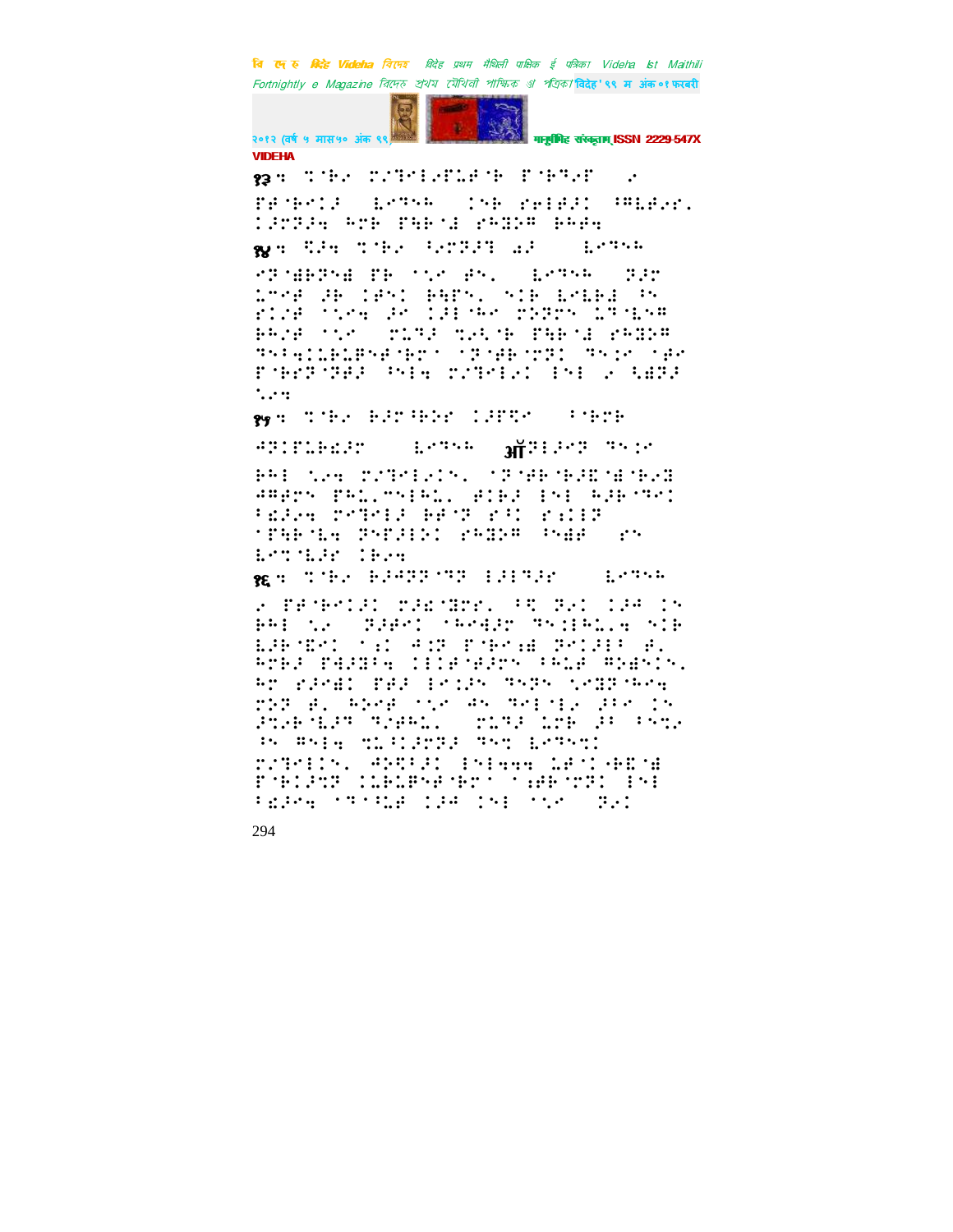

मानुबंधिह संस्कृताम् ISSN 2229-547X

## **VIDEHA**

२०१२ (वर्ष ५ मास५० अंक ९९

Portelles over 228 (12/5254).  $111.777$ **SAFLI PALE E PA PALEMENT FOR** PANE APAR AL MARI SMERRE EMPIRYA THE FULL SAM POIL THE PHOPING SARDE PRINT EREAR THE ARBITA SECRETARIES (CONSTRUCTORIAL) PROBRAT LATAR TALIBE & PARISON Información de General  $\cdot$ :  $\dddot{\bullet}$ 

TH POST METHOLOGICAL ENEUGENCY CO HAINTY PAGE BERTH SEA

**ARTIFICAL AN IMID ENERGY TRIPP** ER IR POPOLE BATTO POBIZIONE INFO the again to many body of programs. President Primarki PPC tick HANDATH HALLB HAN **Start Portion TOR SERVICE PRO** 

 $g_0$  : Win Polecomally real conditions

ratelers eadersdie inst research and the state of the state of the state of the state of the state of the state of the state of the state of the MARTININI SPYRTH (19 **TARIO RESTORIE TO THE REPORTED** Pobober than other Persenter Anders rmal former en al remodulera KABRANE PUBLIA NEUKI 751 **TT FARLING CONTROL** 

WHITE-TEA THEREST ERITE (ESTAR

2 PENESIA TSIS MAR LENGRE, HE Brig Louis (Br) Pobago () Bai *Steamer Race of Figure (alandry, Pres* TAIR (STEAR LAPARRI) PREALLY, RRP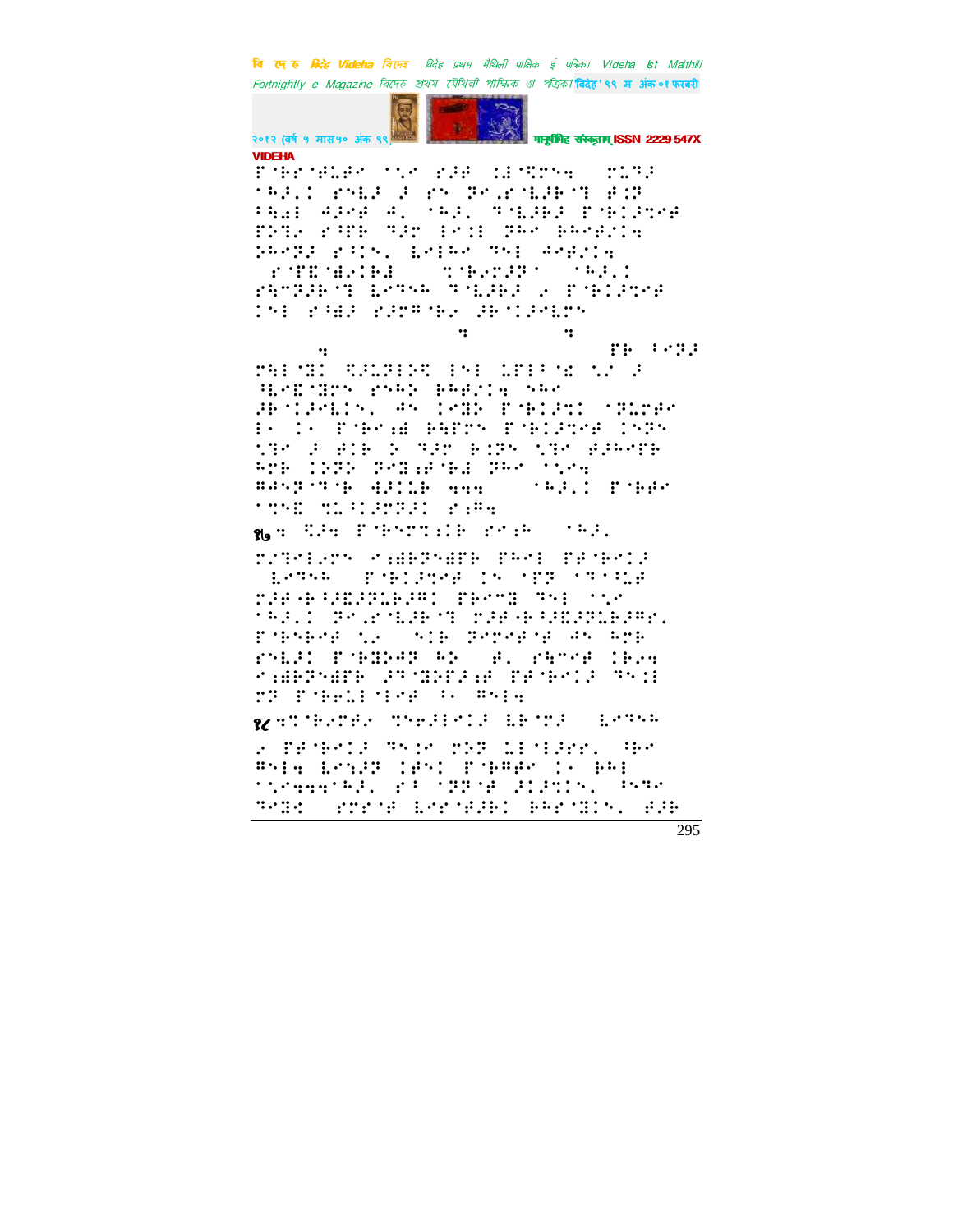

२०१२ (वर्ष ५ मास५० अंक ९९

मानुबंधिह संस्कृताम् ISSN 2229-547X

**VIDEHA** 

BR DO TABALARAN (PPS) (TOCHE FLETH: CLELPSHTET THE TTE EMISSION THEORY SPREAD CRE **Time Parker** 

**RESULTS: PREDICT AND PERSONAL PRO** 

FTB TE SHEET TEPS TETER TETERS PRESTRIBUTE NA PROPINENT CNA Thi BREERS, HE BRE TITLE TEMP POPIE RE RETT TERM "SPRINGENCH (BTM CHA) Row With EPHAPP TE APE CENTER

IPSPORACHE (CLELPSECHOOL) HECODY PRINCE POINT TESTING MANIFOLD the Portfolk Americans Little & rredrag: THEMProfiles Armedia HOPPY PROBE, PROPORTING LATAR I TALBIMEA PLP NEW PHRIDA  $H:U$ TS LEEP E PO FIL PRO Léteror rain frirei confédera PROTE PROPI & PORRER: 2008) POBLEMENT CHORACON CRETAR STOCK 28 m (Toler Contenting of Tony Or

IPECARE (AB SVIME) (BRINASN FALB Bar Marga (1936) Brooking and rear a regular and the property of the Pobre del cronique divir  $\mathcal{L}$  and  $\mathcal{L}$  and  $\mathcal{L}$ rulin is show gg ad the Sandales the Calendary Control and

**THI PHI TERRITAGE STARRETH MIRE MIRES** Tend Statemen thingschaft Sands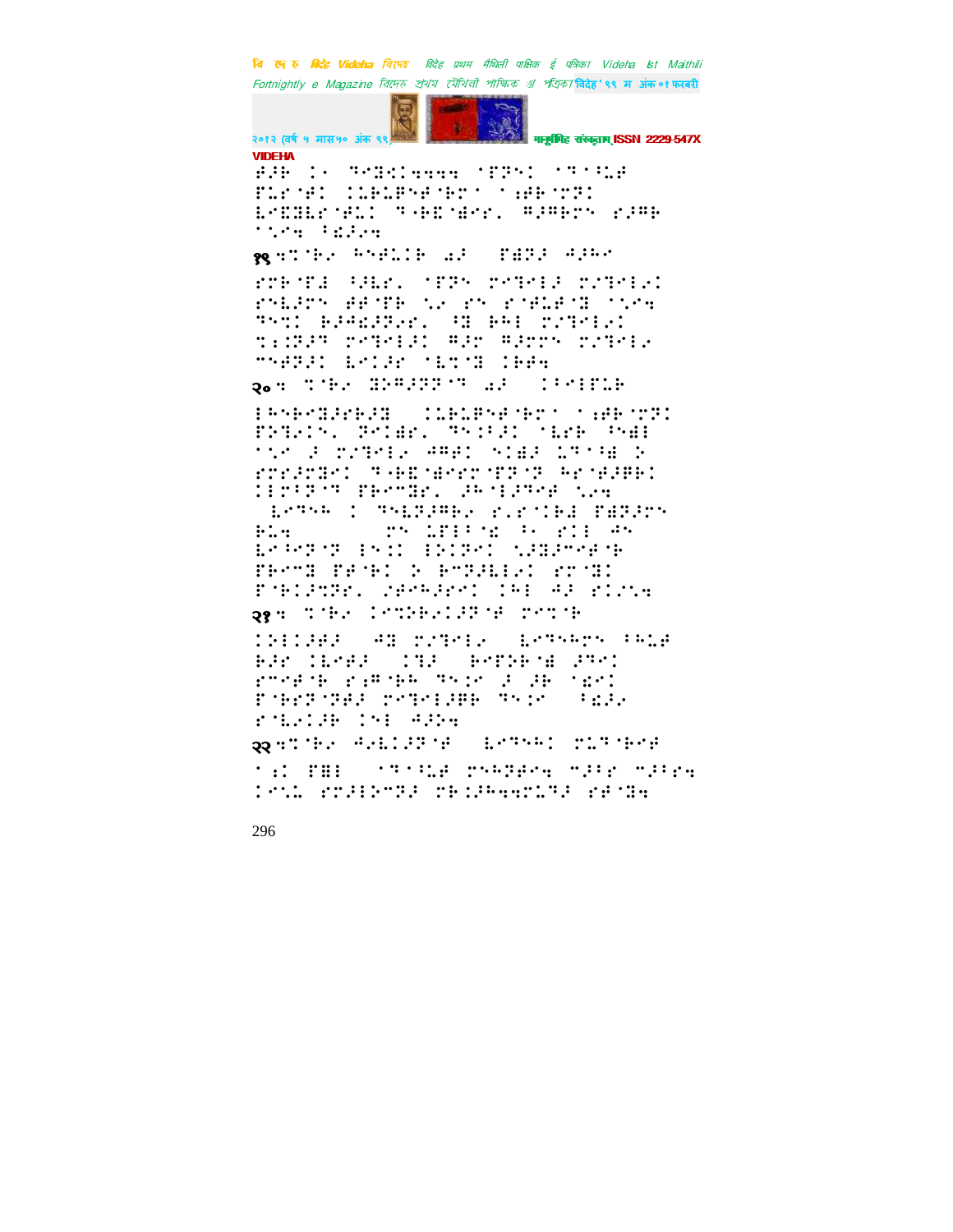मानुबंधिह संस्कृताम् ISSN 2229-547X

२०१२ (वर्ष ५ मास५० अंक ९९

**VIDEHA** 

 $\mathcal{H}^1_{\mathcal{D}}\left(\mathcal{H}^1_{\mathcal{D}}\right)=\mathcal{H}^1_{\mathcal{D}}\left(\mathcal{H}^1_{\mathcal{D}}\right)$ 

23 to 12th 2013 12:07:08 (all) - ・おおんだ

297

ggan Gernal Ala Bealt also that i **TIPLENE THE THE TIL THIRL.4** A STEAMENT TER STANDERS CONFIDE MESESI MESPALIZ JEZZA FRANCA ZER  $1.333 - 1.001$ **TERRE CONSTRUCT CONTROL** ramers ra denem die raseil Le reace real actient (aeros of Gasoncorpor

pesting released retire (lightering) **THE TEL TY ATE LEFTER FTETHALL** An Especial the And Stockies are Especial TECH SPAAAA COROPHES TECH MARCERO BREATH SEARCH SEARCH

rrathers: Lebhal Burre The 191

**MIRAPARALE COLEGENATION (ARENTI)** THE THE RESERVE IN REPORT THE? FART : HIS CON 1980 - MIT APV

Quantier (SPPPPPP) meder (CLELPSPIPP)

agsy maspere grid  $p_{\text{E}}$  and the contract of the state  $\mathbf{r}$ 

FHIRD, PROPRIETER INTE

**THEORY ORDER EPH CONSER** 

**MONDAY MANUEL AND MANUEL** tilleri fra Se Server Bils

FRAMABI STOCK STRAIN RMPA SCAPE MEMBER  $\cdot \cdot \cdot \cdot$ 

 $\mathcal{L}$  and  $\mathcal{L}$  and  $\mathcal{L}$  and  $\mathcal{L}$ 

CLELBYFORM (1986-1981) SYSTEM FLAPY<br>SPAR (PM) (1985) NEFRL, CNYH (2016) ESTATION OF GARS STRAINS PROFESSION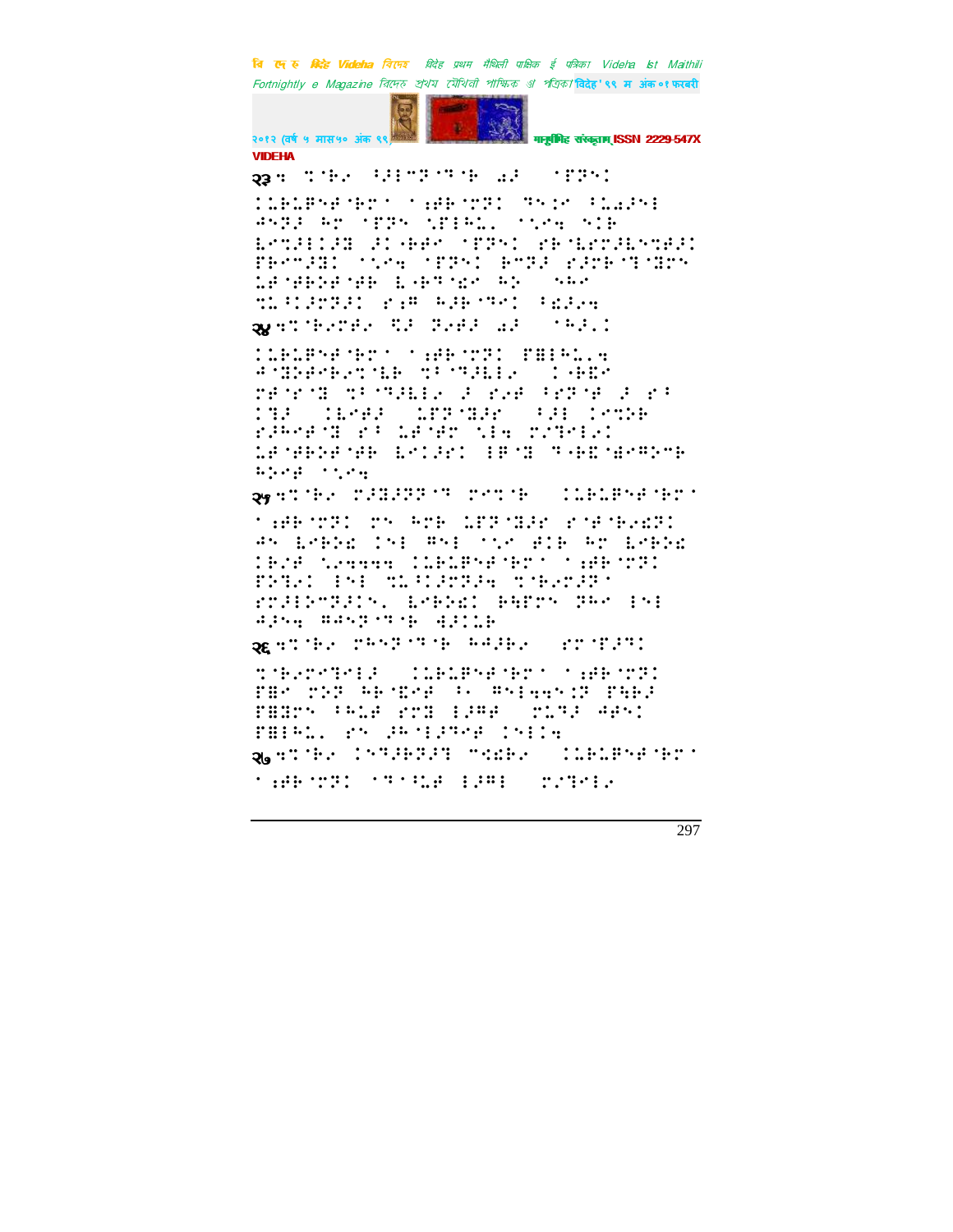

मानुबंधिह संस्कृताम् ISSN 2229-547X

**VIDEHA** 

२०१२ (वर्ष ५ मास५० अंक

raberil (S) 2 fri, Sida Piberil  $\ldots$ 

26:37 TEST 218-13-222-13 (EUHI) (ESTARD) PD

Promer Pad: San Gib roubbri<br>Pobman: Sibula Smobb (62.1 inci **CONSENSATION CONSENSATION CONSENSATION** jangjung al-1919 (1931 braz gad  $...$   $...$ 

pentification into additional protects

TEMPLE CORONAMENT SCHEMMIC PORTER FOR THE POST PLANE THIS TIME progress to map  $\left\langle \left( \begin{array}{ccc} \alpha & \beta & \beta \\ \beta & \beta & \beta \end{array} \right\rangle \right\rangle = \left\langle \begin{array}{ccc} \alpha & \beta & \beta \\ \alpha & \beta & \beta \end{array} \right\rangle \left\langle \begin{array}{ccc} \alpha & \beta & \beta \\ \alpha & \beta & \beta \end{array} \right\rangle$ PRESENTED TO BALLARY EXTAND LE MENEMENT MERRY SOLICEDER

Boatter PHAP The WP (PHPP) Ernes Propre Shire Pare the ringle (85)

**STARBOON IN BRIDGE** 

38 87 TEST BUDGET RUNGER  $13311383$ 

repersons never very risk PORTSHIP ARTICLE THIS ROOM PROVIDENT AND START STATES 30 87 TER SERFERENT LRIPER ( LRIPER )

CONSENSATION CONTROL SERVICES SERVICE **EPRO RNEW POOTECRY CLASSER P** 

 $3.23...$ 

33 ST TERMER (ESTERNIER COMMITTENT)

**CONSENSATION CONTROLLERS** POSE LOOSEWICK PERPETRIAL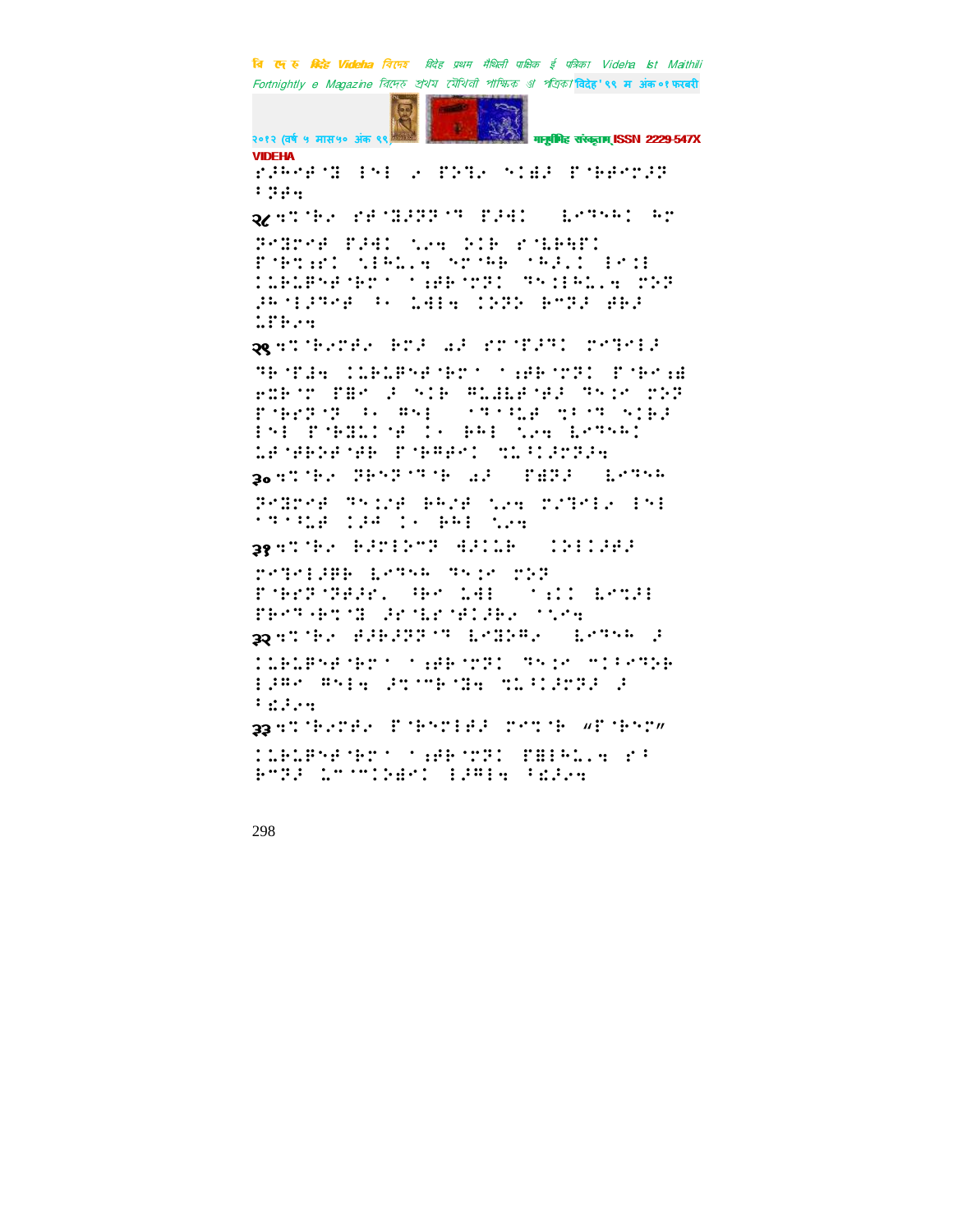

```
मानुबंधिह संस्कृताम् ISSN 2229-547X
```
**VIDEHA** gyarnak (1967-1972-1914) benyik

२०१२ (वर्ष ५ मास५० अंक

**BARGER CONSIDER MARTIN** FROM BALL 1981 - 98211 200 194 151  $\ldots$ 

39.87.1990 PROFITS DOWN PREPS

CONFRACTO CHEOSO SO 1991 ESTELLER PARRY LENETIMETA

36 HT TELL OF TEMPLE TELL INVITED HELLS

supported things this form SIEP POPTERPDS PLAP AT SIEP Sirneren (BPA rede) meddill rienich, not security and Lereshi Miha

a street referrations we have the common

APSI PORTHER ISE APS IN ADSPECTA med defense

3697 TERTER ESTERFORMADE ADDIE

CLELBYFORD COMPOSIT LEOPO (PHP28 ESTARDED AN INSENSION CONSTRUC rente de la construcción de la construcción that and a

29.97.199. NB 19922-13. Prints ad-

**CONSERVATORS CONSERVATION** T. S. S. Sheep

gond the defect and all conductions

rradio aract readis rraa (1988-191 **TORY CONSENSATION IN SERVICE INTO A REPORT**  $: 100111$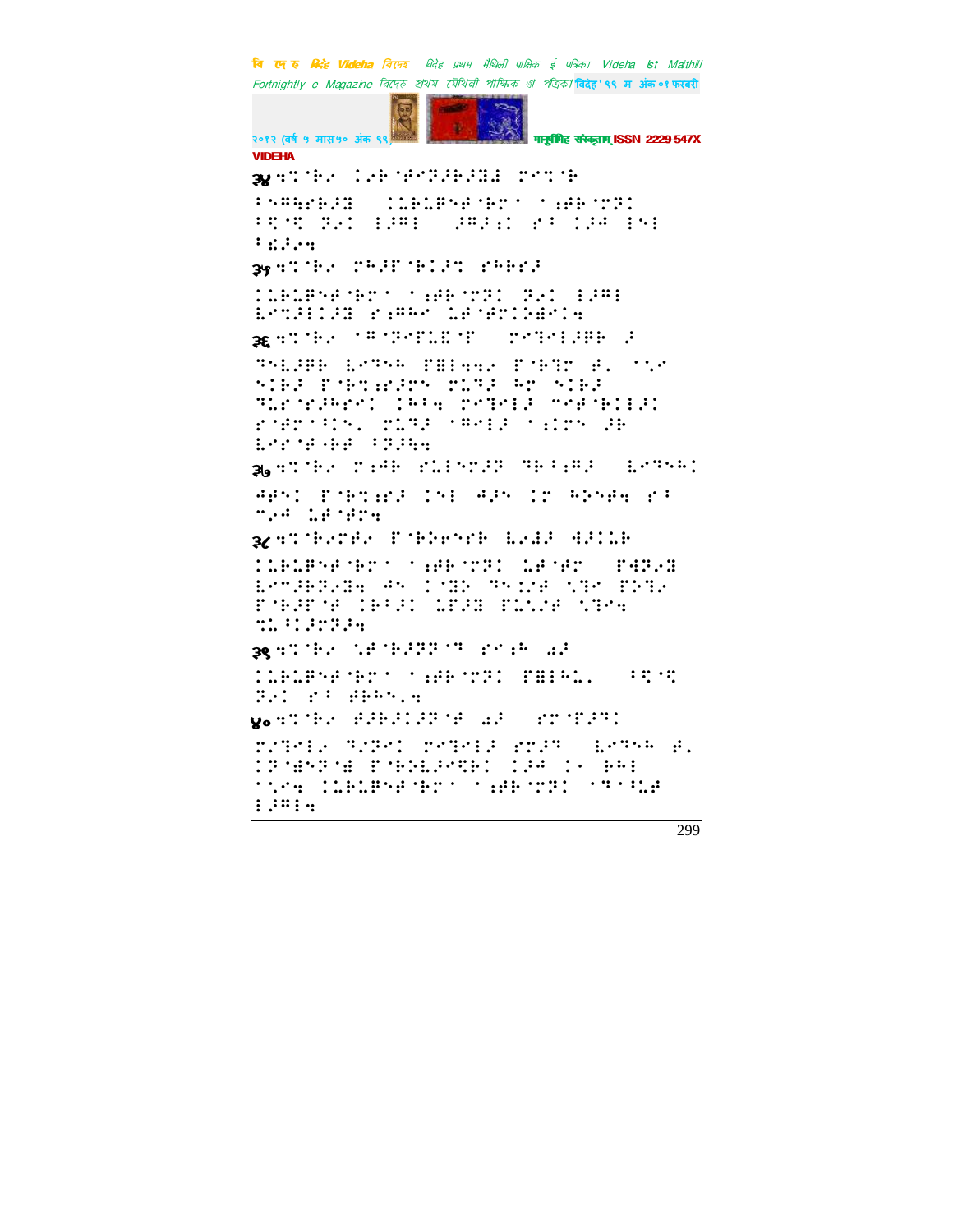

मानुबंधिह संस्कृताम् ISSN 2229-547X

**VIDEHA** genth PEARTH (DINAB) model

CONCRETENT SHENTI PROFISI **TALE TSAPESI SESSING FEIST** 

yandries of the Part **CONSIGNATION** 

tament a brown once runded the Min Schola (Presidential yandike Pengga penjadi besara

LARAN F PAPPAPER PARAGE DRA  $\begin{minipage}{.4\linewidth} \begin{tabular}{l} \hline \multicolumn{1}{c}{\textbf{0.5}} \end{tabular} \end{minipage} \begin{minipage}{.4\linewidth} \begin{tabular}{l} \hline \multicolumn{1}{c}{\textbf{0.5}} \end{tabular} \end{minipage} \begin{minipage}{.4\linewidth} \begin{tabular}{l} \hline \multicolumn{1}{c}{\textbf{0.5}} \end{tabular} \end{minipage} \begin{minipage}{.4\linewidth} \begin{tabular}{l} \hline \multicolumn{1}{c}{\textbf{0.5}} \end{tabular} \end{minipage} \begin{minipage}{.$ 

website Christ Clark Classified for

**SPORTSHIPS** SPORTS thursed a that rinkin leg a Protest Hrota PHIPL.4 SlBAre B. EPRE PARA CORD APRIMAN INAL SIMBAD race hi to classificate in the s nde Priser recht e. et bodd proece  $\cdot$   $\cdot$   $\cdot$   $\cdot$ 

Wentifie EPRIE HRILE (1982) PRI 1998

<u> 19 Ani wa alio Asiashi ndaga she</u> MARINES ARMANAI MELER BROADE  $3.414$ 

yearth. Premius (1991) Flacenci

rilms afterned running the Tea BRIS KIERD, AN 2 1882) MARTH 1882<br>GRANDEL V NIEA DMONATON AN repose that an mathematical Presentary entry state moneyer in rose de tade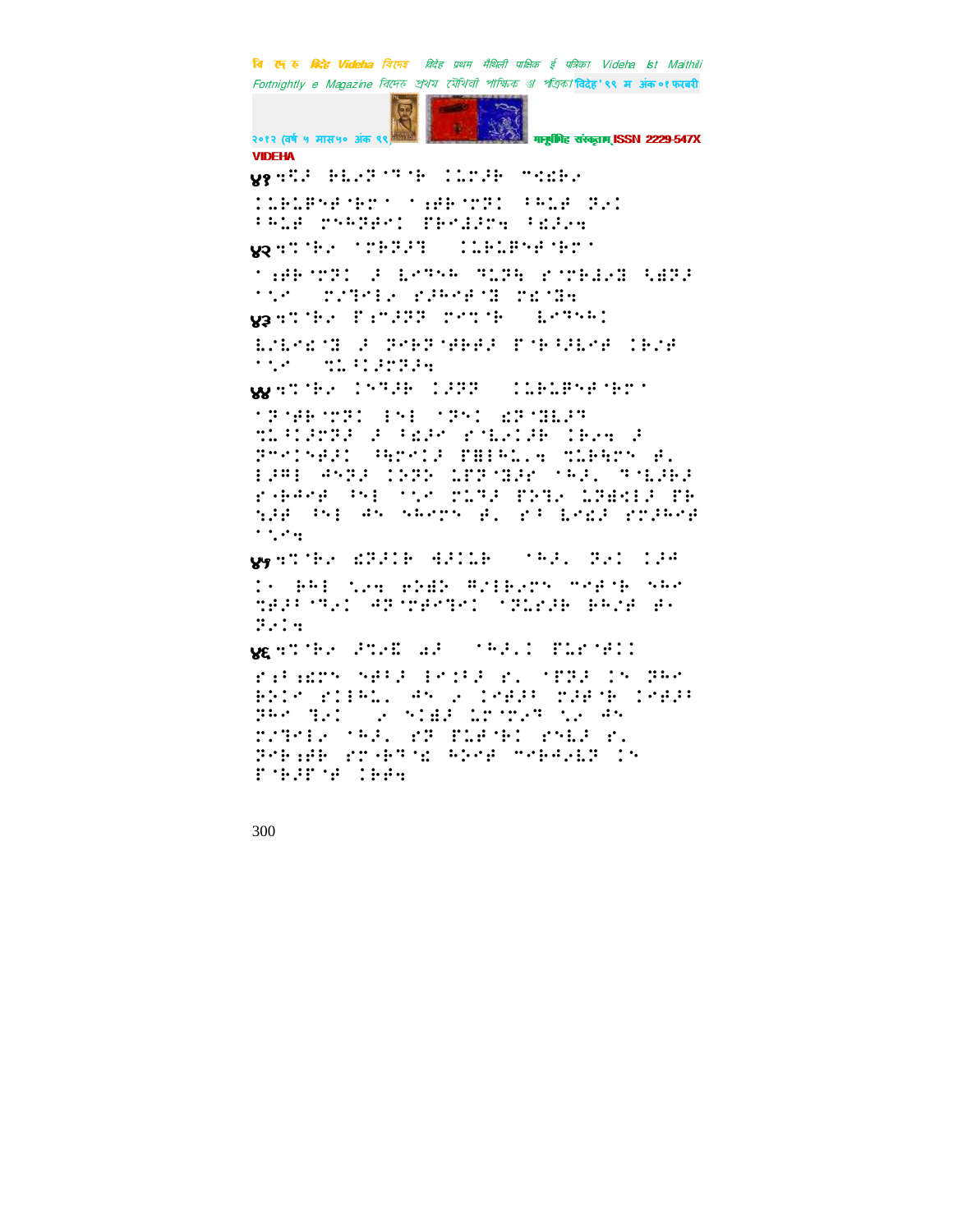

Westfall through Inneb are as a brown:

**VIDEHA** 

BRIDGE STORYSHER TYPE *pholiment in this was formunerated* IRE AF BIJN AN BRIFER RITHER FRONTIL SPEARING ESTARI **335** ribusher Pon Abua ba CONSENSANT CONSTRUCTS (1995) 1995 1857 : 841 : 852 : 853 : 854 : 855 **CONSERVATION EXISTENCI** 

WHERE THE PROTECTIFIES PERMIT

THIS POPTER INFORMATION RESERVE rately ruser-dry (sell which in:  $1.1.1.$ 

general Partners and Hall  $\cdots$  :  $\cdots$ 

CLELPSE SEM (1719) MARIE (2010-2256) PRSS THE SAC PORTUGAL SERVICE. ribriti del 85 d'artiche (1870) and Carpen

your the Close Beached (1981) Shop

Personal Lens frei Scheie AB THE TRIP OFF ISBN THE THE STATE **MARK START** 

weather earning the art finance

ESTAR PTAR PHPA BRD PLTP **CLELBYENET (1818-1931) SYNC FORES** THE PHORN CONTROL OF Lettlar (8) West An referred The radio **THE MILLIPS OF**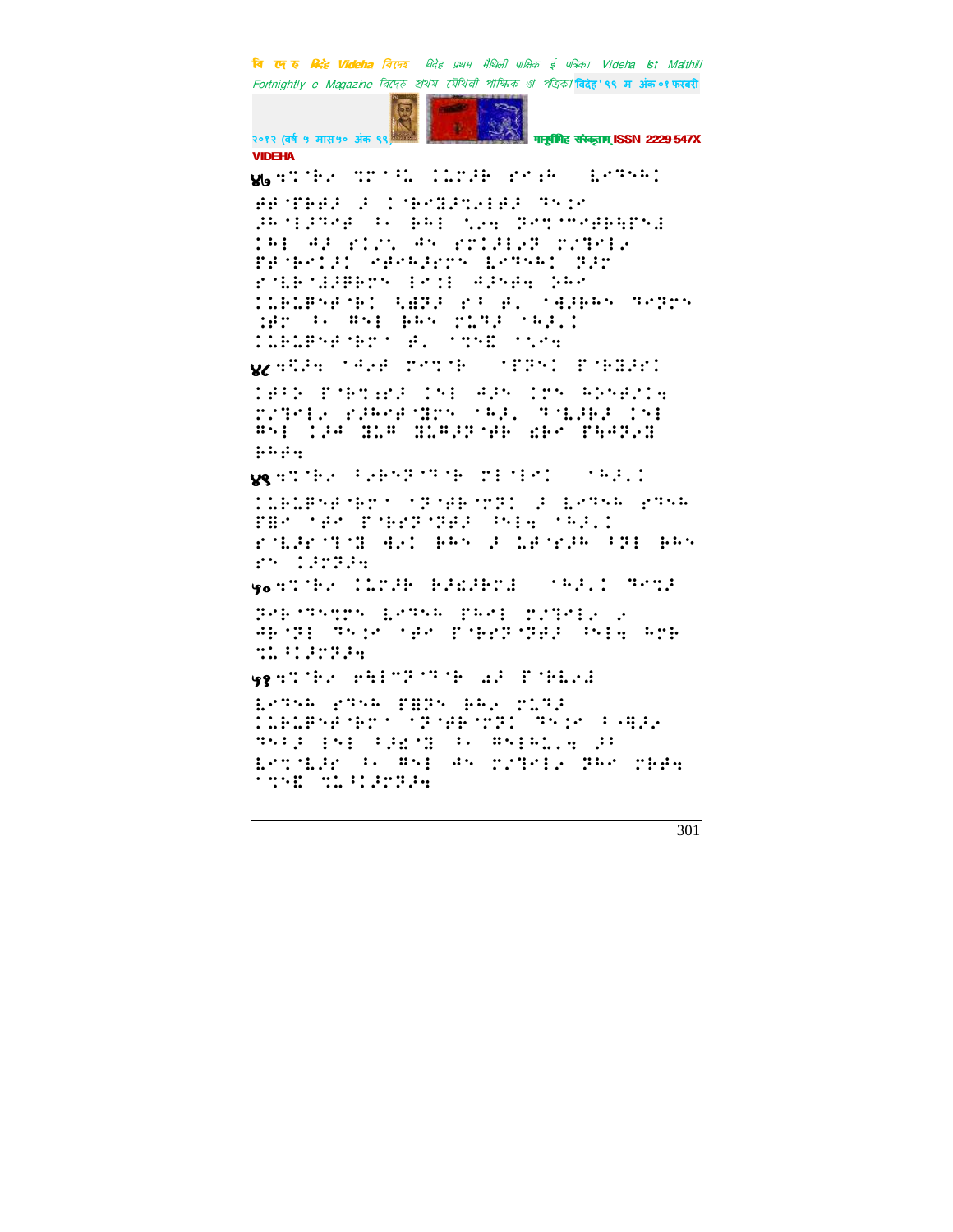

मानुबंधिह संस्कृताम् ISSN 2229-547X

**VIDEHA** 

**MARK POINT AND RESPONSE** 

dF 131.274

the Controller

302

**13.96.931 35.96** 

**FASTAR BER** 

w - Tie 107 1222 7 12

**SPORTS RESIDENT** 

92.57 The Looking SPP of Cleans Pann

Third Die Erriede Thir Me

ya di tek (2005) tie (2014) (161859 ter t

**SPORTST SIE ROBERTSCHLORE** PORTUGAL PHOTOGRAPH # 9201 ratelers as des pas psich bale SAMPLE RECEIPT IN INSTALL

PrePresentation: CORDPARTS

BLIEFYER TYSK SEN FORESTER SYEM 'All' Thi drimar (2010) Ped. Ar PRESENT NIAL AN PROPER TABLES 11941. 1241.958.1 r.12002.0515 TREL DIRECTORPHONE RAILTY CONTROL

yyatika telehin ahlib libibnaden **MEMBERTED PATELS SCHEFFIERS INE RNE** 

**SPARATE THE RAIL SECTION** 

Mg : The Pobol Progress Libler Street

WARE CENTER MARINE TOENHER THE

**TER LOING ROBOON SOLAR, PORP** 

 $\mathcal{L}$  :  $\mathcal{L}$  :  $\mathcal{L}$  :  $\mathcal{L}$  :

nan gaa: pan: prezes tin

yg at the CLPPE FER CLELENFORT

FBI MAN PROFINENTAL ME

 $\mathbb{R}^2$  :  $\mathbb{R}^2$  :  $\mathbb{R}^2$  :  $\mathbb{R}^2$  :  $\mathbb{R}^2$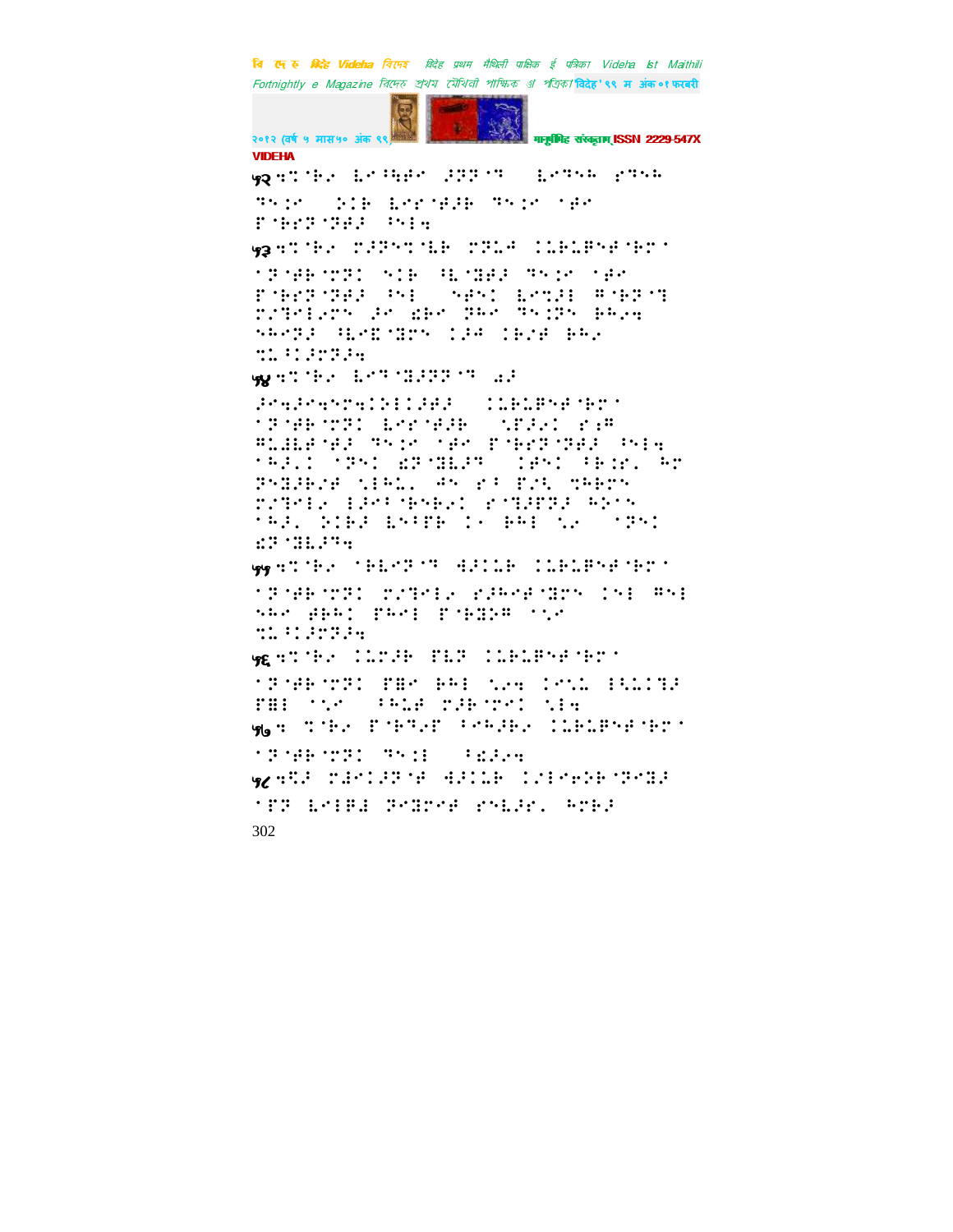

२०१२ (वर्ष ५ मास५० अंक **VIDEHA** 

EDITOR RAPTERS ESTAR PTAR IN HAI  $\cdot$  ,  $\cdot$  .

we an international professional control of the control of the control of the control of the control of the control of

rrens physik regegie als ebne nin **AMP MARIN PARRETT MENAGE PARAM** PRO DO PROF NAM

goniths Weltelb Hash (18764)

POPTOBER PARTIE KANAR (ASSA FRAN ERSA (STRA SASARES) (PRSA  $\cdots$ 

gentler chart specialle (influid chaine

TARYE MYSES (FRIE BAIN YOU TYLE FRANCISCO NA CONSTA NAPORTADA  $3.44$ 

ganthe edile bend? benne

CONSENSATION OF THE MATCH CARDS ryage: Exported Figures: restigu  $\ddots$  :

ganthe EBord ad Stamp 

**MMACHAIL BEN, CRE.: POBST** PROPERTY STATES AND RESEARCH JEGGTGEGGIESE TEEKER WAIJE TSRG riri Freeze ees

gyander ABS.com Policies parts

**CLEAPSE SET TO SEE TOO SHEEL AND CHE** PROPOSED PHOTOGRAPH SERVANCY. FBK 851 NPA 822 SB1 SMP2181 EPERIO AN PARTY LETIC PARTERGENTITY rs more cs: "say rimmer" (8)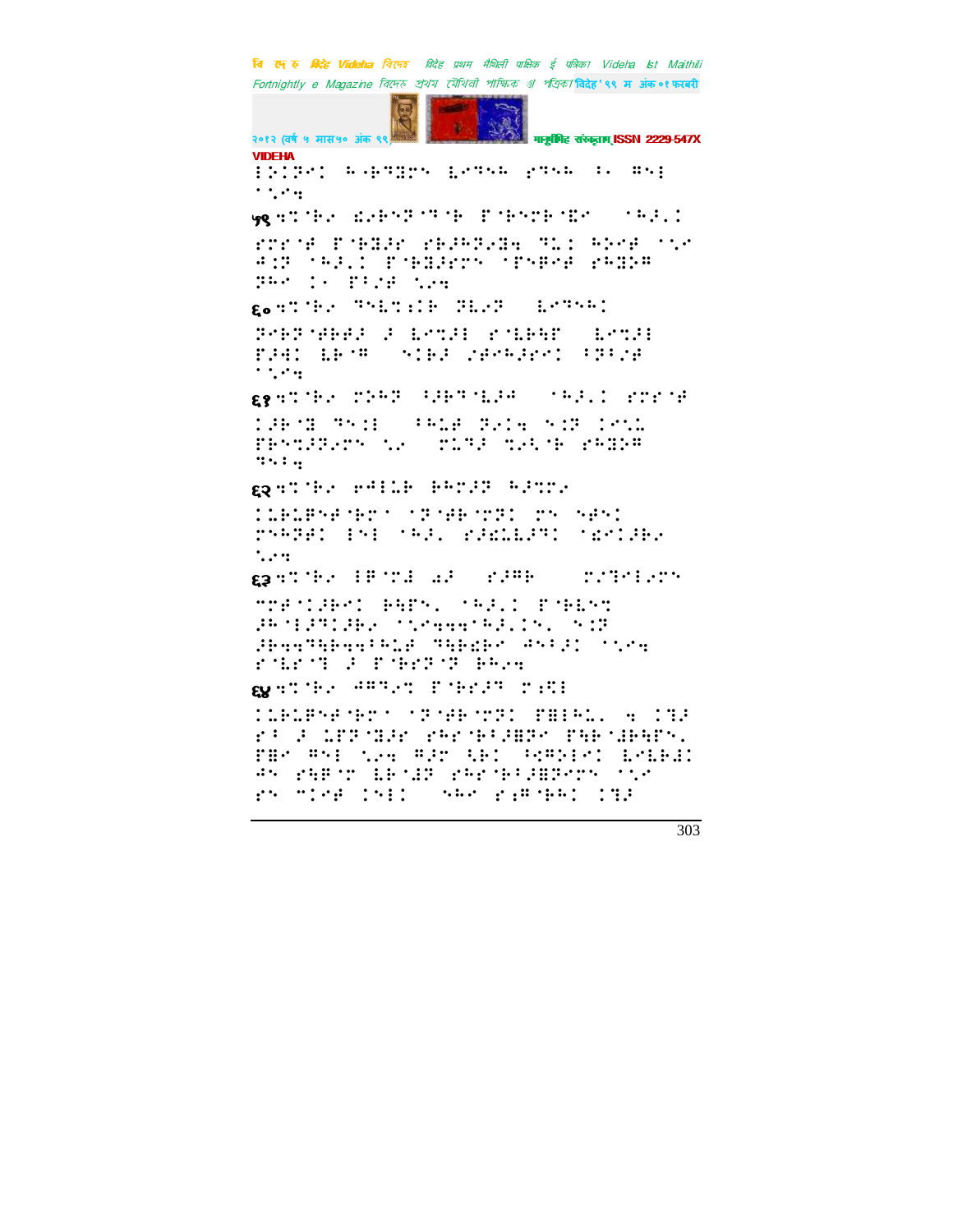**APROVED SERVICE A** gend the Chronolle Cenness of  $\mathbf{r}$  . The set of  $\mathbf{r}$ ##SPYPYBO#2040011B1#S#YBTYOYG#BYPP1 FBP #3#3 2 PSAPE PSEALS

BASE SPORT (SPESI PLEAR) **CONSERVANT CONSTRUCTS PER STAR AND A**  $\frac{1}{2}$  ,  $\frac{1}{2}$  ,  $\frac{1}{2}$  ,  $\frac{1}{2}$  ,  $\frac{1}{2}$  ,  $\frac{1}{2}$  ,  $\frac{1}{2}$  ,  $\frac{1}{2}$  ,  $\frac{1}{2}$  ,  $\frac{1}{2}$  ,  $\frac{1}{2}$  $\mathbb{R}^n$  and  $\mathbb{R}^n$ 

Al SARI PETRAN TS PAIRTS **VERTHALL VISESENFIET TO HERTIC** LAIRE THANKING LAIRE TYTE (10 THA **TAP TREE STORES SAFE PREPORT** r. T.Televi Lander Rolf Perfectual EZ 87 TEST FOR 1981 (1991) 1991

renone:  $\epsilon$  and the second control of the distance of the  $\epsilon$ 

FORDER EPOBLES FIR FORDERED TER CHAR ESPRIN, REGISTRATES PARA TELL rogards the dang all net arm popale PROPRIE LETTRIT, PRIE PRIE EPSHER AN NAMP PLP TR PLP TR PTP **SPACE PROGRESS STAR PART REPARED** 

TRANS (MARRAGEMENT STARTSTER) IN **FRID I PART IN TERRITING** gg ad the castlike forker only the  $\cdots$  :  $\cdots$ 

APPARENTMENTS INTENSIONALE APPE **TERR POSSESTS CONTROLLER** THE MACEDONIC THAN ERTY PROPER  $\frac{1}{2}$  ,  $\frac{1}{2}$  ,  $\frac{1}{2}$  ,  $\frac{1}{2}$  ,  $\frac{1}{2}$  ,  $\frac{1}{2}$  ,  $\frac{1}{2}$  ,  $\frac{1}{2}$  ,  $\frac{1}{2}$  ,  $\frac{1}{2}$  ,  $\frac{1}{2}$ **SERVICE SERVICE** gyardek (1921) af dange regelf belgr

२०१२ (वर्ष ५ मास५० अंक ९९)

**VIDEHA** 



बि एक रु मिनेट Videha विएक विदेह प्रथम मैथिली पाक्षिक ई पत्रिका Videha Ist Maithili Fortnightly e Magazine রিদেত প্রথম মৌথিনী পাক্ষিক প্র পত্রিকা **বিदेह' ९९ म अंक ०१ फरबरी**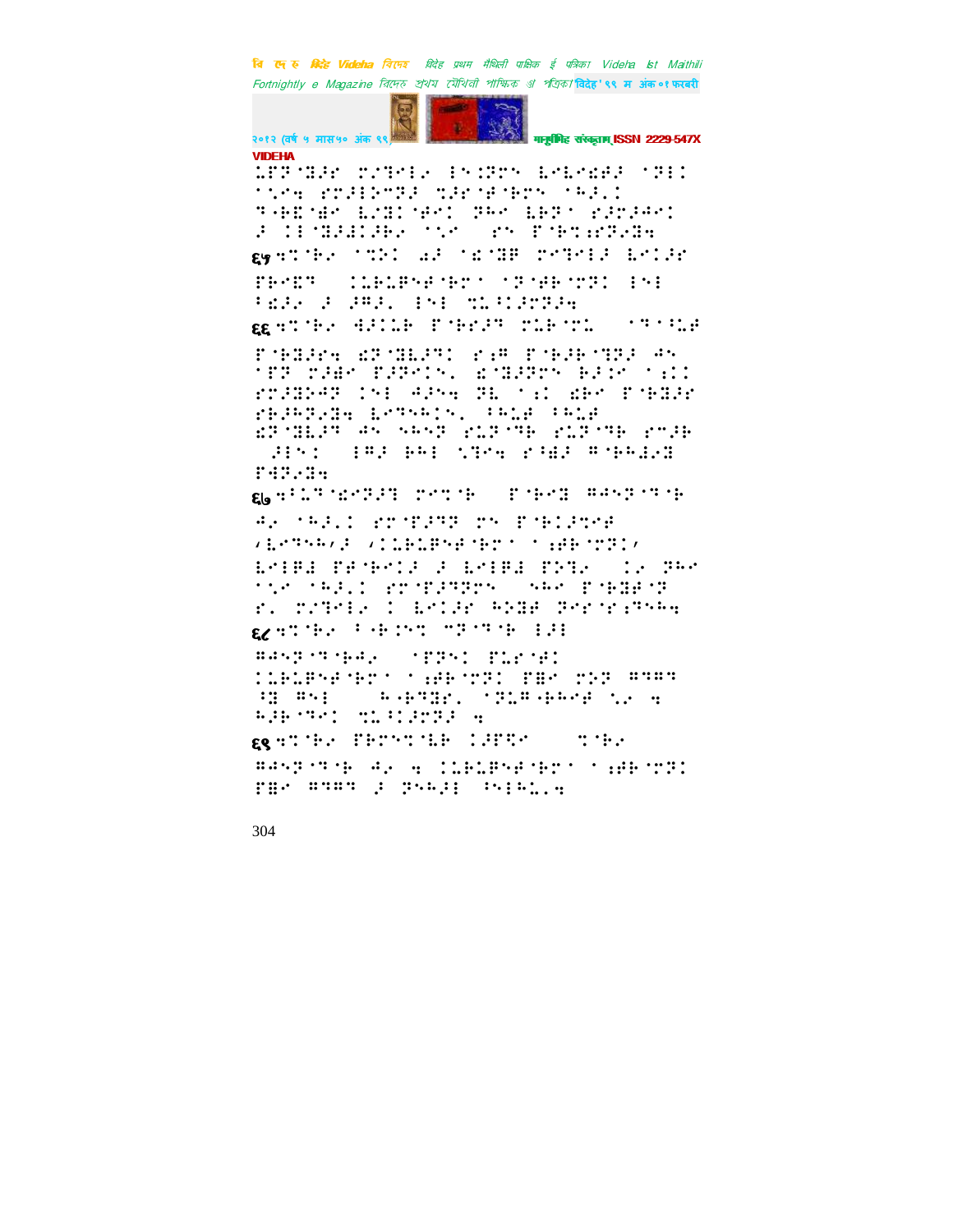

मानुबंधिह संस्कृताम् ISSN 2229-547X

**VIDEHA** 

60 STORY FRAME STORY SERIES a guerran

TEMP PROF NOT ESPRITTE TIPOTETEN retele maire disc room. E retel AAE CENER BL CENER MER ANEZO 2 D MER 215:55 S283B MER 4281 ERMM281 EDII MESMUTARA STAWOWARD CITATION MAI PROTES RAI SAMA COTEMAIRE tikels ( Fibre in A. 248 Street 2 romani from the 45 legic gar 45 MARK AND MESAN B. PN THROB HINM Print Additional Der Bergi dingspr **SRATS OF LIFE LOGAL TRACES ACRE TRACK SRM LEDGIB LEFTRARE ADSI** rang aryened the rright

69 STORY COMPANY WE WANT APPROVED THE UP

rame (Fall crep SB) Claimsenro tagenter anno 1961 dengan poderat 151 151 42 BRI 19211 20214 12813 **MANUFACTURE** 

WRACK THE SERVICE TO APPOINT THE TEST

**TABETER CONSERVATOR BEAT STORETH RIPERTY MAY APPROVEMENT PERMIT** THE NEW POST COLL TACEPY PART AN ESIL PRESUDENT SURFAMI TERRIT STAR

**ALLESS TEST**  $\overline{192}$  with the state  $\overline{111}$  and  $\overline{111}$  and  $\overline{111}$  and  $\overline{111}$  and  $\overline{111}$  and  $\overline{111}$ 

**SAME TO SERVE SHOWER** EPSPIEL SPILL PERH FRST ELD EPRESS MADE SAM BRANDEN DR 282. IPA TER EN STE TOPE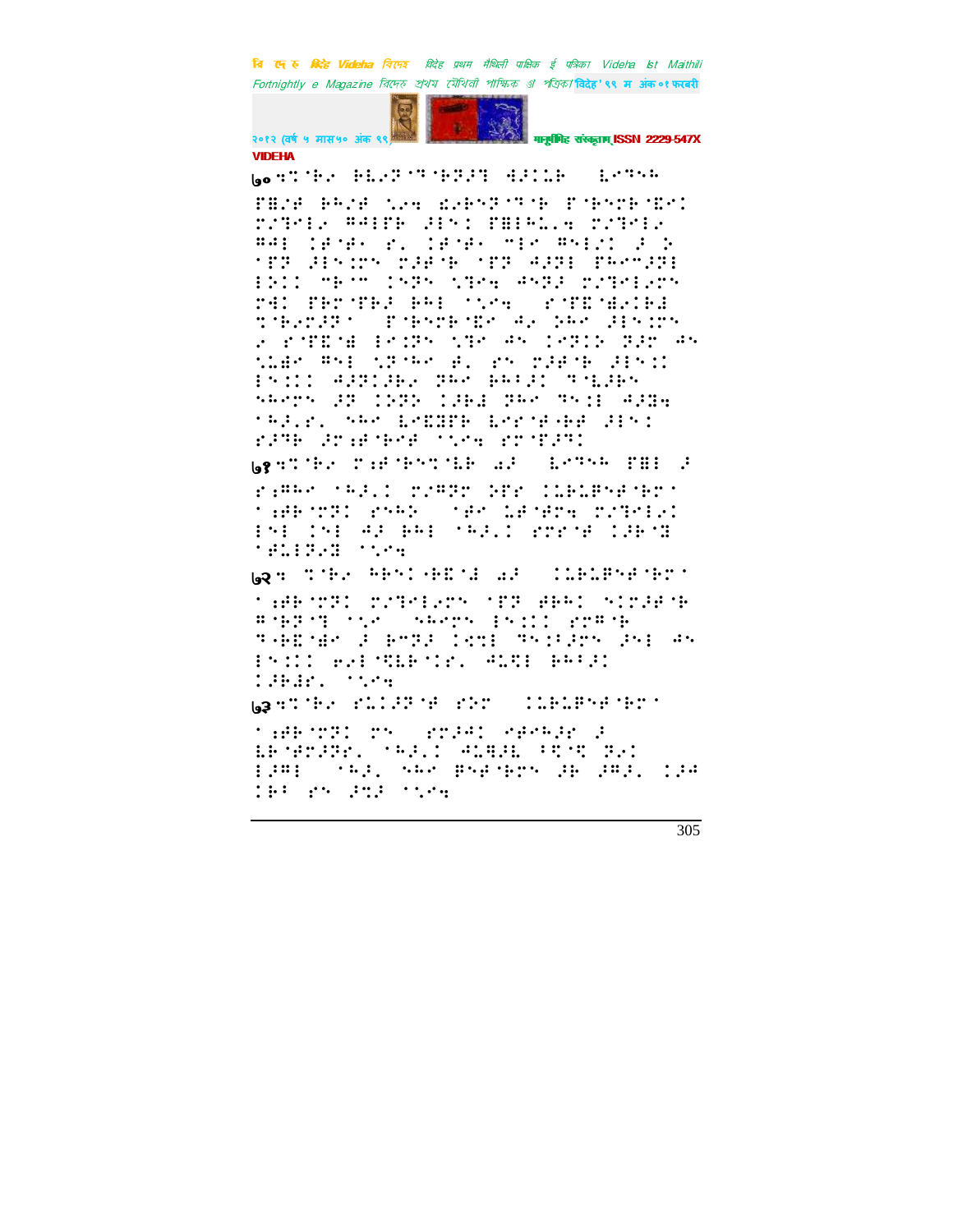

मानूबंगिह संस्कृतम् ISSN 2229-547X

WHEN THE THE STREET WAS SERVED TO **All Constitutions** 

taëre: 2001/2012/01/101/2012 TO PART ESSE FRAME THE THIS AF PICE TOME ARMENED INE MISSERFIE West there: Internative contrivers

ry PALE Repr. 212.82 (1) 3 3 3 42 is mesu bia may si kami punk agg three paperness saeppe pap, psap 198121 203 1024

GENNY THAN 1978 IN THE MAIL IN LANDING

##57754A2 (\$P) ##51 13# 151PL the re-rubblers as may left fac INPN NEW MIRIPERS TREETS, NIP PALE TRA PROTECT STAY

lele survivent of the Management of the Constant

##SPYPE WEIGHAD (SAFLY, PSIM SIMP romall Brasse Reference and the nar there is well to diangle adde BLEE HE PATE: PTP TIME

West the charter the there is the concrete at

196781 Preside Enforcement Parties tive that computer britch the trac rromand announced models. goga sejal se orgogogaj garia

We will have the control of

ESTAR A PROPOSICATO NELLA PROPE. PARTE BROAD TOPA CONFIDENT & PATHOLS

306

**VIDEHA**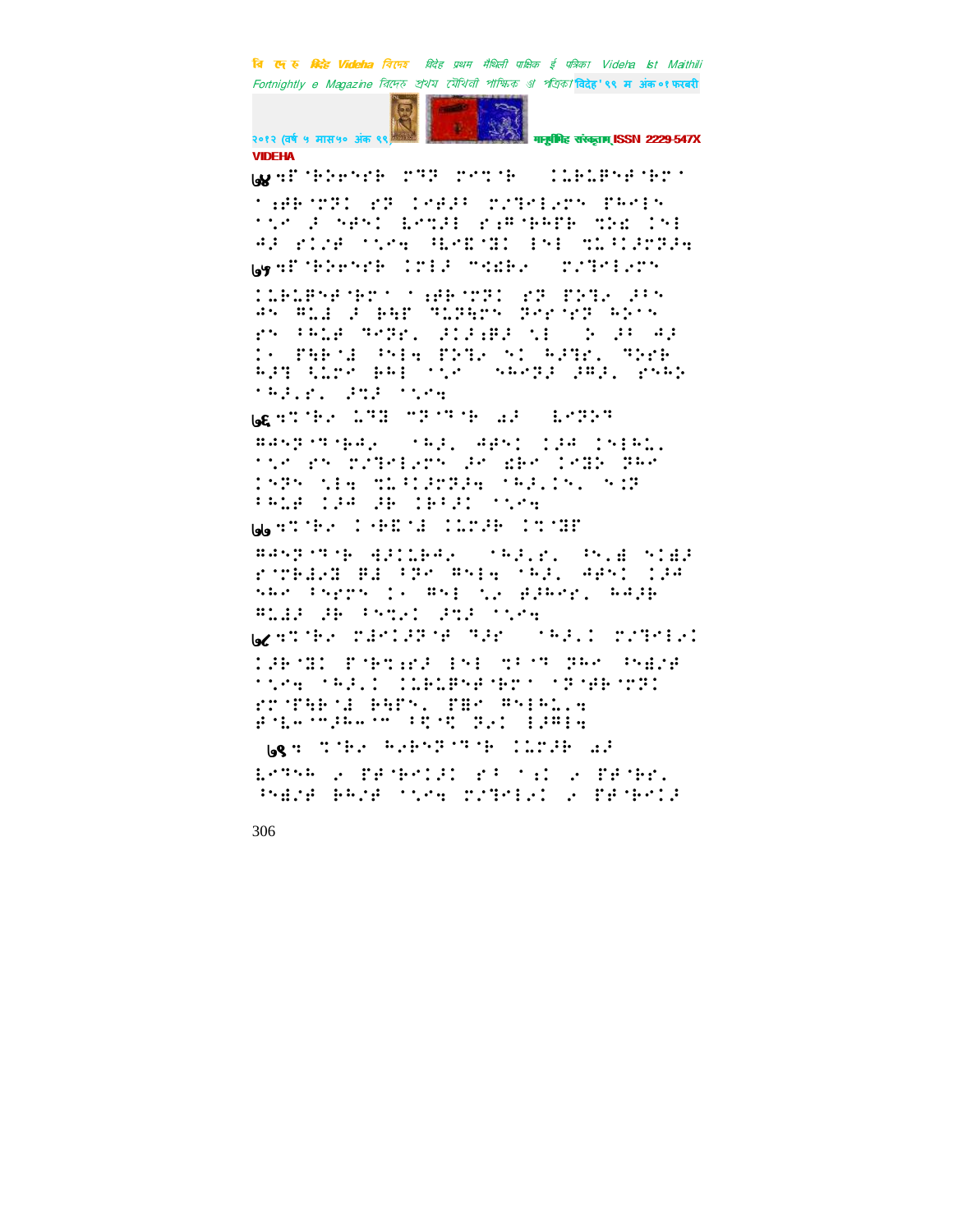

**VIDEHA** 

मानूबंगिह संस्कृताम् ISSN 2229-547X this may class we'll also come over a

**MARINER PARPAIN, APRIMAT MARK PERSON** 

 $\mathbf{L}$  and  $\mathbf{L}$ 

TIME REPRISEMENT

Rook-88 at the Manufacture of the Manufacture

APR ENDING THE THE SOME PRO ranguare bens - papp provis THRID PROPERTY

rrunn menne anthe re roman: Const oate read FOSTERI (1911-11018) AF F-OLESTERS TPER CLTPE CENE & SPRE PTNPPP BARA SA TILAR LE A TRAGICA ESTMERTS WAS TEACHEDED ERAB CLTARY A BTITY BYLA PYTIMAR STORES THE TENNIS **THE SECOND SECTION** 3 CA FALL COSE BESTA STIPP: FAAD BARTAT TETERIB (FSTP)AADLBA FOREST PROTECTIVE CONTRACTO rad a populla da propos **SPEERS EPARAL EPARATER** 

BMP313B MPP MAINT 3 MPMB13MAB BMP3 **AND MARKED PATHERS LARGERSHAM ENGL BELL TENE NEMPT** 

 $\frac{1}{2}$   $\frac{1}{2}$   $\frac{1}{2}$   $\frac{1}{2}$   $\frac{1}{2}$   $\frac{1}{2}$   $\frac{1}{2}$   $\frac{1}{2}$   $\frac{1}{2}$   $\frac{1}{2}$   $\frac{1}{2}$   $\frac{1}{2}$   $\frac{1}{2}$   $\frac{1}{2}$   $\frac{1}{2}$   $\frac{1}{2}$   $\frac{1}{2}$   $\frac{1}{2}$   $\frac{1}{2}$   $\frac{1}{2}$   $\frac{1}{2}$   $\frac{1}{2}$   $\dddot{\mathbf{r}}$ **MACTERS IN SERIES CONTROL**  $\mathbb{R}^2$  . The set of  $\mathbb{R}^2$ **Sepherrers Pel File**  $\mathbf{B}$  and  $\mathbf{B}$